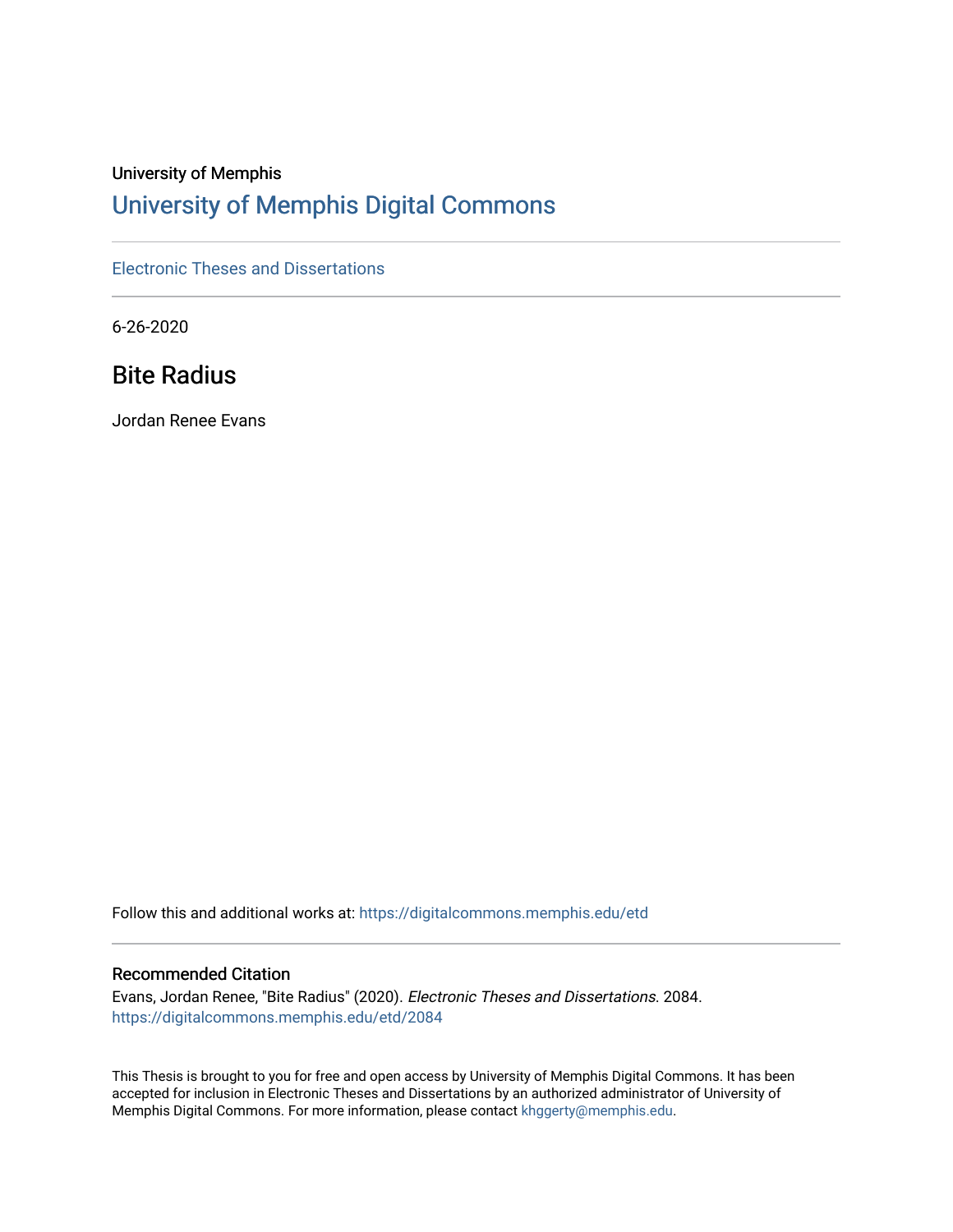## BITE RADIUS

by

Jordan Evans

A Thesis

Submitted in Partial Fulfillment of the

Requirements for the Degree of

Master of Fine Arts

Major: Creative Writing

The University of Memphis

May 2020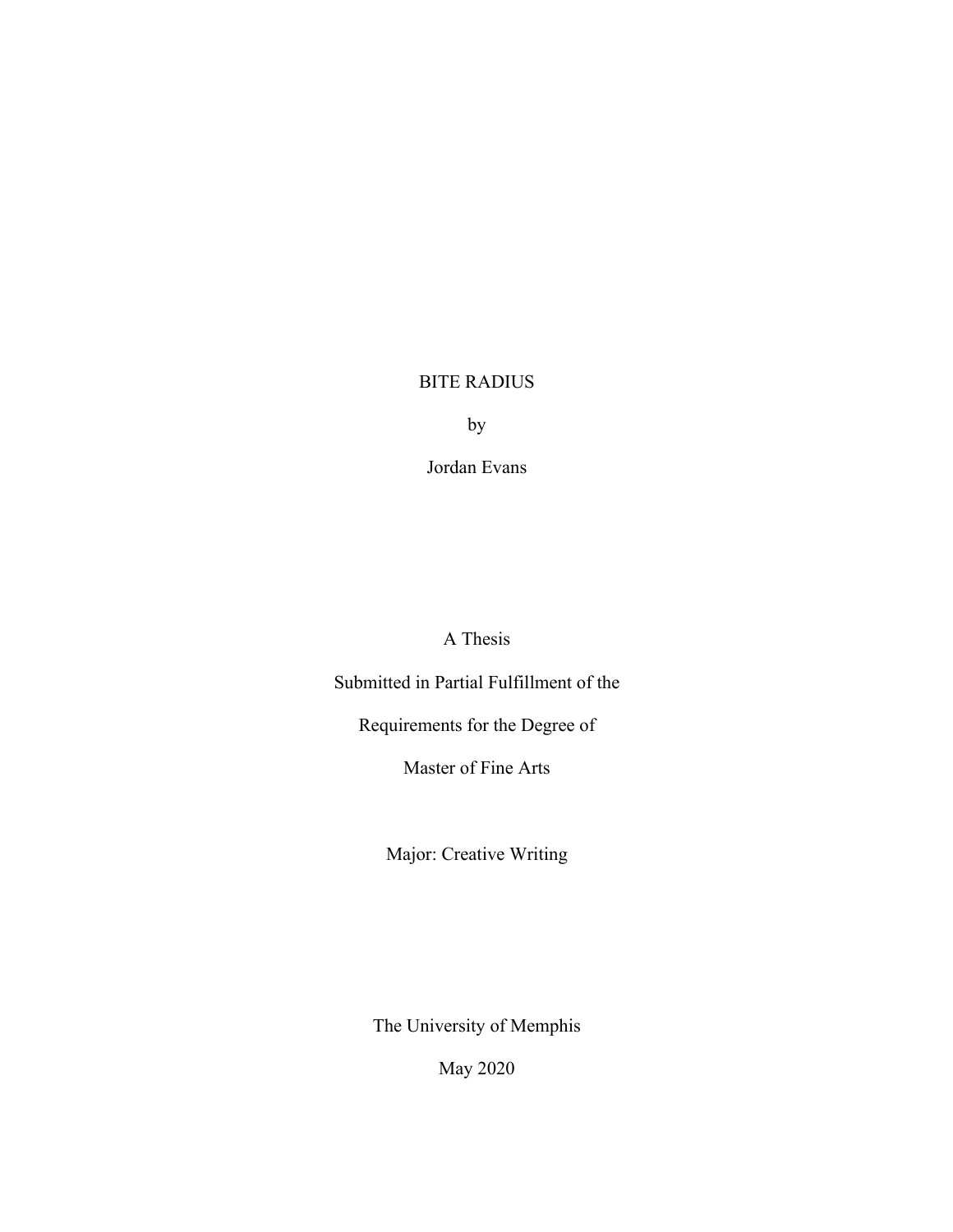Copyright<sup>©</sup> Jordan Evans All rights reserved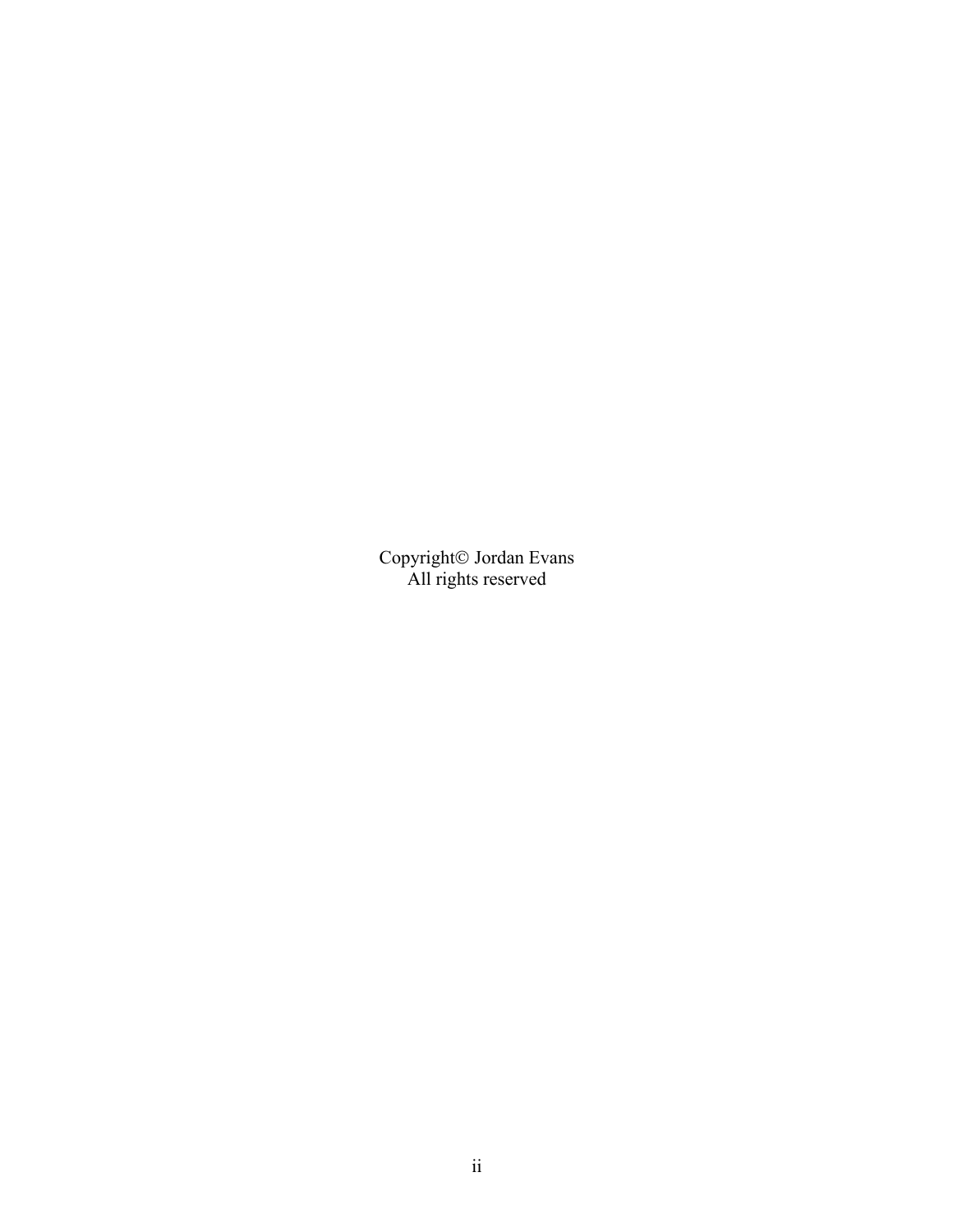Dedication

*To Simon Pegg—*

*You've got red on you.*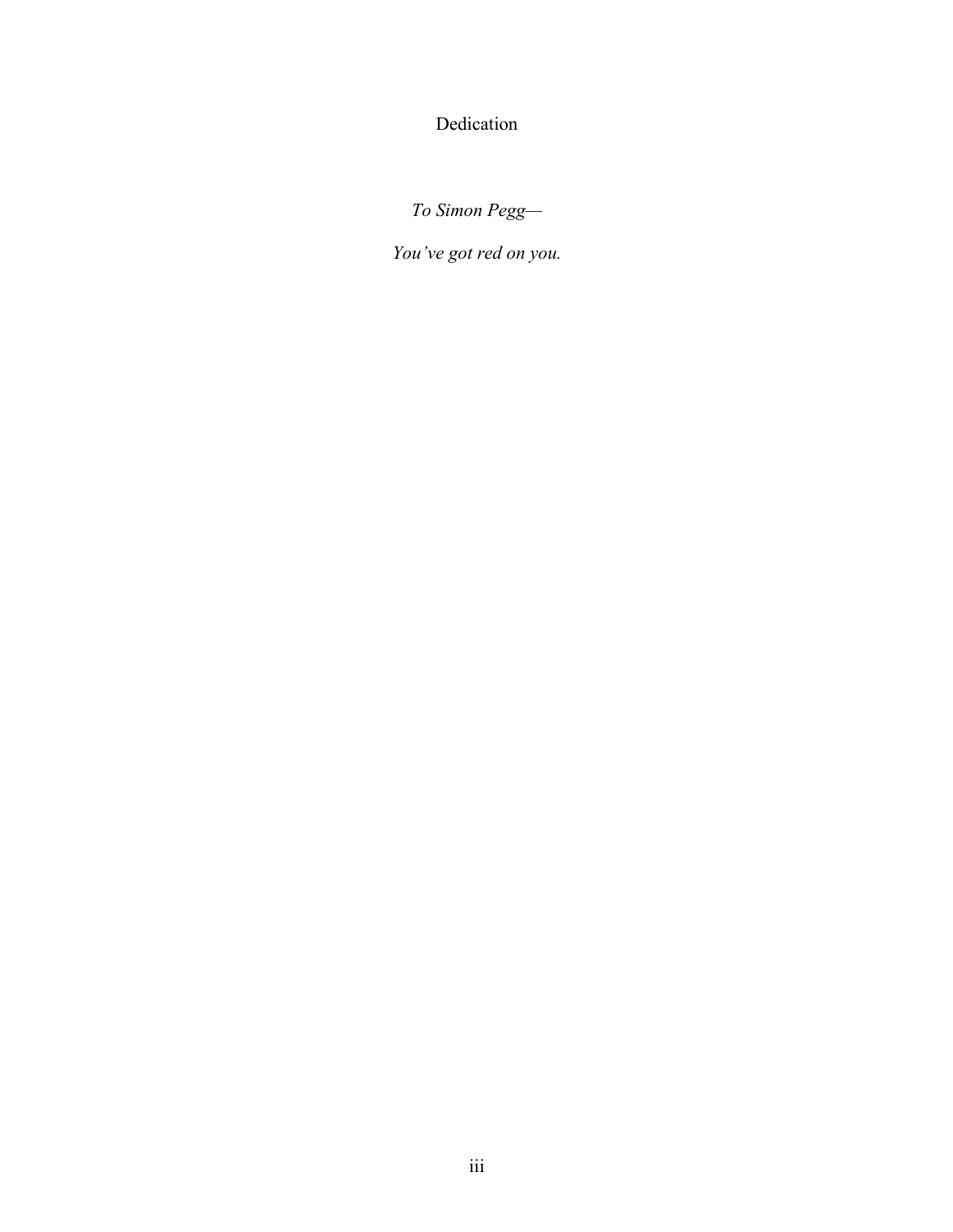#### Chapter One

Glass crunched, and Ella sat up. Someone had gotten inside.

She'd fallen asleep under the counter last night. She'd come back from scavenging to find that someone had stumbled upon the gas station while she was out and had taken her stash. Ramen cups, Powerade gel, Jolly Ranchers. She'd even found a box of band aids and a bottle of Tums. All gone. So, she'd grabbed a bottle of Jack Daniels from behind the register and a twoliter of ginger ale from the not-working fridge aisle and poured one out for her dinner. She passed out while looking at the pieces of gum stuck underneath the counter, drawing imaginary lines around them and making up constellations and wondering if she should move on from this place. That stash was all she had to eat, aside from a few granola bars, and scavenging had been a waste of time. She'd been squatting in this area for so long—nearly ten months—and the houses in the nearby neighborhood had been picked clean from other people. She knew she had to move on. She'd just thought she'd have a bit more time to pack.

She sat up slowly and listened to the footsteps. The tread was heavy, slow, and trying to be quiet, though the shattered glass made their steps ring. They were alive.

*And stupid*, she thought. A smarter person would have gone around to check for a back entrance, to make sure no one was here and to do so quietly in case they were. It was what she had done two weeks ago when she'd found this place.

"Hello?" The voice was deep, male. Even stupider or was waiting for something to react to his voice so he could blow them away. Ella couldn't look to see what kind of weapon he had without giving herself away. She had no interest in crossing paths with some trigger-happy idiot who was either asking to get killed or itching for a target. Moving more slowly than she wanted to—it wouldn't be too long until he started looking around after "clearing" the place—she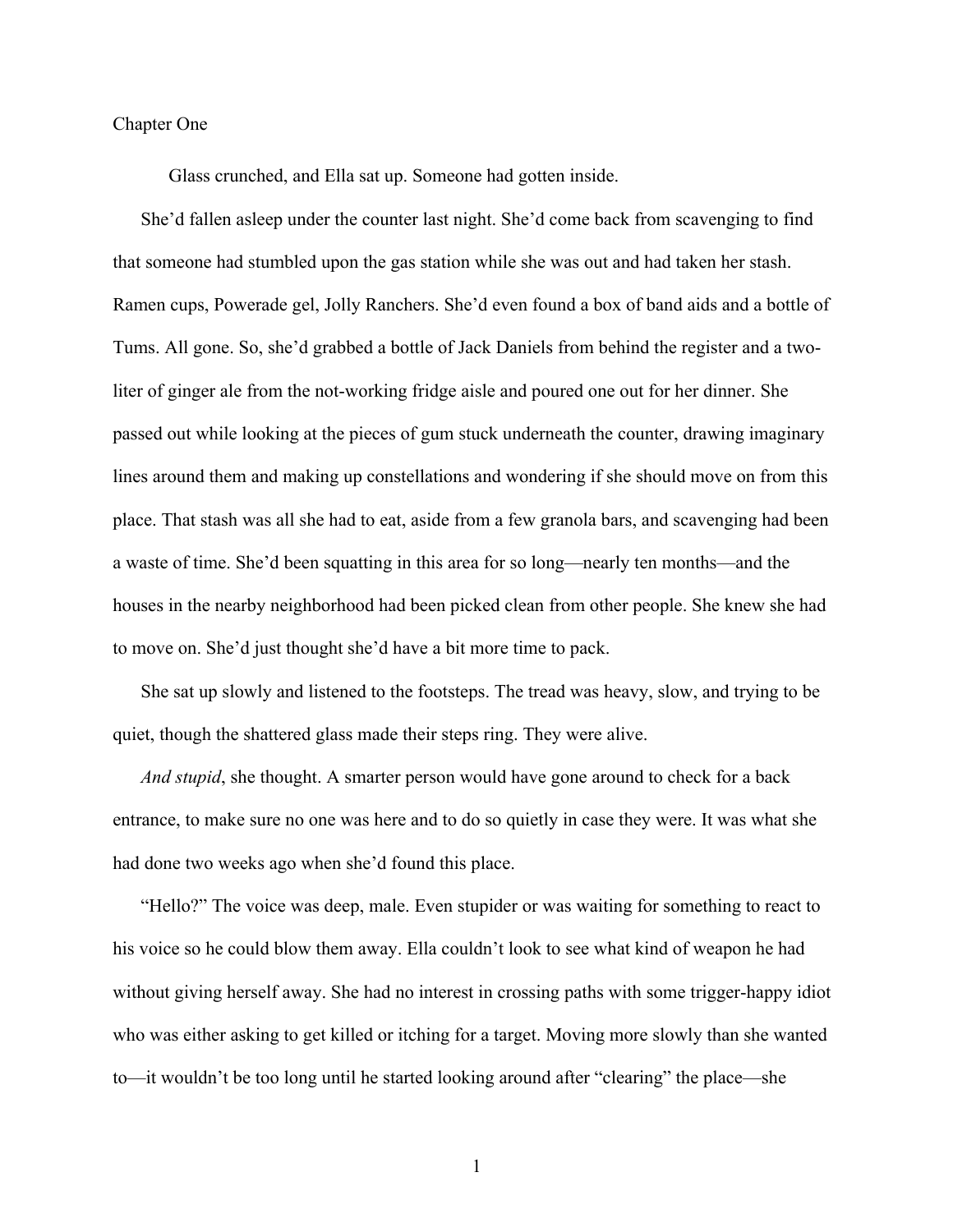crawled out from under the counter. The door to the storeroom was directly in front of her, her backpack leaning against the door frame.

Rustling plastic made her flinch, before realizing the man was probably grabbing the last few chip bags from one of the aisles. The noise was enough to get her moving. She grabbed her backpack and slid one arm through the shoulder strap, then moved as quickly as she could while crouched like a goblin.

The storage room connected the front of the store with the back entrance. As quickly as she could, Ella disabled the alarm she had set up, cursing herself for not putting one in the front entrance as well. The beer bottles sat on the concrete floor in neat little rows, like green and amber sentries. She grabbed a pair of clippers and cut the thin wire that spanned the length of the room to connect the door handle to a wooden pallet that stood upright just past the glass soldiers. It wobbled threateningly, and she froze, as if it might follow her lead. When it finally came to rest, she let her shoulders drop, turned around, and carefully opened the door.

It was a push-bar, so she couldn't help a little bit of noise. She kept it as closed as she could while still squeezing through, to avoid creaking hinges. The sun was out; she could feel the heat warming her neck.

But then she felt and heard a rasping breath in the same place.

She hadn't checked. She hadn't fucking checked.

She spun around, elbowing the body she could feel was right behind her and shoving out with two hands. It was risky, but panic had a tighter hold on her reflexes. She fell back against the door.

She had once been a woman in her early thirties. Pink yoga pants, dirtied and torn at the knees. A jacket hanging by one shoulder, white padding leaking out from a ripped spot. Her hair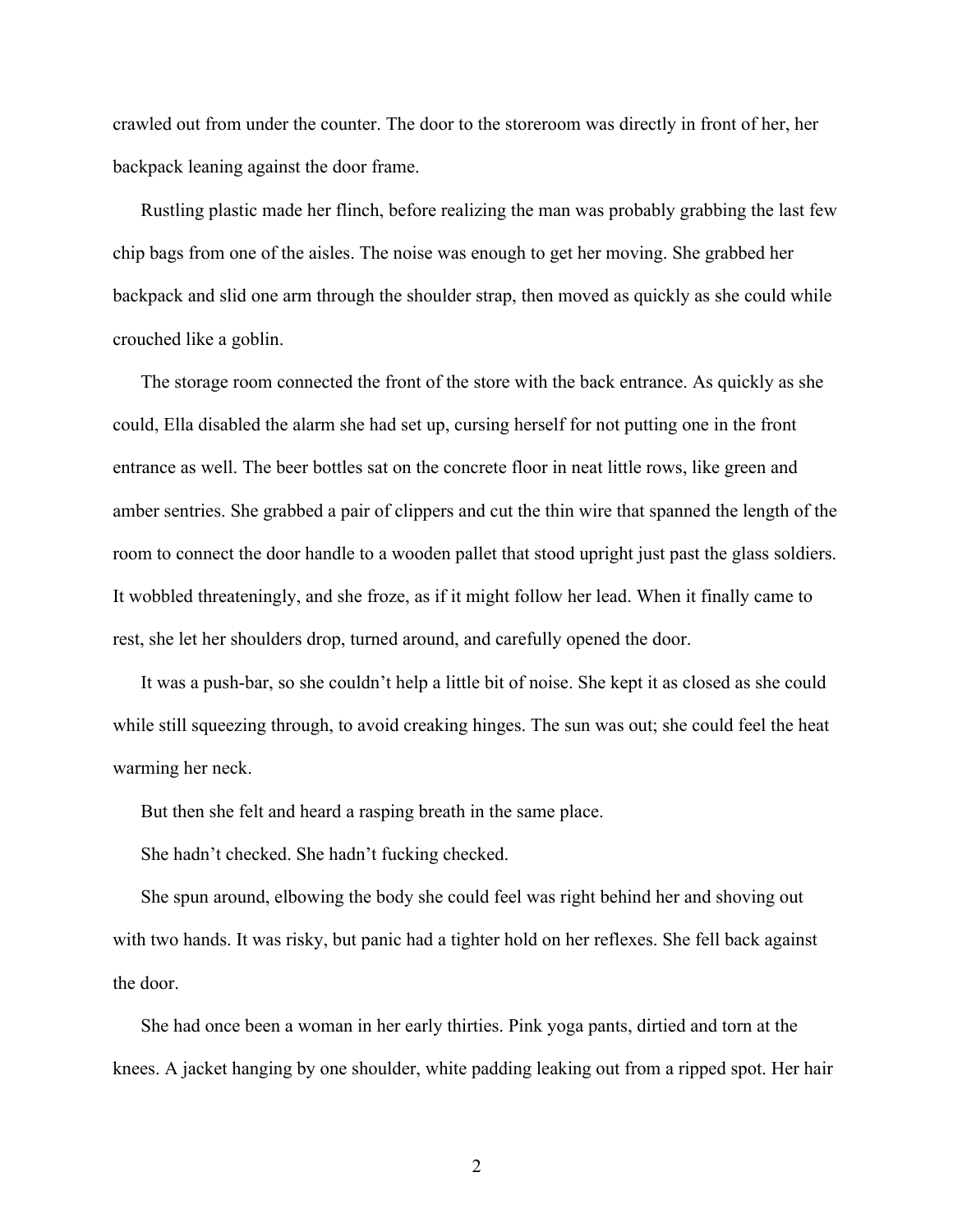hung down around her face. Scratches on the cheek not hidden by her hair. Ella couldn't see where the bite was, but she didn't have to. The woman's stare was hollow, devoid of expression. Her eyes were dulled from the dirt that collected on eyes that no longer blinked. She made rasping, throaty sounds, but showed no emotion in the face.

She grabbed for Ella again. Ella sidestepped her and ran back a few steps. The gas station was on a random stretch of highway, with nothing around for a mile or two. There was a small patch of concrete that connected to blacktop—maybe so garbage trucks could drive back to do pickups—but then it was just dirt and grass, leading into the woods. She crouched down and reached for her ankle as the woman rushed forward, almost tripping herself as she did.

Ella managed to pull the mini box cutter out of her boot and shove the grip up with her thumb, exposing half of the little snap-blades. They would break apart as soon as she hit something.

The woman stepped closer, jaw snapping involuntarily, and Ella lunged. She took the woman's hair in her fist, as close to the head as she dared, yanked her head down to stop her momentum, and stabbed up into the base of the woman's skull.

There was no blood, no spatter or mist of red. Just a squelching sound and the resistance the blade met as the tissue fought against the intrusion, despite no longer being alive. Ella shoved the knife as far as she could, even after she felt the bits of metal break away from the handle, until her fist was flush against the head. Ella had the thought that the infected bodies should have begun rotting a while ago.

She let go of the knife and backed away, and the woman dropped immediately, unmoving. Ella stood there, fighting the urge to start panicking. It never got any easier.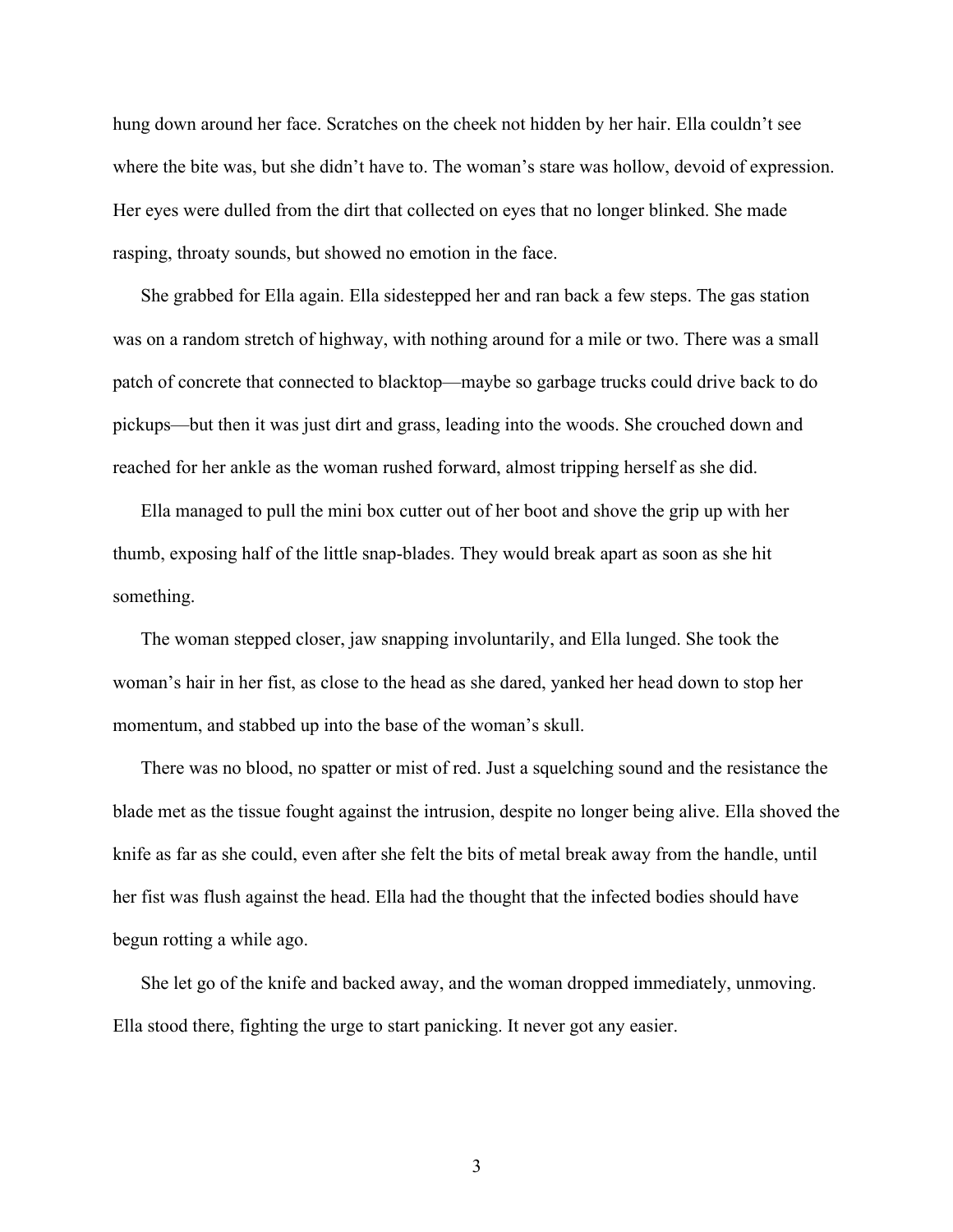The door groaned, and Ella saw the man step through to the outside. Both hands gripping his rifle, he called out, "y'okay?"

Ella turned and ran into the trees before he could get any closer. She heard him call out after her, but she didn't look back.

\*\*\*

She ran until she couldn't anymore, which was stupid. If something snuck up on her now, she was fucked. Ella took a giant breath in and held it for as long as she could in an attempt to slow her racing heart, but her lungs weren't having it. She wound up hacking and gasping for a moment, alerting everything with ears of her location.

"You're okay," she said out loud. Her throat was tight, and every time she breathed in, she made a high-pitched wheeze. "You're okay."

Bent at the waist, she stared down at the ground, at her hands. Her wrists were bare. She'd been so focused on leaving as quickly and as quietly as she could, that she hadn't taken her wrist guards out of her front backpack pocket. Panic spiked again, and she pushed her sleeves up as far as they could go. She ran her hands over her legs, under her shirt. She closed her eyes and wiped her face. She felt a tacky wetness, and when she opened her eyes she saw red caught in the grooves of her fingerprints.

She felt panic crest in her mind. Forced herself to move slowly, despite every instinct shouting for the opposite reaction.

*It didn't get in my mouth*, she thought. She thought it as hard as she could. *I would have tasted salt. I would have known.* 

Water trickling over rocks. She could hear it. Walking as fast as she could without breaking into a run, she moved through the trees until she nearly fell into a small creek. She slid her arms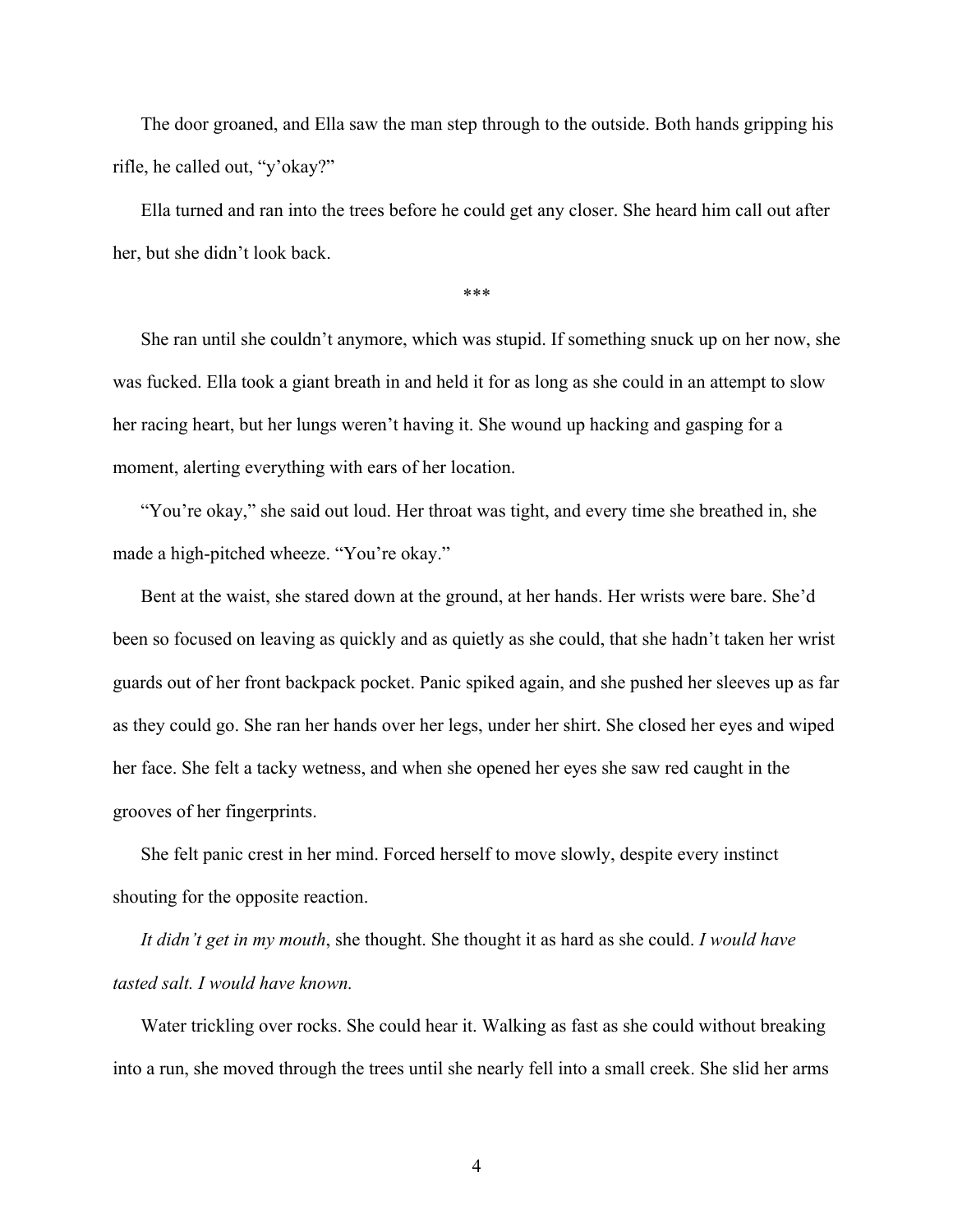out of the shoulder straps and submerged her face into the water. The cold bit her skin, but she endured the discomfort as she scrubbed at her face and her neck.

She held herself under the water until she couldn't stand it and reared back with another gasp. The dark red cloud drifted away with the current. The sun glinted off the water's surface, and a sheen that reminded her of an oil slick reflected off the blood that sat at the surface. She made fists, wet soil and leaves gathering under her nails and between her fingers.

The adrenaline was leaking out of her system. Her whole body began to tremble and shake, and she tried to will calm into her veins.

She hadn't come this close to being bitten in a while. She liked to think the dead didn't scare her, though she wasn't stupid enough to think they weren't dangerous.

"Stupid shotgun-shooting prepper," she muttered to herself. She'd been so focused on getting away before he'd noticed her that she hadn't put on her wrist guards, hadn't cleared her exit path, hadn't done anything resembling that she'd been taking care of herself these last few months.

He hadn't looked familiar. She'd been staying in the same general location for some time now and thought she would have recognized him. She'd switched houses every week or so, just to be safe. The dead seemed to retain a little bit of their memories. Maybe it was just muscle memory, or maybe the familiar sights registered in their stagnated brains, or maybe they could just smell her out. Either way, they'd cluster in groups every now and then, like leaves caught in an eddy, in the neighborhood driveways and cul-de-sacs before breaking the formation at random and continuing to drift towards nothing. She'd gotten used to anticipating their patterns and was often gone a few hours before the exterior house she'd stayed in was overwhelmed. She didn't want to get put in a position where she'd try something risky, like climbing out a second-story window or jumping along rooftops.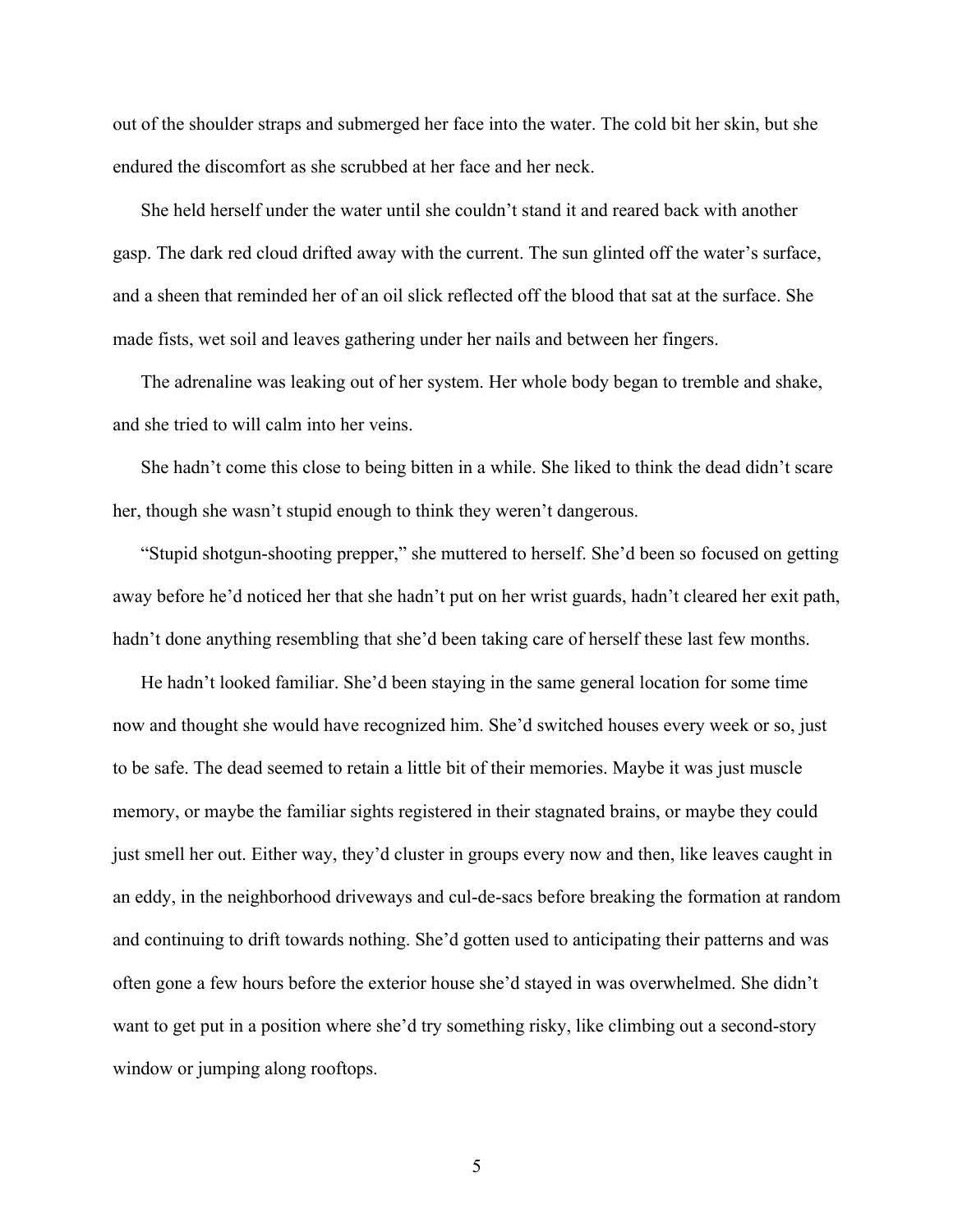Most of the houses felt the same. The kitchens were bare; families wouldn't have cleared out their stores, but wanderers like her had picked them clean. Some still had a faint smell of rot and decay from produce that was never eaten, cheese that was left to turn green and consume itself. Bathroom cabinet doors lay broken on the floor, their shelves free of any drugs or first aid supplies.

The pictures were always left behind. Ella could think of plenty reasons why no one thought to take the physical memories with them. They thought they were coming back, they took their phones with them, didn't think access to electricity would ever come into question. So, whenever she climbed through a window, or walked through an entrance that had lost its door a long time ago, she'd take a look at the mantles above the fireplace or sit on the desks that hadn't been hacked at in attempts to use the wood for fuel and wonder who they were. She wouldn't revisit houses unless she was playing keep-away with the infected, but each time she looked at another set of family portraits and candid vacation shots, she'd wonder if Gary had had beef with Jeremy, if Tonya was secretly jealous that Irene from next door could afford those trashy blowouts every week.

She made the names up, too. She'd learned that no one wrote details or dates on the backs of pictures anymore. She'd once stayed at a house in a neighborhood she hadn't visited before and found a picture of an old classmate staring back at her. That was when she'd decided to hike the few miles down the highway that the neighborhood butted up against and shack up at the gas station. She could feel the ghosts of the neighbors as she raided their homes, slept in their spaces. If she recognized the residents at one of the houses, there was a good chance the few she hadn't yet explored would also be familiar.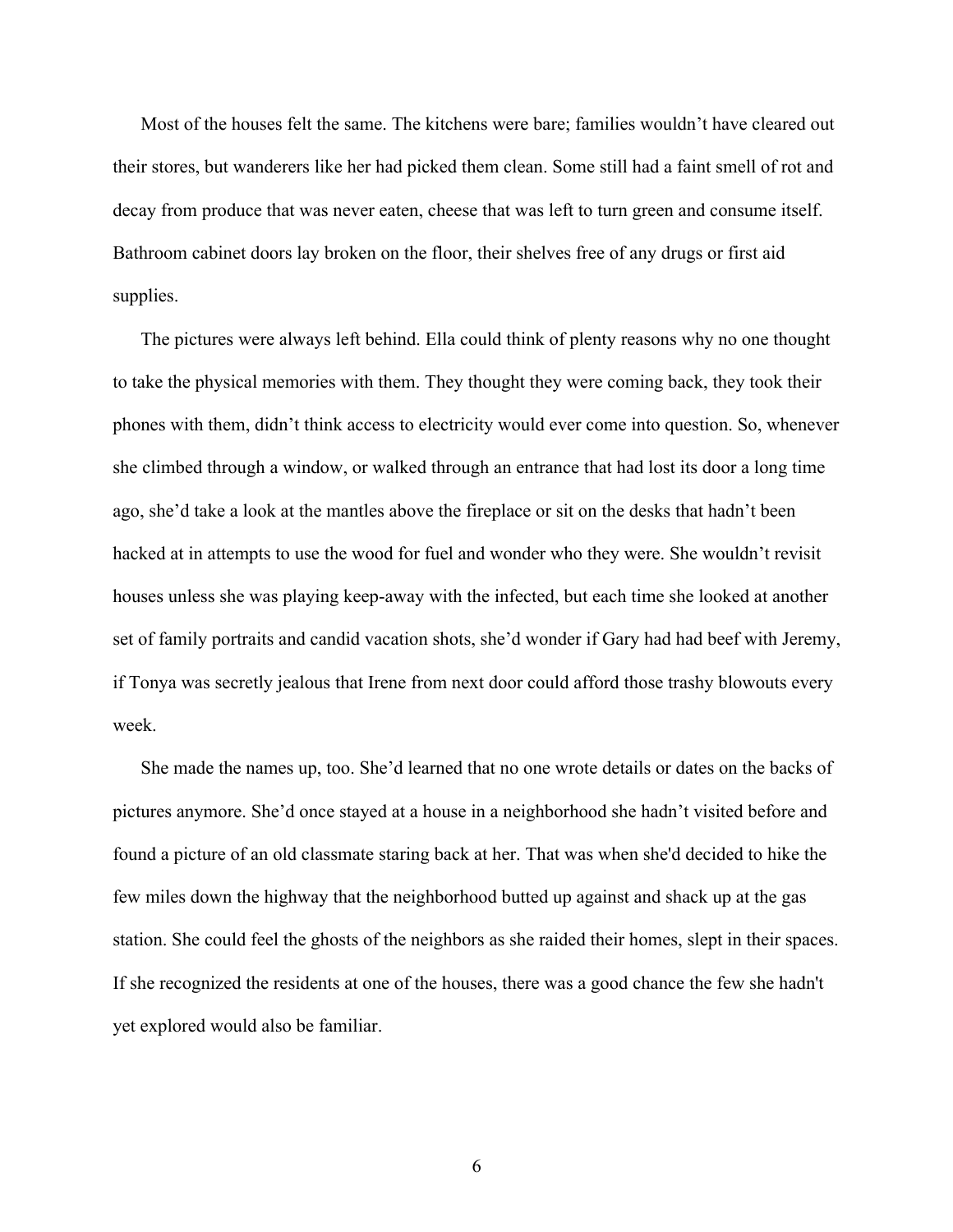She didn't think about how Barret Pines was about a half mile away from her right now. That neighborhood was off-limits. She hadn't been back there since leaving six months ago. She remembered the knife in her hand, the vibrations stuttering against her palm as she'd carved her and her mom's name in the pintle of the front door.

It was a strange feeling, to know what lay on either side of her for a dozen or so miles, know what corners she could hide in, and still feel lost. She'd known the day would come when her methods would stop being effective. Finite resources couldn't last forever--even sooner when others were taking stuff right out from under her.

Ella closed her eyes. She could feel a headache coming on and remembered that she was likely hungover. Adrenaline had pushed it out of her mind, made her numb to her body's messages, but now it was making itself known. Stronger than fear or panic was an irritation that she remembered feeling when she'd left an assignment to the last minute. She had to figure out what to do next, and she didn't have time to write out a pros and cons list.

She turned around now, squinting as she tried to make out details beyond the trees, as if she could somehow scoot past the branches with her eyes. She didn't think he would come after her. In her experience, you didn't run unless someone was chasing you, and you didn't chase after someone unless you were dead, or they had stolen something from you, and you hadn't been clever enough about it. Ella was too smart to steal from people, mostly because she knew she wasn't clever enough to do it well. She preferred resources that didn't have competition attached, hence why she stayed so close to city limits. But with the dead appearing out of the trees, it would seem that that precaution had become just as moot a point.

"Where haven't I looked?" she thought out loud. With her stockpile jacked, she had enough food for two days, if she felt like watching her figure. That wouldn't be so bad, if she'd put the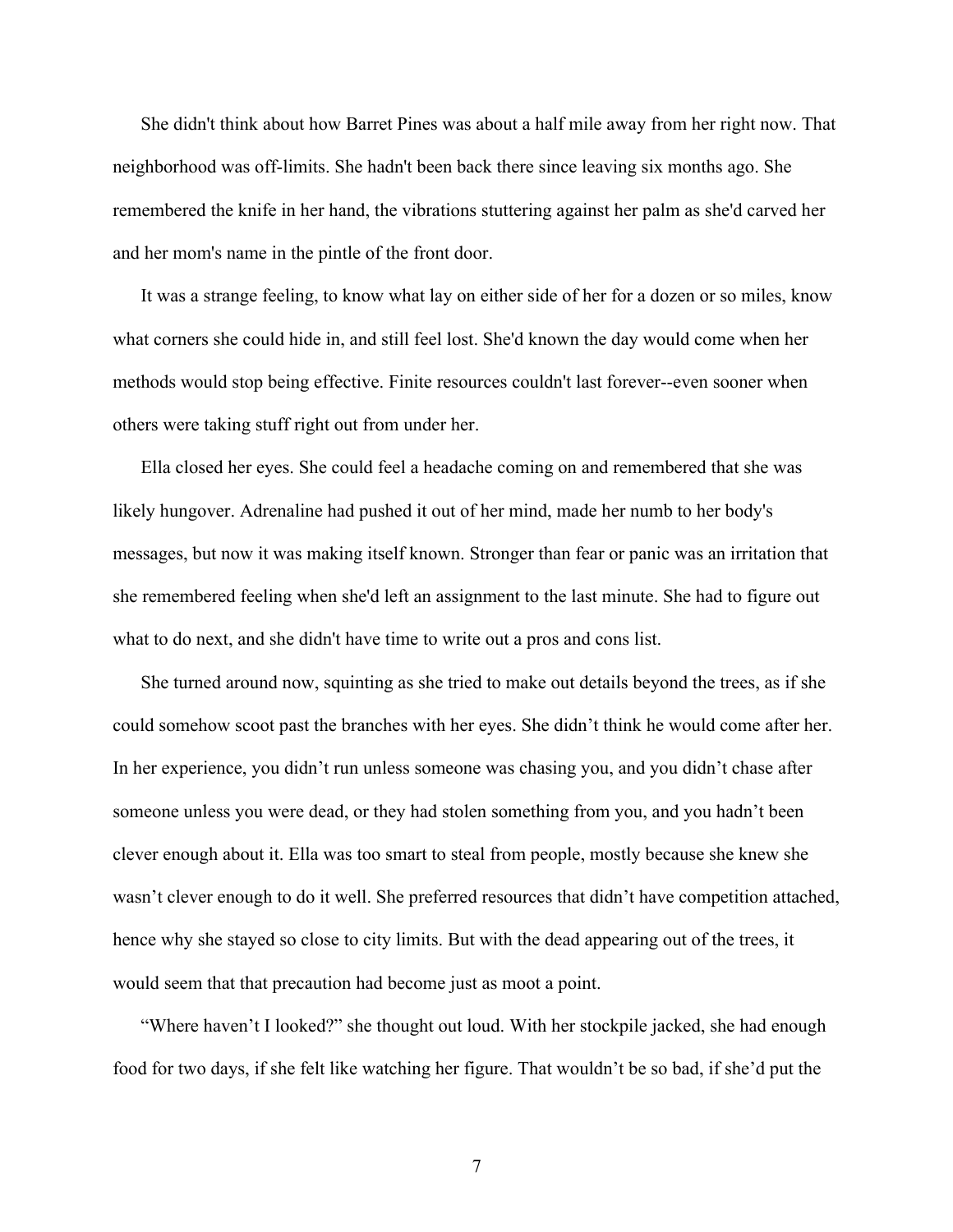water bottles in her backpack. She could see them now, the bulk pack encased in shrink-wrap, one wrinkled, open tear from where she'd been pulling them as needed, leaning against the mop in the storeroom of the gas station. She'd been confusingly lucky in the water department up until now, but she wasn't about to complain. Bottled stuff wasn't in abundance, but most of the houses out here ran on private wells, and their taps were still working for the most part. As a result, she'd never had to worry about finding water purifying tools. And thank God for that, because she didn't know the first place to start in finding them; it wasn't like Walmart ran them on the front page of their marketing campaigns.

She looked down at the creek. The water ran clear now, the smooth surface disturbed only by the rocks that disrupted the current, and the pinpricks of a water-glider's legs. She thought of oil slicks, and blood darker than it ought to be, oxidized by time and slowly turning to sludge in people's veins.

There was no use playing dumb. She would have to go downtown tomorrow.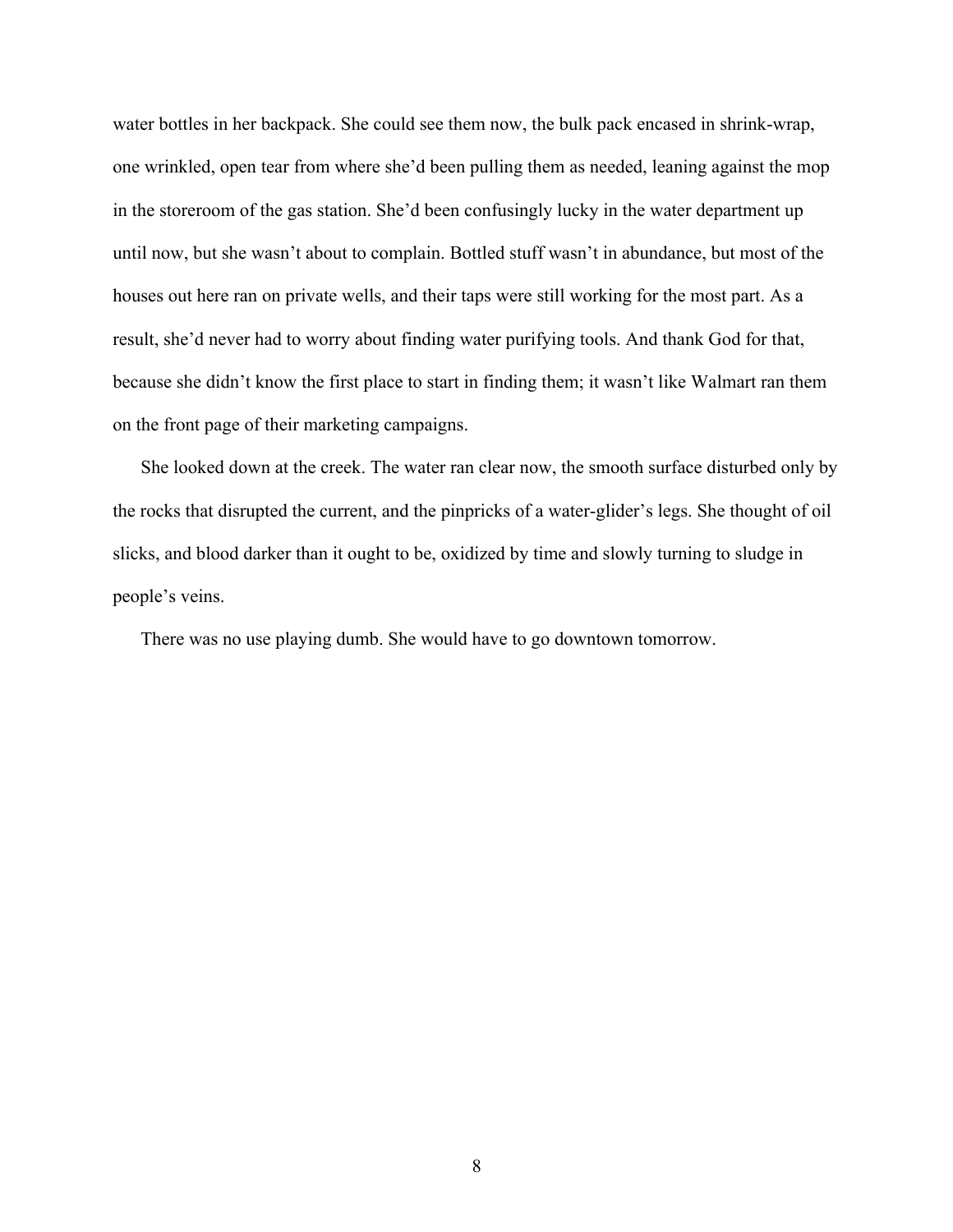### Chapter Two

Ella laid her hand on top of the car's horn, wondering if the guy in front of her would flip her off if she pressed it.

Traffic had been fine for about twenty minutes, then had slowed, and slowed, and slowed, until Ella had finally had to put the car in park to avoid getting an ache in her ankle from pressing down on the brake.

Despite it being the early afternoon, the summer sun had Ella baking against the peeling leather upholstery. She'd emptied her water bottle already and had plowed through the small trove of snacks she'd brought along for the whole weekend. If she'd known the hour-long drive was going to take three hours and counting, she would have stopped somewhere before getting on the highway.

She didn't see any flashing lights ahead, and no ambulances had driven past on the shoulder, so the crash was likely too far away for her to see. She knew the Firefly music festival was popular, but she doubted everyone had decided to arrive at the same time. She wasn't even halfway there, anyway. She knew she should have planned to leave yesterday

Ella was bored. She'd turned off the playlist she'd made for the drive after it had begun to cycle through the songs a second time and couldn't seem to get any radio that wasn't news or irritating morning show broadcasters. She wanted to talk to someone, but she didn't want to risk waking up her mom if she was still asleep, and she wasn't planning to talk to Audrey until she had photos of the sets she went to make her feel guilty for bailing.

Staring at her phone, she poked through different apps, none of them refreshing. Out in a populated area and she couldn't even get her data to work. With no other option, she grumbled to herself and scrolled back through Audrey's texts. She hadn't watched the video Audrey had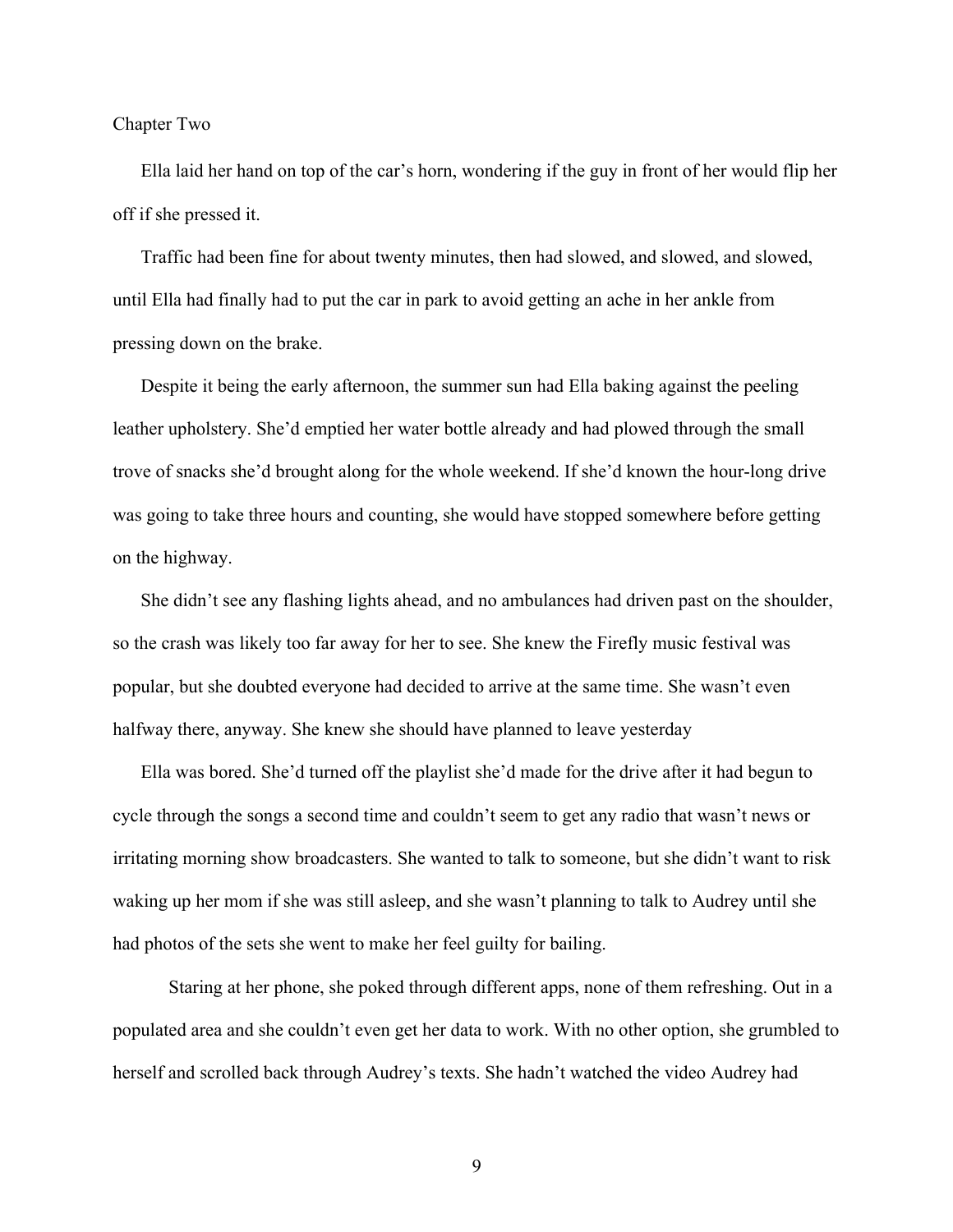sent—no doubt some compilation of photoshopped images to look like another virus scare—but she didn't have any other options. She tapped on the screen.

The video opened up.

A hospital hallway was bleached out in sallow fluorescent light, made worse by the poor quality of the camera. The person holding the phone was narrating the procession. "So, I just got here a little while ago," she said. Her voice had the ghost of some long-faded accent, but Ella couldn't place it. She sounded calm, if a bit nervous. The title didn't say where it had been filmed; it just said, "The TRUTH about Huntington Plague—govt tried to CONCEAL from its ppl."

Ella was going to take a picture with a hot guy, nerves be damned, and send it to Audrey as punishment for subjecting her to this video.

"As you can see, it's really quiet, not too busy right now, which is surprising. I'm here to see my Mom, she had back surgery yesterday." She must have been recording for a vlog or something. There was soft background music, a xylophone or something tapping out a cutesy tune.

The camera stopped at a door marked 1-A. "I'm not sure if this is the right one, maybe I should text my sister and ask—"

The door opened. It seemed to stretch on forever, but the video timeline said only two seconds passed. A man in scrubs leaned over a figure half-sitting in a hospital bed. His right hand was on the pillows above the figure's head; the left hand was gripping her waist as if he was scared they might try to get away.

The girl gasped, and the man raised his head. His eyes were wide, the pupils blown out as far as they would go; in the dim, pixelated light, they looked all-black. His mouth was open. Blood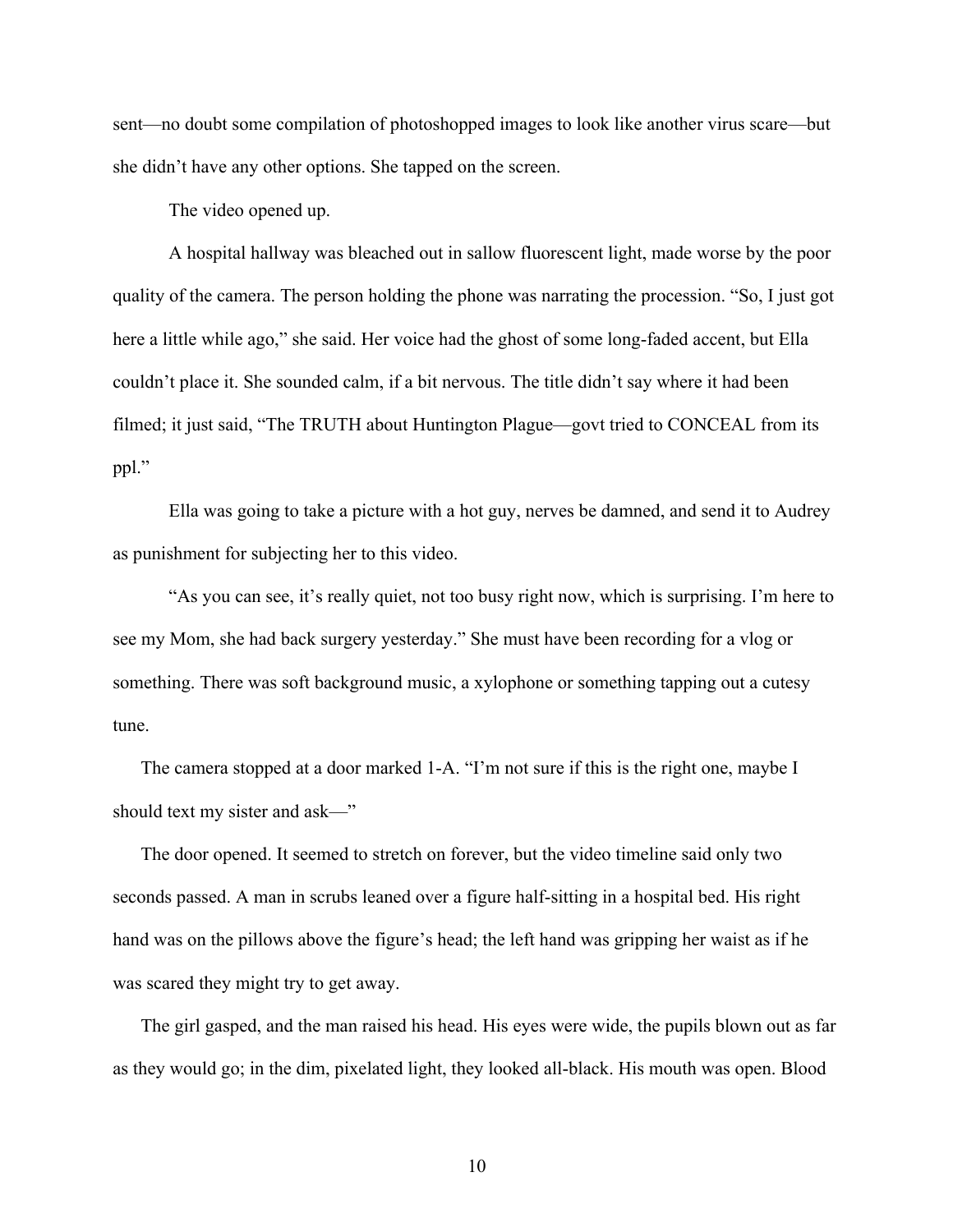soaked him from his mouth, down his neck and darkened the mint green of his scrubs to crimson. The figure beneath him was a woman; her throat was laid open, muscle and tendons chewed and frayed in the center. Blood flowed out of the jugular like he'd forgotten to turn off the tap. In the moments before the girl started screaming, Ella thought she could hear the wet rattle of the woman trying to breathe.

The man started power-walking toward the camera. After that, it became too chaotic to make out a clear image; the picture shuddered and shook as the woman dropped her hands to run, the sound of the door slamming closed, then an almost polite knock, that became a thud, that became a slam as the man threw himself against the door. The video suddenly stilled; she must have dropped the phone. After the man ran past the phone, there was just fluorescent lights for ten seconds. A tone rang out over the loudspeaker, calling for a doctor somewhere else in the hospital.

Ella threw her phone into the passenger seat. She felt like throwing up. The patient in the bed…Ella had seen the inside of her throat. That wasn't a thing she should be able to know.

It couldn't be real. She grabbed her phone again, tried to open the internet. Nothing.

It was fine. She was letting Audrey's paranoia get to her. She just needed to talk to someone, work herself down off the ledge her nerves were leading her towards.

Her mom was probably busy, but she'd call back if Ella left a message. Despite the lack of internet, she still had pretty good cell service to put the call through. She waited, expecting to sit through all five rings.

The phone clicked after one. "Ella? Baby are you okay?"

Ella felt something like a bolt of electricity shoot up her spine. Her mother's voice was high and panicked. "Are *you* okay?"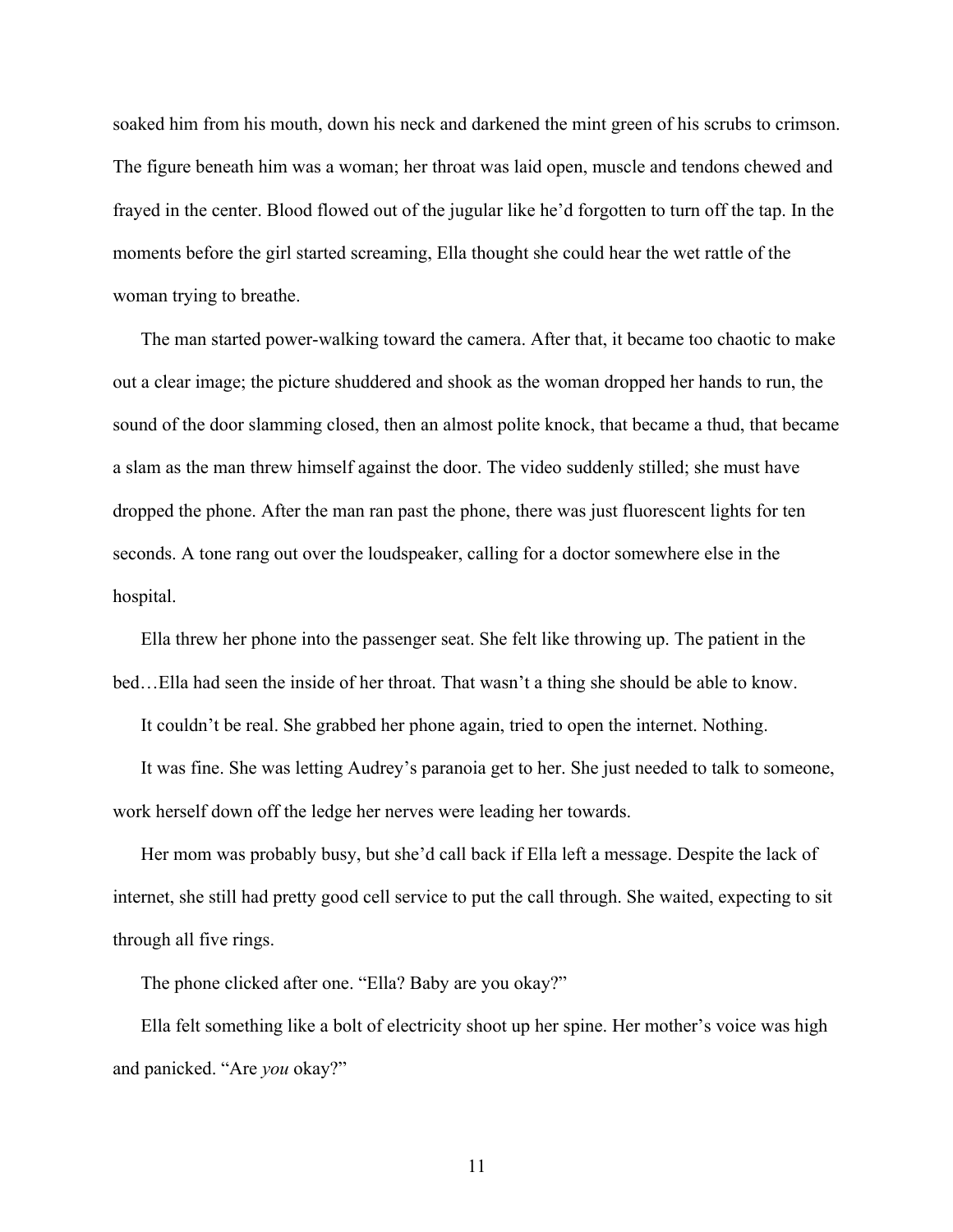"I'm at the hospital. What's wrong, what happened?"

She was still at the hospital. "I'm fine. Stuck in traffic."

"Traffic…" her mom's voice grew distant, like she held the phone away from her to shout at someone else. Ella could still hear her as she shouted, "don't *fucking* touch that, so help me god."

"Mom, why are you still at work? Did they not let you off?"

"Ella, honey…" her mom paused. Ella gripped the steering wheel. "That virus, the one on the news? We had a dozen cases show up last night, almost all at once."

"What?"

"Hey, hey!" She was talking to someone else again. "You heard what he said in the meeting. We can't use those rooms anymore, we don't have the resources to properly decontaminate them!"

Ella took a deep breath. She felt the animal instinct to run, to flee, but she was stuck in this seat. She wasn't even near an exit she could get on. "Are you okay, Mom?"

"What?" Her mother's voice grew louder, though she sounded like she'd forgotten Ella was on the phone at all. "Don't worry about me. Tell Audrey to call her parents, tell them not to leave their house."

"Audrey's not with me. She backed out last minute, and I went by myself."

"You…fucking hell, Ella."

"I'm sorry."

"Okay, where are you now?"

"On the highway. There's some kind of pile-up? I've been in park for almost an hour."

"That's probably related to this. Are you near any buildings, any stores?"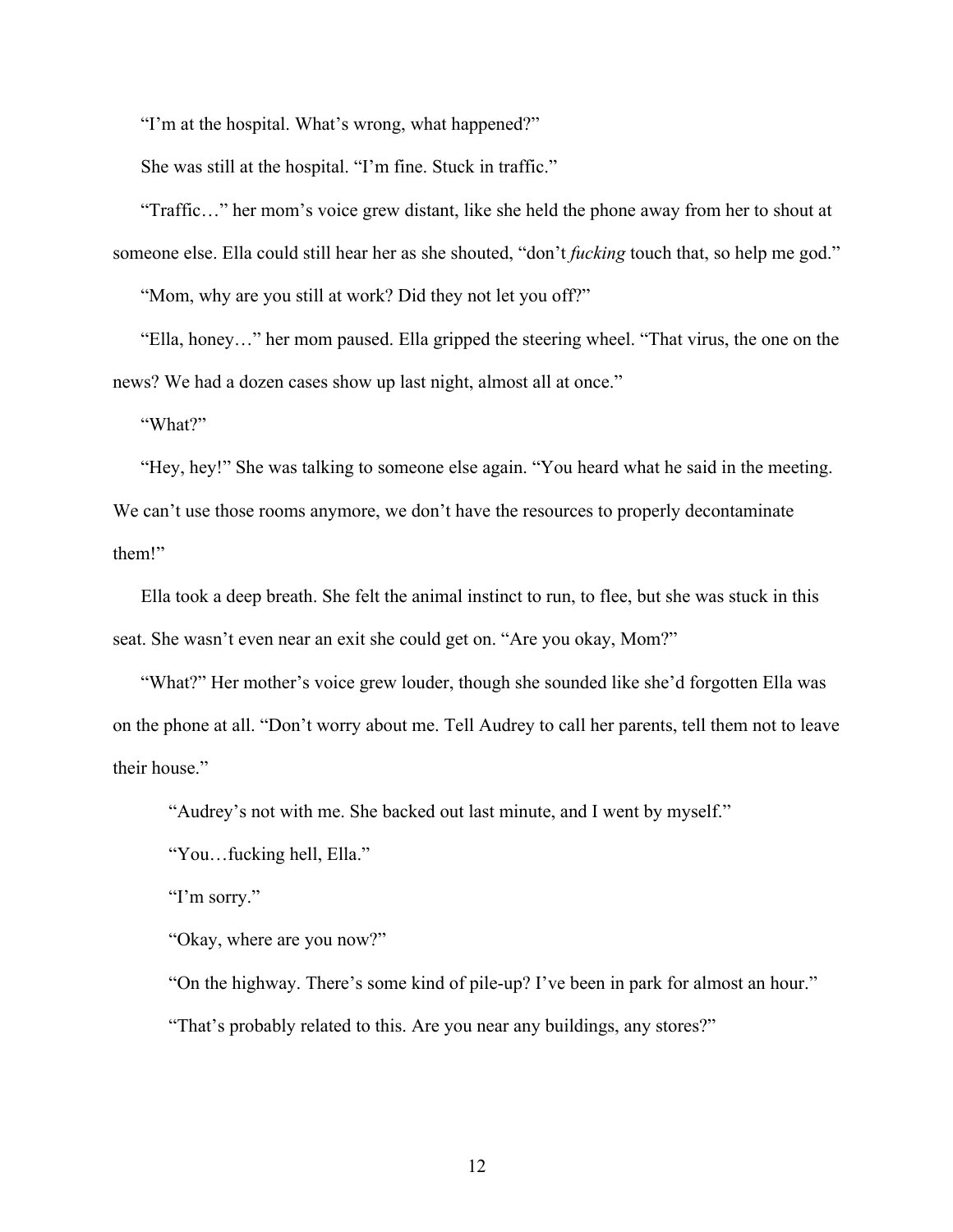"Not right now, but a couple miles back, yeah." The traffic inched forward. Ella thought she could see some movement ahead, but she was too focused on listening to her mom. She took the car out of park, just in case.

"Then you need to go there. Text me when you get somewhere, and I'll come and get—" Silence.

"Mom?" Panic had her by the throat. She kept her phone to her ear, waiting for a click, a dial tone. She'd even take an infuriatingly calm robot woman's voice. Nothing.

Ella's mom was scared. That never happened.

"What the fuck," Ella whispered to herself.

Hands banged on her window and made her yelp. A man in his late thirties smacked the glass with the flat of his palm. He was bleeding at the spot beneath his thumb, and it smeared on the window. "Help me!" His eyes were wide, white edges surrounding every side of the iris. "Please, they're almost here!"

She had her finger over the button to pull the window down, when something moved in the rearview mirror. There was a crowd behind them, surrounding and moving around the cars.

And over them, too. Someone appeared as they walked over the roof and down the hood of a pickup truck. They tripped and disappeared from view as they fell. When they stood back up, Ella could make out blood on their face. They just kept coming. Some people were trying to run, but their hips and elbows glanced off side view mirrors, or they tripped themselves on tires. They mostly moved at a power-walk pace.

The man beat on Ella's window even harder. "Please, you have to let me in. They've gone insane, they're going to kill me!"

"What's wrong with them." The words came out more quietly than she'd thought.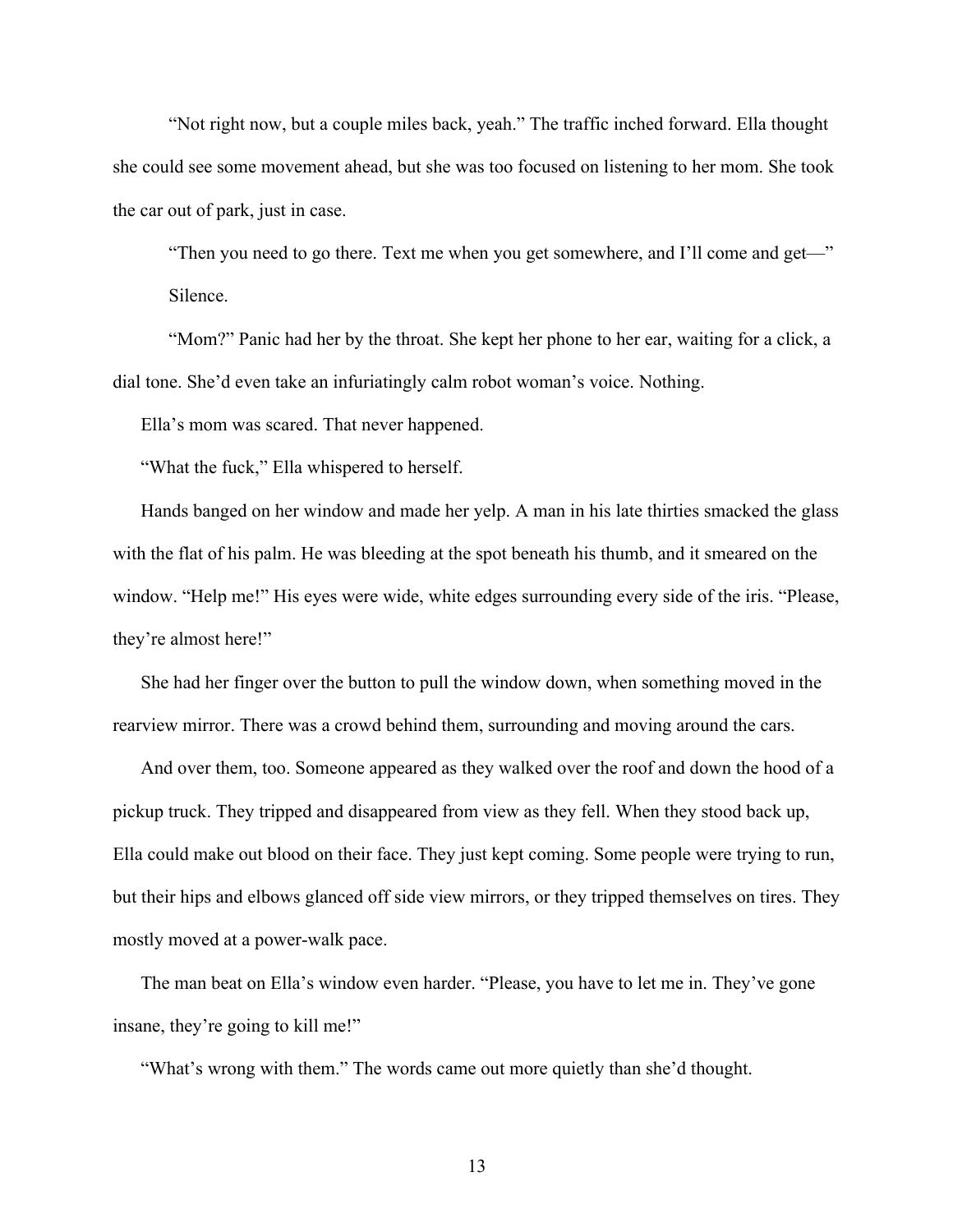"Open the goddamn window!" The man made a fist and threw it into the window. The glass splintered with a deafening *crack*. Ella shrieked involuntarily and leaned over the center console. Flailing as she watched the window and waited for it to shatter, she flipped the glove compartment open and start feeling for the pocket knife she knew was in there.

The man looked like he wanted to punch the glass again, but he turned his head towards the mob, and Ella saw the color drain from his face. Without saying anything else, he ran around to the other side of the car. She fumbled to make sure the lock was down, but he didn't spare her a glance. She watched as he tripped into the drainage ditch, then began to clamber his way up the other side, nothing but a cornfield ahead of him stretching as far as she could see.

There was a rumbling shudder. Ella had a water bottle sitting in the cupholder. The water was trembling. She had a random thought about *Jurassic Park,* and then something slammed into the trunk of her car. She sat, frightened into stillness, looking through her windshield to try and see what had sent the man running in the opposite direction.

Things seemed to happen both in slow motion and too quickly to follow. She heard cars rev as some people began to try and plow through traffic. The guys next to her started shouting; she saw them run backwards before losing sight of them. The individuals standing next to their cars started to form a tangled group, pushing past each other in different directions. Some went forward to try and stop the people at the sedan. More voices were screaming. Some were close to Ella, sounds of panic as people scrambled. Further away, the screams were longer, wordless.

Ella blinked, and suddenly there were people running towards her. She didn't stop to figure out what kind of people they were. She slid off the hood of the car, onto the side facing the ditch. She ran back the way they'd driven, away from the group that was still beating on the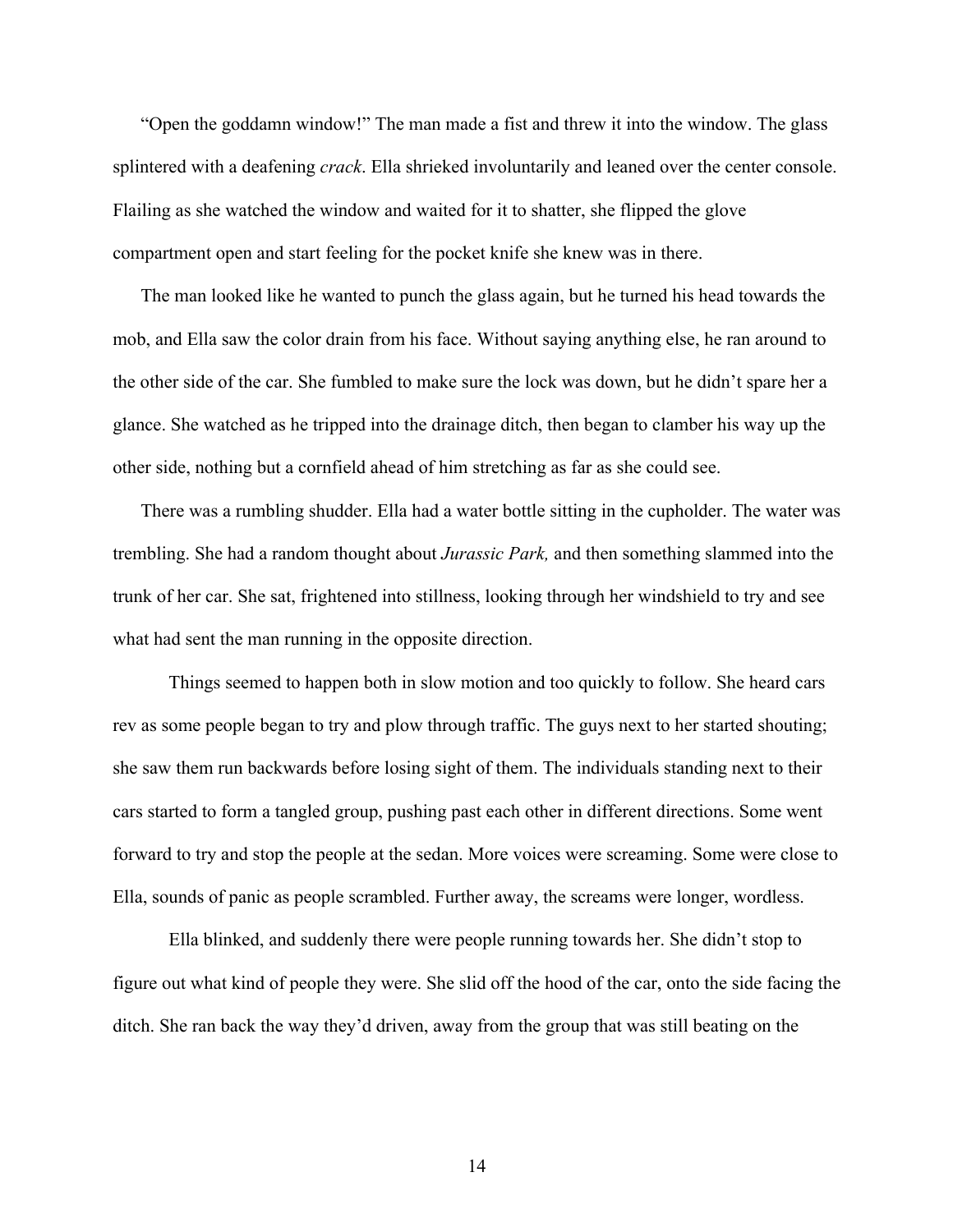sedan. She looked back, and saw they were beating on the car behind it now as well. She saw bloody hands streaking the glass. Then she turned back to look ahead of her and ran.

She got about fifty feet before something tripped her and she fell, her left foot sliding down the incline of the ditch and taking the rest of her with it. She landed at the bottom, into brown water with oil shining the surface. She pulled herself to her feet. Ahead of her, she saw a black plastic tunnel, its opening sticking out of the ground stacked above it. Ella began to move towards it. The people above her weren't even looking at her. She kept an eye as she neared the opening.

A hand gripped her shoulder and pulled hard. Ella fell on her back in the water again. A figure stood over her. A woman, with black hair tangled around her face. She had on a white tank top and a plaid flannel shirt atop that, despite the summer season.

The white fabric was dyed dark red around her abdomen. The woman's eyes were wide open, like she was trying to see everything at once. Her jaw hung slack, blood on her chin. She screamed at Ella and grabbed her shoulders.

Ella managed to get her arms up just as the woman went to her knees, almost like she was trying to hug her. Ella shrieked and pushed against her chest. She didn't seem heavy, but every muscle on the woman was tensed. Ella turned her face away, but the movement had her face underwater. She wedged her foot between their bodies and pushed, catching the woman off balance. Ella scrambled away from the tunnel as the woman righted herself and lunged for her again. She wasn't moving quickly, but her limping gate had purpose. She tripped on something in the water and fell but began to crawl as though she hadn't even noticed.

As she rose to her feet, Ella pulled the box knife from her pocket and pushed the blade out of its slot. The woman grabbed at Ella's ankle, falling to her knees immediately as she did, as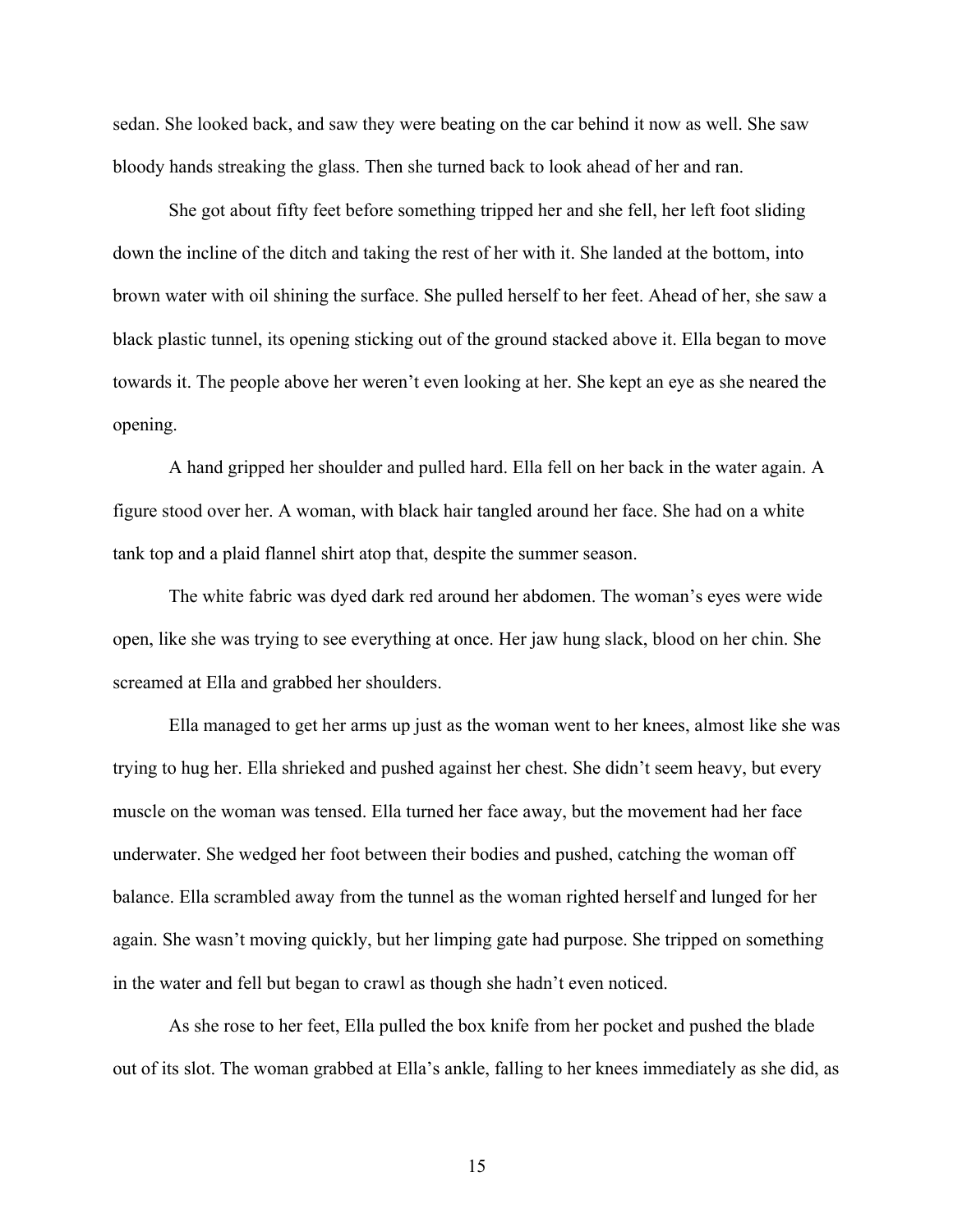though she couldn't feel the impact. Ella lost her balance again. The woman lowered her head and tried to bring Ella's foot to her mouth. Ella snatched her foot back and kicked the woman square in the face. She could hear a crackling sound as the woman's nose broke, but she kept moving forward. She climbed up Ella's body, eyes on her shoulder. Ella slammed the box knife into the woman's eye.

There was a horrible feeling of resistance as the blade went through to the socket. Ella felt the blade scrape something hard, and she jerked backwards, taking the knife with her. Blood poured out of the wound, hitting Ella's chest and neck. She screamed and turned her head. The woman went still, her body collapsing as though she'd stopped tensing every muscle at once. Ella got to her feet and ran towards the tunnel, going as far in as she could. She crouched on her feet, box knife slippery as she clenched it in her fist.

She saw someone fall into the ditch. Here in the darkness, the light bleached the scene to the point that she couldn't make out any features. Two men fell in after them and tackled the person, who jerked and screamed. The two had the person pinned, facedown into the ground, and they lowered their heads to the person's body.

Screams were dampened from the person's face being pushed into the dirt. She was too far away to see details, but she shut her eyes anyway. She could still hear wet squelching as the screams died, grunts that sounded too human to be real coming from the two men.

Ella held a hand to her mouth, trying not to make any noise. She didn't know what they could or couldn't hear, but she only saw blackness beyond her. There had to be an out eventually, but she didn't think she'd make it that far, however far that was. She was wearing sandals—she'd dressed for the music festival—and her feet were stinging from cutting on something in the water.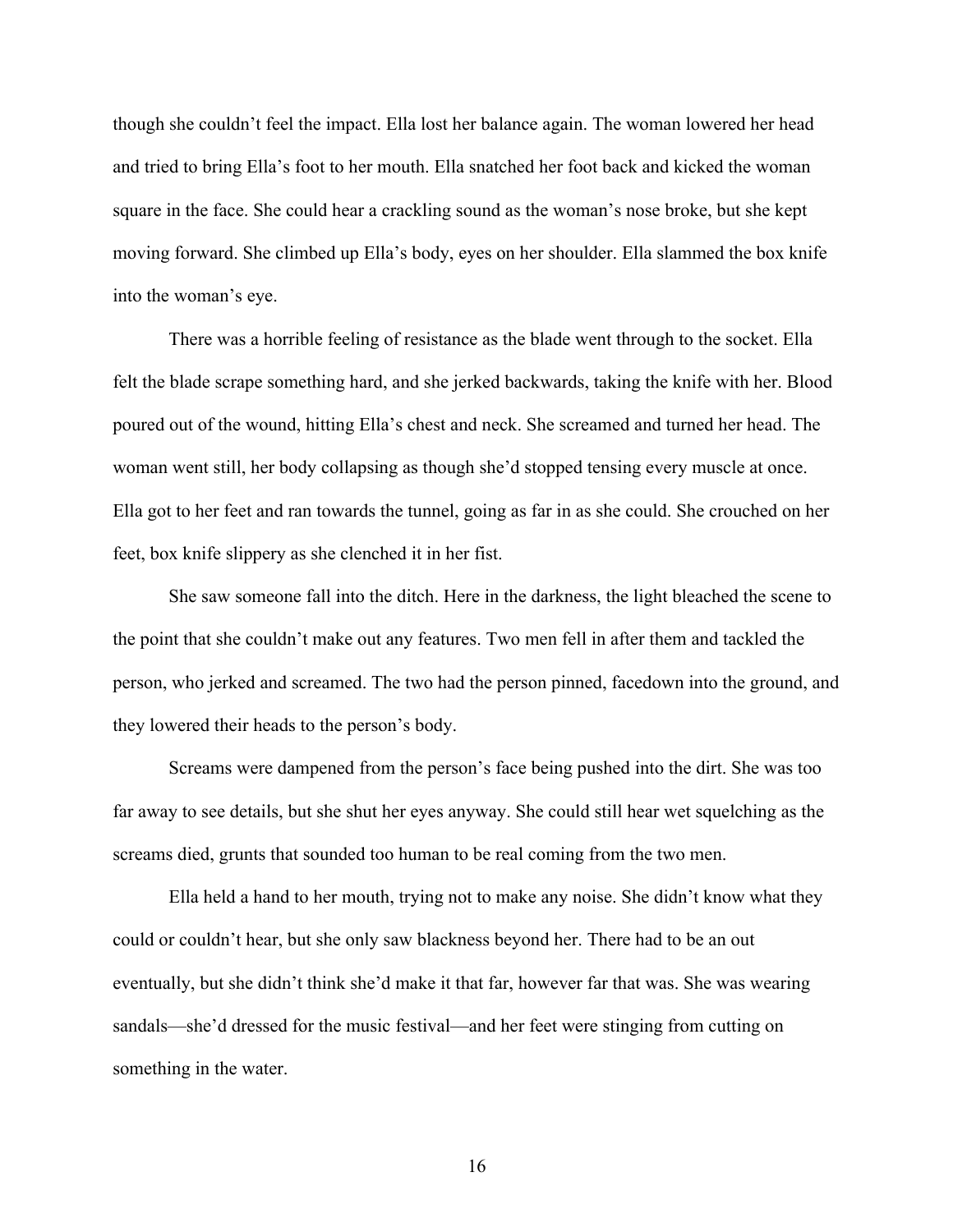The men growled and made noises like they were clearing their throats. She looked up and saw them climb up the ditch and out of sight.

With her hand still on her mouth, she fell on her butt in the water. It was colder in here, soaking through her shorts and giving her goosebumps across her legs. She couldn't stop shaking. She looked out once more, and her eyes caught on the woman. She was face down in the ditch, half-submerged in the water. Her hair floated on top, tangling in cattails that had avoided being broken as they'd fought.

She'd killed her. She looked down at her hand that held the box knife. Her grip was so tight, the tendons stood out on the inside of her wrist. The blade was dark in the tunnel, but she thought she could smell iron. Slowly, she retracted the blade and slid it into her back pocket once more. She listened to the screams and shouts outside, some of it resembling discernible words, some of it just guttural sounds. Then she began hyperventilating.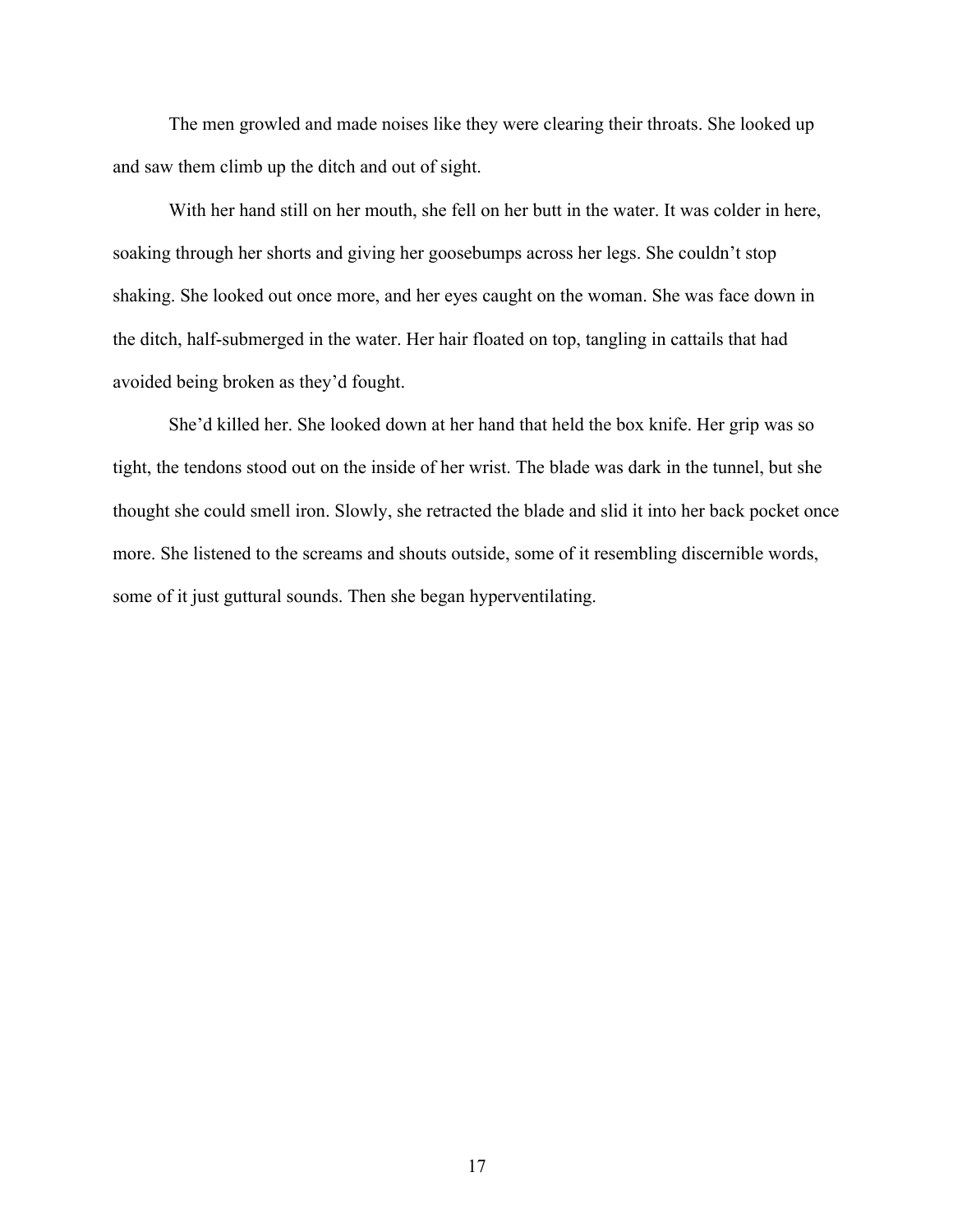Chapter Three

Ella awoke with a gasp that caught in her throat and sent her into a hacking cough. She buried her face in the crook of her elbow as she cleared her throat. A bird took off above her, startled at the noise. Its wings flapped noisily, a deck of cards sent flying.

She'd walked for as long as she dared, following the sun as it made its way behind the horizon. It would have been faster to do a loop back towards the gas station and follow the highway into town, but the trees provided cover and peace of mind. More valuable to her, though, was a sense of rightness that came from walking in the woods. Standing on the blacktop of the highway felt wrong, not just because she wasn't used to being on a road unless she was in a car, but because roads weren't supposed to be empty. As long as she'd gone since being in a functioning vehicle, she couldn't convince her mind that an empty road wasn't incorrect. Nor could she convince her memories to stay in the box where she kept them, so long as she remained vigilant. Or conscious.

She'd walked until maybe an hour after nightfall, then had found a covered spot to wedge herself into and had fallen asleep with her back to the tree, hugging her backpack in front of her like a teddy bear. Waking up flat on the ground, her whole left side was now damp, and mulchy forest loam invaded her senses. Dawn had broken already, but the sky was still transitioning from blue to violet. A long day made longer by the inconvenience of her stupid memories.

Yawning, she scratched at her arms. Her wrists were already itching from the sweat getting trapped under her wrist guards, but there was nothing for it. "It's never over," her mom once said while they were watching an alien movie, "until the door's locked and your back is against a wall." She wasn't taking them off again until she was somewhere secure and hidden.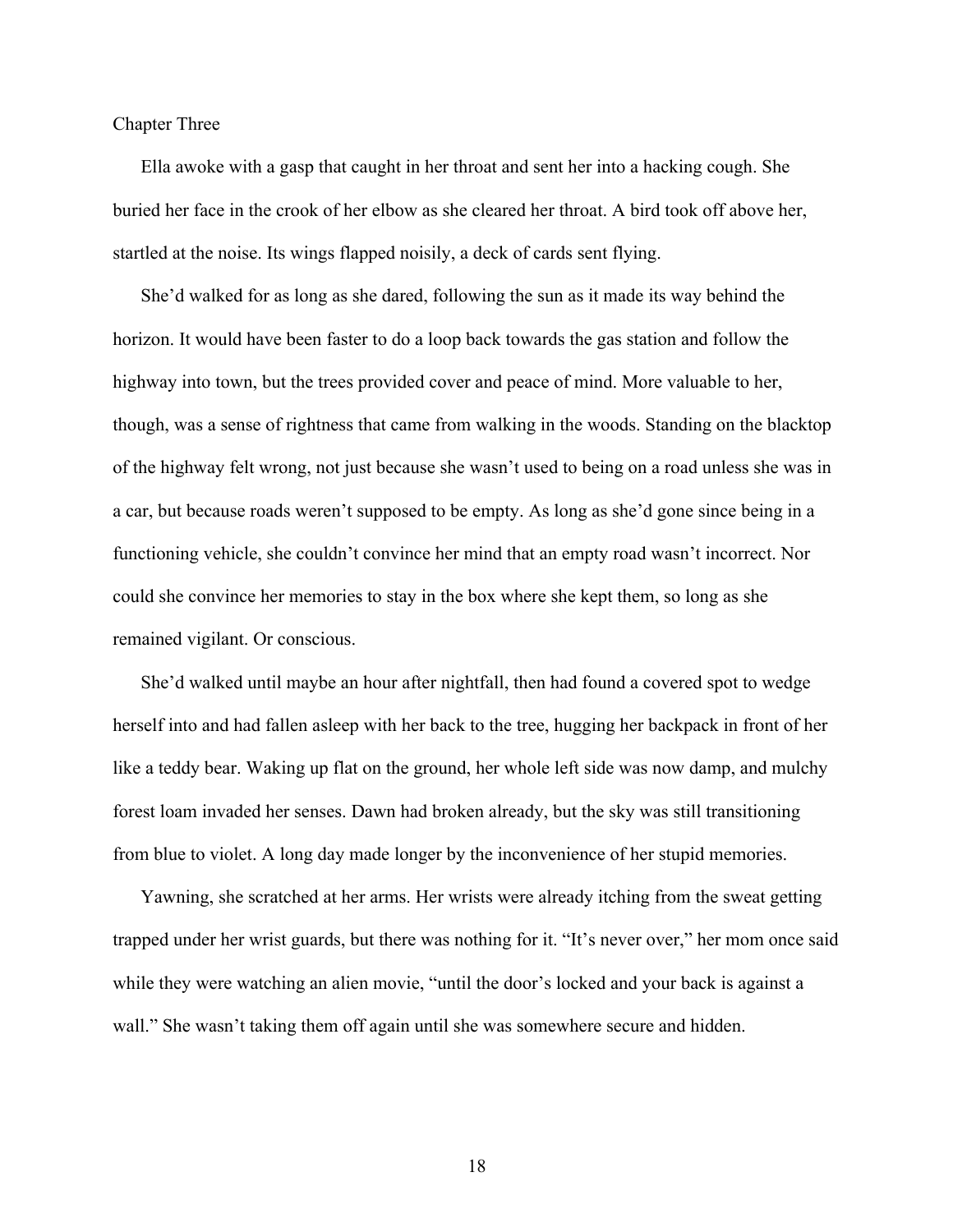Her wrist guards were actually two separate pieces. Ace bandages wound around her from knuckles to forearm, held in place by safety pins. Over that, two wrist braces that were made for carpal tunnel treatment. Navy blue on the left, gunmetal grey on the right. Both were dotted with stickers from a pack hanging on a hook at the gas station. Mostly generic stuff like stars and smileys, but the grey kitten on the navy one was her favorite. She'd swiped the braces from a house with photos of an elderly couple with one too many Pomeranians, in Ella's opinion; the bandage fabric was from her car's first aid kit. She'd snagged it on the way out, somehow.

"So how do we do this?" she wondered aloud. While the woods weren't exactly secure, and she had actually discovered an infected person once by stepping on them when they were concealed by leaves and muck, she wasn't as concerned with keeping quiet. The infected seemed to rely more heavily on sight, in her experience. It was also easier out among the trees to hear anything coming, since the dragging of feet under dead leaves or stepping directly onto branches would ring out like a gunshot. She still had to worry about people, but no one was out here.

No one had been for months, until the man with the shotgun showed up. "Probably migrated from somewhere else," she said. It was rare to see anyone so close to a metropolitan area. No one came this close to the city unless they were either on their way to someplace else, or desperate enough to risk the numbers.

"So," she said. She needed to keep moving, so she didn't have the time to write out her plan. Hearing it aloud would work fine. "Get into the city limits by, say, three p.m. You can't just go door to door, or you'll exhaust yourself in the worst possible location."

She eventually couldn't keep walking through the woods; the brush became too thick to move through without constantly scratching at her face and neck, and she wound up coming across a ravine that was waiting for her to slip on the wrong patch of mud. She turned right and went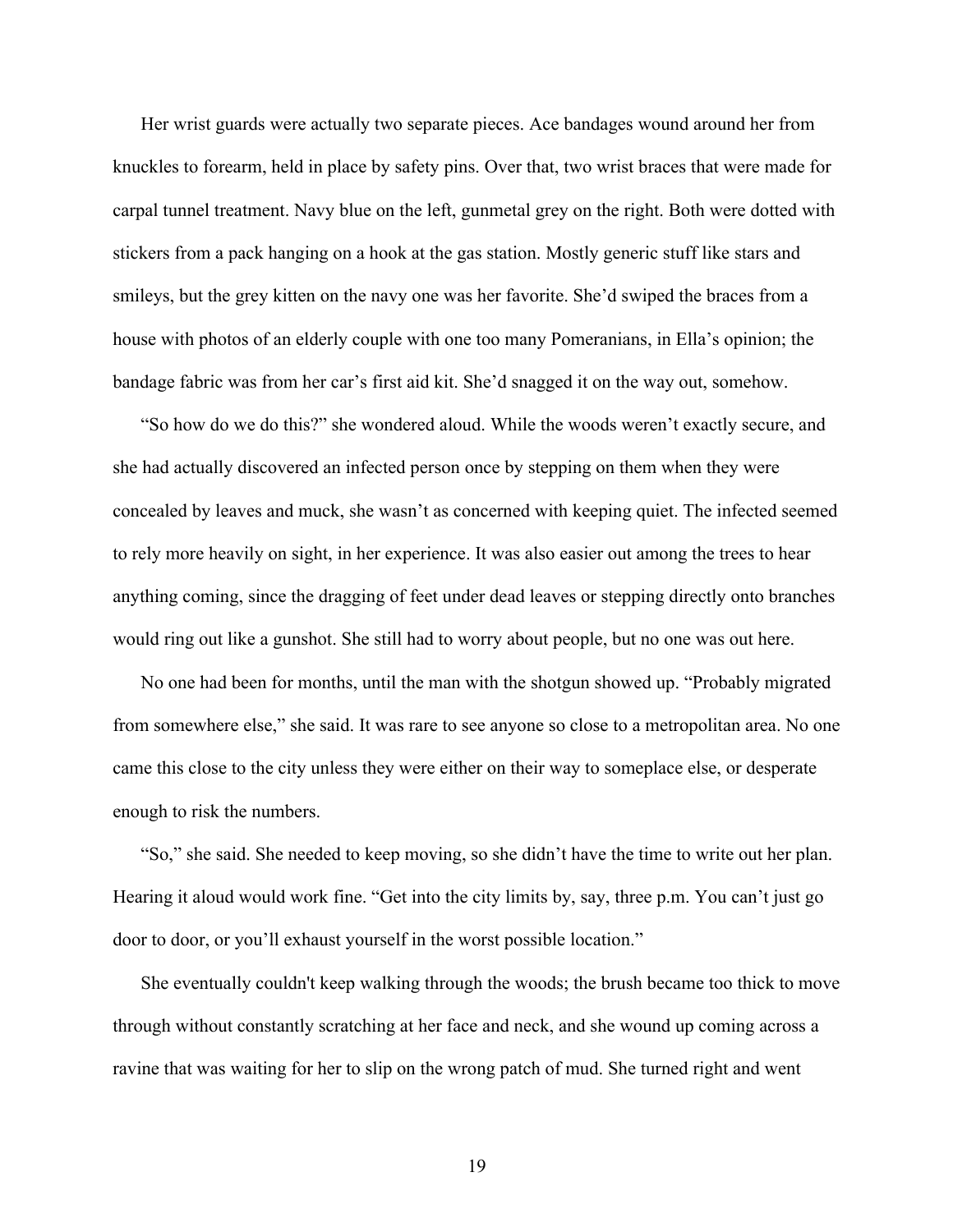towards where the trees thinned. Before she jumped over the small drainage ditch to the highway, she looked left and right to check for any surprises. "Gotta look both ways," she muttered to herself with a smile that no one was around to see.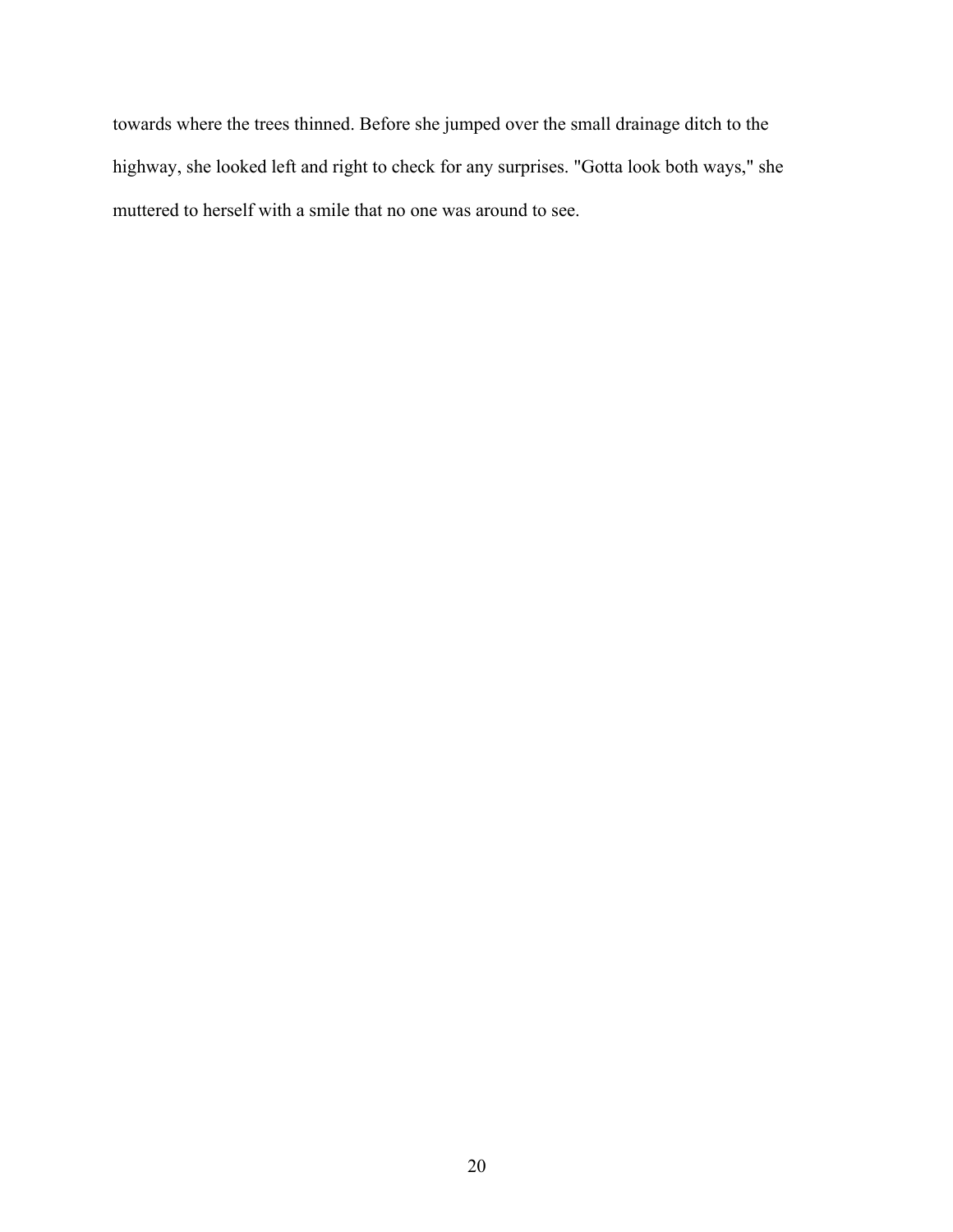Chapter Four

When Ella had first made it home, after the freeway, the ditch and the runoff tunnel and the blood and her shaking hands, she'd sat in the living room, still in shock, she now realized, waiting for her mom to walk through the door and tell her they were going somewhere. She'd dug out an old radio in the closet that first night and had turned the dial aimlessly until that awful emergency-only tone blared out of the speakers.

The woman's voice was monotone. Ella wished it hadn't been a recording, or that the woman had sounded scared. Her robotic drone only had her asking herself again if she was just in the middle of a vivid nightmare.

*"Please make your way to the nearest disaster relief center for screening and mandatory quarantine, in order to contain the spread of infection. The governor of Virginia has issued a declaration of martial law. All residents must make their way to the nearest relief center. There are no rescue extraction efforts scheduled to occur, due to the high level of undue risk. Only travel by car if your route in unimpeded. If you cannot leave your home, lock all entrances and cover windows so they may not be seen through. Please listen for the following locations of relief sites: Abingdon, Arcadia…"*

Ella had walked up to her room then, though she'd kept the radio turned on. She knew her Mom would already have decided where they were going, so it didn't make much difference to learn which relief center was closest.

She took a shower. She felt the shaking in her hands as though they still trembled, though they hung steady at her sides. As the water began to grow cold, the chilled spray on her back ran down her body and slid to her feet.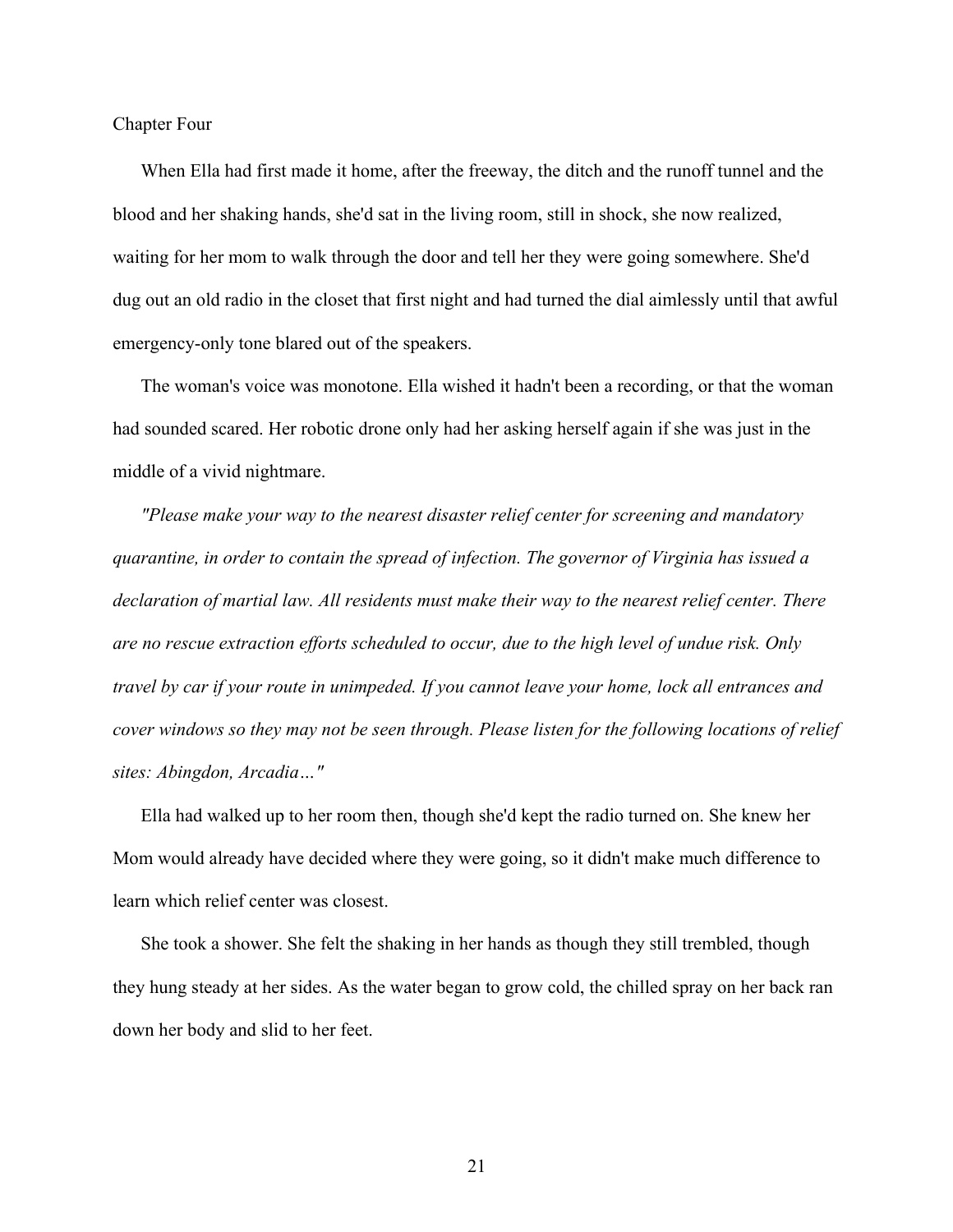She remembered how the dark water seeped through her canvas sneakers and socks. It was colder than she had expected. The body had been face down in the water. She'd kept an eye on it, waiting for it to sit up and lunge for her.

It was at that moment when the power cut out. The bathroom went black, the water stopped flowing. Ella jumped in surprise and slipped, landing on her knees and elbows, and slipped into a panic attack

The next week or so was consumed by the waiting. Waiting for the power to come back on, which it never did. They had a gas stove, thank goodness, but she naively sat around waiting for the house to suddenly hum back to life. Each day, the smell that met her when she opened the refrigerator got a little worse. She couldn't take it outside to the trashcan, though.

Every day, another one or two people would walk into the neighborhood. Ella would peek from the piece of cardboard she'd set in front of the kitchen window to see. They had the same expressionless face, the same untended wounds, the same circular bite mark—or marks, for some--in various places on their bodies. Some neighbors, holed up like she was, tried to make a run for it. She didn't know how many succeeded. She kept the cardboard up, and every so often she'd hear screams and squealing tires.

After about two weeks, she couldn't stand it any longer. The moaning from the outside was keeping her up, and every night, she thought she could hear the stairs creaking from steps. She wanted to believe, each time she thought she saw a shadow move, that it was her mom, and Ella just hadn't heard her unlock the door. Each time she believed it was one of her neighbors coming to tear into her, the way those people on the highway had done. She still wasn't sure how she'd made it back. So, she upended her backpack, pens and folders and her graphing calculator clattering onto the carpet, and she filled it with as many supplies as she could think of. The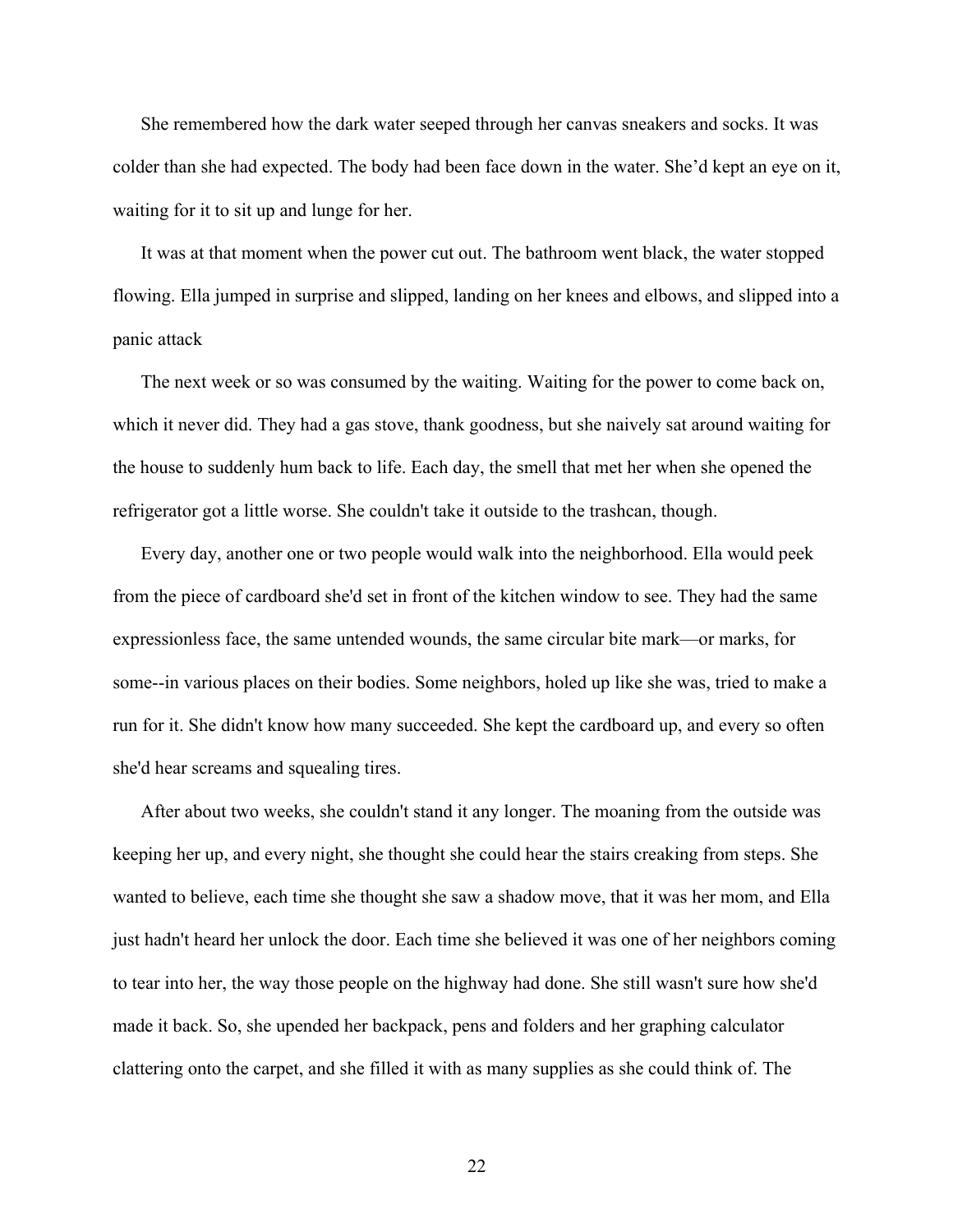backpack was purple--her favorite color in middle school when she'd picked it--and drawn all over with silver marker, and had holes near the zipper, but she still filled it nearly to bursting, and packed a second backpack with some changes of clothes and extra food for her mom.

She went out the back door. Her bike was rusted over from being rained on, and the basket shook when she put her mom's pack in it. She walked it out of the backyard, keeping close to the side of the house, and looked.

She recognized the Keller family wandering just past their lawn in the road. Three kids, all older than Ella; none of them had wanted to go to college, and their parents were what Ella's mom called "dangerously supportive."

She threw her leg over the bike before she could talk herself out of it and pedaled as hard as she could. Only Travis, the oldest of the three, turned when her tires bounced off the curb and onto the asphalt, but the rest of his family turned when Travis screamed--she remembered how he sounded like a heavy metal singer--and they all began to chase her.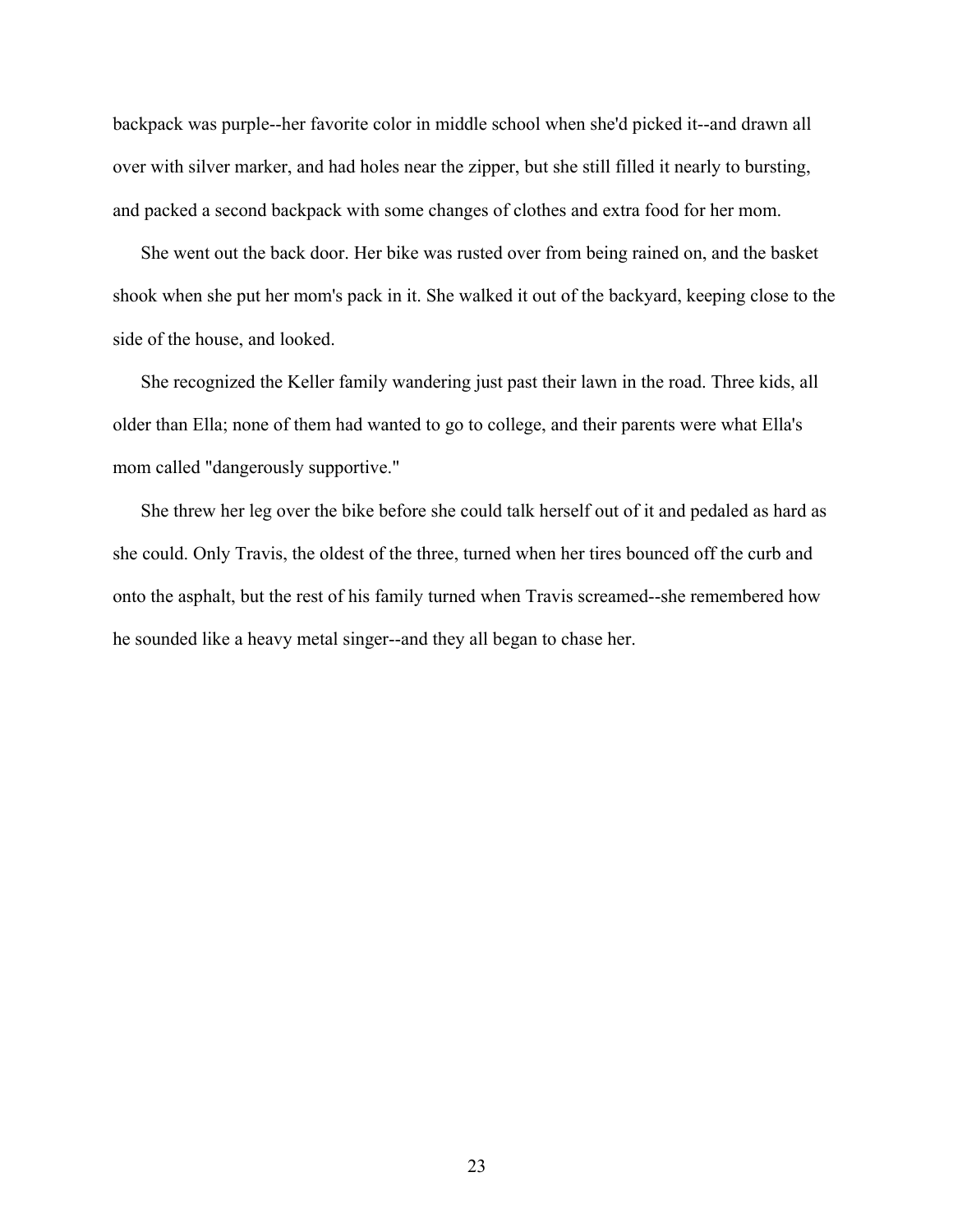Chapter Five

As the cityscape went from a blur at the end of the highway, slowly sharpening into highrises and signposts, Ella had let her guard down too quickly. The roadway split like tree roots into narrower streets, cigar shops and stores advertising bail bonds morphing into townhouses and restaurants with hipster-ish names, like Alabaster Rail--which could have been a cafe or a copper pipe wholesale shop, she couldn't really tell.

She knew there weren't as many infected as there had once been. She'd sometimes hear the screaming of airplanes from the attics of the neighborhood homes, and the dull thud of explosives going off from far away followed some of the time. The first few hadn't, and Ella assumed that the wealthy and stranded had managed to get a hold of someone to pay for an extraction, despite what the woman's voice on the radio had said. Still, it took her by surprise when she'd looked through three townhouses--not much besides a few cans of sliced peaches and a thermometer she'd have to sterilize later--and there hadn't even been a stray animal to startle her.

So, when two hours had passed since entering the city limits, she found her gaze returning again and again to the Crossroads. It wasn't skyscraper-tall, none of the buildings really were, but it was still the most impressive sight by far. Its glass windows reflected blue-green rainbows in the afternoon sunlight, and only a handful were broken.

"It's almost been a year," she mumbled to herself. She knew this voice of hers well. It was the same one she used to use when justifying to herself why she didn't need to study for tomorrow's test, not when she'd just gotten inspiration to draw something, or was in the middle of reading non-required reading. She'd always bombed the test the next day, but she only ever felt remorseful once her mom found out.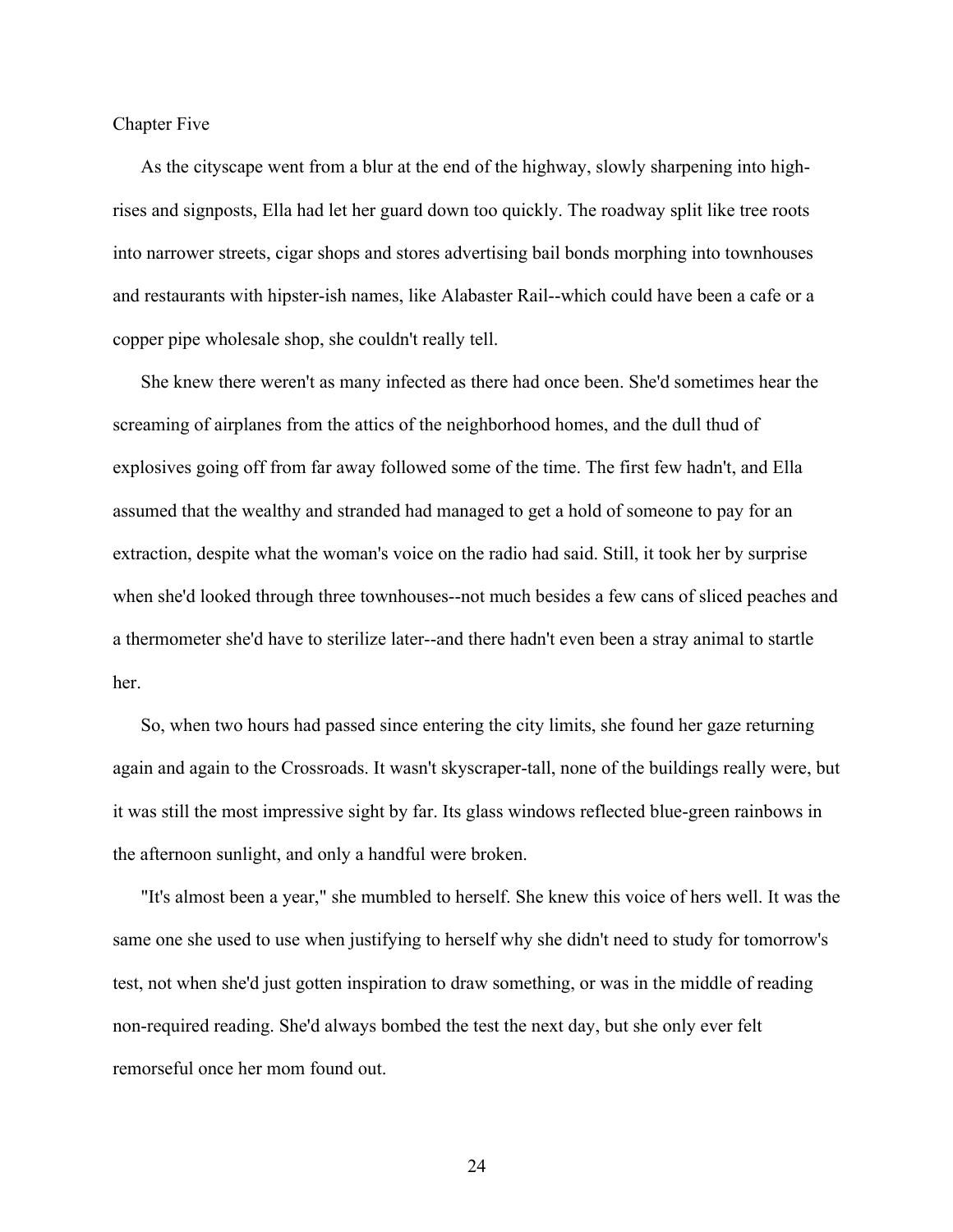It had to be deserted. She made her way down a main road, weaving carefully through the cars that had jumped the curb, going around, rather than over, the ones that had accordioned into one another and formed a sort of barricade. She didn't need to scrape up against a piece of rusted fiberglass or get stabbed in the gut with a windshield wiper and get an infection she couldn't treat. Pharmacies had plenty of stuff in pill form, but blood coagulant was more of an army surplus store thing. She traded supplies with a guy named Burt, who lived in a strip mall a few miles past her neighborhoods. Maybe she'd ask him to get her some next time he went on a run; the guy was like a cat with a hoard of bottle caps, he could find absolutely anything, and he hoarded everything he found and only did barter trade when it suited him. Until then, she'd have to stay careful.

The building looming bigger and bigger as she came closer. It just had to be. There was nothing besides the typical debris, a couple of traffic barricades with the CDC logo on it, and chunks of rock and asphalt where emergency vehicles had raced through. If anyone was living up there, they either never came out--why would you, when you could raid the grocery store that had boasted its sustainable business practices, and sterilize the water from the YMCA pool on the second floor until the end of time?

*Maybe I can hole up here,* she mused. *I could even deal with a couple of neighbors, maybe.* It was a big space; she could avoid them if she needed to.

A hacking shriek froze her in place. She looked to her left and caught sight of a figure moving a few cars ahead of her. She ducked behind a red Beetle and watched as it moved towards her general direction.

She hadn't realized until she'd reached Barret Pines that the infected made noise even if they weren't running after someone. She knew there was probably some reason, but since they didn't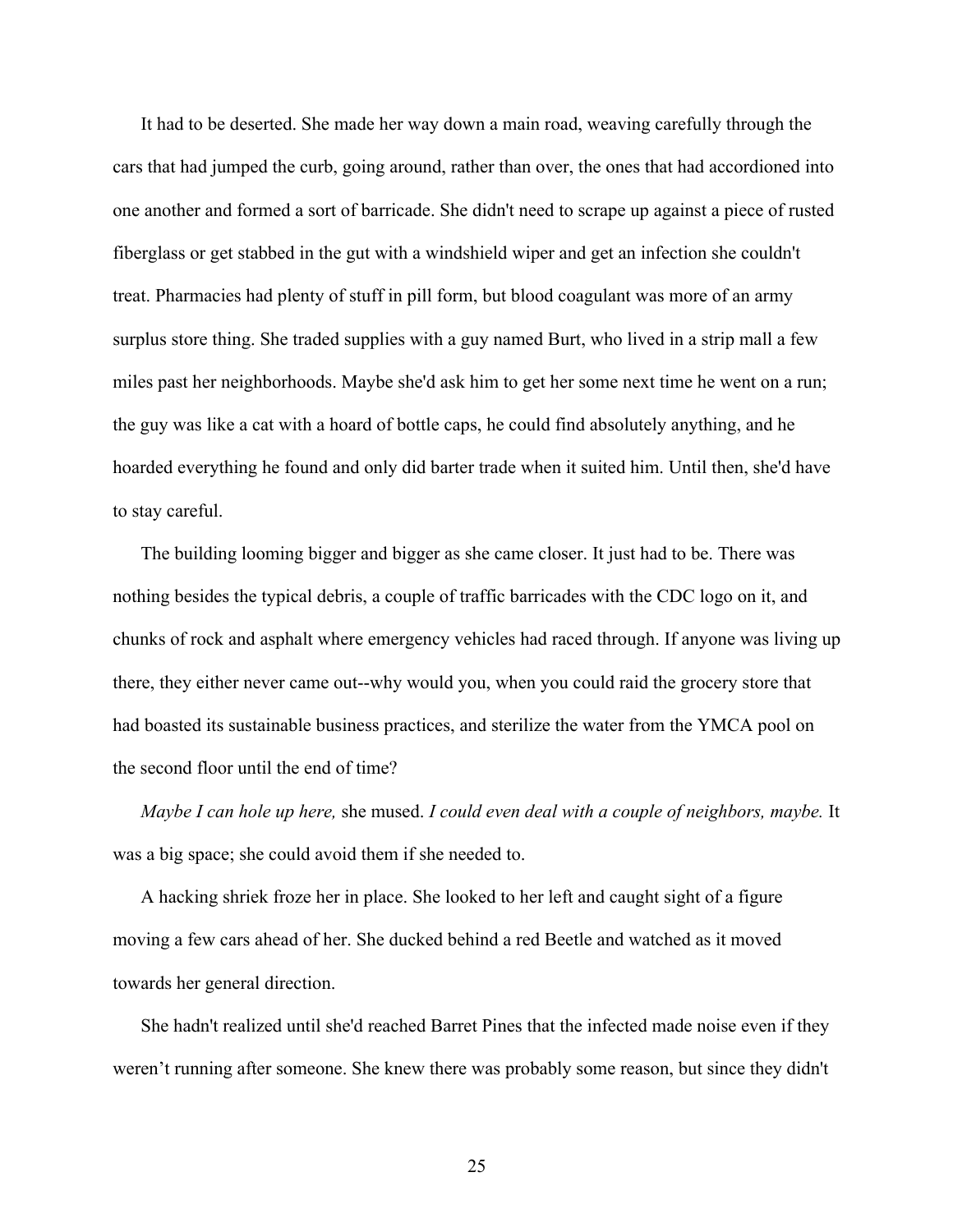seem to communicate with each other or coordinate movement at all, she was at a loss. It had sounded normal, at first. They had the same voices as when they had lived, and muscle memory didn't fade just because the brain stopped giving commands. Sometimes they would speak, or at least, that's how it sounded. The neighborhood had echoed with "no," "hey," "yeah" most of the time. She could make sense of the words, but they always came out at an angle, the mouth not moving in time with the voice, so it seemed like they were throwing the word out with their tongue. Over time, the words had grown more and more inscrutable, so their exclamations were shapeless rasps and howls.

When they weren't howling with aimless intent, though, the groans that came out of their mouths was more human than anything else they said. Whenever Ella woke, stretching and yawning, she thought she sounded like them sometimes.

He hadn't noticed her. His bite mark stood out on his bicep as he pushed against the car door. He had bled a lot when it happened; his lower arm was stained light brown, though the blood itself had likely scraped off of something a while ago. She could take one if she had to, but not yet. She waited and watched. She could just barely make out movement further down the street, the intersection lights drooping comedically down, but still intact.

She had to move quietly, and quickly. She'd learned the hard way that the virus that had claimed these people didn't really care that their bodies were dead. If they'd died old, or were small, or had sustained big enough injuries, they shuffled slowly enough. But most of the time, the dead moved as they had in life, and Ella had no way of knowing if the person scraping at the blue pickup's hood had been an athlete or worked a desk job their whole life until it was too late.

The cars gave her plenty of cover, but the situation demanded patience. She silently circled the building, not daring to run for the front entrance. The concrete ramp that led to the automatic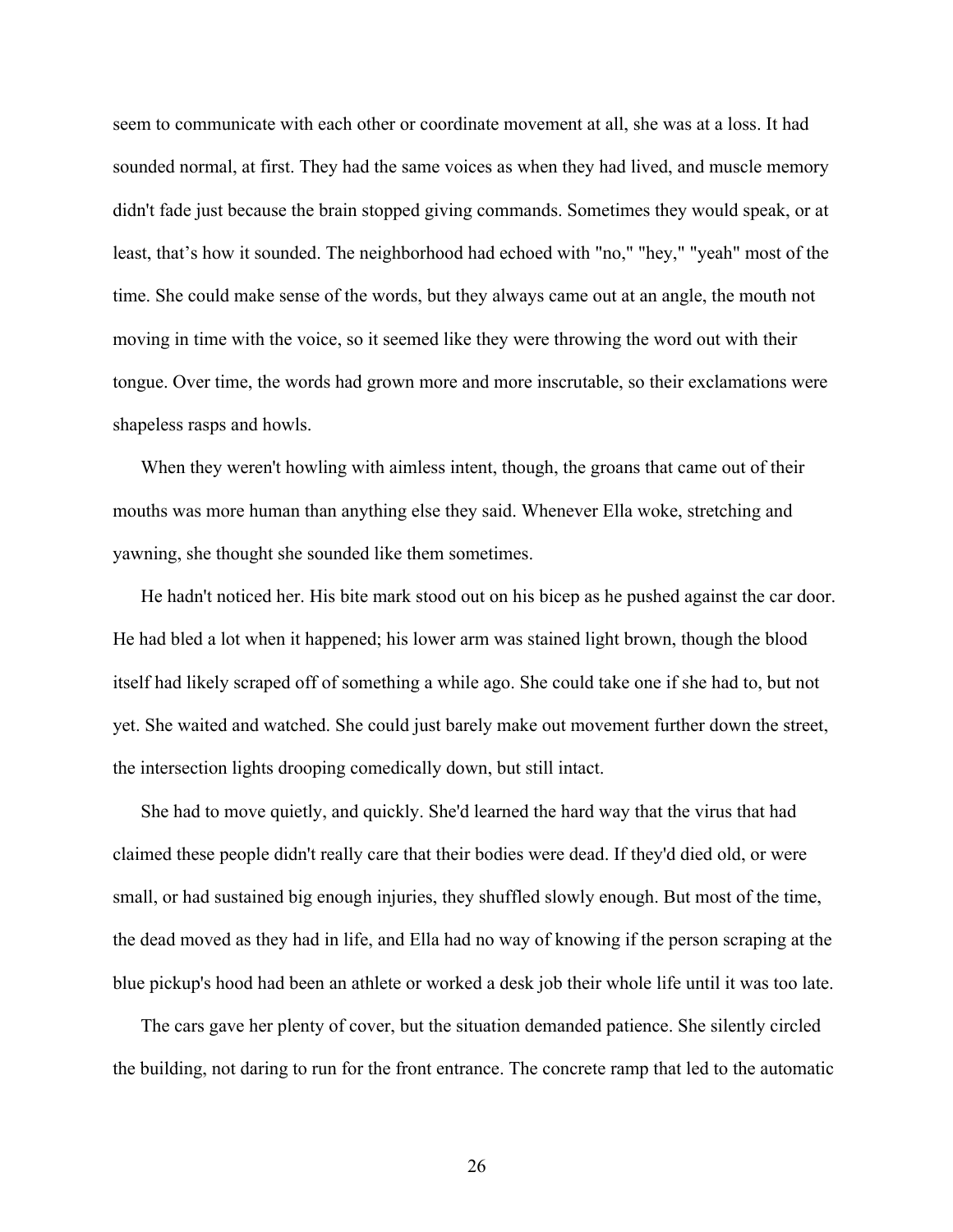doors was bare, except for a few trees that were just starting to bud pink spring flowers. She'd be spotted in a moment. Instead, she worked her way around to the side entrance, where she knew there was a door that led to a restaurant's kitchen.

There was someone facing the door. It was at the top of a set of stairs, since the road dipped down into a ramp that connected with the basement-level loading dock. She could try that way, but she didn't like the thought of being blind in an unfamiliar route. The sun was reflecting off the building's facade, throwing rainbows into the street. Even with the blinds drawn, she'd be able to see all the way to the ceiling.

The infected woman wore dull blue kitten heels, caked in mud, one with the heel missing as the weight of her unhurried pace her dragging them instead of lifting her feet to step. She had probably been facing this door for a few hours now. It took them a while to reset, like the Roomba with dying batteries that Ella had found in one of the houses. She'd let it run on its longago programmed timer for a while but turned it off once she caught herself talking to it. She wasn't about to have a Wilson moment if she could help it.

Her head and left shoulder leaned all her weight against the door, fingertips swaying back and forth, further dirtying her once-white capri jeans. Her box-dyed red hair was kinked up randomly, like she'd been pulling at it, but the blond highlights in it make Ella think she could have been a soccer mom, or someone who asks to speak to a manager.

Ella put her hand on the hunting knife that now rested on her right bicep, in its plastic sheath and held in place by the wrap of a blood pressure cuff. She'd found it in the same house as the wrist guards. She'd put it back on the way here, thanking whoever up above wasn't doing anything about this whole situation that she had put it in her backpack before getting drunk the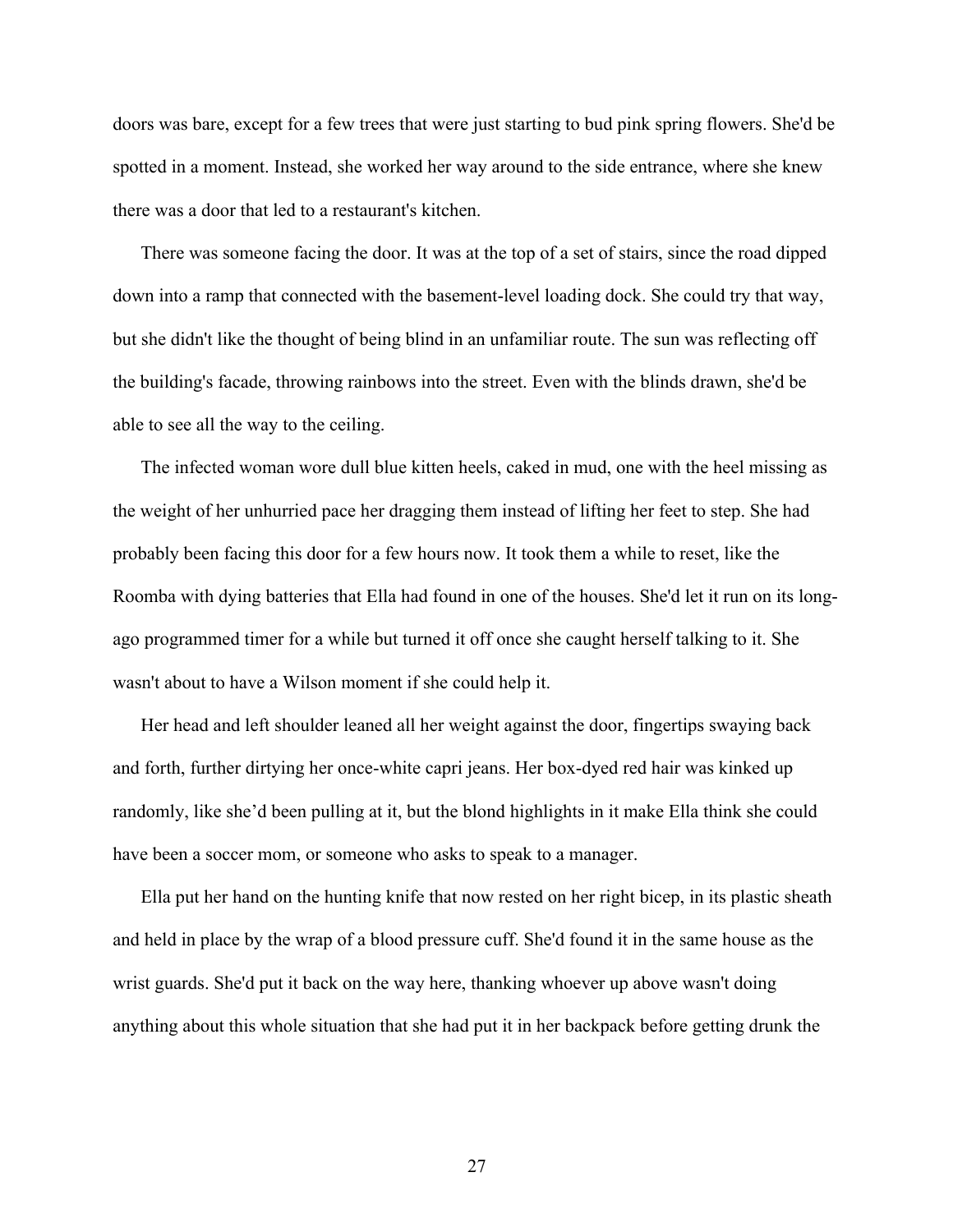other night, rather than setting it next to her. She'd been worried she might play around with it and nick herself by accident.

She crept up to the woman, pulling her backpack strap down to keep it from thumping against her shoulders. She was a step below her; she didn't like the position, but she couldn't get any closer without the woman noticing, and she wanted a moment to brace herself.

The reason Ella hopped around the houses in The Ridge was the same reason she'd run from the pilgrim at the gas station. She had never liked this part. It would be too easy for her to lose her balance on these steps and fall on the rebar that sat at the curb behind her, or for the woman to hear the scrape of her shoes on the metal and wheel around faster than she'd anticipate.

But the other reason was that this woman's face wasn't going to look much different from the runner outside the gas station. Dead stare, dispassionate aggression. Her dusty eyes uncanny and wrong, because she still looked human. She was human. And Ella would have to want to kill her in order to get it done. She was going to have to put in her best effort, if she wanted in that building.

She kicked at the metal railing, the clang reverberating through her body, and climbed the final stair.

The woman straightened and made an inquisitive croak. She was right against the door, and Ella managed to move fast enough that the woman didn't turn around in time. She pushed herself against the woman's back, their feet tangling together like they'd forgotten the steps to a dance.

Ella tried to move quickly, but the adrenaline was already spiking. She grabbed a fistful of copper-colored hair and tried not to inhale as she stabbed blindly.

She'd meant to angle the knife up and go through her chin, but the woman got an arm free and knocked her arm away. Broken, bloody nails scrabbled backward, scratching at the cuff on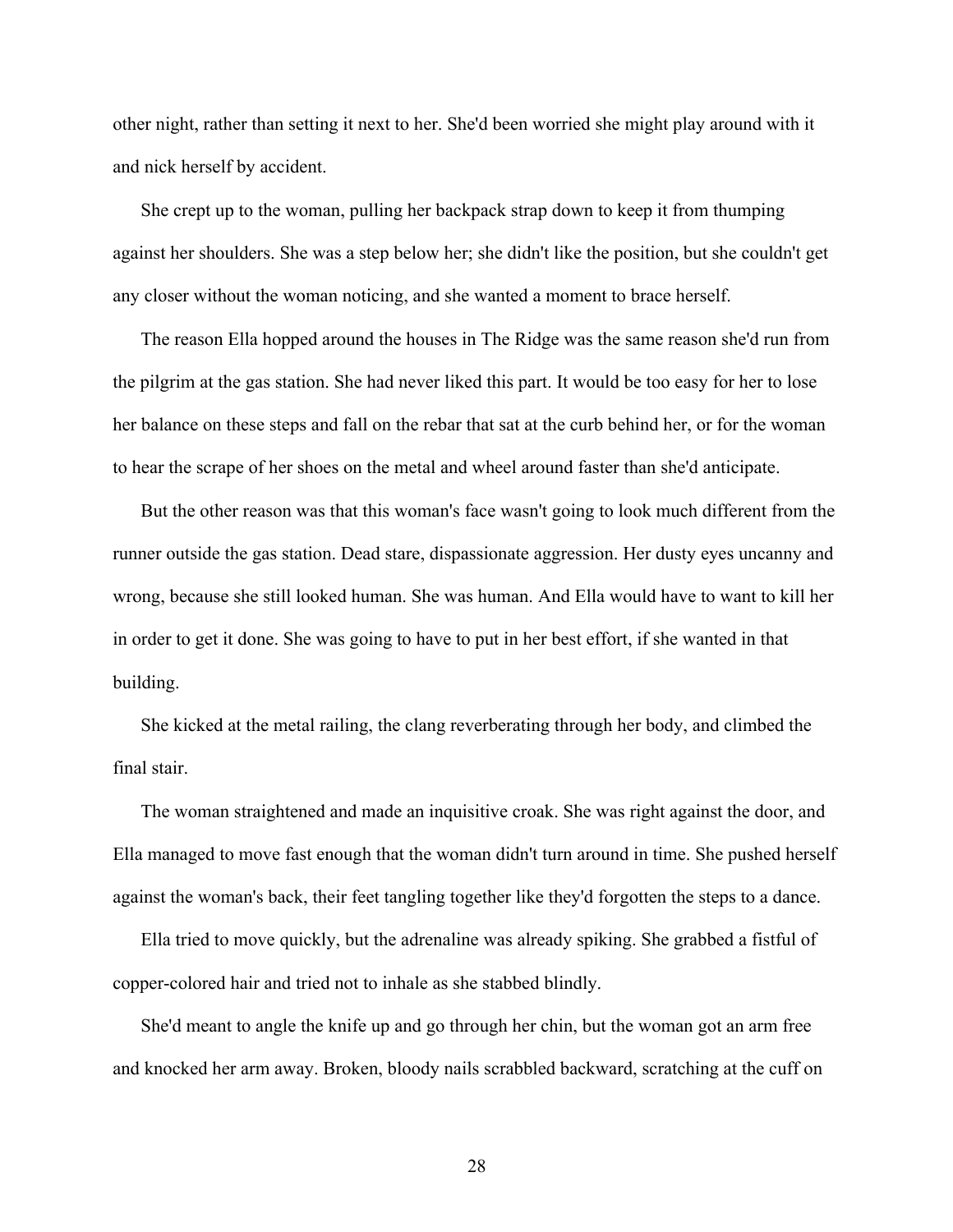Ella's arm, elbow pushing against the hard plastic of her wrist guard. Ella pushed harder, pinning the infected's upper arm to the door, and stabbed again.

She felt the blade sink into the woman's neck as she continued to writhe. Her croaking shouts were muffled against the door as Ella gritted her teeth and began to saw at her throat.

She tried to move quickly, but it was equal parts physically difficult and awful to understand. She tried not to focus on the vibrations that rustled up her forearm as she moved the blade back and forth. It wasn't until the blade knocked against her spinal cord, and Ella yanked it to the side like she was twisting the stem off an apple, did the woman stop struggling. Her body slumped a little, still pinned between the door and Ella's body.

Ella took a small step back, still grasping the head like some kind of Shakespearean play. She turned her head away and breathed in, too aware of the blood that was soaking her collarbone. She'd need to find a water source immediately, or maybe the kitchen had a hand sanitizer dispenser. Carefully, she set the head down. It rolled to the side and rested face up to her.

The bite lay high up on her cheekbone, just barely grazing the bottom of the eye socket. When she'd been caught, their lip must have grazed her eye, like a toddler trying to give her a goodnight kiss. Two dotted-line crescent moon marks forming a perfect circle.

Ella felt a multitude of impulses. The knee-jerk desire to cry at the latest reminder of this reality that just kept happening, to vomit at the violence of how she'd done it. A tension sat in the center of her abdomen, the knowledge that she could sit down right now and end things. Hell, she could even just sit and do nothing, and wait for another one to come stumbling around the corner.

Her mom had never had much patience for the moments when Ella wanted to give up on something. Sometimes that had worked to Ella's benefit; her mom would just say "to hell with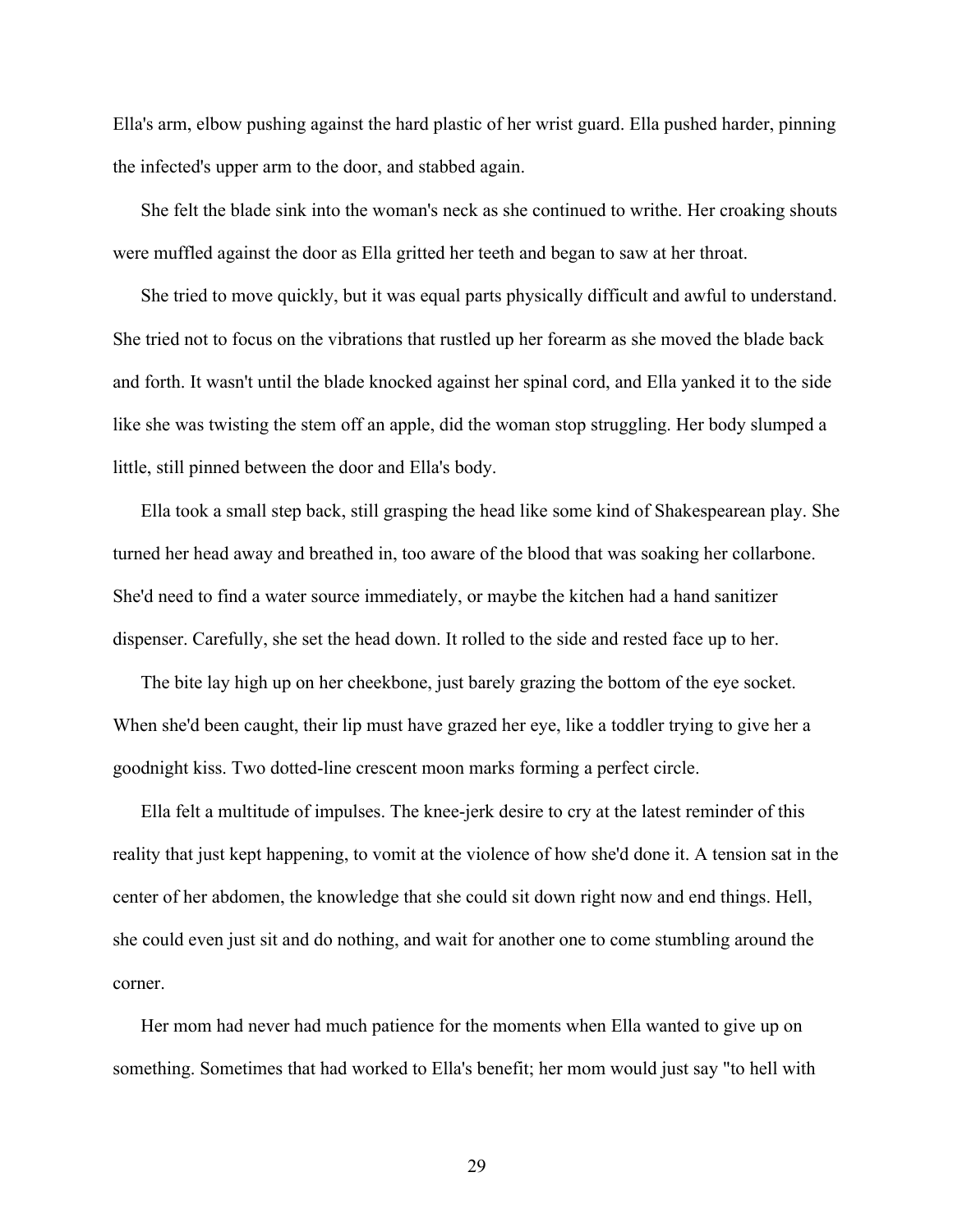this math homework," and pull out a deck of cards to teach Ella how to play Hearts or Rummy. As she'd gotten older, though, and things like art school became more than make-believe, she'd gotten creative. "You get to say when you're done trying," she'd say. "But if there's a hill in front of you, you owe it to yourself to climb up and see what you're letting go."

Ella knelt down slowly, the moans of other infected echoing off the nearby buildings like canyon walls and wiped her knife on the body's pink corduroy jacket. She kept it out and reached for the doorknob.

The door opened without a sound.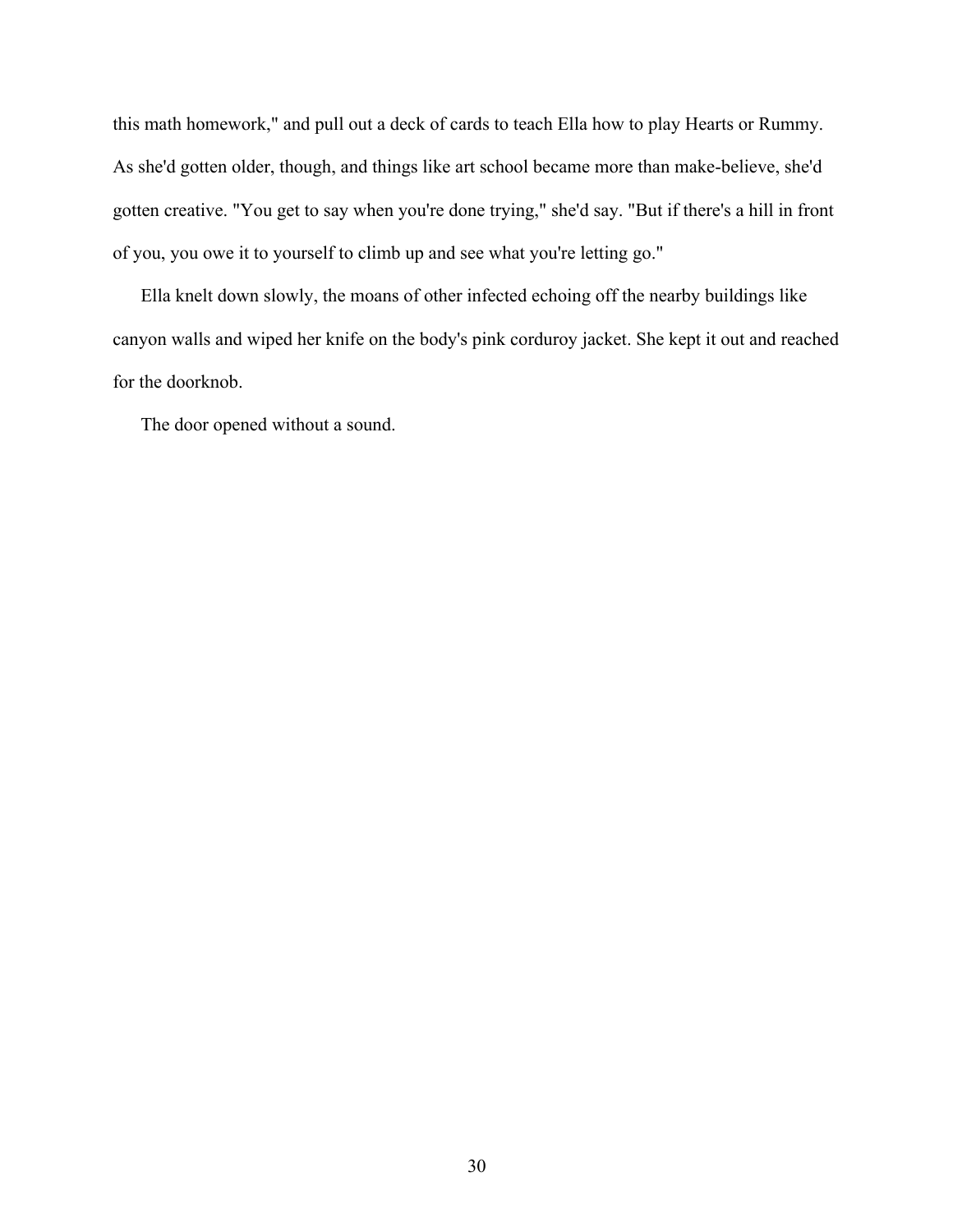Chapter Six

The Crossroads Living Center had originally existed as a factory, long before Ella was born. At some point, the company went bankrupt and abandoned the place, but nobody else could afford to buy the land.

"That's what they say," Ella's mom used to tell her. "But really they're just scared, because the ghosts of the building refuse to give up what's theirs." Her mom would always tell a different story about a ghost who'd died while working on the line and got their hand caught in a machine, pulled in like a fish on a hook. Other times it would be the fiancée of a businessman who killed herself after being jilted or murdered in a fit of passion because she'd fallen in love with a working woman below her station. No matter what story it was, it would always end with the ghost being inducted into the army of the dead, and that the presence of so much afterlife was the reason they called it the Crossroads now.

It had looked haunted, a rundown eyesore taller than most buildings in the skyline. Eventually some startup rich kid bought it and decided to turn it into everything they could think of. When it reopened, all industrial revolution with most of the original material still present, people kept using the term "vertical ecosystem." The idea was that a person could theoretically live in the building without ever needing to leave. The bottom floors were restaurants, boutique shops, a YMCA, and doctor's offices. There was even a grocery store where everything was organic or grass-fed or range-free and had the markup to prove it. There was office space for rent, and then the top half floors were all converted into apartments. The place had been covered in plant life, hanging planters dangling a hundred feet in the air, in case you weren't aware of the solar paneled glass or the compost chute every tenant could utilize for free.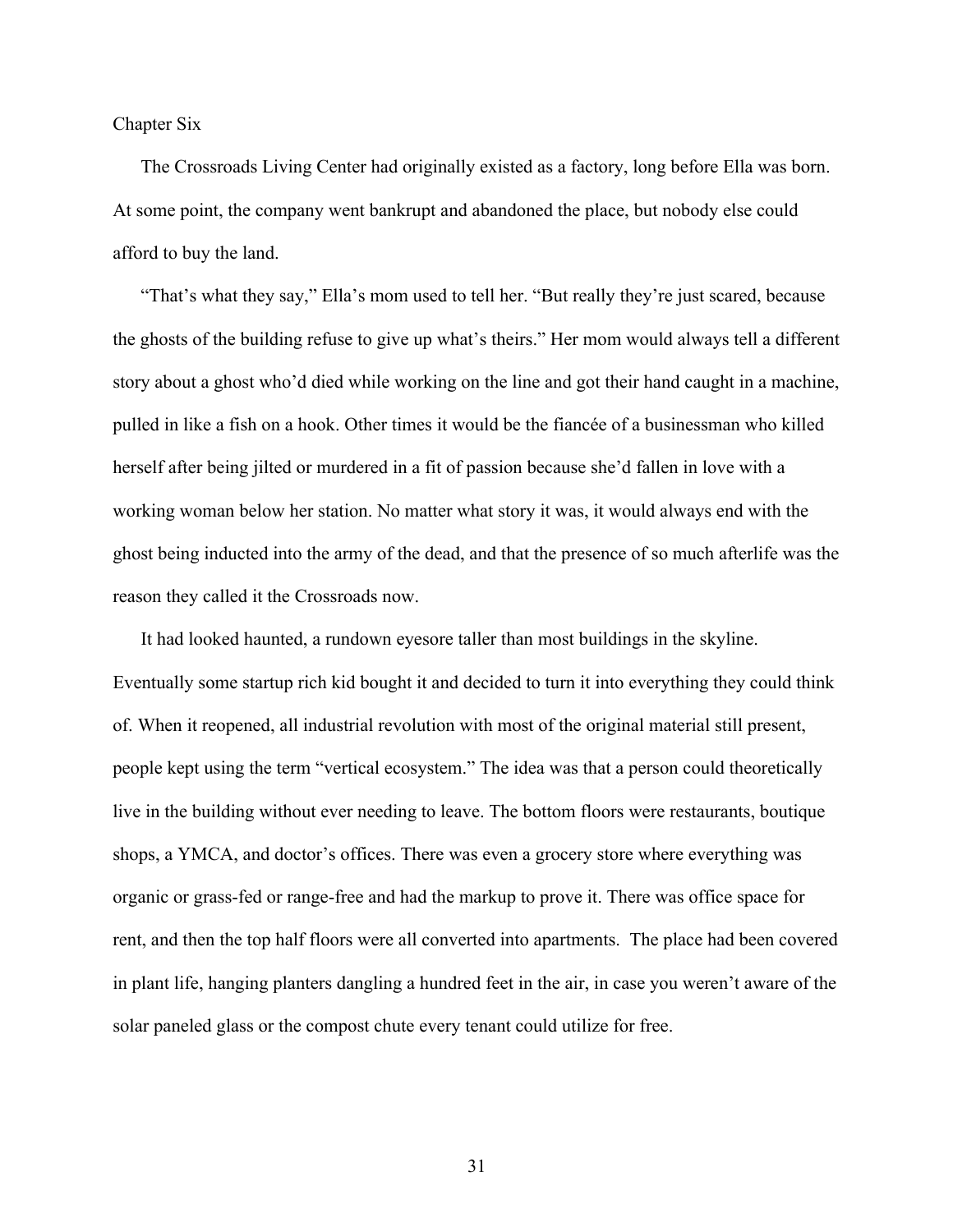Ella and her mom would go there sometimes, mostly just to hang out. There was a play place next to one of the water fountains, and Ella would climb all over the thing while her mom worked on her stories while sitting in one of the multicolored armchairs. Ella used to look up, all the way past the balconies lining her view, all the way to the top of the building, watching the sunlight fracture into rainbows from the glass roof, and think she was on a ship heading to terraform a faraway planet. She'd stretch out her arms and pretend she could feel the wind as she flew. She'd never managed to meet any of the ghosts.

It was where her mom had brought her the Sunday after her father left. She'd bought them guest passes for the YMCA, and Ella divided her time between going down the thick red plastic waterslide and doing laps in time with an elderly lady in the adjacent lane, her swim cap and red goggles making her look like some kind of toad-like creature.

"He's gonna regret thinking he could find a better life without you, Ella." Her mom wore a purple one-piece with a matching sarong; Ella had noticed how she didn't like to show her thighs and would always leave the room if Dad teased her about it.

"He said he was gonna come back," Ella said. She was still breathing hard from swimming for so long. "Was he lying?"

Her mom stared at their joined hands. She still hadn't taken off her wedding ring. Ella felt the metal push against her knuckles where her Mom held her hand. "Not on purpose," she said. "But I don't want you to have to get your heart broken later on, when he doesn't come back. He probably meant it." She was crying now, her nose turning red. "He always means what he says, when he says it."

Ella knew what she meant. Her dad handed out promises like they were pieces of candy. She'd heard his phone-muffled voice say the word many times, usually when her Mom was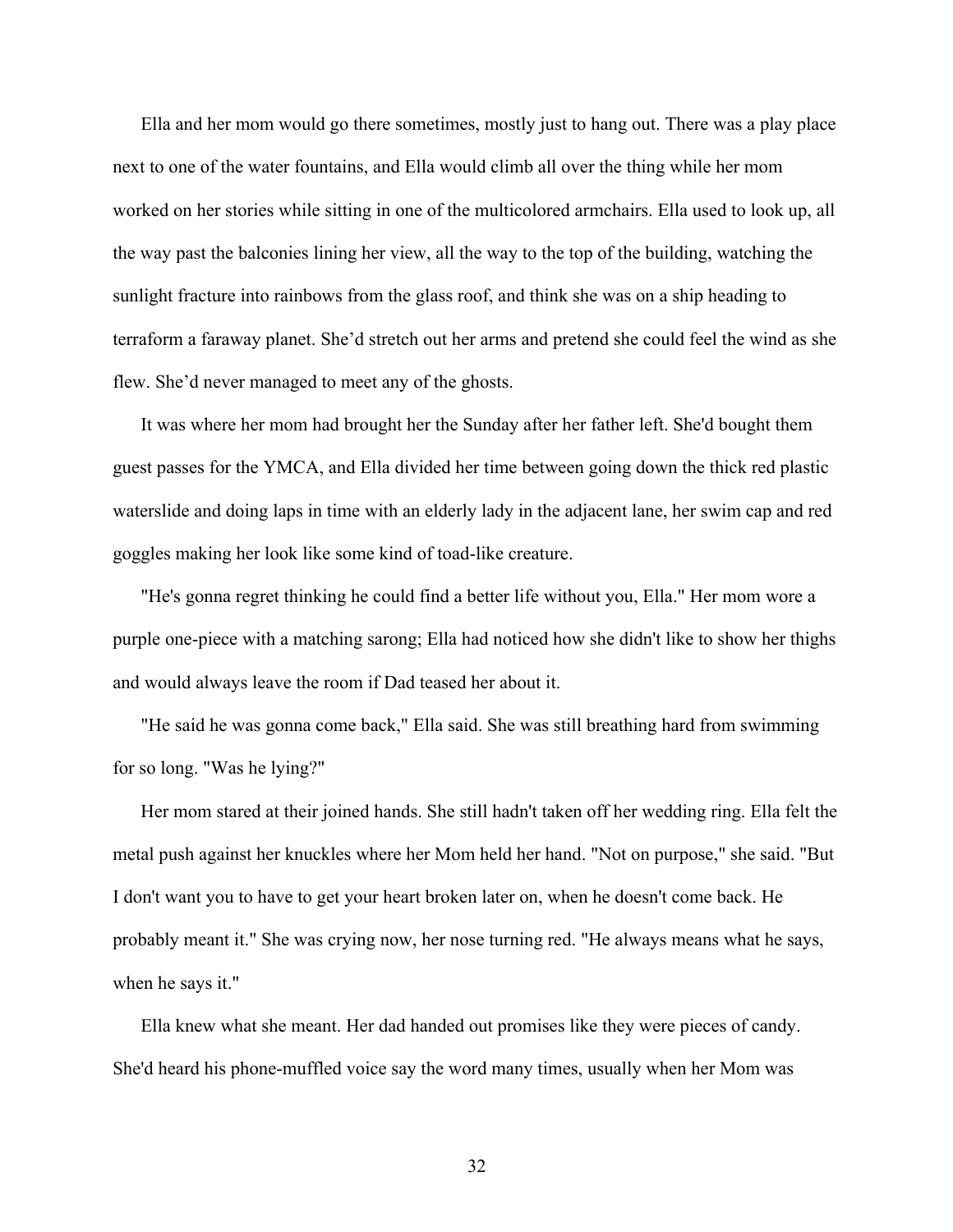asking him to pick something up, or when Ella had an assembly or PTA meeting her parents had decided they wanted to be a part of at the start of the seventh-grade term. When he couldn't make it--or maybe just didn't want to, Ella had thought then--the next thing she'd hear him say was "sorry." He usually had takeout with him as a consolation prize.

"Mom," she'd said. She was crying now, too, but she hoped her face was still dripping from the pool, and her mom wouldn't notice. "Does Dad have a girlfriend?"

Her mom looked away from her and let out a shaky breath. She wiped at her nose and began to compose herself. "No, honey, he didn't. He just didn't want to come home." She'd kissed Ella's head and told her she could do two more laps if she wanted.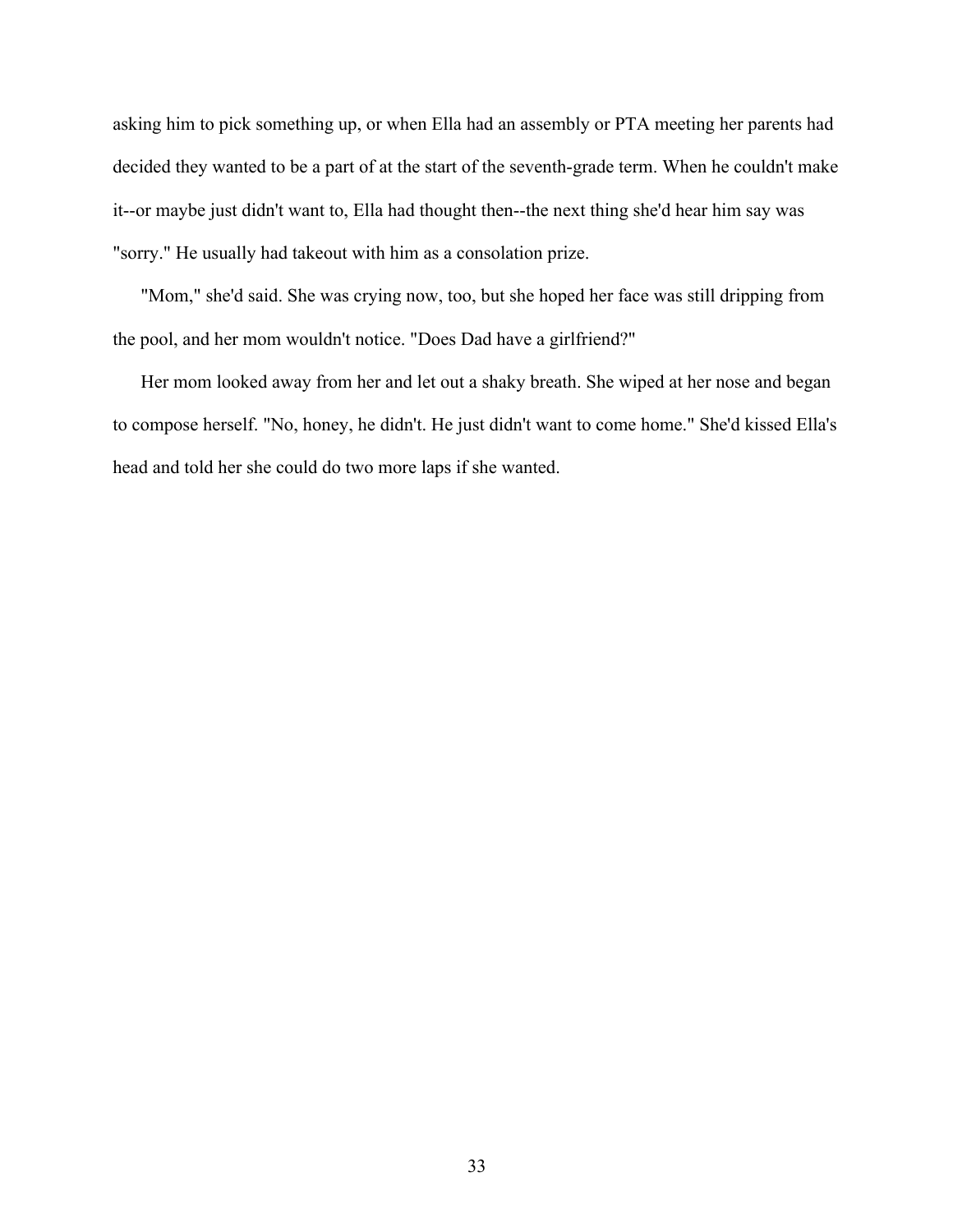## Chapter Seven

Stupid. Ella was so *stupid*. What had she been thinking?

She crawled back towards the door and reached for the handle.

The knob didn't turn.

She shook it, as quietly as she could. The door was locked from the outside. She tried to figure out how that was even possible, but the noise shook all the rational thoughts out of her head.

Maybe ten feet ahead, the entryway connecting the kitchen to the dining area was clear to see through. There was a glass wall separating the dining area from the lobby, but there had never been any doors to the restaurant, just gaps cut into the glass. The view of the space during the daytime had been inspired by the Louvre, according to a plaque on a wall somewhere, and it was how they could mark up the price of the food.

As a result, Ella had a clear line of sight when she turned around after closing the door and could make out the mob a few hundred feet away from her.

There were maybe fifteen or twenty of them, shuffling around the empty space. She could see a body half-submerged in the fountain, the water half-gone. She wondered if the others had learned through observation. She knew from watching the ones in Barret Pines that, whether through their few remaining memories, or by establishing new muscle memory, the infected could figure out a route to repeat over and over without bumping into things, at least while they weren't in pursuit of prey.

She had to find a way out. The front door was there, but she'd already seen enough were outside to make her reconsider that. Besides, there was a chance those doors were locked too, and if she let herself be sandwiched between them and an industrial glass wall, that was it.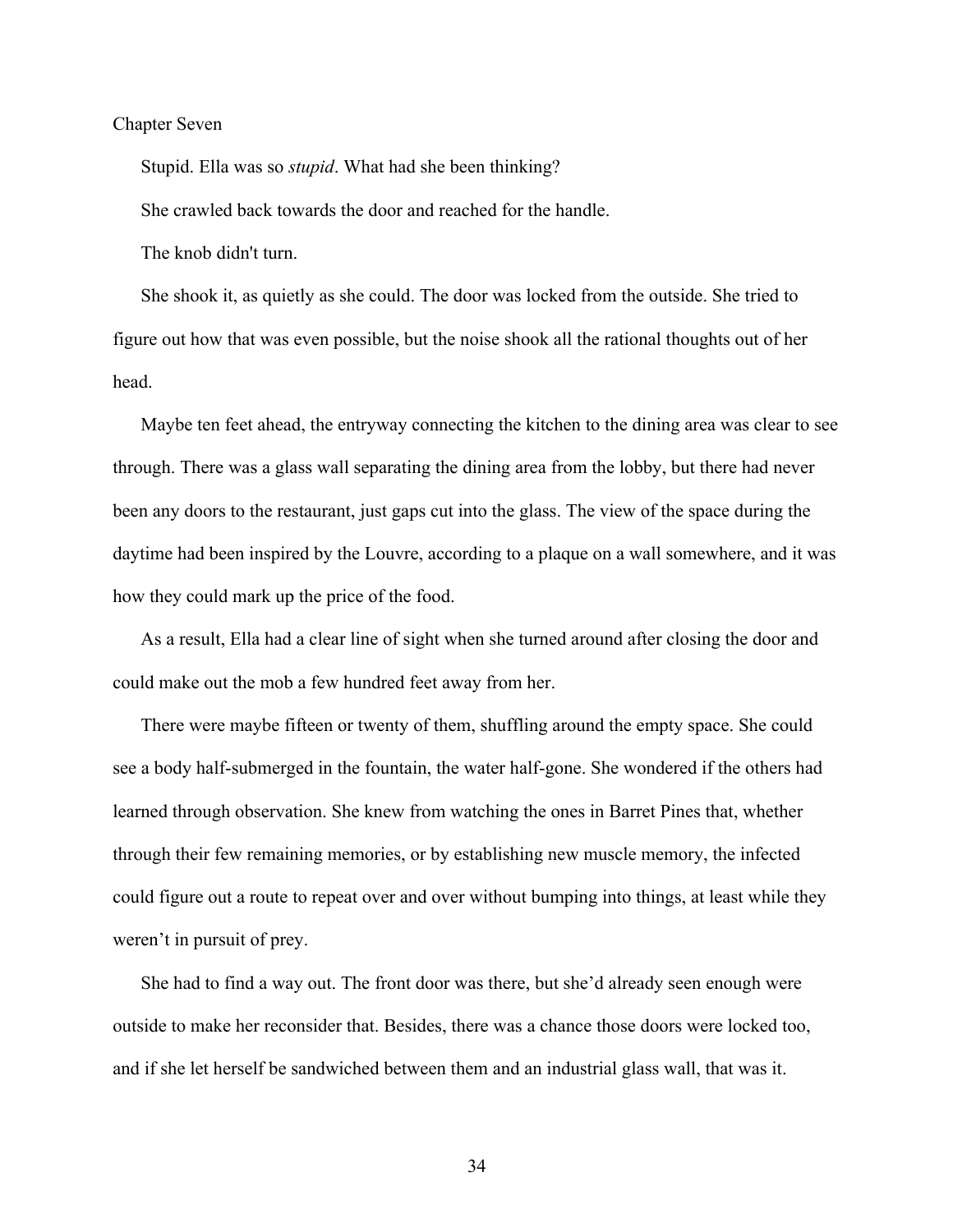She crept into the dining room, staying crouched at level with the tables. Her backpack poked out like a turtle shell, but she was in shadow, and if she moved slowly enough, they might not notice. She remembered that there had been a florist in the space next door. Maybe they had a door for deliveries as well.

She made her way up to the entrance of the restaurant. She'd have to step out into the main space and inch along the wall. Her heart was thudding so hard in her chest, it was a wonder it didn't knock her off balance.

She fought the urge to crawl on her belly and make herself as small as possible, opting instead for a slightly taller creeping movement. As she stepped out into the main area, the sounds seemed to grow larger. Their creaking sounds and moans seemed to reach up through the empty space. She looked up. The greenery she'd remembered was gone, a few yellowed-dry plants still holding out hope in the higher levels. Ella wanted to keep her eyes on them the whole time, but she knew she had to look forward, or else risk losing her balance.

One moan seemed to pierce through the din, and she chanced a peek over her shoulder. A boy, no older than ten years old when he'd flipped, was staring her down with an almost curious expression. He took a step towards her. She froze. He took another step, letting out a whining sound of confusion.

Then she saw a head turn. Further back, a middle-aged man stumbled towards them, croaking again and again. He wasn't running, but she knew he wouldn't stop moving until he was right on her.

"Fuck me," she whispered, then broke into a run.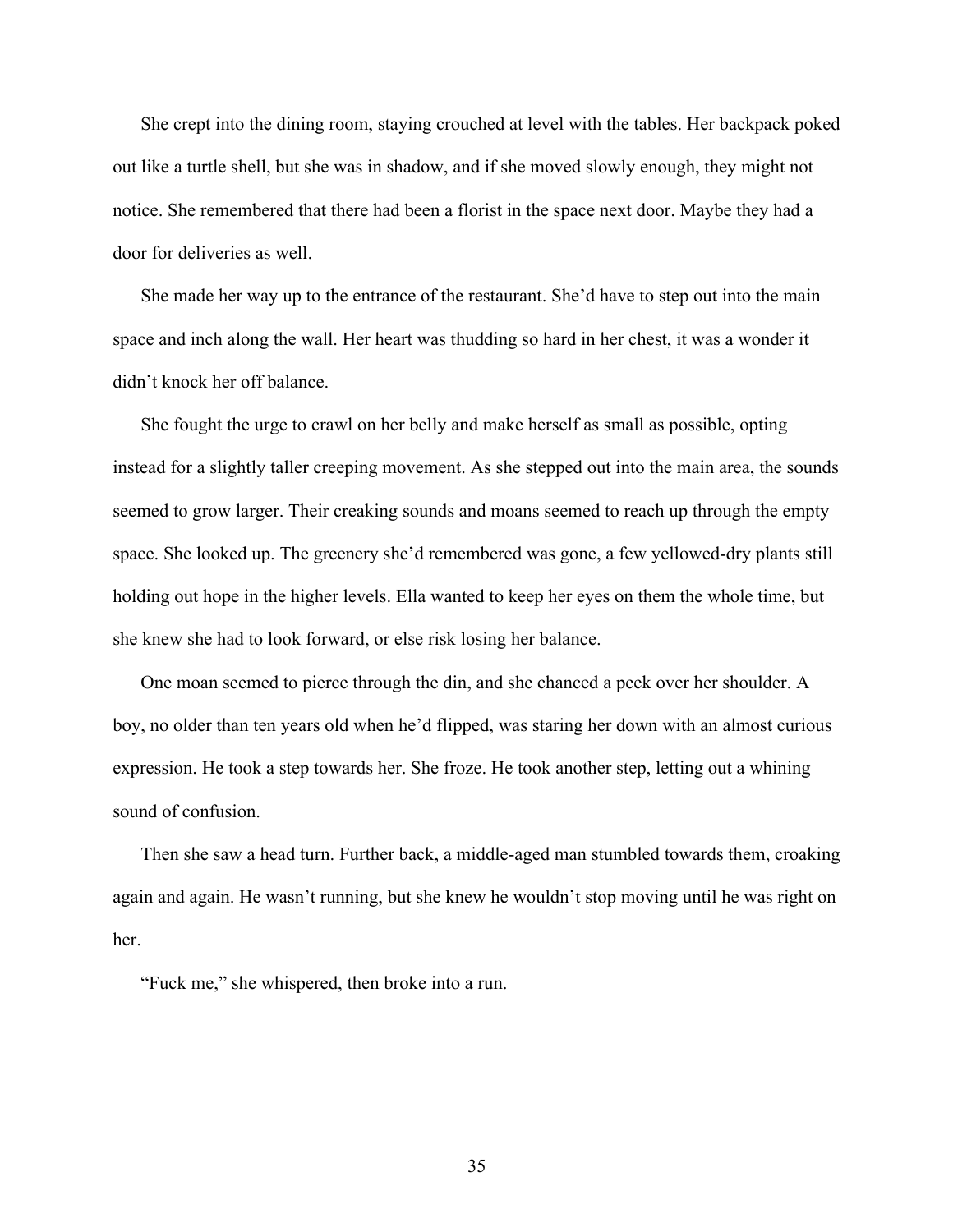The croak turned into a shriek, and a dozen or so more rose to meet it. She felt the rumble of feet hitting the tile floor as she raced past the entrance to the florist. She'd trap herself in there. Instead she ran straight ahead, towards a door with a sign for stairs on it, and prayed it was open.

She slammed into the door and pushed on the handle. It gave under her touch, and she wheeled around it to push it closed. The infected were right on her ass, luck the only thing that had put enough distance between her and them to grant this head start. She let go of the door and raced up the steps, her steps clanging up the stairway as she moved as quickly as she could without falling to her knees.

The door slammed into the wall as they followed her. She heard the shrieking rasps, hoping that the steps had them stumbling over each other. She climbed, waiting to feel fingers on her heel. The sound rang throughout the space, making it impossible to know how many were near. She fought to keep panic from blinding her as she tried the door for the second floor. Locked. She didn't linger on the third floor, tugging it once before abandoning it. They were getting closer.

When she felt the door to the fourth floor respond to her pull, her legs nearly gave out with relief. She slipped through and pulled the door shut, screaming in panic as the door's design tried to slow its slide home. She jerked her hand back as the bodies on the opposite side smashed against the door, causing it to shudder in its hinges.

She ran down the hallway, not bothering with trying to stealth. It only took one luckily placed arm for them to work out how to pull that door open, and if there were any here, they would already know she'd arrived from the sound.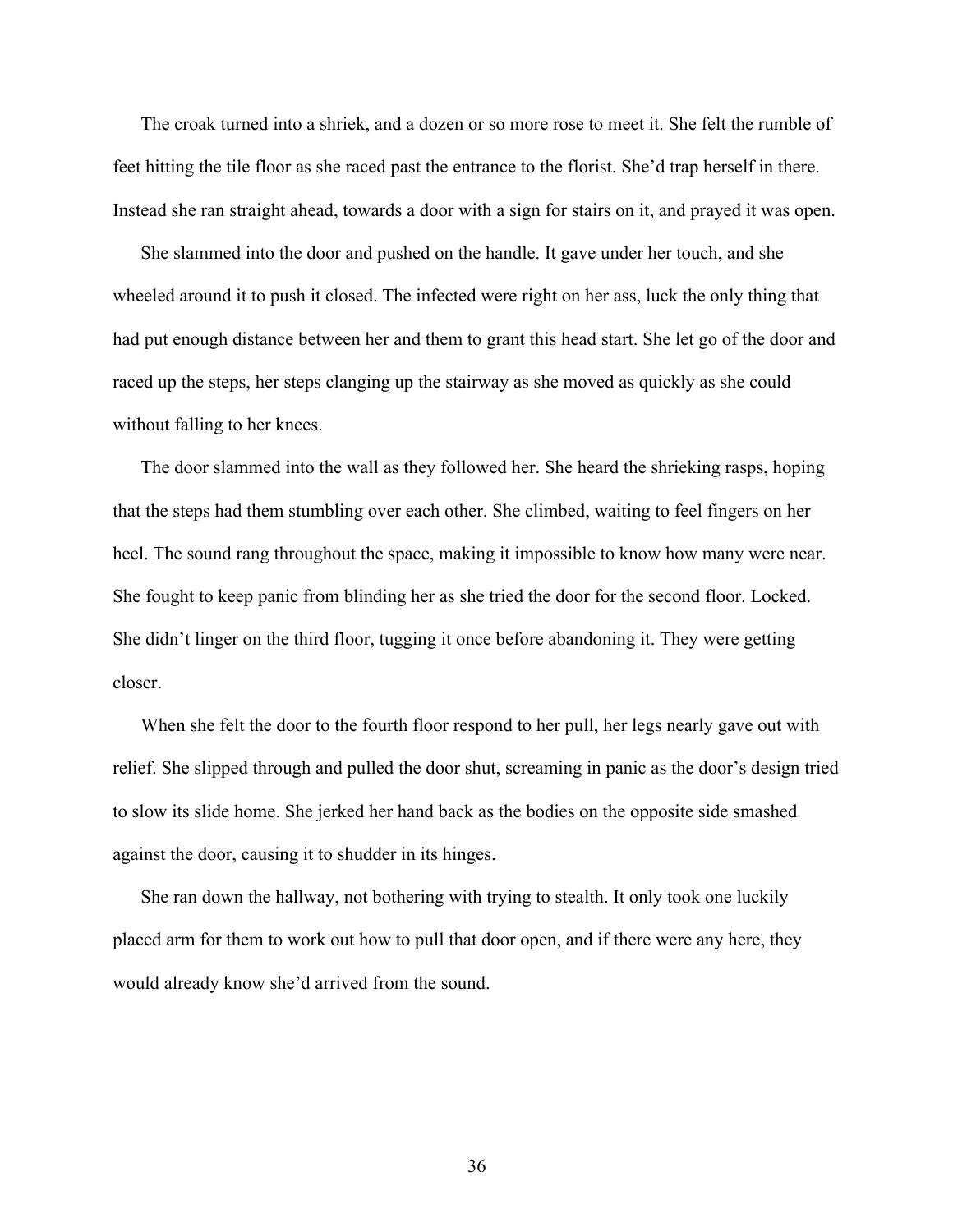There was a small set of stairs at the end of the hall—these were probably for customers, with the other set for emergency exits or custodians—that she climbed, taking the steps two at a time. She hesitated at the top, taking a moment to assess.

It was eerily quiet up here. Through the walls and a floor below, shrieking cries floated through the air. She fought to control her breathing. Not much could be done for the shaking in her limbs as she stepped into the hallway and started towards the open apartment to her right. She stopped in the doorway and leaned on an exposed pipe, catching her breath.

Something broke above her head, and then there was a deafening crash. Her vision went dark as debris rained down on her. She got to her knees and put her arms over her head, when something huge slammed into her back and made her collapse.

She couldn't breathe. Ella made a fist with one hand and counted the seconds, trying not to panic. The wind was knocked out of her.

As the air slowly made its way into her lungs, she wiggled her hands, her feet. She flexed her leg muscles, moved her head back and forth. Everything was functioning, and apart from the pressure from the weight on top of her, nothing hurt when she moved it. She was still alive, but she was still buried by whatever had fallen out of the ceiling.

She began to army crawl forward. The tile was slick; she had a vague memory of moving like this on the living room floor, the stiff carpet fibers burning her skin as she dragged her body from the cabinet full of DVDs to the coffee table. She tried to move quickly, but the debris was so heavy.

The weight on her back moved. There was a groan, and then a hand against her shoulder.

She screamed involuntarily and smacked the hand away, crawling as fast as she could. Hopefully it was disoriented, if that was even possible. The hand grabbed her ankle and started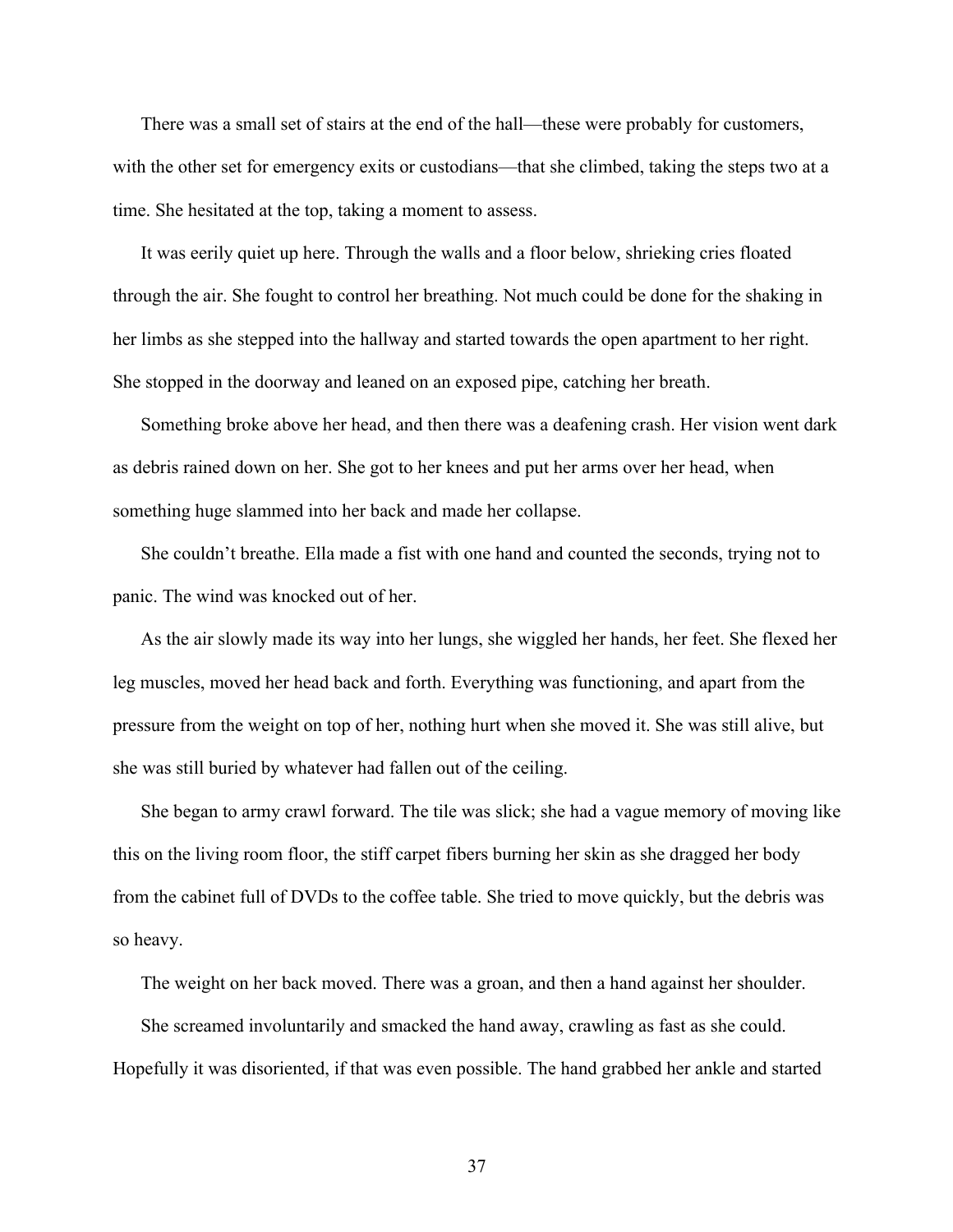pulling her back. Ella kicked back as hard as she could and connected with something squishy. It gave out a yell and let her go, and she crawled a few feet further before turning around and sitting-up.

This one had turned later. Their face was almost totally concealed under a balaclava, long sleeved shirt, dark jeans, hiking boots. They were dressed for the winter that was on its way out. She couldn't even tell where they had been bitten, not that it mattered.

They lunged forward, tripping over themselves so they were level with Ella's eyesight. Their eyes, the only thing Ella could see, darted back and forth as they pulled themselves forward, Ella crab-walking backward at the same time. Her funny bone rang with pain as she bumped up against a corner, causing her to lose her grip on the floor and hit her head on the ground. The figure began to climb up her body, their hands gripping her hard.

"No, no nonono!" Their weight bore down on her, and Ella could feel her thoughts starting to lock up. She knew it was the panic clouding her vision, but she could swear they looked at her with rage, with hunger.

Something shifted in her mind just then. It had been the same when she'd once gone to a haunted house that her mom had forbidden her to see, claiming it was too scary for ten-year-old kids. She'd walked through the halls, her heart threatening to beat its way out of her throat, the soundtrack and the sound of people screaming further ahead of her had her shaking, regretting that she'd even come. But when the first figure jumped out and started screaming, a mummy with trailing bandages, Ella had been overcome with a kind of rage. The possibility of something she couldn't see, but knew could see her had been terrifying, but when they stood in front of her, she went from flight to fight in a split second and punched the mummy in the gut.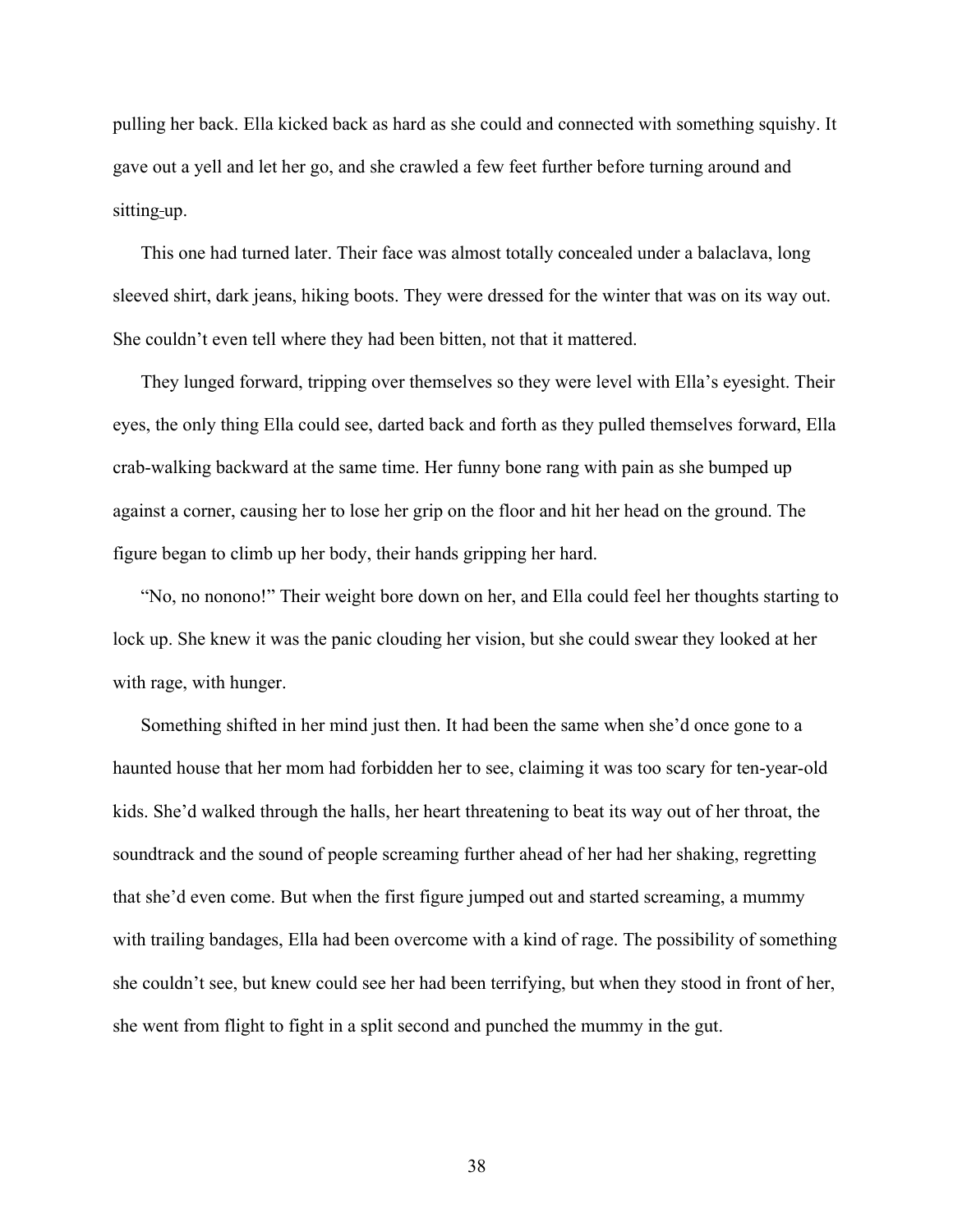Her panicked cries became a shriek of rage. Who the fuck did this infected think they were? No one decided when she died, least of all somebody who was already dead.

Ella shoved the figure as hard as she could and leaned in, gripping them as they fell onto their back, so she was on top of them. They tried to push her off, and when she wouldn't let go, grabbed at her face with one hand and tried to push. She tried to bite them on instinct, like she was a toddler, but stopped herself almost immediately, realizing how that would be the actual worst way to die—from pure idiocy.

## "Get—off!"

Ella froze at the voice—deep, though muffled by the fabric—and her guard dropped just enough to lose control. The figure swept their arms out, catching hers and causing her face to slam into their chest. They rolled over her, positions reversed, and gripped her throat.

"Stop," she tried to say. They were bearing all their weight down on her throat, and she felt the pressure in her head increase as they cut off her air. Their arms were too long; too far away for her to reach their face, try to scratch at their eyes. This person was alive, and they were going to kill her. Maybe that was the plan, but Ella had to make sure they knew they were killing her, and that she wasn't already dead. She fought every instinct raging in her body, including the one that said if she didn't start breathing was going to die. She raised her hands up, as far as she could extend her arms, and lowered them slowly until her hands were framing her face. She'd always thought that when the moment came where she'd surrender, or give up, that she would know it was the last thing she was ever going to do. Now she was giving up, but with the hope that it would save her. It felt so wrong in her head, like it didn't compute.

She felt them start, their whole body jolting in alarm. "What the hell?"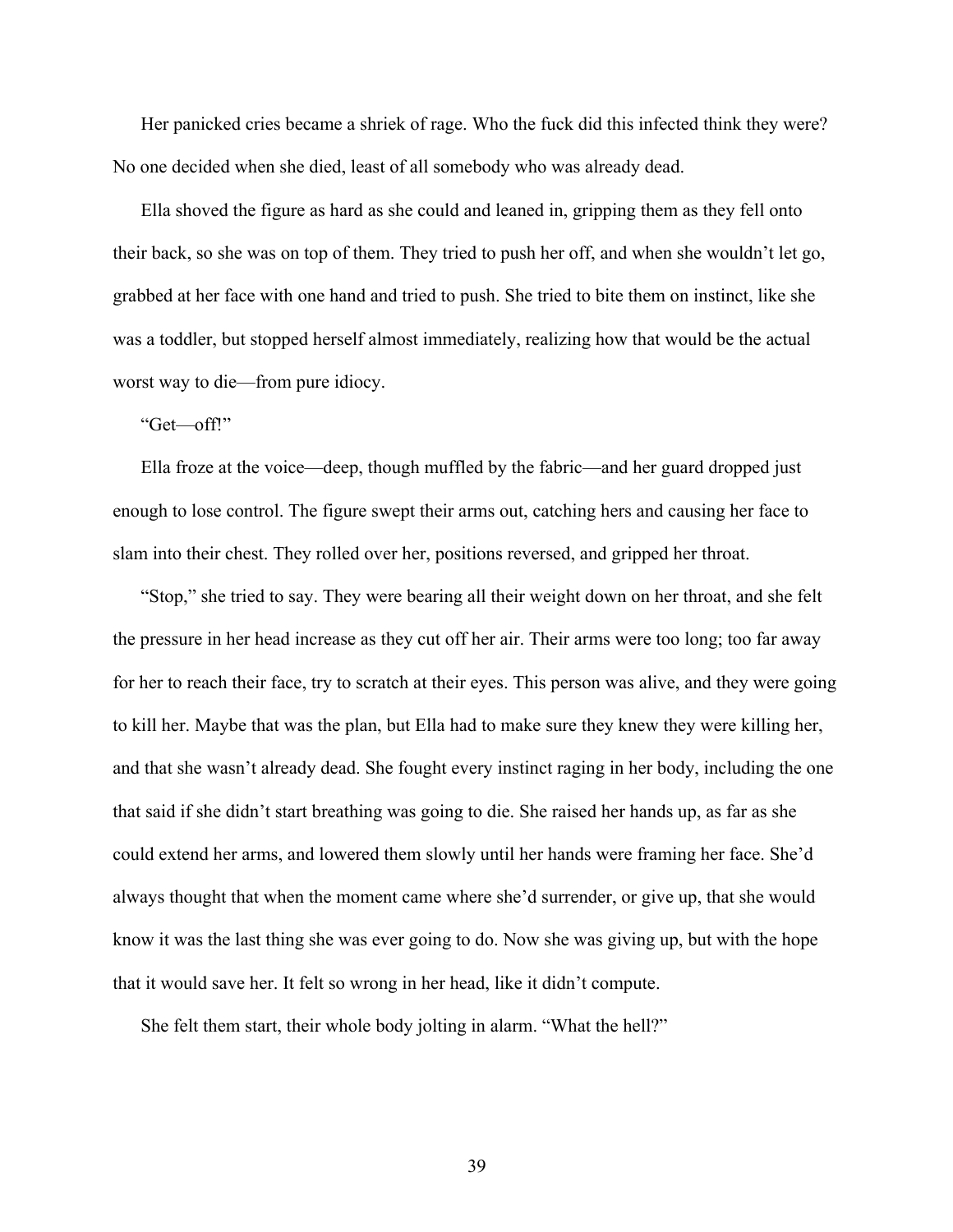Black spots crowded the corners of her vision. They were still killing her. Out of ideas, she rotated her left hand, so her palm was facing away from them, and lowered all but her middle finger.

They shoved themselves away from her, pushing hard on her throat before releasing it. The black spots almost immediately disappeared from Ella's vision, though she was still seeing stars. She turned onto her stomach and gasped, practically throwing the air into her body. She coughed again and again, so hard that she thought she would throw up. Her hands clawed at the concrete floor, her nails threatening to bend in protest, as she braced for an attack, prepared to push herself up and run.

Instead, she heard a less muffled voice say, "are you alive?"

She looked over her shoulder. The figure was on the ground, propping themselves up by their elbows as they faced her. They pushed themselves to a sitting position, and one hand pulled down on the balaclava on their face.

He looked close in age to her, maybe a year older. Warm brown skin was shiny from sweating under the balaclava; he stared at her with an incredulous look, his mouth hung open, brow furrowed upwards.

"Of course, I am, genius." She flipped him off again and waved it back and forth.

"Oh my god," he said on a sigh. He started to laugh, and then scooted closer to her with one arm extended.

"What are you doing?" She backed away and held a hand out towards him. "You just tried to kill me, don't touch me."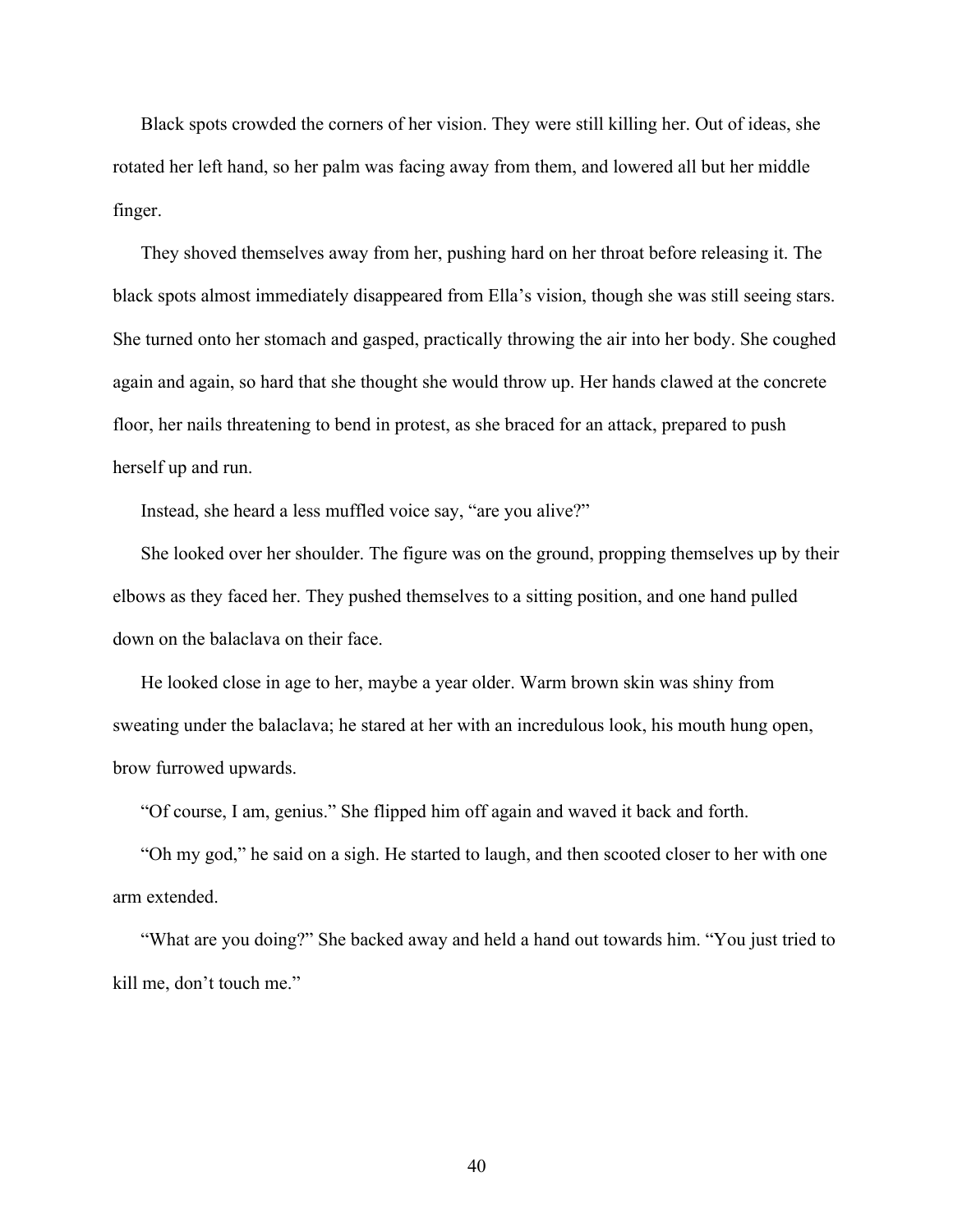"Sorry, sorry, I just…" he pulled his balaclava off his head, black hair tumbling out of it to his shoulders. Ella had a sudden jolt of envy. The world gone to shit, and a boy just gets to have hat hair that looks like *that.*

He changed the angle of his arm, so he was going for a handshake rather than a hug. "I'm Sanjay," he said. "I'm pretty sure you've just saved my life."

"I'm pretty sure you just blew my cover. We've got maybe ten minutes before every infected person in the building wanders up here. They would have heard that. I need to find a place to hunker down until they get bored."

He shook his head. "I just fell out of the last really secure place in this building. The door locks are on an emergency setting. I think it was for in case of a fire, and it got tripped on accident. None of these doors will lock until the system is rebooted."

"You can't know that."

"Sure, I can; I've been stuck in here for weeks, playing hide and seek with those fuckers."

Ella looked him over. He was tall, but skinny, like he was slowly starving. A red backpack hung from one shoulder, stuffed near to bursting. He looked like a turtle who'd gotten his shell knocked loose.

"Come with me," he said. "We can't stay in this hallway for much longer. I've got a plan to get out, so unless you want to practice your death rattle—"

"Shut up, they're gonna hear you."

"You got it." He made his way down the hall without looking to see if she was following him, turning left, right, right again, until he pushed through a door that led to a storage closet. She hung back but couldn't see any other choice besides climbing higher. The door closed shut behind Ella, throwing them into pitch black.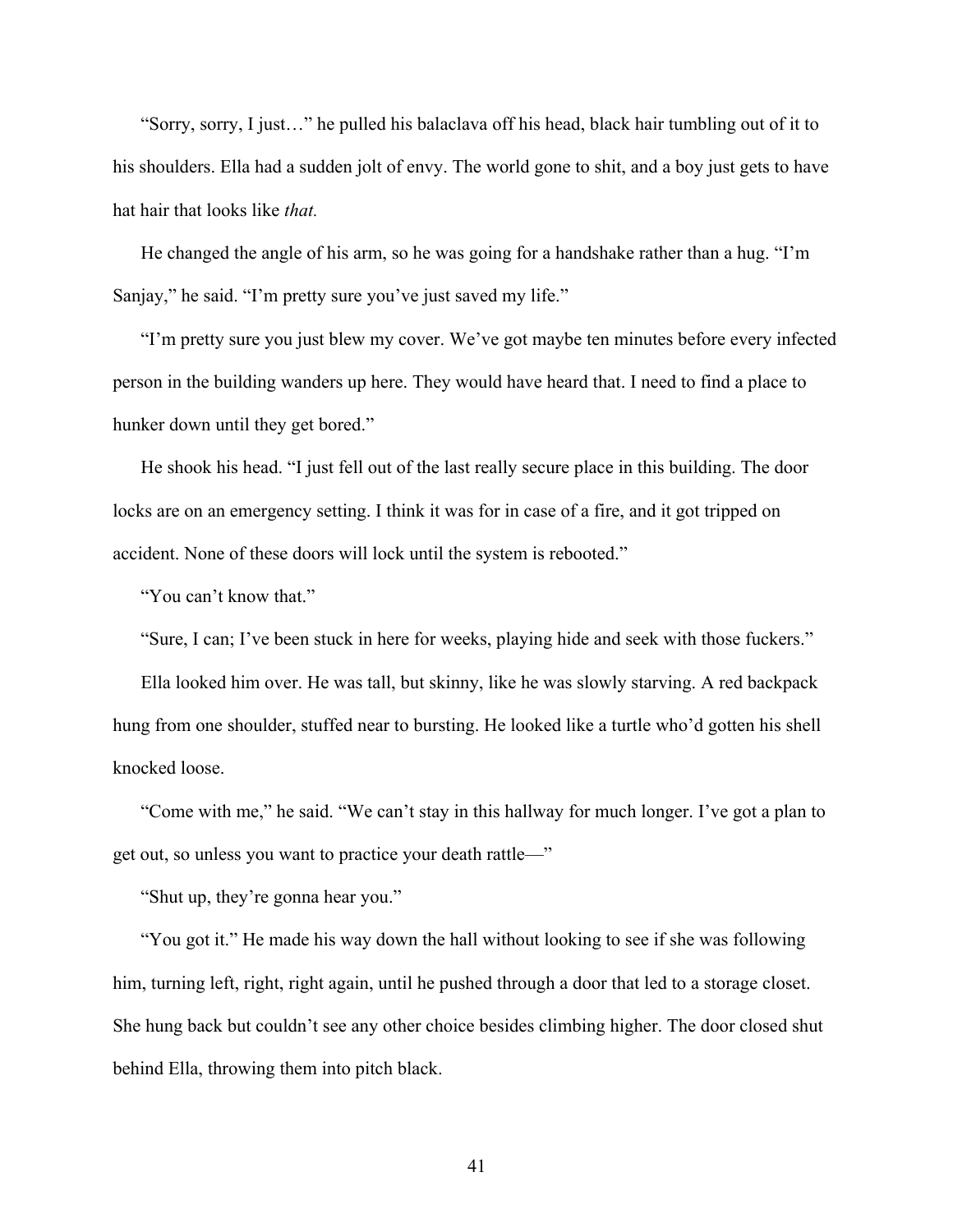"Hang on." There was a crack, and a small flame from the lighter in his hands illuminated the space between them.

"Okay, okay." He seemed to forget she was here as he set his backpack down. He walked forward for a few steps before leaning against a metal shelf, his eyes closed.

"Um, hello?" She stayed by the door.

He straightened and looked at her. "Hi," he said breathlessly. "Sorry I fell on you."

"What the hell are you doing up here?" From the looks of it, he'd been here for a little bit. There was a journal on the shelf, the spine broken and causing it to lay flat, pages up. She couldn't make out any of the writing. A bunch of canned food sat next to that, and a toothbrush next to that.

"Meditation retreat," he said dryly. "What does it look like?"

"Looks like you're stuck."

"You're quick," he said. He stuck out a hand. "I'm Sanjay."

She looked at his outstretched hand, then back at him. "Ella."

He pulled his arm back. "What are you doing here, anyway? You're not exactly one to act like you're not also up a creek."

"I made a number of shitty decisions that led me to run for my life."

He nodded. "Sounds about right. So how do we get out of here?"

"Well…"

He sat on the ground, laying an arm across a red backpack that was filled to bursting. "In case you can't tell, I don't have a plan. So, any answer is appreciated."

She didn't move away from the door as she thought. "Have you not made it downstairs?"

"Not yet. Hadn't worked up the courage."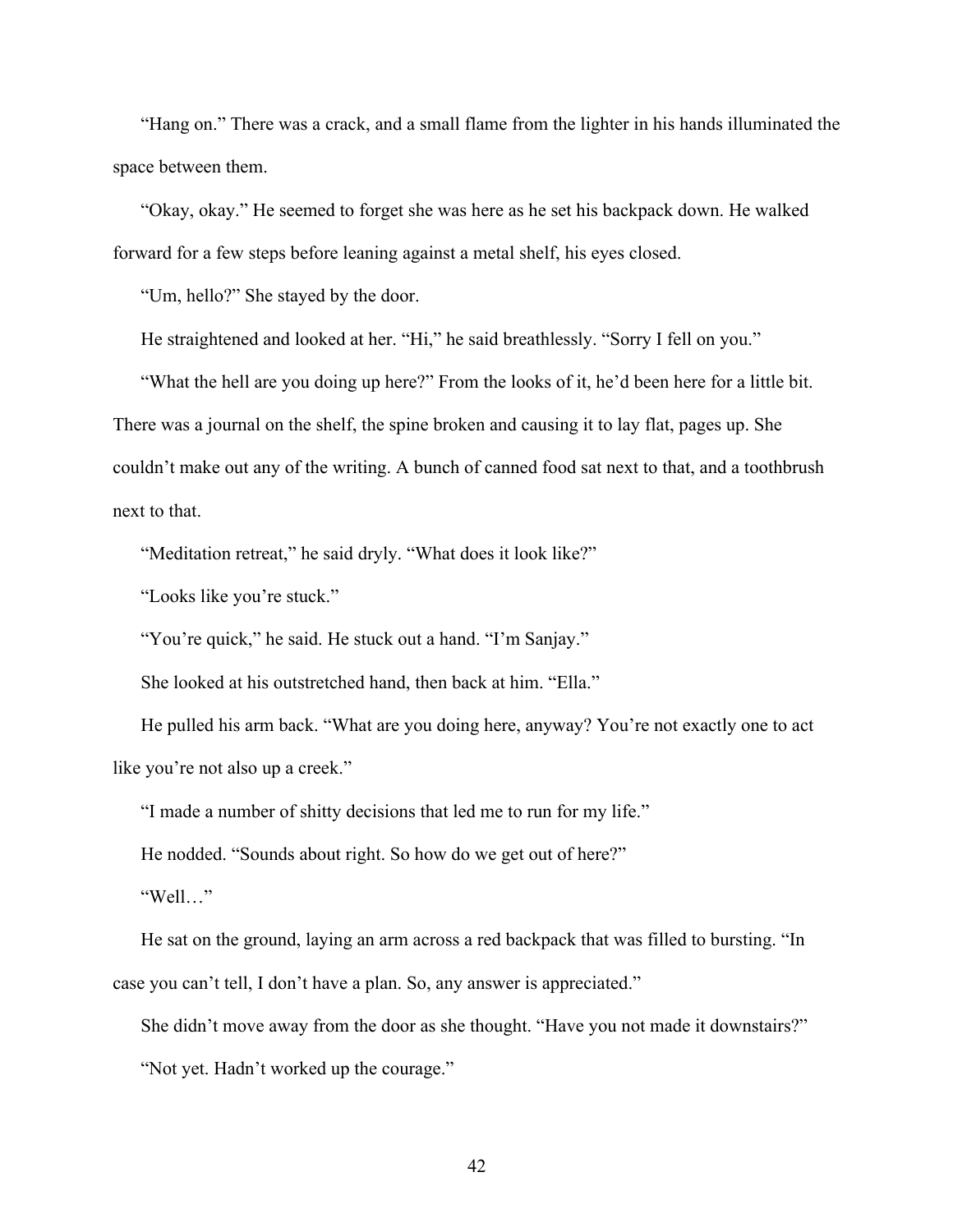"Well the emergency stairwell is filled with…infected." He nodded, unsurprised. "So that would leave the main stairs or the elevator shaft."

"Do you have any climbing gear?" he asked hopefully.

She gave him a look and raised her arms helplessly. His face fell a little. "Okay, so what? We just rush the stairs?"

"I don't think there's another option, if you haven't found one in…how long have you been here?"

He shrugged. "Couple of days, maybe a week."

She shook her head and rubbed her temple. She was fucked either way. This guy clearly had no options, but if they managed to make it back outside? What then? She'd have to be ready to outrun him, and hopefully lose him down an alley or something. "Okay, let's go."

"What, now?"

"You do what you want," she hissed. "I'm not dying up here. If you need someone to impress, I'm your one and only chance, impossible as that will be for you."

He closed his mouth with a snap. "You're…assertive," he finally landed on.

"I've already fucked up once tonight. Don't make me reconsider this as well."

Without another word, he stood up and slung the backpack over his shoulders. He grabbed the journal, closing it and sliding it into his back pocket. He extended a hand towards the door in an *after you* motion.

Slowly, fighting the urge to start running again, she pushed open the door and stepped out, looking to her right.

A hiss sounded on her left.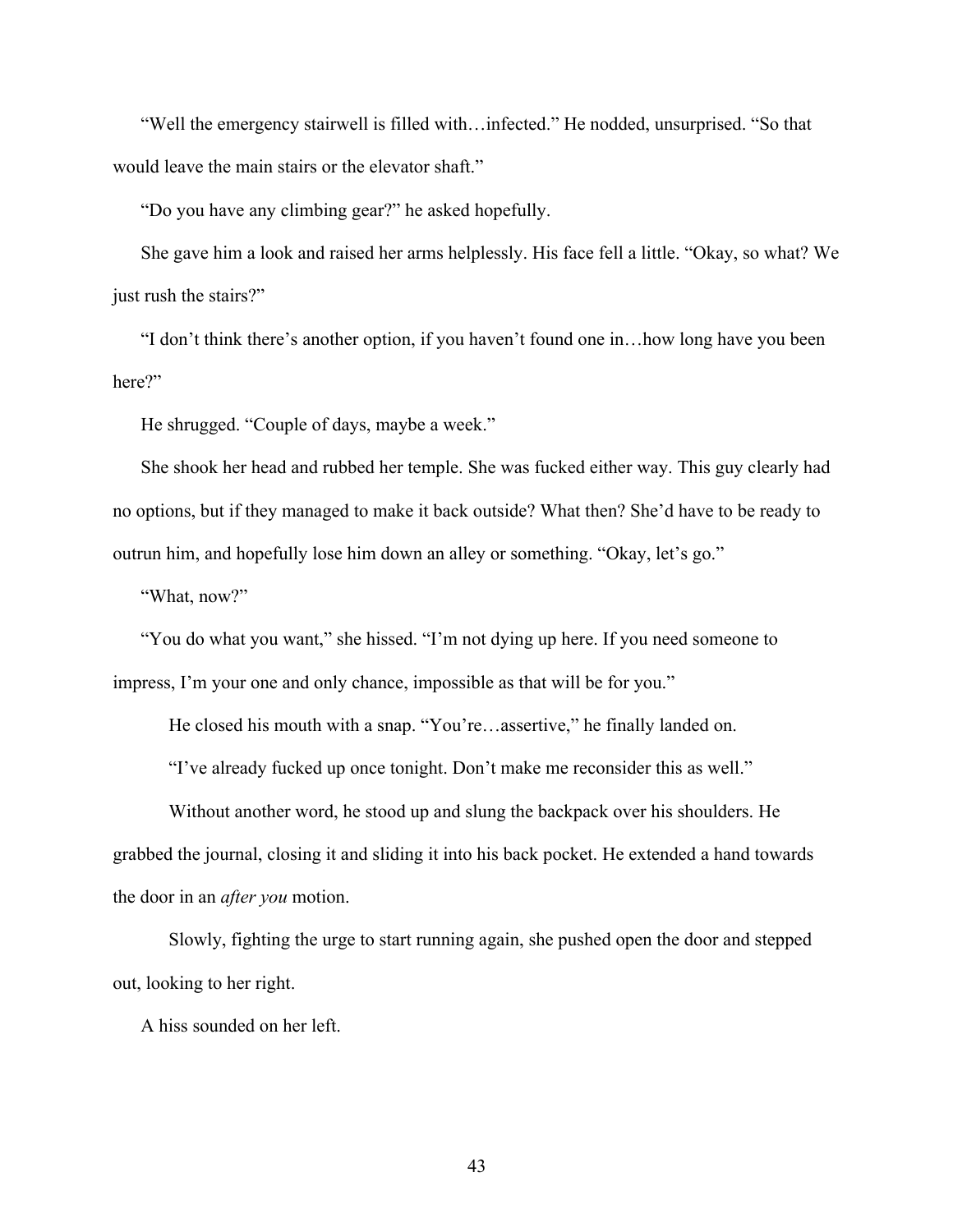"Watch out!" He shoved her against the wall and dove past her. One hand reached out and grabbed an infected man that she hadn't noticed by the hair, shaking it like a doll until their legs buckled and they more or less hung from Sanjay's hand. With his other hand clutching the screwdriver, he brought it down with a swing. The metal lodged itself in the infected's ear, and it let out a horrible cross between a shriek and a roar. It was the least human thing Ella had ever heard. It sounded like an animal crying out in pain.

They didn't stop moving, so Sanjay stabbed at them again. This time the screwdriver buried itself all the way to the plastic handle. The sight was unnerving, knowing what something like that would do to a living person. They stopped moving, and Sanjay let go, keeping his grip on the screwdriver. It released with a liquid sucking sound, and the body crumpled at his feet.

"You gotta be more careful," he panted. "That was kind of a lucky break."

"Let's just go," she said, and stepped over the body. "I'm guessing they're on the floors above and below?" He nodded affirmation. "The crashing would have alerted them to this floor. We don't have time to sneak."

They wound their way down and down the first set of stairs. She could hear shouts and shrieks, but everything seemed too far away to pinpoint. She tried to focus on not tripping as she gripped the railing.

There was a crash above them. Sanjay shoved her shoulder. "Go, go, go!"

She flinched at his touch but had no time to do anything about it. They passed another floor, and she saw movement out of the corner of her eye as they kept running. Shouts became louder, Sanjay moved around to her side and started to outpace her. She had the sudden impulse to jump over the railing, but that would just end in broken bones.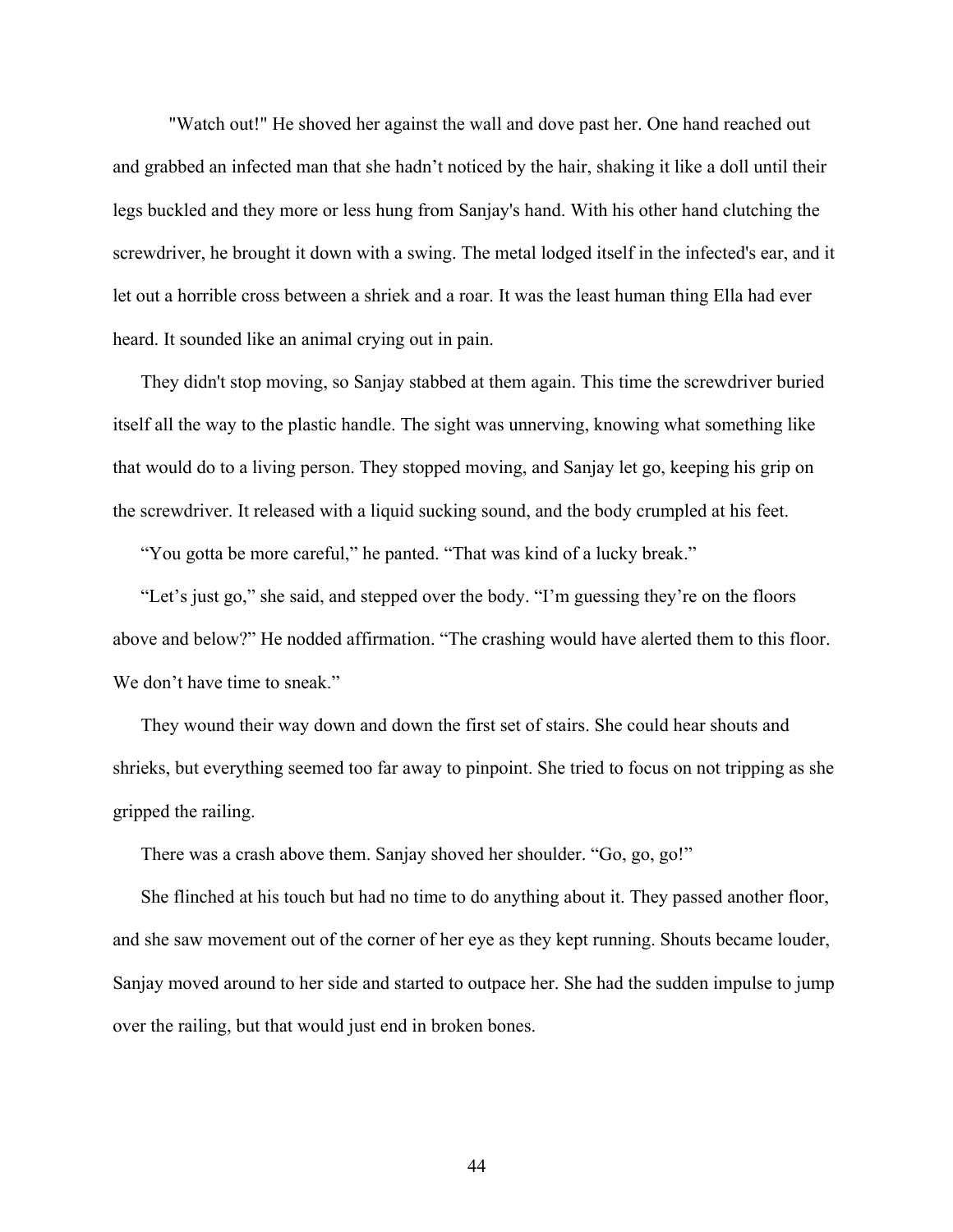Finally, the entryway greeted her once more as they spilled out into the space. The infected she'd seen before were gone, still trapped in the stairwell or out on other floors, now chasing behind them once more. Straight across was the florist shop. She had no other ideas, no other assurances of a way out. She ran across, Sanjay trailing behind her, the dead immediately after.

The flowers were all long-dead as she raced past them, jumping over the register counter. The back was cluttered with walls that forced her to move around the snaking pathway. Crashing metal rang behind her as she ducked around the shelf corners.

The door had a small handle with a thumb press. She threw herself on the door and pulled. It stuck, but she felt it give.

"Hurry up!"

"Fuck off," she muttered as she gave another yank on the door. Sanjay wrapped his hands around the door and practically threw it open, giving Ella just enough time to jump clear of its swing inwards. They stumbled out and pulled it back towards them. She didn't stop when she saw fingers thread their way around the door but put a foot on the wall and pulled hard.

The fingers came away and fell to the concrete ground, any sound they would have made deafened by the shouting. Ella took a step back, turned to look at Sanjay. He wore the same expression she assumed was plain across her face.

"Go team," he said weakly.

She turned and ran down the street. She heard his footsteps follow close behind.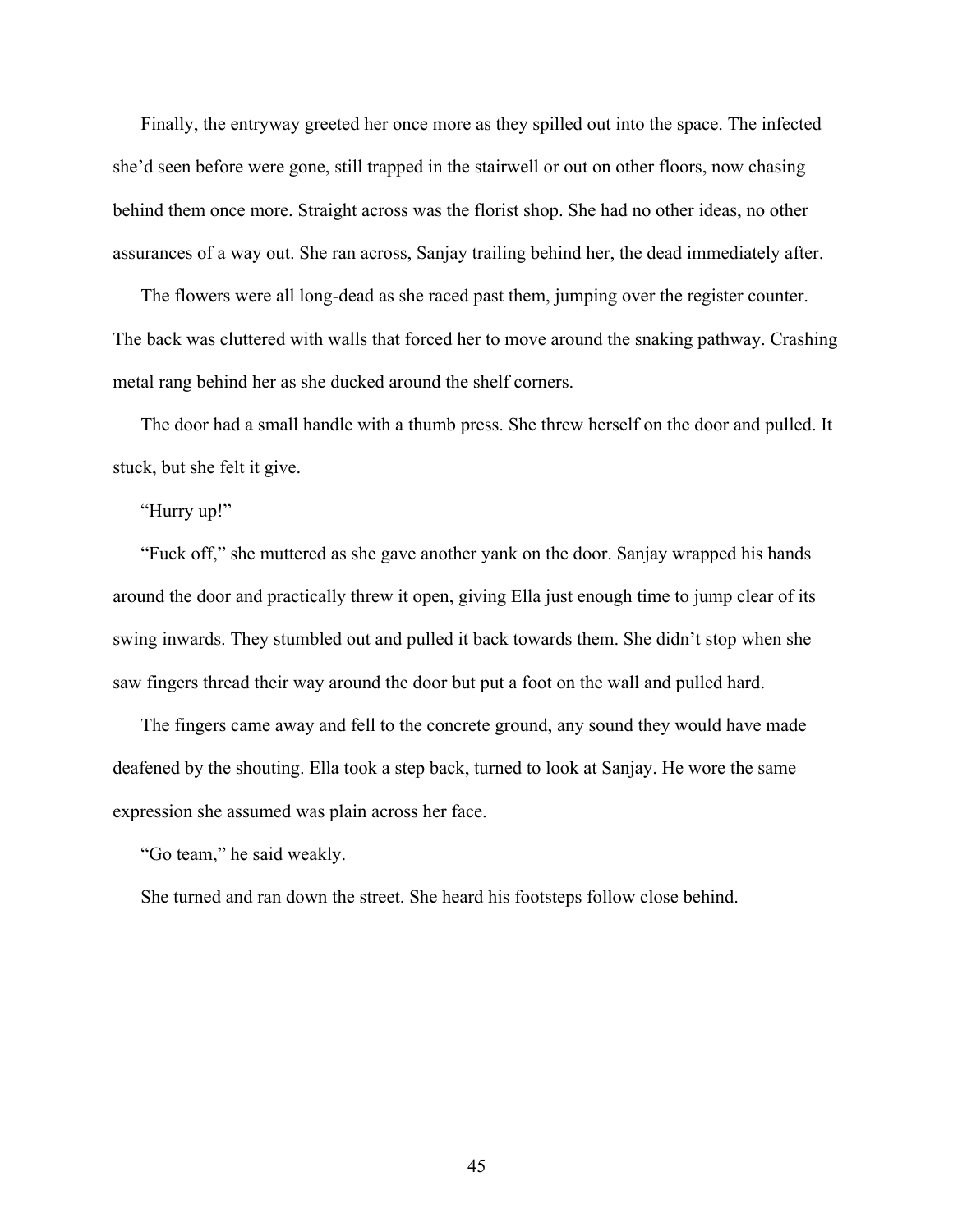Chapter Eight

They ran, skirting around cars and broken glass. Ella didn't look back, even when the groans of an infected noticing them made her want to duck behind a truck and listen for footsteps. Eventually, they ran into a bookstore, the shelves still more than half-full. She supposed they wouldn't be worth more than tinder now and took up too much space to hoard in bulk. Unless you were Burt, of course, though he mostly cultivated a library for its intended purpose. He was surprisingly invested in a harlequin romance series Ella had never heard of.

After they had caught their breath, Sanjay perked up almost instantly.

"We should probably keep moving. It'll be dark soon, but I'd rather get clear of town as quickly as possible. Zacks don't really move around much at night, have you noticed that? Wonder if it's just out of habit or maybe the disease responds differently to colder temperatures."

"Did you just call them Zacks?"

"Yeah. Why, what do you call them?"

"I don't really call them anything; I don't know their names."

"They don't have names anymore though, do they? When someone dies, you don't hear someone refer to them as them; they just call it 'the body.'"

"Have you never been to a funeral?"

"Sure, I have, but that's not the same thing. When you're giving a eulogy about Mom, she's not normally standing up or looking at you."

Ella tossed the hammer harder than she needed to. He barely managed to catch it before it flattened his nose. "Fuck you."

"You're the one who asked." He twirled the hammer absently in his hand. "I think you might take things too seriously."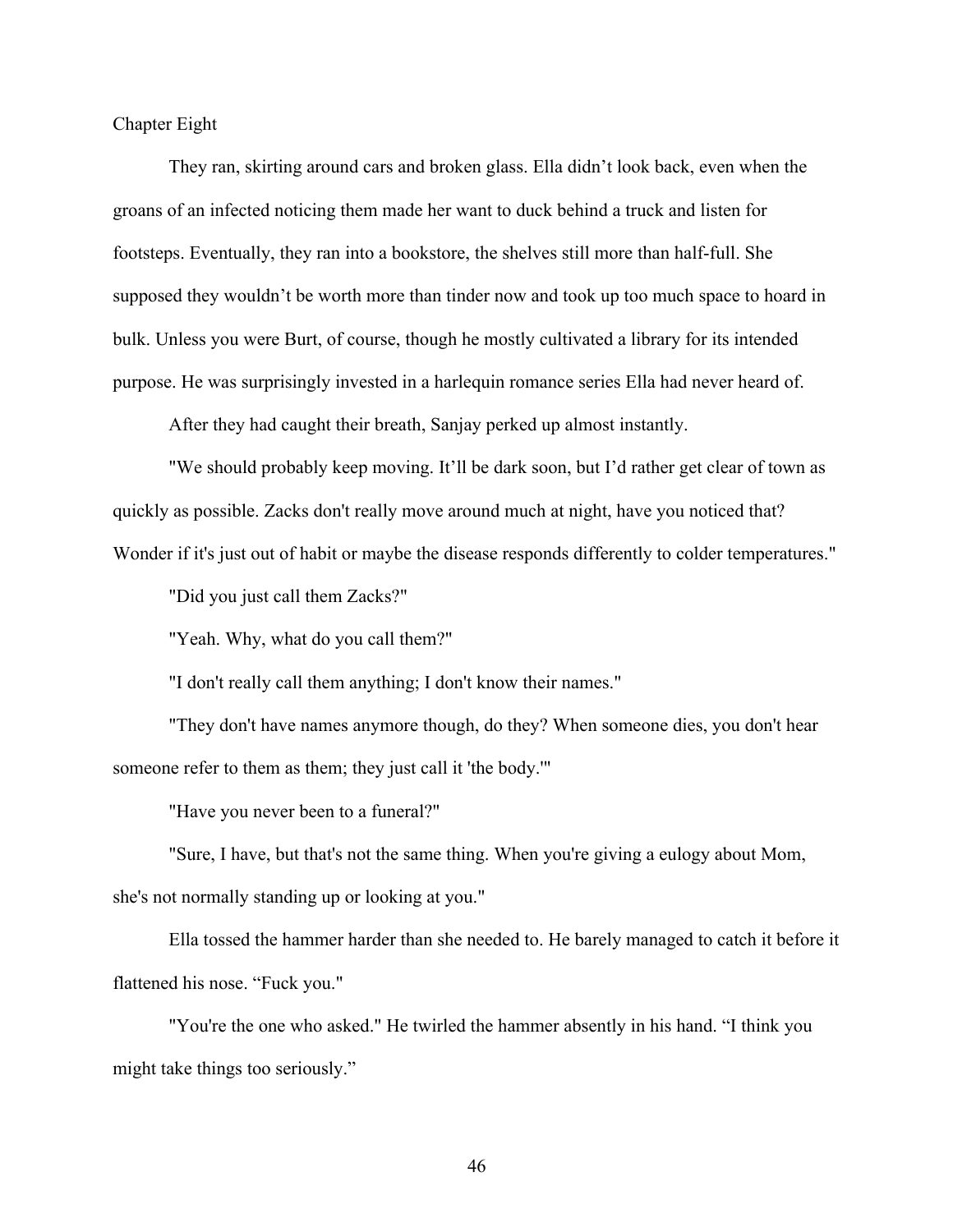"Let's just go."

"So, what do you think?"

"What do I think what?"

"Does the cold have an effect?"

She shrugged. "Doubt it. I heard once that it was a mutated strain of the flu. Not a parasite."

"But the flu is airborne. This is just through fluids."

"Well I also heard someone claim that it's God's wrath, which is about as likely as all the other theories."

"It only takes one, I guess. Just wish I knew which one."

"Would it make a difference?"

"Maybe not, but at least then things would make a little more sense than they do now."

Ella adjusted her backpack. "As long as I know what not to do, I'm good."

"Okay, Sarah Connor. Lead the way."

She held her middle finger up to his face as she strode past him.

"Have you noticed you do that a lot? The whole flipping-off thing?" Sanjay's backpack let off a riot of clinking zippers and rustling nylon, and Ella wheeled around and put her forearm to his chest, shoving him against the brick.

"Listen to me right now," she whispered. "You will not be the reason I'm bitten tonight, understand? Run your mouth, alert them to the two of us, and I will cut your Achilles' tendon and leave you for them. I don't need a car, and I don't need dead weight. Got it?"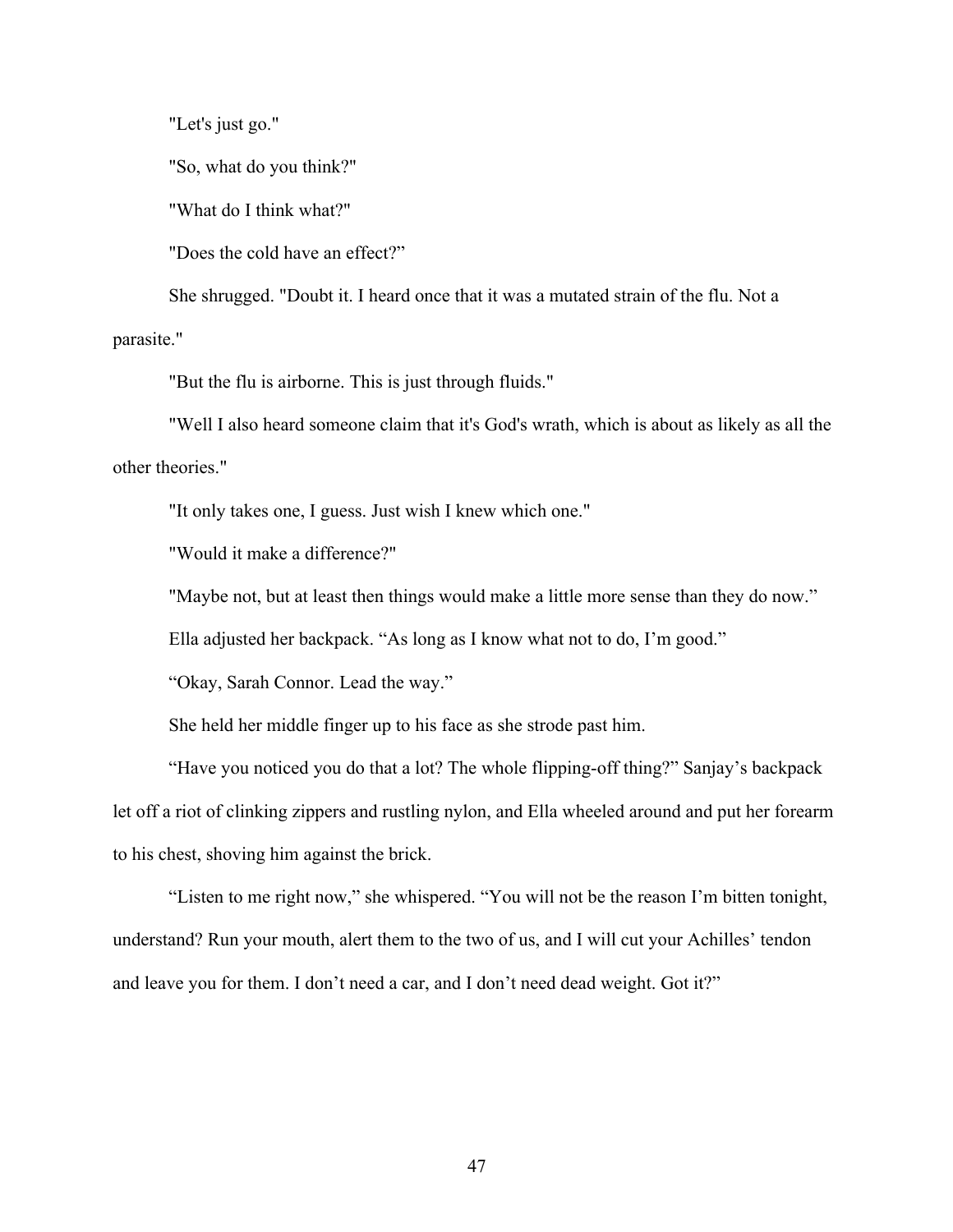The humor had dropped from his face. He didn't even look shocked by her words. He stared down his nose at her, jaw clenched hard enough that she could see the muscle flexed underneath his skin. He nodded once, and she took a step back.

A voice in the back of her head said that she hadn't needed to do that. This guy was annoying, but unless he was lying, he'd been surviving for weeks amongst a force that had nearly devoured her in a few hours.

He seemed to shrug off the moment, and looked down at his arms, ran his hands along his legs, wincing where some glass had carved a line clear across his right thigh. She could see the tear in the fabric of his jeans. "We should stop at the hospital. I don't like the look of some of these cuts; I'll bet not everything's been cleared out there."

"No," Ella said immediately. "There's nothing there, I've scoped it out a dozen times." "You've scoped out an entire hospital?"

"I've had plenty of time to work my way through, okay?"

"Fine, then what else is close? I remember passing a neighborhood called Barret Pines earlier--"

"No," she said more forcefully. "I told you, there's nothing around here. And I'm not taking us there, so if you want to scope it out for yourself, be my guest."

He held a hand out in surrender. "Fine, fine. If there's nothing here, then we should head north. There's a survivor's compound at this old military fort."

Ella frowned. "Are you talking about the Barracks?"

He paused in his pacing and turned to her. "You know it?"

She knew of it. It was the only reason anybody new crossed through here. "About sixty miles north, right?"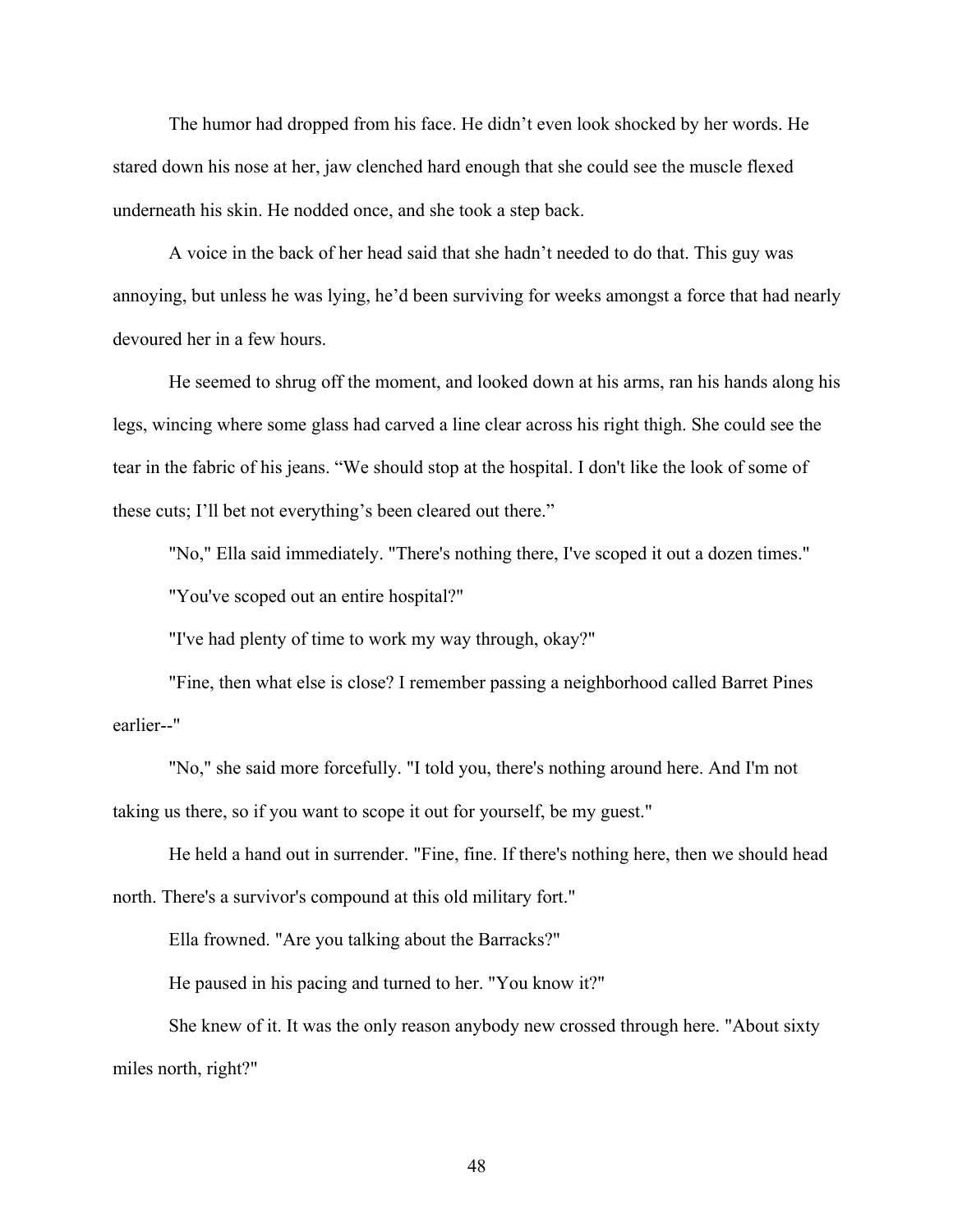Sanjay looked at her, confused. "Well, yeah." There was hesitation in his voice. "How'd you know that?"

She shrugged. "People pass through here. I don't talk to them much, but Burt doesn't care one way or the other, as long as they can afford him." She could see Burt in her mind, his face twisted into a permanent grimace. He'd told her about the stroke that had laid its hands on his looks.

"Make no mistake," he'd say, pointing a finger at her and raising an eyebrow, "it only gets some of the credit. The rest is all me." He'd talked up such a big game about being proud of his assholeishness. She could see now that she'd bought that line a little too quickly. She always had thought that he just didn't mind the danger, seeing as he'd be dead sooner or later even if the world hadn't ended.

She shook her head. "He'd tell me about who came through, where they were holing up, so I could keep clear."

"Huh." She looked at Sanjay. He'd already turned away, so she couldn't see his expression. She had the feeling of being viewed under a microscope, like he was seeing parts of her she kept hidden, only he wasn't going to reveal how poorly she'd concealed them. She adjusted her backpack and put a few more steps of distance between them.

"He's about a day from here. We get clear of city limits, make camp, then get there by tomorrow afternoon."

"And then what?"

She shrugged. "He might have a map for you. Depends on what you offer him." "Aren't you gonna come?"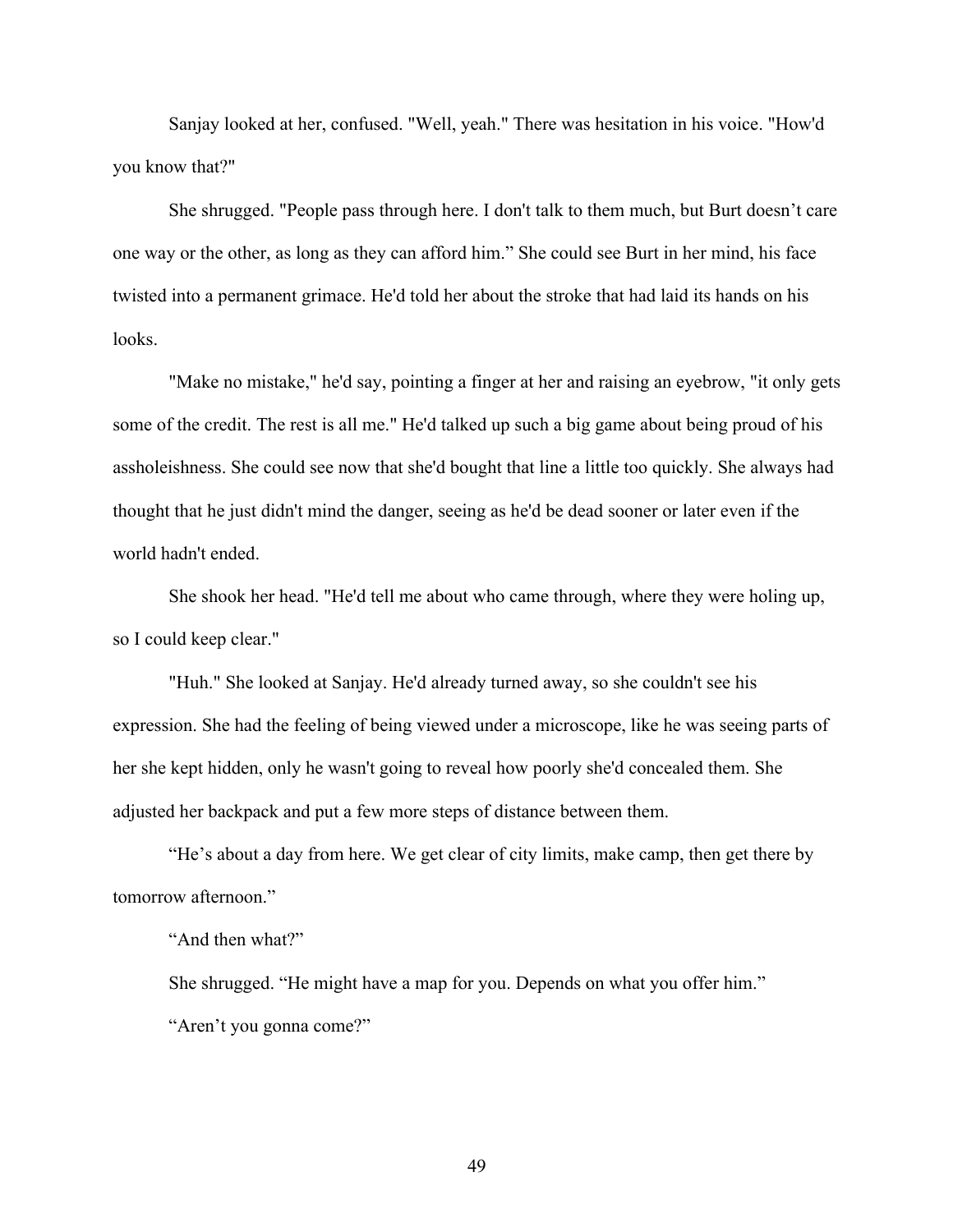"No way. I've got no interest in living by the rules of people who think the authority they had in a past life means anything to me."

"I can't make it by myself. I was with someone up until a few days ago, or else I wouldn't be heading this way."

"What happened?" She hadn't meant to ask; it was from a long-dead habit; her mom would come from a shift, say some passing comment about how crazy people were, and when Ella asked what had happened, she'd launched into the craziest stories of patients that always seemed to one-up the one she'd said before.

"He got bit. He, uh, didn't say anything right away. Didn't want to worry me, I guess. But then he did, and I wound up crashing the car and getting stranded here. I figured those apartments were high up enough that anything that could have made it up there had…I don't know, starved or decomposed by now."

She shook her head. "If only they'd do us the courtesy of rotting."

He nodded in agreement. "And that's why I can't go by myself. You saw how that just went; I won't last a week on my own."

"Look, I don't mean to sound like a dick, but I'm trying not to die out here, same as you. My advice? There's plenty of suburbs around here, and most of the houses are empty. Take your pick and do what you want."

"But you said yourself that this whole area is practically barren, right?"

She closed her eyes and cursed her mouth. How did someone who rarely talked to herself manage to start spilling truth the second a new face showed up?

"What about this guy, Burt? You think he's got food stores?"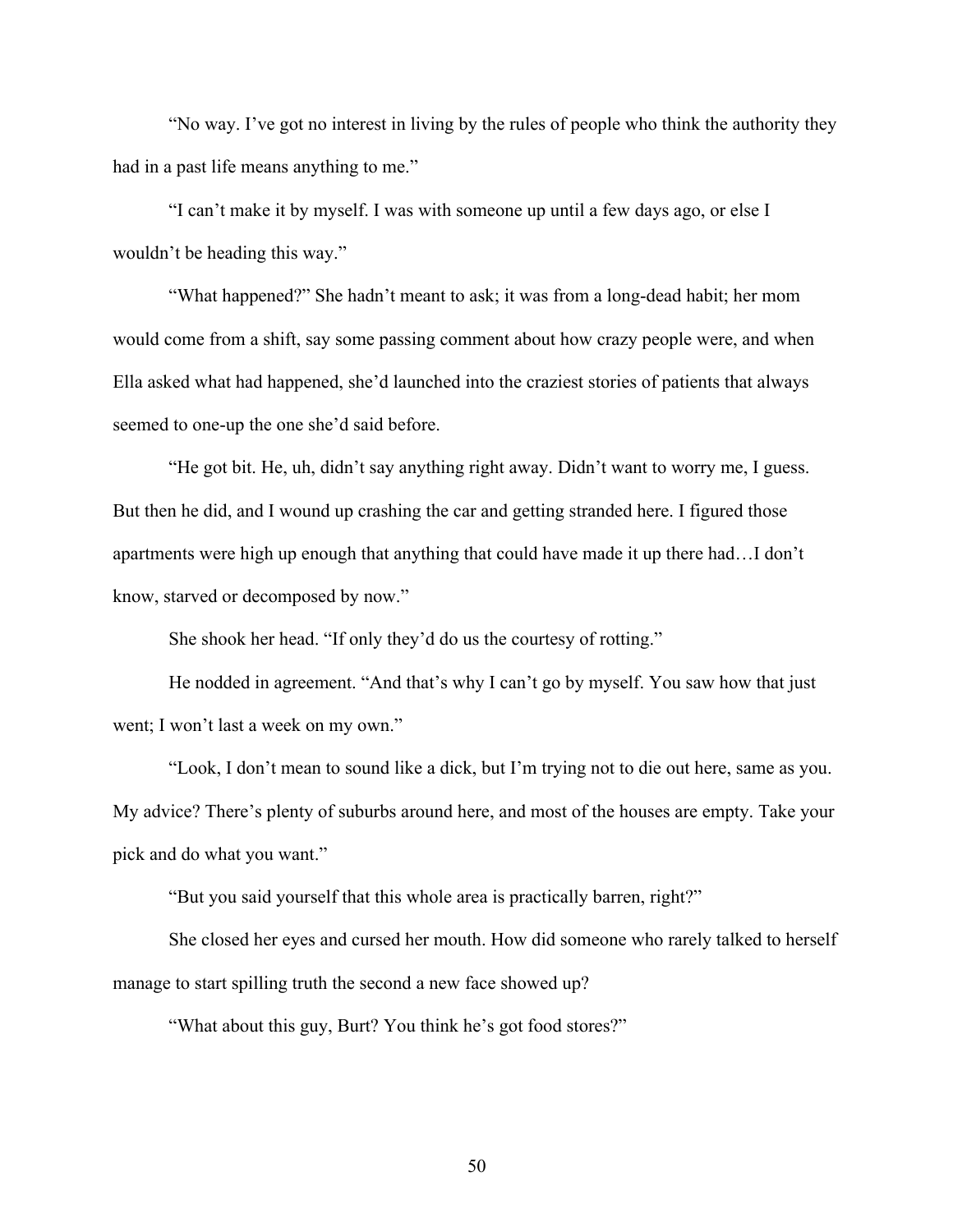She shrugged. "Maybe. I didn't go to him first because he's a tight-fisted sonofabitch, and only ever trades. Says he's not a soup kitchen. The less I can find to give him, the less likely he'll even keep letting me have anything." Now that she thought about it, it might have been easier to just try and rob Burt. He wasn't always home, and she was pretty sure she could find a way past his alarm system if she really wanted to. Why had she bothered going into town? She shook her head, still chastising herself.

"Okay, then what if you just escorted me? Just help me get there, and then you never have to see me again."

"It's a couple weeks by foot to the Barracks. I can handle myself on my own because I don't go where I don't already know the score."

He sighed heavily. "Goddammit, okay. Look." He ran a hand through his hair before meeting her gaze. "My family. They're all gone, yeah? And we had this cabin we rented for a while. Eventually my parents bought it from the rental company, like a lease-to-buy?"

"Money doesn't really buy status anymore, dude. Why should this impress me?"

"It should, because it's maybe a twenty-minute car ride from the Barracks. And if you help me get there, you can have it."

Ella laughed. "Bullshit."

"I'm not lying, I swear." He swung his backpack off his shoulder and pulled out an old leather wallet. In one of the plastic photo sleeves, there was a picture of a family in front of a cabin and a bunch of trees. Sanjay, a man and a woman roughly in their fifties, a young boy with red hair, and a young Latina girl with ebony hair down to her waist.

"You're adopted," she said.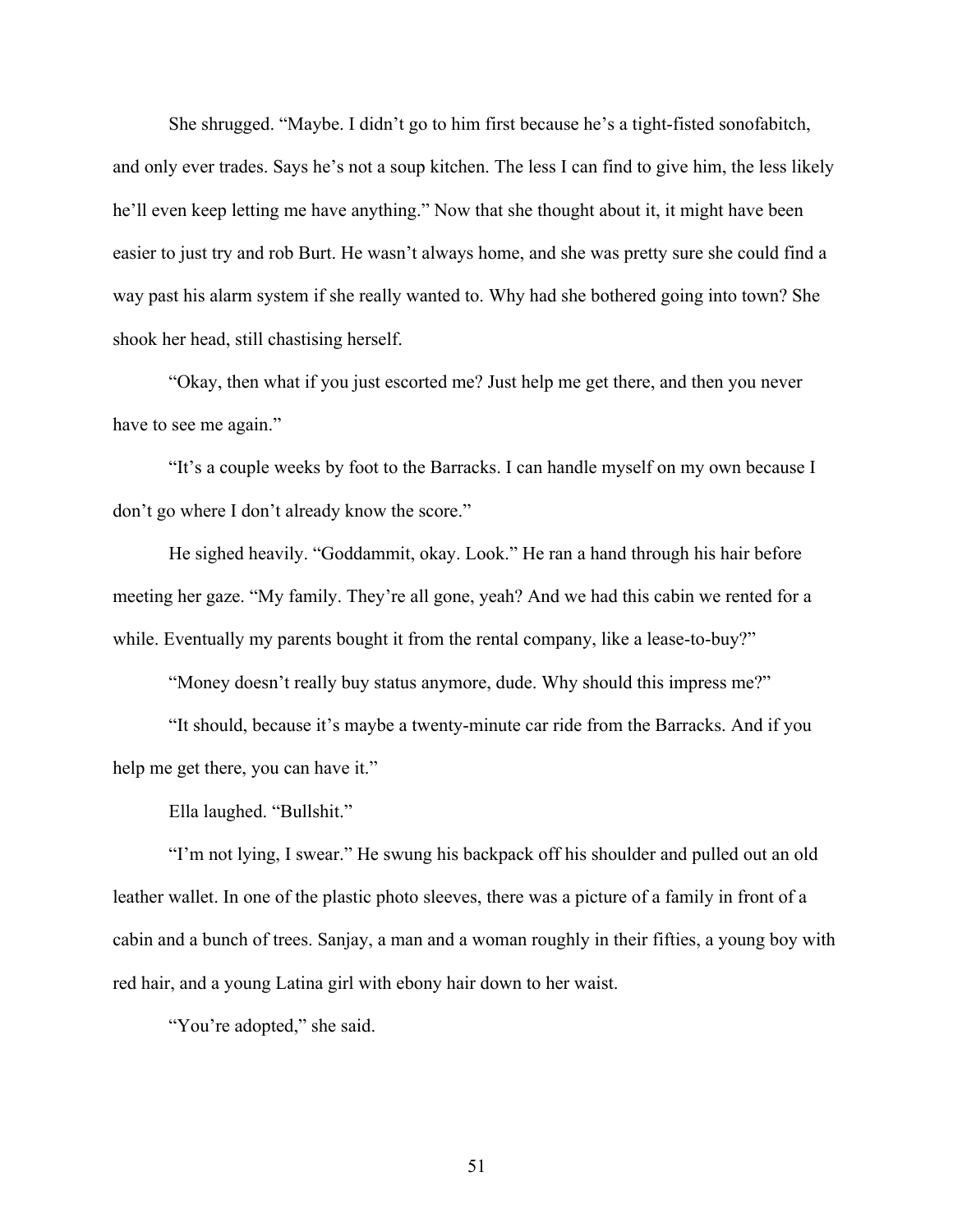"Not the point." Sanjay pointed to the house behind them with his free hand. "That's it. It's not fancy or anything, but it was connected to a water line. There's probably a bunch of dry goods there, probably water bottles or some Gatorade. And the next cabin is like a half mile away."

She squinted at the photo. It was hard to make out any details. "When was the last time you were there?"

"Just before," he said.

She cocked an eyebrow. "So, you wanna explain why you're not holed up in a private home that's stocked with food that you legally owned?"

He shrugged his shoulders. "I don't want to be alone," he said. "My family's all gone. So's Eli. If I were on my own for longer than I just was, I doubt I'd have made it."

She couldn't argue with that. She watched as he put the wallet back in his pocket. "Do you actually have money?" she asked.

He shrugged. "Couple of singles. Never spent them; guess they're relics, now."

She began to pace back and forth. "You lead me to this cabin, I check it out, make sure it's not a shithole or overrun, and then if it works for me, I'll take you to the Barracks. If it's not, you finish the trek on your own."

He held his hand out immediately. "Hell yeah, that sounds like a deal to me."

She reluctantly took his hand and squeezed it once, pulling back as soon as she could. "Well, we still need to go to Burt's. I've got next to nothing to eat, and he might have something for your leg. If nothing else, I can let him know I'm clearing out, and he can take over my turf."

"Didn't you say there's nothing left?"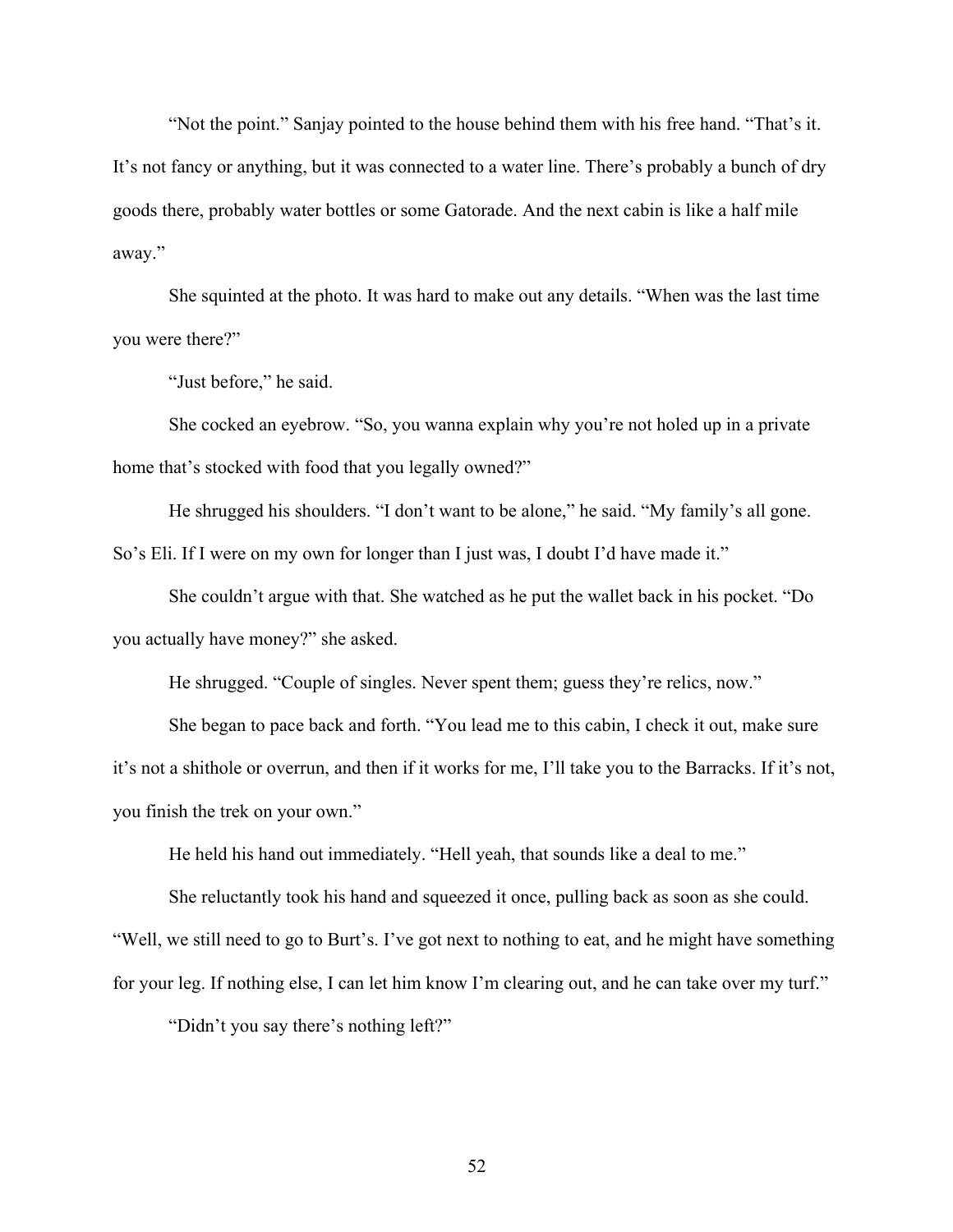"Doesn't matter. He'll find something worth looking for." They stopped talking as they continued through the streets. Ella looked back at the Crossroads, aware that this was probably the last time she'd ever see it. She remembered after getting accepted to NYU, before any information about financial aid came in, she would look around wherever she was at random and take it all in, wondering when she'd be in that place again.

That Ella would have been crying at the sight of Crossroads, still standing vigil over the city that was just a graveyard now. She would have thought it looked lonely. Now, she just wondered why the hell she'd been so stupid to come to town in the first place.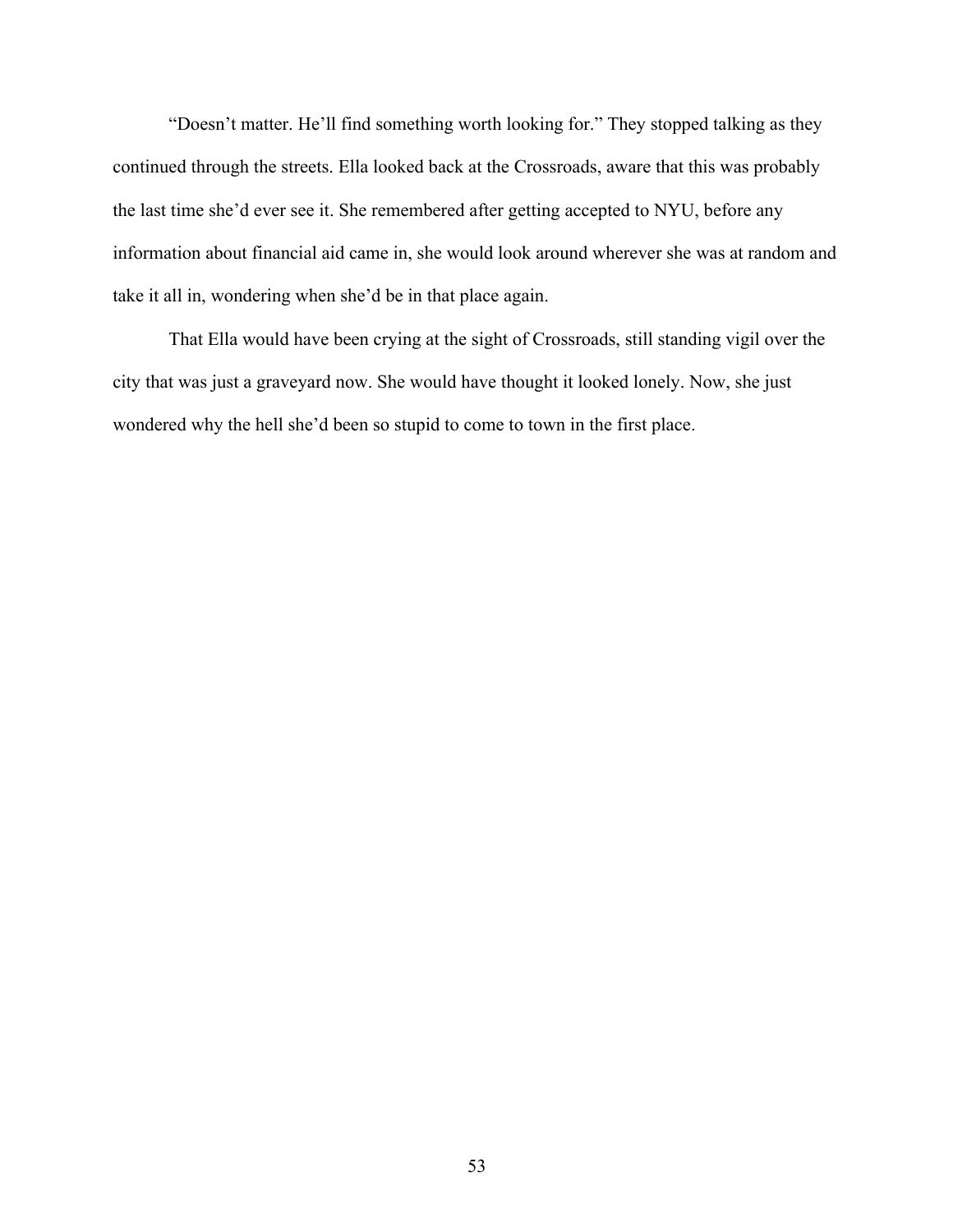Chapter Nine

The strip mall was the only place that looked better than it had before everything went to shit. Ella often wondered what that said about how it had looked compared to everything else. How it had managed to still bring in business from the respective stores--a Mexican restaurant, a Circuit City she was pretty sure wasn't legit given the whole death-by-Recession, a dollar store, a travel agency, and an arcade.

"Don't say anything when we get in there," she told Sanjay as they walked through the parking lot. There were a few abandoned cars on the edges, all of them parked without regard to the lines. Burt had emptied them long before Ella had even started venturing out of the house. She'd slept in the blue SUV a couple of times. Burt didn't operate on any kind of schedule, so he wasn't always home when she needed to pick something up. He locked the doors, too, and warned her that if she broke his windows, he'd break her face. He'd tell her he suspected the dead had enough lingering intelligence to put the pieces together.

"We like patterns, humans," he'd say to her. His voice was raw, vocal cords rubbed down to nearly nothing from his chain-smoking habit. "We don't like coincidences, don't like bein' surprised." He'd always been on about something, and Ella had never been able to find a way around hearing him out. He'd never give her whatever she was trading him for until he'd finished this rant or that story. She didn't mind it much, but she was always painfully aware of the sun dipping behind the trees as he wound his way around his own memories. "You tell any Joe Shmoe that the world revolved around chaos and bullshit, and he'll wanna kick yer ass for it."

"Is this guy one of those mole people?" Sanjay kicked a rock out of the way as they walked. "Thinks we need to offer up people to the Zacks, so they'll leave us alone?"

"What the fuck? Do people really think that?"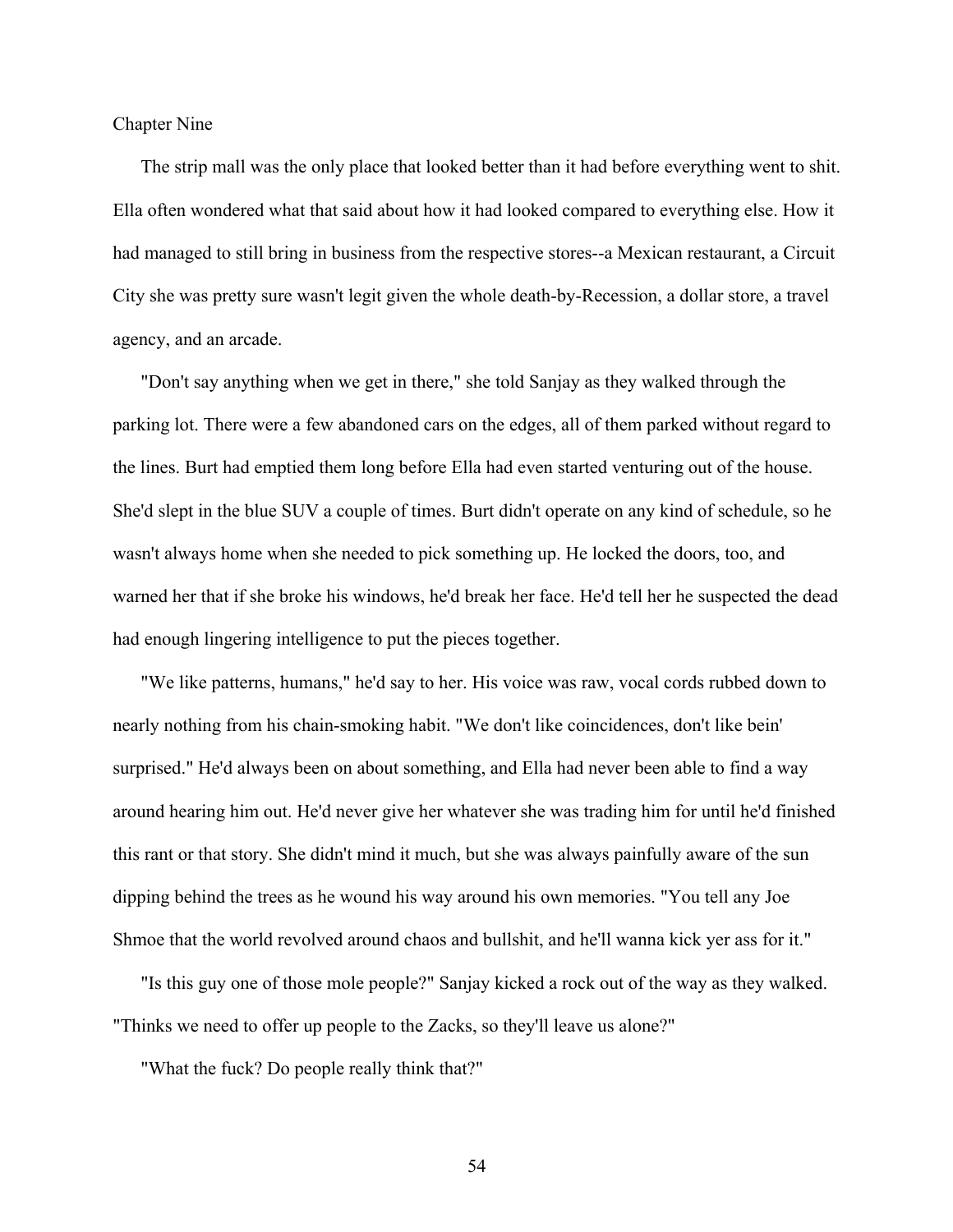"Probably not." He grinned and pointed a finger at her. "But I had you convinced, right?" "On second thought, you should bang on the glass and go in first. He'll love that." She sped up to get ahead of him. "I only meant he hasn't met you before, so it might be easier if I do the talking."

"But you said he does business with whoever comes around?"

"He has his off days."

She led them towards the Circuit City and put her hands to the glass to peer in. "I don't see him. He might be in the back, sorting stuff." The glass was hard to see through. Months' worth of dust and rain had given it a layer of scuzz that clouded her view of the darkened room. Fingerprints smeared the glass at varying heights, remnants of people living or not passing through and trying a peek. There was dried blood on the door, but that had been there for a while.

"Well let's go in." Sanjay had his hand on the door's handle before Ella could warn him about the locks. She was about to stop him when he pulled on the door. It swung out towards them without resistance.

There was a clattering crash of metal falling on metal. Sanjay jumped back as a box sitting on the nearest counter fell over, a piece of nylon paracord tying it to the door. Nails, screws, and all other types of hardware spilled out on the dusty green carpet; the floor deadened some of the noise, but all the pieces rang against each other well enough to make Ella jump in shock.

"It's just me!" Ella shouted into the store. "Burt?" Silence responded, and she led them in. She scanned the room a few times, her suspicion growing.

"Watch out," Sanjay said. Ella was already jumping over the counter to avoid the sharp bits of tools on the ground. "That some kind of alarm system?"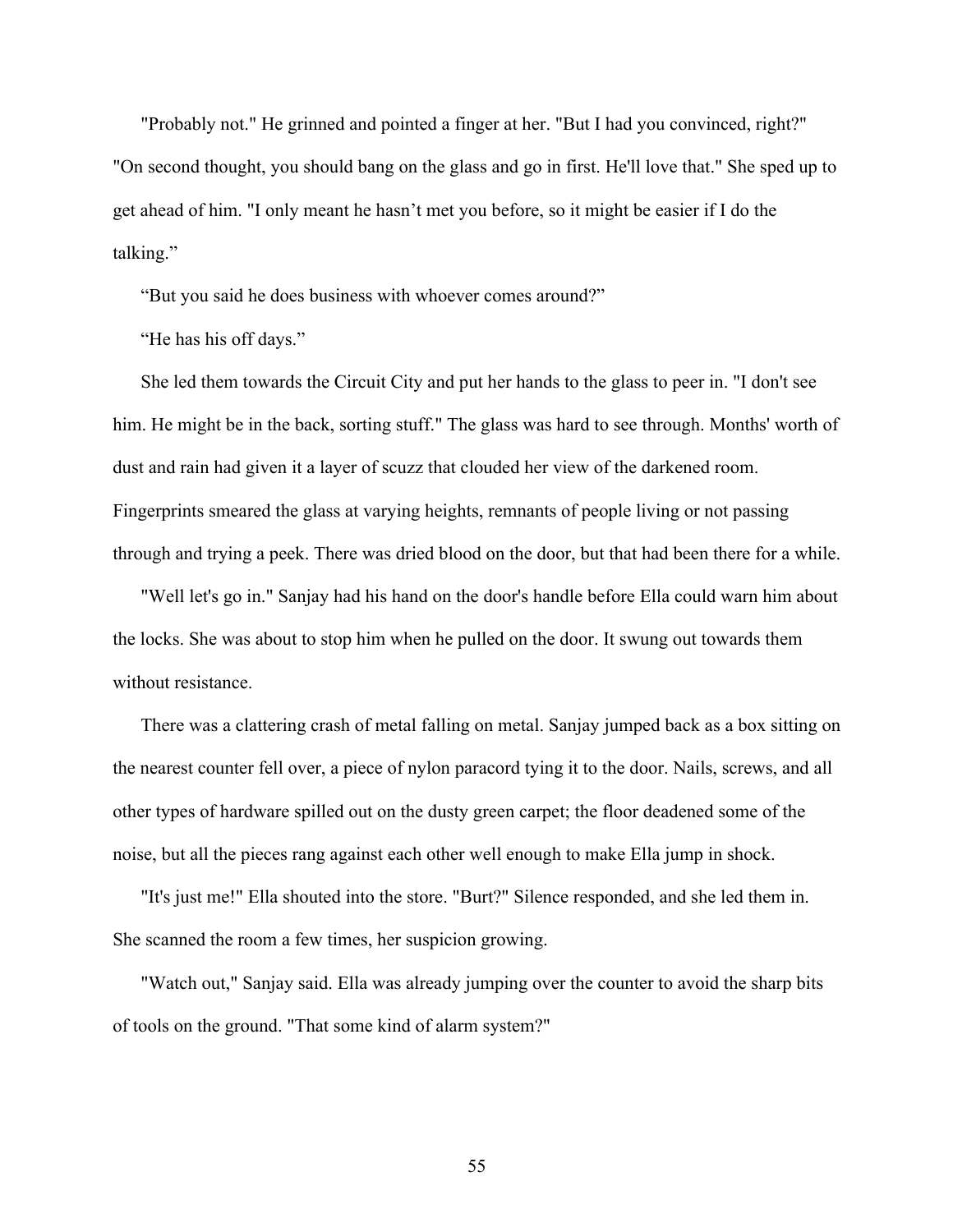"Something's not right," Ella said. "He normally has the door locked if he's not expecting anyone. That alarm's for if someone manages to pick the lock. I'm supposed to knock so he can unlock the door." She cut him an accusatory look, and she was pleased to see a little bit of embarrassment flush his neck.

"Should've taken things slower," he said. "Sorry about that."

"It's over now, so let's just see where he is."

She watched as Sanjay took in the sight of the room. Even after having been here so many times, she could still recognize how impressive a sight it was. Burt had emptied the shelves of everything that had been there before he'd moved in, tossed what was worthless, and stripped what he could use for parts. Shelves that had once held DVD cases, he'd manipulated and hung them flat against the walls, now cradled every weapon Ella could think of, and plenty that she couldn't. "I've had fifty years to let my brain get a whole lot weirder than yours, darlin,'" he said to her once. He'd offered her a cigarette every time they met up, but this time she'd stuck around, hoping that he'd soften up and let her walk away with more of those MRE packets he loved so much.

The left wall held all the guns. There were a dozen pistols, all the same make, that he'd nabbed from the shooting range five miles east of here. Each one had a star sign carved into the grip. Hunting rifles, twelve-gauge shotguns, sawed-offs of varying lengths, compound bows, the arrows stored in the container that used to hold wall posters.

The right wall looked more like some kind of art installment. Cans with labels for tomatoes or baked beans were filled with nails and bits of broken glass, a small glass jar of gasoline buried underneath it all with a piece of linen poking out of the side. PVC pipes formed what looked like a bazooka, but she had been informed by Burt it was a potato gun. "Shoots more'n just potatoes,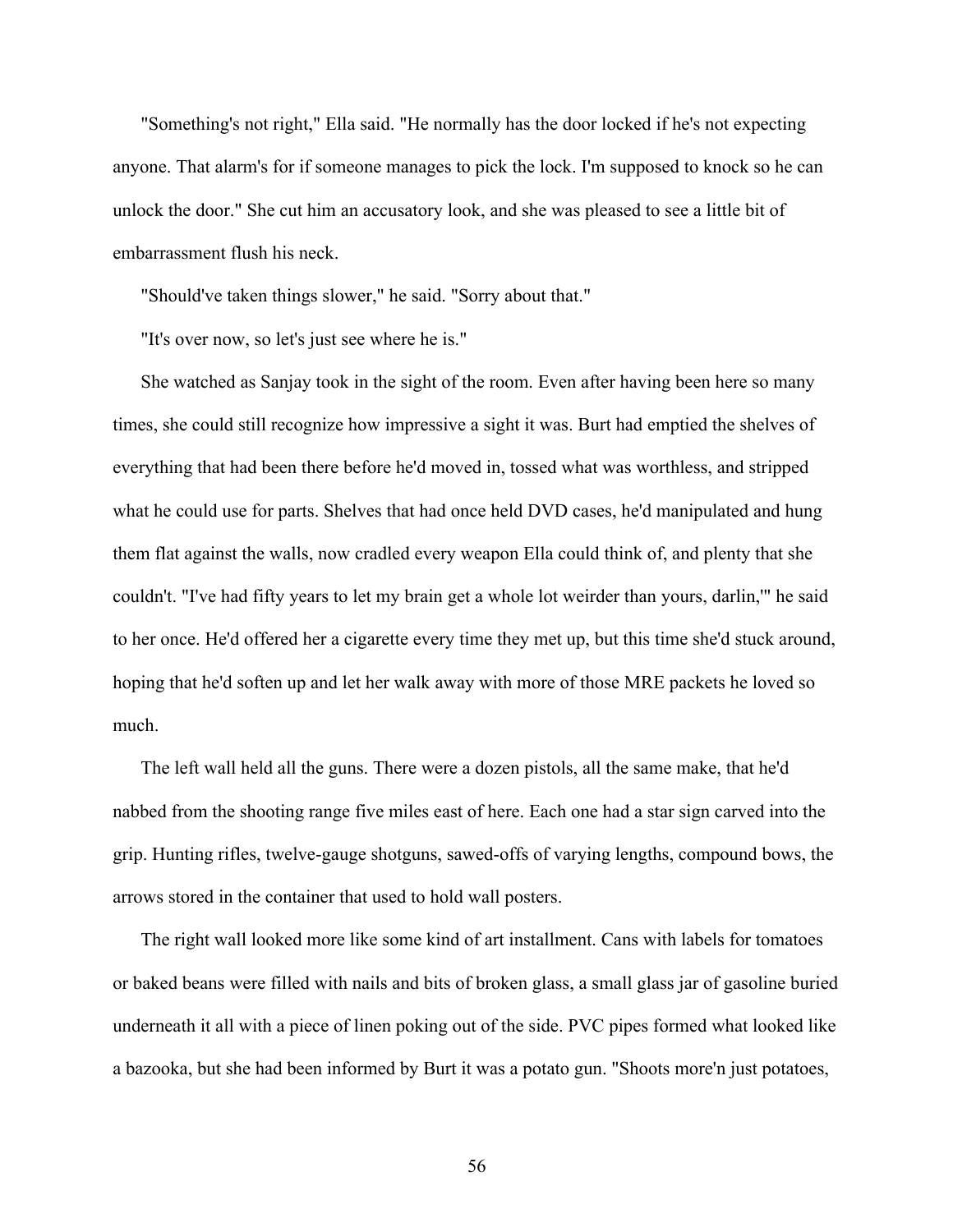though," he'd said to her. A wooden baseball bat with nails embedded and poking out all sides. An aluminum bat that he had chiseled pieces out of and angled the edges outward, turning into something like a cheese grater. There was also a flamethrower. The left side of that wall was also where he displayed all his blades. Everything from pocket knives to machetes. There was even a longsword he said he'd pulled out of a mansion tucked away in the hills.

"So, this guy's just garden variety crazy," Sanjay offered.

"It's a way to kill time," she said. "Burt?" She wove through the bins that used to hold clearance items, now designated for all the miscellaneous things he found most often; nails for weapons, matchboxes, empty beer bottles, to name a few.

The back door gave way to what had once been two rooms, but Burt had renovated the space into a single long room. The stall doors covered the windows and reinforced the door that led to the outside, giving him one giant storage room where he kept water bottles, his MRE packets, canned food, and boxes and boxes of pasta and rice. He'd let her take plenty of the grains, claiming they'd have next to no nutritional value come the one-year mark. A card table held a hot plate and a kettle, packages of paper plates stacked underneath.

"Uh, Ella?" Sanjay's voice came from the other end, in what had once been the manager's office. Ella turned and made her way through.

Burt's work was evident here too. There had probably been a desk and a desktop computer here once. Now, milk crates stacked together, tied with zip ties, to form a floor-to-ceiling shelving unit. A mattress fit just right in the far corner against the wall.

Burt lay on the bed, his back to the two of them. A few bottles of beer sat near the foot of the bed on the floor. He was covered with a dirty duvet with a compass pattern.

Ella crouched down slowly. With one hand, she put two fingers under his jaw.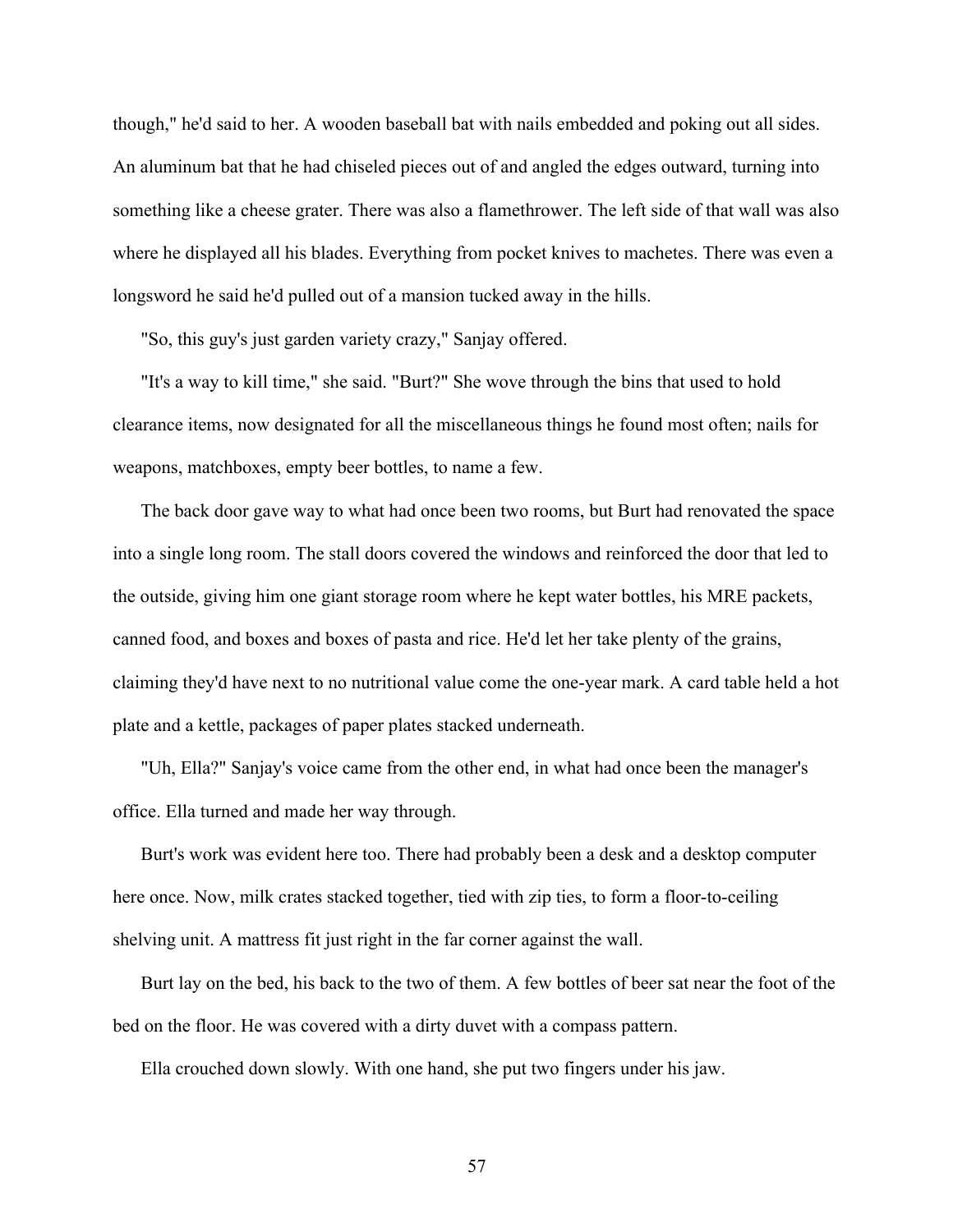His skin was cold, his pulse absent.

She snatched her hand back, leaning on the mattress for balance. Something clattered, and Ella looked down as a green plastic bottle rolled off the bed and stopped at her feet.

"What is it?" Sanjay asked.

She picked it up and turned the label to her. "Oxycontin," she said. Her voice came out raspy. "For a Peter Cho." A voice in the back of her skull couldn't help but repeat the mantra: where the hell did he manage to find this?

"So, not his."

"No." She placed a hand on Burt's shoulder and rotated him, so he was facing them.

His pale skin had gone even paler, the discolored spots from age and various scars standing out in stark contrast on his face. His white, shoulder-length hair was pulled into a topknot, the hair tie a little crooked from where it had been pressed into the pillow. Despite the sense that everything in here should be handled with gloves, he'd always managed to keep his beard trimmed close to his face.

His eyes were closed. If they'd been open, Ella might have started checking for bite marks. Sanjay would be able to see that they were grey.

"Look," Sanjay said. She pivoted from her crouched position to see him holding out an envelope. "It was sitting on top of everything in there." She turned and looked at the heavy-duty black plastic tub to her right. Orange plastic flip locks were undone, a disorganized pile of titty magazines layered on top of whatever else Burt had deemed so valuable as to stay near him in sleep.

"What is it?"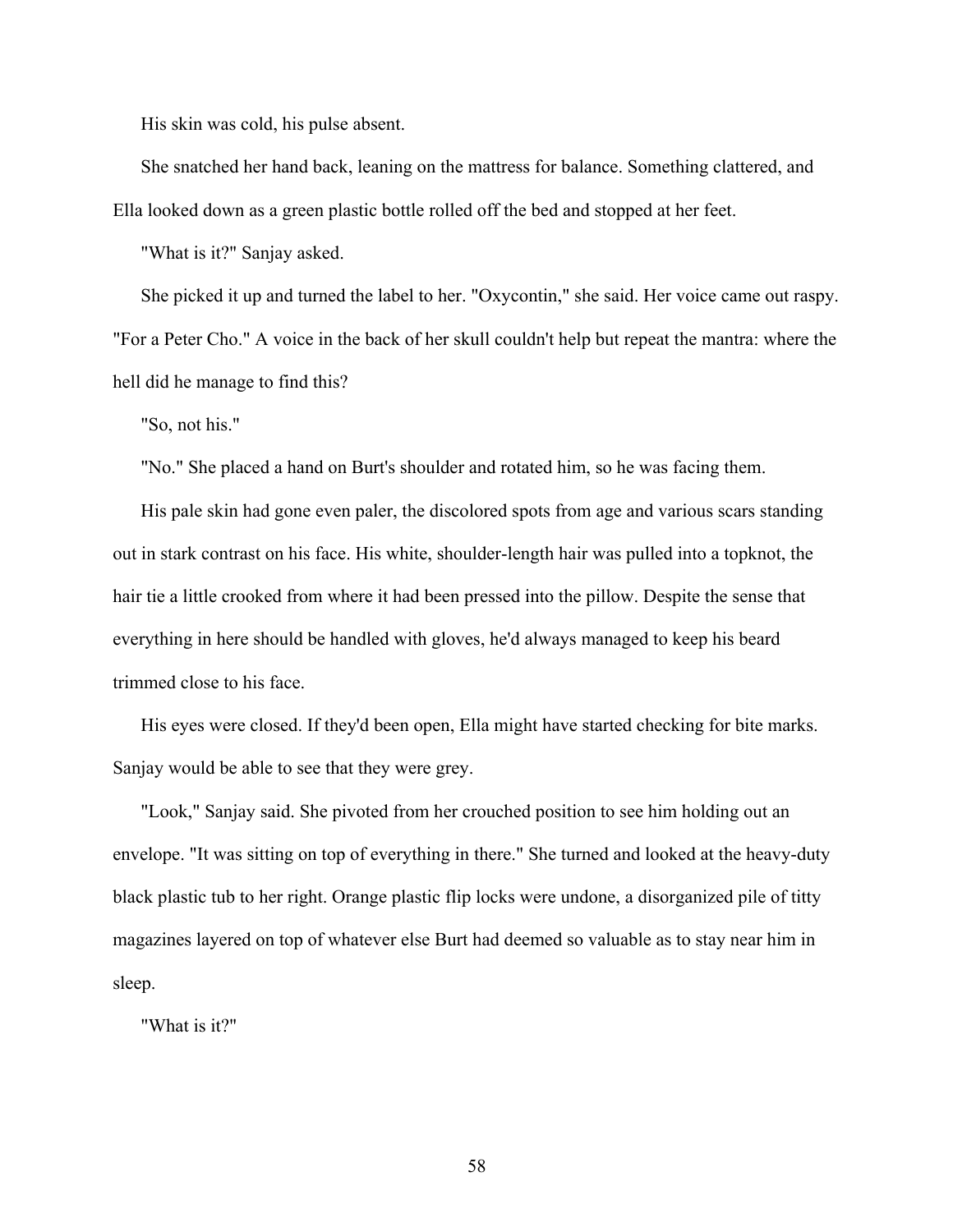He flipped it over. Her name, written in pen, in Burt's barbed scrawl. She took it from him and studied it for a moment.

"Do you want to read it?"

She shoved it into her back jeans pocket and stood up. "We need to take care of him. The smell could attract infected, and we don't want to give them any reason to lessen the distance between us and them."

"We don't have time to bury him."

"I wasn't talking about burying him." She knelt again and dug in the chest, shoving aside a couple of issues of *Playboy* with one finger. Burt had been thorough in keeping things for function, but he was also a hoarder. There were more packs of batteries in here than he could have used in three lifetimes. And he'd been greedy, too; there was no way he'd ever be able to use everything he gathered, but he only ever let her have something for equal exchange. And because their territories overlapped, his scavenging cut down on what she could find and use to trade with him. A part of her felt a little smug at finally getting to see what he was hiding, but it was outweighed by the moment, and by the fact that most of this stuff seemed to be just junk.

She finally found the trowel she'd been looking for and tugged it out of the chest with a grunt. A booklight snagged its arm on the handle and came clattering out, and Ella nearly thwacked it against her head. "Thought he might have one nearby." She opened the cover and pulled out a small shovel, folded in half on itself in order to fit in the case. She unfolded it, and it locked into place with a snap. "We can just dig enough for him to lay in. I think he has canisters of gas just outside." She turned and scanned the milk crates until she found a lighter, the kind with the long tubing that she'd always thought looked like a magic wand. She grabbed it and put it in her back pocket, where she felt the bottom of the handle crunch against the envelope.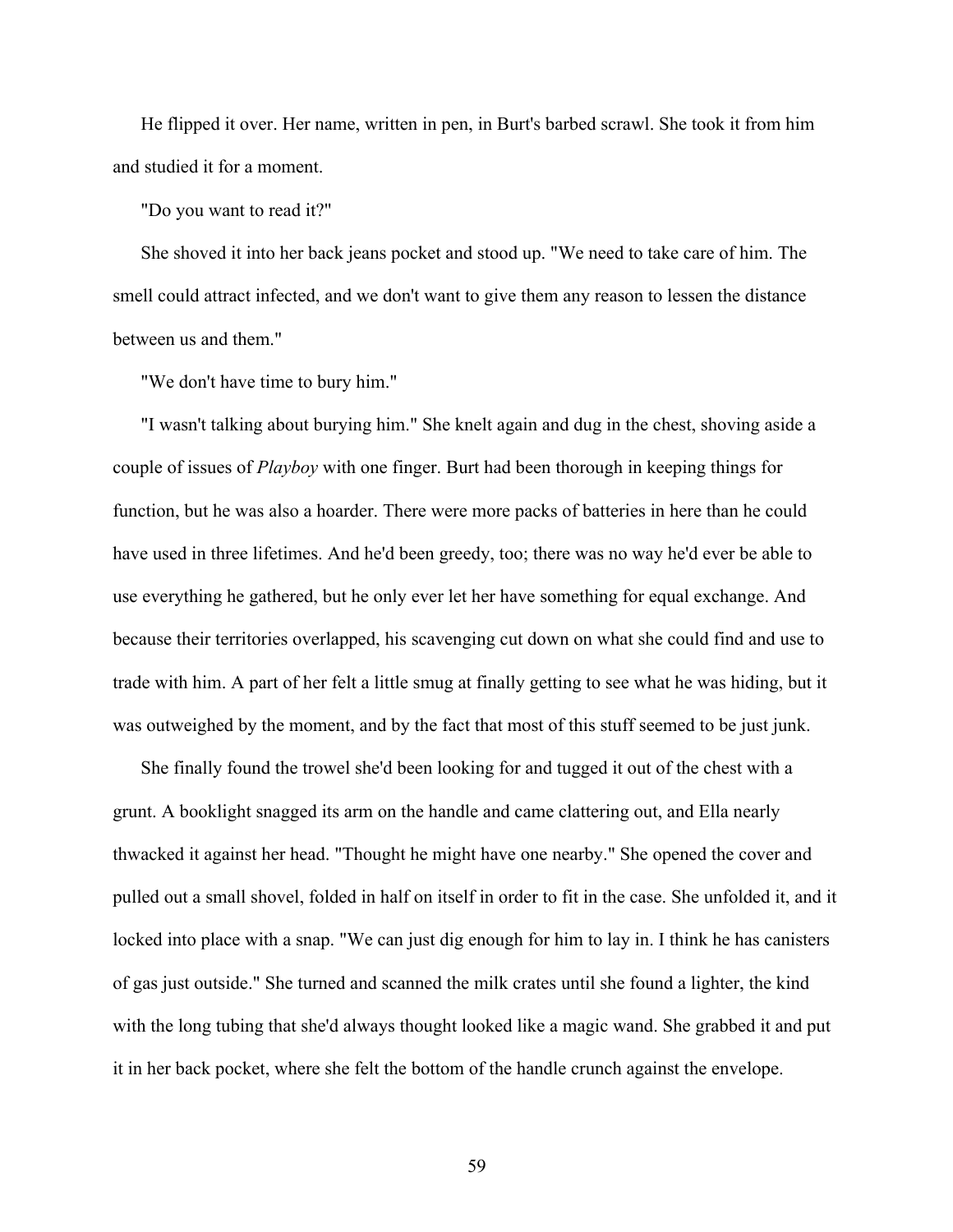"I can dig if you want--"

"No," she said. "Carry him out."

He blanched and looked down at Burt. "Are you sure?"

"I can't do it. I'm not strong enough, so unless you want to burn down the whole office…" She watched as he looked back to Burt and visibly steeled himself. She looked down at the body.

Burt was a tall guy, a whole head taller than her. But lying in bed, his knees drawn up like that, his hands close to his chest like he'd breathed his last with his arms crossed, Ella was struck by how old he really looked. How frail, how small. He'd never looked vulnerable before. Looking at him like this felt like a betrayal of some kind.

She turned away and went outside.

Unlike her gas station, there was no concrete pad or space for trucks. There was a stoop, and then just dirt, the grass scrubbed away by who knew how many employees on their smoke break.

She tried to work fast. They didn't have a lot of light left in the day, and she didn't think she could sleep in Burt's room, every inch of junk and gun oil assaulting her with the reminder of what he'd done. He'd been collecting bricks for some reason, maybe for an invention he'd been planning, so she used them to line the space and keep the fire from spreading out of the pit.

She laid a bath towel she'd found in the employee bathroom onto the ground. The canister was awkward, the gas inside sloshing around and forcing Ella to shift her balance again and again. Carefully, trying not to get it on her--she'd never get the smell out--she tipped the canister forward and poured until the towel was soaked through.

Sanjay took the canister from her when she stood up. She didn't say anything, too focused on her task. She fought the urge to wring the towel dry, cradling the now-heavy, dripping towel like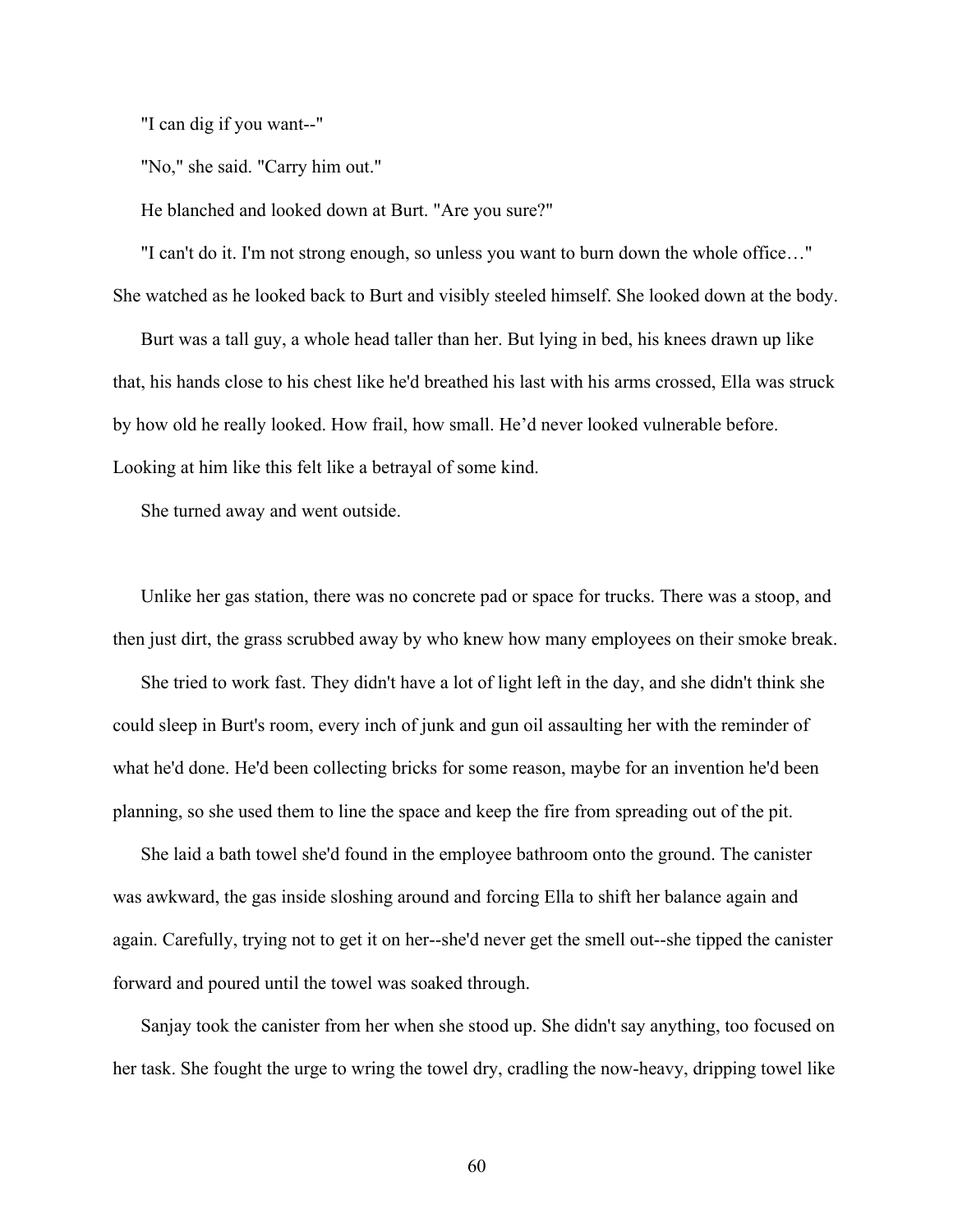Sanjay had been holding Burt, and knelt down to drape it over Burt's still form. She brushed a smudge of dirt off of his forehead and smoothed out his beard, biting her cheek as she did, before covering his face with the towel. She could taste blood as she stepped back.

"Maybe I should handle the flame," Sanjay said quietly. "You've got gasoline all over you."

She shook her head and fished the lighter out of her jacket pocket, handing it to him without looking away. The towel was a bright blue, the dull color brought to life from being soaked through. It looked wrong against the muted colors of this patch of grass, against the sun-bleached parking lot behind them.

She could feel anger bubbling in her chest, but something else moved with it. "Go on," she said.

Sanjay knelt in the space where she'd been, clicked the lighter until it caught, and touched it to the towel. It reminded Ella of lighting candles in Mass, back when her father had been around. He'd insisted they go every Sunday. It usually sparked an argument between him and her mom, where she would remind him of how Sunday was her only day off. They'd never gotten riled up enough for it to become anything uglier than bickering, so Ella never thought much of it. She didn't realize until later that that had been the first sign. To look out for.

She tried now to think back to the last few times she'd seen Burt, running their conversations through her mind. It was impossible to notice in memories what she hadn't noticed at the time, but still she tried to remember. What signs had she missed this time?

It went up quickly. Sanjay jumped back, as though he were afraid the fire would grab at him and pull him into the grave. The smell of gas was overwhelming; this close, it managed to burn Ella's eyes, the smoke burning her throat. The tears she'd been blinking back stubbornly fell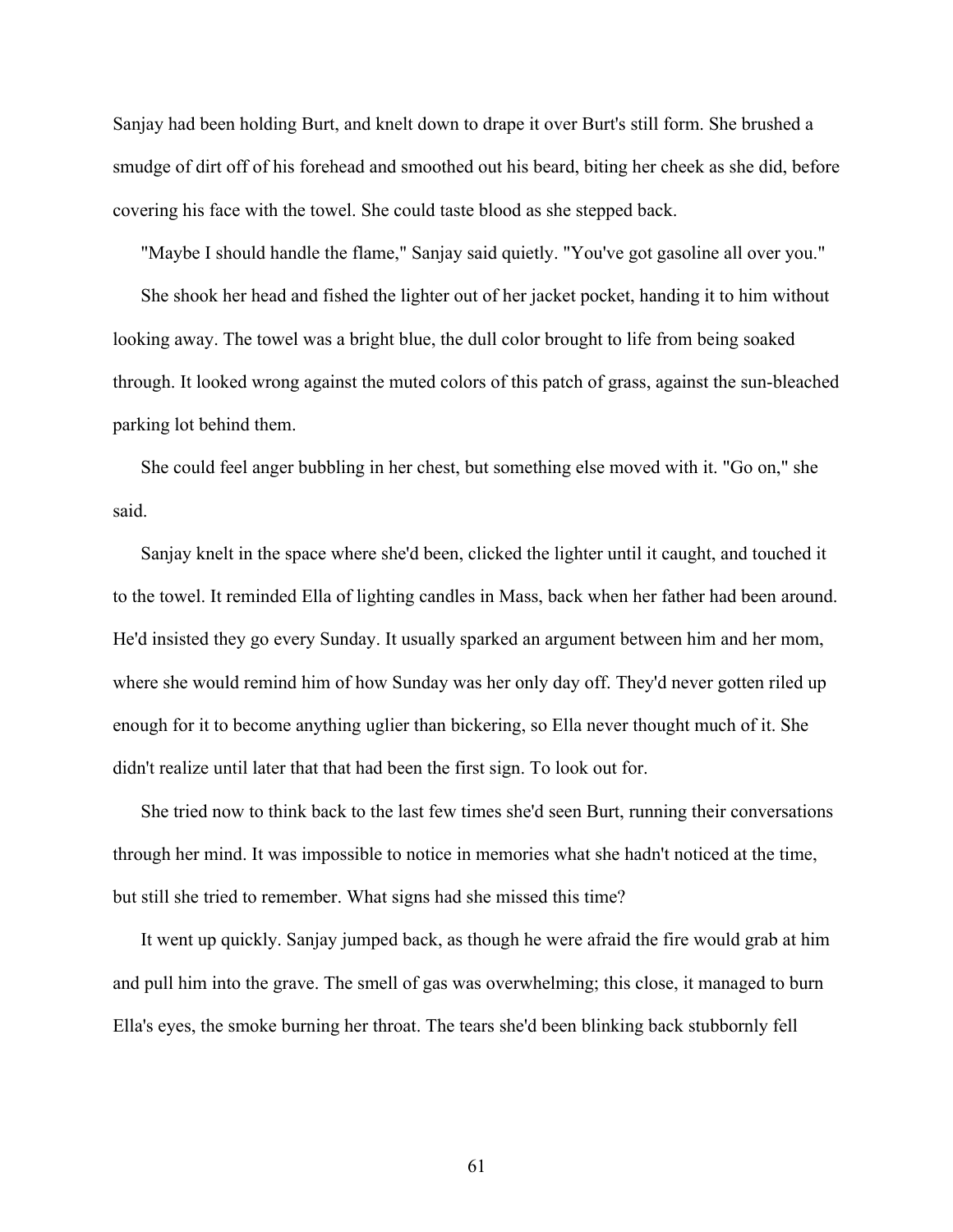down her cheeks, given unfair advantage by the smoke. She was just glad that was all she could smell.

"Did you want to say anything?" Sanjay asked her.

"There's nothing to say," she muttered. Her voice was thick. She cleared her throat and swiped at her cheeks. "He was right to do it. He could move, but he was always bitching about his joints. Probably had cancer, too. Wouldn't stop with those fucking cigarettes. Better to have your say, pick your spot. It's the only thing we still have any control over anymore, and sometimes not even then." She nodded at the pyre. "I only hope I have the balls to make the call when it counts, Burt." She sat on the ground.

"It's, ah, probably going to take a while," Sanjay said.

She sniffed loudly, tried to shake off the feeling that was clamping down on her heart. "I'll be in in a minute. You should see what we can take with us, what's not total space junk."

She saw his nod out of the corner of her eye, and then he was gone. The door thunked against the chair as it fell back into place after him. Ella just sat and watched the flames dance.

"I'm stealing all the shit you never let me play with, Burt." The flames crackled in response. "The nail bombs, the bowie knife. You can keep the jaw harp, though." She had the sudden impulse to run back in and find it but stopped herself. "You've probably got it on you already. That thing was nasty, and you know it. I know you never sanitized that shit." She realized she was using the voice she always used when she was trying to haggle with him. She wondered if she'd ever have the opportunity to do it again. Probably not.

"I'm moving on, too, Burt. Woulda invited you along if you were hellbent on a change; I hope you know that." She bit down on her lip and took a deep breath. "Probably would have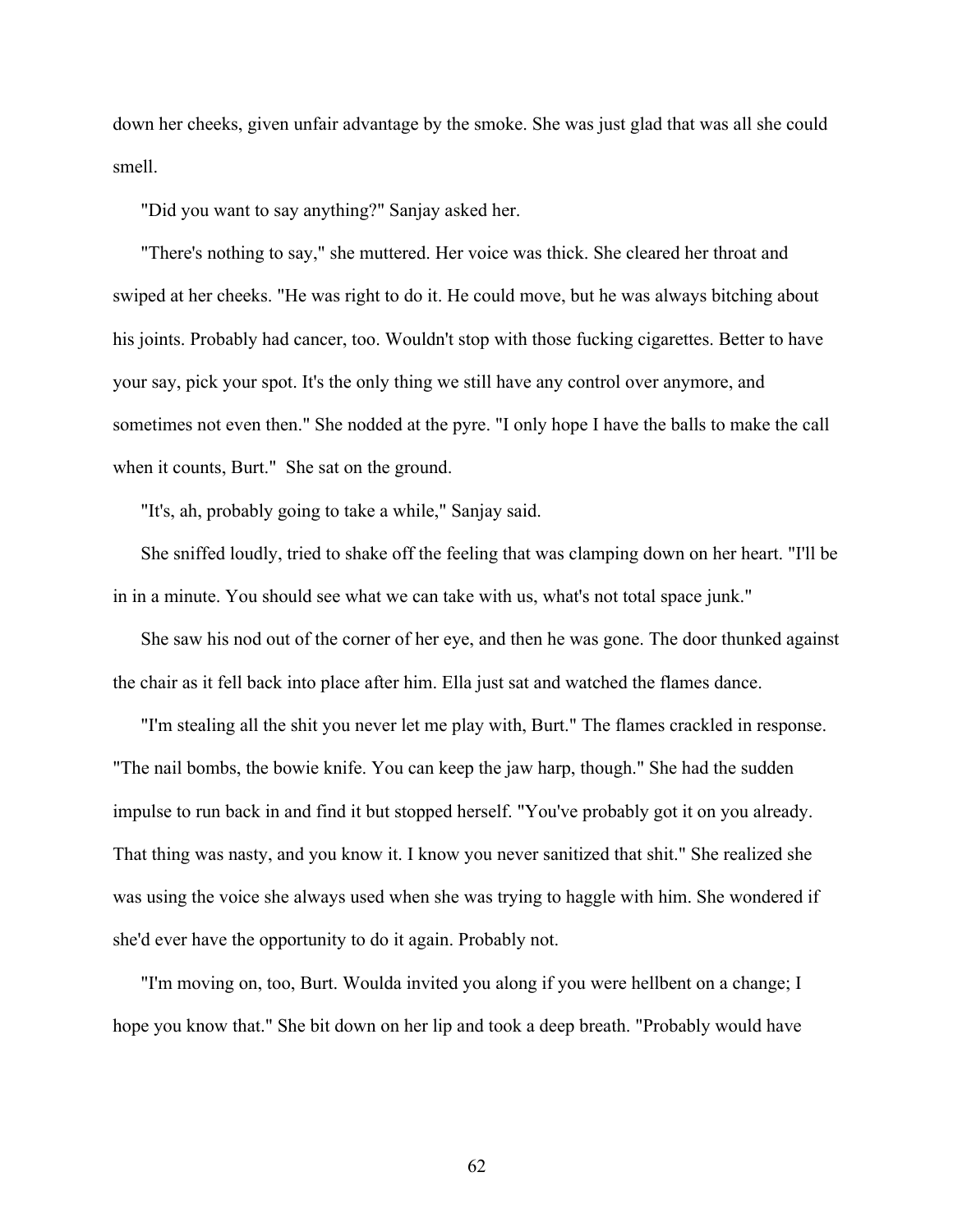been safer with you. Not too sure about this guy. I won't get caught though, promise. I'll make you proud."

She sat there for a few more minutes, ignoring the way her throat hurt, the way her face began to itch from the tears drying on her cheeks. Burt would have told her to "stop that shit." "All right," she said. She pulled herself upright. "No sense lingering in the doorway, right?" He'd said that to her the first time she'd set foot in the shop. "I'll see you on the other side, Burt. Hope it's peaceful where you're at." She left him to burn and closed the door behind her.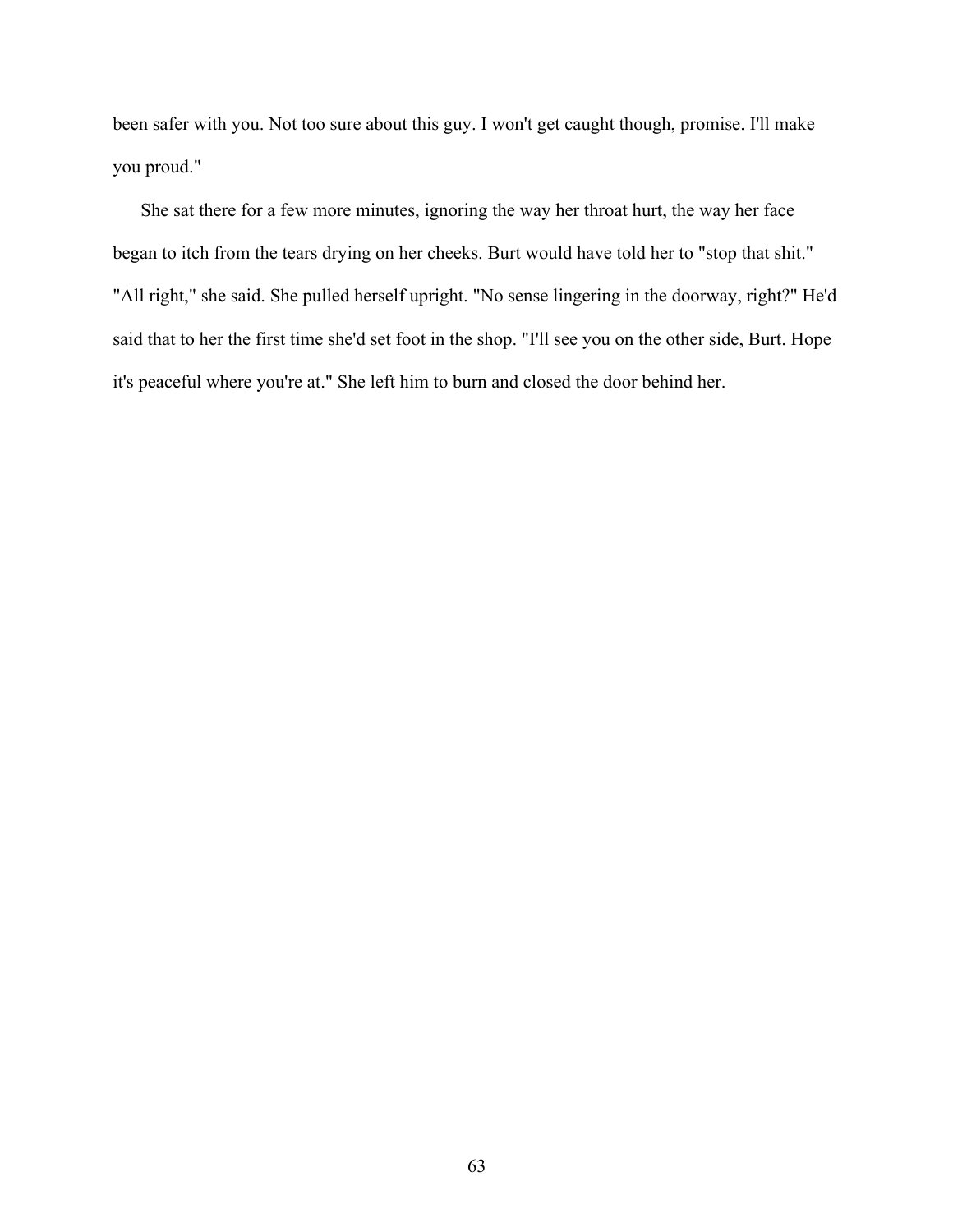## Chapter Ten

Sanjay suggested they sleep in the arcade. Ella started to argue, but fatigue had begun to wash over her in waves, and all she did was nod.

This place, she knew, was unlocked. Another one of her waiting spaces when Burt was out of commission. She'd gone there once or twice before the world stopped spinning. The place was a mix of new and old--classic machines like Pac-Man and Street Fighter lined one side of the space. The glass register counter had once been lit to look like a jewelry case, with figurines and action figures you could win if you managed to beat your best high score on a machine. A rack of single-issue comic books stood to the right of the register, a vintage piece that she remembered used to jam all the time.

Two black pleather couches, the upholstery picked to shreds by impatient kids watching their friends play, divided the room and faced the opposite wall, where three flat-screen TVs had been mounted on the wall. Low shelves had housed consoles, organized by brand. Nintendo in all its iterations, PlayStation, and Xbox. The consoles and TVs were long gone, snagged by looters when cash still had value, and the point of looting was padding an emergency fund, rather than finding food or medicine. She knew it was more complicated than that, but the bare-bones left side of the store was such a stark contrast to the vibrant, humming blue and red universe she remembered sitting in when she was twelve.

She'd watched other kids play for a while but could never manage to get next game. Everyone else had come in pairs, and they refused to deviate from their inside jokes and "traditions," as they'd explained to her. She'd waited until her mom came in after talking with a friend who worked at the travel agency, and then the two of them played Mario Kart until the store kicked them out.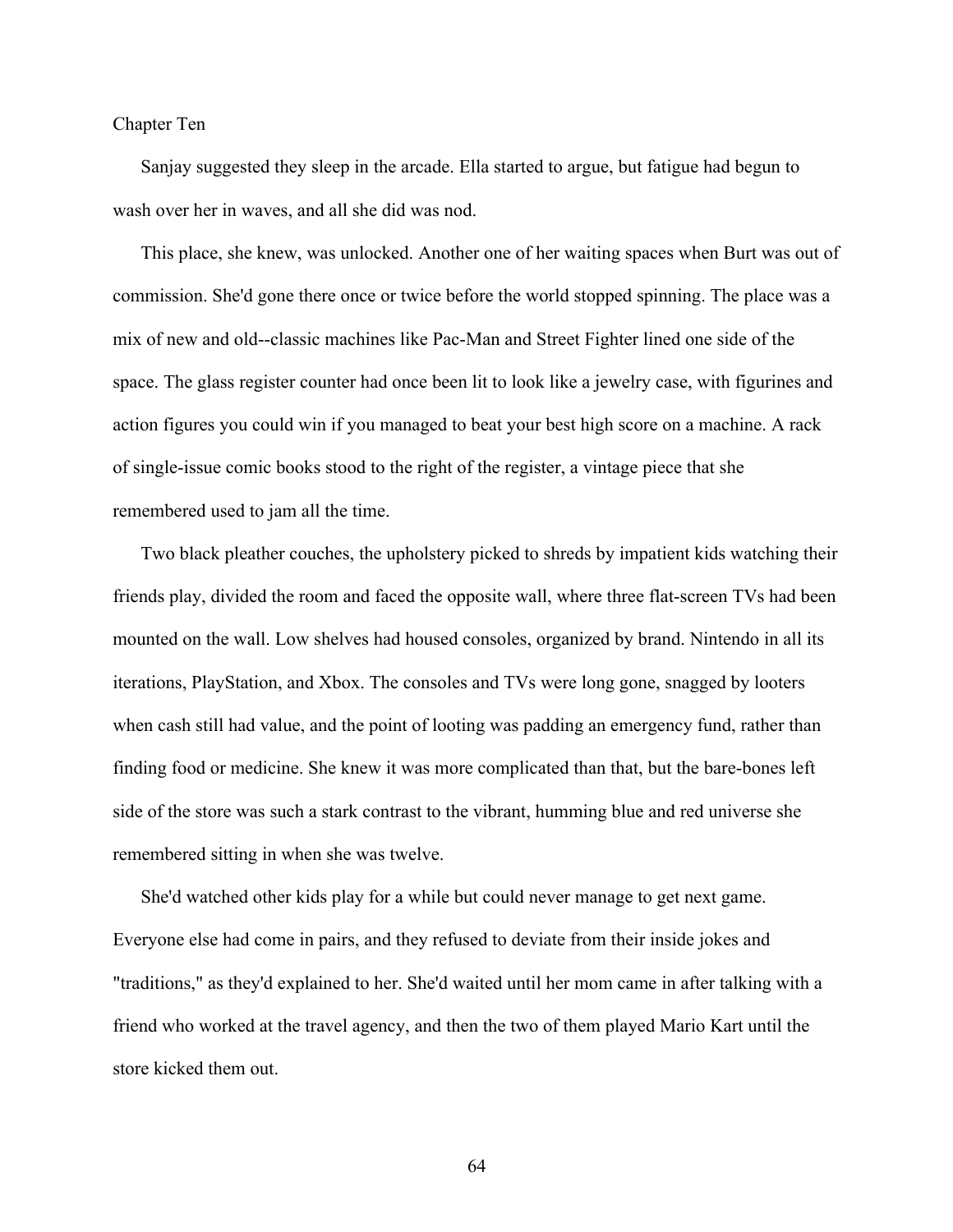"I wish I'd played video games when I had the chance," Sanjay said wistfully. They made a beeline for the couches and threw their things on the ground. Ella had been the one to suggest they take what they could and determine what to keep and what to leave behind later on. She went to the console shelves and plugged in the hot plate. She knew the whole strip ran on a backup generator Burt had found one time. He'd stuck it in the travel agency and barricaded the doors with laptops and double-sided tape before locking the doors from the inside, to ensure no one ever messed with it.

"Give me the kettle. I'll fill it up in the bathroom." She took the kettle from Sanjay and walked back beyond an outer-space themed curtain, where two-bathroom doors faced each other.

She closed the door of the women's room behind her and filled the kettle as best she could. The sink was too small for the whole thing to fit easily under the faucet. When it began to overflow, she twisted the knob and set it down on top of the toilet seat lid and crossed her legs to sit on the floor next to it.

It was tough to get the envelope out of her pocket once she was already sitting, but she managed to extract it without ripping the paper. He'd even gone so far as to seal the envelope. She took out her box knife as she grumbled to herself about paranoid old men and sliced open the short side of the envelope. Pulling a Maglite from her jacket pocket, she twisted it to bathe the room in blue-white light.

The letter was written on notebook paper. It was dirty at the corners, like he'd been halfway through cleaning his guns when he got the idea. She leaned back against the wall and read.

*Ella,*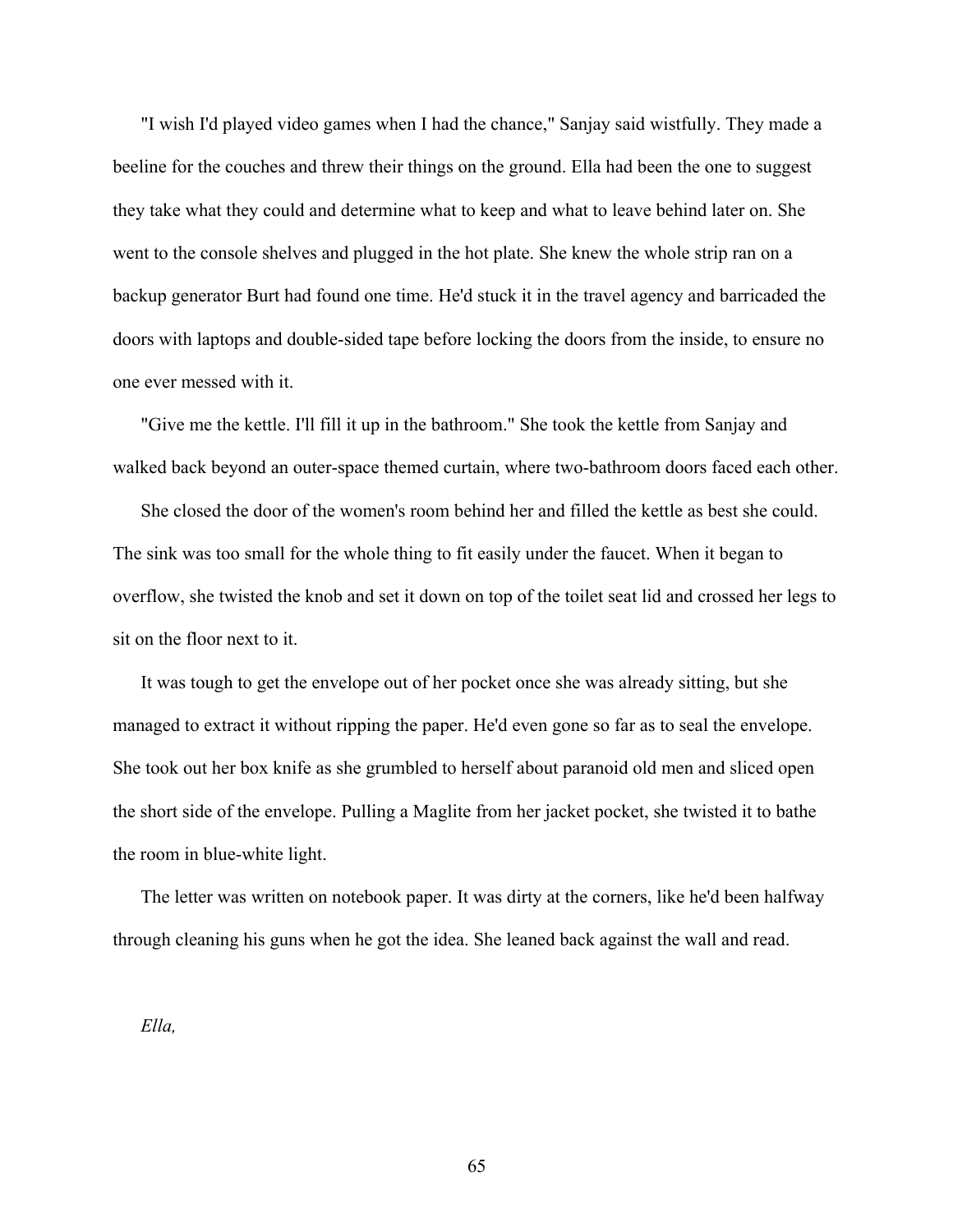*You probably knew by the time you opened the door without issue. Never let it be said I lost my wits, you hear me? Had my head screwed on till the very end. Didn't want you to deal with any blood and guts. Or shit, I heard once fellows shit themselves when they die*

*Take what you want, burn what you don't. Hell, turn the whole place into one big honeytrap for those fuckers and ring the dinner bell, then get the hell out.*

*Shit got too hard, kid. Got too tough seeing people come and go. Knowing they had something to walk towards, while I kept running in circles. Was playing a waiting game, and I realized I wasn't waiting for anything other than this. Figured I'd stop wasting my time and do something about it.* 

*Hope you find something to run towards, and I mean run. Otherwise the sumbitches'll get you before you get where you're going.*

## *Burt*

She folded the letter, leaning her forearms on her knees. She could hear the tap dripping. Sanjay was singing; his voice managed to make its way through the drywall.

Ella felt so tired all of a sudden. Tired, and sad, and angry at herself for bothering to feel sad. Burt had never been nice to her, not really. Like a favorite customer, maybe.

Maybe she was mad at him, too. She was too tired to tell, and the prospect of untangling the root of her emotions did not sound like something worth the time it would take, when she could just fall asleep and move on the next day.

Shoving the note back into her pocket, she grabbed the kettle and walked out to the room.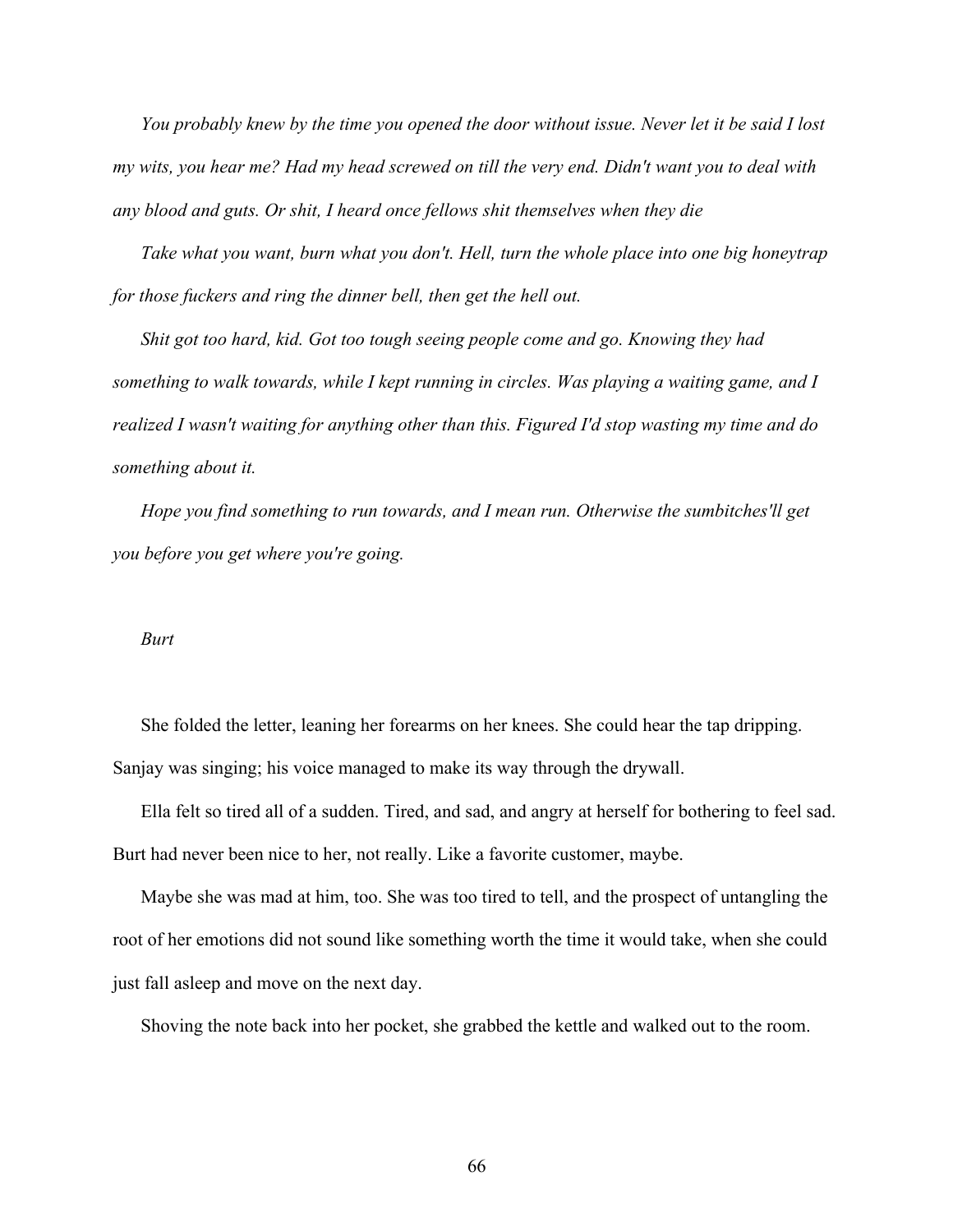"This guy must have had a hell of a lot of stories, right?" Sanjay had laid out a mix of items on the coffee table in front of him. A bowie knife, a sleeve of MREs, four cans of refried beans, and three small paperback novels with women in giant dresses on the covers.

"Toss those." She slid the cans away from the line-up. "Too heavy." She set the kettle on the hot plate

"Fine by me; I hate refried beans." He flipped through the MREs like it was a card catalog. "There's a lot of variety here."

"Burt talked a big game about having something to live for. Said no one liked eating the same thing twice, except for people who packed the same meal for a week, since they were already slaves to society."

Sanjay raised an eyebrow. "Did he have a pipe bomb and a manifesto written in blood, too?"

"He was just kidding around. He liked soapboxes, said me listening to them was part of the cost of stuff." She started to smile, but it faded away just as quickly. "Wonder if maybe he just wanted to have company for longer."

"Hey, don't blame yourself," Sanjay said. She looked up and saw a pitied expression on his face.

"I don't." She flopped down onto the adjacent couch and pointed to the bowie knife. "That's mine." She waved her hand at him to hand it over.

"Didn't you grab the tomahawk?"

"It's called a hatchet, and it's also none of your business." He didn't move; she sighed and said, "if you want, I can pull the 'my weird old man buddy just offed himself and I want it to remember him' card."

Sanjay snorted. "How sincere."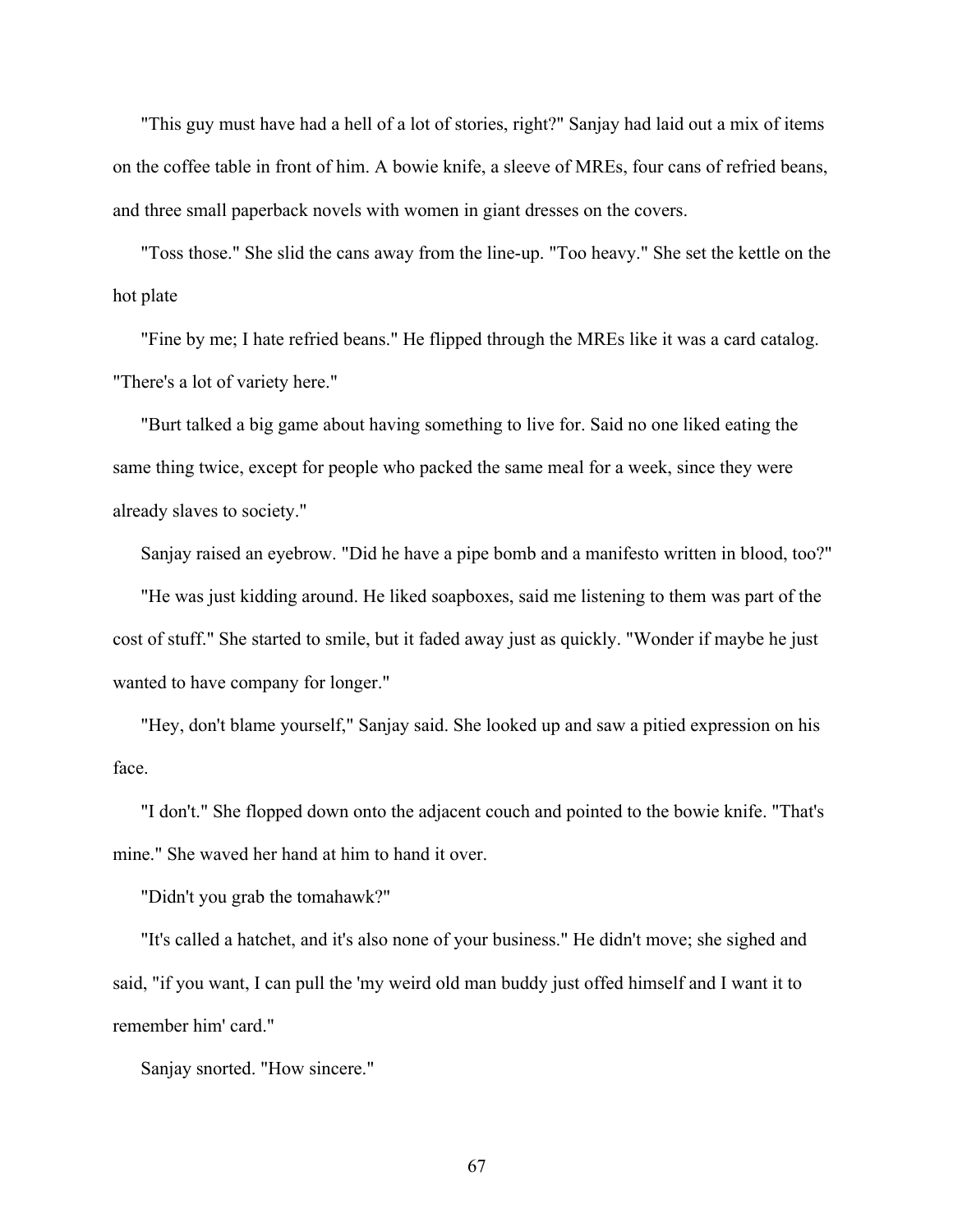"You didn't know him, he would have thought that was hilarious." She took the knife from him and put it in her backpack.

"So, what exactly was his deal? I mean, how does a guy collecting Social Security checks manage to get around and find all that stuff?"

She tried to come up with an answer that would explain Burt's deal. She'd sometimes wondered, if it had been a while since she'd last seen him, if he was some kind of stress-induced hallucination she'd manifested so that she didn't go crazy from the knowledge that she only ever talked to herself. "I asked him what his name was when I met him," she said. "Technically, the second time; first time I ran away before he could shoot me. He said, 'Burt fuckin' Reynolds.'"

Sanjay shook his head. "What?"

"He never explained why. When I said I didn't know who he was talking about, he went on a rant about bandits and disco. Handed me a bunch of DVDs--he didn't actually toss them, just moved them onto those milk cartons. Wouldn't listen when I said I couldn't watch them."

Sanjay started to laugh but stopped when she didn't join him. "Sorry, I don't mean to insult his memory."

"I'm fine, really. He was a weird guy, but he never did anything creepy or tried to kill me with his flamethrower, so I guess that made him one of the good ones."

"Wanna drink to his memory, or something?" He reached into one of the totes he'd been carrying and pulled out an unopened bottle of berry-flavored vodka. *Seriously, Burt*?

"Not to his memory, but I'll try anything once."

"That's what she said." She snapped her head, and he slapped a hand on his mouth. "Sorry, sorry, not meant to be creepy, it legitimately just slipped out."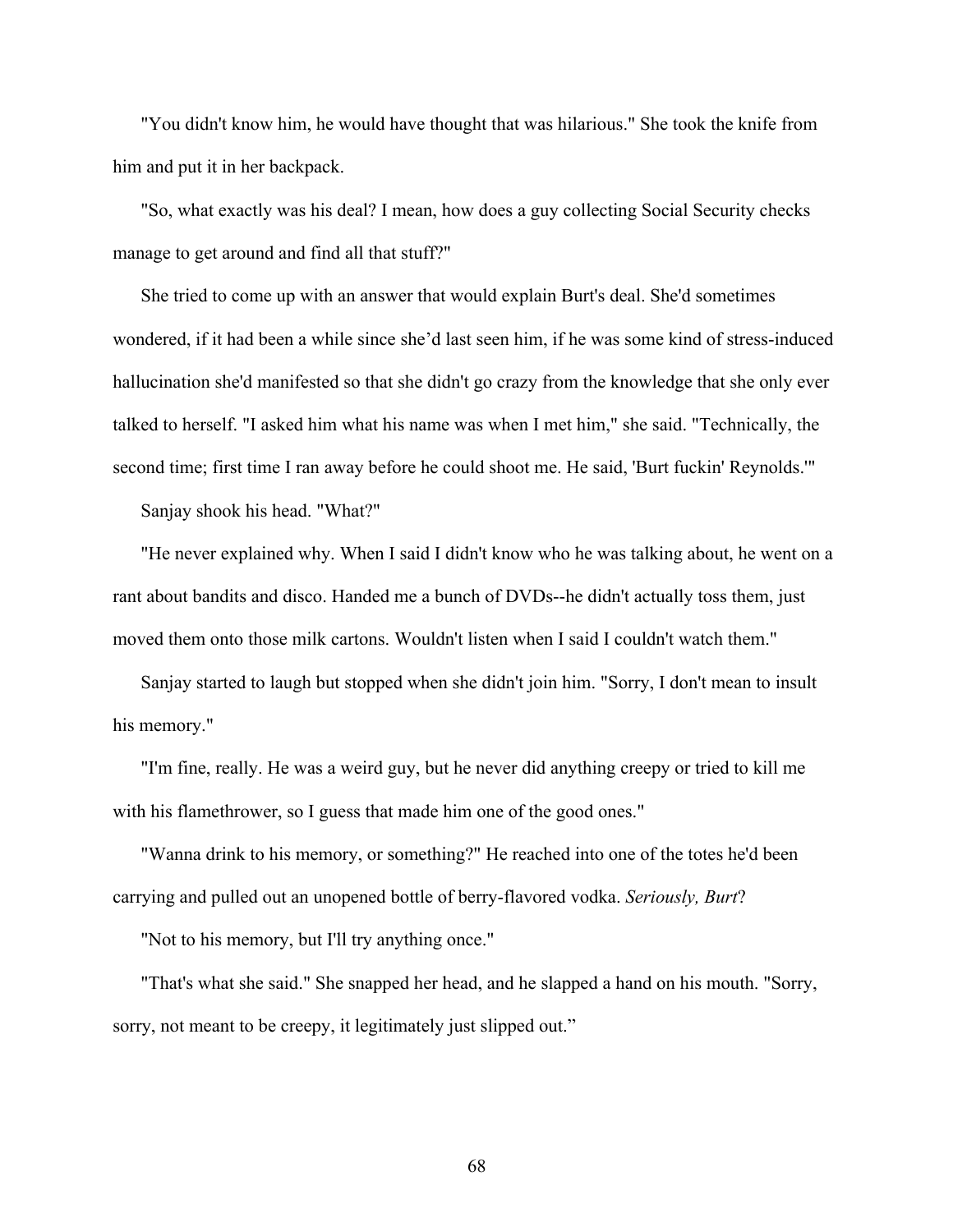She laughed at the fear on his face. She almost felt bad for making him worry about her feelings. "Been a while since I heard one of those."

He laughed nervously and ducked his head, messing with his hair with one hand. "Okay, then." He unscrewed the purple-white striped cap. Putting the bottle to his mouth, he tipped it back and took a dramatically small sip, in her opinion.

"Well?"

He grimaced and smacked his lips together. "It's not good, that's for sure. Doesn't make me wanna die, though, so I guess it's also not bad?"

"Wishing for death comes in the morning. Let me try." He passed her the bottle, and she took a sip.

Where the whiskey she had had the other night had burned a warm path down into her chest, this burned cold. She inhaled through her nose after swallowing, and her throat burned as the air chased the vodka. The cold reminded her of breathing in menthol from the cold medicine she used to take. Hiding under the general burn of cheap vodka, there was a twinge of sweetness that reminded her vaguely of the fruit gummies her mom used to pack in her lunches.

"Burt fuckin' Reynolds," she gasped. Pain like heartburn began to hit her chest. "A weirdo to the very end."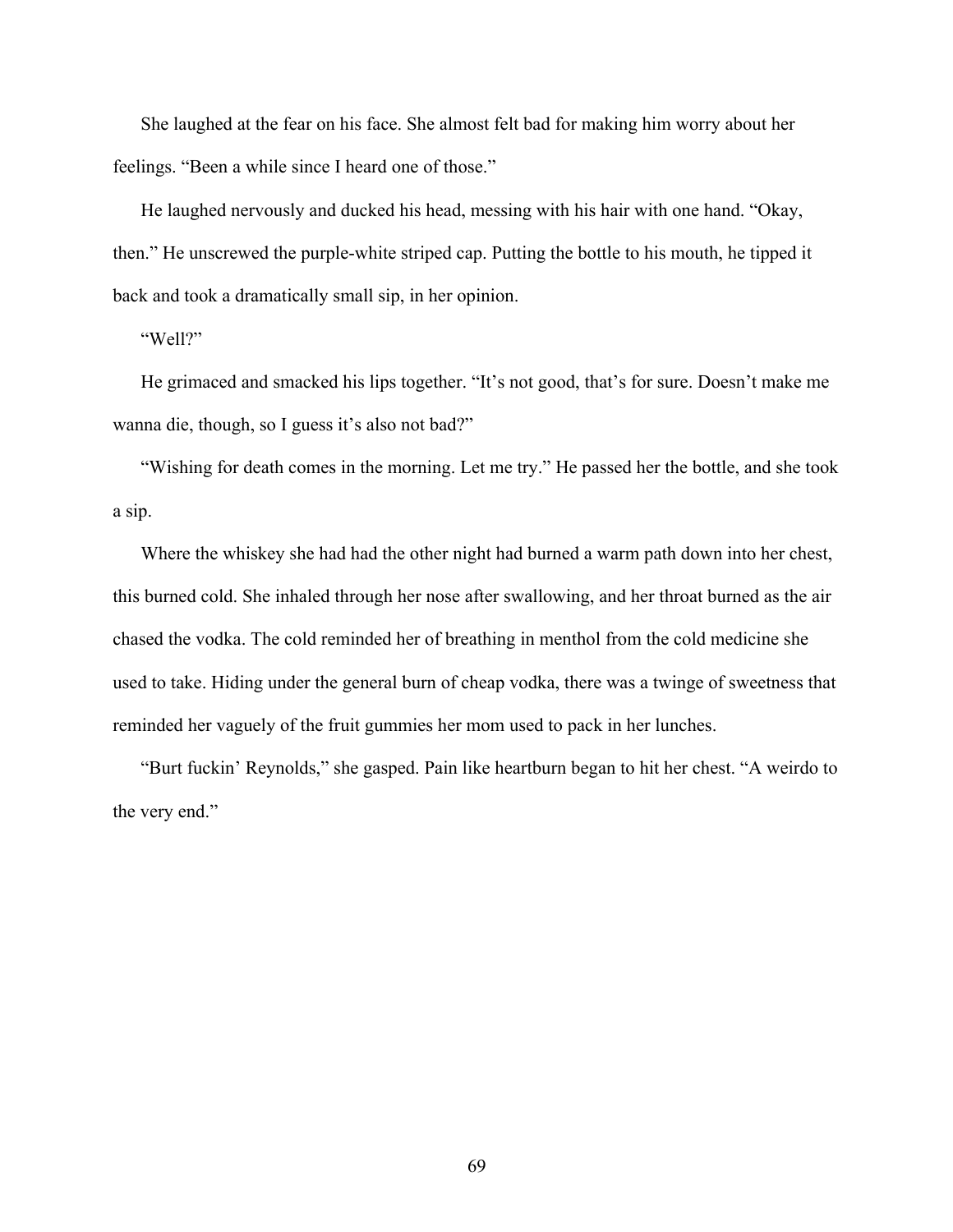Chapter Eleven

Something tapped and scraped against glass. Ella had only just started to drift off. It had begun to rain outside, and their hand-cranked LED flashlights had dimmed a while ago. With her sweater pulled over her shirt to serve as the closest thing to bedding, she practically felt cocooned, and more comfortable than she'd expected these couches would allow.

The scraping noise didn't let up. She propped herself up on one arm and squinted through bleary vision towards the front door.

A man stood at the door. She saw the twitching, unhurried movement of his body, and she slowly lowered herself back to the couch, slow enough that her arm began to shake from holding her weight. In her experience, their sight depended more or less on how long they'd been walking.

The man was thin, like he was starving before. She couldn't make out any details in the darkness, just his silhouette. He had on a long-sleeved shirt, the sleeves stretching limp past his hands. He had one arm raised, the palm turned towards him, his hand running against the glass. He was probably wearing a ring, the likely source of the noise.

His forehead was pressed against the glass, as though he were pausing to rest. She followed his hand's movement as he dragged it as far down as he could, only to raise it and start all over. His thumb scraped the door's handle each time, and she held her breath each time. If it had been a push-bar, she'd already be dead.

A shadow crossed behind the man. She couldn't make out any details, but it moved slowly. Then another.

Shit. Where had they come from? Had Burt's smell actually drawn them in?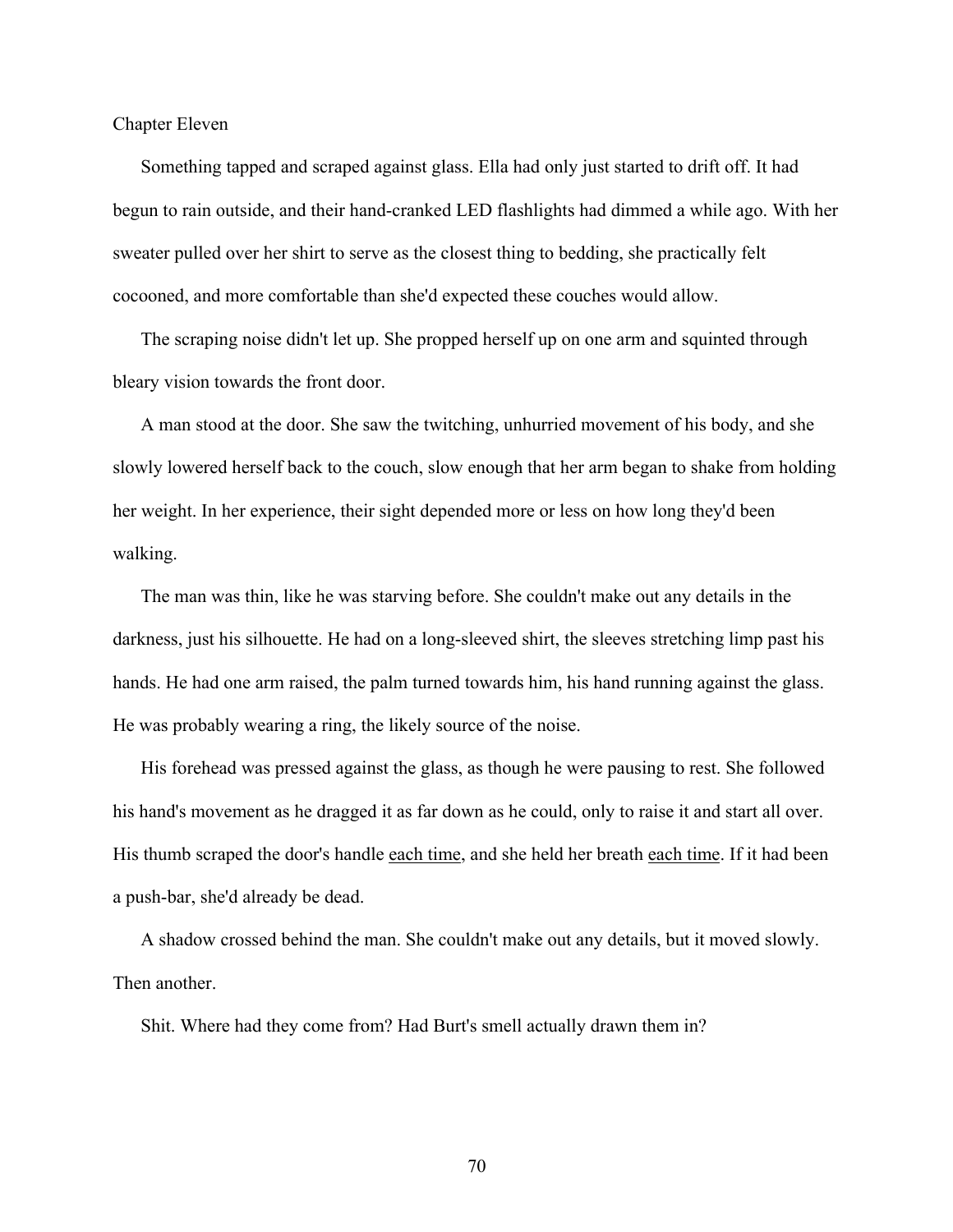She reached across the armrests and tugged on Sanjay's pant leg. "Wake up," she murmured. She tugged a little harder, hoping he wasn't a startler. "Sanjay."

She heard him inhale deep through his nose. "What?" Sleep scrubbed his voice into a whisper. "You good?"

"We've got company."

He rotated onto his stomach and looked towards the doors. The man outside leaned harder against the door, and she saw one of his ankles roll. There was the smallest popping sound through the glass. She stifled a disgusted sound as he rolled on his shoulder until his back was to the door and began to walk away, dragging his now dislocated ankle with him. Two more came up to the glass and leaned on it. One pushed on the door with her head, and the curve of her skull made her rock back and forth slightly. Ella could see dark shapes behind them, growing larger as they came closer.

It was hard to tell what had drawn their attention. There was also no way to tell if they'd be there for five minutes or for half a day. The infected responded to environmental stimulation, which meant they could be as easily drawn to run somewhere by the sight of a living person or by the twitching movement of a leaf on a branch.

"What do we do?" Sanjay slid to the floor and looked up at her.

"There's a back door," she whispered. "We can loop around onto the road without them ever spotting us."

He nodded and reached for his bag. She did the same, trying to move smoothly and slowly. She could feel their gazes piercing through the glass in her direction. She remembered crouching in the drainage tunnel, looking into the blackness that stretched past her, waiting to swallow her up before the people outside had a chance. She imagined going underground, living in darkness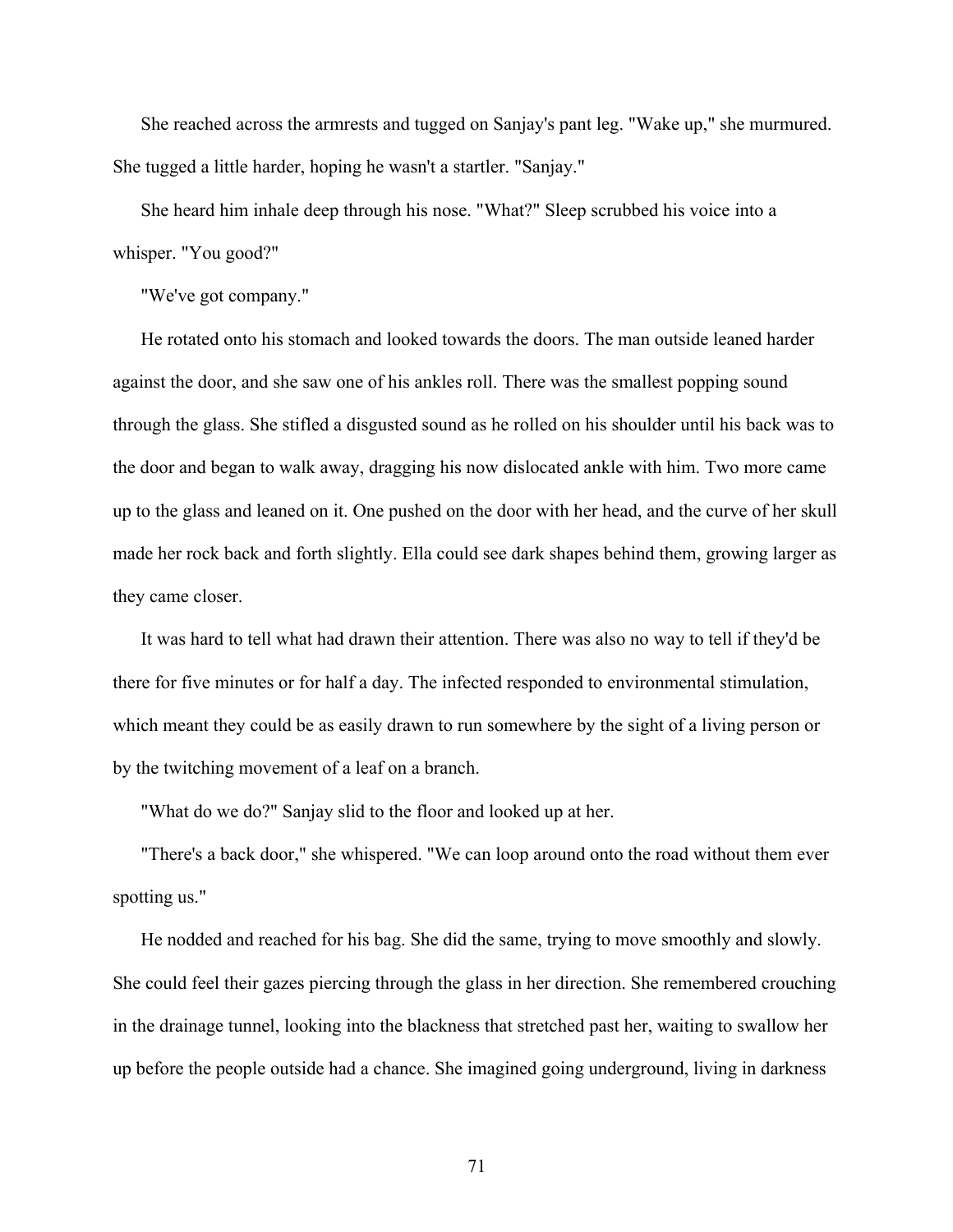so thick she no longer existed, quiet that pressed on her with two hands, in the safety of being out of control. And feeling herself slowly go insane, with no way to slow down the process, or speed it up.

Sanjay briefly touched the back of her hand. "What if they notice us?"

That was the trade-off. There was never an opt-out option. No way to know ahead of time which idea was sound and which was a death sentence. Just choices, and time that was always running out.

She knew they didn't know she was there, and there was no way they could smell the two of them, but their presence put her right back in the Crossroads. The escape here was simpler, but if they managed to give chase, she and Sanjay were fucked. There wasn't much to obstruct their view outside, and the infected had no sense of fatigue. They would run for as long as she held their attention, until something came along. With the only other possible distractions being birds and trees, she'd never outrun them, and there were too many to fight quickly enough. She'd be overwhelmed by the second or third swing of her axe.

She had her pack slung over one shoulder when there was a crash. Sanjay caught himself before hitting the floor face-first. She could see the wire that had snagged his ankle and thrown what looked like a router off its spot on the table.

Neither of them moved.

She watched as the closest infected by the door snapped his head towards the glass and moved until his chest hit the door. He raised his hands and began to beat on the glass, moving his arms up and around, trying to find a way in. The others heard him and ran his way, some quickly, some slowly. Faster than Ella thought, they were all against the glass, hitting it with dull thumping sounds. The gathering group spurred them on, and they beat the door harder and faster.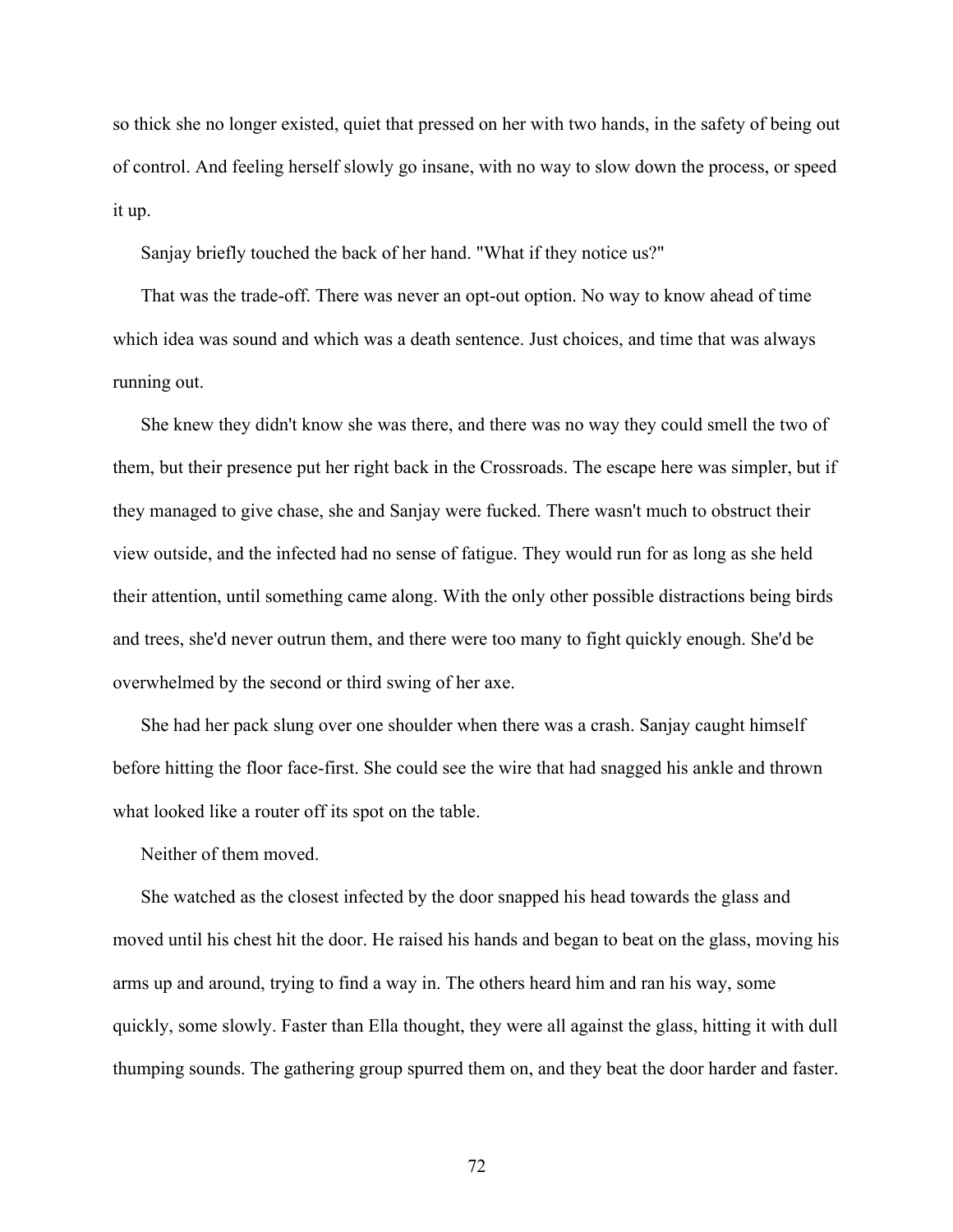The one that had been there first started to throw his whole body against the door. He couldn't get much of a ramp-up, though, as he had people behind him and to his side. He didn't let that stop him and gave a little jump before throwing himself against the glass.

"We gotta go—"

She had barely started speaking when she heard the glass crack. She looked to Sanjay, his eyes wide, when a sharp *thud* rang through the air, and the infected charged them.

"Move!" She pivoted on her heel and ran, gripping the strap of her backpack tightly as she rushed through the dark hallway, her arms out to push the door open. The rain gently fell as she nearly tripped, running for the grassy incline. She didn't look back as she began to climb.

Ella clambered up the hill. She could feel her boots threatening to slide off her feet with every step she took, the grass slick from the rain. She dug her fingers into the ground and pulled herself forward.

She felt the explosion a second before she heard it. The ground gave a small shudder, glass tinkling behind her where the storefront windows shattered. She turned to a sitting position and looked back to see bodies thrown back into the parking lot. Two stood back up, but the others mercifully stayed down.

One of the figures started towards her, the other following close behind. She didn't think they could have seen her here, but she wasn't trying to be stealthy. The hill was at its steepest here, but they ran to the place where the hill eventually melded with the ground, making their climb that much quicker. She reached for her axe and scrambled backwards, trying to get upright, when they started to wave.

"It's me!" Sanjay slowed his pace, and Ella saw that he was limping.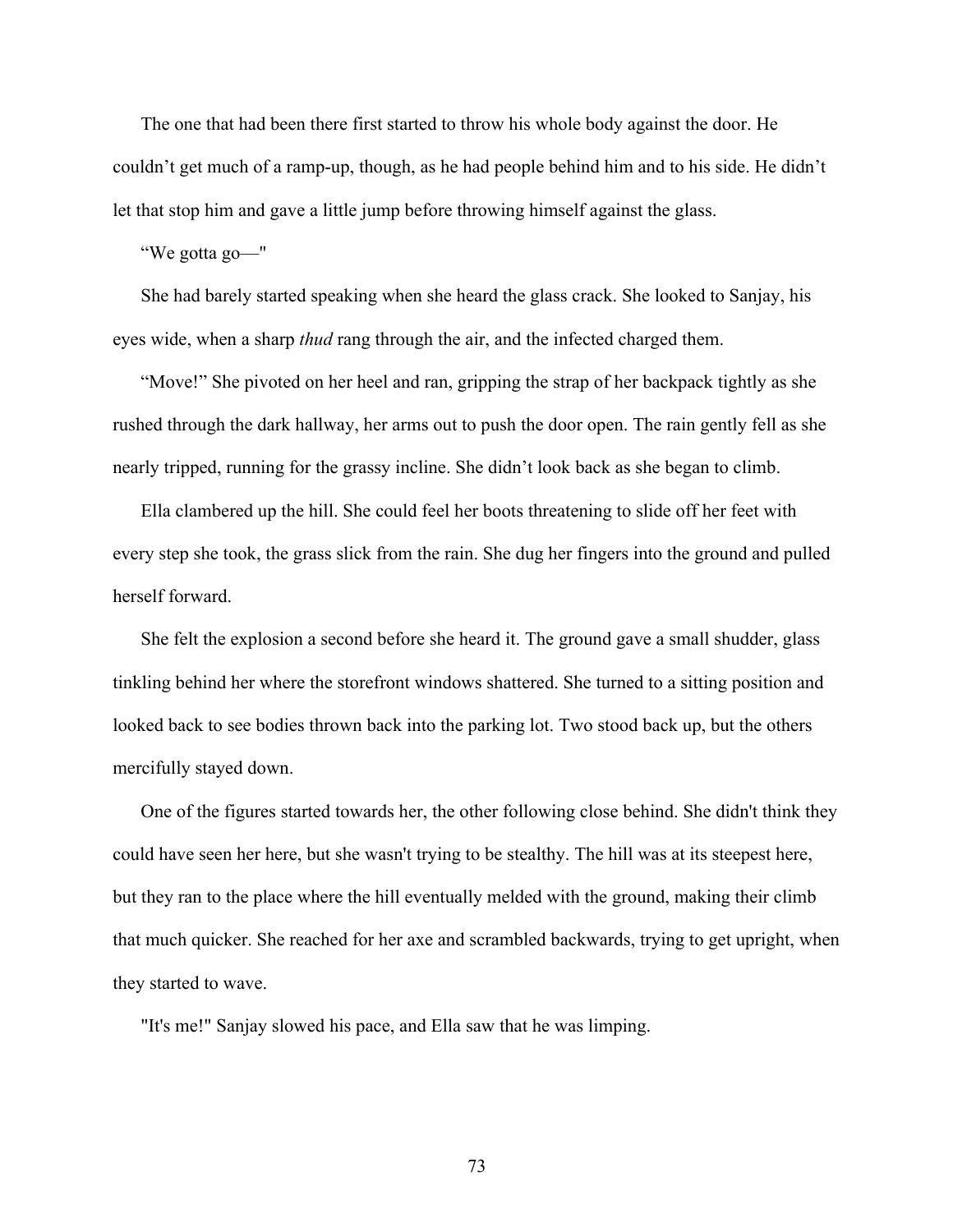Ella stood up. "Out of the way," she shouted. He took a step to the left and she lunged forward, swinging her axe at the teenager snarling as she came towards them. Ella felt fingers scrape her side as she buried the axe on the side of the girl's head, the momentum causing the girl to lose her footing and fall. Ella managed to catch herself, her grip still on the blade, and she pulled it back to hang at her side.

It was too dark to make out most of her features. She could smell smoke, but the back of the building had only a few windows on the second floor, and it would take a while for the fire to spread that high up. She was glad for it, though; she wasn't interested in seeing how young this one probably looked.

"Are you okay?" Sanjay bent forward, hands on his knees as he tried to catch his breath.

"I think so." She remembered fingers grasping at her side and checked her shirt for any tears. Lifted her shirt and tried to see if there were any scratches. All good. "You really didn't hear her coming?"

"My ears are kind of ringing right now," he said. He shook his head for emphasis.

"What the hell were you thinking?" She sat back down on the grass to tie her boots. "I'm a little surprised you're not dead right now."

"Didn't have much of a choice," he panted. "If we'd both run out the back, they'd have chased us, and wouldn't have been so close to the grenade."

She stopped tying the knot and looked at him. "The what?"

He reached in the pants pocket near his calf and produced a large egg-shaped ball. She could see the outline of the pin. "Burt had a weird organization system. I found these next to his socks. Doesn't matter, it worked."

She shook her head, trying to find the words. "I thought you were pulling some hero shit."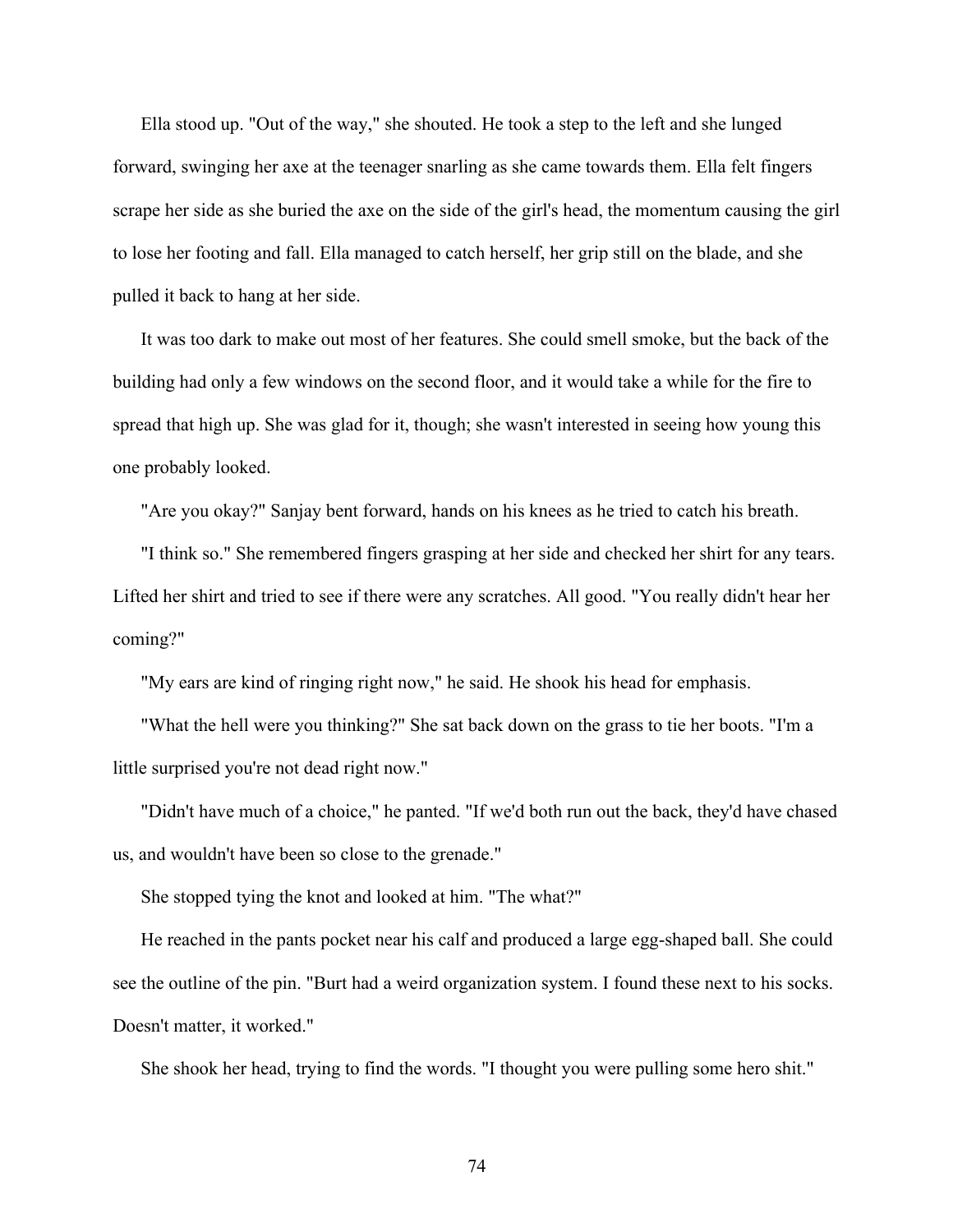He scoffed. "I do have some sense of self-preservation. But this way we both had a shot."

She slowly tied her other shoe. She hadn't expected him to still be standing here. She realized that her only other plan, since he hadn't shown her any directions or pointed out the cabin on a map, that she was going to have to just head back to the gas station, or maybe go back to Burt's and see if he had written down the locations of his supply routes. "How are you not dead right now?"

"Uh…" he looked down at his arms, at his feet. She could see he had a bunch of smaller cuts now, in addition to the larger one hidden by his shirt, probably from the glass. There was a big scrape on his cheek. "I'm not really sure? I ran so they'd follow me behind the register, then hopped the counter, threw the grenade..." he was counting off on his fingers. "One figured it out and started to chase me. I opened the door, and then everything went a little static."

She stared at him, dumbfounded. "I think you might be a ghost."

"I hope not. Being dead shouldn't be this uncomfortable." He pulled on his jacket, and a few beads of glass fell to the ground.

"Well, thanks for thinking ahead, I guess," she said. She cringed mentally at her choice of words. He'd just saved their lives, she realized. He'd thought quickly enough, and he came back for her, too. It made sense logically, it was the whole point they were doing this. It didn't make her any less shocked that he'd bothered to risk his life for an outcome where they both survived.

"You should grab your stuff," he said, pointing back to the door. Her backpack lay, the contents spilling out and getting soaked on by the rain.

She made her way down slowly, eventually opting to slide down on her butt. She was already soaked through. They were going to have to find a way to dry off. She had hand warmers, but her clothes were nearly soaked through already.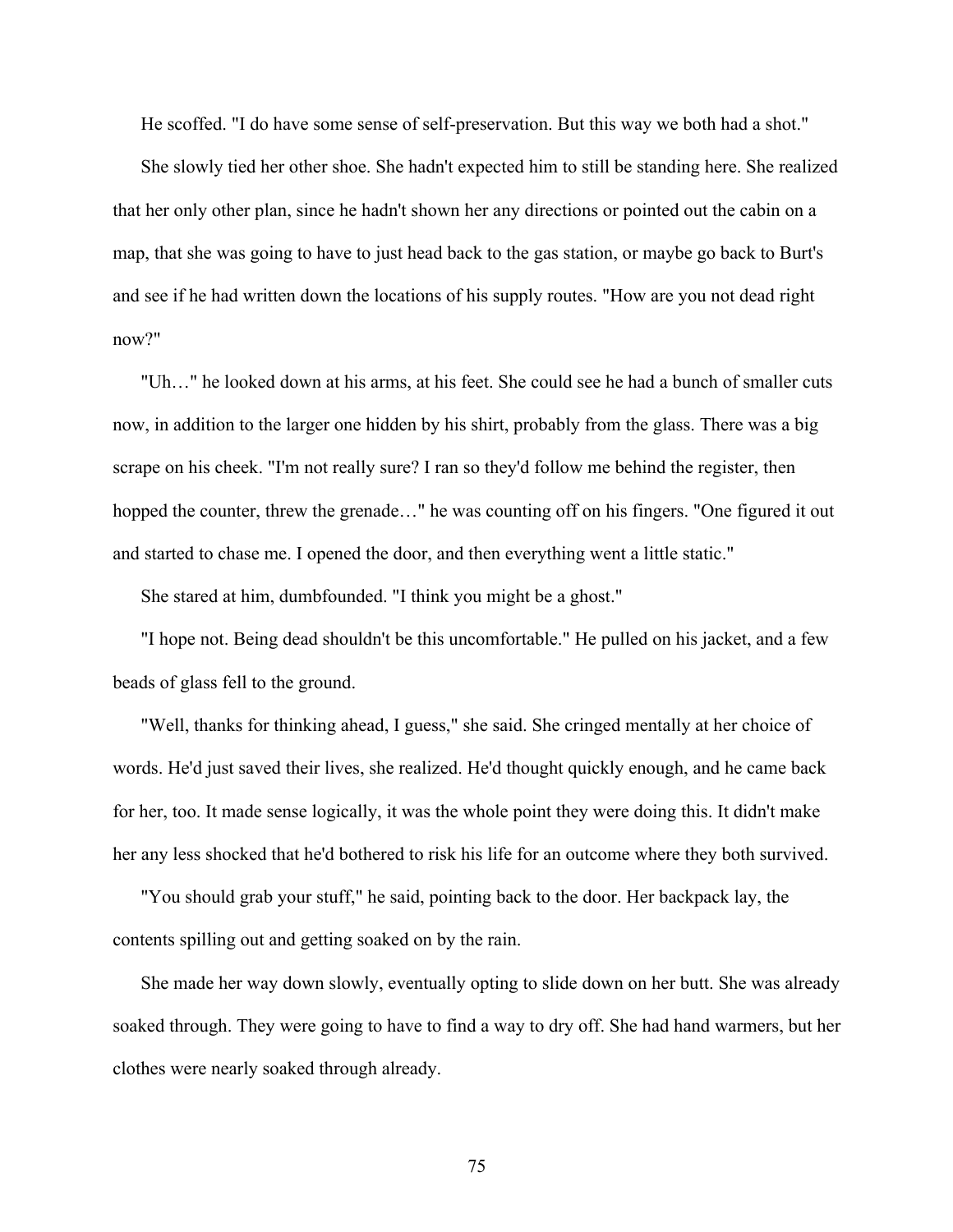He followed her down and began to gather the stuff furthest from the bag as she ran through her mental checklist. She could tell not everything was there. Her sketchbook was somehow dry; she stuffed the items back in her bag and pulled the drawstring quickly, not wanting to risk the pages getting wet.

"Well?" Sanjay was wearing his backpack. He'd somehow managed not to lose it through the whole thing. She thought she could see a bit of scorching on the front of it. "On the road again?"

She blinked a few times, willing herself to focus. Everything still felt like she was hallucinating. Maybe she'd inhaled smoke. She took in his hesitant grin, and without thinking, said, "if you're gonna quote music, can it be from this decade at least?"

His grin expanded into a full-blown smile. "Sure. I take requests, but I do not accept constructive criticism."

"Don't worry, it won't be constructive." They walked out towards the edge of the parking lot and began to cut across the grass towards the highway.

They walked until the sun began to rise, then laid down with the highway in sight and rested. Sanjay had on a solar-powered watch that he used to mark the time and how far they'd gone. At midmorning, Sanjay asked to stop as he dug a map out of his backpack. He muttered to himself, occasionally cursing under his breath when the map bent the wrong way and threatened to tear and began tracing the paper with his finger. The crossbow that he had also taken from Burt's though she had noticed that one, as it was bulky against his backpack—was threatening to slide off his shoulder every few seconds, and he'd give a big shrug to try and push it back into place.

Ella peered over his shoulder, hoping he wouldn't notice. It had been a while since she'd seen a roadmap, even before the outbreak.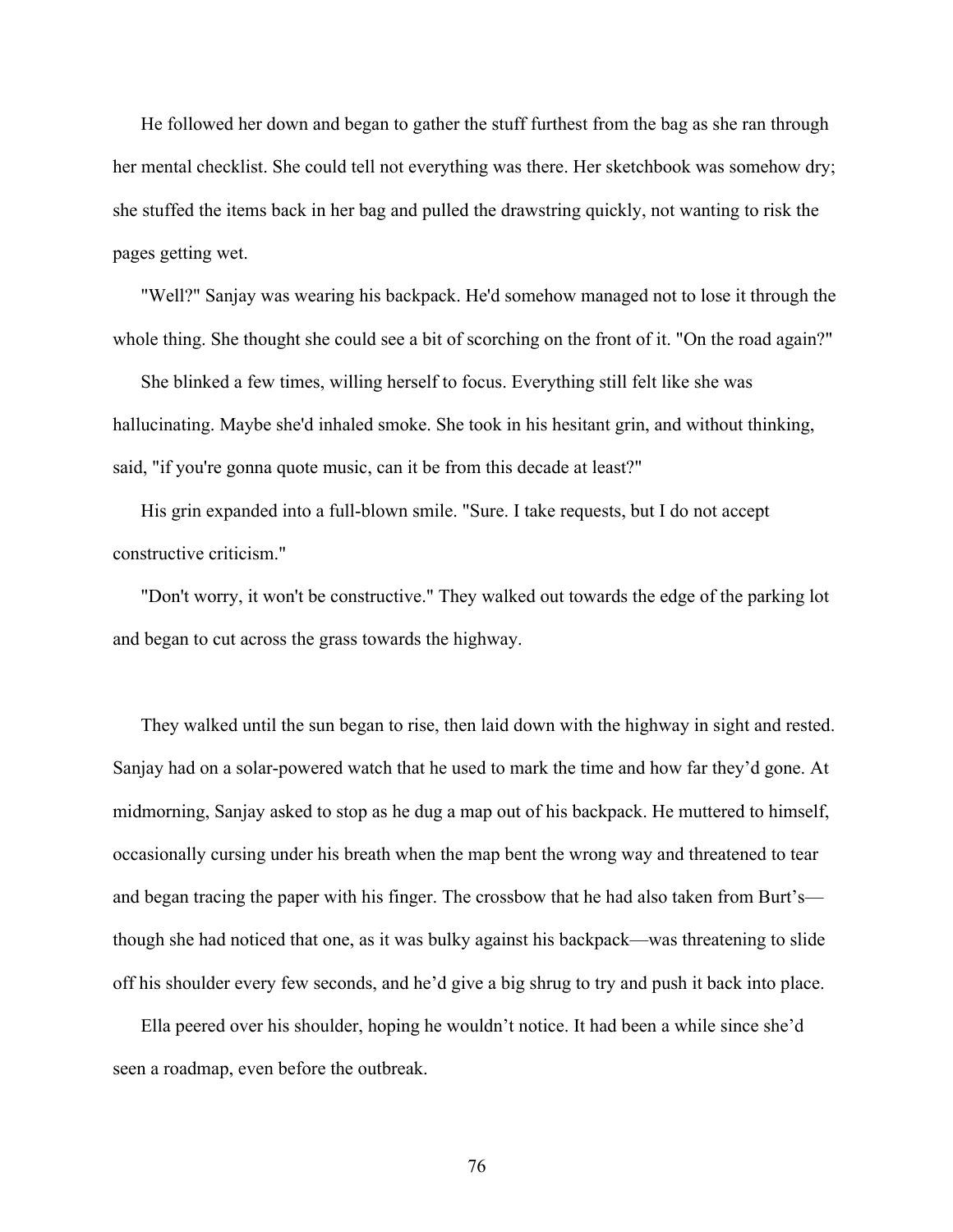"We could follow the road," he said, "but it wanders around everything. We should cut through residential spots when we can."

She nodded and followed his lead. Eventually they found an entrance to a neighborhood called Centennial Forge. It was smaller than the development Ella had holed up in, one road that snaked around in a circle, the houses all in different shades of pastel color.

"We should look through these houses," Ella said, keeping her voice low just in case.

"Don't we have enough stuff? I don't think I can fit much more in my bag."

"That's because you have too much shit in your bag. We need to prioritize what we keep, but there's always a chance something will be in better shape than what you have."

"If you insist."

They went through a few houses, without much luck. Ella wasn't surprised; it had been a long time, long enough for others to do what she was doing now. Still, not looking gave her a mental itch that she couldn't let go unscratched.

They heard the groans a few hundred feet before they came into view. Crouching against the side of a house with a yellow exterior, they took in the site of five or six infected milling around in the road. There was a median strip going down the road to allow for two-way traffic with bushes that they brushed against as they shuffled around each other, leaves falling every time their legs caught on the branches.

Ella led Sanjay onto the back porch and through the screen door that had once held glass. They went up the stairs slowly, listening for any footsteps. They were met with silence.

She followed Sanjay into a nursery. The crib was laying on its side, the changing table bare of any diapers or clothes. She wondered what it would be like to have to do this while protecting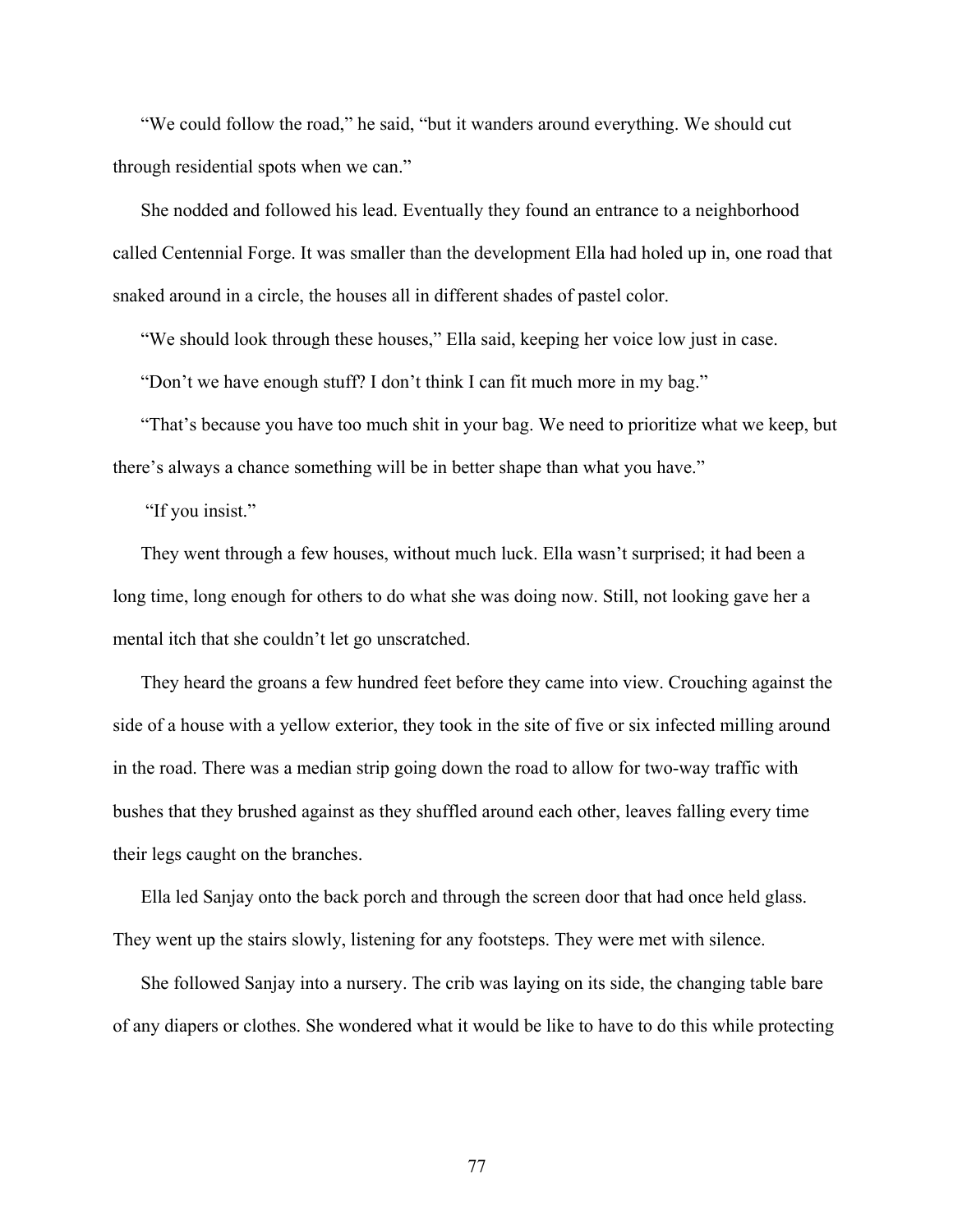something completely helpless. How badly had it gotten here, that they'd decided anywhere else was safer?

She turned back to where Sanjay stood in front of a window looking out onto the street. He crouched slowly so as not to catch any wandering eyes and put his backpack on the ground. He removed the crossbow too, and she could see where the strap had pressed into the spot where his shoulder and neck joined, leaving a deep red mark.

He held the crossbow at different angles, seeming to inspect it. "What are you gonna do with that?" she whispered.

He set the crossbow on the ground and pulled a bolt from the holster affixed to his leg with Velcro straps. Some of the bolts were metal and plastic, probably part of the set, but she spotted a few with wooden shafts instead. Burt must have thought quantity over quality was a better bet with those. She watched while he set the bolt into the weapon and pulled the string back with a hooked metal rod, its shape like a stretched-out wire hanger.

"Destressing," he said. He knelt by the window, the glass long since smashed out onto the lawn below. She stood by the other window and looked down into the street.

There was a heavy *thwap* and then a wet smack as the bolt flew into the leg of the closest one. He looked like he was in his thirties and was wearing athletic shorts. The bolt went through his calf and hit another one, this time in the ankle, its motion halted. Dark pooled slowly out of the infected's calf, but he took no notice.

"Shit," Sanjay said. There was a hint of reverence in his voice.

"Didn't hit bone," Ella said.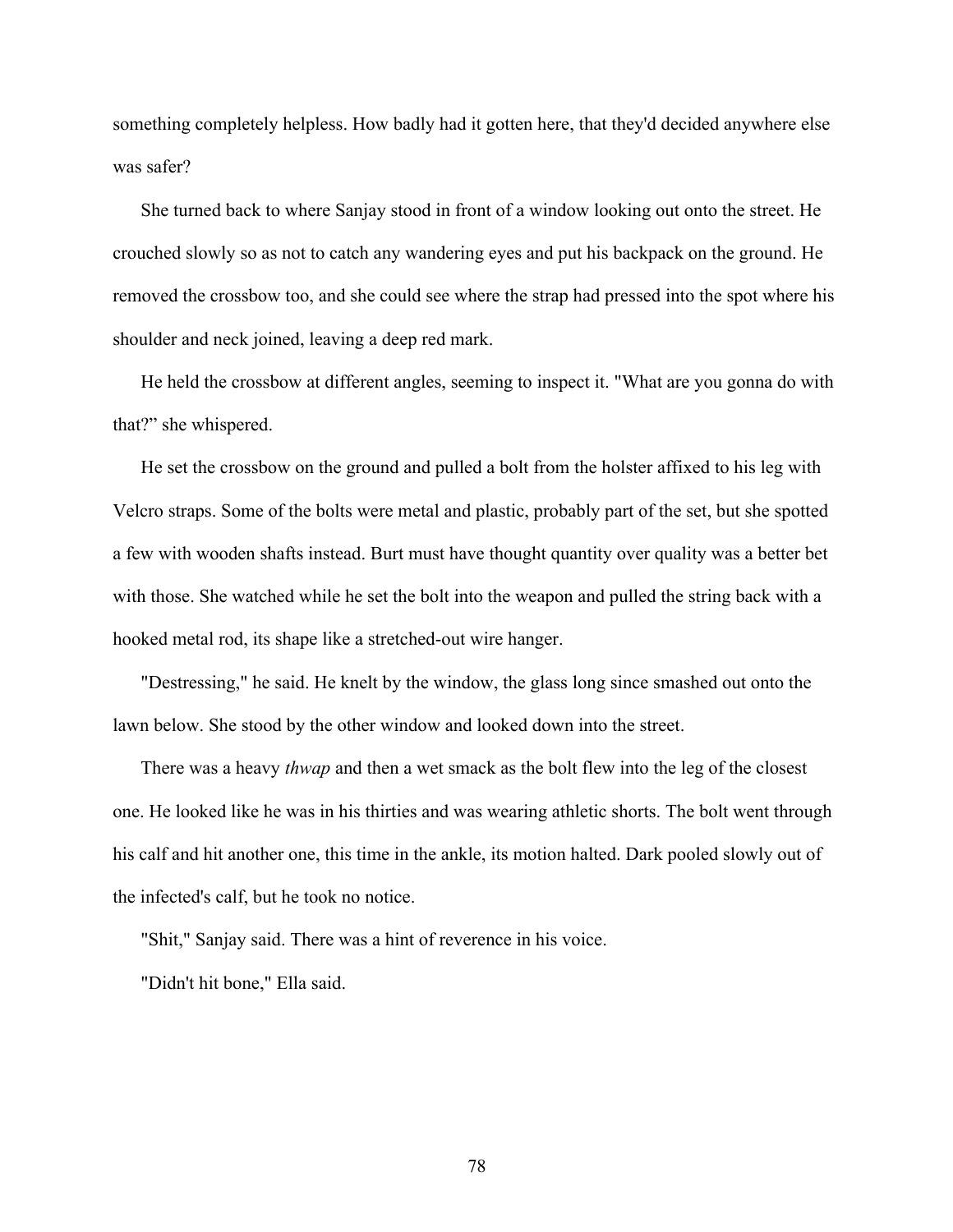"I'm learning as I go. These sight things are weird." He grumbled as he messed with a knob on the scope until he was satisfied, and set another bolt in place, losing his grip twice as he tried to pull back the string. It hummed like a tuning fork every time.

"Okay, okay." She peered at him from the corner of her eye. He had the crossbow braced against his shoulder, his head inclined to squint one eye through the sightlines. His mouth was moving, and she realized he was counting seconds. He pulled the trigger, and the bolt flew.

It went all the way through the jogger's forehead, just above his right eyebrow. He dropped instantaneously. The infected immediately to his side turned and gasped to investigate, the movement setting off their instinct to swarm.

Sanjay laughed in disbelief, ducking down below the windowsill and covering his mouth. Ella shifted so she stood against the wall between both windows.

"I think I like this toy," he whispered. "Did Burt have the keys to an armory or something?" "I've been hanging out in rich neighborhoods," Ella said. "He definitely got that from some forty-something surgeon's basement."

"Well, god bless the rich and their repressed sadistic tendencies, I guess."

She waved a hand at him. "Let me try."

"You sure?" he raised an eyebrow. "I thought you were all about melee weapons."

"That's for last resorts. I'd sooner just hide or find a way out, but they didn't seem to notice the noise." He moved so he knelt by her left side and handed her the crossbow, waiting until she'd set the bolt before handing off the instrument to pull it back."

"And we can go get the bolts once we're done. Be careful, it's a lot harder than it looks."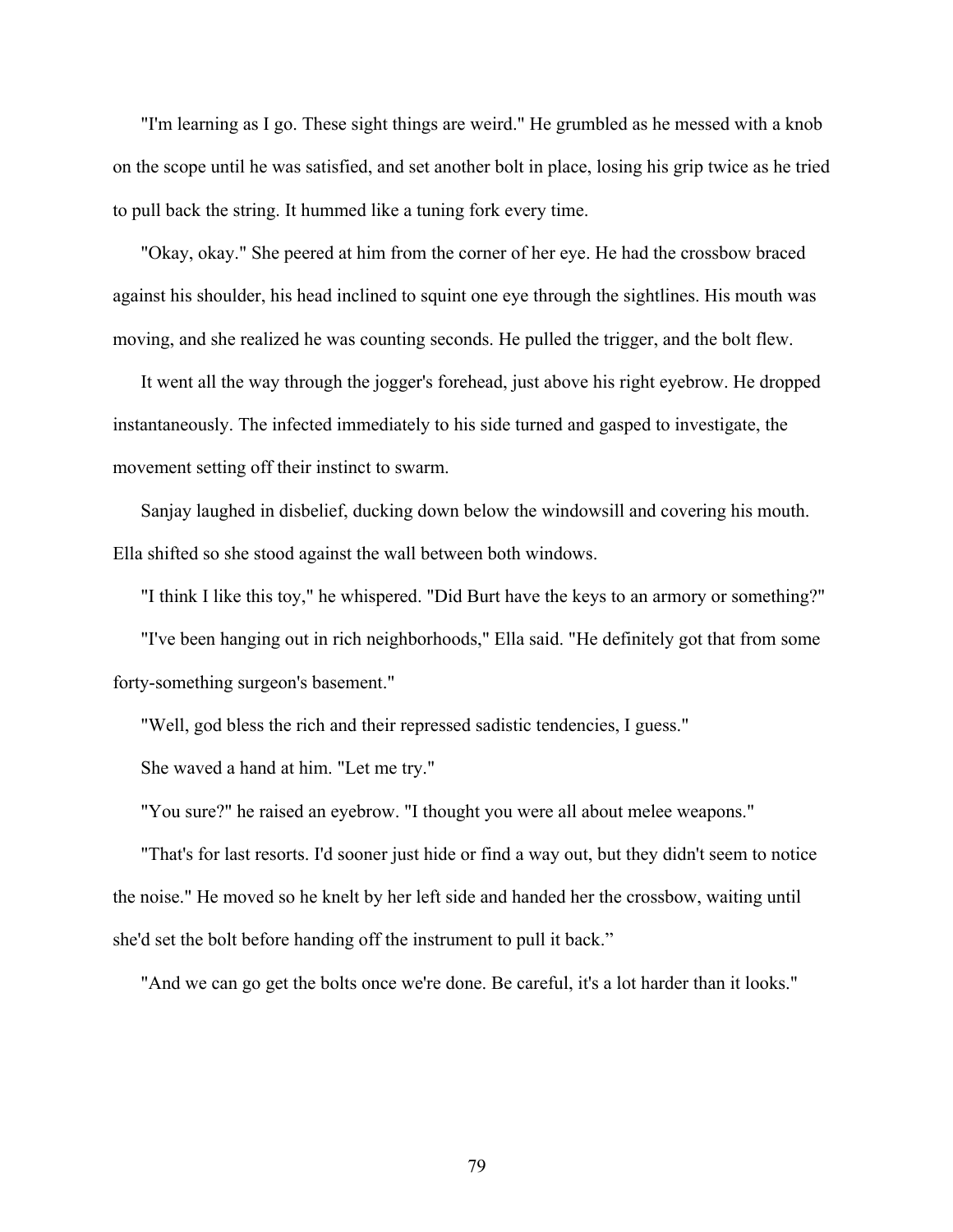She ignored him as she braced her knee on the floor and pulled back the string. She felt like it was going to slip and snap back any second, sending the bolt through the floor. There was a small snap as it locked in place.

"Don't put your finger on the trigger until you're ready to set it off," Sanjay warned.

"Quit backseat shooting. You seemed to handle it just fine." He grumbled but stayed quiet, and Ella grinned to herself as she positioned herself by the window. The weapon was heavier than she'd anticipated, and she kept one eye on the bolt as she tried to brace it squarely on her shoulder. She straightened her spine, raising her view up by a little bit, and leaned in to rest the scope against her eye, looked down once more into the street.

Everything was a little bit blue through the glass. Black dots stood in a column in the center of her vision, the bodies passing through them as they walked and swayed. Their skin was tinged from the glass, making them all look even more dead than they already did, no matter their skin tone.

"Which sight did you use?" she asked.

"The first one. They're not that far."

She shifted her stance until a woman with silver hair stood in line with the center of the scope. The blood on her green blazer reflected the sunlight in its dull wetness. The ends of her hair were stuck to the blood, and it had soaked through up until about collarbone height in a sick imitation of an ombré style. Her eyes were the same as all the rest, but her mouth seemed stuck in a perpetual snarl. There were bite marks near her chin, and near her jawline as well. Someone hadn't gotten the memo that she'd already been tagged.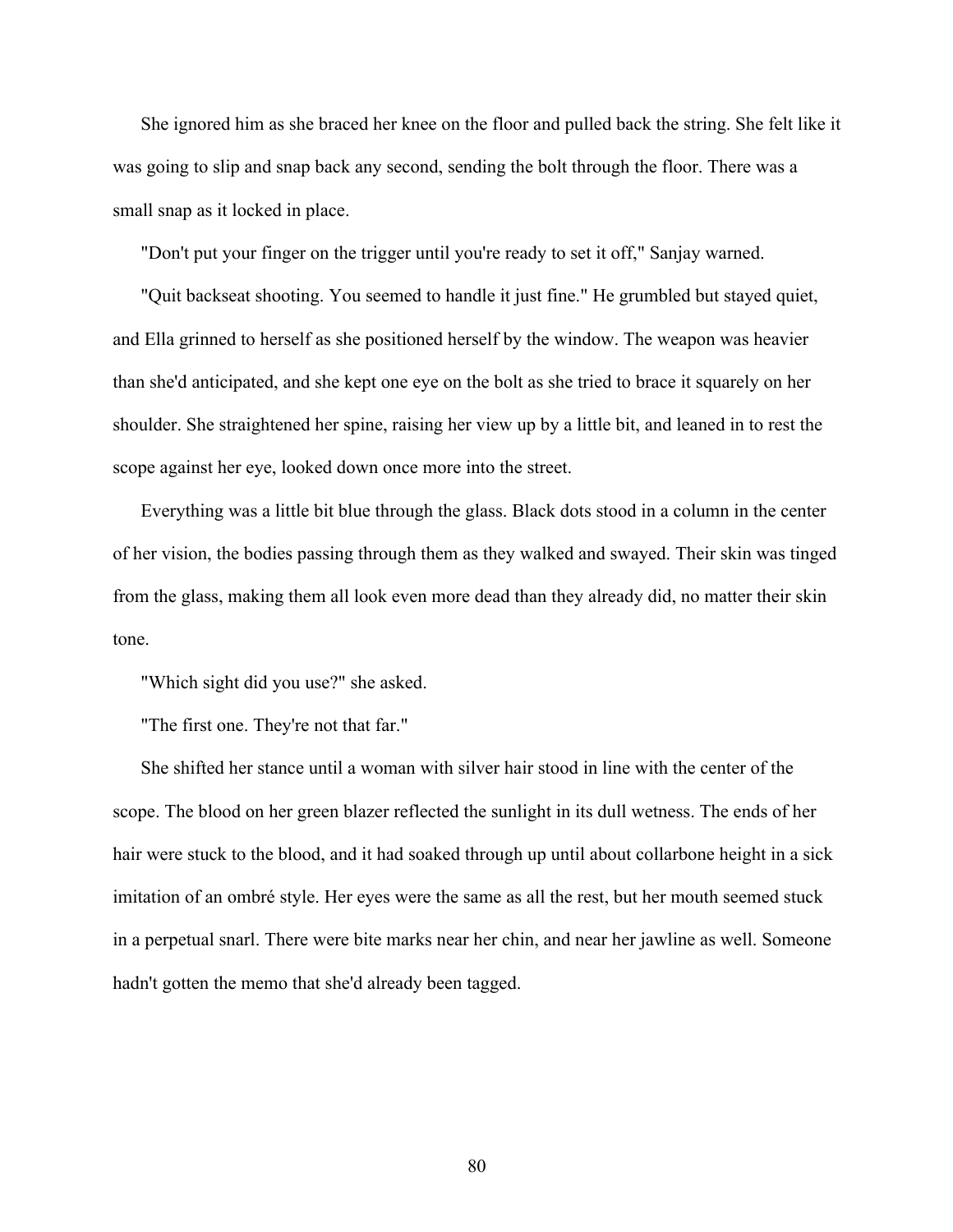For a moment, the infected woman seemed to look straight at her. There was no reaction; she didn't understand what she was seeing, and they were upwind of any breeze. But she stared at Ella, her teeth bared, and an expression crossed her face. It almost seemed like a taunt.

Ella breathed out and pulled the trigger. She had a perfect view of the bolt go through the bridge of the woman's nose. She dropped to the ground, and then so did the one behind her.

"What?!" Sanjay whisper-yelled as Ella gasped. "That's not fair," he whined, but she could tell he was joking. "How'd you do that?"

Adrenaline soared through Ella as she continued to stare through the scope. She looked at the other one she'd gotten, the bolt sticking up through their eye. They had on a bike helmet that had fallen off their head at some point, the chin strap leaving it hanging in front of them.

She felt a thousand feet tall. She wanted to scream out the window like a barbarian. She wanted to skip down to the remaining three with a bat and twirl through them, their heads popping off like wine corks.

"You good?" Sanjay had an expectant grin on his face when she backed away from the scope. She slowly pulled the crossbow back through the window and held it out to him.

"That was kind of fun," she said, breathless.

He smiled and nodded. "Oh, to be a surgeon with a basement."

She scooted out of the way and handed him the crossbow, taking her spot by the other window to watch.

By the time they ran out of bolts, there was one still standing with bolts sticking out of his shirtless chest and back. Sanjay offered to go down and take care of him and collect the bolts while Ella started looking through the houses. She especially wanted to find some alcohol or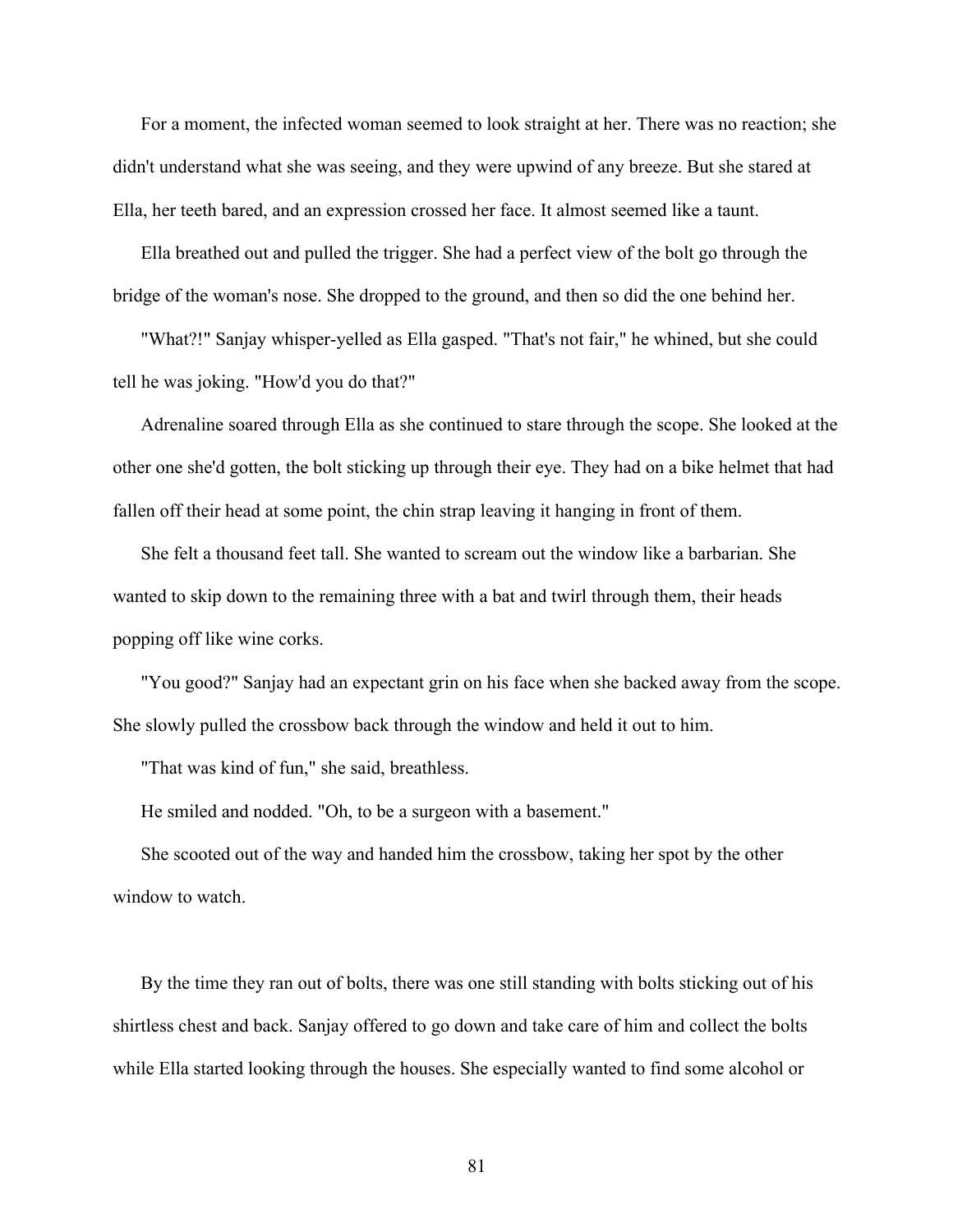something to sterilize the bolts. Though she didn't think the crossbow would be helpful in most situations, she didn't want to chance carrying around infectious pointy sticks on their backs and be killed by tripping on their own two feet.

She managed to work her way through four homes before it got too dark to continue. She'd caught a lucky break at the first house—a mess of reusable shopping bags, sitting atop the washing machine—and now walked back down the block, a bag hanging from each arm, thudding against her thighs as she walked towards the house where they'd had their target practice.

Sanjay sat cross-legged on the floor of the living room. His backpack lay on the couch behind him, a pair of shirts to one side. In front of him sat a plastic bucket filled halfway with water.

"What's that for?"

He grabbed a half-full bottle of dish soap at his right, twisted the cap off, and upended it. The soap was a bright purple color. The air suddenly filled with the scent of artificial lavender and the sharpness of chemicals. "Figured I could cut up some shirts, use them as bandages." He nodded towards the left of her, and she turned to see an opened bulk package of water bottles. "We can't haul those around anyway."

She nodded, impressed. "Wish I'd thought of that. How's your leg, by the way?"

He wiggled his left knee. "Still sore, but better than yesterday."

"You should let it breathe, so there isn't moisture trapped."

"I will, don't worry."

She felt the urge to press him further but reached for the pile of bolts and sat opposite him. She pulled out a tub of disinfecting wipes—lemon-scented—and a set of gardening gloves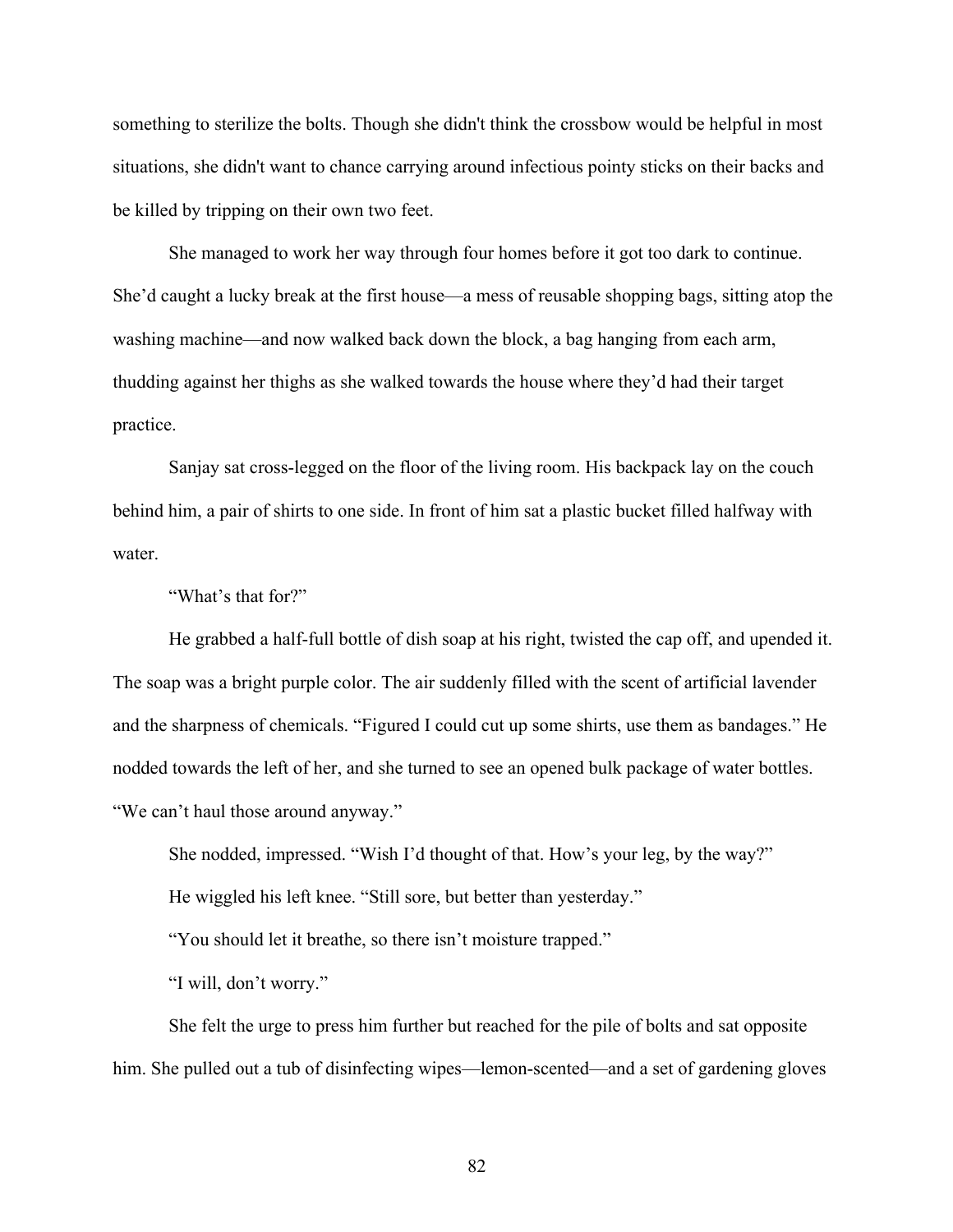she'd found at the third house and began going over each bolt meticulously. They worked in silence, the sound of fabric being cut and the splashing of water the only thing to interject. When he'd washed all the fabric, Sanjay opened the closest window and popped the screen out, nearly missing the open window entirely when he went to dump out the soapy water.

Ella clicked on the electric lantern she'd found as he filled the bucket with the rest of the bottled water. She'd cleaned the bolts as thoroughly as she could, until she'd felt like she was going cross-eyed from staring so intently in the search for specks of gore. She'd gone over the rest of her finds from the day—an old-school bottle opener that she figured could do some damage, for as long as the pointed end held out, some juice packs that would have gone in a kid's school lunch. She hadn't known which flavor of snack bars Sanjay would prefer, and these PTA moms had apparently hoarded them, so she'd brought back a bunch of boxes for them to take their pick. She'd even found a lone, unopened bottle of hand sanitizer, which she hadn't seen since before the infected had overwhelmed the world. When it was just a spreading disease on the news, when the details were still being kept from the public for fear of a panic, hand sanitizer had become nearly impossible to find, and never again for a reasonable price. She'd revealed it to Sanjay, and he'd done a double take.

She wasn't tired, though. She suddenly felt self-conscious, like she'd forgotten to grab something. She realized it was the urge to reach for her phone and scroll through her apps to pass the time. She hadn't felt that itch in a while, and her phone was long gone. She couldn't even remember when she'd lost it. But that hadn't mattered until now, when she had an audience. She didn't like the idea of just staring off into space as she zoned out while Sanjay was doing something productive.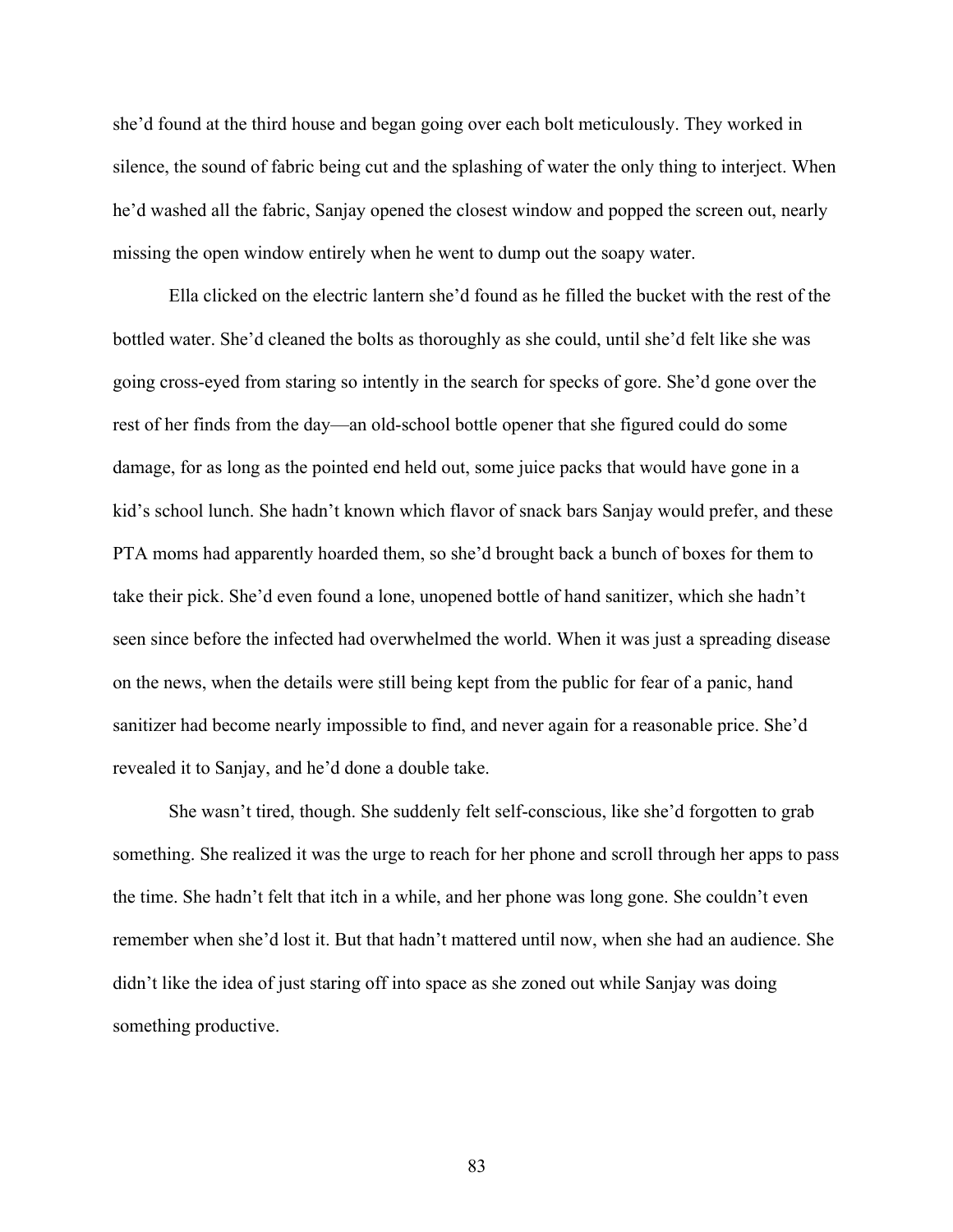She reached into her backpack, trying not to disturb the arrangement of items. The sketchbook was in the space where she used to put her laptop. The spiral had been smushed over time to the point where she couldn't flip the pages over but would hold it open like a long book. She was hyperaware of the sound of the water splashing as Sanjay wrung out the fabric strips as she leaned against the armchair at her back and looked at her old drawings.

## "What's that?"

She fought the urge to cover the sketchbook with her body and pretend like there was nothing to see. "My sketchbook."

"Really? Where'd you find it?"

"It's mine. I used to draw."

"Used to?"

She shrugged. "I couldn't take all my stuff with me. The different pencils, erasers, watercolors, I mean. I stuffed my backpack with everything I thought I might need later on." She remembered packing a flash drive she used for school. It had had stuff on it like her college entrance essays and test scores. She'd really had no idea what was going on.

"Wait a second." Sanjay pulled his backpack in front of him and began rummaging through the pocket. He was elbow-deep at one point. It reminded Ella of *Mary Poppins*, and she had a sudden image of Sanjay with a parrot umbrella. He pulled his arm out like he was wrestling it out of an animal's jaws and produced a mechanical pencil. "Here you go."

She hesitated a moment, finally reaching for it and pulling the pencil from his fingers. "Thanks," she said.

He could see her hesitation. "What's wrong?"

She shook her head. "Nothing, nothing."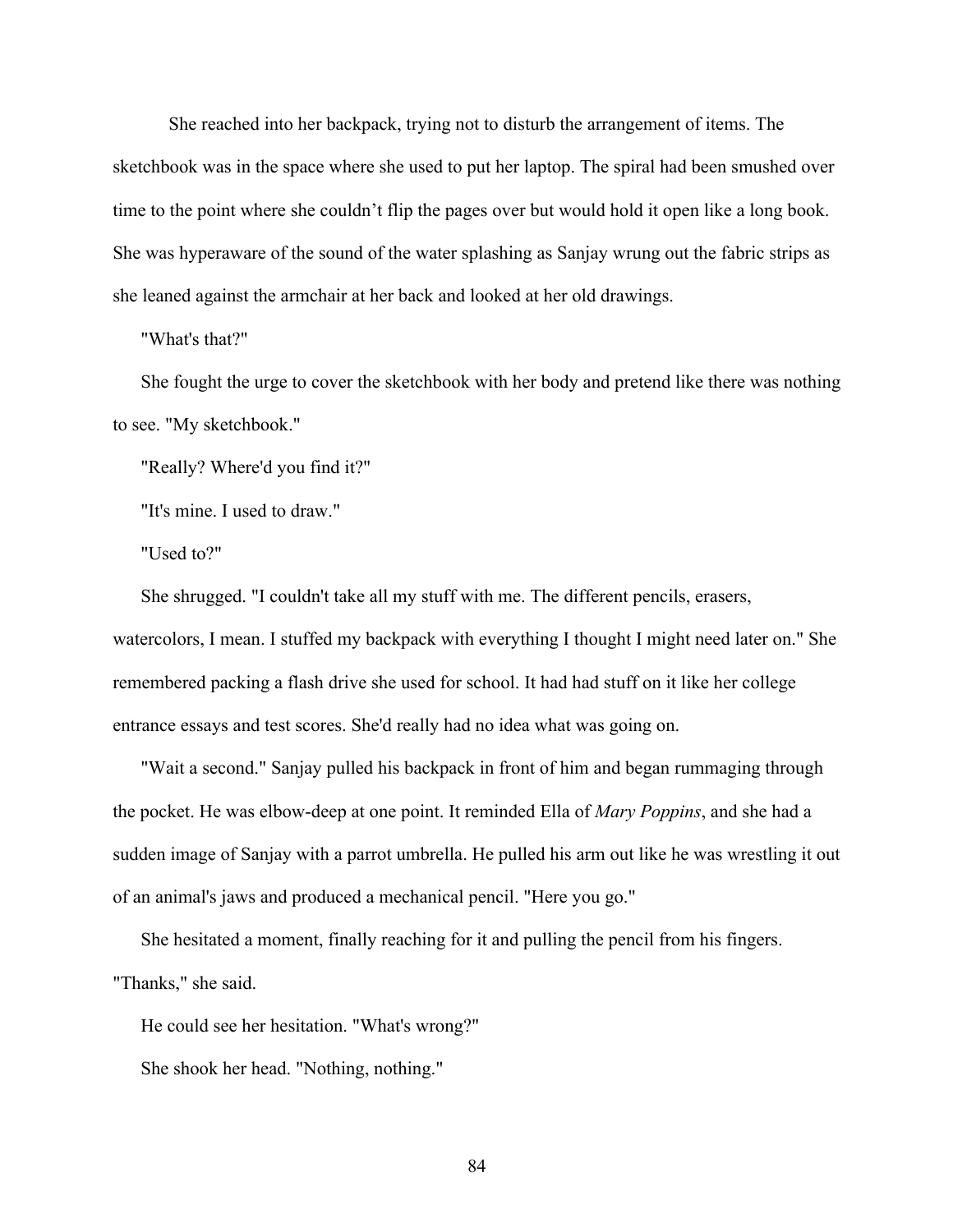"Is it, like, not to the industry standards?"

She gave a soft laugh. "Well, technically no, but I'm not really in a position to be picky, am I?"

"True." He put the backpack back behind him. "So, what did you like to draw?" She started to tense up again. "Nothing in particular. School assignments, doodles." "Nude portraits?"

Her face began to heat. "No!" It came out high-pitched, and she blushed even harder.

His eyes widened, and he started to laugh. He covered his mouth to muffle the sounds, but he didn't stop. Ella buried her face in her knees.

"I'm sorry," he said, still laughing a little, "that was just such a surprising sound to come out of you."

"What is that supposed to mean?" she said, her voice muffled by her legs.

"I'm not used to you speaking above a low grunt." She looked up to glare at him to see him smiling. His eyes crinkled at the corners. "I also didn't know you were capable of lying."

"I wasn't lying," she insisted.

"You sure about that? Usually people don't object so strongly to something unless it's to cover something up."

"I don't lie," she said.

"How do I know that's not a lie?"

"That's your problem," she said. "Besides, if my school had had the budget to hire models for *life drawing*, they would have given it to the marching band or the athletics teams first."

He nodded. "Wouldn't surprise me."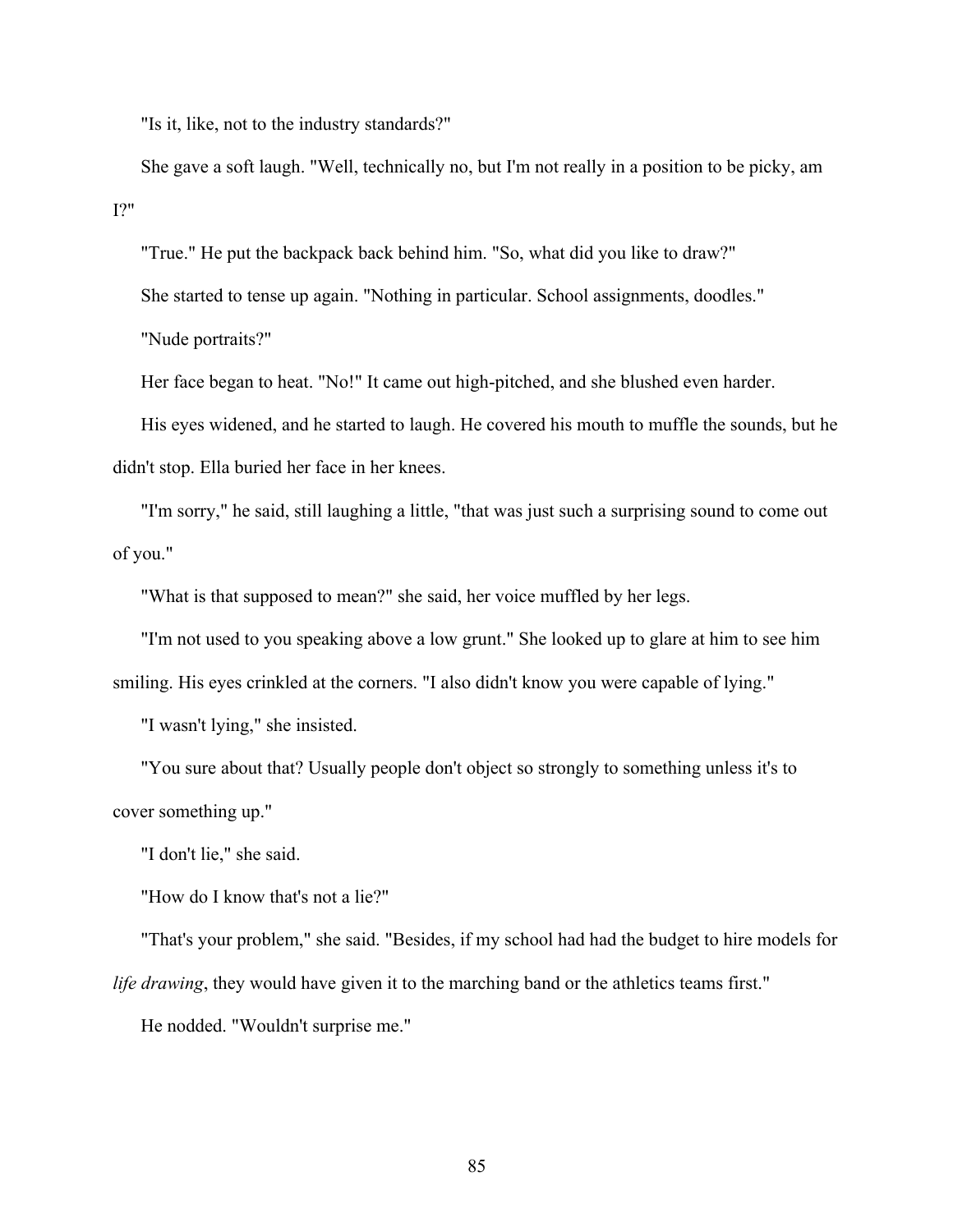"Anyway." She thumbed the corner of the book. "I only ever showed my stuff to my mom,  $so--"$ 

"Gotcha. Say no more." He stood and took the bucket over to the window to dump it out, closing the window once he was done. The strips of fabric lay in a line on the couch behind him. Somewhere, a suburban ghost wailed at the realization that the water would leave marks on the leather upholstery.

She watched as Sanjay sat down and reached once more into his backpack. He pulled a piece of wood out of his backpack and started scraping at it with his knife.

Ella watched him for a moment. "Where's Pinocchio at?"

He looked up suddenly, like he'd forgotten she was there. "What do you mean?"

"What are you doing?"

He pulled the knife away from the piece of wood. "Well, at first it was a way to kill time.

And then I got bored and started carving stuff on purpose. But I had most of them in the car with

Eli, so." He trailed off, disappointment on his face.

"What do you like to carve?"

"Nude figures."

That caught her off guard, and she snorted. "Touché."

"I don't know what this one will be yet." He held out the lump of wood. It was jagged in some spots. There wasn't much definition to it. It reminded Ella of a classmate she'd had who liked to make impressions of the inside of their hands with clay. He'd claimed it was to show the difference between them based on assigning emotions to how he clenched his fists. Ella always thought he was bullshitting so he could spend the whole class squeezing clay and flirting with whichever girl he saw first that day.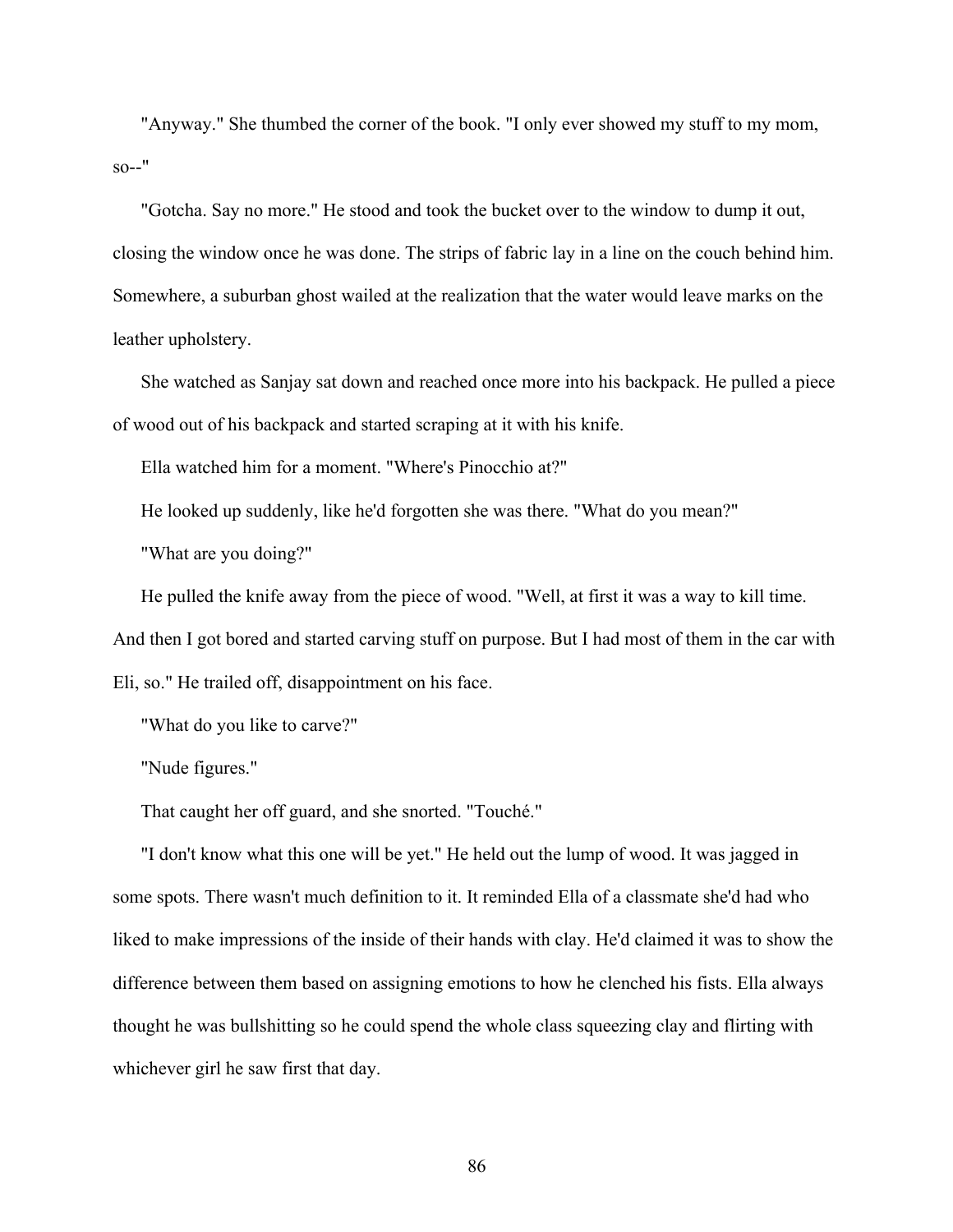"I don't know either," she said.

He shrugged and began carving again. After a few minutes, she reached for a chocolate and strawberry-flavored snack bar, and tossed another one at him, narrowly missing his face. The lantern was solar-powered, so they kept it on until they were both too tired to stay awake. By then, the piece of wood resembled something like a giraffe.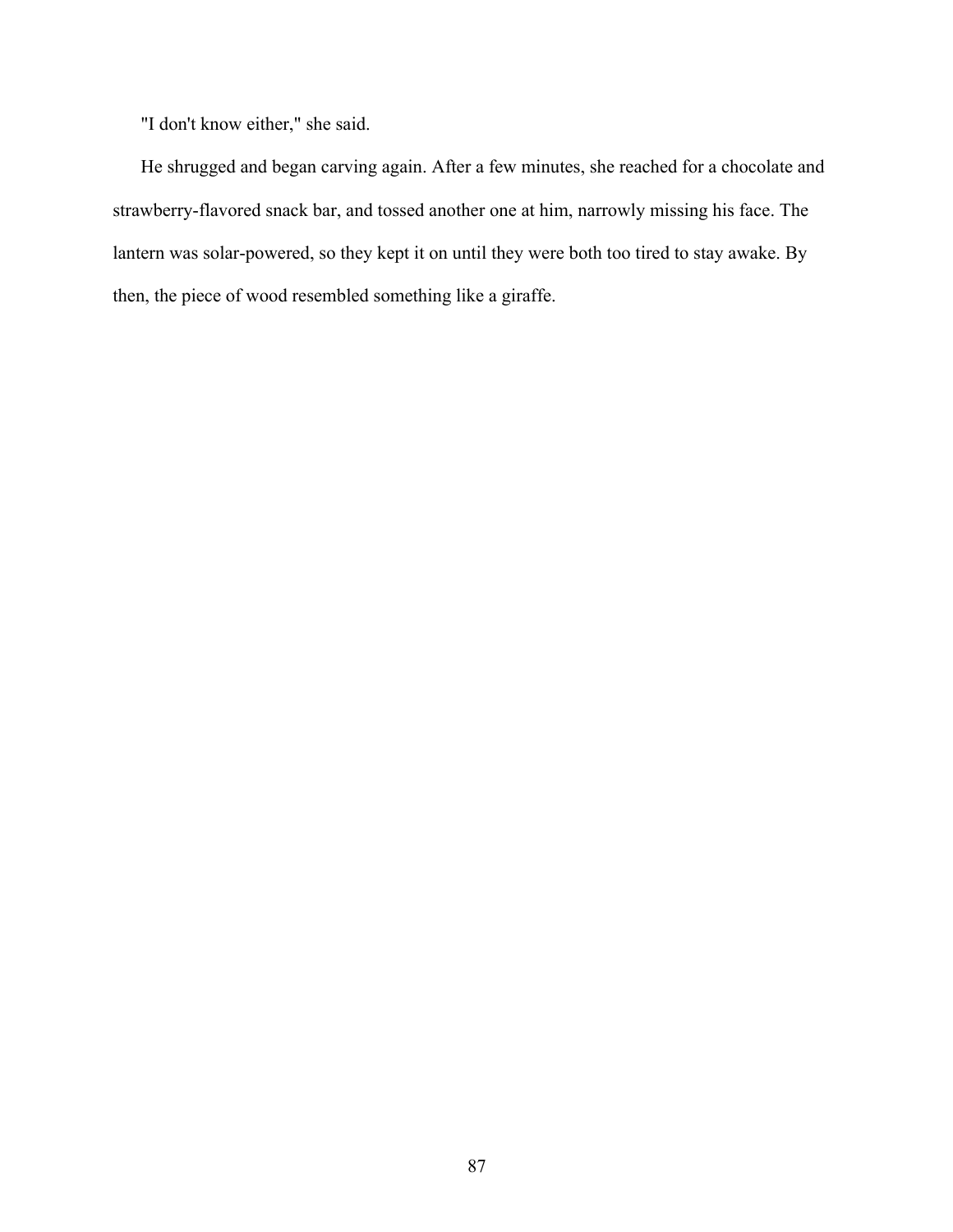Chapter Twelve

Over the next two weeks—despite Ella's occasional complaint at how long they'd been walking, to which Sanjay would point at the solar-powered watch on his wrist and announce the time at the top of the hour for the rest of the day—they fell into a pattern. They followed the roads, only diverting or cutting through unpaved ground when Sanjay's map indicated the need to adjust their trajectory. They walked when the sun was up, stopped once or twice to eat and rest, and continued until they came across a building or neighborhood they could hole up in until the sun returned. They only had to camp outside a few times, but Ella hated how vulnerable she felt whenever they did. She always made sure to sleep with her back to a tree or bush, and with Sanjay in view.

They came across infected more often than not, but never in numbers like they'd encountered at the Crossroads. They took turns with the crossbow, making sure to disinfect the bolts as soon as possible. They started a tally of who had more one-shot kills. Ella was ahead by two.

"So how big is the cabin, really?" They were close to the Barracks, maybe three or four days. She'd started thinking about what came after, once she followed Sanjay's instructions to the cabin and was on her own again. "Like, are we talking plastic surgeon summer retreat-sized? Or is it more of a little house on the prairie kind of deal?"

He shrugged. "Dad's family built it in the seventies, I think? We couldn't have afforded a place like it if we bought it today. Three bedrooms, two bathrooms. You couldn't take a shower the same time as someone else, though, unless you wanted to get a third degree burn or frostbite."

"I don't think I'll have that problem," Ella said.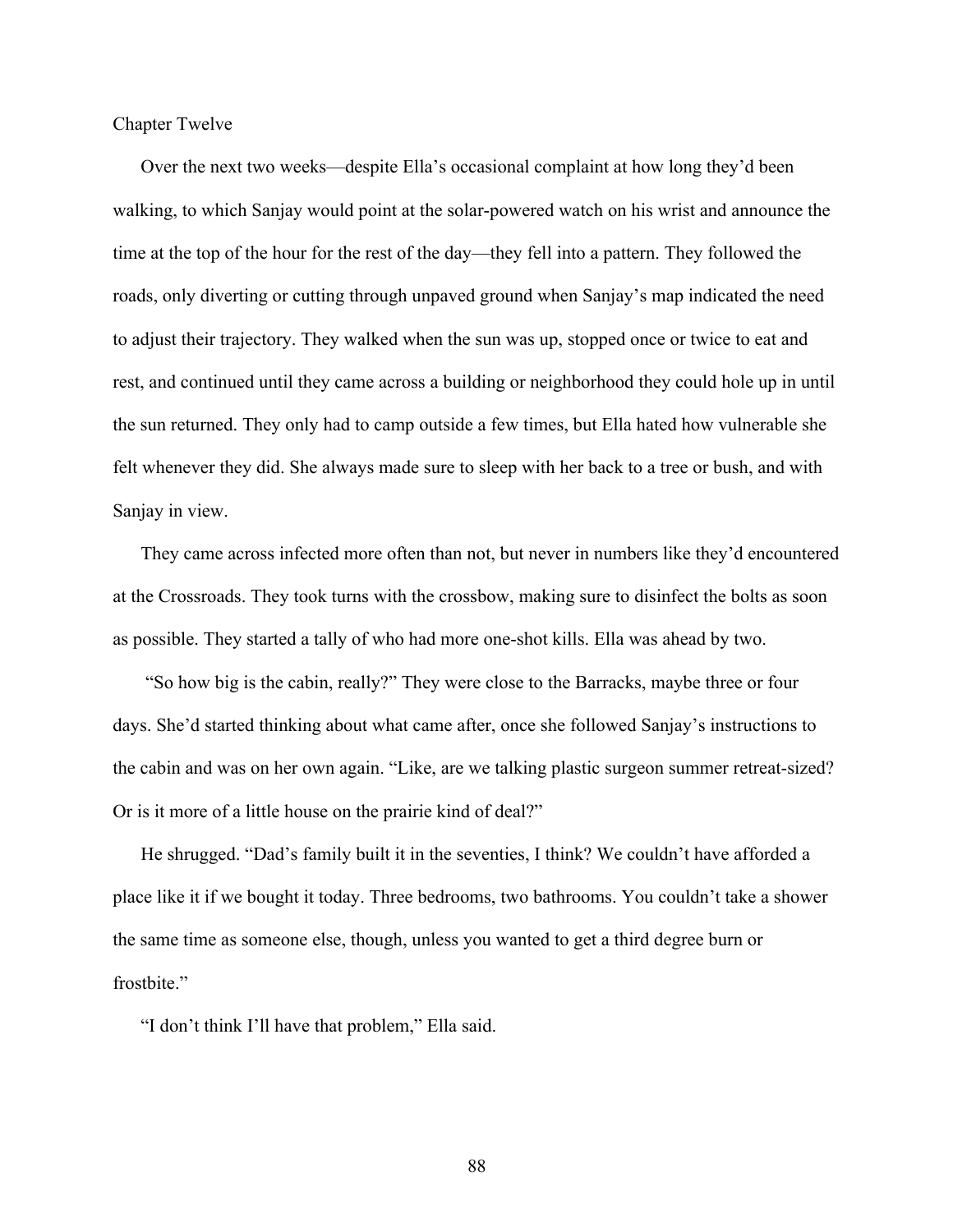He made a grumbling sound. "I still don't get why you won't just stay at the Barracks once we get there," he said. He circled back to this topic every so often. They never made any progress, merely agreeing to disagree or just not talking about it after they'd exhausted their argument points.

She tried not to focus on how much it bothered him. If she was being honest, she'd gotten used to having him at her side. She'd almost tried to convince him at times to change his mind. It was his family's cabin, after all. She understood the pain of remembering what had been lost, and knew that if she had the option, she wouldn't go back to her old home.

She could tell she was going to miss him, and it bothered her that she would. But the thought of sleeping on a cot in a tent—or building, maybe, neither of them really knew the details sharing the space, the food, with hundreds of strangers rose like a wave in her mind every time she thought of the alternative. Yielding control to people who only maybe knew more than she did at what would guarantee another day to live felt too much like sitting in her Jeep, waiting for the traffic to clear. The waiting, the hoping for someone else to decide, would be the thing that killed her. Not even the promise that Sanjay wouldn't get pulled from her—or that he wouldn't trade her in once he had the ability to choose who he could rely on—was enough to tempt her through a security gate.

"Come on," he said. He tapped her on the shoulder, shaking her out of her thoughts. "I think there's a store up ahead."

\*\*\*

The Safeway was surrounded by two or three other buildings. There had been a fire here; the building furthest from them was a pile of charred debris. The pharmacy next to it had scorch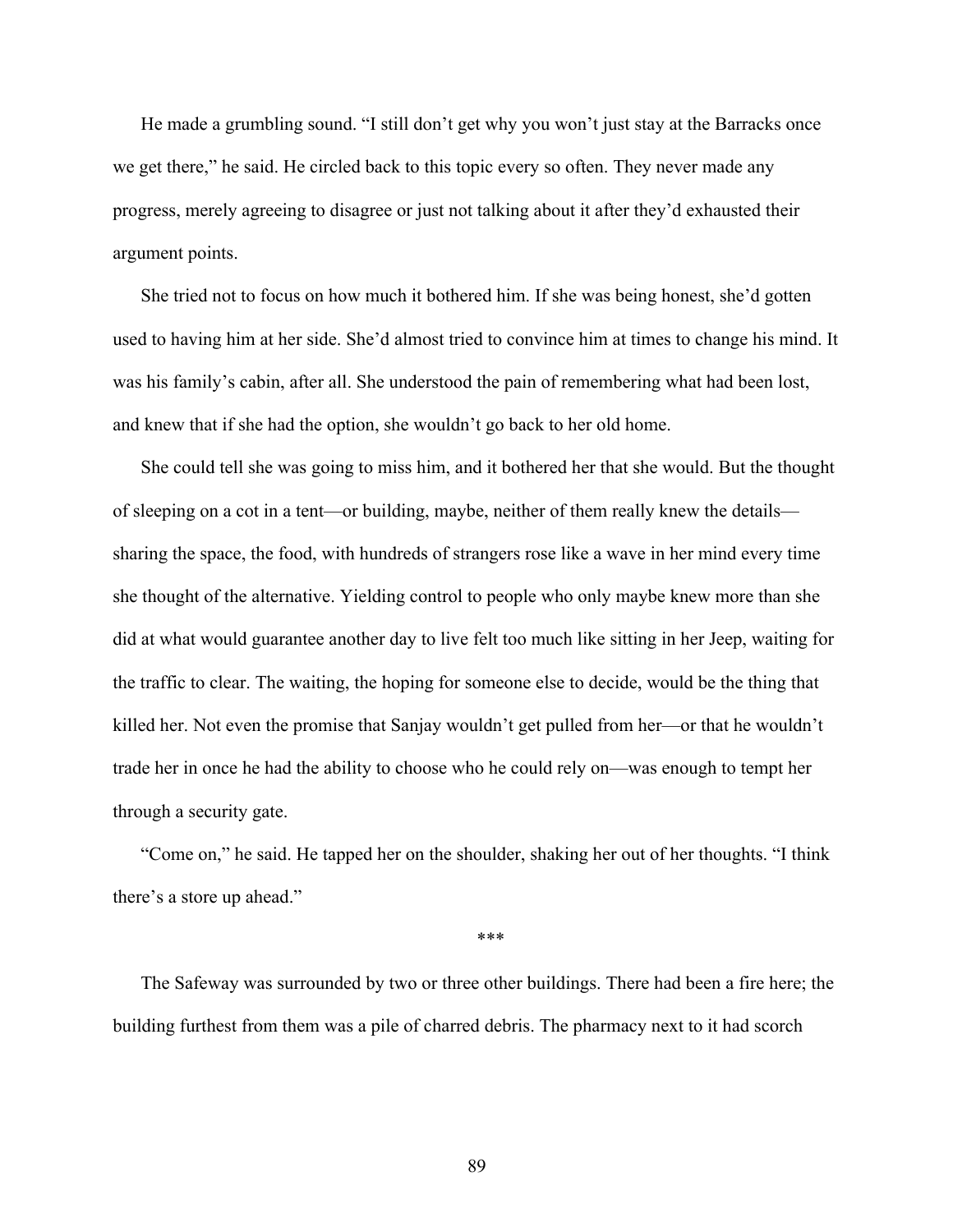marks all across its facade, the grocery store maybe half as much. Whoever was here had managed to put it out before it had consumed everything.

They checked the other stores for people and supplies with practiced thoroughness. Ella wasn't surprised when the pharmacy yielded nothing but a few band aids, but she was disappointed all the same. Sanjay had been running a fever the other day, and she was worried that going slower would keep them out on the road longer, meaning he could stay sick for longer, or even catch something worse. The disease wasn't airborne, but Ella's mother had described a weakened immune system like an unlocked door. It wouldn't take much effort or bad luck for other types of viruses or bacteria to find a way in.

She couldn't tell if he was feeling better or just good at keeping things from her, but he was in better spirits today. His hair was tied back in a half ponytail, a step or two ahead of her as they made their way towards the grocery store. "What would you eat right now, if you could?" he asked.

Ella thought about it for a moment. "Ice cream." She said the words slowly, as though she could taste the sugar. "Any flavor with cookies in it."

Sanjay nodded, and said, "an entire loaf of bread. Burn-your-mouth fresh."

"Hawaiian pizza."

He groaned. "You just ruined the game," he said as they reached the doorway of the store, but then added, "tacos."

The automatic doors were jammed open with a shopping cart. Ella pulled it out slowly, the metal screeching in protest. When she finally wedged it free, the doors didn't move.

Sanjay went through first. "Oh, god." He put a hand to his nose. "Something died in here. I don't think we should go in."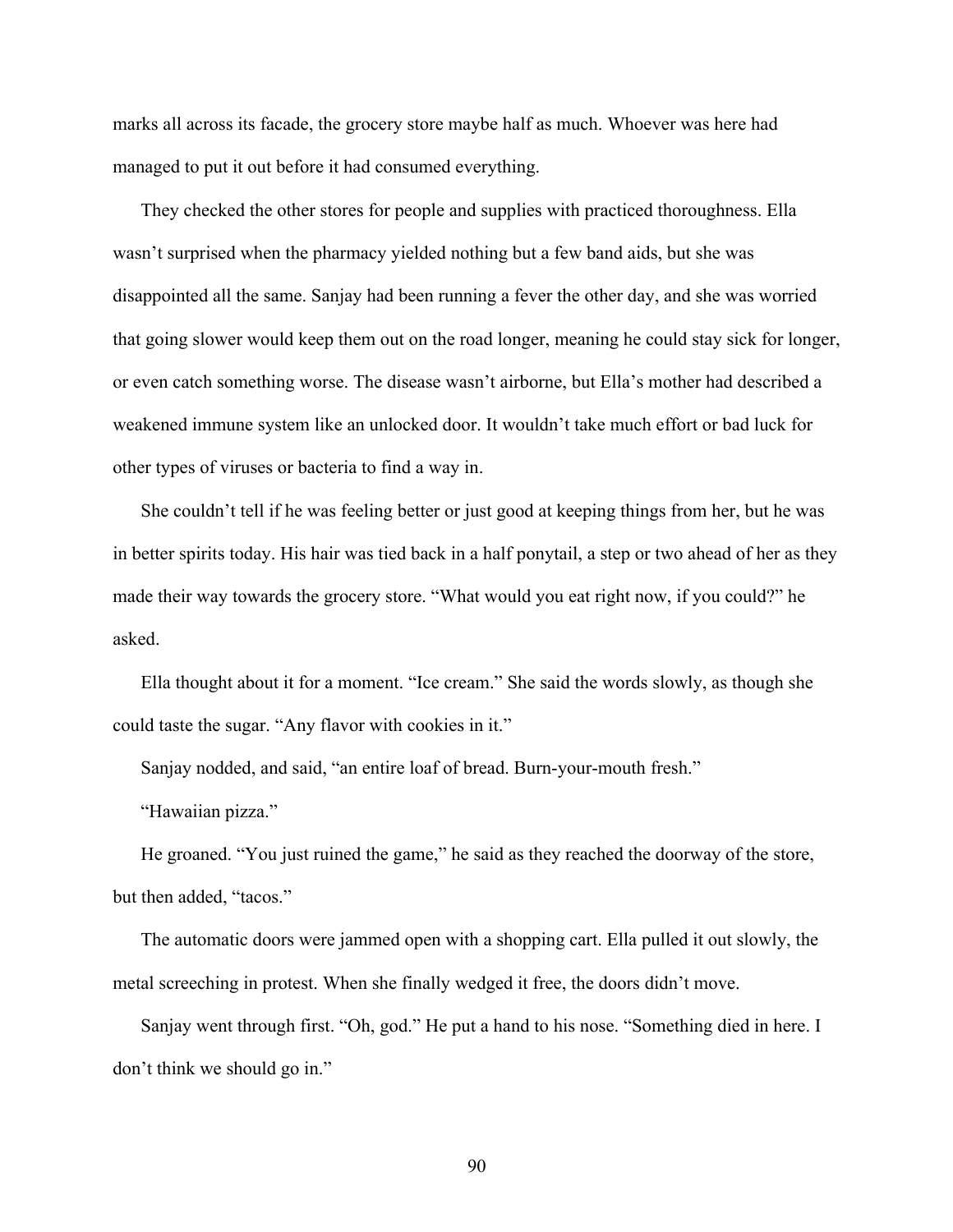The smell hit her nose, and Ella instantly recoiled. She recognized it. "Jesus." Her voice came out muffled through her hand. "It's the meat and poultry section. All the product has gone bad."

"How do you know?" He looked down at her as she walked ahead of him.

"We had a neighbor who liked to hunt, sold us venison. I don't know if he was scamming us or just didn't know anything about preserving meat. Or maybe he was trying to hook up with my Mom. She wanted to beat him bloody once we recovered."

His eyes widened. "You ate it?"

She nodded. "And for the next few days, I wished it had killed me." She thought of lying in bed, her stomach knotted tight. Her mom, just as sick but trying to power through, sitting at the foot of her bed, rubbing Ella's ankles to comfort her. She felt herself smiling against her hand.

She looked up at Sanjay, who was watching her expectantly. She stopped smiling. "Anyway, it's just because there's so much back there, I bet. If they were in there, they'd have come running by now."

He gave her a doubtful look, but eventually walked in. She followed, as they passed through one of the narrow checkout aisles. The lights were off; one of the lights had fallen to the ground, broken glass scattering from either side of the metal beam.

It was smaller than she'd expected. Maybe she was used to these kinds of places brimming with people, taking up so much space with carts and baskets and screaming children. Looking at it now, Ella could see that the store wasn't that much bigger than a school gymnasium.

It was in pretty rough shape. Most of the shelves were bare, some knocked out of place and dangling by one end. She turned the corner into the baking aisle, where the floor was streaked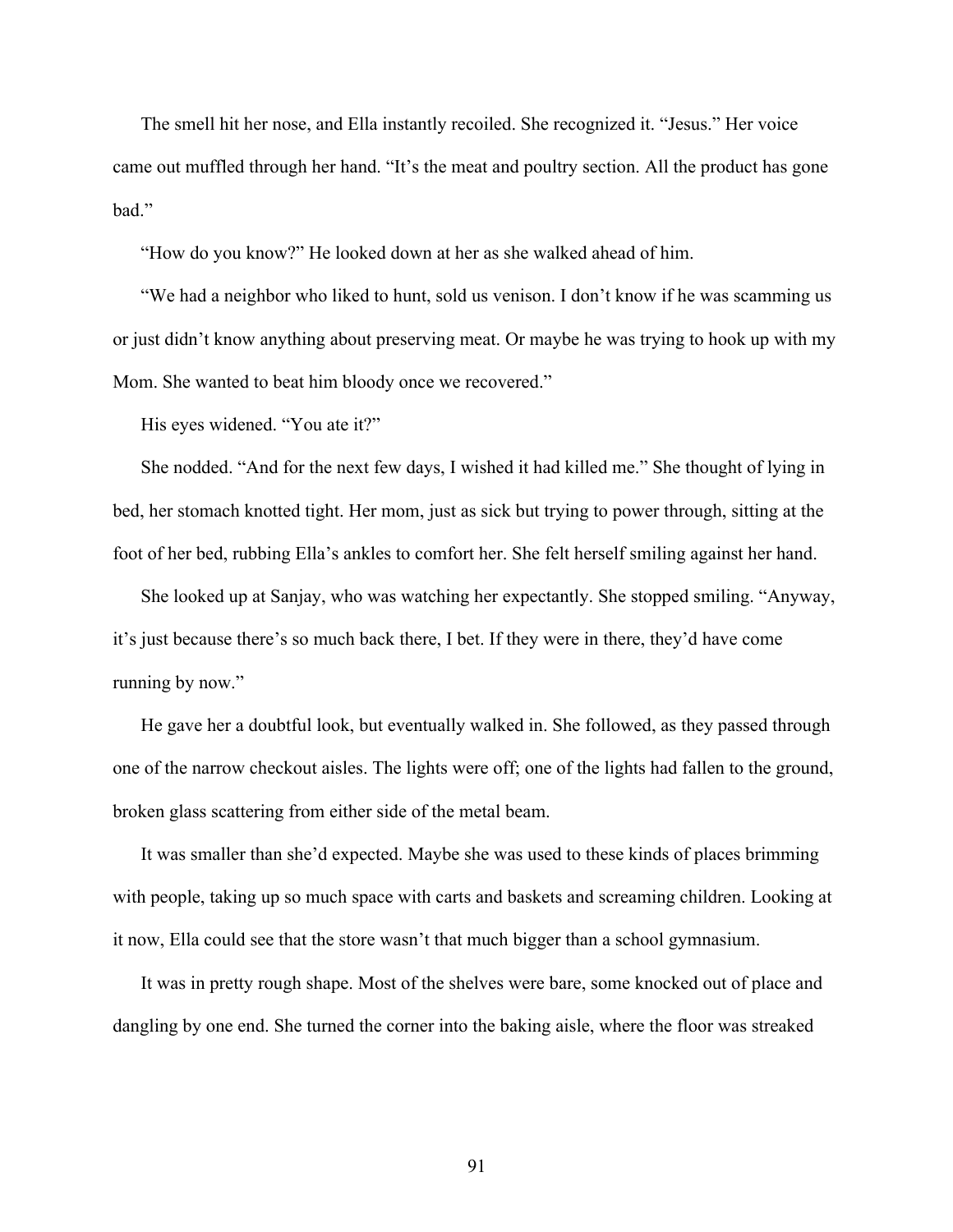with flour. Footprints muddled through the white, with flour dirtied to brown; she couldn't tell if it was mud or blood.

"Ella," Sanjay called. She followed his voice to the dairy aisle. It didn't smell of anything back here, somehow. There wasn't much left on the shelves—people always stocked up on dairy when a hurricane came, so it had likely happened before everything fell apart—and the smell of meat wasn't as strong on this side.

Sanjay held a hand against a swinging door. "Check this out." He pushed the door open, letting her go first. "Through the door on the left."

She followed where he pointed and turned the knob on the door. It was unlocked. She pushed the door open and flipped the light switch out of habit. There was a buzzing sound, and then the fluorescent bars overhead flickered to life.

"No way," Sanjay said. He reached for the switch and flipped it down, then back up, then down again.

Ella smacked his hand away. "You're gonna jinx it," she said, stepping slowly into the room.

It must have been the employees' break room, before. Strings of Christmas lights were affixed to the ceiling in curving patterns, their green wires snaking over the ceiling tiles. Stripes of blue masking tape keeping them secure, the plug taped against the wall just next to an outlet. A counter filled the right wall, with a small sink and a microwave affixed to it. Mismatched coffee mugs lined the shelf above. The fridge was humming.

"How is all this running," she asked breathlessly. "The stuff outside wasn't."

Sanjay just shrugged, dropping his backpack to one of the black pleather futons that sat in the center of the room. A coffee table sat between the two, covered with a plastic tablecloth patterned in red and green squares, Christmas trees with cartoon faces smiling up at them.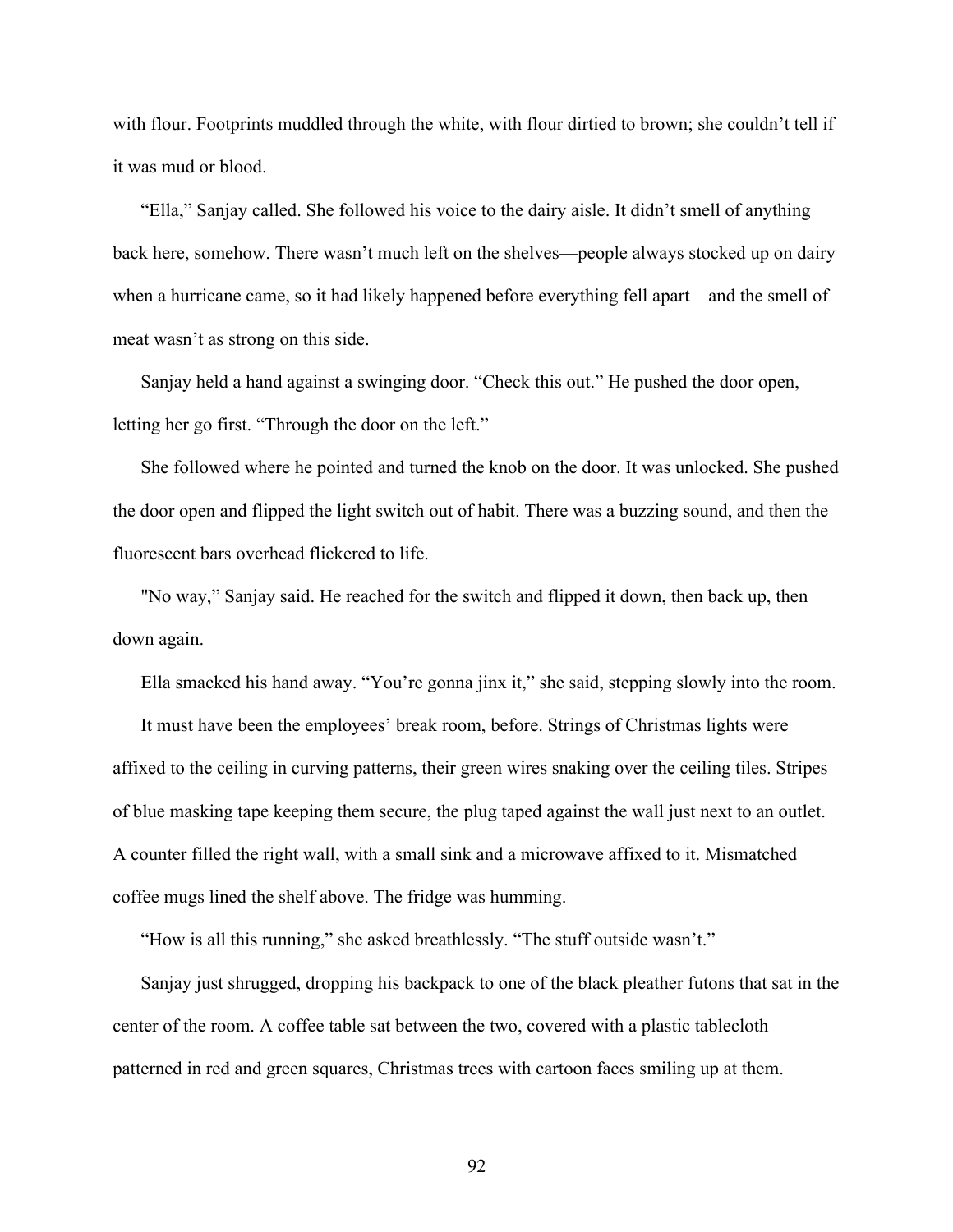"That's only slightly unsettling," Ella said dryly. She skirted around the couches and crossed over to the fridge. "What do you think?"

"Open if you dare," Sanjay said. She gave the door handle a jerk, and the airtight seal gave way. There wasn't much inside; she took one look at a few boxes of ready-to-eat salad, the greens dark and limp from age. She tossed them towards the trashcan just behind her. The shelf on the inside of the door held four unopened cans of Sprite.

"Catch." She plucked one out of the shelf and tossed it to Sanjay. Grabbing a second can for herself, she held it out in front of her. Sanjay extended his arm, and they snapped the tabs open.

Ella brought the drink to her lips. "Oh my god." The bubbles buzzed down her throat, and she nearly choked on the sip. "I can't remember the last time I had a drink that was actually cold." She tried to take it slow, savor the too-sweet taste, but time hadn't eroded her addiction to sugar, and she only just managed to keep from chugging the whole thing.

Sanjay sat on the couch, arm on his backpack while he drank slowly. He fixed his gaze on her expectantly. "Well?"

She looked around, understanding his meaning. "It doesn't exactly feel real." She'd daydream sometimes about finding a secret door behind a bookshelf in one of the houses at the Ridge, one that led down to a room with food and water and books and music and heat. A space that had already guessed at what you might need, so you wouldn't have to worry about problems until they'd already happened. All you had to know was which drawer to open.

"I know what you mean. Should we stay?"

She looked at him. "Do you want to stay?"

He nodded. "But do you want to? Do you think it'll be safe?"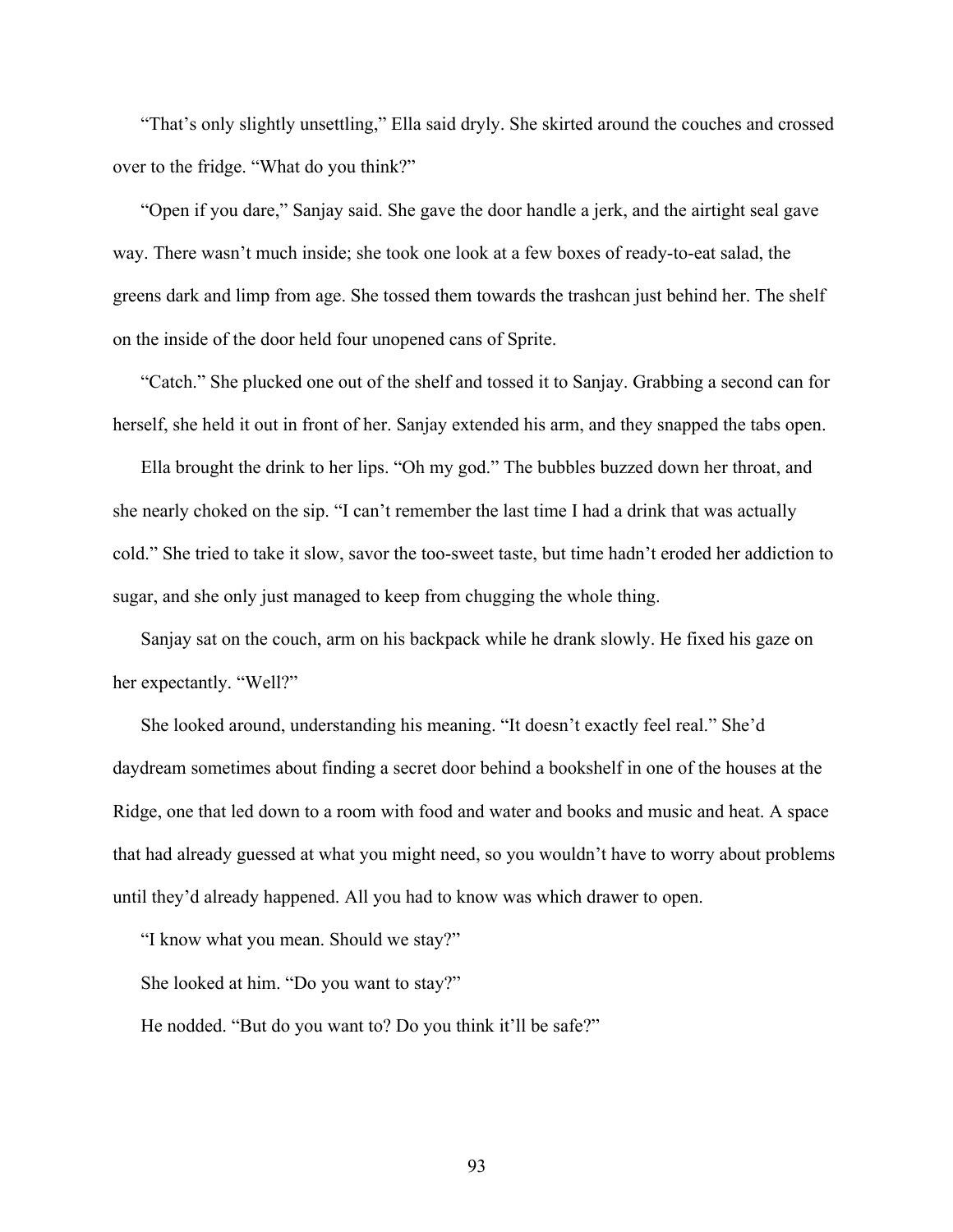She shrugged. "We'll have to keep the door unlocked, in case we need to bail." She didn't like the idea of a space not having more than one way in and out, but she tried to think of it as a hiding place, rather than a trap. They shouldn't have to worry about getting out, because nothing would ever know they were there.

He smiled and stood up, crushing the now-empty soda can in his hands. "Well, then. Wanna go run some errands?"

\*\*\*

They made trips to the aisles and back, plugging their noses if they drew too close to the side of the store that housed the rancid meat. Ella insisted that only one of them should be moving through the aisles at a time, in case the movement caught any passing attention. Sanjay didn't fight her on it, but she could tell he thought she was being paranoid.

On her way back, Ella walked down an aisle with plastic beach toys and pool floats and grabbed the biggest beach towels she could find off of the shelves.

"Next time we should make camp in a Walmart," she said as she stepped through the door. "We could snag actual bedding there."

Sanjay let go of the coffee table from where he'd dragged it against the wall. The futons now sat against each other, the backs angled up to form the most strangely proportioned bed frame she'd ever seen. He looked up at her and raised an eyebrow. "I don't think the break room at Walmart would be this nice. I call dibs on the green one."

Ella tossed the towel at him and began unfolding the remaining striped blue towel. "What have you got there?"

His tote bag was cradled in his arms, the straps hanging limply. He set it down on the coffee table and began rifling through it, moving things to the side and occasionally pulling out a few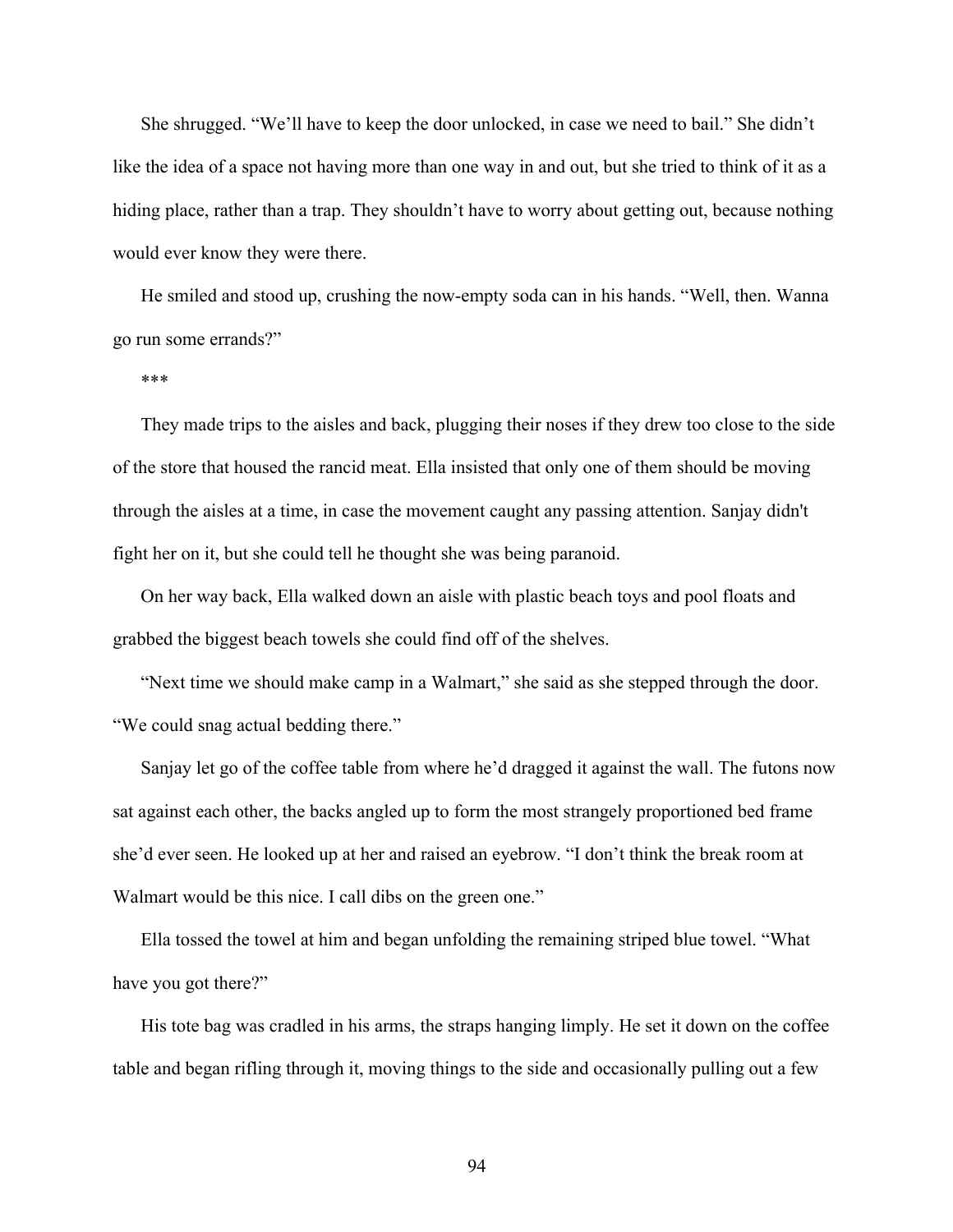items. A bulk package of black socks, a roll of toilet paper, a small electric lantern. If her gear was like Walmart, his was closer to a Target back-to-school commercial.

He pushed his way past a giant bag of trail mix and pulled out a small circular tub.

"What is it?"

He had his hand over the container, concealing the logo. "Close your eyes, please."

"If you'd said it without the please, I'd be less suspicious."

"I think you'll like this."

She gave him a glare, but there was no heat behind it. "Fine," she finally said, and covered her eyes with one hand.

She heard him messing with his backpack, and then felt the warmth of his body as he stepped right next to her. "Trust me," he mock-whispered.

"You're such a fucking creep."

"I aim to please." There was a dull popping sound, and then he said, "breathe in."

She did, and the smell hit her.

She remembered her arms dusted ghostly with flour as they had made a mess in the kitchen one weekend. Mom had snagged a Saturday off, and Ella had had a craving for brownies more intense than she'd thought possible. Ella had pulled the cocoa powder out of the spice cabinet on tiptoes, but they'd lost the lid to it once before, and the layer of tin foil they used as a substitute fluttered away as the tub tipped out and cocoa powder sailed down like snow.

She opened her eyes. Sanjay stood right in front of her, his face almost too close to hers. He had a look on his face, an expression that said he knew she'd been somewhere else just now.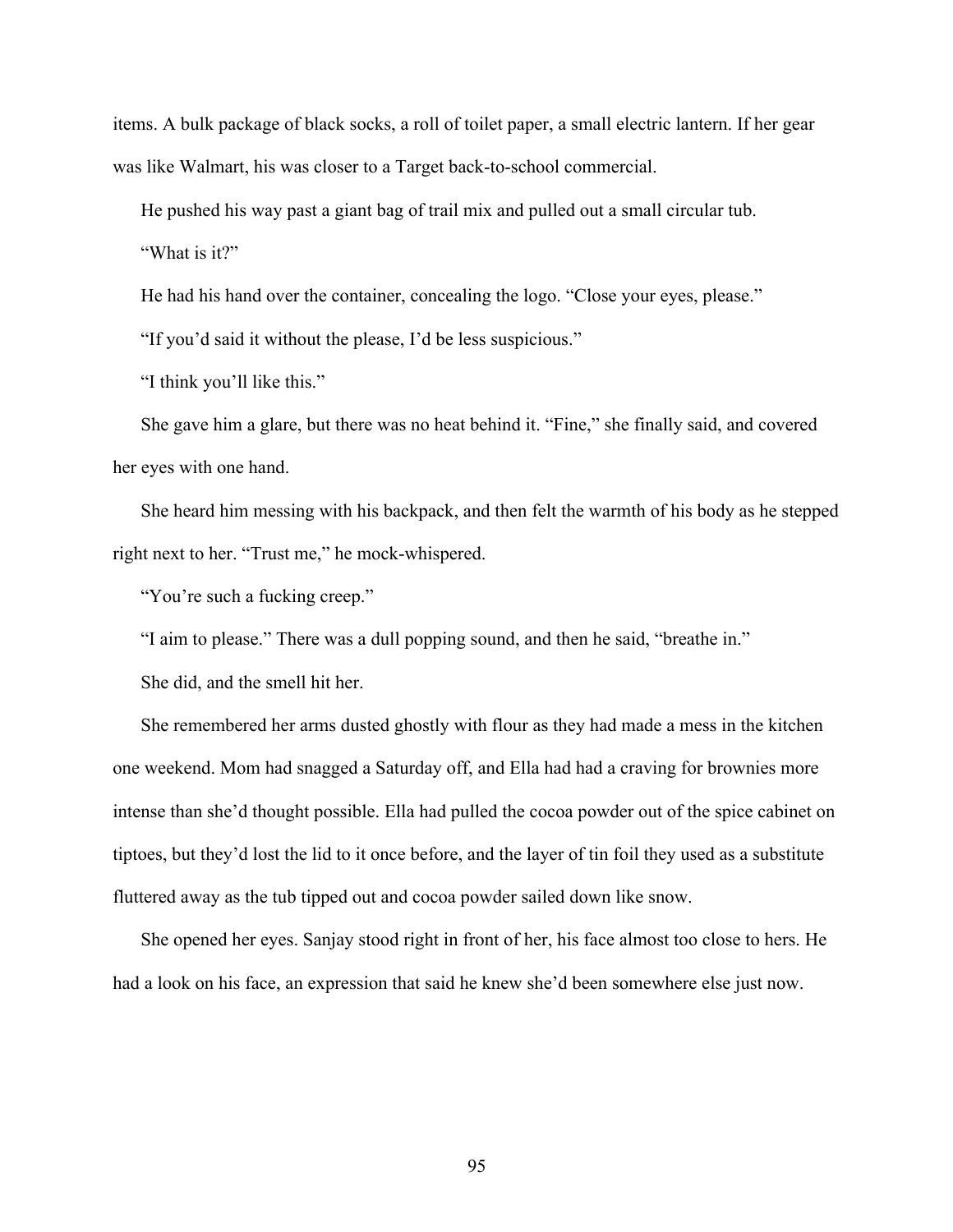"You're not allergic, are you? That may have been a bad idea, I'm just now realizing." Sanjay brought the tub of cocoa powder closer to himself and sniffed, his grin widening. "I don't think I've had anything chocolate in forever," he said, closing his eyes.

Ella stepped back and reached for her backpack. "You know it tastes like ass, right? You're supposed to use it with baking."

"I know." He brought the tub to his face and breathed. Ella could see the brown powder floated out like spores from a fungus, and she watched as Sanjay breathed in. A small smile spread across his features, his eyes closed.

Neither of them spoke as the scent floated between them. The powder made her think of dust motes floating in late afternoon sunlight. Ella used to fall asleep on the couch when she came home from school. It sat against the sliding glass door that led to the backyard and into the forest beyond it. If the sun was still out when she woke up, it would be late enough that the light would have deepened in color as it struggled to stay above the trees and would set the dust in the air alight. She'd sometimes reach out and try to catch them, her hands causing them to swirl and circle around themselves.

She could feel the day catching up to her, fatigue pulling on her wrists like an insistent child. "I think I'm gonna pass out."

"Go ahead. I'll stay up, keep an eye on the door."

"No, that's not fair. Your fever might come back."

"I'll be fine." He reached back in the tote bag and pulled out a bottle of cold medicine, orange liquid sloshing around as he shook it.

"Where did you even find that?" She'd checked the health aisle first thing. She'd been able to find boxes of tampons easily, but the medicine and disposable razors were long gone.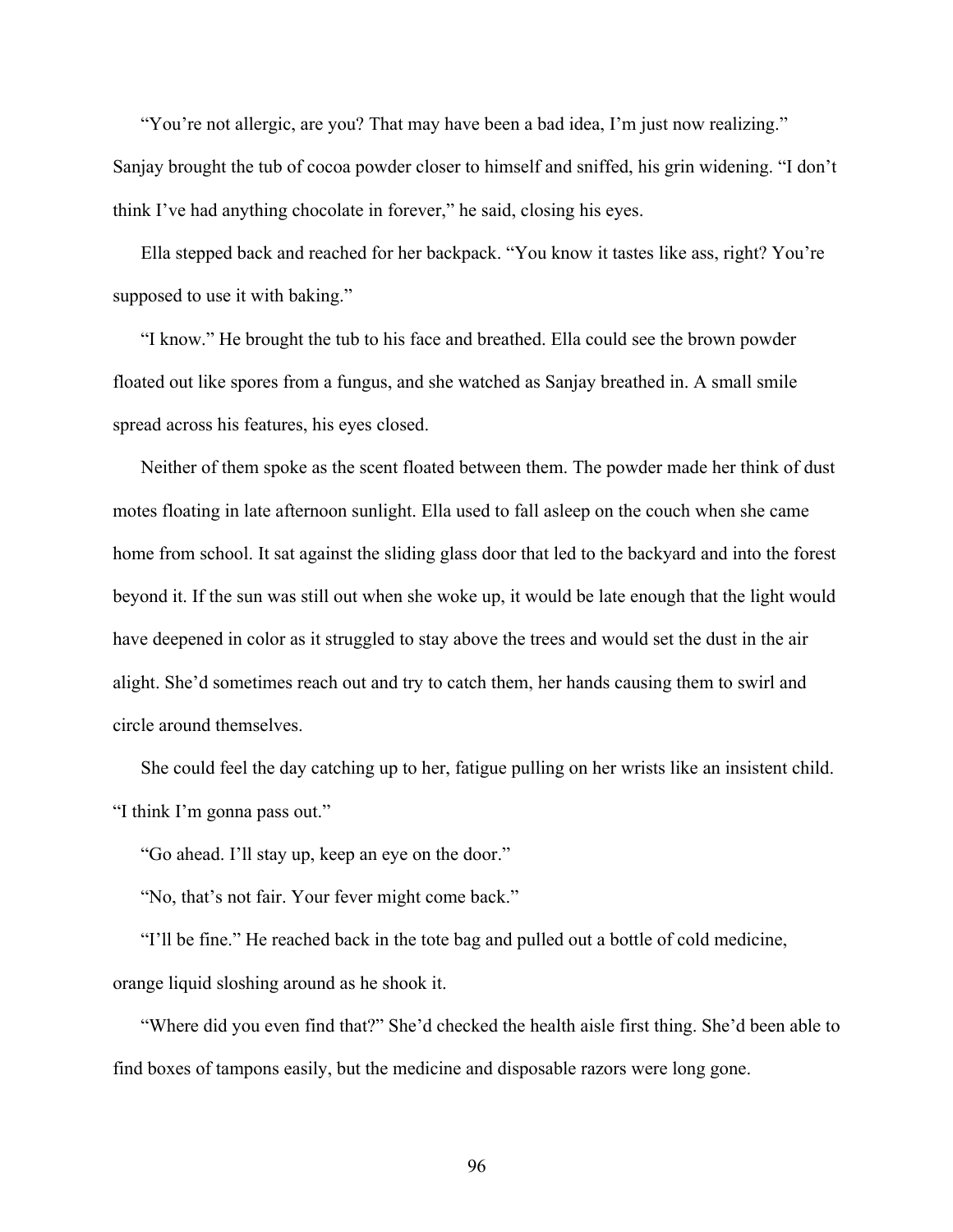"It was hiding under a shelf that had fallen off the frame. Hasn't expired yet, either."

"Lucky break. So, is it just knockoff Dayquil, or is it the kind of cough syrup they used to make you show ID for?"

He snorted. "Why, you trying to get high?" He broke the seal on the cap and took a small swig. "Tastes like burnt orange Jolly Ranchers," he said with a grimace, wiping at his mouth with his shirtsleeve.

"When you get to the Barracks, you should see if they'll give you anything stronger."

"What do you mean?"

She shrugged. "I figure a place is only as safe as how high you can get without worrying about the infected catching you off guard."

He shook his head. "Not interested."

"You're such a boy scout sometimes," she said.

"No, I've been high before. Just not a fan of it. It's a different impairment than being drunk, you know? Shit feels too heavy, like gravity's pushing down harder."

"I wouldn't know."

"Oh, so who's the boy scout, now?"

They went on like that for a while. There were no windows, so they couldn't tell if the sun was still up or not. Ella could feel the tiredness behind her eyes, but it crested and fell as the conversation did. The ability to speak above a low mutter had them chatting for at least an hour, and about nothing very important. Ella wondered what other kind of blessings this place was willing to put forth. Maybe the plumbing would still work, and she could wash her face later.

The silences between their conversations began to stretch longer. At one point, she pulled out her sketchbook and began to flip through to some of her better drawings. She thought about the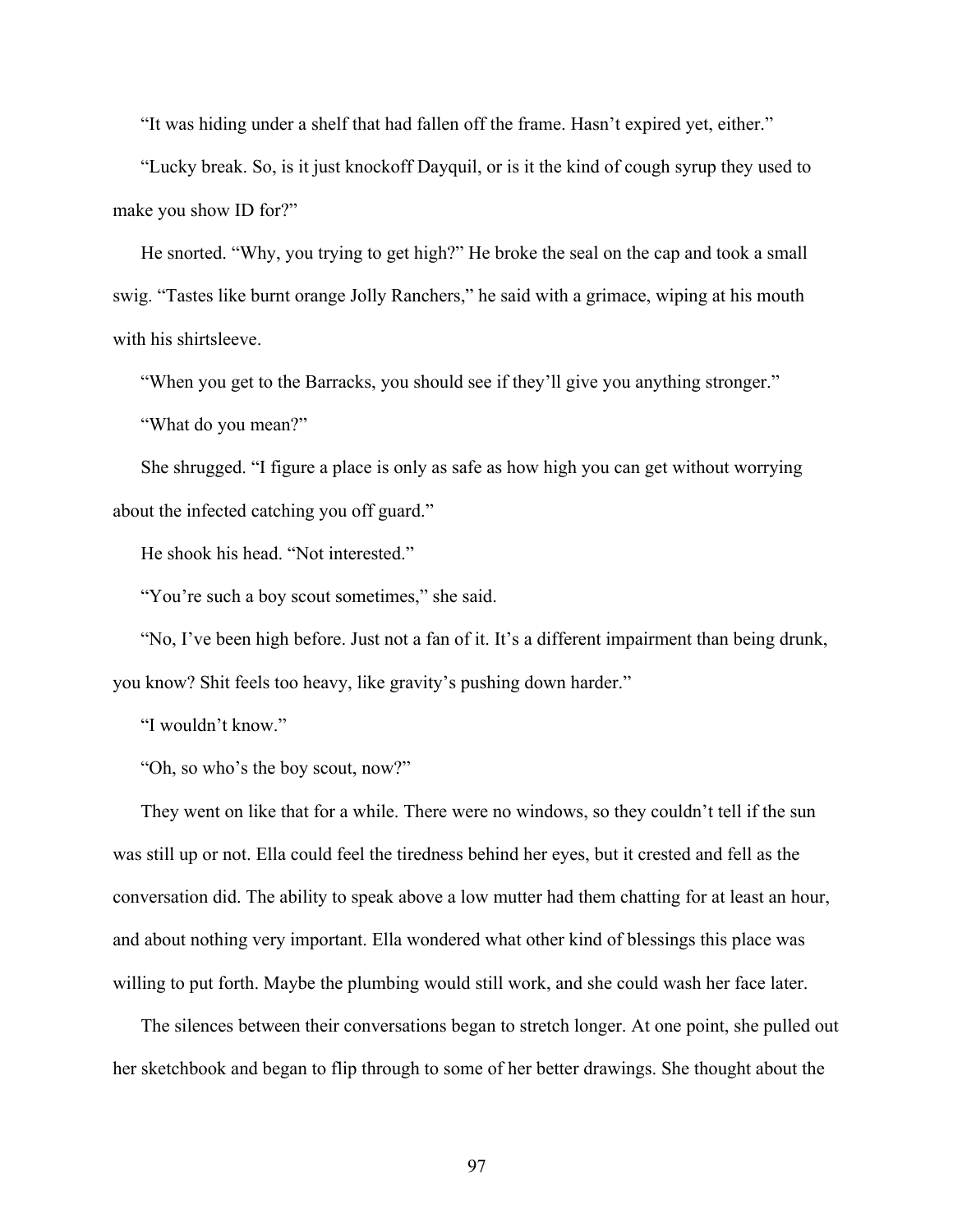strangeness of where they were sitting, and of how it didn't really register in her mind as strange. She couldn't tell if the knowledge bothered her or not.

She looked at Sanjay, who was flipping through a magazine he'd taken from one of the aisles. She could remember the name of the celebrity whose face smiled at her from the cover. Wondered if he was alive, or if the celebrities were all wandering in their cavernous houses, unable to hit the keypads that would unlock their private gates and allow them to feed.

"Do you think we're better off?"

"What?"

She shrugged. "The whole thing. Do you think it'll be for the best, like in the long run?" He frowned. "Of course not. What are you talking about?"

"Sometimes I wonder if this is some kind of an overcorrection. Environmental retaliation, nature trying to restore itself. Like antibodies going after a virus."

"You're assuming that the natural world isn't inherently brutal. There's a breed of louse that feeds off a fish's tongue until the tongue falls off, and the louse *becomes* the tongue. Fungus that takes over ants' minds, driving them up a tree to explode and rain spores down on all the other ants."

"Why do you know any of that?"

"I was an Animal Planet nerd as a kid. My point is, this isn't about restoring balance to the ecosystem. This is just more of the same, only we're not used to being on the receiving end." He played with the flashlight, tapping out Morse code on the ceiling. "The human race doesn't like being dominated, but it's forgetting that we are a part of the ecosystem that caused us to lose our status as apex predators in the first place."

"So wise, Sanjay."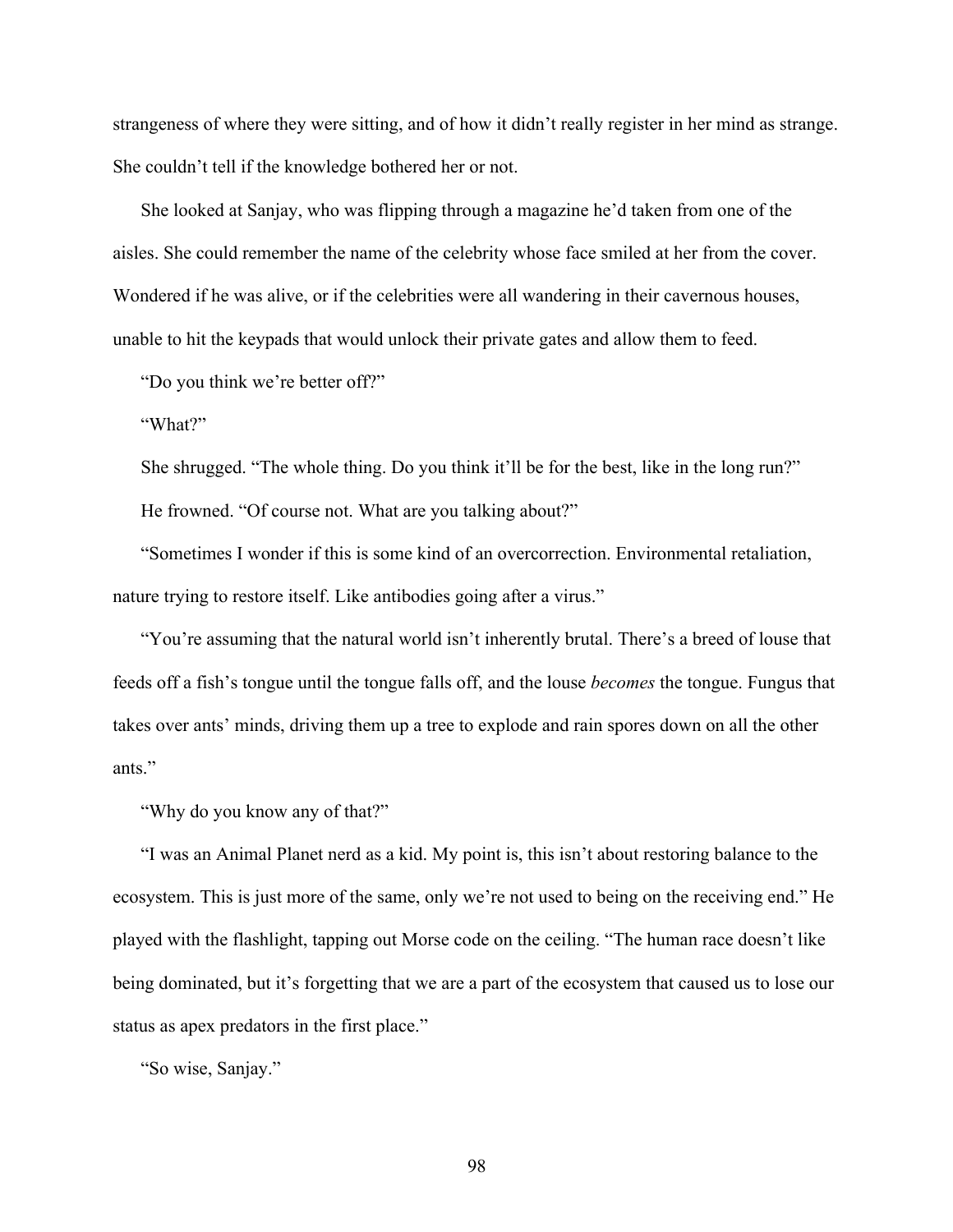"So then why do you think it's a good thing?"

"I don't think it's a good thing, necessarily. I don't want people to suffer." She paused to try and find the words. "I remember this nature doc I saw once. One of the people being interviewed was talking about how climate change wasn't about saving the planet. If the environment collapsed, eventually it would heal itself, or evolve into something else."

"You're assuming that this is going to wipe us out all the way, but that's never happened." She laughed. "And thus, is never going to happen."

"Maybe someday, but not now. You've been on your own for too long. You haven't seen some of these compounds they've set up. The world's not ending, Ella, just changing."

"I think it's too soon to tell."

"The Black Plague killed a third of the world, and we're still here. Spanish Flu infected as much, killed two to three percent. It could be too soon to tell, but that goes both ways."

"Okay, fine, so if we're not getting wiped out, and we're gonna bounce back, or all the infected are going to eventually crumble into dust, then what's gonna happen after that? You don't think people—or society, I guess—can learn from it, and be better?"

He gave her a look. "Maybe? Probably not? It's the future, I don't know. I didn't think you'd be that optimistic about it, to be honest."

"I feel like I don't have a choice. I mean, if things just keep being shitty, then what's the point of all this?"

"There's no point to it. Not on purpose. Bad shit happens, shit that doesn't come with helpful explanations, or directions."

"Doesn't that make you angry?"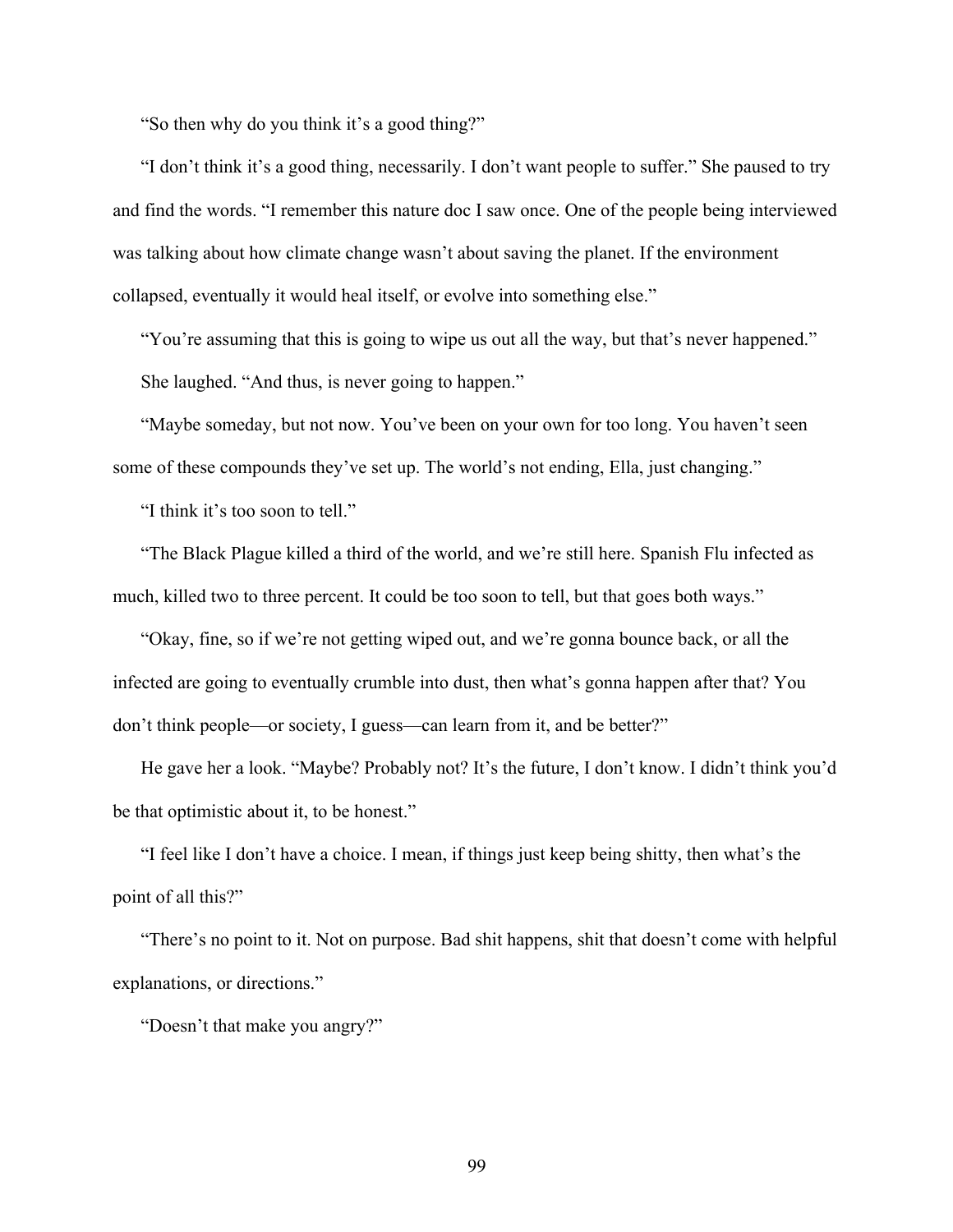"Sometimes. But I can't think about that when we're on this side of the wall. You know what that's like."

She did. She'd been pushing her thoughts down into a corner of her chest for almost a year now. Sometimes it felt like she was pushing all of herself in there too and watching from behind a screen while her body and brain did the work to keep her alive. She was preserving herself, holding onto everything until she eventually found refuge to let it all spill out. That day had started to seem less and less likely to come the longer this went on, and each day was just more of the same. Keep moving, ration supplies, don't let your guard down, eyes and ears open wide.

"Sometimes I wish I could just step outside and scream," she said absently. "Or even just sing off-key."

"You used to sing?"

"Not like I was a singer. But just that fun, stupid way people sing. Showers, car rides, weekends where Mom had a twenty-six-hour shift and I had the house to myself. Sometimes I'd turn the TV up so loud I thought a neighbor would start banging on the door."

He smiled to himself. "If you came to the Barracks with me, we can make them start a karaoke night. Heck, they might already have one."

She sighed. "Don't be like that."

"I'm not. All I mean to say is, if you ever get tired of being on your own, you'll know where to find me." He put away the magazine and stretched. "Do you mind if I turn off the light?"

She shook her head and started to put away her sketchbook. The room went black for a second, but then lightened to where she could see things dimly. She looked up to see the Christmas lights were on. Red, blue, orange, and green bulbs set the room in a warm glow.

"That's actually pretty awesome," Sanjay said as he walked back over.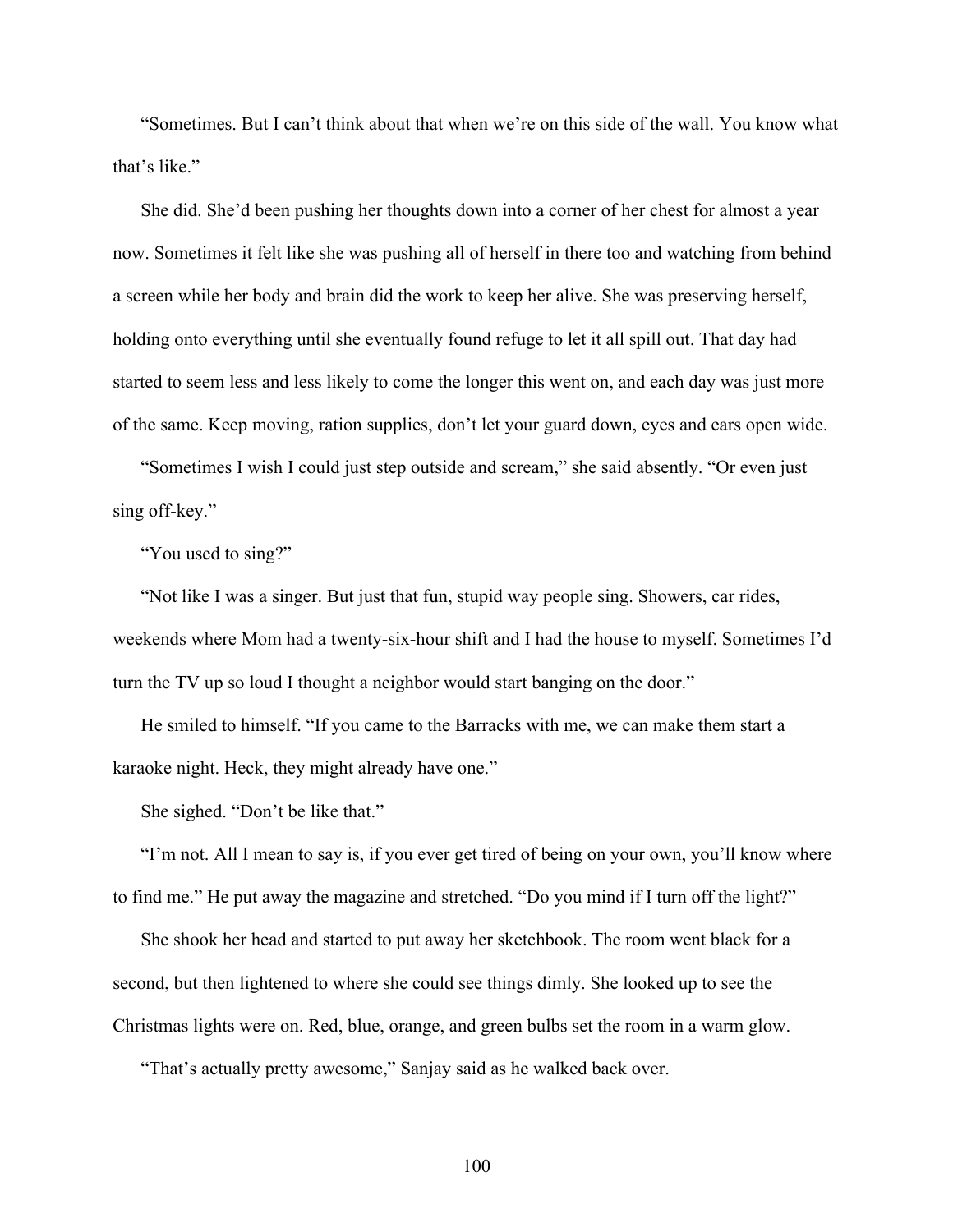Ella unlaced her boots, but kept her socks on, and draped the beach towel over herself. There weren't any pillows, but the cushion was comfortable enough.

She stretched flat on her back, muttered a goodnight to Sanjay as he settled himself, and stared up at the lights for as long as she could.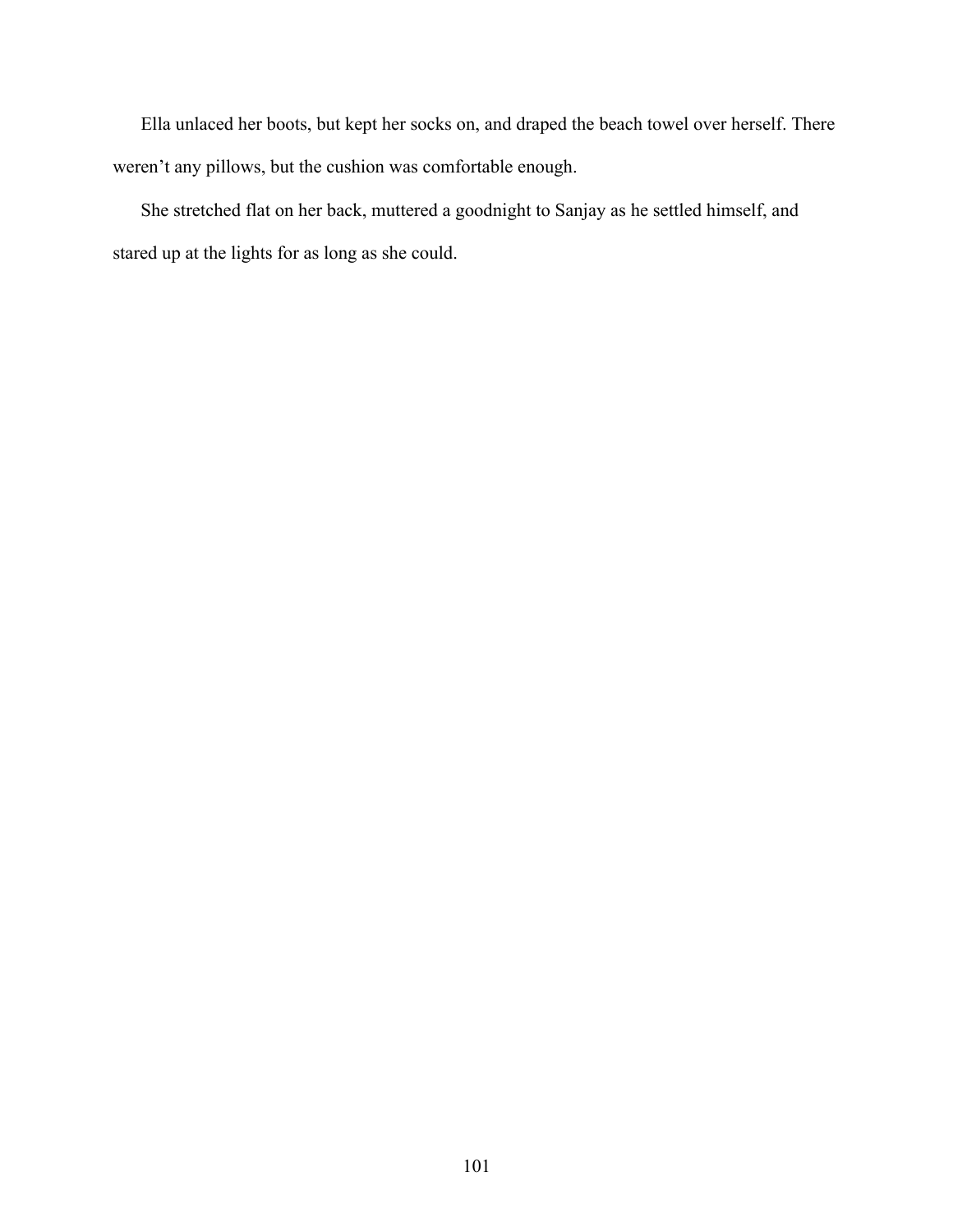Chapter Thirteen

Ella felt as though she were underwater. Her heartbeat pounded in her ears as she stood in a darkened hallway, taking in the sight of the mess that lay before her.

She'd tried her hardest to keep from dreaming up this memory, but there really wasn't any way to wish for better dreams. Not in ways that made it come true, anyway.

Ella's mother lay on the ground. Her arms wrapped around her torso, as though she were hugging herself. Or as if someone had arranged them that way. Blood had pooled on the right side of her head; her hair, wrapped in the bun she always twirled it into before she left the house, lay soaking in it, light brown darkened to russet. The space where her shoulder met her neck was stained red.

Ella dropped to her knees and leaned forward. She slid herself along the floor until she was closer.

The blood was only a little damp; she'd been lying her for a while. Ella put her hands on both sides of her mother's neck, pressing with her fingers as she tried to find broken skin. She was struck with a memory of her mother doing just this to her, checking her lymph nodes when she was sick. She found nothing.

She stretched the fabric of her mother's scrubs away from her neck. The blood was darker here, but no bites. As she ran her hand across the blood, she felt a small hole. Ella tore her backpack off her shoulders and pulled the water bottle out of the pocket. Before Sanjay could stop her, she unscrewed the cap and poured it out onto the wound, scrubbing away the stubborn bloodstains.

The space in her mother's skin looked out of place. Ella knew she had to be going into some kind of shock, subconsciously. That her reaction to seeing a bullet wound would be one of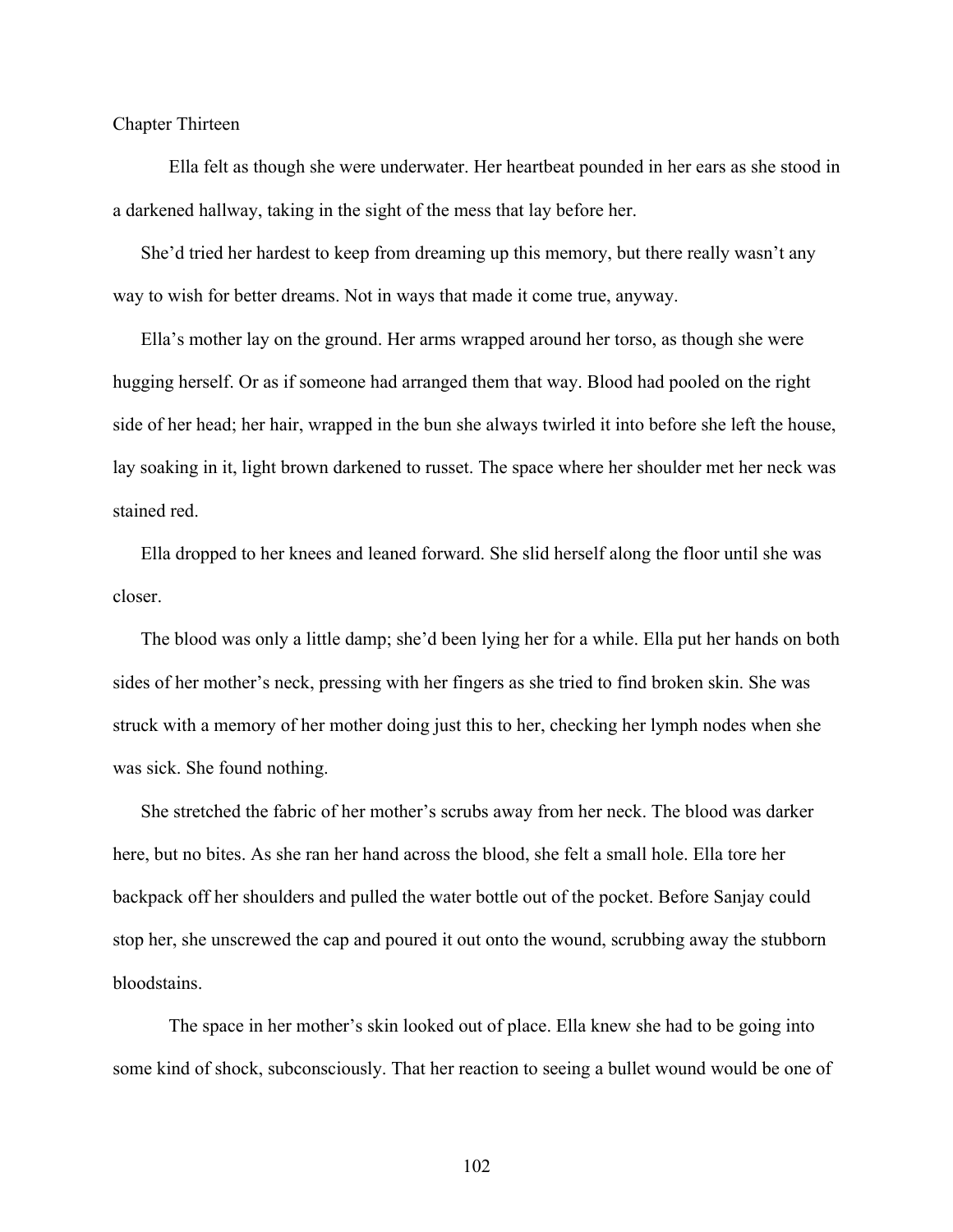confusion, rather than literally any other possibility, was a result of her mind trying to protect her from the truth of what she was seeing.

\*\*\*

Ella opened her eyes. The ceiling was glowing from the holiday lights. She put a hand to her chest, willing her racing heart to slow as she reminded herself where they were. She gripped at the towel that lay over her and rubbed her thumb against it, forcing herself to pay attention to the sensation of the fabric on her fingers.

"Ella?" In the darkness, Sanjay's voice was soft, as though there were others he didn't want to disturb. "You okay?"

She pulled the towel almost to her chin. "Fine."

"You wanna talk about it?"

She bit the inside of her cheek. She wanted sleep, but she knew that wouldn't come for another hour or so. The futon felt too big for her; she couldn't reach either end, laying so close to the center as she was, and with the dark rendering her totally blind, she had an uncanny feeling of being untethered from the world. She imagined this was something like those sleep deprivation tanks she'd seen a video about.

"I found my mom's body at the hospital," she said. She knew she had said it out loud, but the act of speaking felt involuntary. Something about the silence when Sanjay was around gave her the sense that she needed to fill it.

"It was after I got home. I'd had to abandon the car on the highway. Traffic was backed up from an accident that was probably from someone turning while they were driving. Anyway, I got out, hid in a ditch until everything died down, then started walking back. I was just glad that I hadn't gotten very far. I'm sure I would have died of hypothermia if I'd had to walk any further."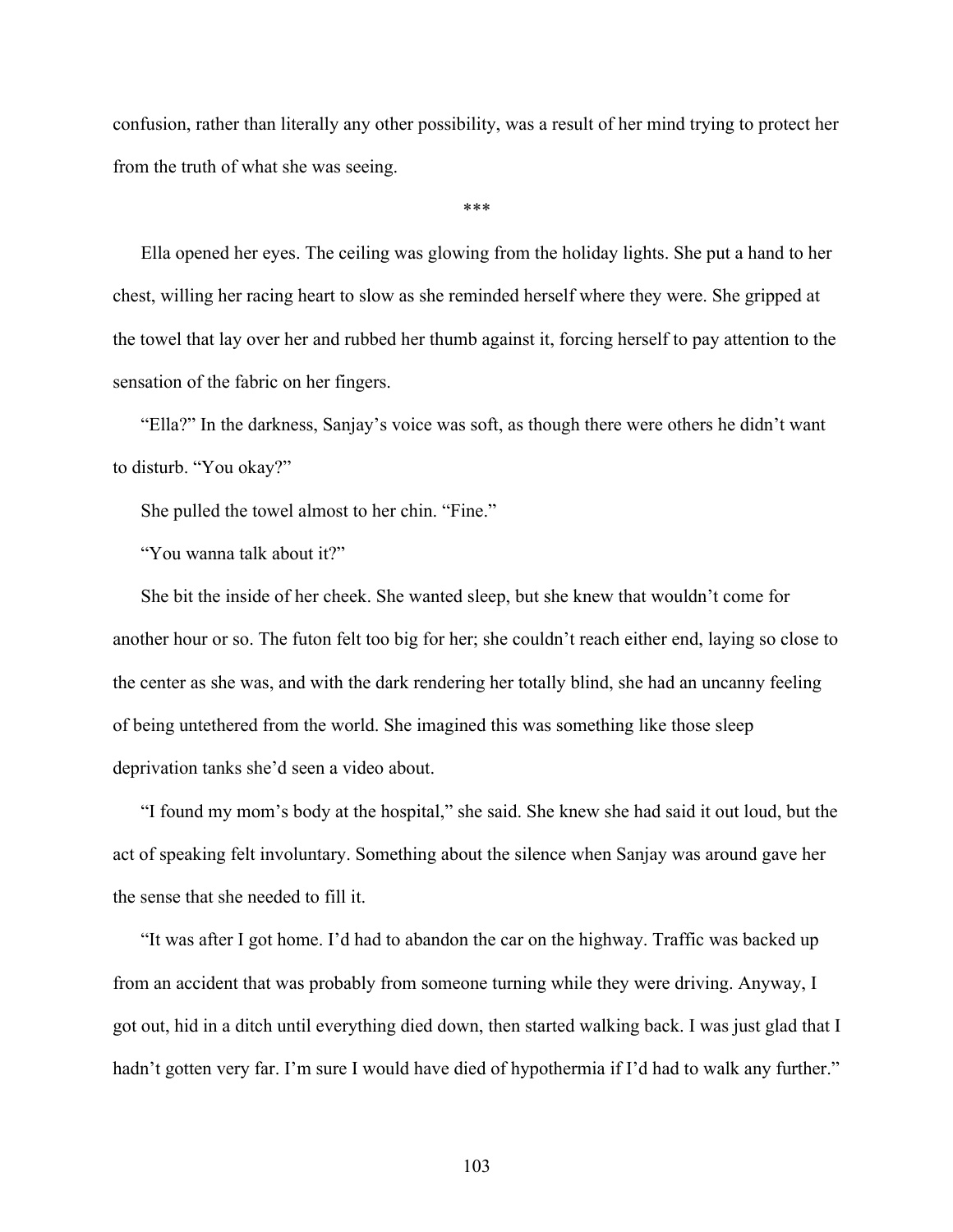"Are you talking about when this all went down in August?"

She nodded. "I was on my way to a music festival. I was supposed to go with my cousin, but she blew me off at the last second. I knew Mom wouldn't let me go alone, so I just didn't tell her. But I called her when shit began to go down, and she told me to get home. So, I did."

"There were bullet holes in her torso. I couldn't see at first—her blood had soaked into her scrubs, and the color was so dark, almost black. I didn't want to touch it." She remembered how her mother's body had looked. Her eyes were open, staring off down a hallway. She seemed like a wax figure, as though she was a solid object, and not a collection of body parts put into motion by her soul. Ella hadn't wanted to touch her, because she knew that her mother wouldn't respond. She wasn't there anymore.

"There were a bunch of medical supplies around her, a tipped over cart. They must have been looting the place for supplies. I don't know." She sniffed loudly. "I grabbed what I could, and I left. I knew she wasn't the only body in there, and I didn't want to stick around for any of them to start moving."

She closed her eyes, not bothering to fight against the onslaught of memories as they came. Blood on her tongue when she bit down on her cheek to keep from sobbing out loud. The skin of her cheeks itching from dried tears after she'd been sitting in the same position—legs crossed, her mother just out of reach—for what felt like forever. The emptiness she felt when she closed her mother's eyelids with two fingers, as she could tell even from such sparse contact, that no warmth lingered in the body.

"That's why you didn't want to go to the hospital," Sanjay said softly.

"I shouldn't have stopped us from going," she said. "If your wounds had gotten infected--" "Don't worry about me."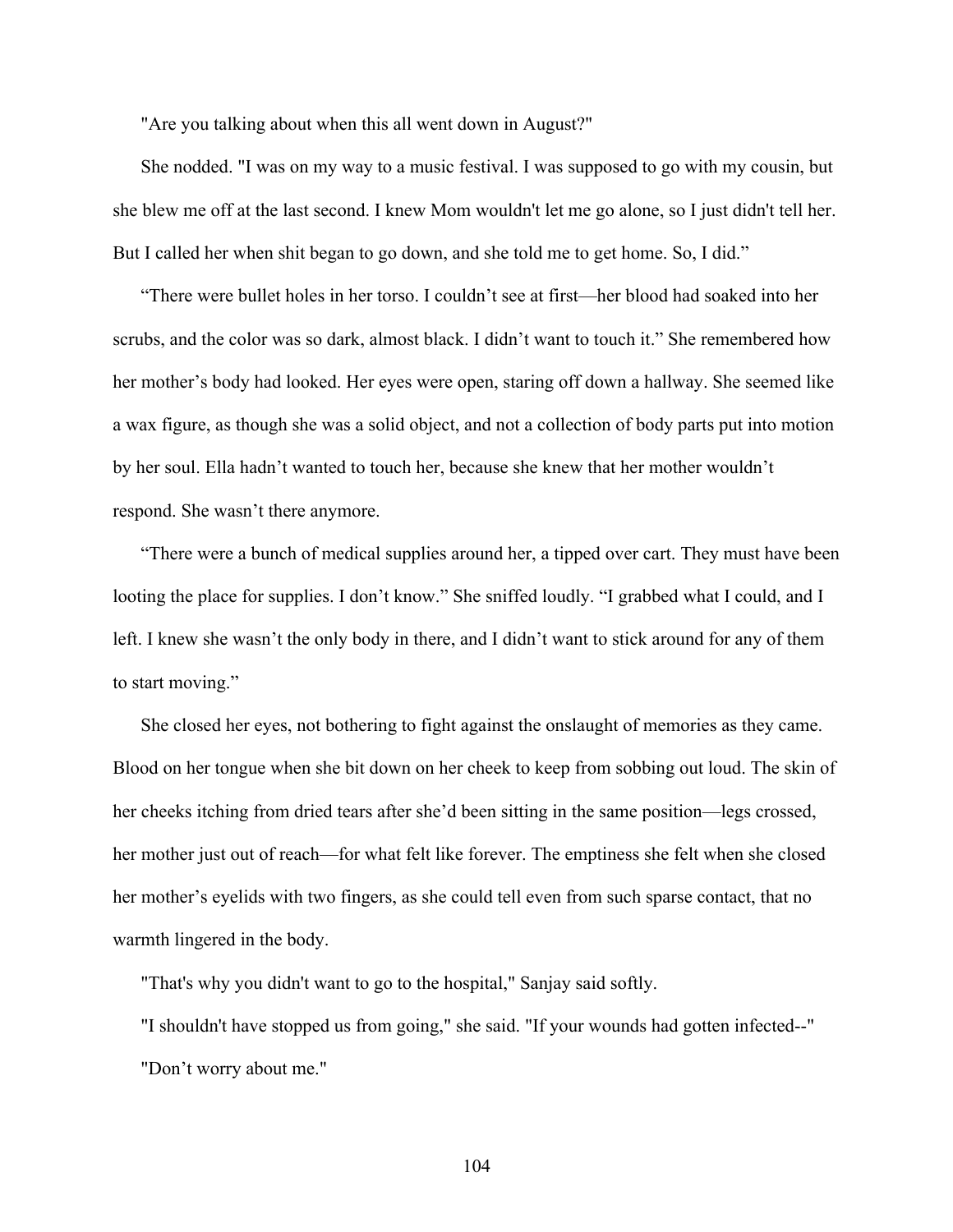She folded her hands over one another, trying to fight the urge to fidget. Her guilt at steering them away from the hospital surprised her. When she'd lied to him, it had been out of the fear that he'd make her go back in there. What would have happened, though, if they had? He wasn't sadistic or had any hidden agenda; she'd known that as soon as he'd opened his mouth.

If they'd gone back to the hospital, looking for basic first aid, would they have been overwhelmed by the infected? Would the place have been humming with the droning hum of dead voices? She remembered a theory someone had had about ghosts, that they stuck around in the mortal world because they had unfinished business. Something that they had left unresolved in the world before parting with it so unexpectedly. She'd always assumed they made the sounds they did when they saw someone unbitten, like wolves howling across distances to let each other know they'd found prey. She imagined them as they seemed--lost people, crying out for help- and wondered what sorts of errands they were asking her to run, what messages they were trying to pass on to her, if only she could understand.

But she was less afraid of facing a horde than she was of the possibilities of how she'd find her mother if she went there. Would she be faced to see how much of her mother had decomposed? Would the body be missing?

Would her mother be walking towards her, the blood from her gut wound now wine-dark and iridescent?

"I holed up in a house in The Ridge. I'd left the door to the house unlocked, let Spartacus run into the backyard. I couldn't go back there, never went back to that neighborhood."

"Wait, where did you live before?"

"Barret Pines."

"What?" she nodded, keeping her gaze downturned. "You used to live there?"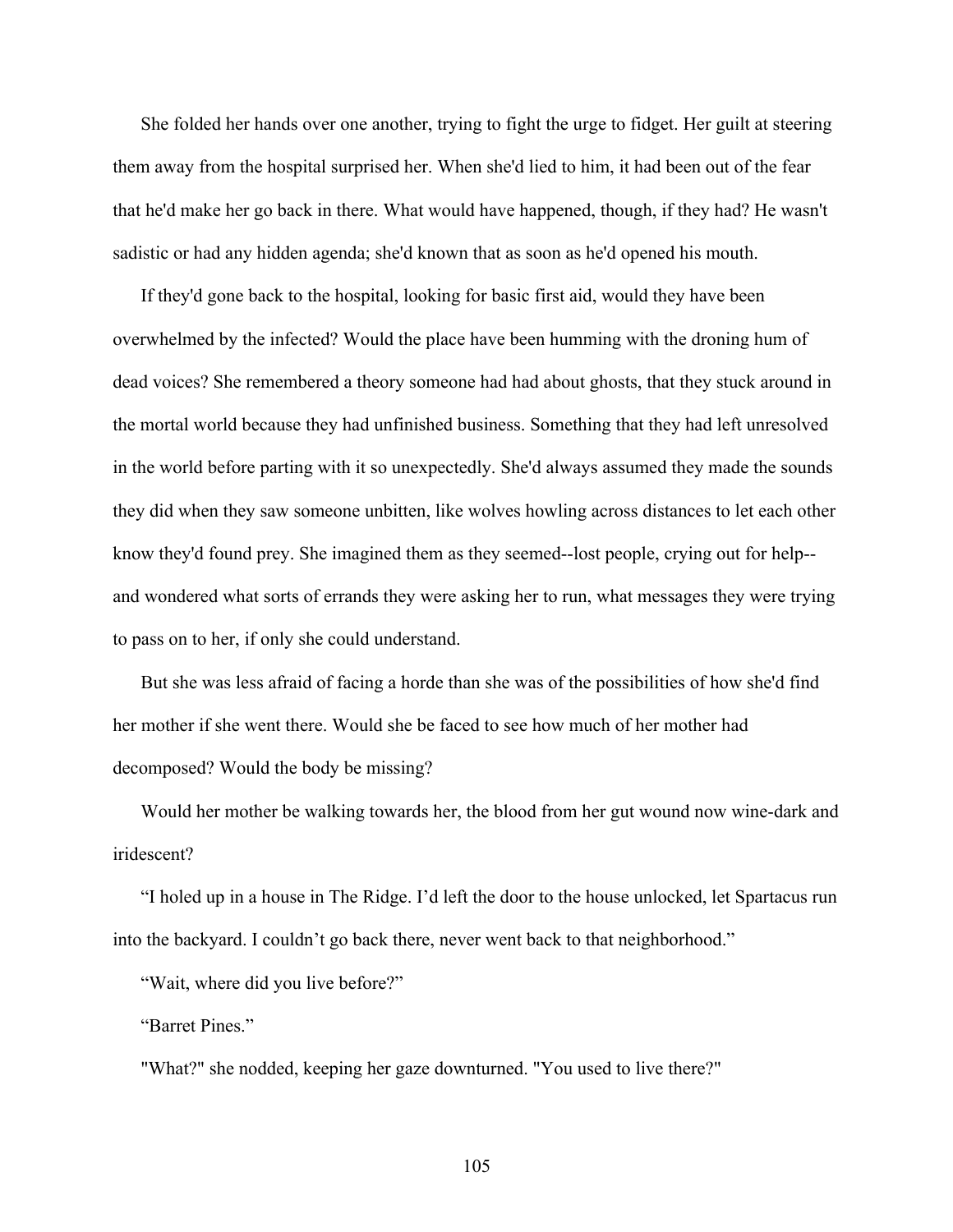She nodded again. "So, I wasn't fibbing about that one. I really had cleared everything out. There hasn't been anything worth salvaging there in three months."

"So, you just…stuck around." She looked up to see him giving her an astonished expression.

"Well where was I going to go? My car was miles away. I still hadn't really understood the magnitude of what was happening, so I didn't want to steal anyone's car at first. I mean, I didn't like any of my neighbors, but I still knew them." The clock ticked loudly. "And the neighborhood wasn't deserted. Some were still holed up in their houses, waiting it out. The ones who turned couldn't remember the mechanics of their doors. I wound up walking into more than a few houses with infected doing laps on the first floor, waiting for something to chase."

"Sometimes," she added, "I used to think about going back to the hospital. To bury her, cremate her. Daydream's a better word for it. That'd probably be easier."

"You can't." Sanjay's voice trembled.

She sighed. "I didn't say I'd do it. It's more like an imaginary bucket list, or a false promise. You know how you lie to yourself about the future?"

"I think you might be talking about hope."

She wiped her face. "No, I'm not. Hope is when you believe in the chance that things will change. You genuinely think you can reach something better, despite what it will take to get it. Even when it's impossible, if your belief is earnest, you can call it faith. I'm talking about the ways we trick ourselves into pretending that there's something to look forward to, because we're too scared to face reality, or too cowardly to take the easy way out."

Sanjay didn't say anything. He didn't have to; she could read his thoughts across his face as if he'd shouted them at her. "Don't worry, I haven't got any plans for that. Don't want to. At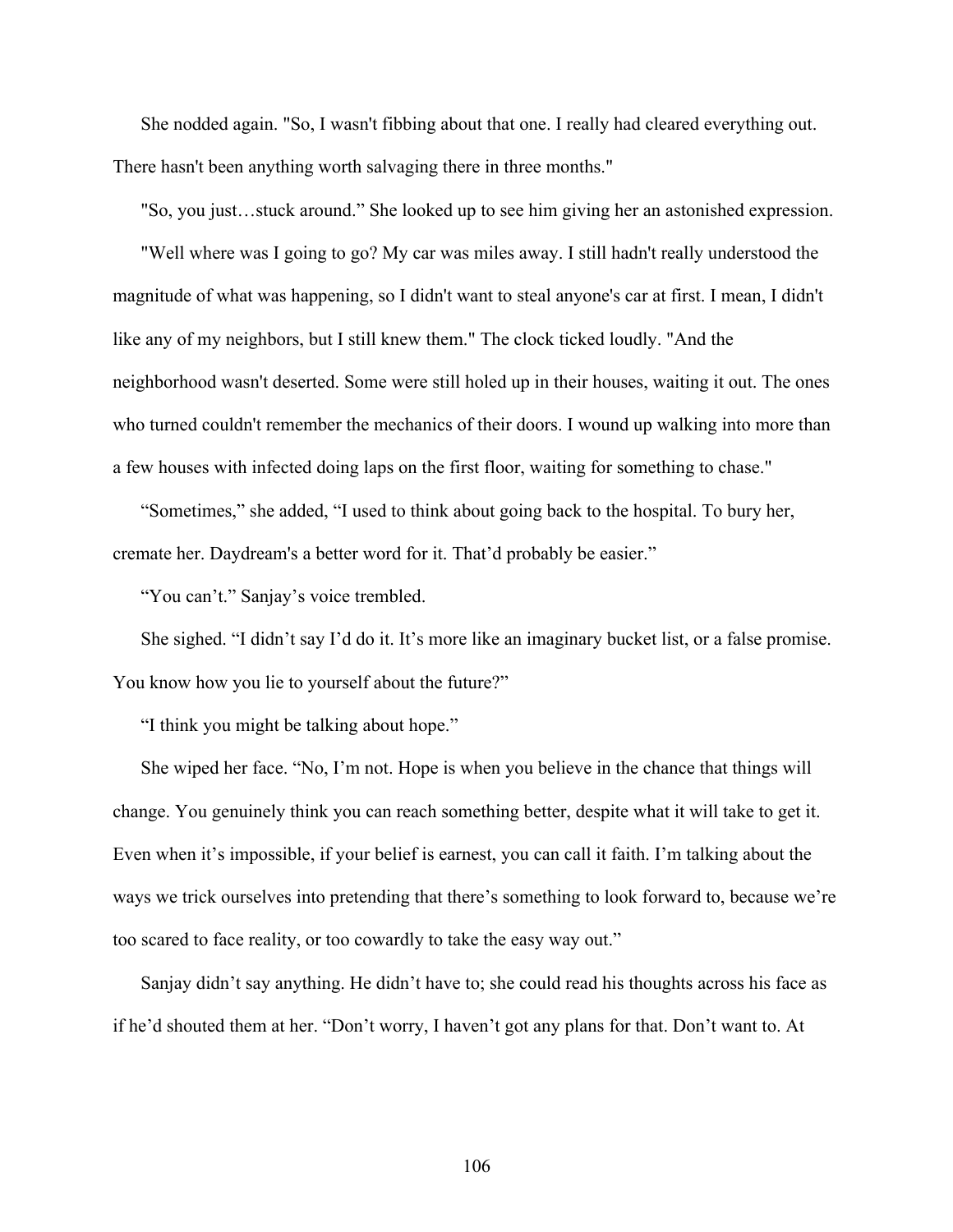least I know what I'm up against in this life. I'd rather fight the monsters I know, then walk blindly towards one I couldn't see." She shrugged. "Unless I get bitten."

"You won't get bitten."

"You literally can't know that. It's a likely possibility, basic probability. I'd rather face the unknown before I let myself stay trapped in a void like that."

"I don't think anything is in them anymore."

She gave a wry grin. "You don't know that, though, do you?"

He shrugged. "Call it faith, I guess. But I believe it's the truth. I have to."

"Why?"

"Because if I thought that the ones I loved—the ones I lost—were still in their bodies, still on this plane, then I could never have left them. I don't think I would have been able to leave them, even if it meant being bitten." He sighed, then added, "if you're so resigned to keep on living, you might want to think about finding something to live for."

"I am. I'm living for myself. For my mom."

"She wouldn't want you to be alone, though, would she?"

He had it backwards. Her mom wouldn't want her to be alone, because her mom was supposed to still be here. If she hadn't been so hell-bent on doing her job, on helping people that didn't care about her, that saw her as a messenger to shoot over and over while she saved their stupid lives and made them more comfortable than they deserved. If she had called off work that day.

If, when Ella called her, she'd left the hospital, driven home, waited for Ella there. Or if she'd driven out to the highway and picked her daughter up. If she hadn't left Ella alone, she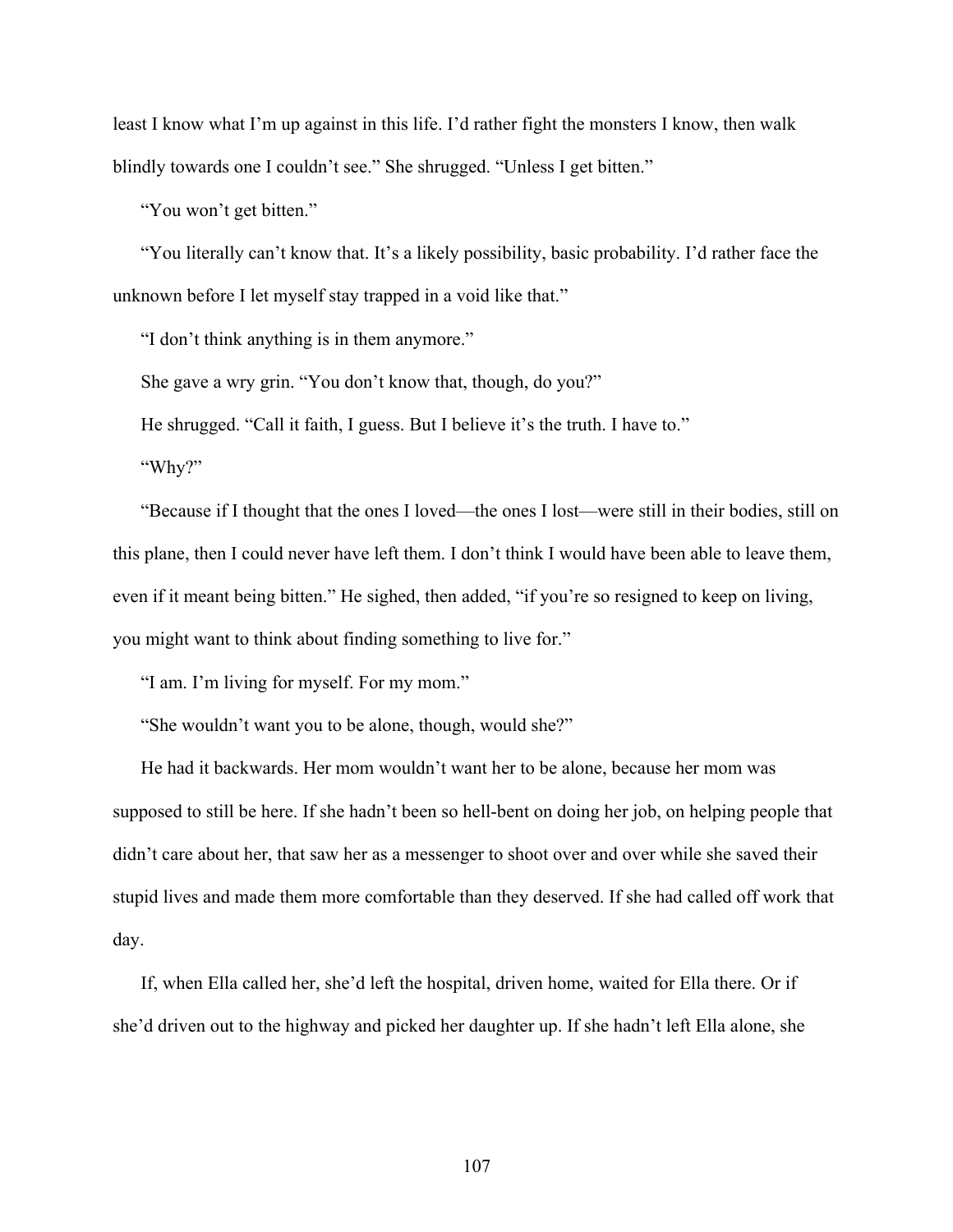wouldn't be where she was. She wouldn't be looking up at the ceiling, trying to find where the squiggly black line led to Sanjay's side, wondering if she'd gotten things wrong, somehow.

Just then, she wished her mother was there, if only so she could scream at her for leaving Ella so unprepared.

"She would want me to do the smart thing," she finally said. "The thing that keeps me alive, and that doesn't allow for fuckups."

"What, like me?"

"No," she said quickly. He lowered his head back onto his armrest. "I mean mistakes. Margin for error. The more people around you, people who may have good intentions, who want the same things you do. But you can't expect people not to look out for them and theirs first."

"Can you blame them?"

"I don't," she replied. "It's what I'd do. What I did, until I didn't have the option anymore. I'd never fault someone for choosing a loved one over a stranger. But I also don't want to put my life in the hands of someone who won't view it as it is to me, as something irreplaceable. And if someone isn't part of your family, your tribe, then they're always replaceable."

"You're not replaceable, Ella. Not to me."

She fought the urge to remind him that he didn't have anyone else, either. "I'm living for her," she repeated. "I'm the only one left to remember her. The only one that would count, anyway. I keep going because she didn't get the chance to do it herself."

"And who is going to remember your mom when you're not around? Who's going to remember you, if you don't let anyone get the chance?"

She burrowed further into the couch. "You won't?"

He turned his gaze to her. "Of course, I will."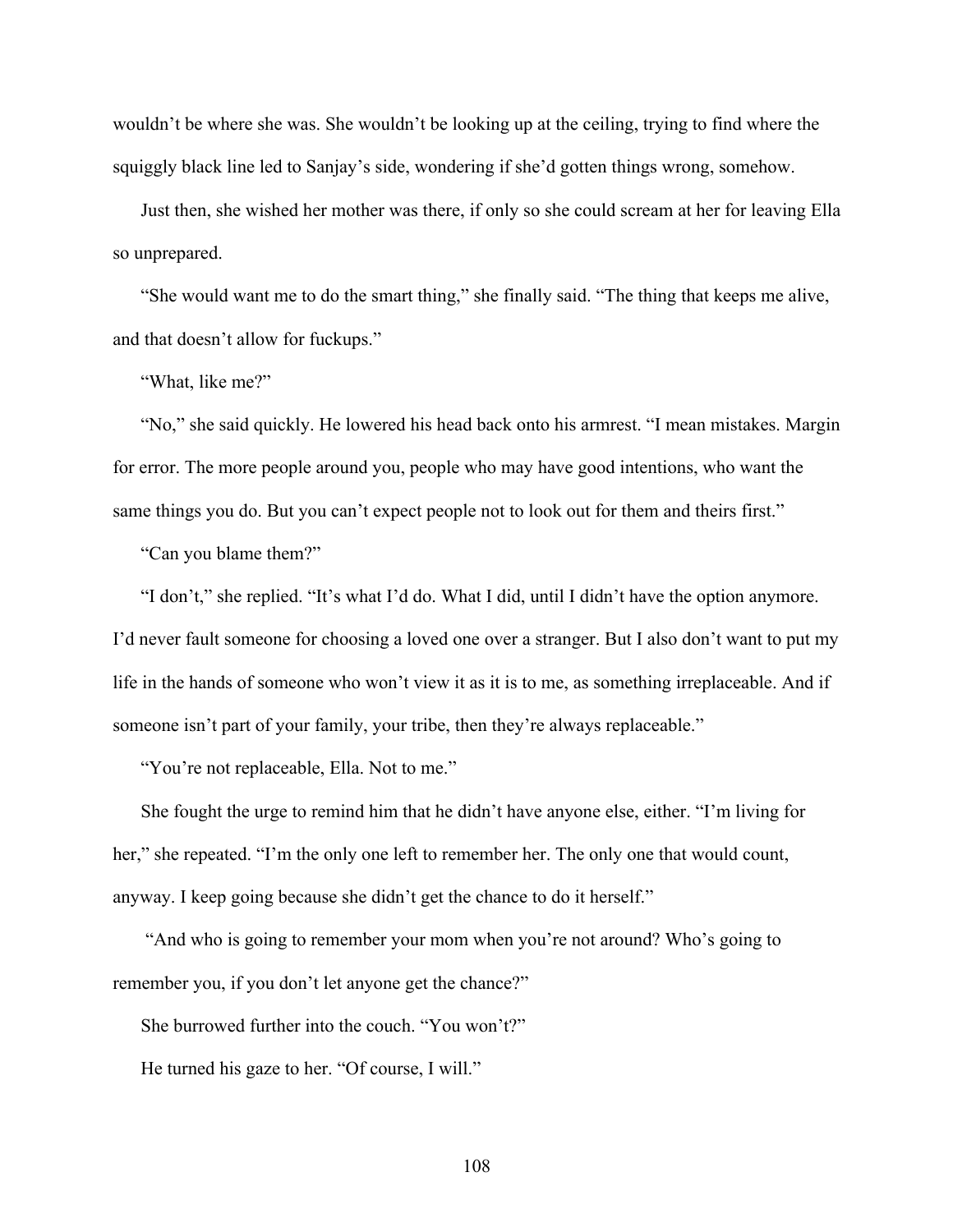"Then I'm set." She grinned like she was joking, but she could feel her heart racing. She hadn't really given any thought to what would happen when they got to the cabin. Logically, she knew that if he said he was going to push on and head for the Barracks, that he wasn't just saying it to say it. She felt like a little kid hanging onto Sanjay's sleeve, pulling him back as he tried to walk away. She'd always held onto her solitary nature like a badge of honor. Now, it felt more like Sanjay was holding his hand out to her, trying to pull her back from drifting into emptiness.

"Let's talk about it tomorrow," she said, hoping he wouldn't push. "When the sun's up."

Her eyes were finally adjusting, and she could just make out his shape. There was rustling noise as he adjusted himself. "Okay." He rotated until he was almost on his stomach. His arm stretched out across the cushion. She watched as he let his hand rest across the seam between their futons. His knuckles just brushed the heel of her palm.

He'd touched her before. Grabbed her wrist to make her run faster, pushed her out of the way of something. Tried to kill her. But those times had been tainted by adrenaline, and everything that had happened either didn't register or felt like she was being slapped from how surprised she'd been at the contact. She looked at his fingers, curling in towards his palm slightly, and realized that she hadn't touched anyone that hadn't been dying or trying to kill her in almost a year.

She'd never been a touchy-feely kind of person. The only one she ever showed any real affection toward was her mom. She and her cousin had mostly stuck to high-fives, but mostly showed their love for each other in the kinds of ways people used for the people they'd grown up with. There was no need to put on any sort of face or be at all composed or put together. Most of their time hanging out had been shared in silence, spread out across the living room furniture as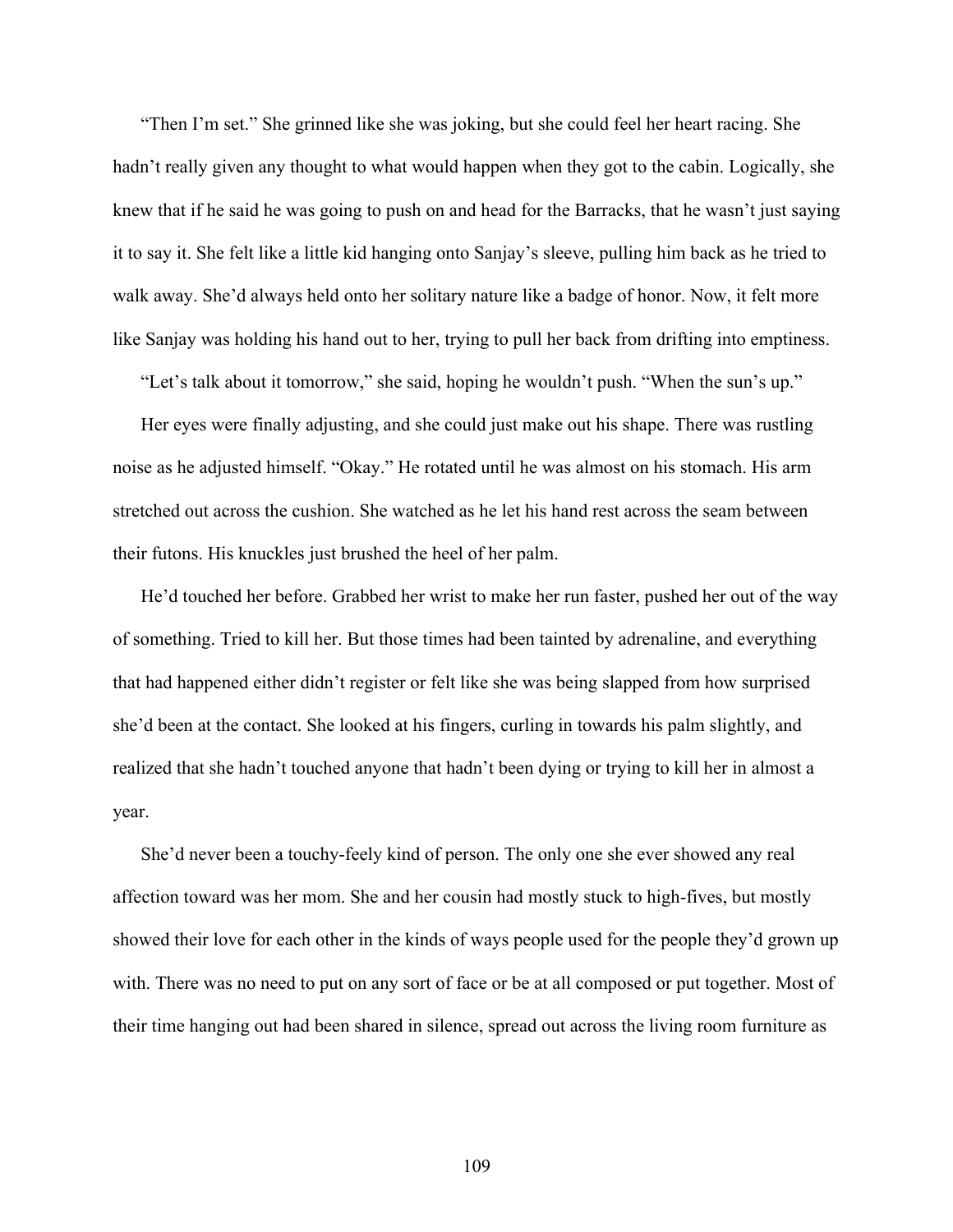they scrolled through their phones and read out tweets or described memes if they thought they were worth mentioning.

But Ella had been on her own for so long. By choice, maybe, but it was only possible because of something devastating. His fingers against her hand felt like an accident. She'd read about touch starvation before, though she hadn't really thought twice about it. The difference, she now realized, between avoiding being touched by those she didn't trust and having nothing to orient herself with in the world, no way to know if she was still acting like a person, was this. His touch may not have been intentional, yet it managed to communicate more to her than she would have believed if he'd said it out loud. That she wasn't alone, that he was looking out for her, and looking to her to do the same. She was struck by how much she didn't want him to die.

She pushed her hand out a little, turning it over so their palms were against one another. His thumb gently brushed the back of her hand once, his eyes closed, breath even. She closed her eyes and waited for sleep to take her as well.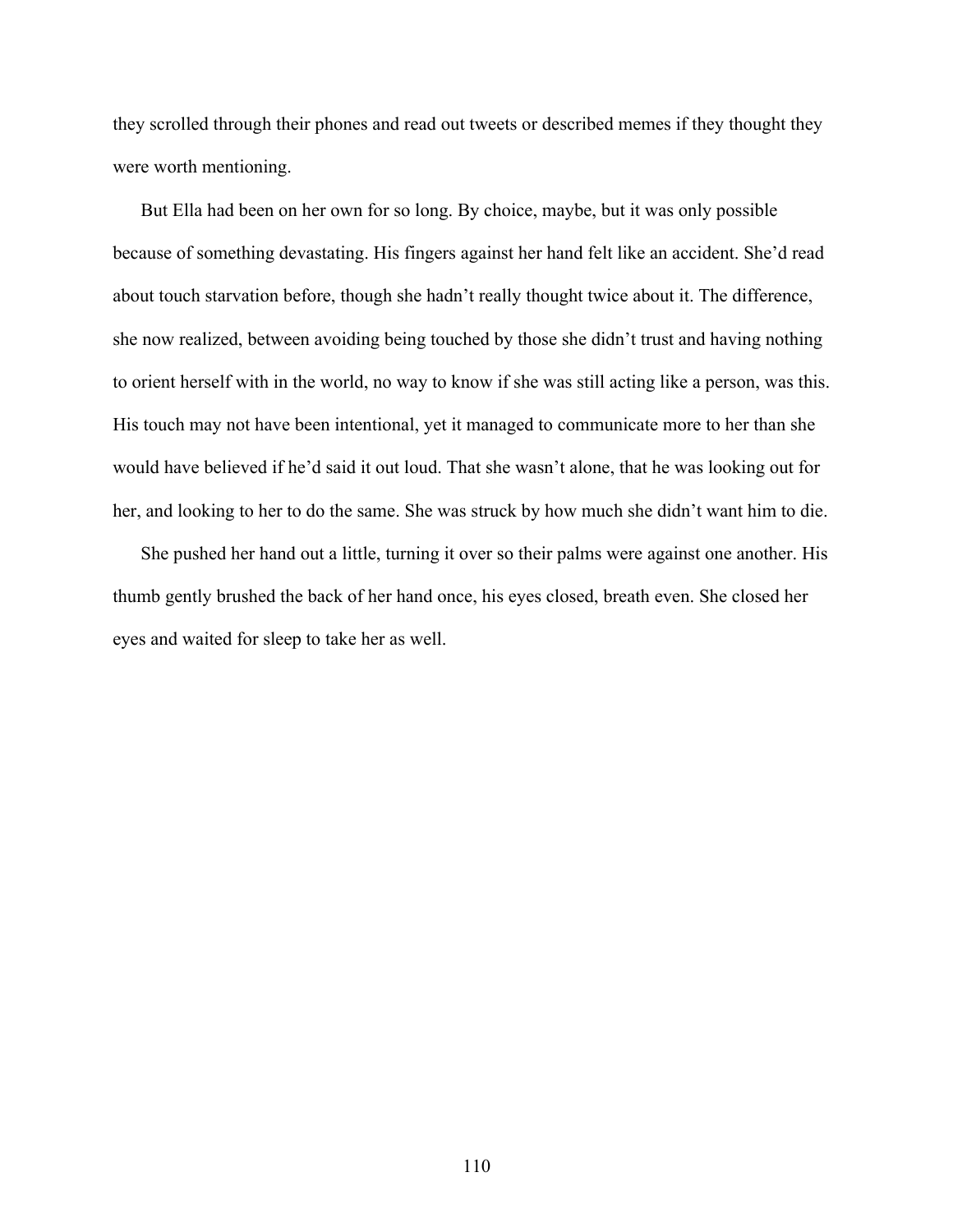Chapter Fourteen

She awoke again a little later. For once, her dream hadn't been a memory. She'd dreamt that her backpack had gone missing, and she'd been going from room to room in all the houses in the neighborhood, trying to find it. Infected kept crossing her path and gave her directions, but she couldn't understand through the dry rasping moans. Quietly, she stood from the couch, wincing when it creaked, and stepped outside. After learning that the plumbing did, in fact, still work, she walked out into the main store area, stretching her legs.

She closed her eyes and walked down an aisle with one hand outstretched, her fingers running along metal shelves and various packaging. The sky was a dull lavender hue, painting the store in cool shades of bluish light. She wound her way down one aisle, then up another.

Ella wondered if it wouldn't hurt to stay here for just another day. They weren't that far away from the Barracks, maybe two or three more days of walking. She thought it might be a good idea to follow him there first, then just have him write the directions to the cabin out for her. She didn't want to move in, but it wouldn't be a bad idea to know how to get there, if something happened and she needed help. They probably had some sort of communications set up with people like her and Burt, people who didn't care about going into treacherous areas to track down supplies. She wondered now if that hadn't already been going on with Burt. It would explain how he was able to move some of his heavier finds, seemingly without any help. He'd never invited her along, at the very least.

She walked outside and walked around the building, trailing her hand along the rough brick exterior. She realized as she kept walking that the spoiled meat smell was discernible out here too. But it wasn't the smell—which she now realized was nearly unbearable—that made her cover her mouth to muffle a scream as she rounded the corner.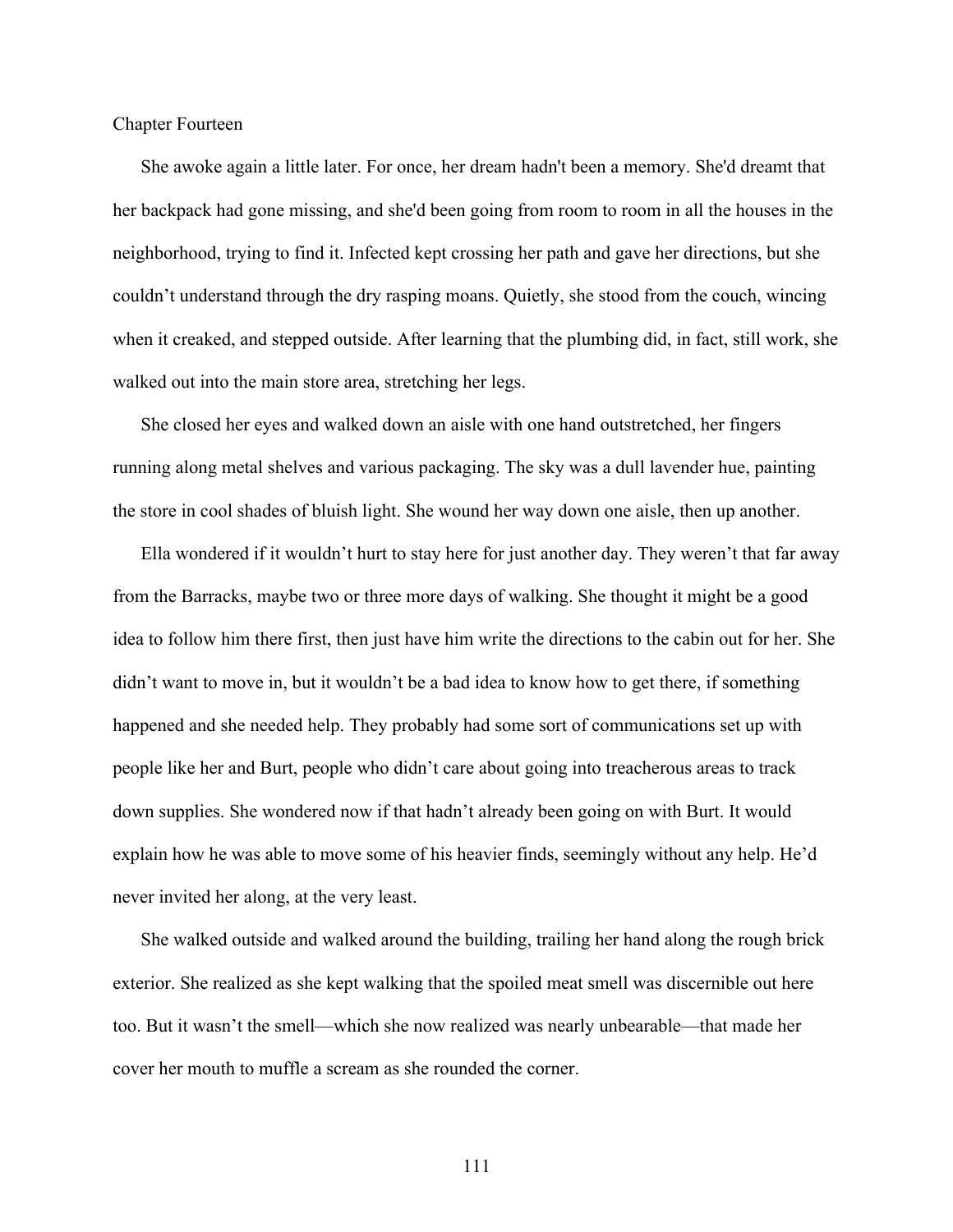There were bodies on the ground. They were stretched out next to each other on a blue outdoor tarp. Blood trailed from them, on the tarp, and spilled out onto the hard-packed earth, dull from coagulating. Dark, oil-slick blood and dull, garnet blood had drained out of the bodies, resisting each other like oil and water. The bodies were all so close to one another. Heads rested on chests, arms draped over one another. It was as if they'd all settled in to watch a movie, falling asleep against each other.

Bite marks stood out on some of them, the blood loss bleaching their skin to brightness. Bullet holes marked their temples, their cheekbones. One of them was missing an eye, the socket blown out and widened so that bone peeked from behind skin.

She couldn't tell which bodies had been infected and which had been human. She supposed it didn't really matter now.

She began to back away. Her heart was racing, hands shaking. She normally would have been relieved to see dead bodies, rather than moving ones, but this wasn't normal. Someone had laid those bodies out. Brought them here. Either killed them on the tarp or killed them somewhere else and dumped them and the tarp in the store. The store that had felt like a clubhouse, like a hideout, suddenly felt like a bear trap, with Ella's foot poised over the trigger panel.

Just then, a sound cut through the early morning stillness.

Tires rolled on asphalt. The rumble of an engine clicked off. For a second, there was silence. Then Ella heard voices.

She immediately crouched down and flattened herself against the wall, looking ahead to try and get a look.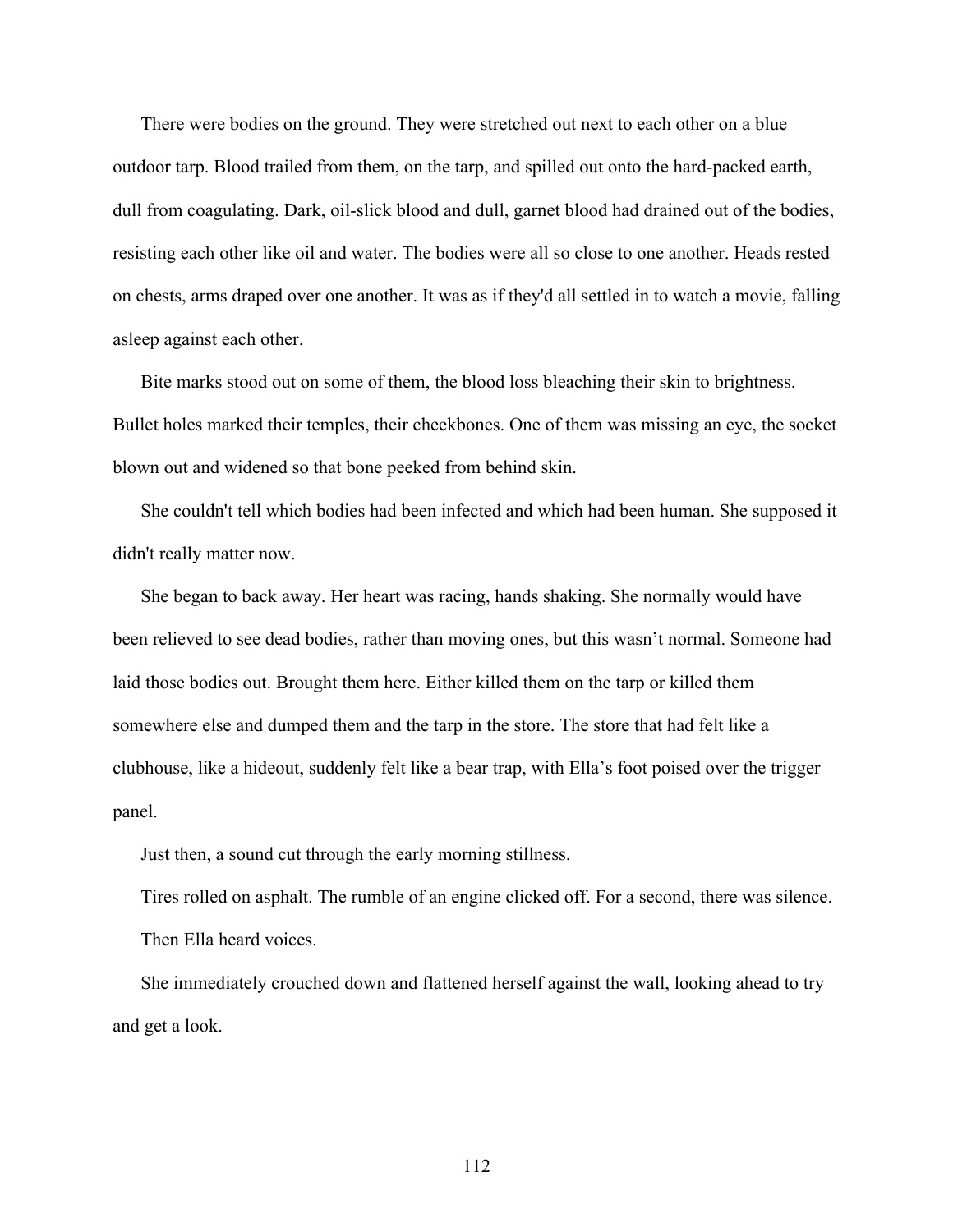She could see three figures moving. There was a flash of color, but it disappeared before she could understand what she was looking at. They were still by their vehicle. She couldn't see a logo, but it had the same angular frame of a Jeep, if bulkier. Maybe a Humvee.

Ella forced herself to breathe slowly as she crept backwards. The adrenaline was making her hands shake as she pushed herself to half-standing. She turned the corner, sidestepping the bodies, and saw a door along the back wall. A cinderblock kept it propped open. Slower than she wanted, but faster than she should, she made her way over. She opened the door only as much as was absolutely necessary, squeezing herself through the doorway. She turned and looked down towards the front doors. She was in the same small hallway as before. The break room was just up ahead.

As her fingers touched the door to the break room, she heard faint footsteps near the front of the store. She opened it and slid behind the door. She dragged the trashcan and placed it against the door.

"Sanjay." She knelt by the couch and shook him. "Wake up, we have to go."

He groaned a protest. "What's wrong?" His voice was deep and scraggly from sleep. She kept shaking him as he dragged a hand over his face, eyes squeezing tighter as he stretched. "Cut it out, I'm awake."

"We have to go now there's people coming." Her heart was in her throat. She began mentally checking off her list. Where was her bag? Maybe her dream had been a premonition.

The fatigue was still there, but he sat up and blinked his eyes open, alert. "How many Zacks?"

"No Zacks. People. Three just pulled up and there's a pile of bodies around the back of the building."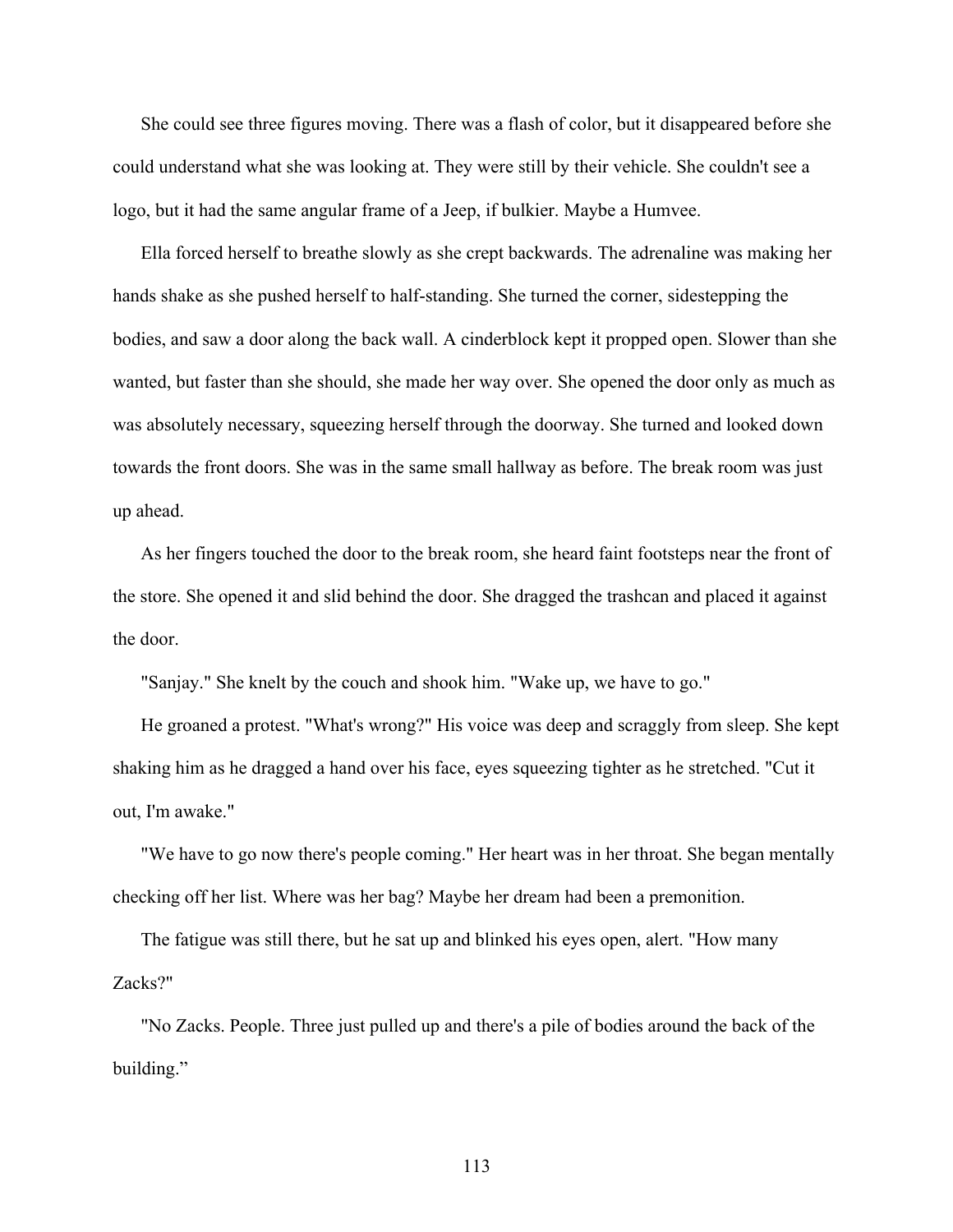He reached for his jacket. "What do you mean?"

"You were right, okay? We shouldn't have stayed here, I should have checked and made sure it was safe."

He shook his head. "We should have checked. Are you sure?"

"Do you want to go see for yourself? The door's right back there."

"No, no, let's just get out of here."

They left the groceries they'd set on the coffee table. Sanjay unplugged the Christmas lights, plunging them back into darkness before slowly opening the door. Ella crouched and walked towards the aisles, peering around the corners and listening for any movement.

"You sure we shouldn't try the backdoor?"

She shook her head. "That's wher they put the bodies; what if they're headed there now to dump more?"

"Then come on, we can run if we have to."

"But they've got a car."

"Ella, what do you want to do? We can either hide and wait for them to find us, or we can run. Those are our only options."

She swallowed. Her heart was pounding. No one had seen them yet, but she felt hunted in a way that she had never felt with the infected. "Let's go."

They moved as quickly as they could without making noise. Ella walked carefully this time, eyes trained on the floor to avoid kicking anything down the aisle. She cleared the aisle, Sanjay just behind her, and started towards the checkout stations.

"Ella." Sanjay's voice was low, but louder than it had been before. "Hang on a second." "Stop talking."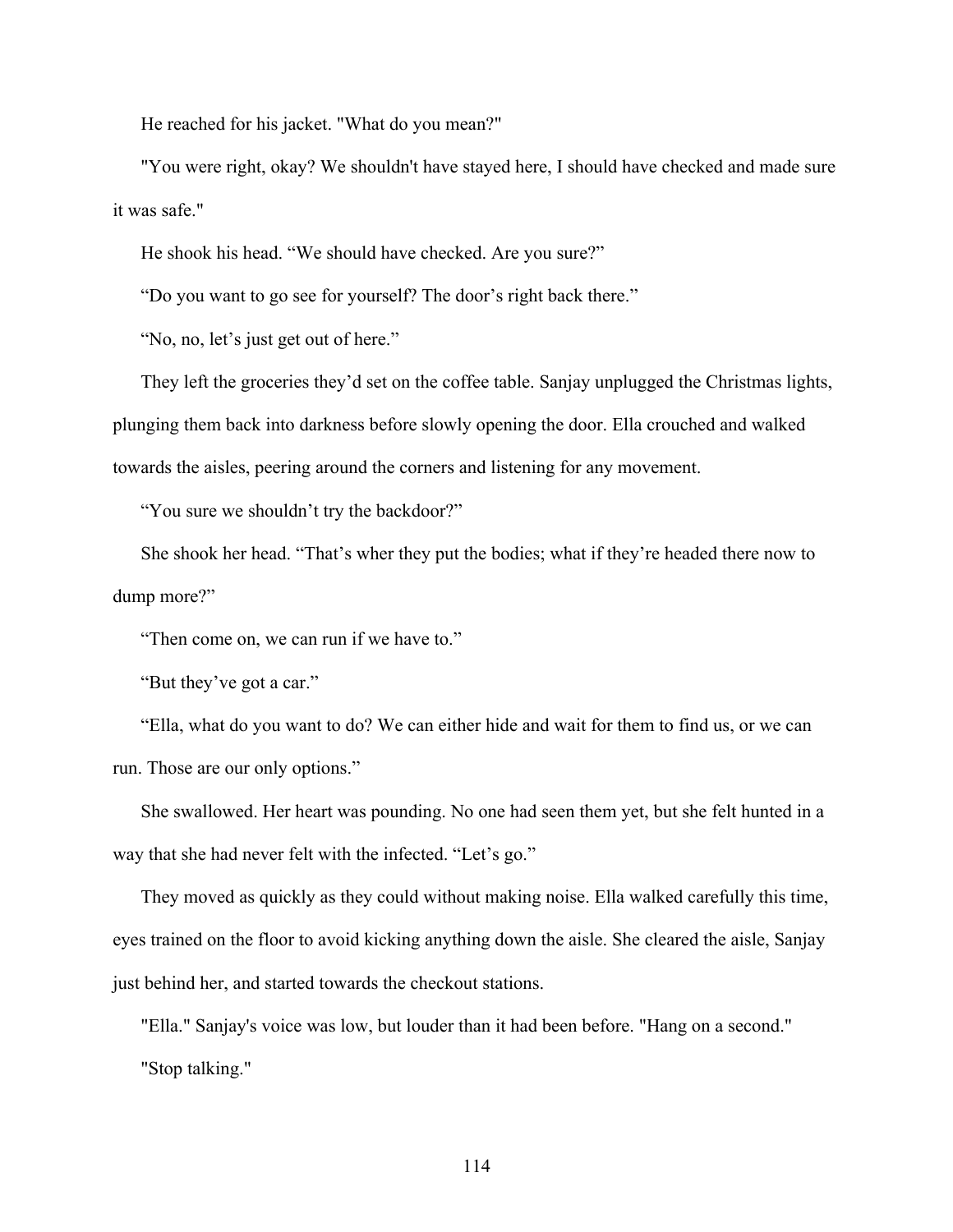"Hands where I can see them," said another voice. Ella whirled around.

An older man stood behind Sanjay. Bald head, grey-white beard shaved close to his jaw. He rested one hand on Sanjay's shoulder. The other held a pistol against Sanjay's temple, finger on the trigger.

"What are you doing here?"

"Get the fuck away from him," Ella snarled. "Right now."

"Something tells me this gun's gonna be a little faster than that butter knife you got there."

"You won't get to pull that trigger twice, asshole."

"If it's all the same to you," Sanjay said in an even tone, "I'd like to be left out of this Mexican standoff, please."

"Shut up, Sanjay."

The man pushed the muzzle of the gun deeper against Sanjay's temple. "You oughta listen to her. I'm fine with killin' you as it is; least she's got the balls to stand her ground."

Ella heard footsteps. "Jesus, Shaun, do you have to be such a cliché?" Two others stepped into the aisle.

Ella hadn't lived in complete solitude these past months. Burt, the strangers that crossed her path, the ones she'd begrudgingly trade with, if she felt like they'd leave if she humored them. They more or less were all dressed the same; function over form, colors muted and dulled by time and use. This woman looked so unlike those that she had seen, that Ella had a fleeting thought that she was hallucinating or still asleep and dreaming up a very strange nightmare.

The woman who'd spoken to Shaun couldn't have been more than twenty-five. She had on an army surplus jacket with buttons and patches ironed on. Black boots, distressed blue jeans. She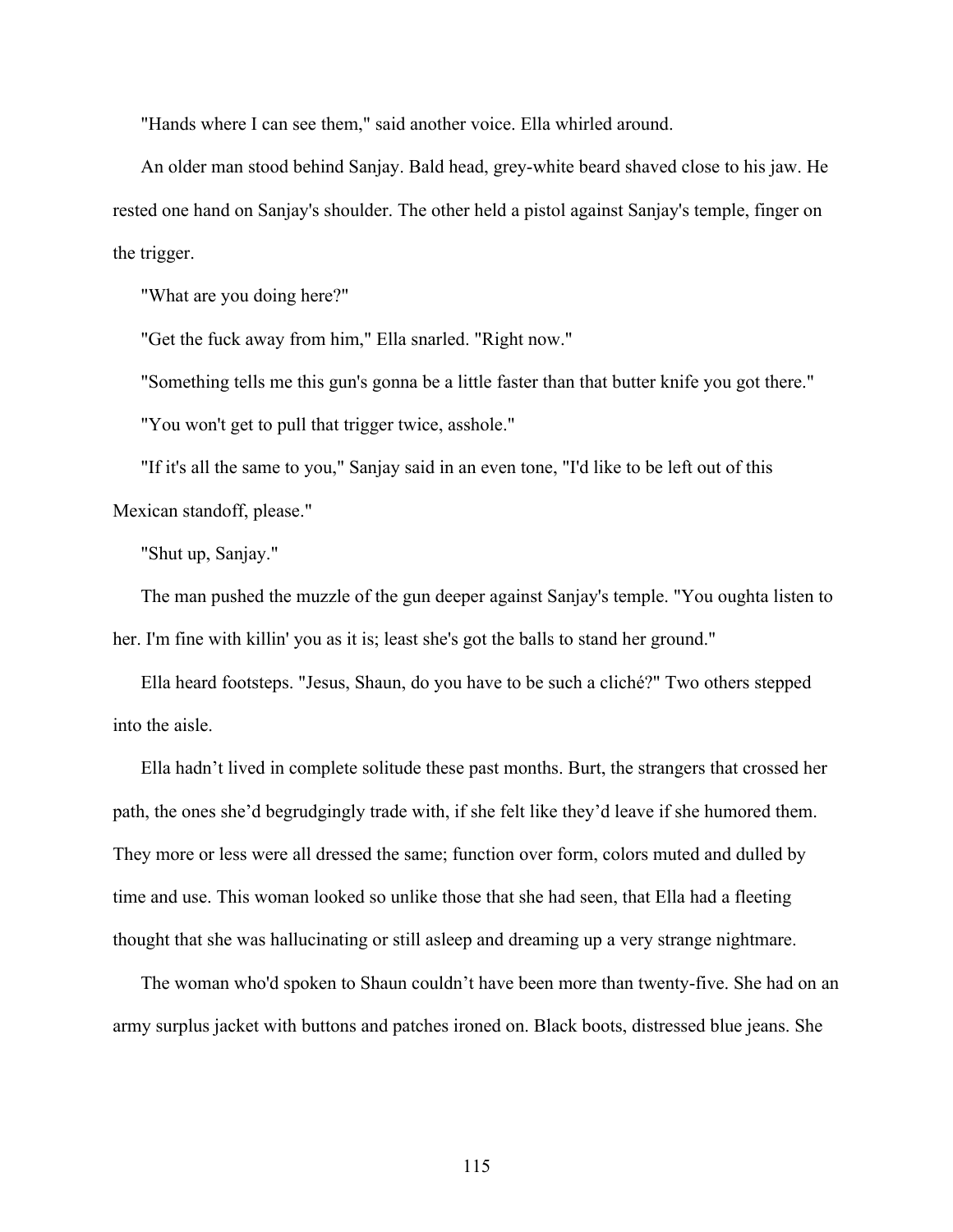wore a number of gold rings--and weirdly, Ella noticed, what had likely once been an intact Ring-Pop--that complemented her warm brown skin.

None of that really registered, though, as Ella took in the sight of her cotton-candy colored hair. Pink, purple, and turquoise hair dye had been applied seemingly at random to her bleached white hair. Most of it was wound in a main braid, the thin locks that weren't wound up in it draped across her shoulders. The sides of her head were shaved, though it was starting to grow in. Ella noticed, after the initial surprise at such a sight, that she had a fair amount of dark regrowth coming in at the roots, and the color was faded in a way that didn't look intentional. Some of the blond was greyer, as previous dye jobs overlapped one another, the remains mixing over time into a muddy lavender.

She still managed to look like something out of a comic book. She had makeup on, for some reason, red-orange lipstick and thick black winged eyeliner. She was strapped from head to toe in holsters and harnesses, some legit, some improvised from other materials like Ella's. She wanted to ask where the girl had gotten a damn machete, but now didn't seem like the right time.

"These two were fixin' to take the car," said Shaun. "Or does that not fall under your list of important matters, Orla?"

Orla glared at the back of his head. "Okay, can you stop pouting for a second? If they had a gun to shoot you with, I don't think she'd be holding a hand axe."

"I got the drop on both of them, so you're welcome."

"And do you see either of them packing?" Orla walked into Shaun's line of sight and waved between Ella and Sanjay. "Or did you already ask to see their conceal-carry licenses?"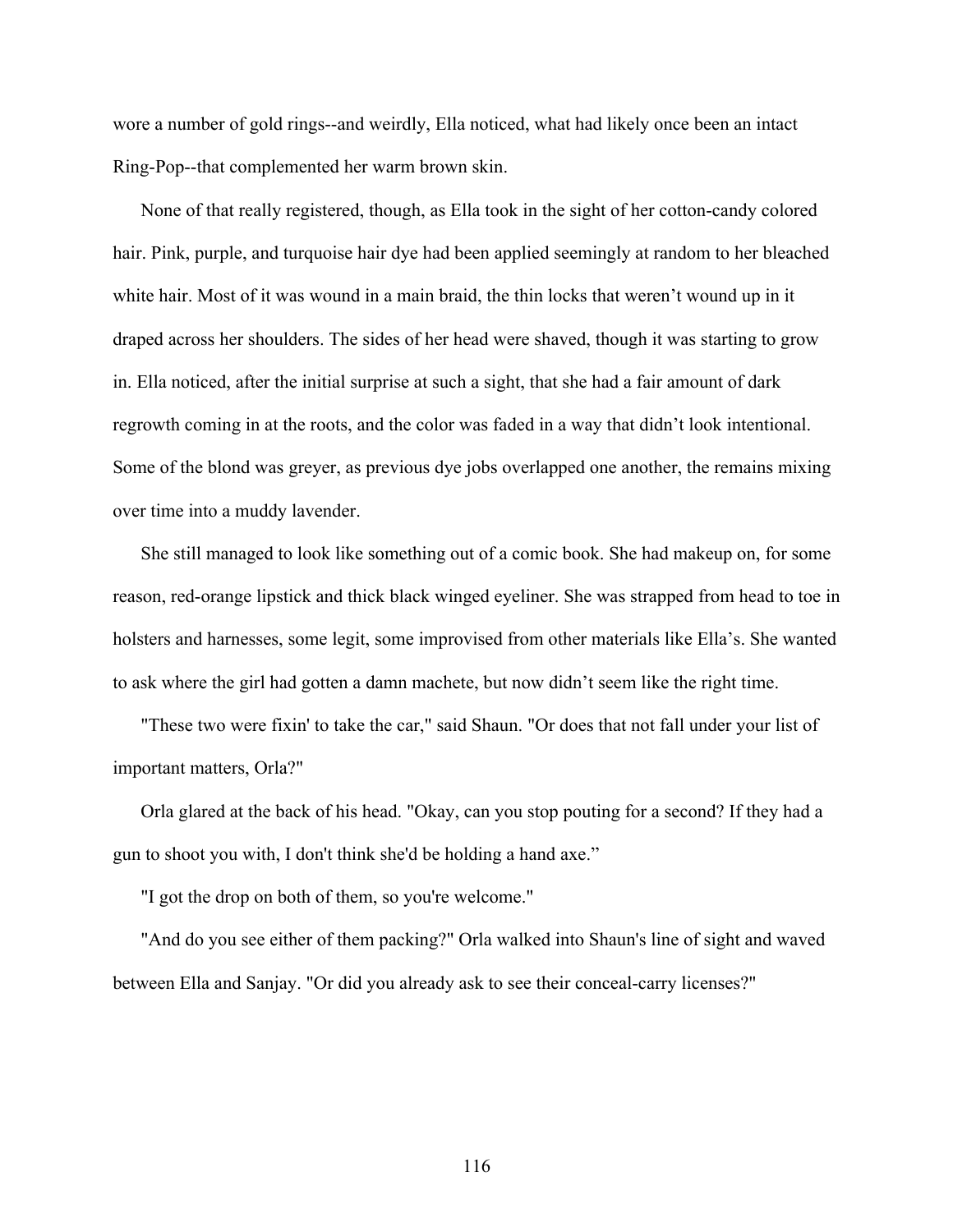"You wanna tell your friend to take this gun off my head?" Sanjay turned his head slightly to look at Orla, but Shaun pushed the gun harder. Sanjay closed his eyes and exhaled loudly. Ella fought the urge to bum rush them.

"He's being excessive," the other person said, "but he's also right. We're not gonna let you take our car." Ella watched as they came into view. Red, curling hair fought to be set free from a dark blue beanie that was trying its best to stay on its owner's head. Where Orla seemed to be drawn in bold, her features were softer, except for her jawline, which was clenched into sharp relief, betraying her soothing tone of voice. Equally as decked out as the other two, Ella kept an eye on the hand holding onto a sawed-off shotgun.

"They've got a point," Orla said to Ella, pointing at the redhead. "That's Bailey, by the way." Bailey waved, giving a smile that didn't reach their eyes.

"So, here's the thing." Orla took a step towards Ella. Ella didn't back away, but she didn't raise the axe between them. She didn't care that she was outnumbered, or that they had bullets. She'd cut them all down if she had to.

"You seem cool. Take-no-shit, scrappy kind of girl."

Ella raised her eyebrows. She saw Sanjay wince out of the corner of her eye.

"It honestly feels like there's a misunderstanding going on. And we've been driving around all night, and I'm honestly just ready to go to sleep. But we can't really move on unless people start answering questions, instead of adding more to the pile."

Ella took a step forward. "You're right. So why don't you tell the one with the bullets to back the fuck off before I decapitate him and put him with the rest of your friends?"

Orla blinked. "What do you mean?"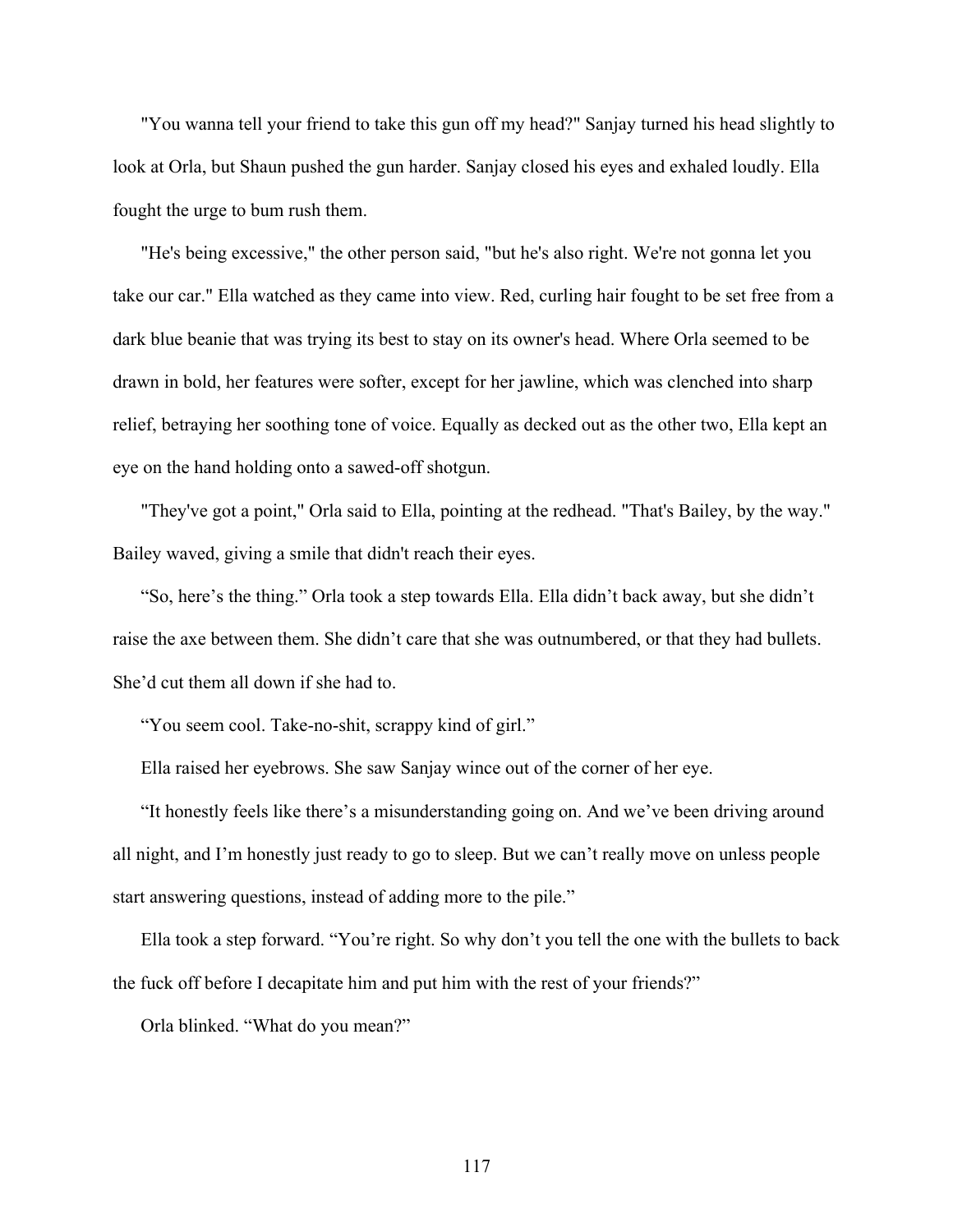Ella caught movement. Bailey came closer, so they were facing Shaun. "Did you not burn the bodies, Shaun?"

Shaun faltered, the gun moving a half inch away from Sanjay. "Did you seriously expect me to do that on my own? They're fucking heavy!"

"You realize how unsanitary that is?" Bailey rubbed their forehead. "You don't know what their bodies are releasing into the air. Or what they're attracting? We could have walked into a horde right now!"

Shaun shoved Sanjay between his shoulder blades, causing him to trip forward. He holstered his gun under his left arm, the leather straps of the harness creaking loudly as he did. "I'm getting so damn sick and tired of gettin' paired to go on supply runs with fuckin' kids. We don't work as a team, nothing gets done."

"Well then you should have told us, Shaun." Orla turned away from Ella, the three strangers now all facing each other. Ella glanced sideways at Sanjay. She suddenly felt like she was eavesdropping on their meeting. "Maybe we shouldn't have just told you to do that on your own, but you should have told us you needed the help. How else would we know?"

Shaun just shook his head and muttered to himself. "What I need is a drink." He stormed off towards the back hallway. Ella fought the urge to run after him.

"So," Sanjay started. Orla and Bailey turned around to face them. "Who are you, for starters?"

Ella began ticking off on her fingers, "who are the bodies, why did you kill them, what do you want with us—"

"Want with you?" Bailey gave Orla a confused look. "We don't want anything from you. If anything, I'm kind of curious why you're here?"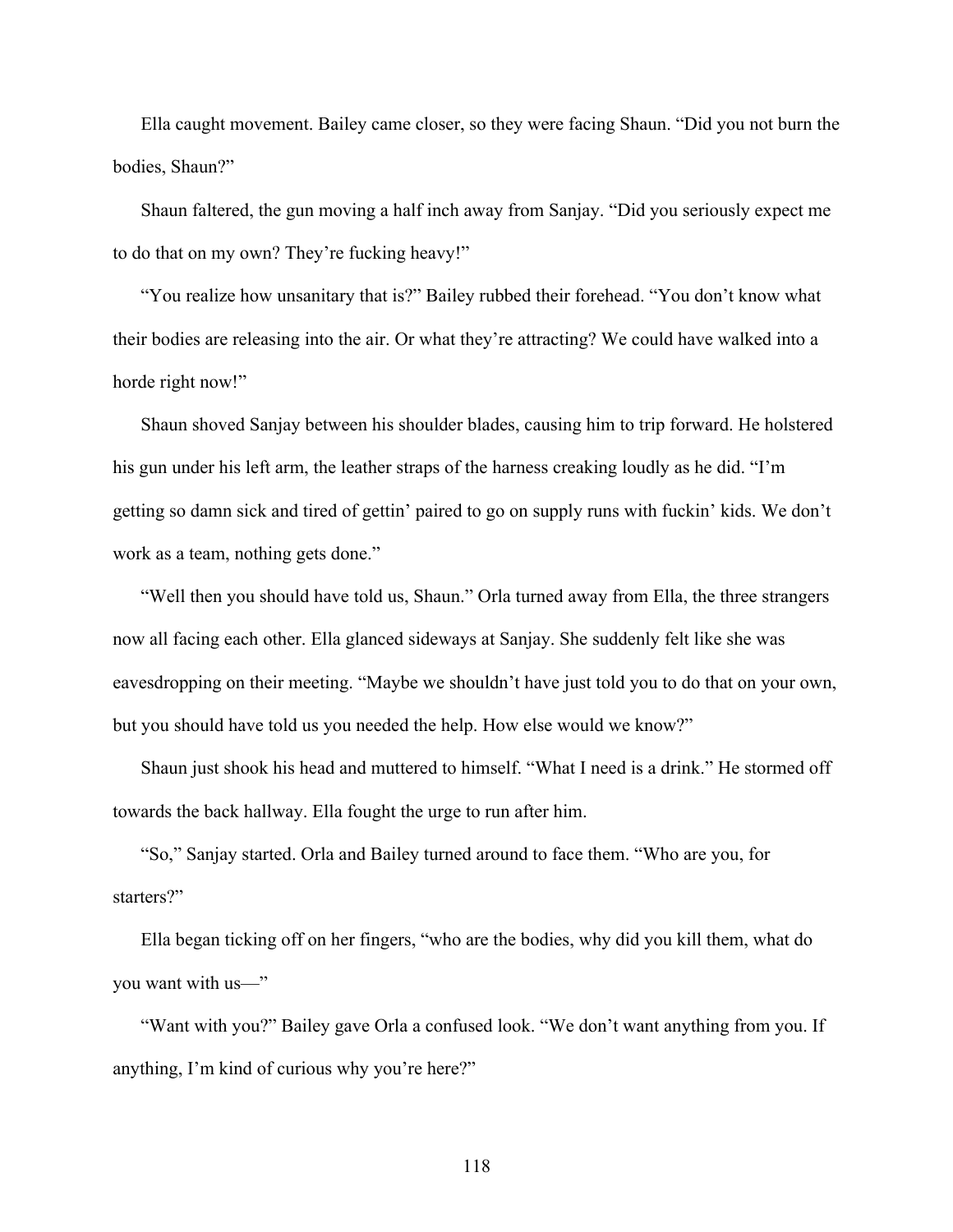"We thought the place was deserted," Sanjay offered. Ella fought the urge to glare at him. She knew there wasn't much else to do but start answering questions, but the habit of keeping herself to herself died hard. "The break room was empty. There was stuff in the fridge, from before."

Bailey gave Orla a look. "Told you we should have done a sweep first thing."

Orla waved a hand dismissively. "We haven't been sleeping in the store. Too easy to get trapped."

Ella nodded in agreement. "So then where were you sleeping? In the car?"

"The roof." Orla pulled herself free of the leather scabbard holding her machete across her back, laying it down on one of the checkout conveyor belts. "You can see for miles, there's a ladder leading into the building and one that leads down the back wall, and you can't climb either without still having a pulse."

Bailey laid their weapon down next to the machete. "The bodies were here when we arrived. We think whoever lived here had one or two that had been bitten. Some of them had gunshot wounds; it kind of looked like a suicide pact."

Orla added, "and either some of the bitten chickened out at the last second or were already too far gone by the time they bit it." Bailey visibly cringed at the pun. "The doors were shut and locked when we first rolled up. Once we took care of them, laid them where you found them, we put a shopping cart in the door to make sure it didn't ever catch us off guard. You might not have been able to open it just now, if you'd made it that far."

Ella shrugged. "Glass always breaks if you use enough force."

Orla gave an approving nod. "We're sorry if they scared you. They were supposed to be cremated by now, but we wound up getting kind of lost while we were scoping out a nearby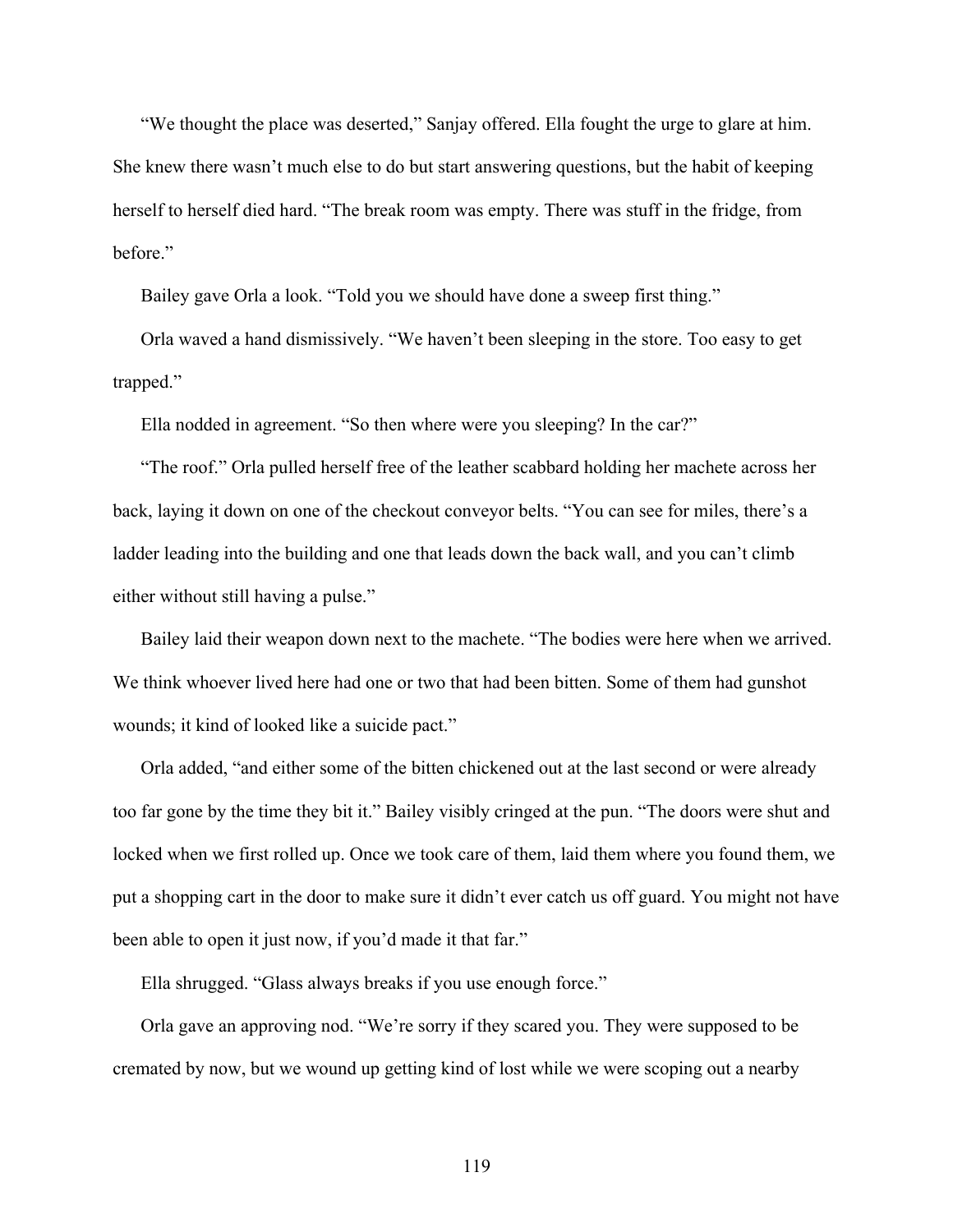suburb, so we figured it'd be safer to move once we could see better. The headlights on the Jeep don't work."

"So," Sanjay said, "where are you all from?"

The whole thing felt very surreal to Ella. She felt like she was doing an icebreaker on the first day of school.

"We're from the Barracks." Bailey took off their beanie and ruffled their hair, sending it bouncing around their head. "We were sent out to do a supply run."

Sanjay's eyes lit up. "The Barracks? What are you doing here, then?"

"Supply runs aren't like a Target run, or a trip to the grocery store." They grinned expectantly. Orla made a disapproving noise and rolled her eyes. "The more we can bring back, the less often people have to go out and put themselves at risk. So, we hole up here, and every day we go out and pick up where we left off, and we don't stop until we can't fit anything else in the car."

"We're pretty close to calling it," Orla said. "I can barely drive the car anymore, I'm so smooshed up against the steering wheel from all the stuff in the cab."

"Plus, Shaun is getting to be unbearable," Bailey added. They shared a pained look with each other. "But, to answer your other question," they said to Ella, "we'll be out of your hair in a few days, as long as you don't mind having upstairs neighbors."

Ella looked at Sanjay. She could tell he was excited by this new development, but she couldn't quite get the knot out of her stomach. She'd been ready to lose him, and ready to die herself, but not without taking at least one of them with her. Now they were sleeping fifty feet from each other.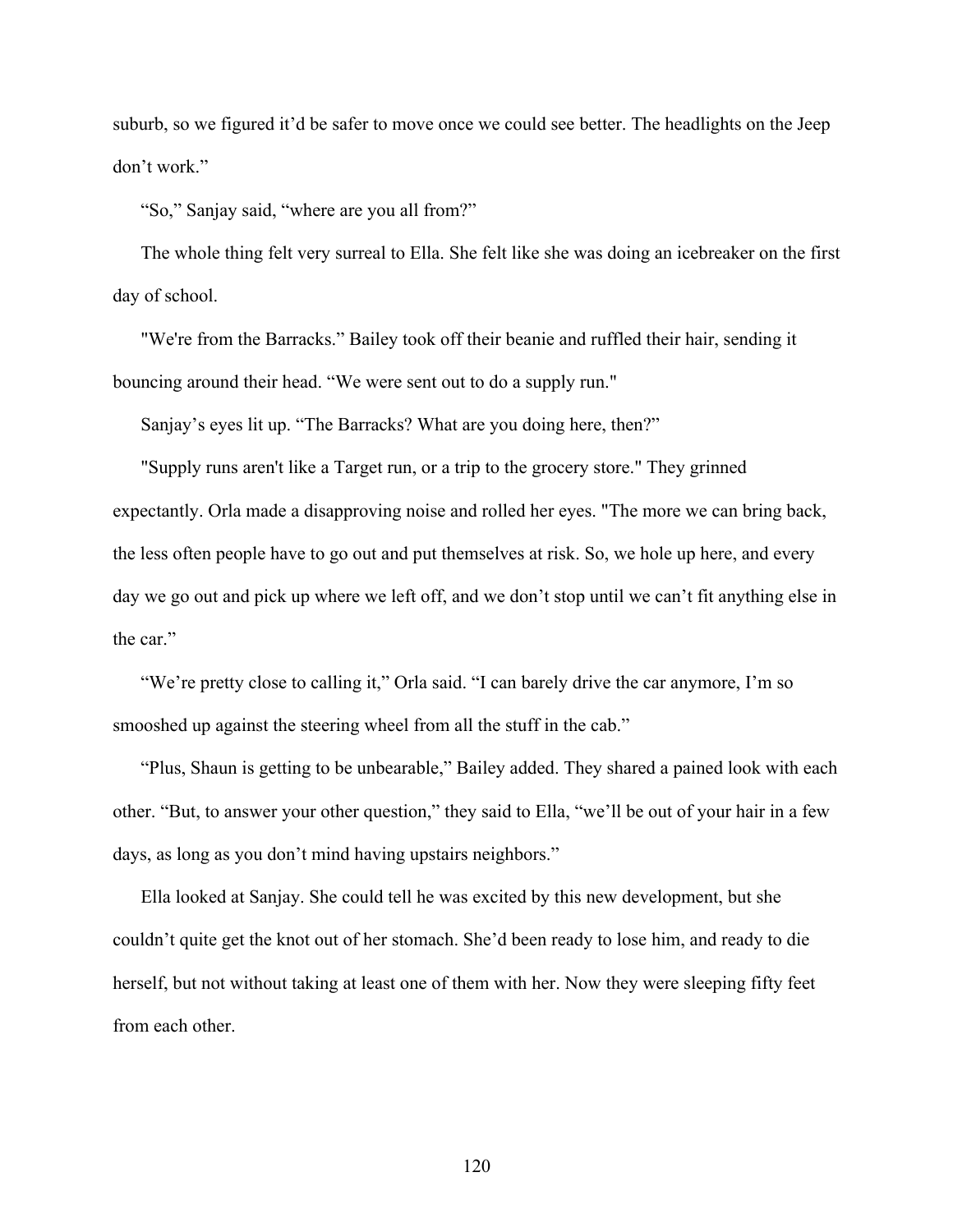"I guess we'll go put our stuff back," Sanjay said. Ella bit her lip and nodded, not wanting to talk in front of them.

"Okay," Orla said. "Well," she trailed off, and with an awkward nod of her head, walked back out towards the Jeep. Bailey gave a wave and followed in Orla's wake.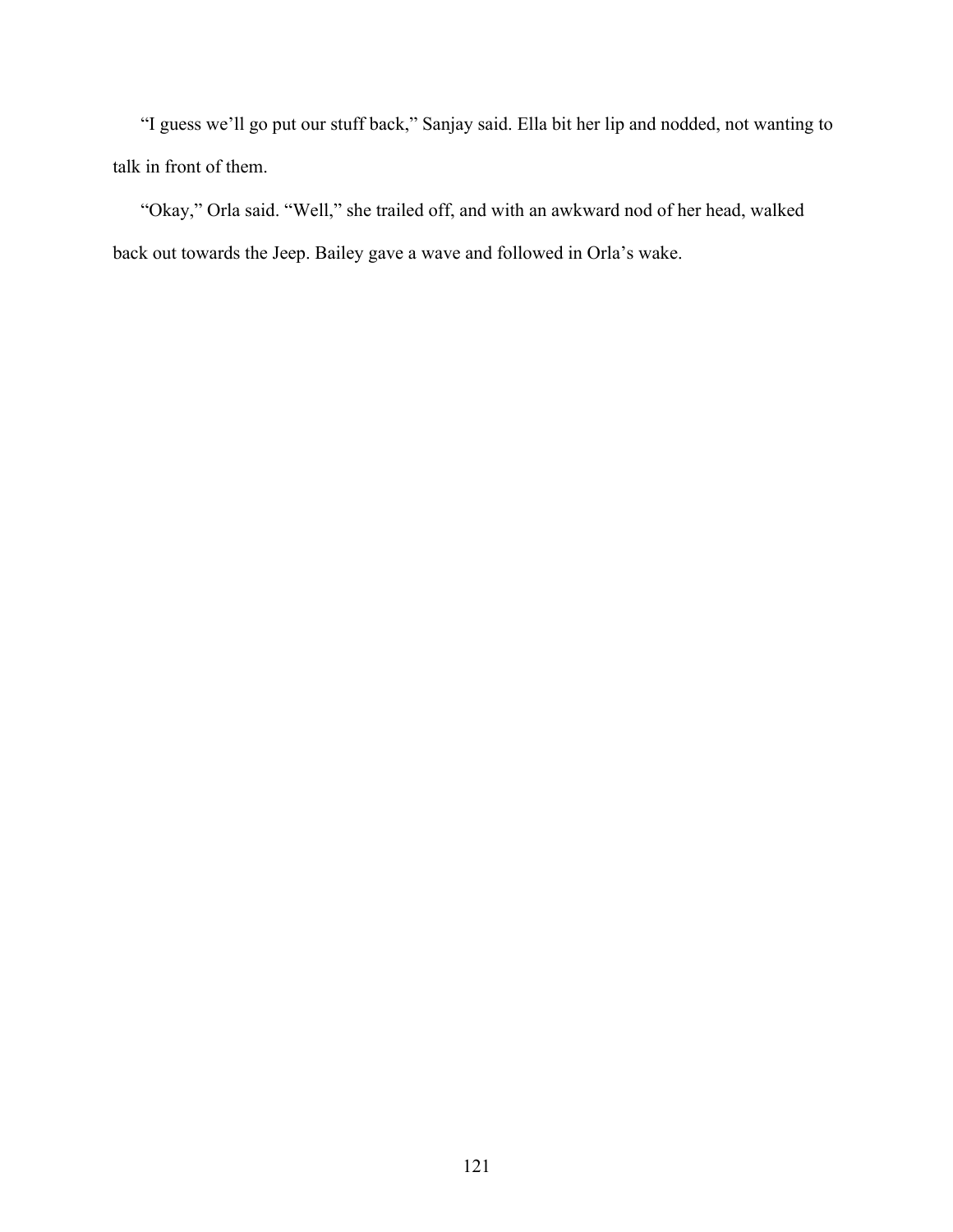Chapter Fifteen

"I know what you're gonna say." Sanjay followed Ella into the break room, shutting the door behind him.

"I'm still gonna say it." She turned to face him.

He let his hands fall to his sides and sighed. "Okay, go ahead."

She began to count off with her fingers again. "We don't know them, they could be lying, he had a *gun* to your head—"

"This is all true."

"I don't care if they're from the Barracks, we can get there without them, I don't even need to be here—"

"Come on," he interrupted. "I thought we were past that. Just 'because they let us ride along doesn't mean they're gonna drag you past the gates kicking and screaming."

"You don't know. What if their numbers are dropping, and people have stopped volunteering for stuff? Press-gangs were a thing, you know."

He put his hands on her shoulders and locked eyes with her. "That's not gonna happen, okay? If they try any freaky shit, we leave together, yeah?"

She blinked. "You mean that?"

He shrugged. "Why would I want to stay somewhere that wouldn't let me leave except for being their Postmates guy? I made a promise, okay? You don't go into the Barracks unless you want to."

"I *don't* want to."

"I know." He squeezed her shoulders before letting go, then turned and opened the door. "What are you doing?"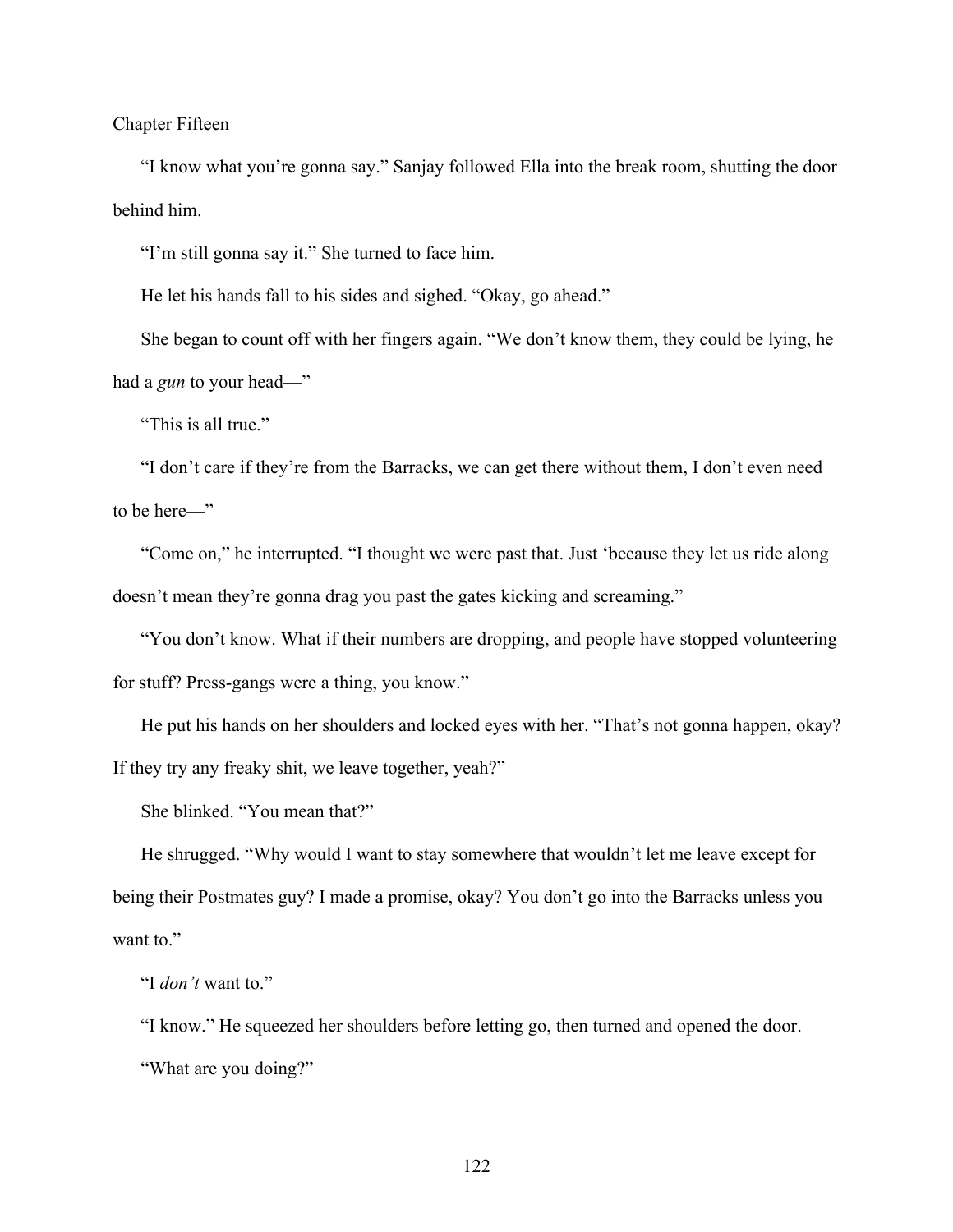"I'm gonna go talk to them."

"How stupid are you, really? If this is going to be a regular thing you do, I'd like to know now so I can quit while I'm ahead."

"That guy already threatened me. If they'd thought we were worth killing, they would have done it already. At the very least we can see if they'll let us take from some of their haul." She knew he was just fishing for excuses. She could see the eagerness in his posture. He wanted to go make friends. Still, Ella couldn't shake the dread from her thoughts.

"What if they're cannibals?"

He had his mouth open to speak, but he closed it with a snap. He blinked a few times and fought to contain a grin. "Cannibals?"

"It's the end of the world; you don't know what people are capable of."

"Okay. Okay, you know what? You seem like the kind of person who believes things when she sees them."

"I guess so?"

He flashed a crooked grin. "Then watch this." He opened the door and disappeared behind it.

For the next few hours, Ella alternated between pacing the room, counting their supplies, reorganizing her backpack, and fighting the urge to just start running. She even tried to distract herself by reading Sanjay's magazine, but the only sort of pop culture drama she and her mom been interested in was the *Bachelor* franchise, and the magazine's date was during one of their hiatuses.

She didn't want to ditch; not like she'd wanted to initially. This came from the animal instinct she'd spent so long listening to and tuning it out was easier said than done. She was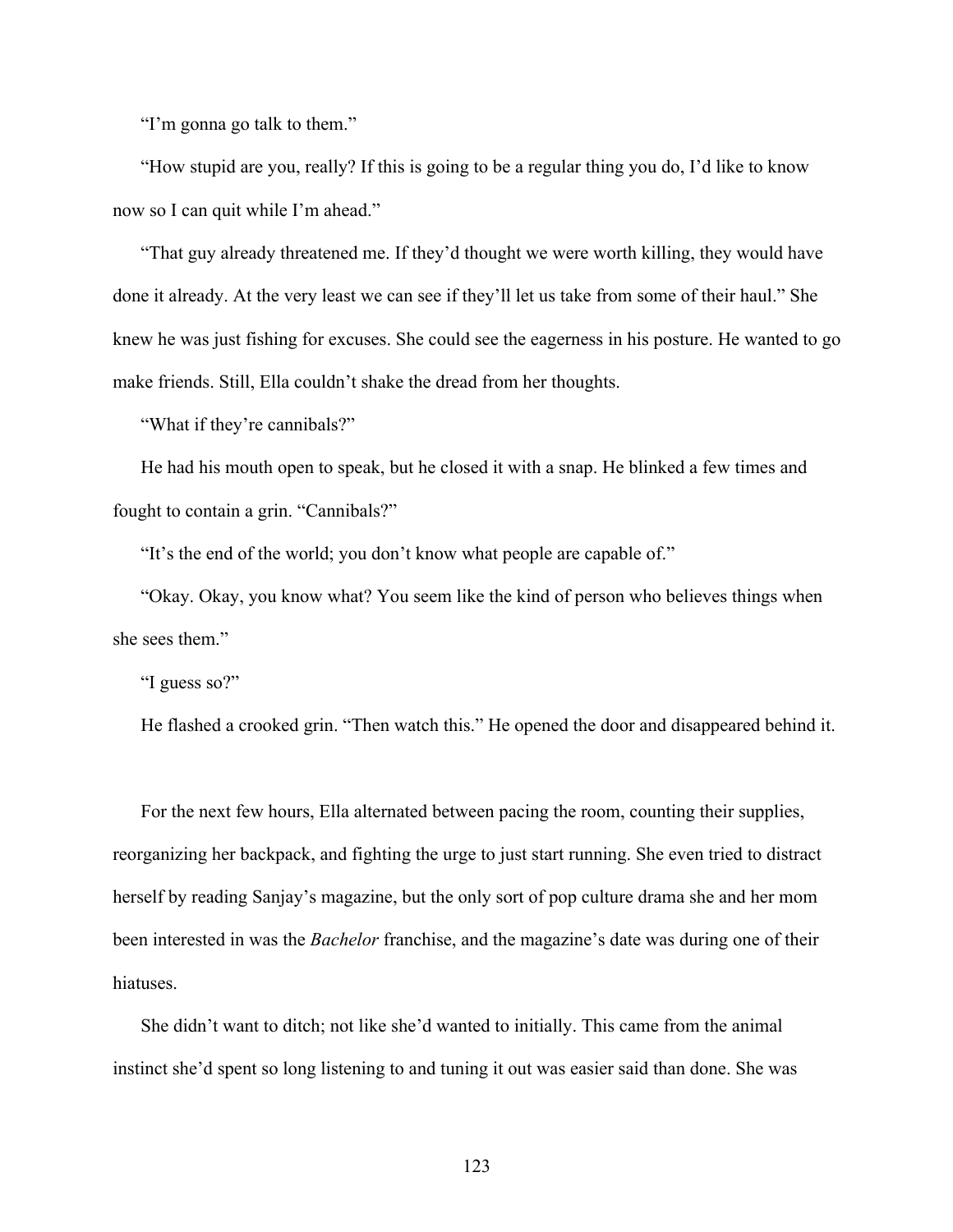afraid that these people couldn't be trusted. She was afraid that Sanjay was getting himself stuck in another high-rise, one that she wasn't sure she could help him escape, if they turned on him. She knew, though, that there was a chance they didn't want to hurt them. Hell, if Sanjay was any indication, they could genuinely want to help the two of them.

She didn't like not being able to let her guard down. She'd started to learn how, with Sanjay. He didn't know everything about her, and she knew she wasn't ready to bear every secret of hers to him, but he'd cleared some of her shorter walls. She thought of his hand in hers, sleeping when he kept watch these past weeks, him doing the same when she watched over his sleeping form. She'd been able to trust him, even to rely on him a bit.

What if they took him from her?

The door opened suddenly, and Ella shot up to her feet and bumped into the coffee table, falling on her butt. Sanjay stood in the doorway, looking down at her, surprise and worry crossing his face.

"What the fuck?" Ella picked herself up off the floor. "You could have been anyone. What if I was changing?"

"Sorry, sorry," Sanjay said. She could tell he wasn't, really. His face was wide with excitement. "Ella. Come upstairs. They finished getting rid of the bodies—disgusting, by the way, I get why you freaked—but now they're up on the roof. They've got a campfire going. They found a billion unopened packages of hot dogs in some dude's freezer."

"Bonfire? The sun's not even down yet." She knew she was distracted right now, but it couldn't have grown that late, could it?

"Can you not be all cool and unbothered right now?" He grabbed her shoulders the way he had earlier, only this time he squeezed tighter. "Ella. Listen to me. They've got marshmallows.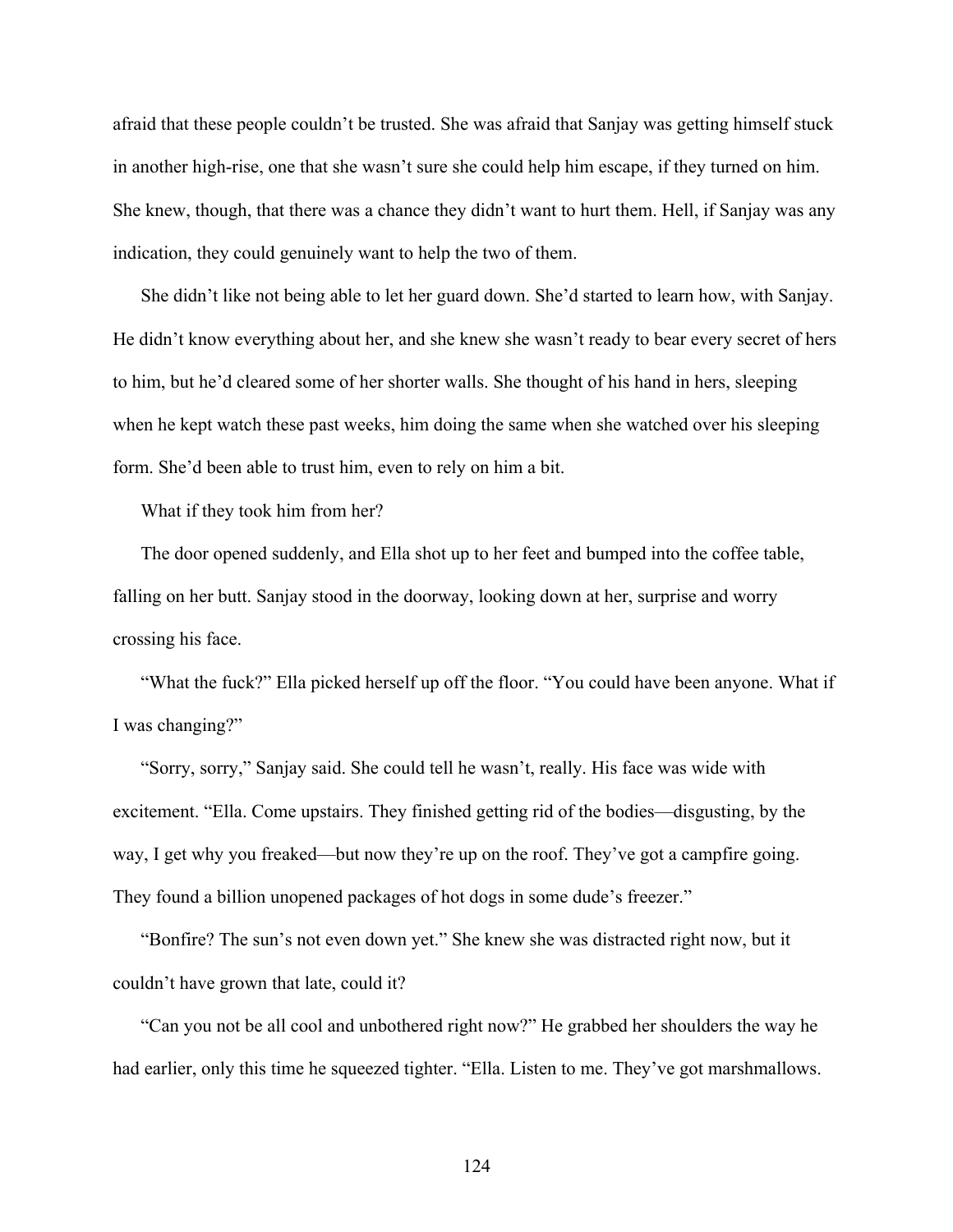They are making *s'mores*." He laughed, disbelief in his voice. "Can you believe it? Come on, I'll show you how to get up there." He walked back out the door, leaving it open, and disappeared as he turned right down the hall.

Ella sighed. She told herself it would be smart to stay close to them, in case they tried anything. She couldn't protect either one of them if she hid in the break room the whole day.

When she came out, Sanjay was standing by a metal ladder with peeling yellow paint on the rungs. He pointed up, to where she could see a door slanting down into the small tunnel where the ladder surpassed the ceiling.

"The door won't stay open, but you just push on it once you can reach it," he said. She tore her gaze from the ladder to look at him.

He gave her a reassuring look. "It's gonna be okay," he said. "Promise."

"What did I say about those?"

"I already saw the Hershey bars. If I can't keep this promise, then you can have my crossbow." With that, he turned and began climbing up the ladder.

Ella leaned against the wall and waited while he climbed. She heard the door give a yawn from metal moving against metal, and then the definitive *slam* when he let go of it.

She made her way up the ladder and pushed against the door. It opened with a whine. Holding herself on the metal rungs, the view straight up was unobscured. A panorama of nothing, save for blue sky and white clouds, puffy and large to the point where they didn't seem real. She almost felt like she should be able to reach out and feel them deflate at her touch. Her muscles were starting to burn as she stood there, but she couldn't bring herself to look away. Unable to see the broken buildings or cracked pavement, she could almost forget that it wasn't just any other day before the world had turned inside out.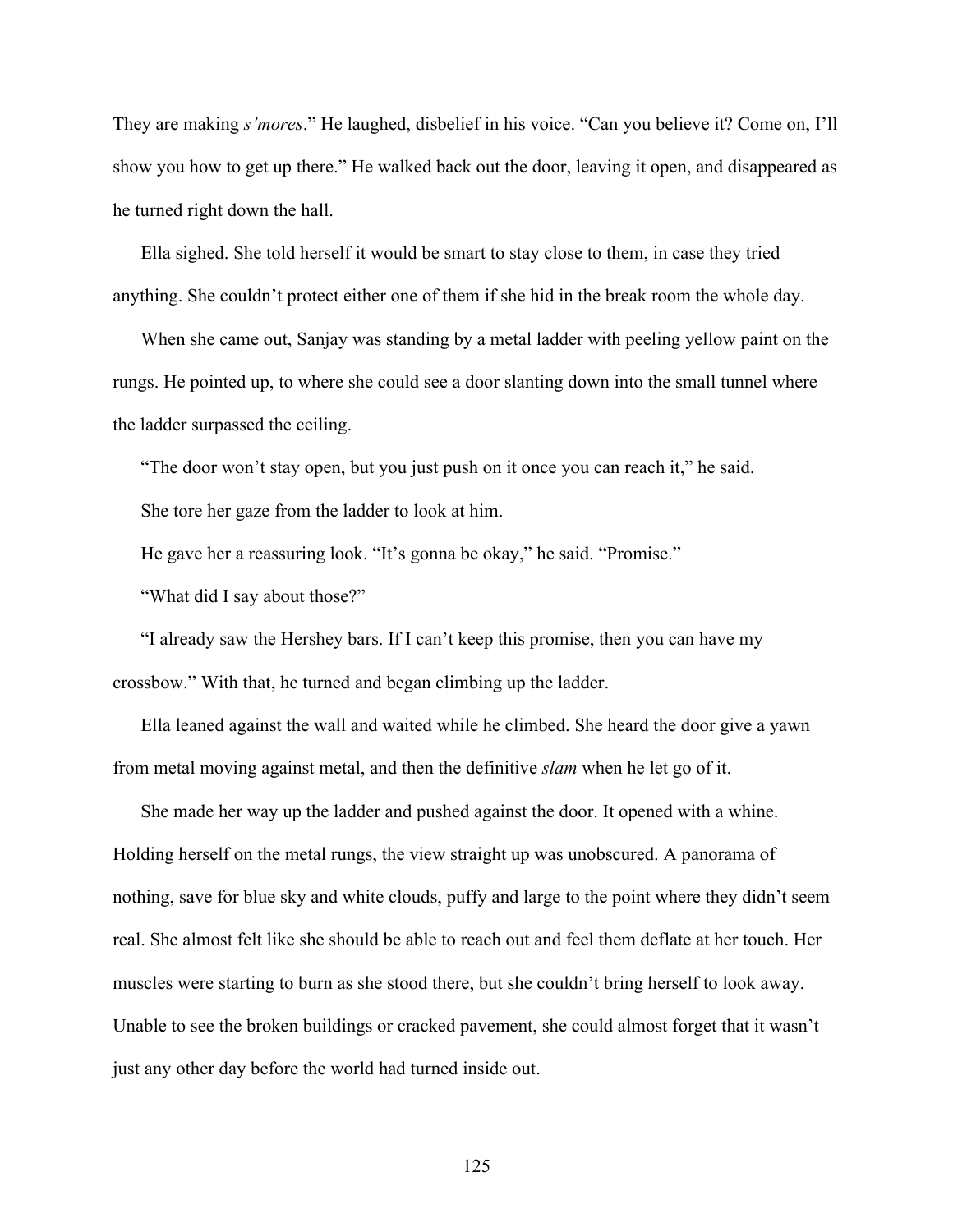A head appeared in front of her, and she nearly lost her footing as she flinched.

"What are you doing?" Sanjay leaned on the lip of the opening. "Come on up." He disappeared from view.

Ella fought the urge to climb back down and slowly pulled herself through the opening.

They'd started a bonfire near the edge of the roof. Plastic lawn chairs sat around the flames, sales stickers peeling at the corners on the seats. Orla was sitting on the far side, with the fire between them. Shaun was slumped so far down in his chair, it was a wonder he hadn't already slid out of it, as he contemplated a small, tattered paperback book. He was frowning, the expression exaggerating the lines on his forehead. There was a stack of old wooden pallets standing a few feet away; Bailey was currently taking wide swings at one with a long-handled axe.

"They're gonna put an eye out," Ella muttered.

"Maybe we can get them an eye patch. The whole pirate look will really round out the group's whole style, I think."

"You don't have to babysit me all night," she said. "I can socialize, even if I don't like it."

"Hermits aren't supposed to know how to socialize. I bet they wouldn't think it was weird if you only spoke in grunts."

"I'm gonna throw you off this roof."

"I've lived a good life." He patted her on the shoulder and took a seat.

"Ella, right?" Setting down the axe, Bailey reached into a blue backpack and pulled out a bottle of beer in offering.

"Yeah." She took the bottle.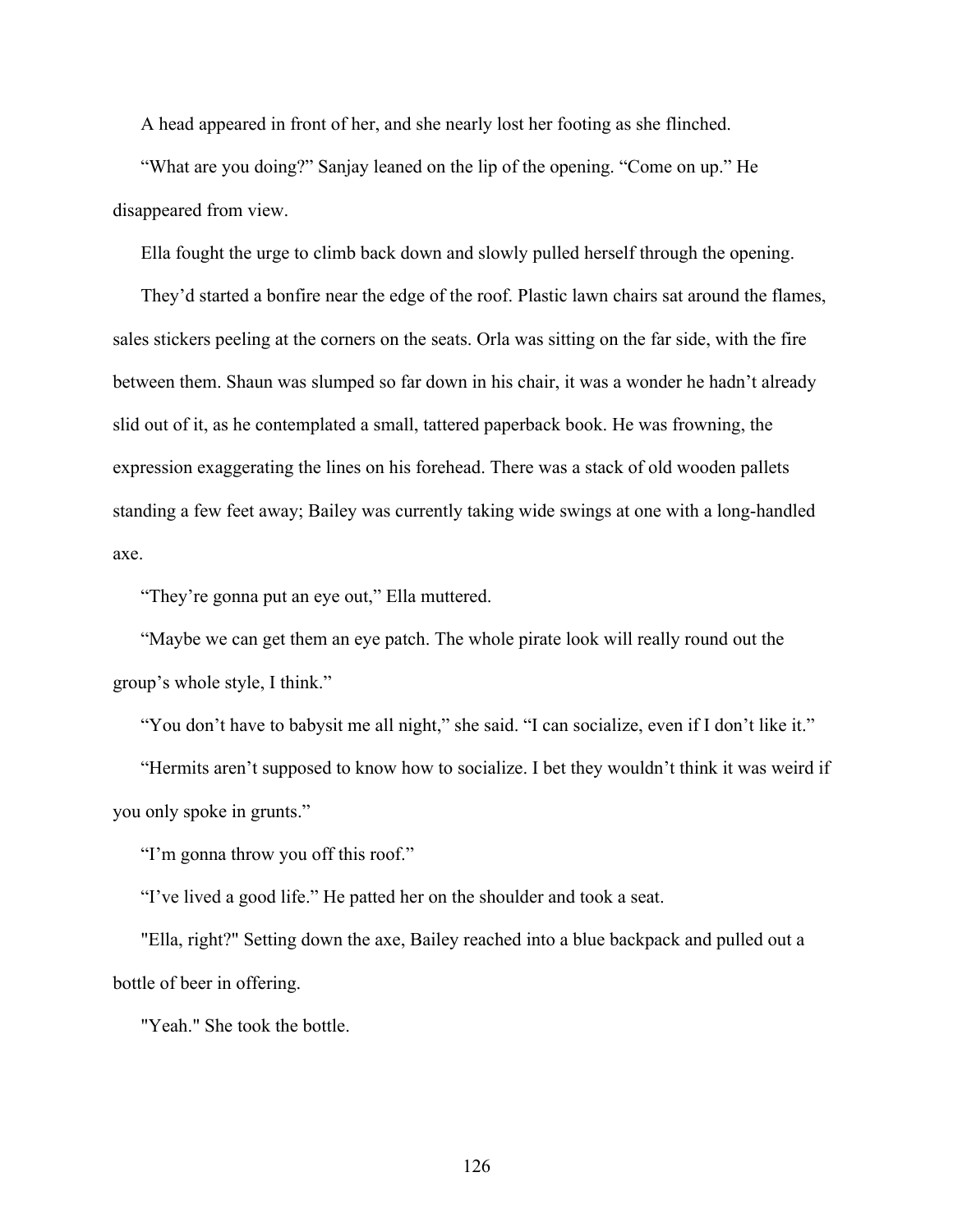"Oh, shit, hold on." Bailey crouched down next to Ella and took out a keyring, on which hung a bottle opener. They made quick work of it and pocketed the bottlecap. "There you go."

Sanjay grinned. "Worried about littering?"

Bailey patted their pocket. "Actually, I'm working on some bracers for my arms. Figure they can't bite through it on the first try."

Sanjay smiled and gave a knowing sideways look at Ella. "Great minds flock together, I guess."

"What do you mean?"

Sanjay motioned to Ella. After a moment's pause, she held her left arm out. "These work too, I guess. There might be some downstairs."

Bailey came closer. They raised one hand, then stopped and met Ella's gaze. "Is it okay if I…"

"Oh. Yeah, go ahead." She stretched her arm further. Bailey gently took hold of Ella's forearm with one hand. "I wouldn't touch the wristguard, though," she said. "I haven't had a chance to wipe it down in a little while."

"How much use have you gotten out of them?" They let go, and Ella let her arm fall to her side. "They look like they're in pretty good shape."

"Not much," she admitted. "I prefer to keep my distance from them when I can. There've been a couple scrapes, though."

"They definitely work," Sanjay added, still grinning.

"The bandages are just so it doesn't chafe," she continued. "Though I guess if they're small, or young, they might not be able to bite through that, either."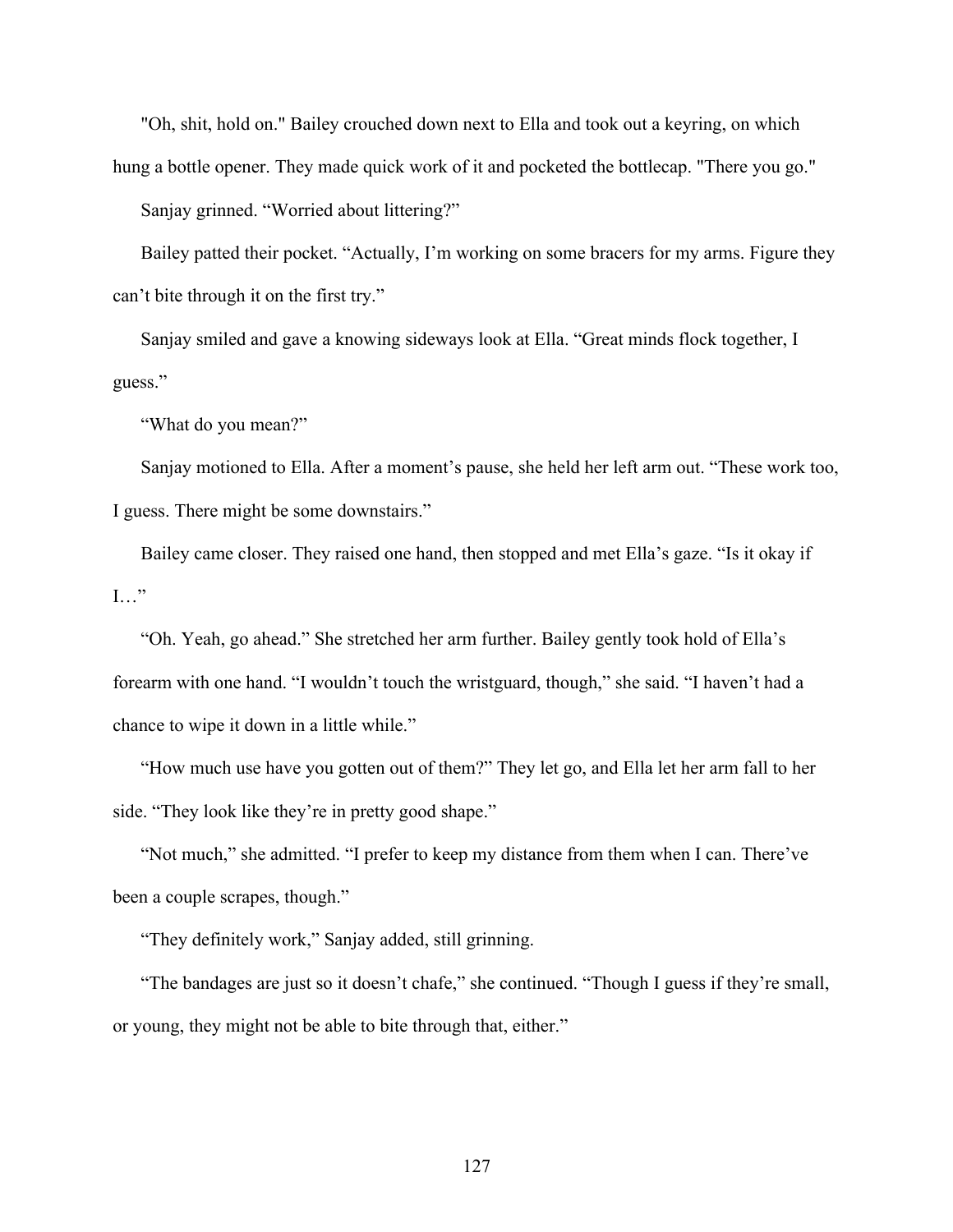"Not with the front teeth, anyway," Bailey said. "Canines are for tearing, but they'd have to be able to move their head while they've got you. Clamping down won't do much on its own unless they can keep a hold on the arm." They nodded, their eyes wide with excitement. Ella could see the wheels turning in their head. "I wonder if it's a better idea to use weaker glue, so that if they dent you can take them off and replace them more easily."

Ella shrugged and nodded. "Sounds good to me. I'm no expert, though."

Bailey gave a small shake of their head. "Go, have a seat, grab some food. I won't bore you with shop talk, that's not why you're here, right?" They grinned, dimples showing, and led the pair over to the fire.

Orla handed a skewer, a hot dog already impaled on it, and handed it to Ella. "Should only take a little longer," she said.

Ella nodded. "Thanks."

"No problem."

"So, uh…" she tried to think of something to say. She could practically feel Sanjay's encouraging face directed at her and fought the urge to smack him. "When did you find the time to do that?" She pointed to her own head.

Orla played with a loc. "Well the way I figure it, we're in the end times, right? I decided I might as well embrace the aesthetic." She grinned, exposing a gap in her front teeth.

Ella resisted the urge to reach up and tuck her own hair behind her ear. She scratched at her nose instead.

She mostly just listened as they traded stories with one another. Sanjay took to them as easily as breathing. She felt stupid, not being able to just make conversation.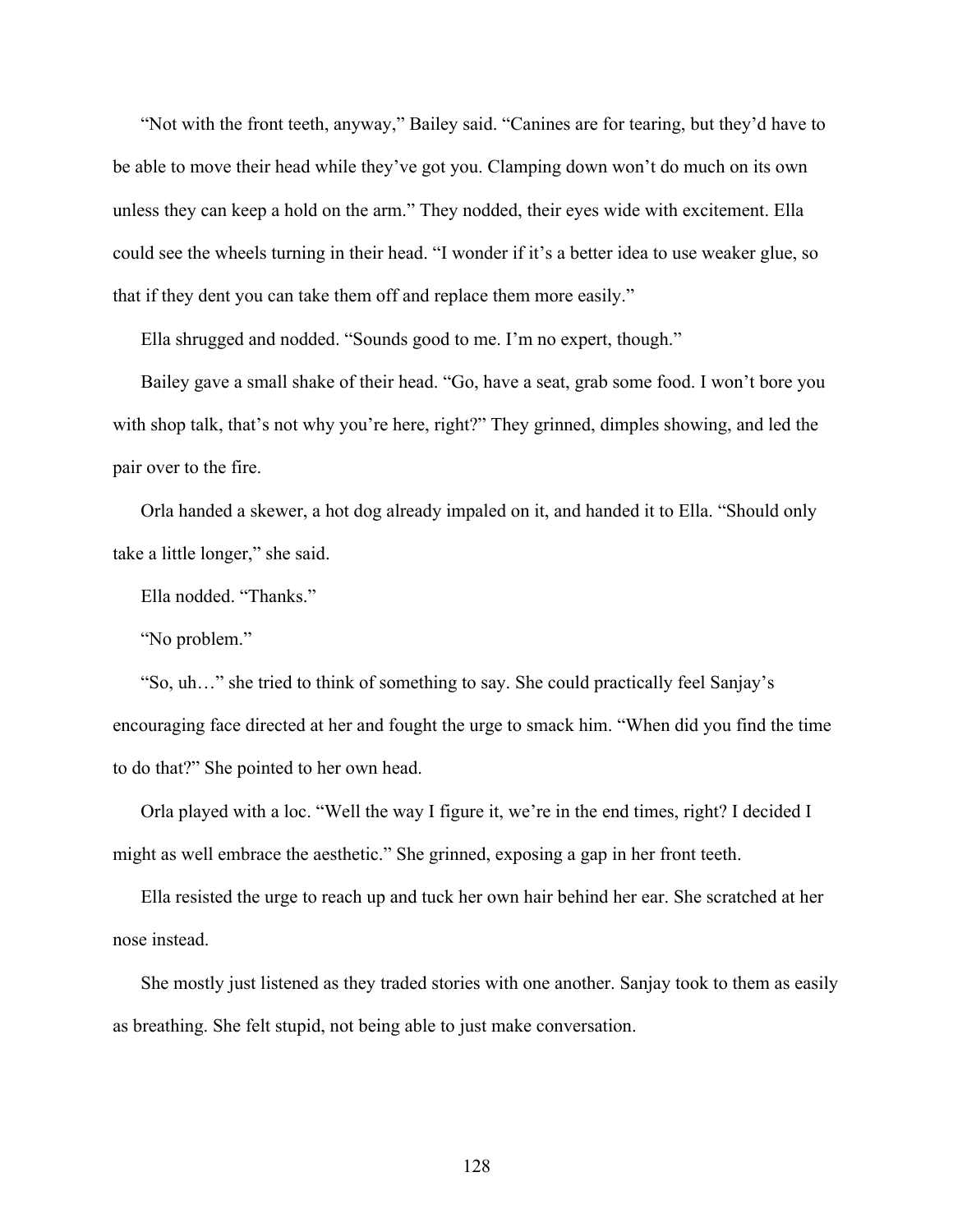As time went on, Orla started firing off questions for everyone to answer. Ella gave short answers where she could but opted out whenever possible. The only stories she had made her seem pathetic by comparison. Most of them just involved her killing time in a house, moving to another one, she realized.

Sanjay raised a hand as he finished taking a sip of beer. "Okay, I've got one. What is the thing you least expected from the end of the world?"

Shaun put away his book and took a deep pull on a copper flask.

Orla leaned forward, an unreadable expression on her face. "Sometimes blood is beautiful?" Her voice swept to a high pitch as she finished her sentence, transforming it into a question.

Sanjay's jaw dropped. Shaun just kept drinking. Bailey held their head in their hands.

Orla flopped back into her chair, hands covering her smile. "Jesus, that sounded so fucking morbid." Her voice was muffled from her hands, but Ella could hear her words starting to slide together.

"Maybe some context?" Sanjay suggested.

"Okay," Orla went on. She put her arms out in front of her. The flames seemed to try and reach for her fingertips, but she wiggled her fingers like she was taunting the fire. "So. Winter's almost over, right? But before spring could show up, we ran into a crazy-big snowstorm while we were out on a supply run. Were you guys around here for that?"

Ella had nearly frozen to death that week. Though the houses in the neighborhood had mostly still had running water, the houses were all older, and had gas heating systems that had stopped functioning way before Ella got to them. She remembered the pipes freezing, so she'd had to scoop snow into a container with her bare hands until she'd managed to find an oversized set of gloves from Mr. and Mrs. Wristguard's closet.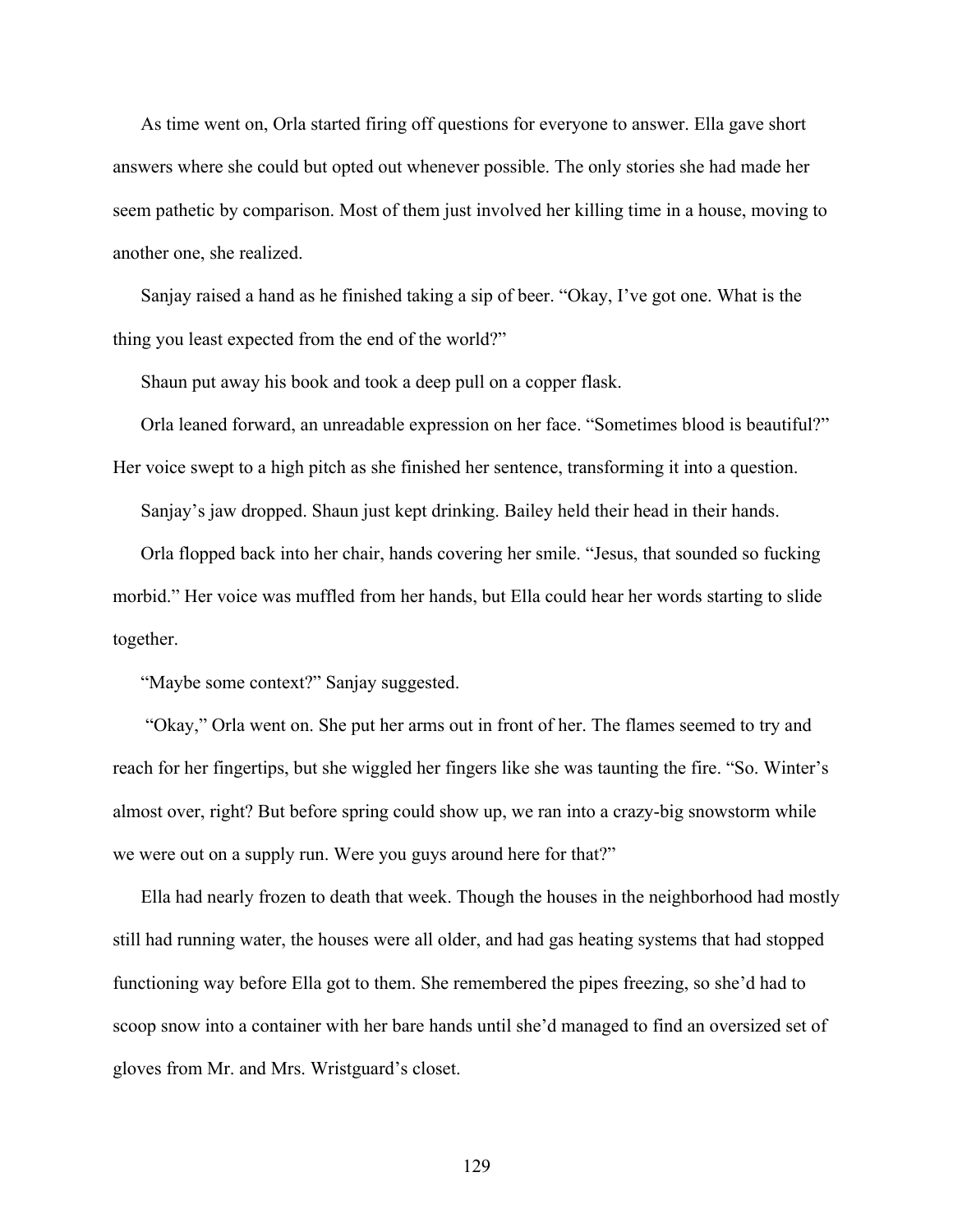She brought it in and would let it melt in her mouth to keep warm—she'd run out of water bottles and once the storm hit, there was no way she was leaving the house to look for more. She gathered up every piece of clothing the owners hadn't taken with them, pulled every blanket out of every closet and dresser drawer, and had burrowed under the fabric mountain in the master bed and tried to block out the wind moaning through the neighborhood like a phantom looking for someone to haunt. She only crawled out when she'd had to gather more snow and use the bathroom—the only time she forced herself to leave the indoors. Each time the sun went down, she'd count her breaths as they formed in front of her face, wondering if she'd fall asleep, and if she did, if she'd wake up.

"That was a rough week," was all Sanjay said. Ella nodded her head in agreement.

"So, we were heading towards Arlington, but stopping whenever we could to see if we could gather enough stuff before having to go into the city proper. And *most* of the time, the Flatliners freeze up if it gets cold enough. Whatever's going on in their brain can't overpower the physics of body mass freezing up, I don't know, I'm not a scientist." She paused to finish off her bottle and waved at Bailey to toss her another one. They obliged as she went on.

"The *point* is, one that was probably a linebacker or some shit comes barreling through the door of a rinky-dink pharmacy and rushes us. We take him out no big deal—"

"Heyheyhey." Shaun snapped his fingers. "What was that now?"

She held a hand up in apology. "*Shaun* takes him out no big deal. It was fuckin' sick. He hit the ground, didn't get up. Shaun cracked him on the top of his skull—jumped from the roof of the car, seriously it was like some *Kill Bill* shit—so the blood just went *whoosh!*" She sat down, breathing heavily like she had just swung the bat herself. Her brow creased as she held out a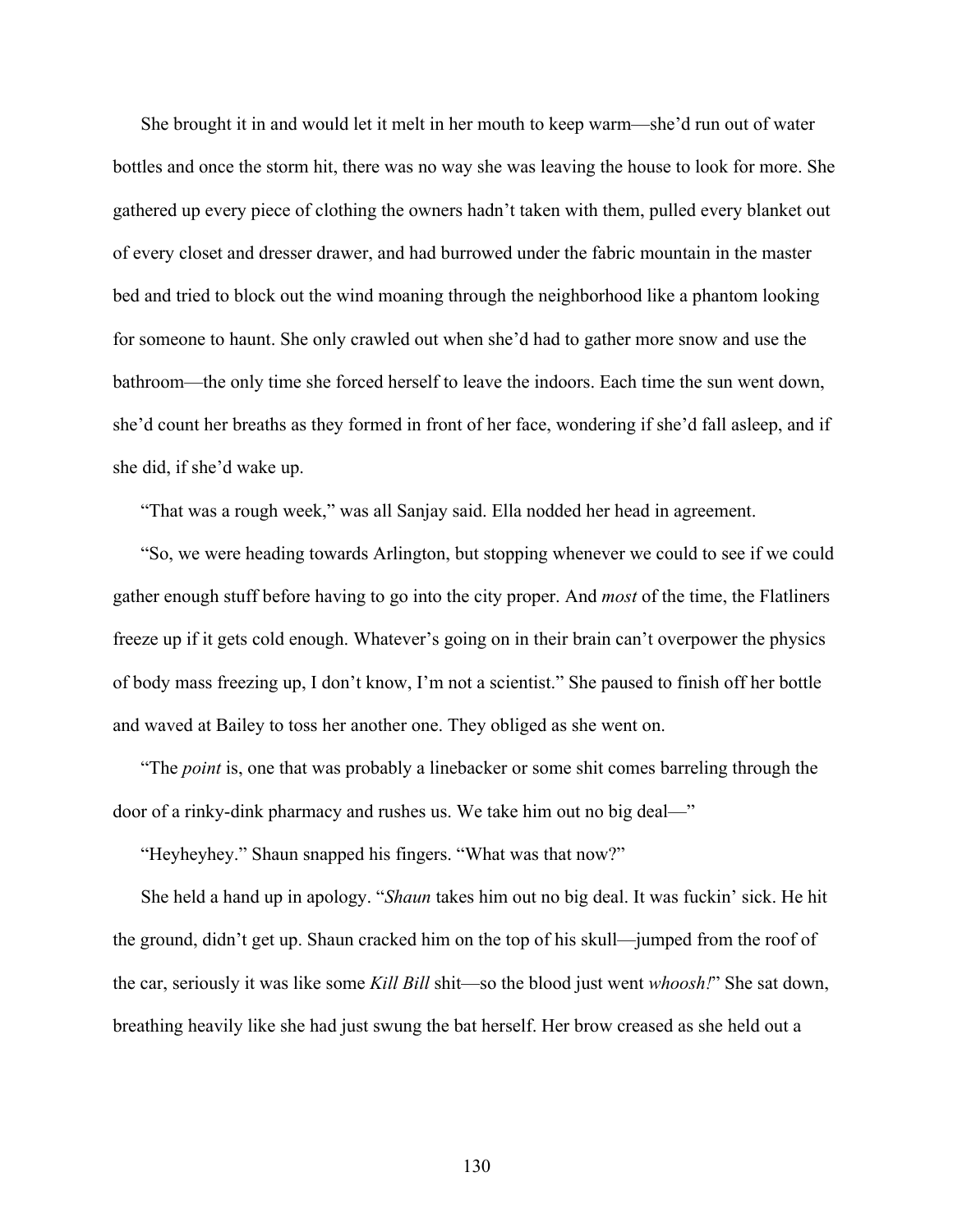hand. "And there were just a few seconds, before any of us reacted or moved on, that it was totally silent." She looked across to Shaun and Bailey, who both gave nods.

"It's always silent," Ella said.

"No, I know." Orla pulled her seat forward until she sat directly in front of Ella. She leaned in close, like she was revealing a secret. Her eyes were wide; the alcohol had turned her cheeks red, and the firelight almost seemed to make her skin glow. "But it had been snowing, right? It was still snowing while all of this was happening. We were, what, half a mile outside of the city? But with the snow, you could barely make out the skyline, no horizon. No cars, no tracks for the most part. We could have been anywhere. And the silence snow makes is familiar. So, for like a second," she snapped her fingers, "everything was fine. The silence felt right, felt normal." She stared at Ella, lit up by the memory almost like she had witnessed a miracle.

"Sure." Shaun sat a little straighter in his chair, groaning as he did. "Until you look down at the ground and see the necrotic fella with his brains turned into abstract art."

Orla stood up. "Oh, that's right! That's where I was going with this." She waved her hands around, taking a step back. "I mean, his blood was soaked into the snow, and there wasn't anything else to dirty it up. Just that dark, deep wine-red color against a white backdrop." She shrugged drunkenly. "I just had a random thought right then that it was kinda pretty, in a disturbing way." And with that, she plopped down into her seat and took another sip of beer.

"Our resident storyteller," Bailey said, holding their beer up in cheers. Orla did the same with a wink.

The day stretched on, the sunlight deepening as it made its way toward the horizon. Orla, Shaun, and Bailey all took turns swapping stories. Some were their own individual experiences,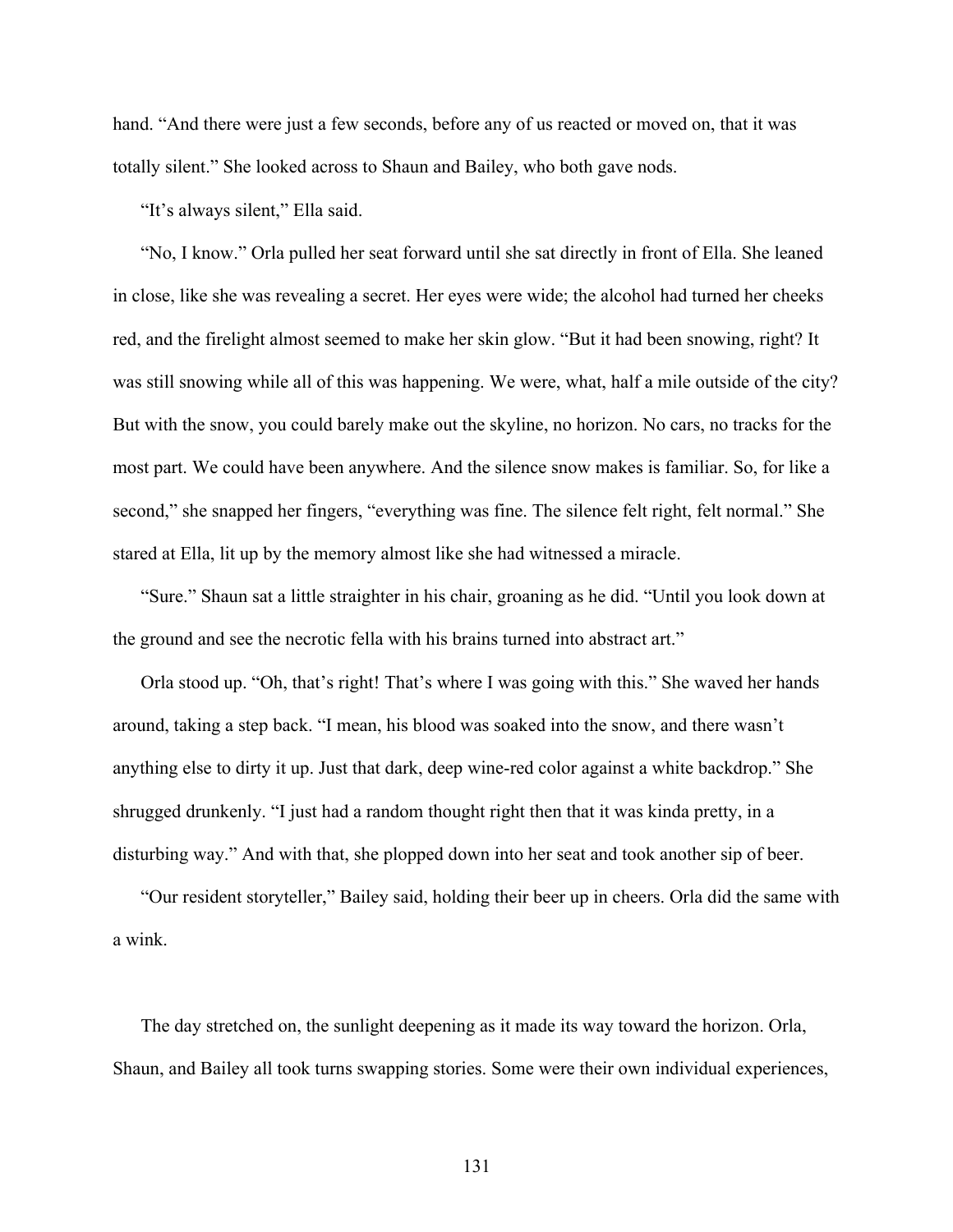but most of them wound up with Bailey and Orla yelling over one another to deliver the next detail of a supply run gone awry. Sanjay told them about the Crossroads and the arcade. He began telling them about the first time they'd used the crossbow, but Ella jumped in when he started claiming he was a better shot than her. Someone brought out the ingredients for smores; when Ella bit into hers, she could have cried.

Orla and Bailey migrated around the fire as conversations shifted. Shaun never stood from his lawn chair, alternating between staring into the fire and interrupting to correct something Orla or Bailey said.

"He's so much fun," Orla said under her breath as she sat down next to Ella.

"I knew a guy once, around the same age as him," Ella said. "They would have been best friends."

Orla didn't push her for details, thankfully. Thinking about Burt still stung. "So crotchety. I wanted to bring some stuff with me for slow days, but he nearly talked my ear off about nonessentials that I wished I'd never mentioned it in front of him."

"Stuff like what?"

She took a sip of her drink before answering. "I paint," she said proudly. "I think if it had been just normal paint, or pencil drawings, he wouldn't have cared, but he said watercolors would be wasteful. 'You can't hydrate by looking at something,'" she added in a close imitation of Shaun's voice, squinting one eye shut as she did.

"Wait, watercolor painting? When the hell do you find time to even do that?"

Orla shrugged. "Downtime? I'm a night owl, so I got the higher-ups to schedule my 'personal time' in the morning, so I can sleep in. It's not a bad system, though I'm living for the day I wake up and have nothing on my to-do list."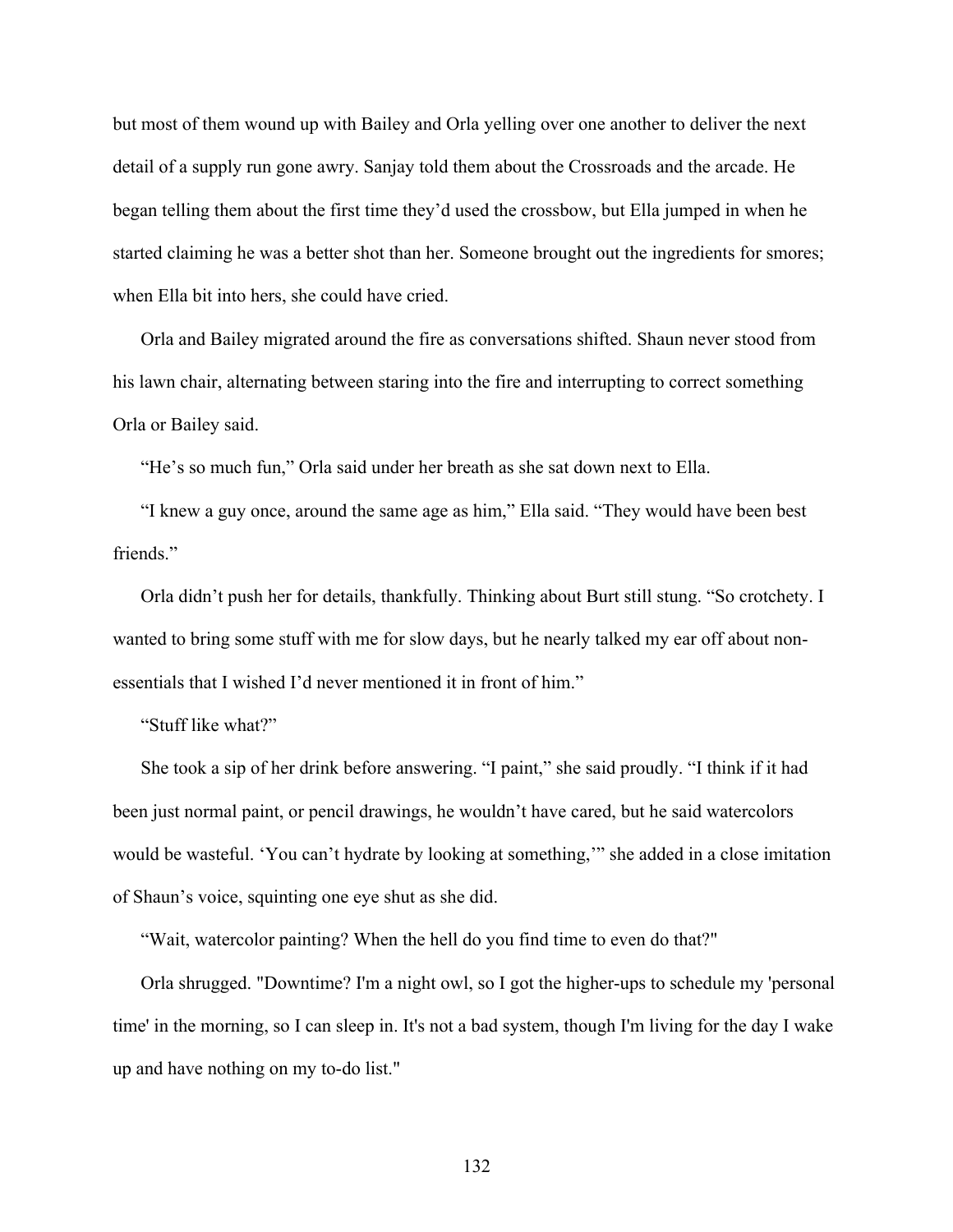"How many people live there, do you think?"

She made a face, squinting hard as she thought. "I'd say, roughly like a hundred fifty? Probably more, people come in and out, you know. You've got people still making it out of No Man's Land, you've got messengers from other stations passing messages along, you've got babies being born, old folks dying. Though I guess that would keep the numbers even, wouldn't it?" She laughed at her own joke. "You'll see for yourself, when you guys get there."

"Sure." Ella didn't feel like answering the questions that would come from telling her the truth. She could feel the itch to curl back into herself, now that she'd run out of stories to tell. Anything she could tell them past what she and Sanjay had shared would just get her looks of confusion or pity. "I'm gonna head down for the night, in case he asks." She pointed over to Sanjay, who seemed deep in conversation with Bailey. Orla nodded, and Ella made her way to the open door. She realized that she had never actually closed it, and it had been open all this time.

\*\*\*

Ella had just finished undoing the wrappings on her arms when Sanjay came through the door. "Hey, what's with the Irish goodbye?"

"I was starting to fall asleep. Things were winding down anyway." She reached down to take off her boots as he threw his jacket onto the coffee table.

"That was really fun, though," he said. "You can't deny me this victory."

"As long as your celebrating doesn't wake me up, we're fine."

He didn't stop smiling as he walked over to the fridge and opened the door to look in. "Promise. I was talking to Orla, and she said as long as we helped with organizing their supply tomorrow and the next day, they'd let us bum a ride."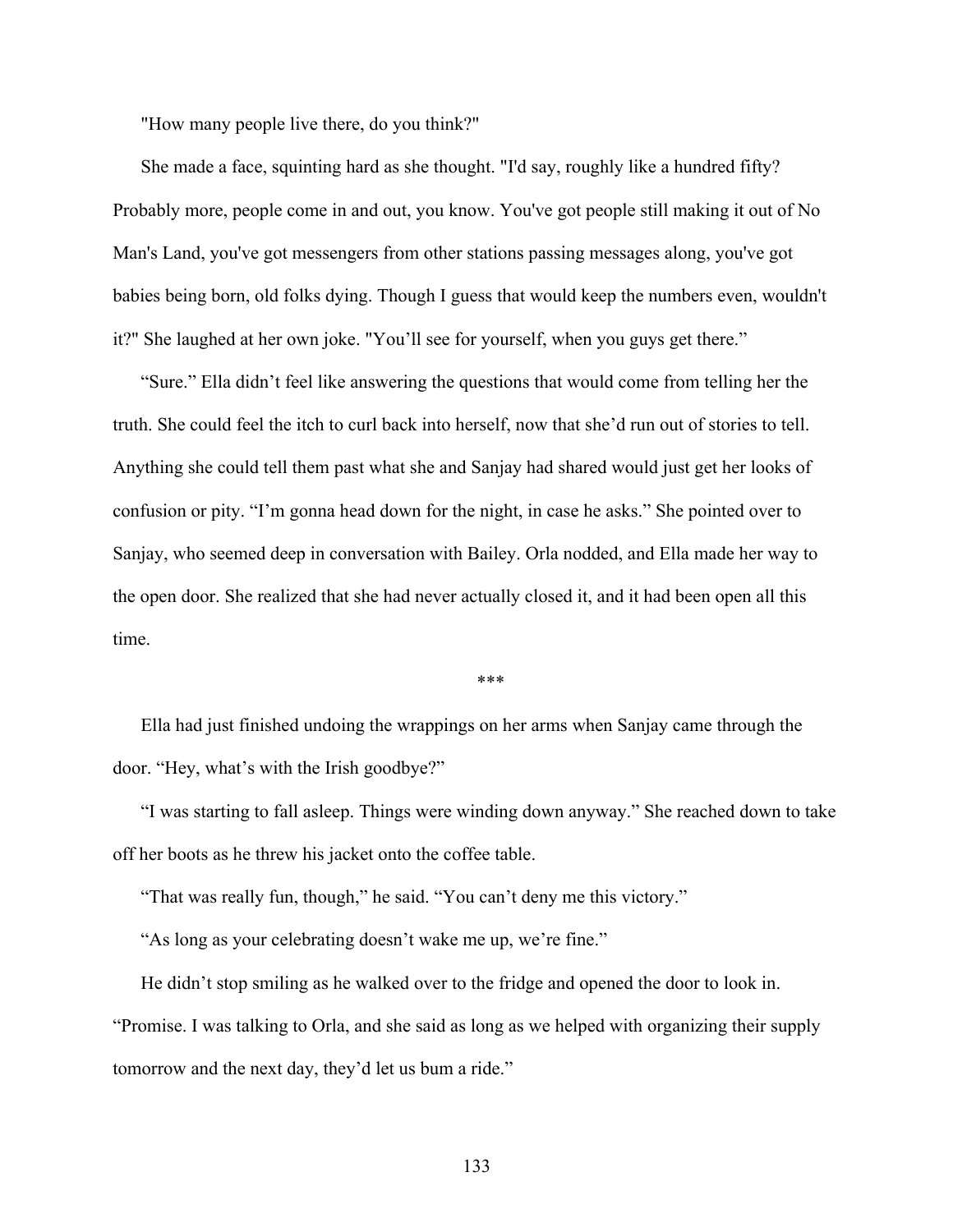He wasn't looking in her direction as he said this, so he couldn't see how his words made her pause what she was doing. They'd estimated they were two or three days away from the Barracks by foot. They'd never talked about how long they'd be staying here before moving on. This room felt like a secret, like they weren't just hidden from threats, but removed from the world entirely. It was impressive, how quickly something like running electricity with an unknown source could make her feel like there was nothing to worry about. The Barracks had still seemed like a story, or a symbol.

Now, they were a day of packing and a long commute away from reality. The cabin felt less like the goal she'd been moving towards, but like a dream that was getting harder and harder to remembers. She could guess the time from now that she'd be on her own again. Only one mouth to feed, one back to watch. Things were happening faster than she'd thought they could. Too fast, she suddenly thought. Too soon.

Sanjay closed the refrigerator door and settled on his couch. "I missed bonfires. Why didn't we ever think we could do one during the day? There's no reason not to, since you're already pretty visible."

She looked at him, still stuck in her thoughts. "Well, uh, we've been walking during the day, remember? Wouldn't have made sense to just sit down in the middle of the road."

"Well, I'm glad we got to do it now. I missed that. Reminded me of camping on vacation." His gaze grew distant as he remembered. "You miss anything like that?"

"We weren't the camping type."

"Well what do you miss, then?"

"I miss everything. But—" she paused, suddenly unsure of herself. The silence began to stretch and tighten.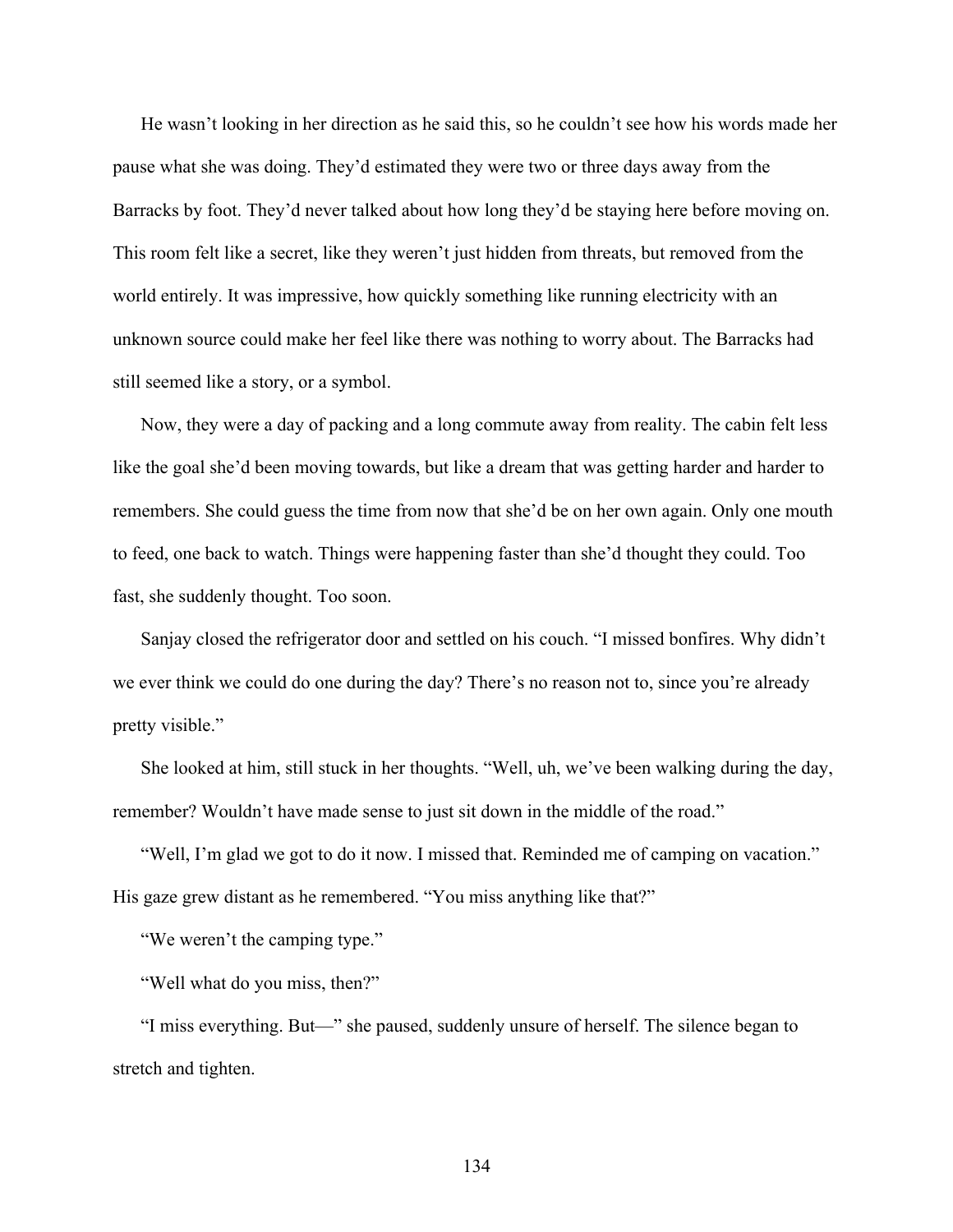Sanjay cleared his throat. "Tell you what I miss; three-day weekends."

She made a face. "Isn't this just one long, really terrible weekend?"

"Exactly. Three-day weekends were rare, and they were special, so anything you did on that extra day was better because it normally couldn't have happened." He sighed wistfully. "Now it's just one day in front of another."

Ella stared up at the Christmas lights and blurted, "I had a cat."

The futon creaked as he moved. "Not surprising. You don't seem like a dog person."

"I am," she said indignantly. "We just couldn't get one. We were too busy, and dogs are way more expensive to take care of."

"If you say so."

"I had to set him loose when I got back home. There was just no way I could have kept him, he would have bolted the second he freaked out about something, and I knew I probably wouldn't be staying at the house for much longer. So, I tore open his food bag and put it by the screen door, and then I just left it open." She fought the tears that sprung up whenever she thought of Spartacus and his big, stupid, gorgeous self.

"Did he ever steal your hair ties?"

Ella looked over to Sanjay. He stared back at her, his expression as serious as if he was asking for a medical diagnosis.

"Yeah?"

He nodded, like he'd just settled a bet. "My mom liked to use that as an excuse for why we couldn't get one. Said if she had to compete with an animal covered in fur for a piece of elastic, she'd wind up feeding it to a zoo animal." He smiled, like he was remembering.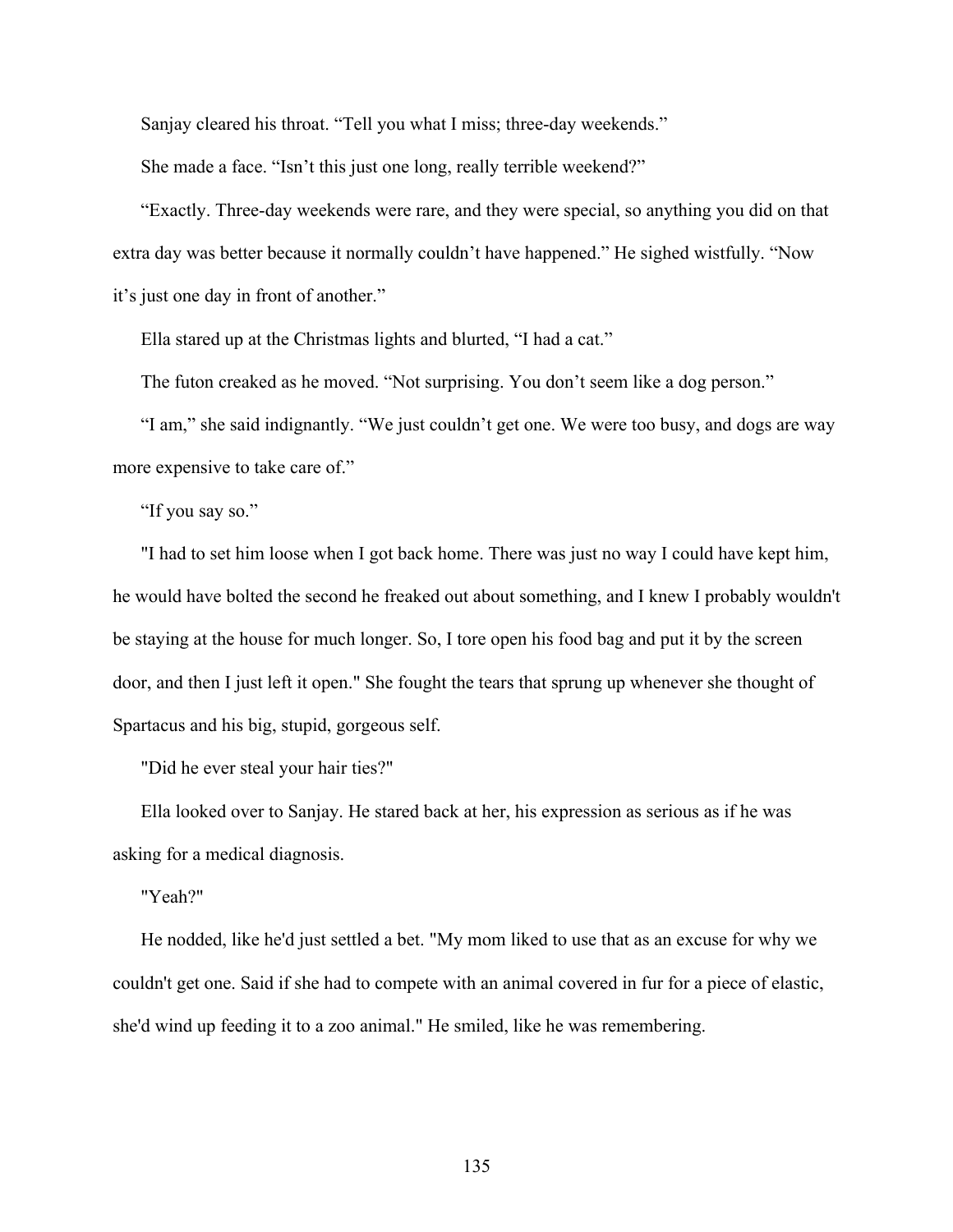"I think maybe she was just looking out for you. Pretty sure you're at more of a loss right now than I am."

He shook a hand through his hair. "Guess so," he said, then looked over at her. "Why do you cut yours so short?"

She shrugged. "One less thing that can get grabbed."

He nodded. "I thought you'd say something like that."

She scrunched her face. "Why do you care?"

"I don't. Just curious what you'd look like with longer hair." He looked away quickly up at the ceiling, as if the question embarrassed him.

After a few minutes, she muttered, "like Cousin It, most likely." She turned to see his reaction. His eyes were closed, chest rising and falling deeply.

*The world could end, and you'd just be dreaming away.* Her mom used to say that.

She remembered staring at herself in the mirror before, playing with her hair. Before everything, she used to grow it out like she was training to be locked in a tower. Her mom once said that adopting Spartacus had been pointless, since Ella shed enough hair for three cats. She was practically afraid of getting it cut and would let it grow until it began to split at the ends and look like some kind of witch's mane.

It had been her best feature, then. Now, if she had to pick, she'd probably say something like her aim, or her lung capacity. She didn't mind not looking like Orla, not if it helped her stay alive. But if a place existed where Orla could do something so indulgent as make herself look how she wanted just because, it made Ella feel like a child cutting her hair off with kitchen scissors while the babysitter wasn't looking.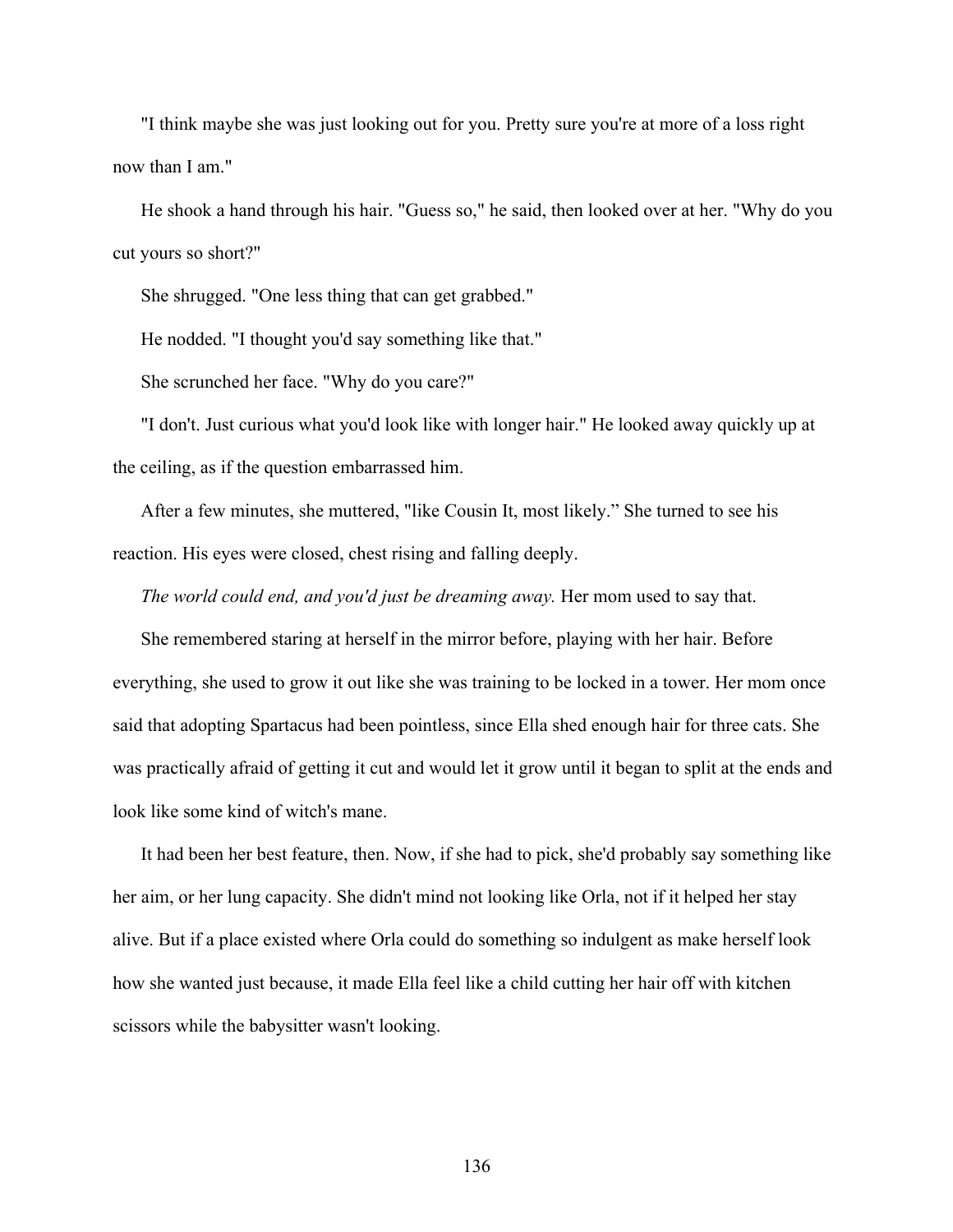Sanjay didn't stir as she got up and flipped the fluorescents off. The glow of the Christmas lights softened the hard edges of his face, making his features look almost childlike. Looking at him, it was almost as if he was already gone. She could feel his absence already. She'd been alone before, and it had been normal, but now the idea felt more like a loss. He wouldn't be gone, he would be missing.

She didn't want to say goodbye.

She thought about what Orla had said about the Barracks. There was space to relax, other people who watched their backs, enough resources that they weren't constantly moving to satisfy the next impending need. Ella must have looked so childish to them, living at a constantly higher risk when there were reinforced walls and shift rotations only a few hours away.

She didn't fall asleep for a long while, turning her thoughts over and over in her mind like a stone.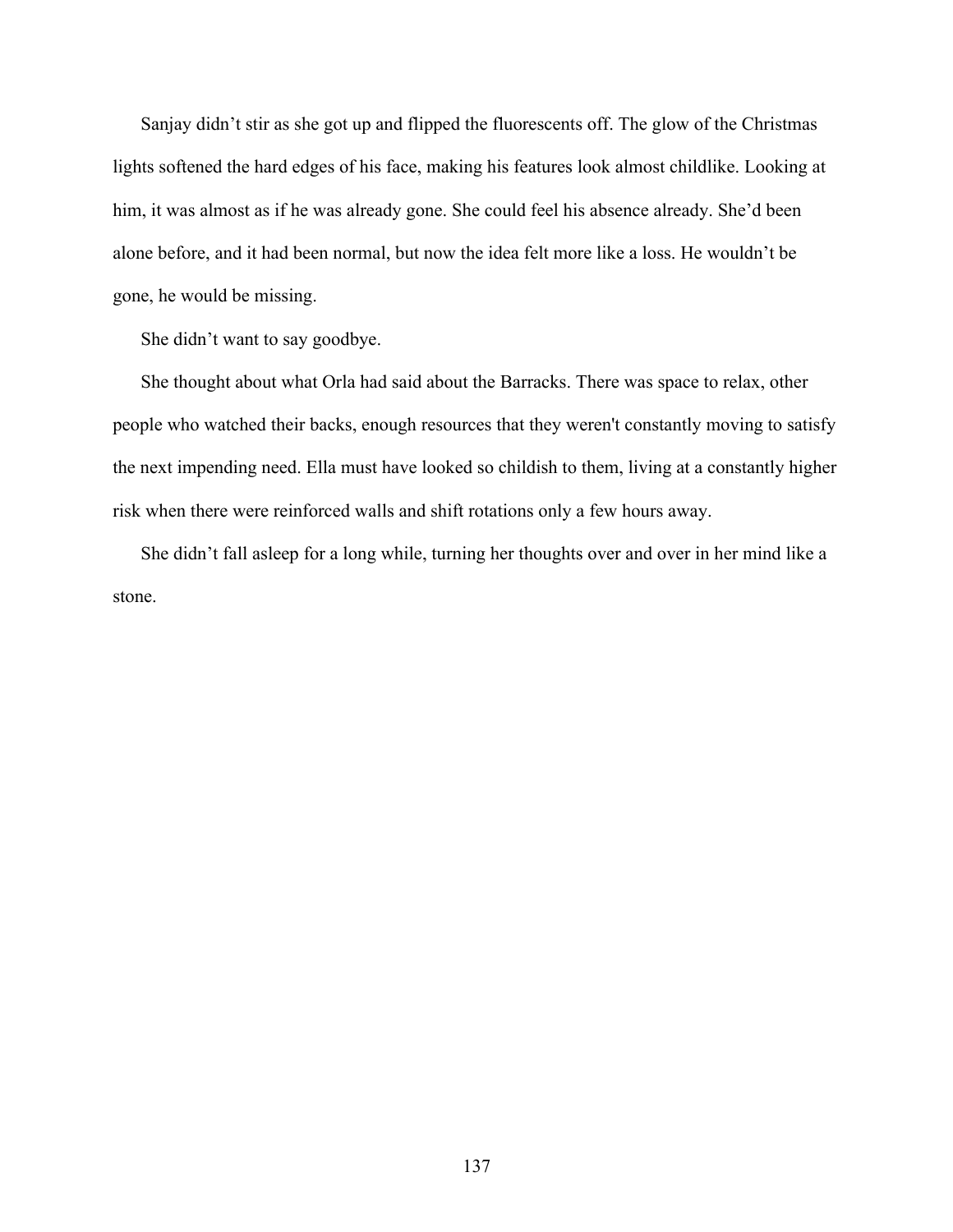Chapter Sixteen

Ella sat on the rooftop with Bailey checking the seals on medicine bottles and throwing away the ones that weren't still intact. They could see down in the parking lot, where Orla and Shaun were sorting through various other supplies into piles. Ella couldn't tell from here what the criteria for each pile was, but she supposed it didn't really matter. She hadn't seen Sanjay in an hour or so, but he'd said something about feeling nauseous and wanting to take a nap.

Ella hadn't missed the way Shaun had looked at him when he'd said that. His eyes had tightened, and his lips had thinned. He hadn't said anything, though, and went back to drinking his whiskey and giving the occasional grunt as they'd sat around the fire. She'd put the trash can in front of the door, ignoring Sanjay's jibes while she did, and set her backpack against the door as well before laying down. It wouldn't stop anything, but it was one more thing that could make noise and wake her up. She'd fallen asleep with her hand under her pillow, clutching her hatchet.

"So, what do you do when you're not on supply runs?" Ella read the label of the bottle- lisinopril--before checking the seal. She'd been putting aside some of the busted seals in a third pile behind the milk crate she was sitting on. Just because it wasn't good enough for the Barracks, didn't mean she was gonna turn her nose up at a half-empty bottle of Midol. She still wasn't sure where they'd managed to find all this. She felt a little twinge of indignance, like she was an athlete who'd come in second place.

"I'm usually in the kitchens," Bailey said. They'd taken their beanie off a while ago, their red hair now gathered in a high bun on top of their head. "I've always been a big foodie. It's not the same, of course, usually just a lot of the same, lot of the canned food we find on runs like this, but it's nice to still be able to use that part of my brain." They scratched at their arm as they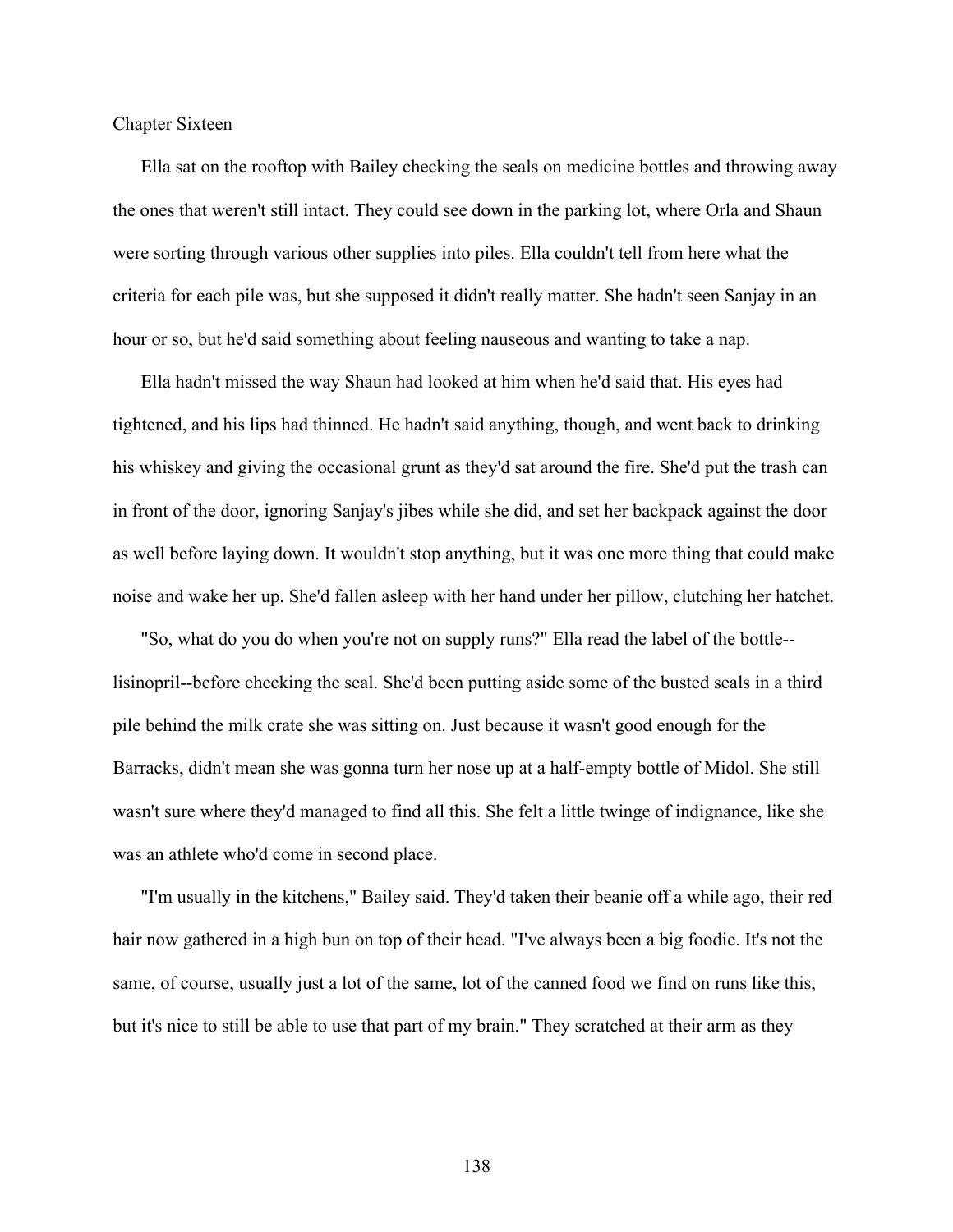reached back for a canvas tote bag filled with unchecked meds. "And it's usually easier for people not to give you shit when you're the one to keep them fed."

"People give you shit?"

They shrugged. "The end of the world doesn't mean the end of ignorance, unfortunately," they said with a wry grin. "People still get just as cranky when you don't want to use the labels they've already made. I actually refused to serve some people because they kept calling me ma'am and didn't like it when I said I wasn't one."

"I'm not surprised," Ella said.

"Still sucks, though."

"Of course. Why do you think I've been hermitting it up this whole time?" She bit her cheek, realizing what she'd said a moment too late.

Bailey glanced at her, then started sorting again. "People suck on a good day. Whole life being upended can make them worse, but it's also made them better, in my experience."

"You think so?"

"I figure it's like a band of brothers sort of thing. We used to try and figure out if we had anything in common with a person. Now, there's this one thing that we all have gone through. Maybe not in the same way, but we know that none of us is where we thought we'd be."

"I never really looked at it that way, I guess."

Bailey grinned. "No shit. And if that's not enough to convince you how this has brought people closer, you just have to look at the three of us." They jerked their head towards the edge of the roof, indicating the others. "You think we all met each other at night class or something?"

"I figured you just got assigned, like getting grouped up at school or something."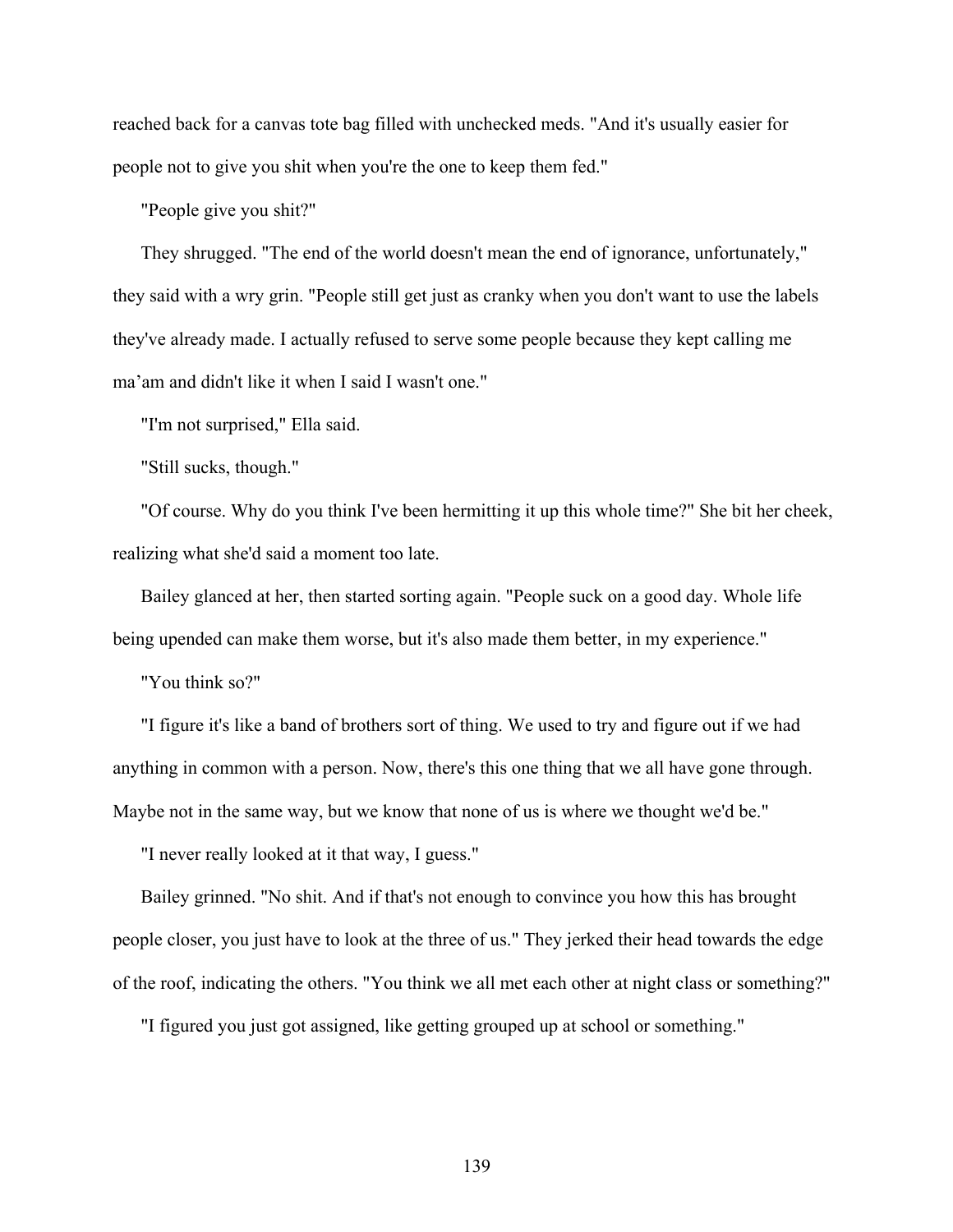"Shaun might agree with you, but even he'll admit we're a good team. We work well together, keep each other from getting killed, which is all he really cares about."

"How come?"

"Aside from the obvious? He really likes taking out Flatliners. Takes that baton of his, swipes their legs out from underneath, brains them." They mimed blowing the smoke off a gun. "Moves on to the next one."

Ella suppressed the urge to shudder. Something about the visual made her skin crawl. She knew that's not what Bailey was trying to say, though. "It's nice to have someone to rely on like that."

Bailey scrunched their brow at that. "Is that a new thing for you, too?"

"Yeah, I guess. Trying not to get too used to it, though. He's not always gonna be around." "What do you mean?"

She cringed internally. She wondered if Bailey was really feigning ignorance, or if they'd trained as some kind of interrogator in a previous life. "I just mean, it only takes one moment for things to go sideways. We could get separated, one of us could die--"

"I get that, but I promise you, the Barracks are like a steel drum. Not literally, the walls are actually kinda crumbly, but they keep the patrol airtight. There hasn't been a risk of breach since I've been there." Their eyes lit up. "I even snuck out one night to hang out with Orla. It was a rush."

Ella fought the urge to chastise them. "Did you run into any infected?"

"No, but I was sure we'd get caught. They put you on inventory duty for lesser infractions, and it's tedious as shit. But try telling Orla she's not allowed to do something." From the look on Bailey's face, Ella could tell they didn't have that problem.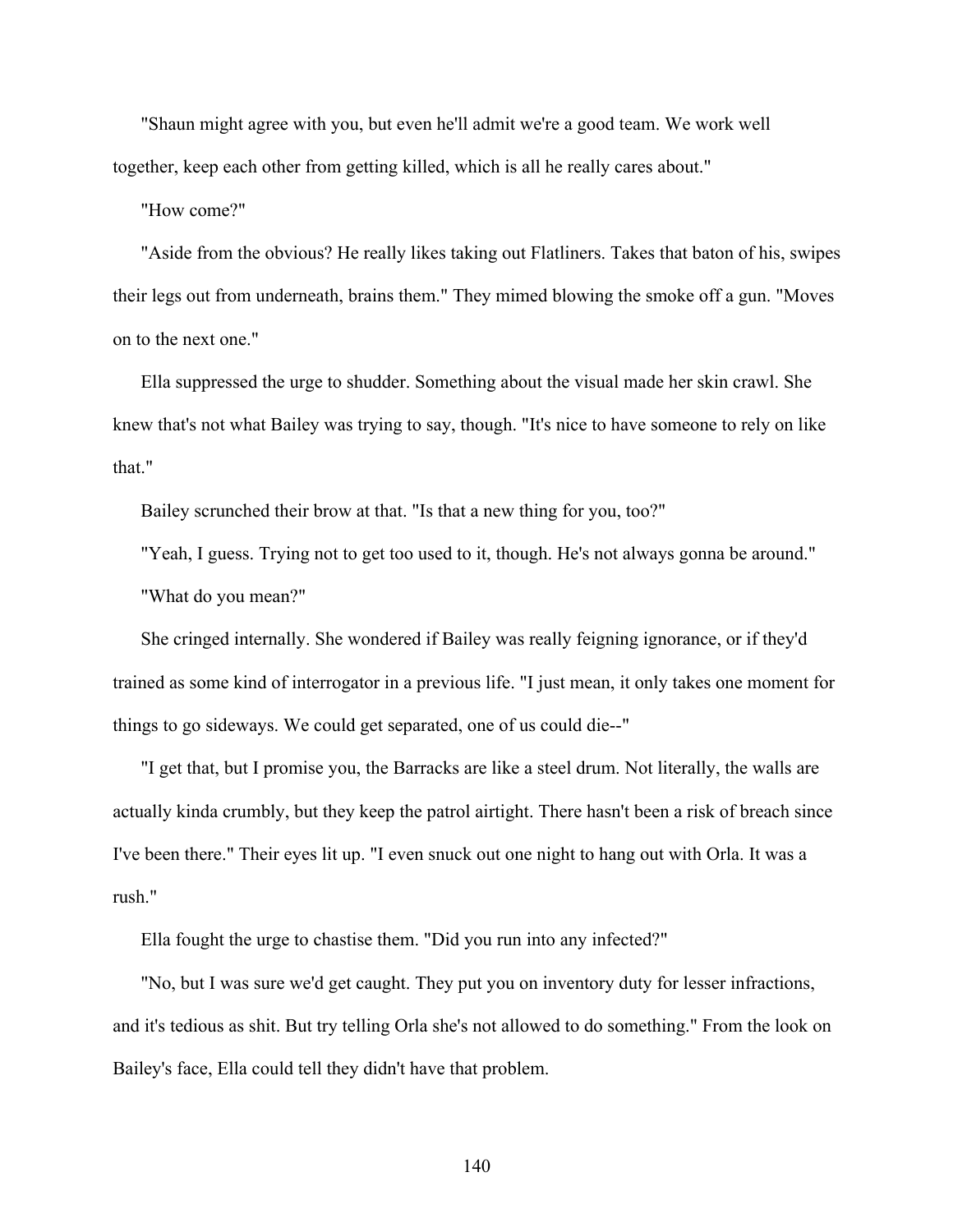"I don't think even I'm that stubborn," she said.

"Well, you can certainly try. When we get there, I'll give you the spice of your choice for every time you get Orla to listen to you." They raised a smug eyebrow and held out a hand. "Deal?"

Ella looked down at the hand in front of her, noticed the callouses on their palm. They had on a ring with an amethyst set in the middle. She wondered what kind of spices they had at the Barracks.

Just then, the hatch swung out with a yawning creak, and Sanjay climbed up. Bailey dropped their hand and turned to see. "How's it coming along?" they asked.

"What?" Sanjay looked dazed, like he'd just realized where he was. "Oh. You know, in its own time."

Ella cocked an eyebrow. "You talking in riddles now?"

He laughed, but it came out breathy and strange. "I'm probably dehydrated or something." He shifted his feet. "Hey, Ella, you got a minute to talk downstairs? I think I may have stuck my first aid kit in your bag by mistake, but I don't want to mess up your system."

"Then why were you messing with it in the first place," she said dryly. She turned to Bailey. "You good?"

"I don't know," they said. "These look a lot like spice bottles, I may end up spiking our dinner by accident." They grinned and waved her away.

Seeing her stand up, Sanjay pivoted back to the hatch and was down the ladder before she'd even reached it. She tried to guess at what was wrong with him. She'd never seen him nervous before. A few ridiculous theories invaded her thoughts, but she shook them away as she climbed down the ladder and followed his retreating form to the break room.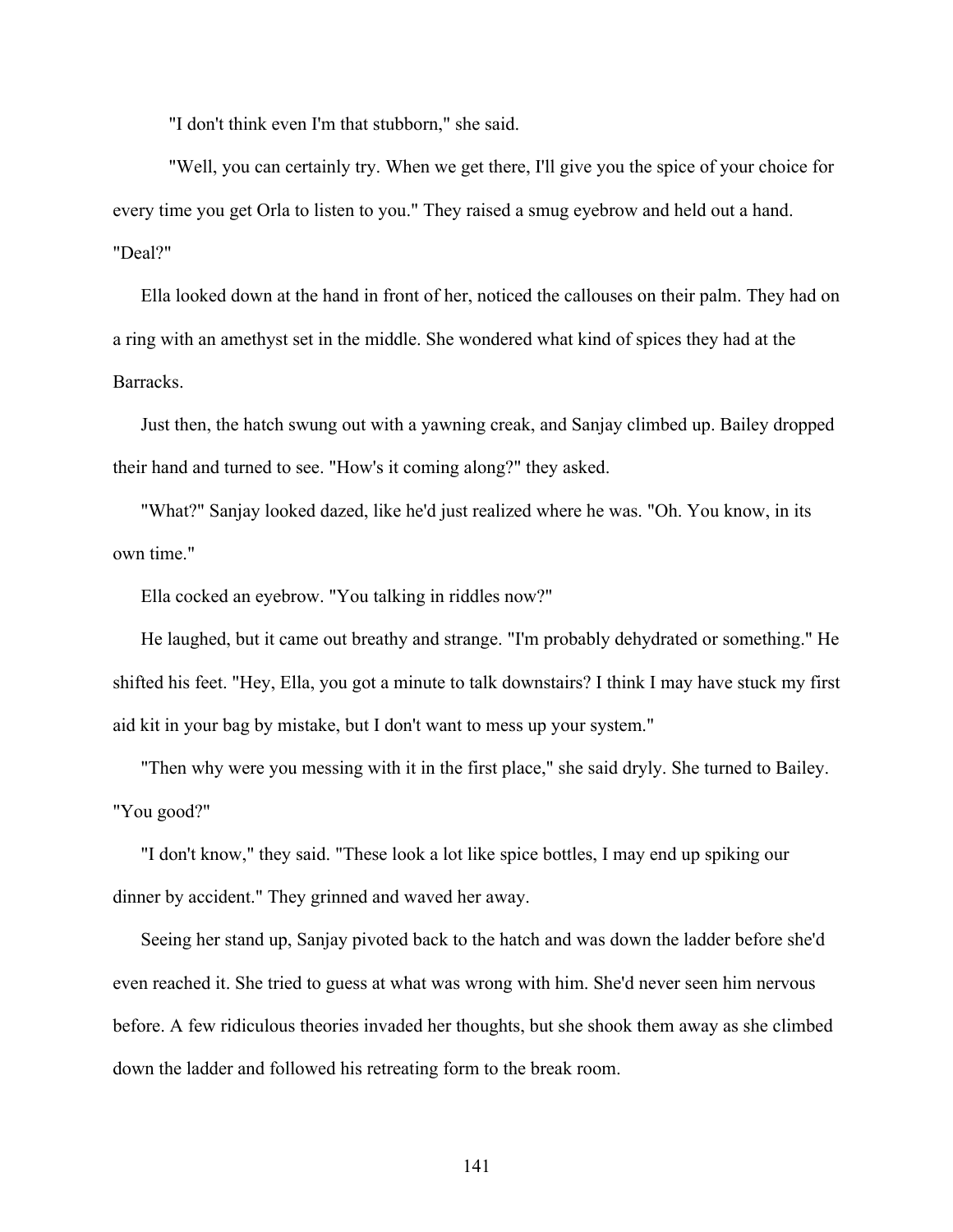He almost looked like he was trying to run away from her.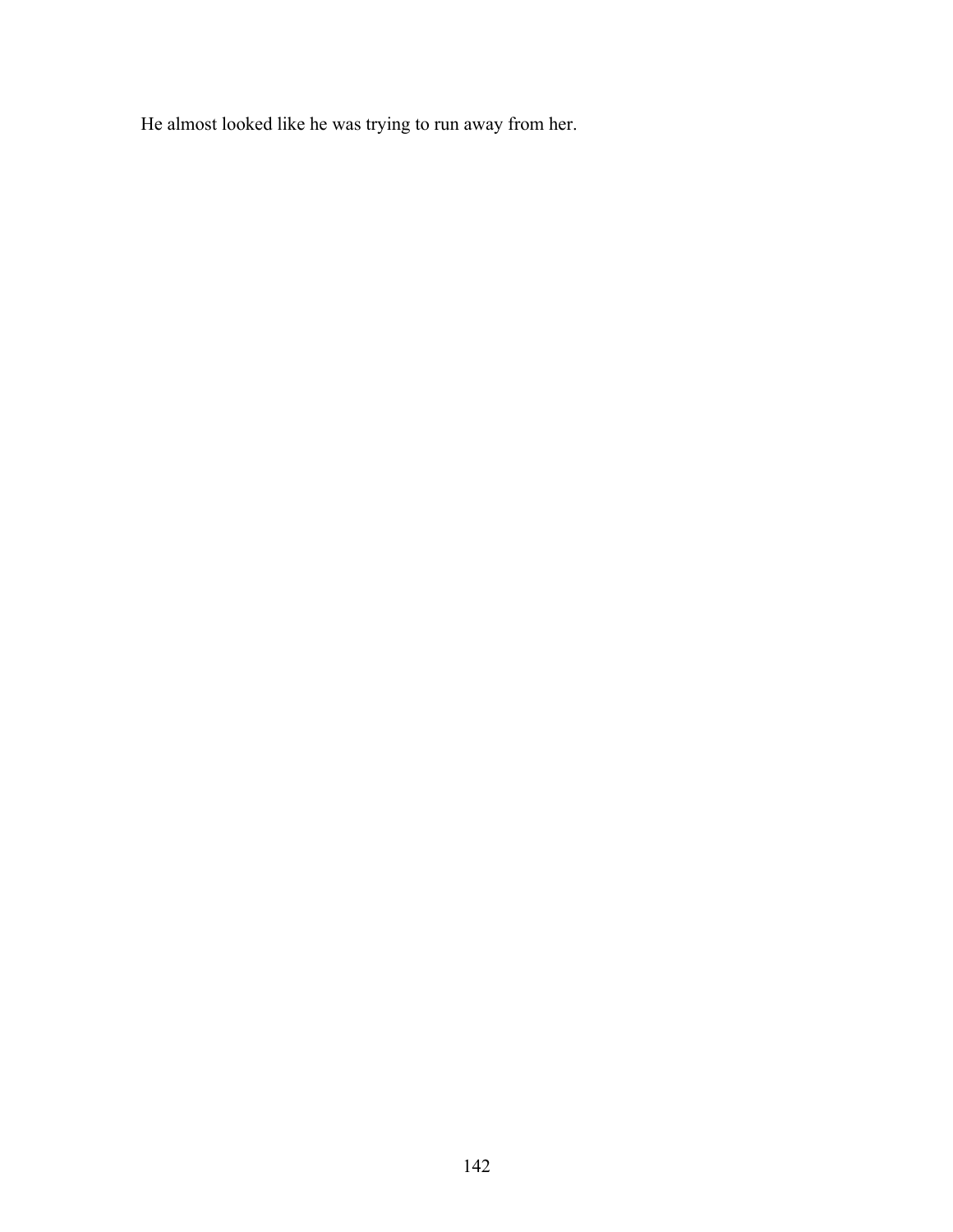Chapter Seventeen

"So, I was talking with Orla, and she was asking me what kind of skills I had, trying to figure out what kind of job I might ask for at the Barracks, and then she asked what you'd wanna do."

"So, you told her I'm not coming?" She blew her lips together. "I mean, I would have rather told her myself, but I guess it's not that big a deal." She wondered if they did any sort of school stuff for little kids there. She'd thought about being an art teacher when she was younger.

"No, I didn't really say anything." He wouldn't stop messing with his hair. He started to pace back and forth. "And I realized that I meant to tell you something, but in addition to some other stuff, I kind of…forgot."

She shook her head. "You're starting to weird me out, and you're obviously trying to say something, so could you just--"

"I was at the cabin with my siblings when they--" he stopped himself short and closed his eyes. "When they turned. It was fast--not the turning, I know that took longer--but when they left and came back, that happened faster than I thought it would. I hadn't seen anybody turn before them."

She couldn't figure out where he was going. She wanted to ask him about his siblings, but he barreled on.

"I had to kill them both." It came out almost like a shout, and he looked over Ella's shoulder, at the door she'd left cracked open, to see if anyone was watching. "I had to--I was starting to panic, and they both ran for me. I didn't expect they would be so fast. They'd been so sick only a couple of minutes ago. The virus, it acts like any other sickness, and they were so small, it didn't make sense that none of that would matter after I'd felt their pulse stop beating."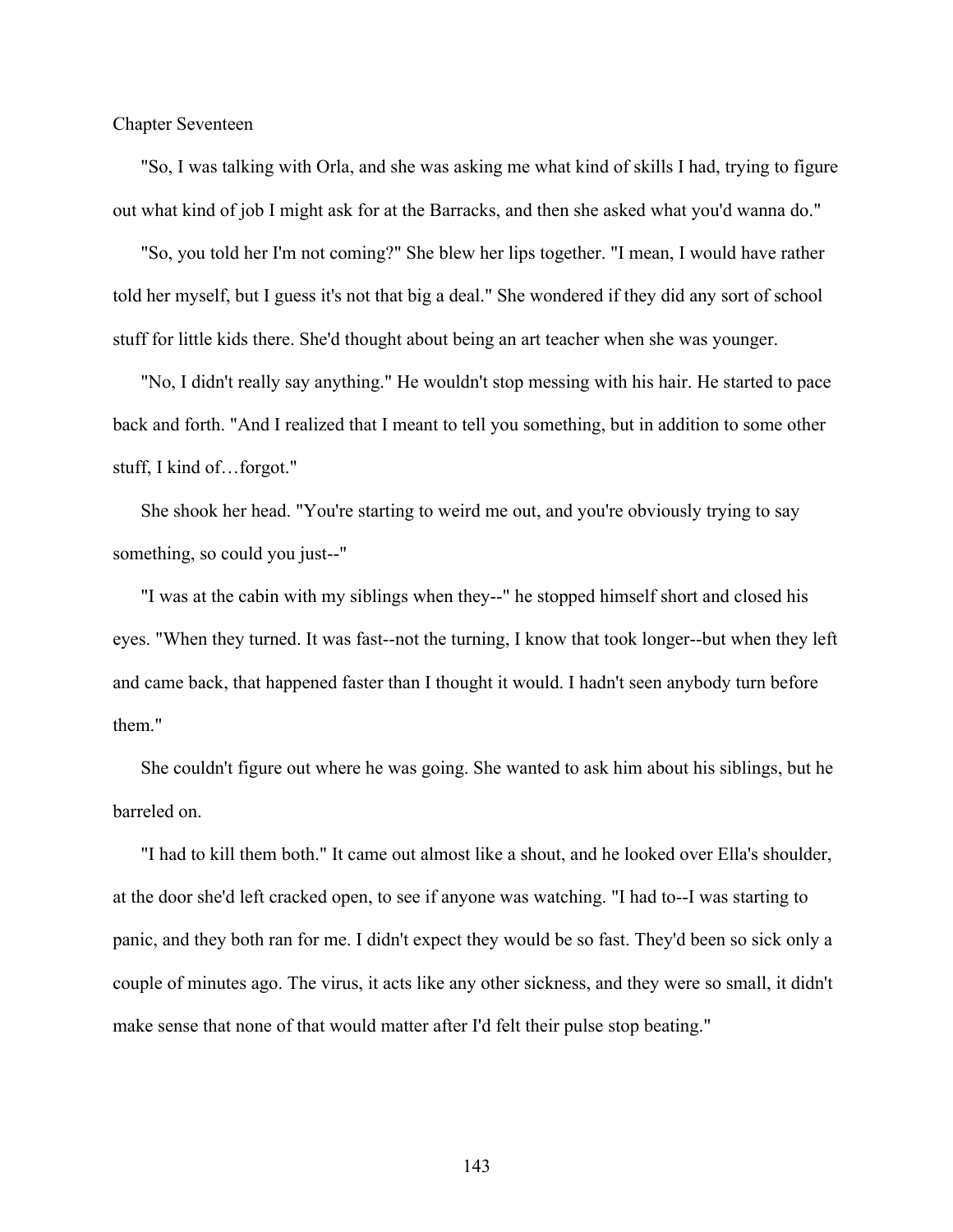Ella waited for him to continue. Her heart was pounding in her chest; it knew something she didn't.

"My brother managed to knock me down, and I hit my head. I was lucky--" he practically spat out the word, "because that was the moment I managed to connect with him." He shook his head. "When I woke up, he was gone."

"And, I must have knocked over a candle when I was moving. I can't really remember anything that clearly, so it could have happened differently, a blown fuse or something. But when I came to, the couch was burning. And all I could think was *I don't have time for this*. Didn't have time to find the fire extinguisher. I couldn't even really remember how to use one. So, I got in the car and drove until I ran out of gas, which was about a week before I ran into Eli."

"I don't understand."

"Which part?"

"Sanjay, what are you trying to tell me?"

He raised one hand, like he was going to touch her arm, but dropped it. "The cabin burned down that night. It's been gone for a couple of months now."

She took a step back. "Wait, what?" Her heart didn't stop racing. She thought she could feel a tremor thread itself into her fingers. "Why would you say that?"

"Because it's true." The pained expression on his face seemed to take a different shape. A moment before, she thought he was just trying to wrestle with whatever memories he was holding in his mind. Now he resembled a dog waiting to be smacked on the ears.

"Are you telling me the cabin wasn't real?"

"It was. But, no. Not anymore."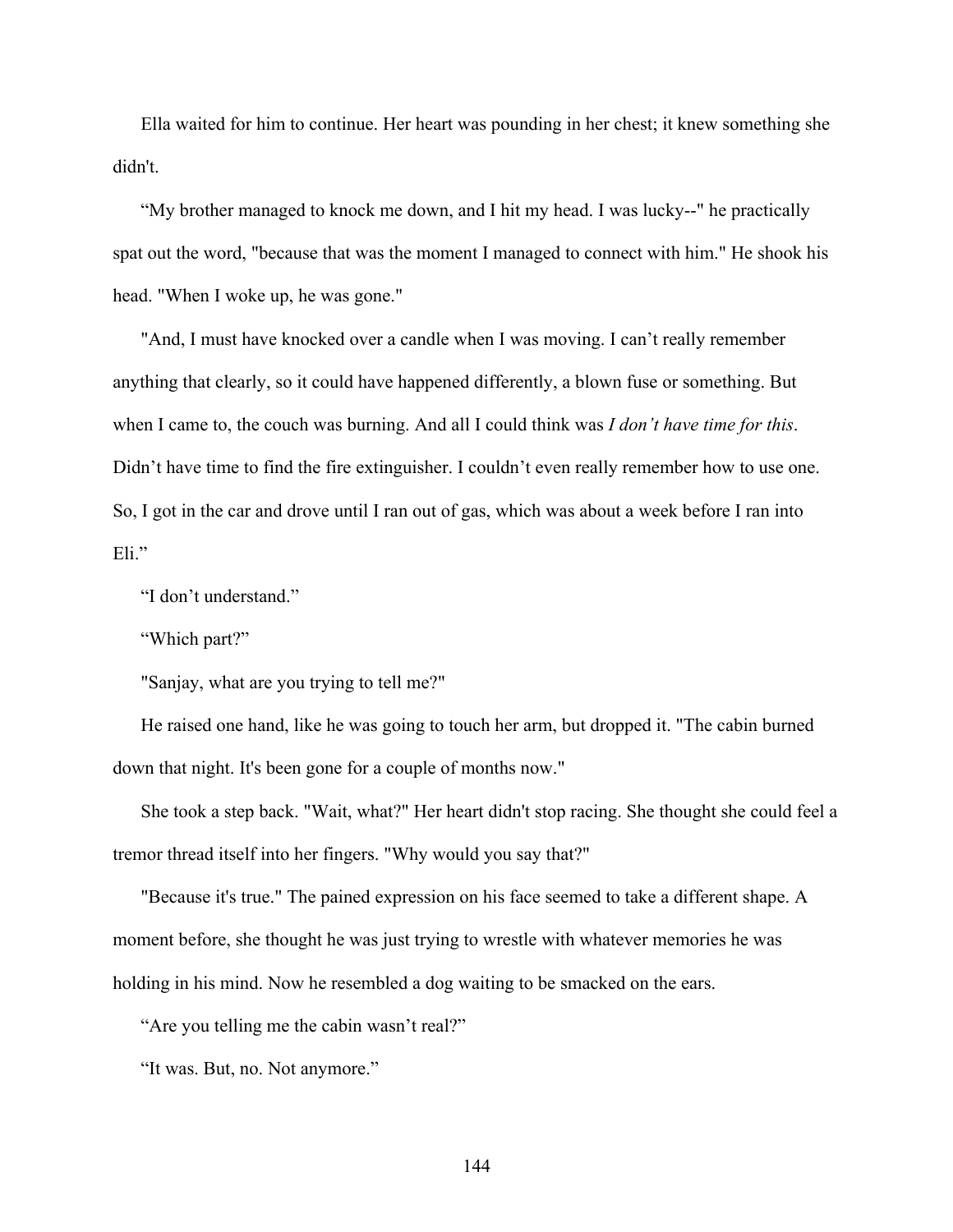"Are you sure? You didn't stick around, maybe it put itself out."

"It didn't. You're not listening to me, Ella. I thought about waiting it out, but once the blaze got big, it started attracting…them. I don't know where they even came from. I think there was a campground nearby, or maybe a trailer park, but I hadn't seen it since I was a kid, so maybe I made it up. I left before they could catch wind of me. I'd left a window open, so the smoke was in the air, helped mask my scent, I think."

"Are you fucking kidding me? You're gonna talk about masking your scent right now, after what you just told me?"

"You have every right to be upset--"

"No shit, Sanjay! Where the hell do you get off lying to me?" She was trying to form the reason in her mind, try to anticipate whatever he was about to say. She suddenly felt naked, exposed. Like she had been for weeks, and he could see and hadn't said a word to her about it. She felt the urge to run, the urge to hurt him.

He could have been waiting for the moment to steal her shit, but that didn't make any sense. She'd taken him to Burt's. He could have locked her in the back with Burt's body and disappeared. Unless it wasn't about stealing. He'd been sincere when he said he wouldn't make it on his own. But he'd been sincere other times, too.

The things she'd told him…and he'd been laughing at her the whole time.

He took a step towards her. "Ella, I know I--"

She punched him in the kidney.

He staggered backwards, bent at the waist and groaning in pain. Ella could feel tears pricking her eyes. She blinked them away as they blurred her vision. Her face was hot as she began to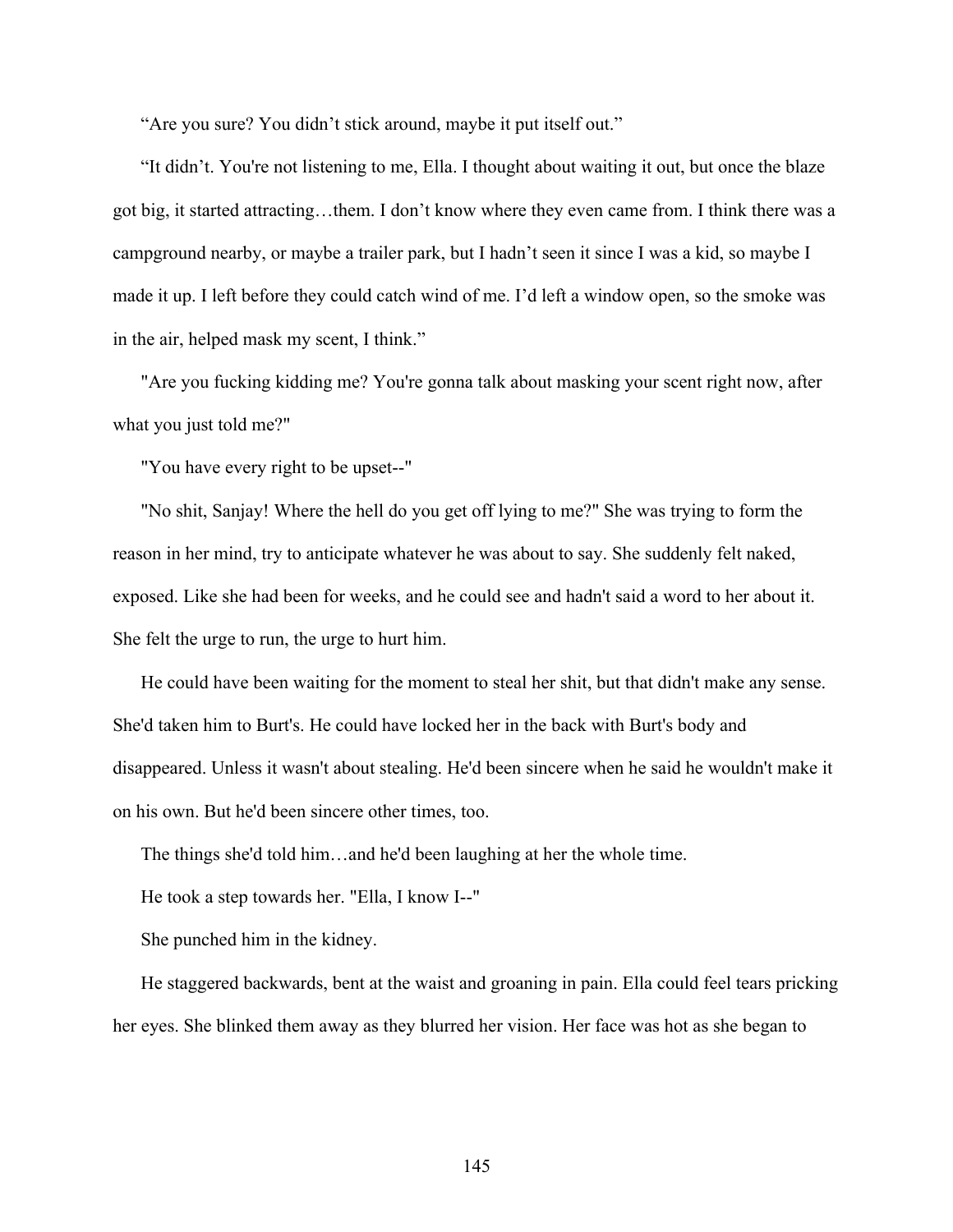breathe hard, clenching her fist as hard as she could so she wouldn't feel how much she was shaking.

"I'm sorry," he said, still bent over himself. "I shouldn't have said that it was standing."

"*Why* did you say it was? What the fuck do you want from me?"

"Nothing!" He straightened and looked at her but came no closer. "I swear, Ella, I just panicked and said something stupid." He held his hands out in supplication. "I knew I couldn't make it all the way to the Barracks by myself. Eli did what he did, and I was on my own, and I didn't know what to do."

She shook her head. "If the cabin didn't exist--"

"It doesn't Ella, please don't think you're gonna go off and find it, you're gonna get yourself killed."

"Shut up." She put her hands over her eyes and tried to think. Nothing was getting past the wall in her mind, the one that was still trying to convince her that he was lying now, he was screwing with her, he was just bad at goodbyes. "I just…where have you been taking me this whole time?"

He blinked. "The Barracks. Where else?"

Her chest felt too tight. "What, you were gonna handcuff us together once we got there so I couldn't leave?"

"What are you talking about?"

"You don't get to choose where I go, Sanjay! How did you think you were gonna get me to stay?"

"Ella, you can't be serious. If you stay out here, you're going to die in a matter of months. I still don't understand how you managed to stay alive this whole time."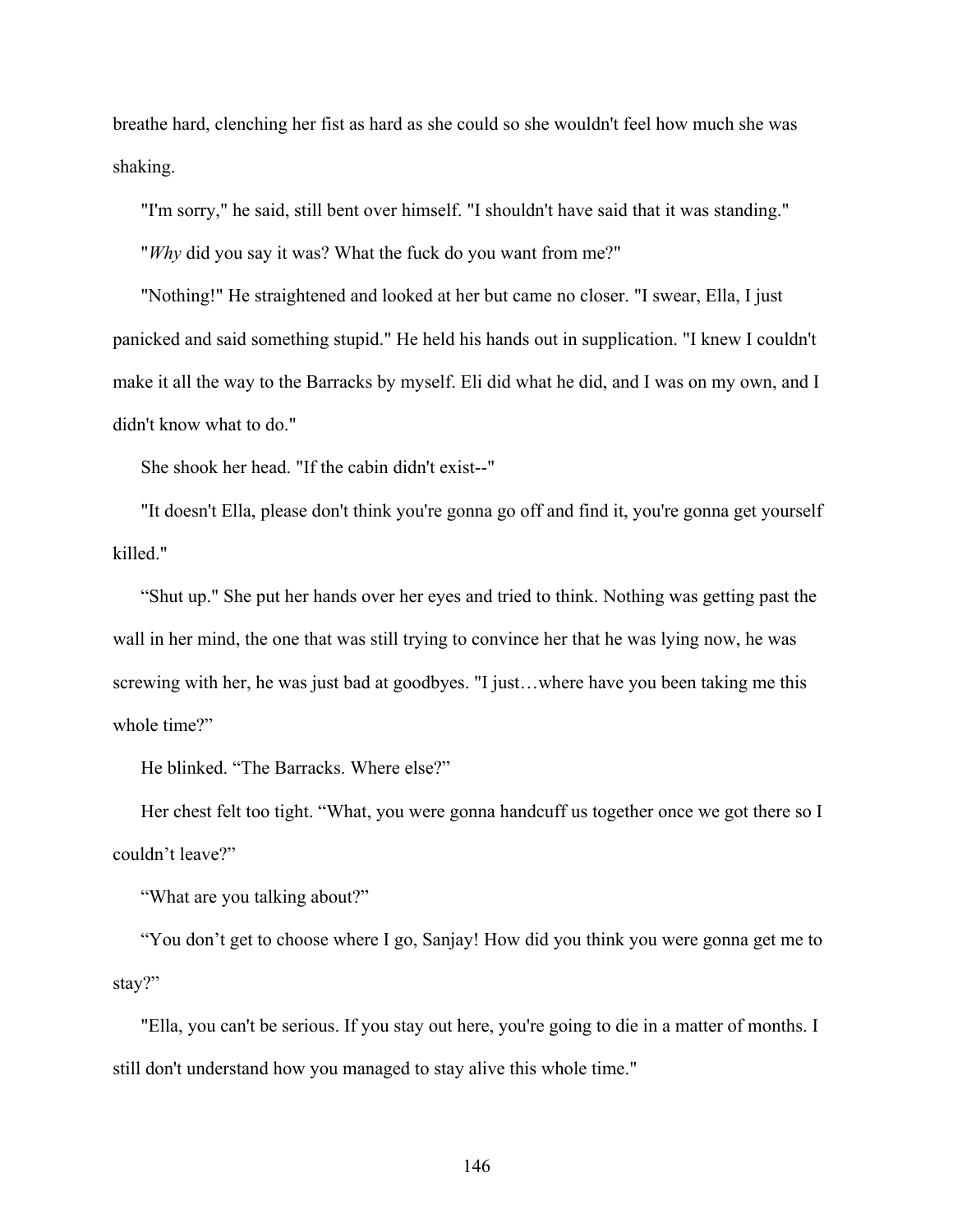"Why can't you let me worry about myself?"

"Because it's been my job to watch your back, just like it was your job to watch mine."

"So, what, you're worried it'll ruin your reputation if you break a verbal contract? Can't risk hurting that well-rounded resumé?"

"We've kept each other safe. I care what happens to you. Does there have to be anything else to it than that?"

"Safe? You've been lying to me this whole time. Who knows where I could have ended up by now?"

"What are you talking about?"

"I stuck with you because you said you knew where there was shelter, and that nobody would ever find it. It was remote, there wouldn't be any infected for miles. That's what *you* said."

"If I hadn't found you, we'd both be walking in the Crossroads right now."

"Found me?

"If we hadn't found each other; is word choice the most important thing right now?" "Kind of!"

There was a knock at the door. "Everything okay?" Orla pushed the door open and slid in. Her eyes were wide with concern.

"Do you need to be here?" Ella shoved past her and started towards the ladder but stopped short. Bailey was up there. Orla in the breakroom. Shaun was probably out by the car. She tried to figure out how this had become her reality. She felt like she was suffocating, like she was paralyzed. She turned, and saw Sanjay standing by the breakroom door.

"Get out of my way." She started towards him.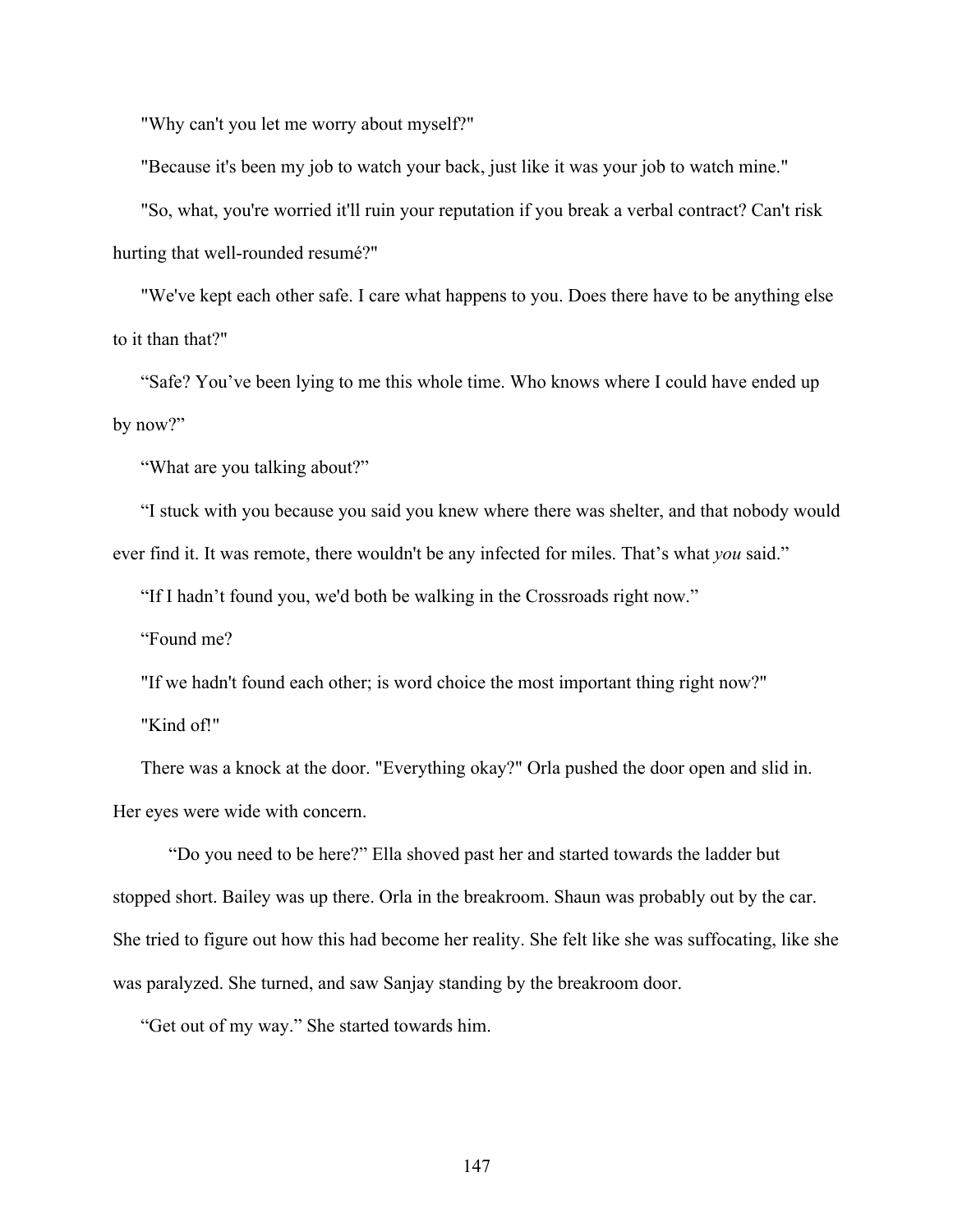"You're not thinking clearly," he said in that calm voice of his. The one that had kept her from breaking down, the one that she'd followed in the dark.

"You're not gonna tell me shit right now," she spat.

"Don't run off," he pleaded. "I get that you're upset—"

She shoved him with both hands. His back hit the wall and she put her left forearm against his chest.

"Hey, hey!" Orla moved towards them.

"This is none of your fucking business, Orla," she barked over her shoulder. She pushed harder on his collarbone, brought her face close to his. "Do you remember what I told you?"

He looked down at her, jaw clenched. He exhaled through his nose, his breath tickling Ella's hair against her cheek. "No dead weight?"

"I don't talk to hear the sound of my voice. I have never needed you. I was fine before you came along."

"We both would have died up there. You're not invincible, Ella. I couldn't have left you if I'd wanted to."

"I am the one who decides what happens to me," she said through gritted teeth. "I do not exist to serve your fantasies of being a hero." She lowered her gaze to the pulse at his throat. He was still so calm, like he was waiting for her to finish her temper tantrum before going back to sorting drugs. She wondered, if she shifted her arm up and pressed against his throat, if she would feel it racing.

She looked back up at him. She could feel the tears falling, could feel that something had broken in two. The understanding they had had, the trust that she had given him. She'd kept it tucked tight against herself for so long, and he had been the only one she'd met who she thought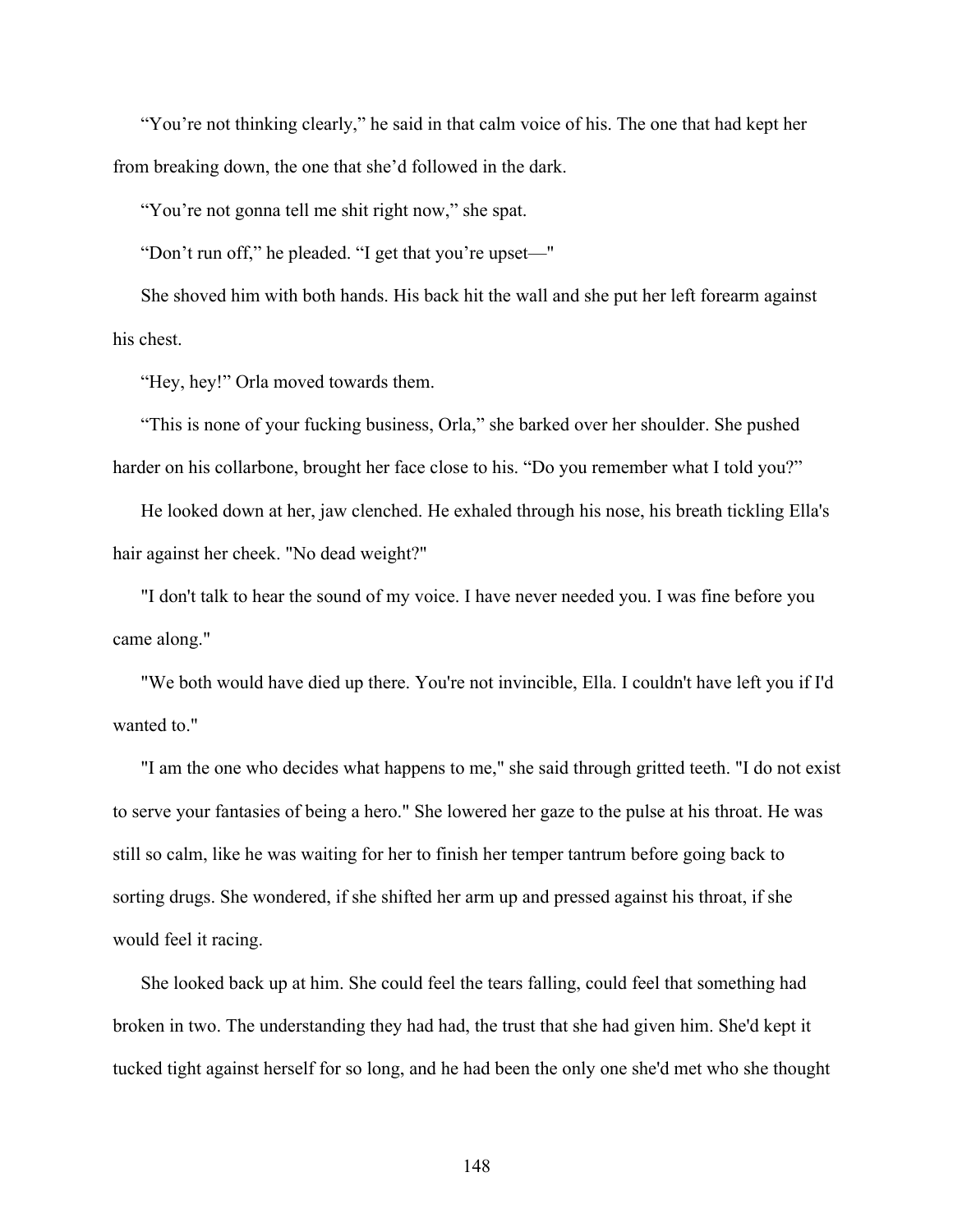wouldn't take off running as soon as she held it out in her hand. She could see now that he'd taken it from her, replaced it with something else of the same weight, and had thrown it away when she wasn't looking.

She pulled back her arm and stepped away from him. He kept his back to the wall, letting her decide what came next.

"I need to go outside. I can't breathe in here." She rushed down the hall, through the barefaced aisles, and through the doors into the parking lot. She walked parallel to the brick wall, following it around the corner and around until she was face to face with an overturned dumpster bin. She put her back to the brick and slid until she sat in the grass. She breathed in, and everything inside her fell out in a sob. She buried her face in the crook of her elbow, her flannel sleeve in her teeth, as she collapsed from the inside out.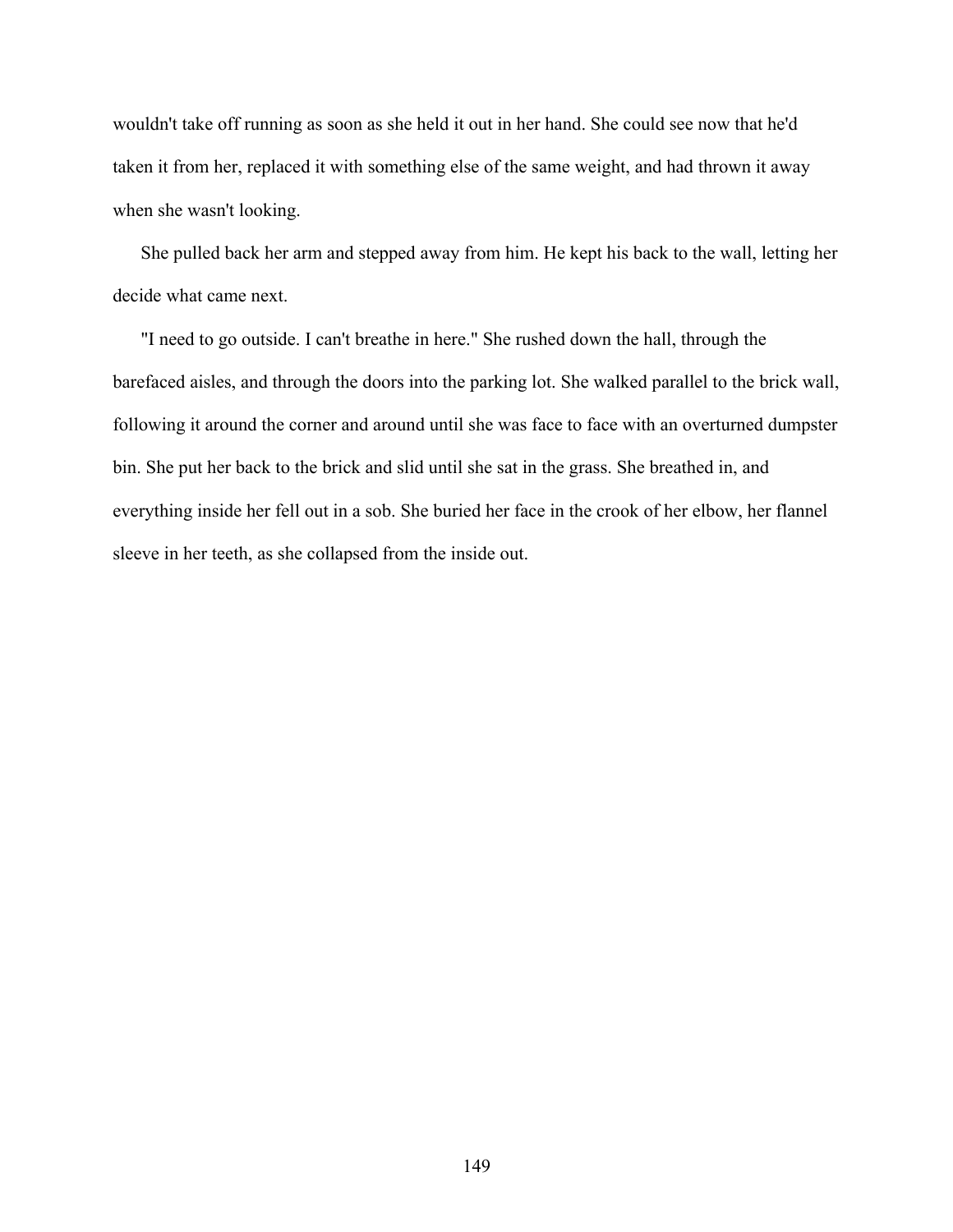Chapter Eighteen

Ella sat against the wall as the sun fell and the building's shadow began to swallow her, stretching as it consumed her chest, her fingertips, her boots. She'd stopped crying a while ago; she hadn't wanted Bailey to come asking what was wrong. There was no way they wouldn't have heard her. She guessed that they had intercepted them and filled them in.

The field stretched out in front of her. There was a cluster of houses maybe three hundred yards away, with two that were unfinished, all yellow plywood and what had always just looked like paper to her, plastered on the walls. A neighborhood half real, half thought. She'd have walked over if she'd thought they offered any real shelter from the elements. She doubted any plumbing had been set up, either. Besides, if she'd decided to leave right then, she would have had to go back for her bag, and if she had to look any of them in the eye, she wasn't sure what she'd do.

She didn't think she'd lash out at any of them. Maybe Shaun, but only if he bothered to say anything, which was unlikely. She just knew how small she would feel, how the weeks by Sanjay's side would keep rolling through her head like a film reel, the same way they'd been doing the whole time she'd sat against the wall. She'd been trying to remember if he'd had any sort of tell. Trying to remember how many times the cabin had come up, realizing she really hadn't pressed him for details. She'd let herself begin to consider the idea of staying there with him.

Or maybe, she thought, that she'd gotten things twisted in her mind. At some point, she'd assembled the thought that he would stay with her. He hadn't known anyone from the Barracks. It was just a name on the radio for him, a manifestation of the desire for security and certainty. A wall on either side of you, and a closed door in front of you.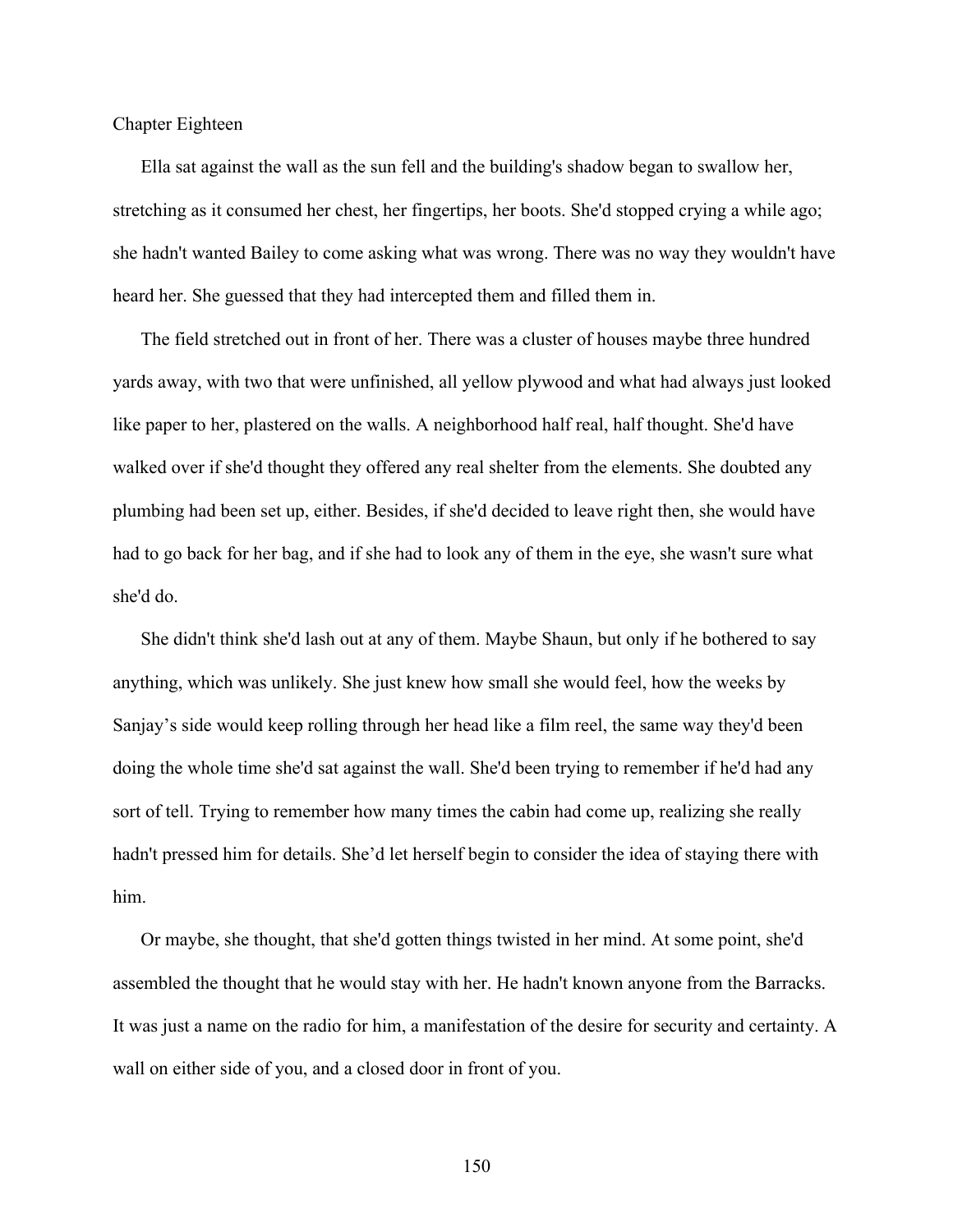She'd thought that the fact that they had a good thing going, that they made a solid team, would make the choice for him. That he'd rather stick with her, Barracks or no, than risk an unknown place with nothing but strangers to size up.

She'd built that whole structure, made of nonsense and childish logic, and had been climbing it all the way here. Where else was there for her to go when it had inevitably collapsed? What else could she have been met with but the unrelenting, immovable object that were the facts?

They'd known each other for only a few weeks. That wasn't enough to build anything that could last the first real obstacle. He'd been headed for the Barracks when he'd lost his friend. He was seeing a goal through to the end. She understood it. It's what she would have done. Another body to watch the blind spots that came from moving with uncertainty, and a body to serve as a distraction, if things became desperate. It's what she would have done. She kept telling herself this. And still, when she thought to the moment when he'd first told her of the cabin, and she'd asked him if he was really willing to give her something from his past? Was he really about to trust her with it? And he'd said yes.

She'd really just thought he was that naive. She could see the irony reflected back at her as easily as if she'd been standing in front of a mirror.

Gravel crunched, and Sanjay rounded the corner. She could see the tear on the shin of his jeans from this vantage point.

"Can I sit?"

She motioned to the ground in front of her.

"Was kinda hoping you would let me share the wall."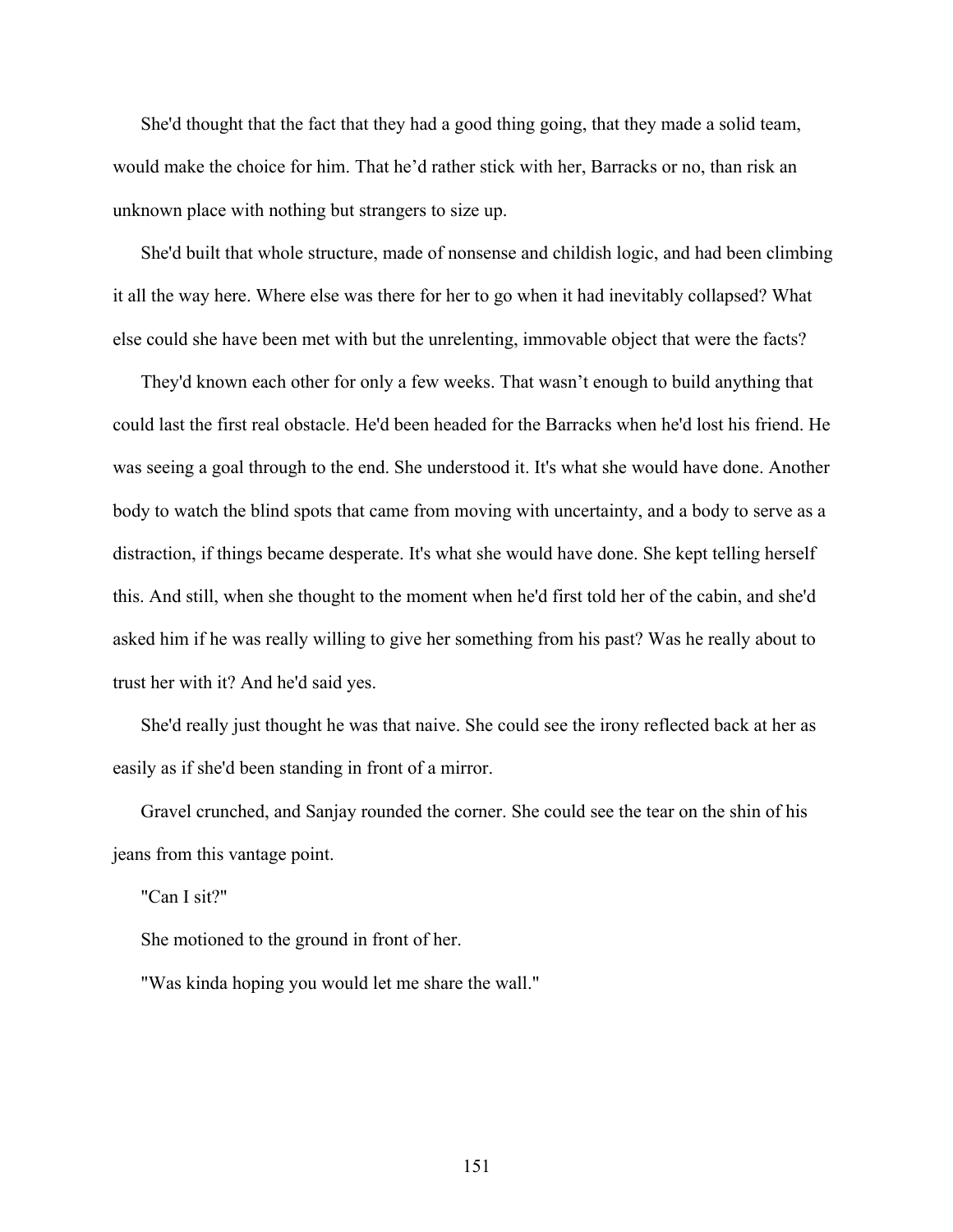She sat up straighter and said nothing. He hesitated for a moment before lowering himself to the ground. His legs were unnaturally long-looking at this angle as he attempted to sit crosslegged, and finally settled on one leg laid flat, resting an elbow on one knee.

"Should I talk first," he asked.

"I've got nothing to say, so you might as well."

"Ella, come on," he said softly.

"Come on, what, Sanjay?" She met his gaze. He wore a pinched expression as he scratched at his jaw. She realized he had a beard coming in, wondered how she'd missed that. He seemed irritated, as though faced with a crossword puzzle he couldn't hack. "Do you expect me to just let this go?"

"I would think you'd be able to see this for what it is."

"And what is it that I'm not seeing?"

"That I fucked up. I made a mistake. I reacted out of fear, and I lied to you so I wouldn't have to make this trip by myself. I wasn't trying to trick you or lead you down some path. I was afraid of being alone, and of dying alone." He scooted slightly closer. "The stuff we talked about, everything we did, was genuine. I was never putting on a show for you, and I know that's what you think this is, and I swear to you that you're wrong this time."

"Was Eli real?" She raised a brow as he opened his mouth, ready to be offended, but he paused.

"Yes."

"How many siblings did you have?"

"Two."

"What were their names?"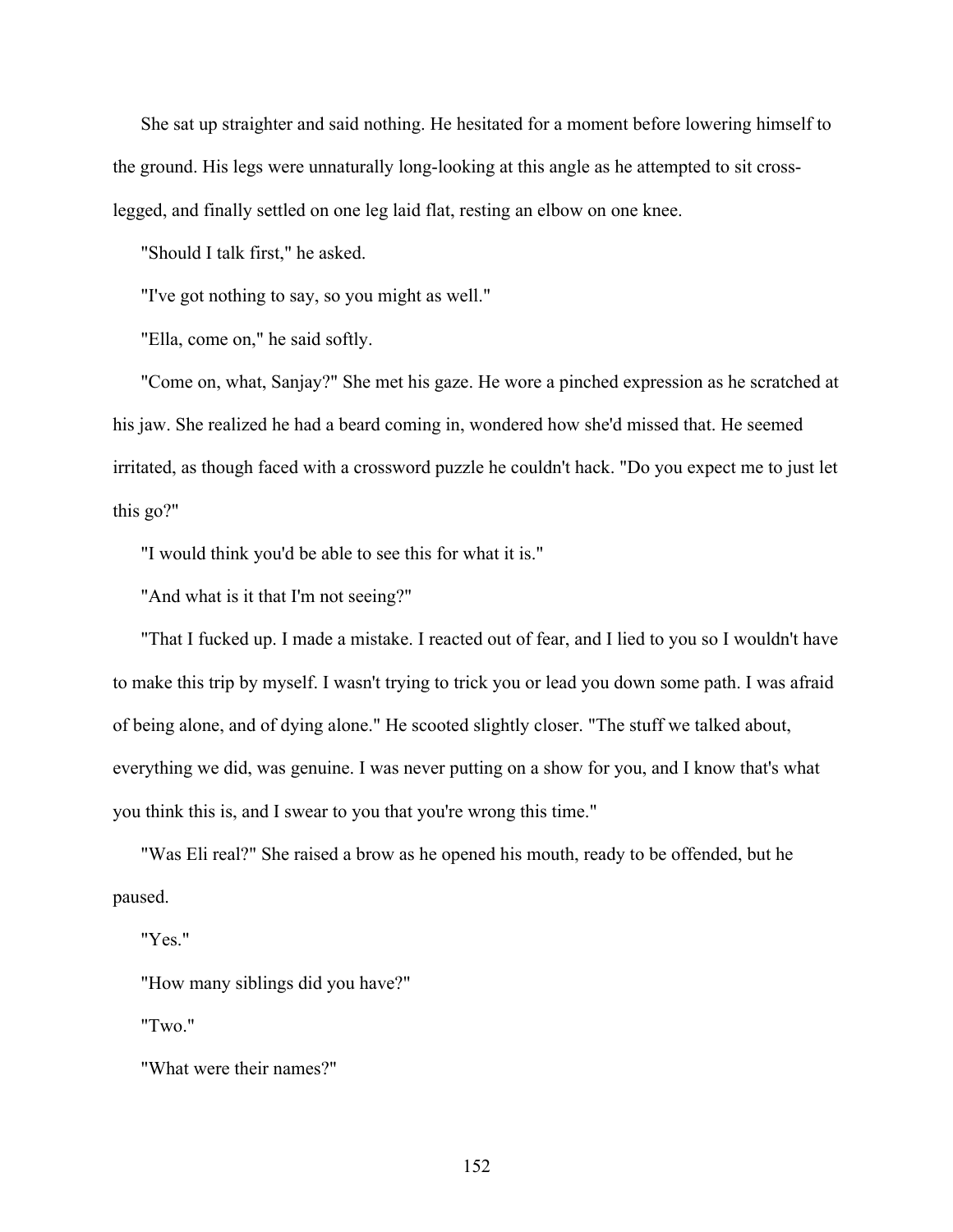"I never told you that."

"Why are you avoiding the question?"

"This interrogation isn't going to give you what you want, Ella. I can't take back what I did. To try would be an insult to you, so I won't even waste my time. I can only tell you that I am sorry that I hurt you. I didn't think it would matter, and I was already too little too late when I realized that *this,*" he gestured between them, "was more important than that."

She nodded her head, staring over his shoulder. She wanted to close her eyes. "I believe you."

She stood up and held out a hand. He hesitated for a brief moment before taking it and clambering to his full height.

"You're sleeping on the roof," she said.

He stopped moving. "Seriously?"

She shrugged. "Don't worry, you'll have company. Maybe you can explain to them why and they can explain why you deserve plenty worse. They'll want to know what happened anyway, if you didn't already tell them." She crossed her arms and tried not to tap her thumb against her arm. "I just need some time to myself. I haven't had that in a while."

He looked at her, pleading with his eyes, but she just shrugged and looked at the ground. He walked with her back to the front entrance, through the aisles, and into the room to grab his sleeping bag. "I'm just glad I grabbed the heavy-duty one," he said with a faint grin. She nodded a few times, looking away, and he cleared his throat. "I'll see you in the morning." He closed the door behind him, his footsteps quickly fading away.

Ella made her way over to the wall where the Christmas lights began, turning the little base with the battery pack over in her hand. There was a small dial on the side, a timer so it didn't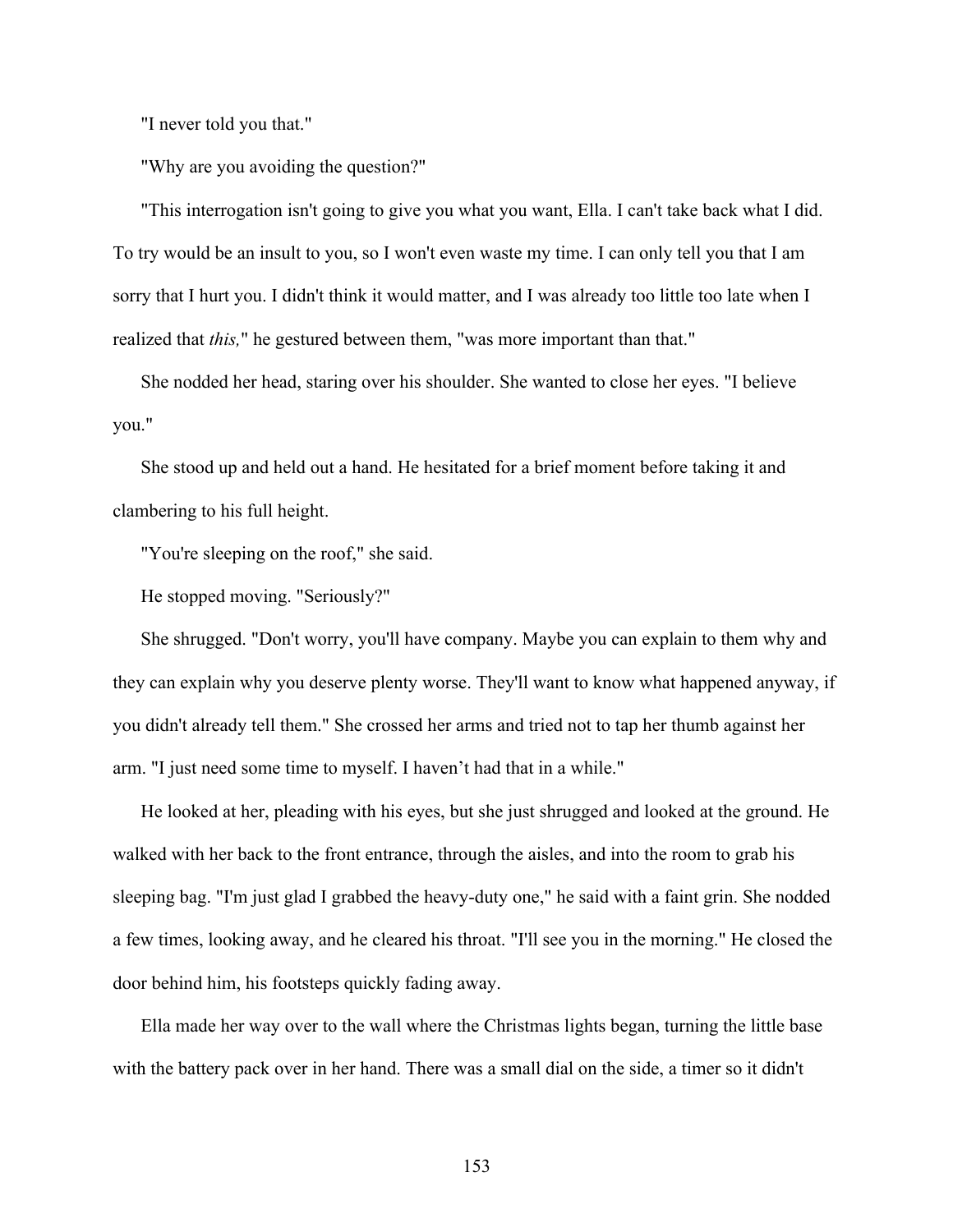need to be turned on and off by hand. She set the timer to 4:00 AM and, pressing the button twice, sent the room into near darkness.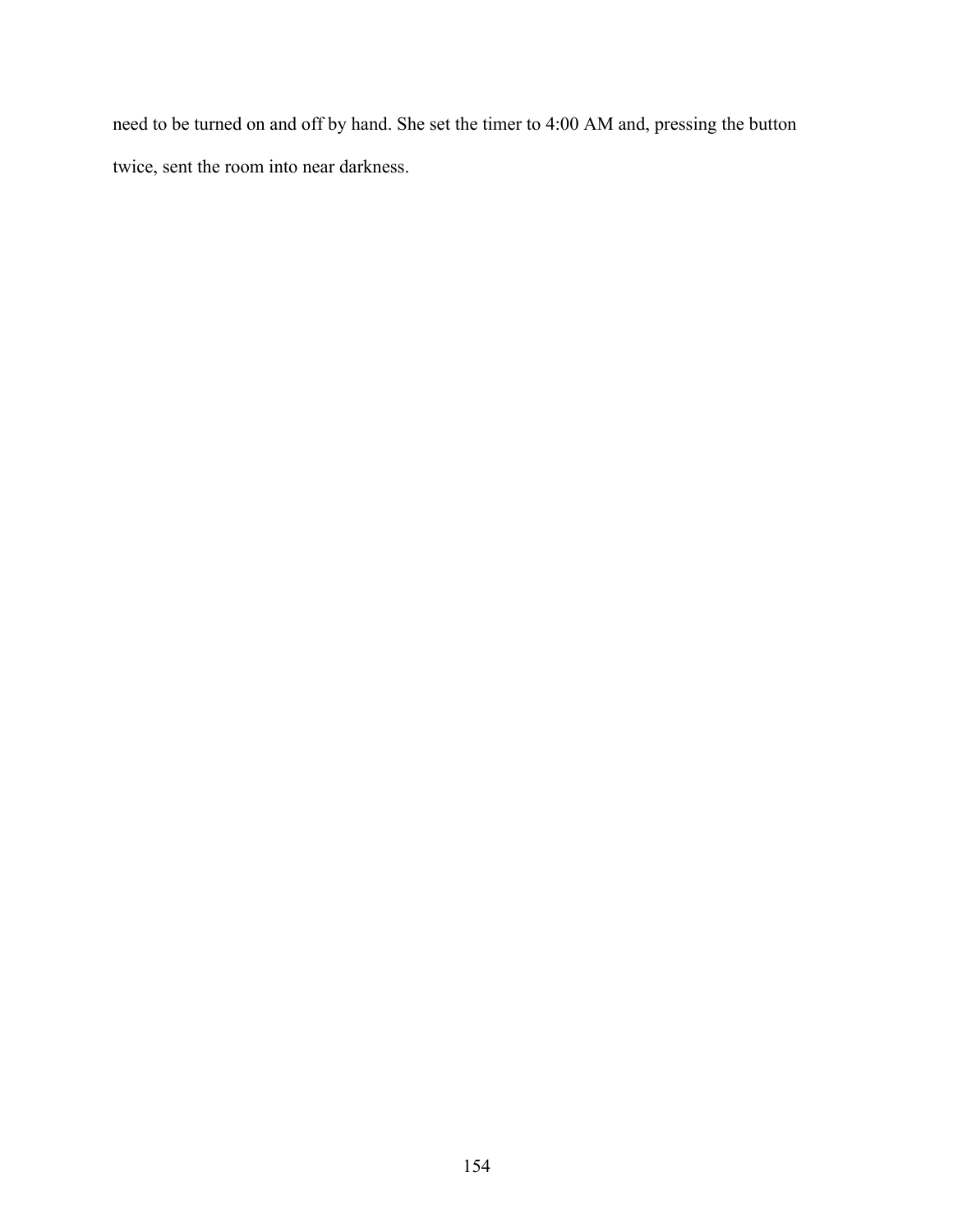Chapter Nineteen

Since Ella had left that morning without checking her pack, she didn't realize until she couldn't see the grocery store that she had given Sanjay her compass. She decided to follow the sun's rising and just start walking east. Maybe she'd make it to the beach. The world had ended during the off-season, so there was a good chance Norfolk and all the little beach towns were sparsely populated. Hell, maybe she'd even figure out how to start up one of the boats and sail up to Tangier Island. Few people lived there, and even less went to visit. It was so cut off that her class had watched a documentary once, talking about how the accent they used was preserved from centuries ago.

That was a long way ahead, though, so she tried not to let herself start making plans. Instead, she just watched the sky as it began to lighten. The sun rose slowly, reluctantly, like it was crossing its fingers that things would look a little better than they had yesterday. Ella realized as the darkness gave way to blues and purples that the clouds were obscuring the sun from having to face the truth: that this day would be no different from the one before, and the one after would hold no surprises either.

Ella tried not to think about it as she walked. Not being on her own had been different, obviously. The feeling she had, like a current was trying to slow her step and pull her away as she walked through fields of long-rotted crops, was making it hard to accept that certainty.

She should have been glad. She didn't have to worry about being slowed down by others or getting killed because of other people making bad calls. She didn't even have to worry about Sanjay. They were all already halfway in love with him, setting him up with weapons and swapping stories. They'd watch his back, she knew it. Probably would do it better than she could.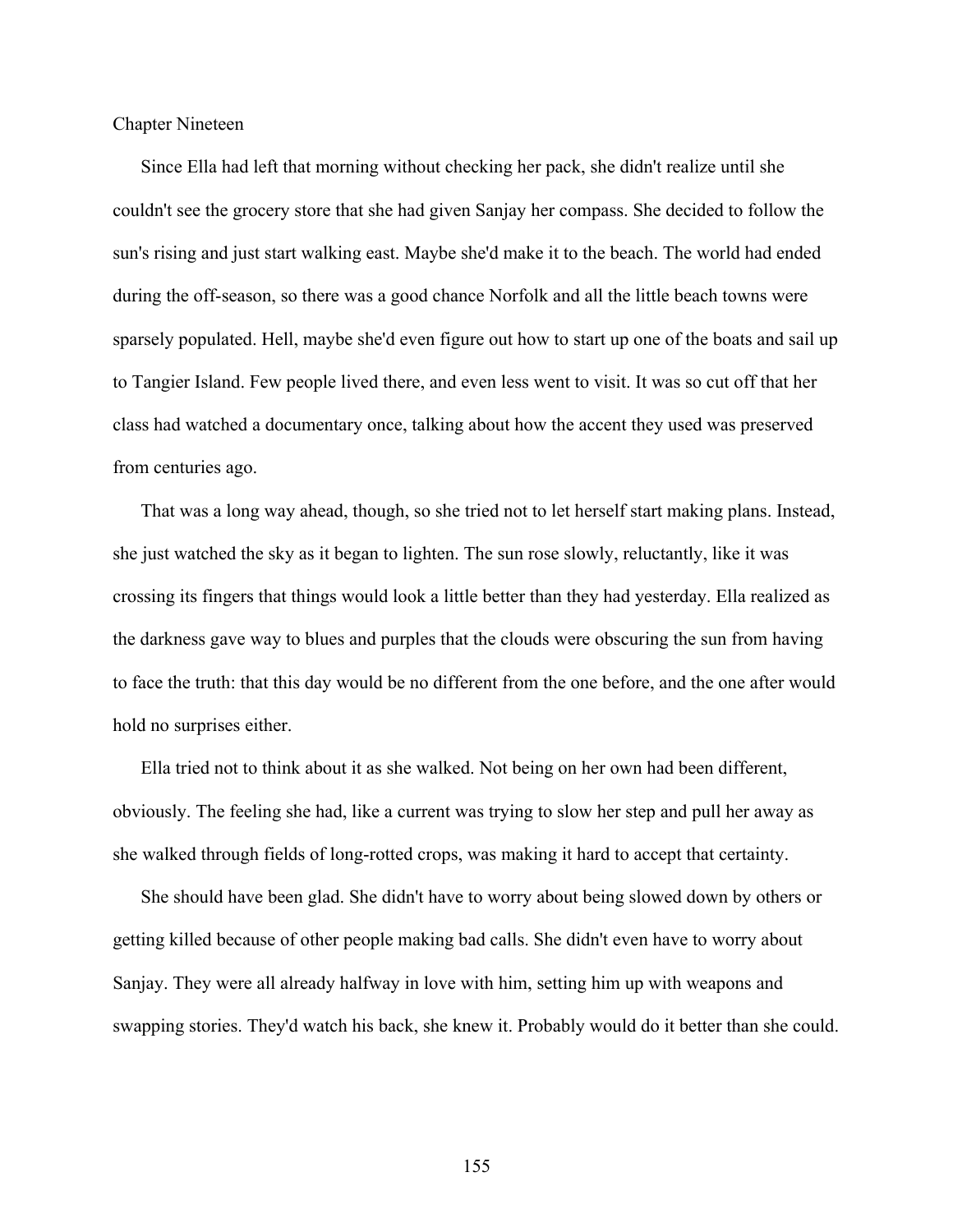All she knew how to do was hide, make herself as small as possible so that she didn't even register.

It had worked, she knew. Maybe a little too well, but she couldn't let herself take unnecessary risks. She'd stayed away for a reason. Maybe Orla had had a good time, maybe nobody bothered Bailey anymore, but they were exceptions, she knew, that proved the rule. One way or another, the picture they'd painted had a film on it, maybe not a lie, but not the truth, either. She was alone. She'd been alone, even before her mother had left her. Her father had left, had promised that nothing would change, that he wouldn't stop loving her, and she never saw him again. If flesh and blood could make her feel that way, what was to stop strangers who only saw what she could contribute through her work?

The Barracks were a concept, a fantasy, as safe against the infected as a water gun.

That was why she felt herself wanting to turn around, and why she knew it would be a stupid thing to do. She was thinking on how it had been, having someone there. And she'd begun to hope that it would stay that way, and that that would somehow spell a better future. But she knew that wasn't true. Even if someone stayed with her, they had as much control over the future as she did. Her mother hadn't known that staying at the hospital, trying to help people, would be selfishness, would be what kept her from Ella forever.

Sanjay hadn't even done that. He'd lied to her, used the last little morsel of trust she placed in people to draw her out of safety, into an unknown world. He'd been leading her towards a ghost, or a cliff for her to tumble down. He was good at telling her he wanted her to stay, that it was about more than just a set of eyes he could trick into looking out for him. But this, whether he'd planned to or not, had been a good lesson for her. She'd gotten too used to Burt, let herself forget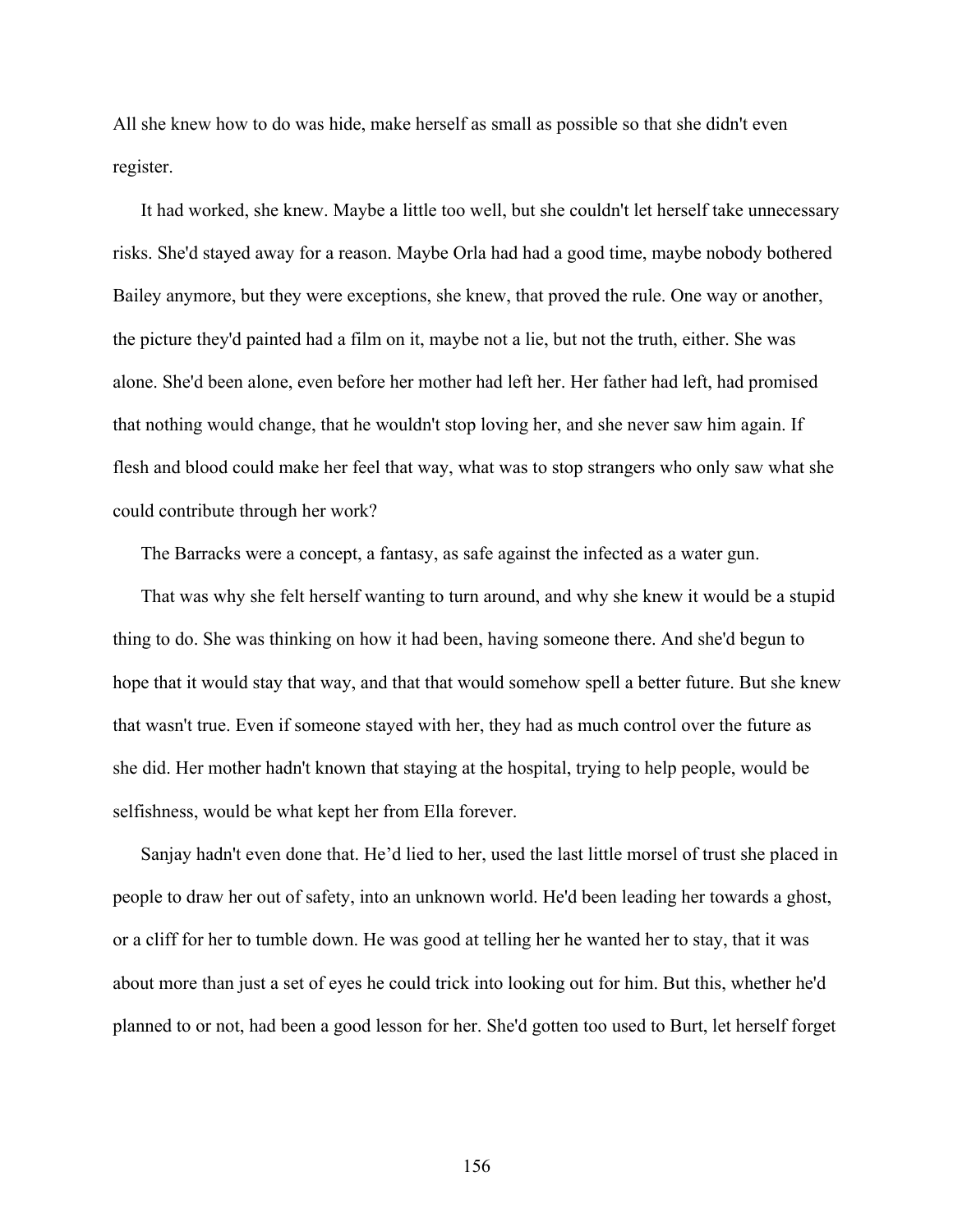that the old world wasn't waiting to rise back up. The next time she let someone draw her down their path, she wouldn't get another chance.

Sanjay couldn't control the future. Ella couldn't control the truth that he would soon see what she couldn't give him, what was sitting right there with Orla, and Bailey, and everybody at the Barracks waiting for him with open arms. Ella could see that, even if she couldn't see the future any more clearly. It wasn't a premonition to know that the world had never needed her, never wanted her. She'd gotten lucky with her mom. She was only hurting herself by pretending that hope, the outcome she thought she wanted, was any more tangible than the precedent her life had set for her.

She hadn't even been enough for Burt. He'd gotten to know the ones who came through, had heard of what lay outside their domain. Maybe he didn't think he'd make it, maybe his body would have let him down. But she could have gone with him. Kept him from running his mouth, getting them killed by someone who didn't think his jokes were funny.

She tried to convince herself of this as she made her way across the field, staring at her shoes to keep herself from tripping. Amongst the yellow-brown of broken, dried corn stalks, the edges of the stems threatening to scratch up her ankles, green pushed through. Ella didn't know anything about plants, so it all looked like grass to her, but every couple of steps she might see a small flower bud peeking through with the smallest dot of color. There was a twitch of movement in her peripheral vision. She looked over and tensed. A squirrel shuffled over the dead plants and started rooting around one spot, revealing a mostly-black cob of corn. It began poking and prodding at the kernels, tail twitching the whole time. She wondered what it made of all this. Or if it even noticed that anything was different, if it had been at all affected by a world that had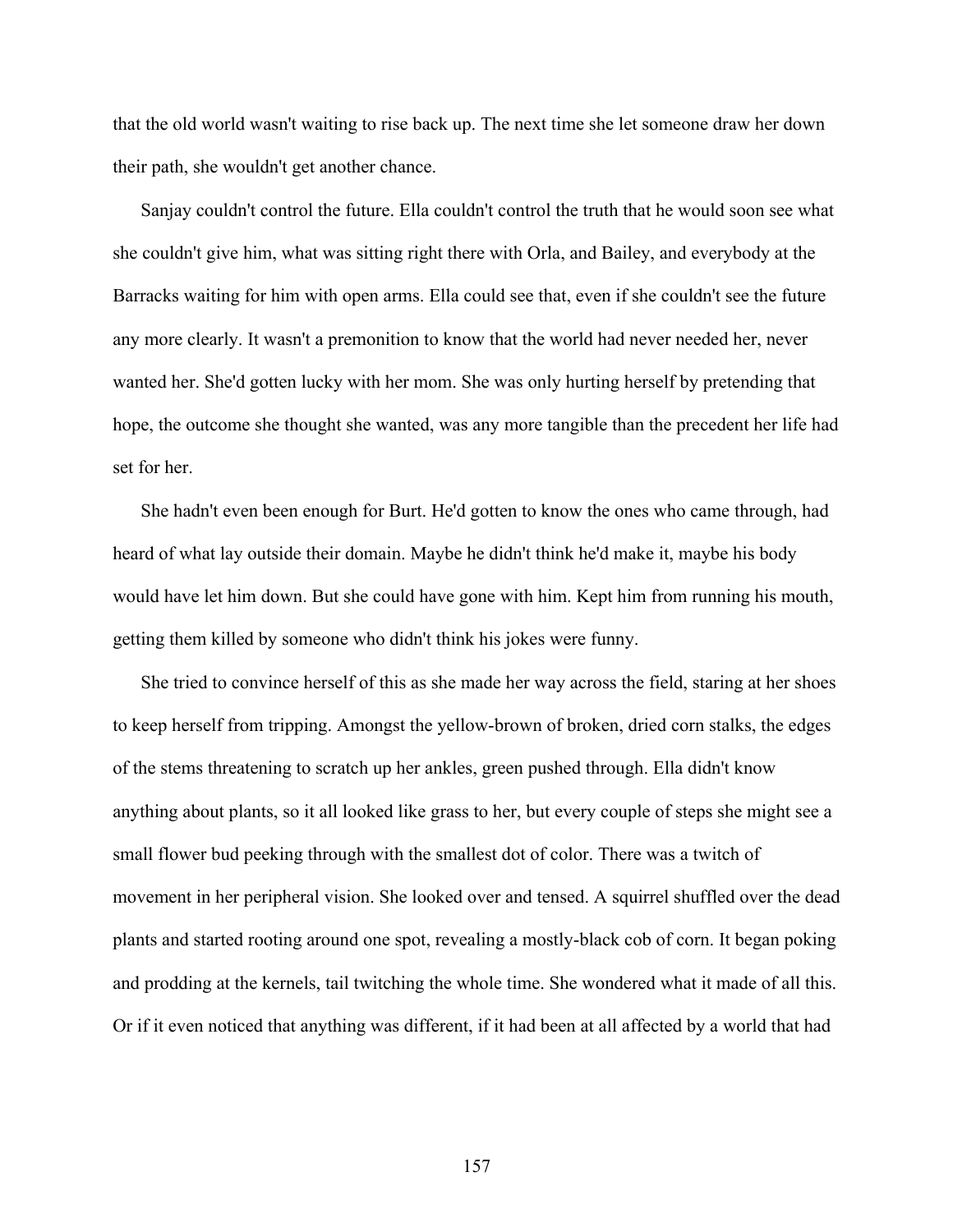made her this way. It was content to just go about its life; whether she was there or not didn't make much of a difference, it seemed.

It stopped its work and stood upright, smelling the air. It shifted so that its body was lined up with Ella's. She took a step towards it, but it didn't move.

"Not afraid of people anymore?" she asked it. "Just cause Zacks don't eat you doesn't mean I can't."

It gave a flick of its tail, took its time sniffing at the corncob one final time, and scurried away. She sighed and realized that she was relieved. She had enough MREs to last her a while, and it would be a waste of energy to kill something just because it meant the meal would be hot. She was tired of having to make choices based on whether its lack would lead to her demise.

She decided to stop just before the sky began to darken. After the crop fields, there was a large pasture that once held some kind of livestock. The gate was wide open; the owner had probably left it that way, so the animals could leave once the water trough went dry.

She camped out on the far edge, where the pasture met the tree line and stayed just inside along the fence. Anything coming from the woods would have to deal with the fence, and the wide expanse of empty field and ankle-high grass meant she would see anything coming long before it got to her.

She ate a few MREs, letting herself feel the bloated discomfort that came from eating until you couldn't anymore. She was on a small incline, and with all the farmland surrounding her, she could see farther than she ever could in the attics of the long gone. The land sprawled before her, hills rolling like an opened scroll. She could make out the barns, and then the houses, the blacktop winding in and out of view before being swallowed by a number of buildings. A town.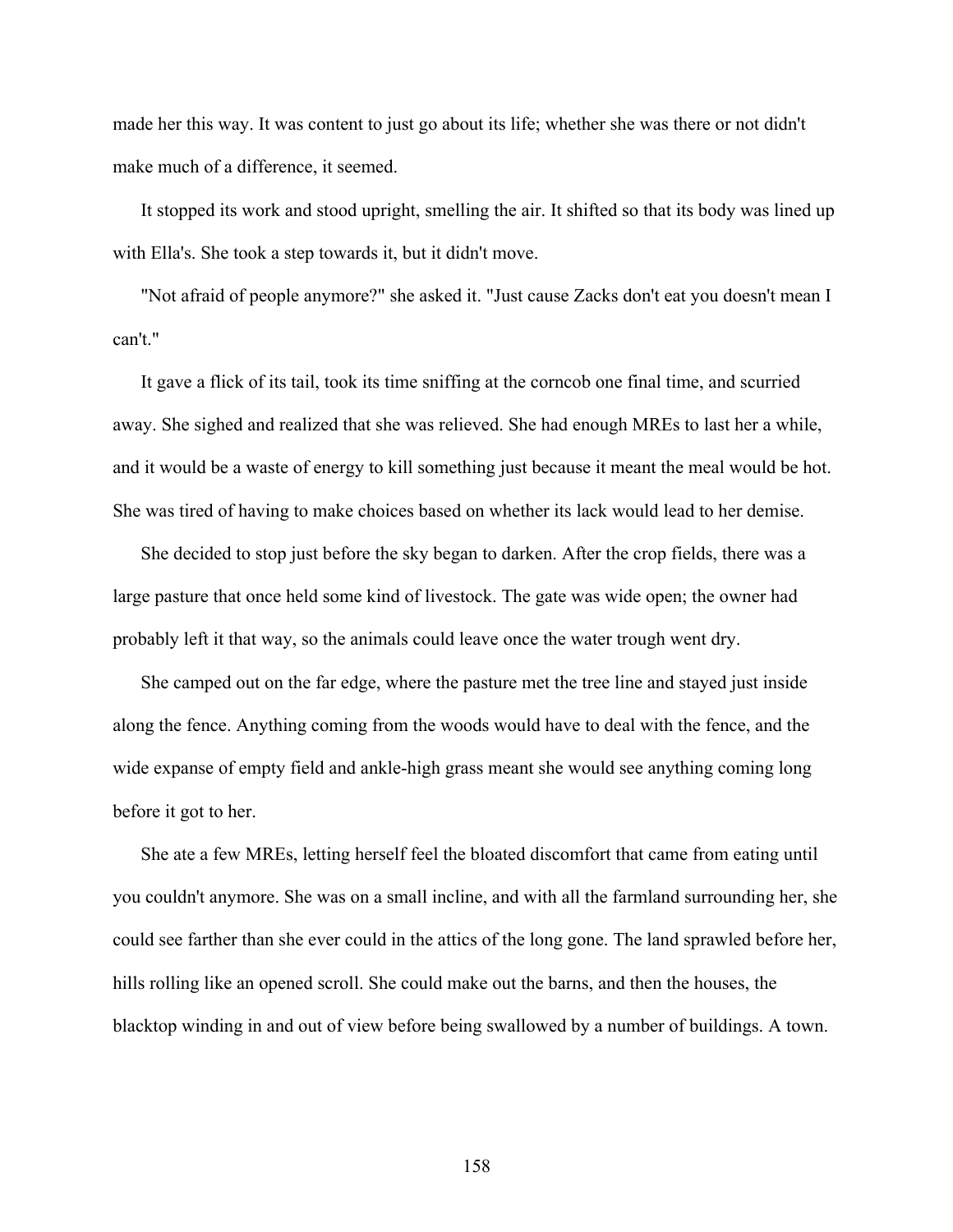Maybe she'd go there tomorrow. Scope for supplies, maybe pick a house to station herself in, if there weren't too many infected still around.

While there was still some light, the ivory of the overcast sky slowly dulling into grey-blue, she took out her sketchbook. When she'd gone through the aisles of the store, one section had been left nearly untouched. She'd grabbed a few pens and a pack of mechanical pencils, but for now, she pulled out the slim box of colored pencils that she'd taken and kept hidden from Sanjay. She hadn't wanted him to try and ask to see her art again. It fit perfectly in the compartment that had been intended to carry a computer. These days it carried her sketchbook and rolls of gauze folded flat in plastic bags to stay sterile.

She flipped past the pages with the photos, ran her hand over the blank sheet. A bit of dirt came away from her finger, but she managed to blow it off without it leaving behind a mark.

For as long as she could, until it became too dark to see, she drew the breakroom. Her wrist guards made it hard to get her wrist at the right angle, so she undid the Velcro and set them aside. She looked at the Ace bandages, saw how grimy they were, and unwrapped them one at a time. Tomorrow she'd find a water source to rinse them off. The colored pencils meant she could recount the Christmas lights almost perfectly. Her hands didn't remember the movements very well anymore; they hadn't been used for precision, or for anything gentle, in a long time. The futons came out more like normal couches. Sanjay's jaw was harsher and stronger than it was in real life. She tried not to focus on all the ways she had lost her skills and was probably messing it up and drew the view from the doorway.

\*\*\*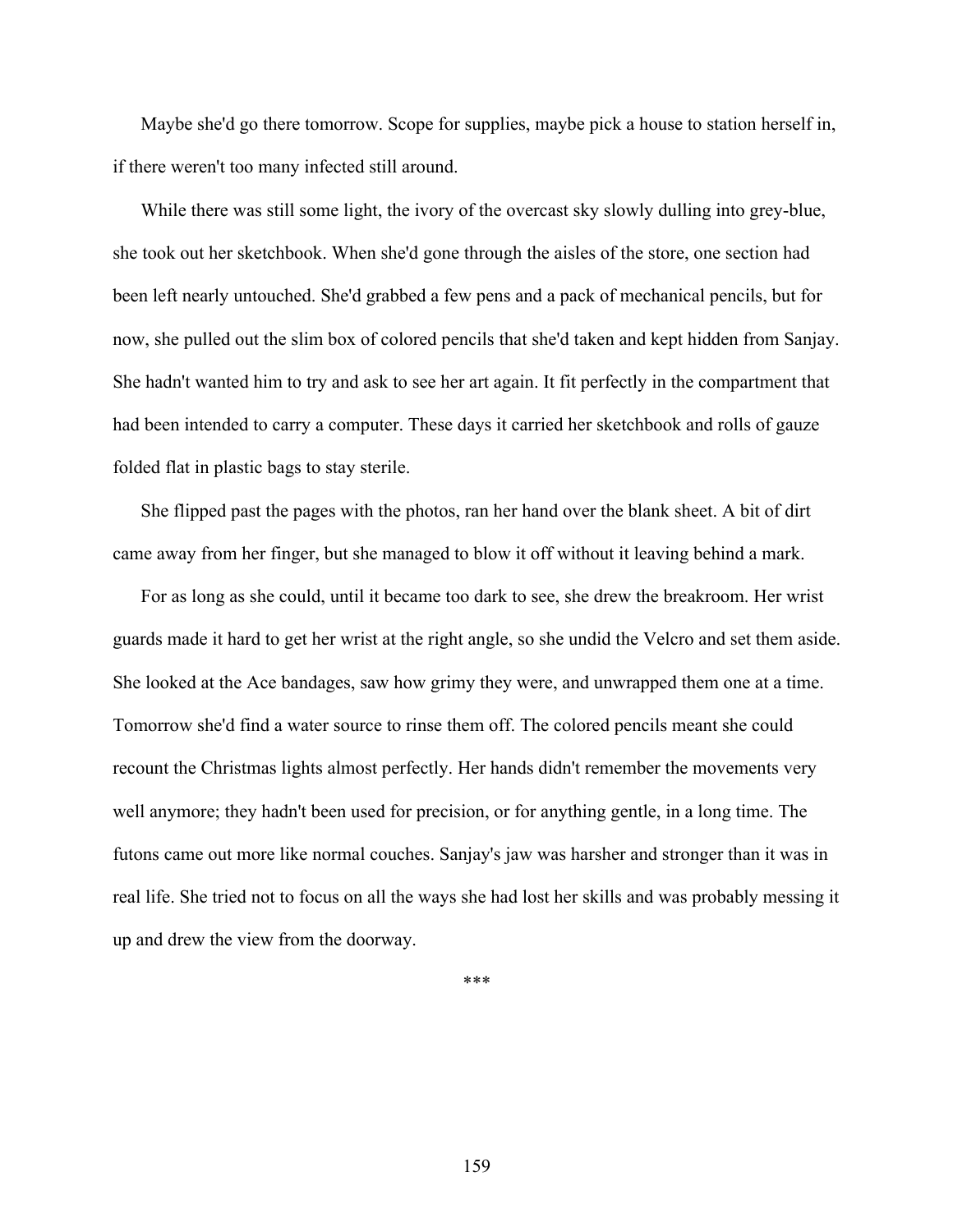Chapter Twenty

The next morning started later than she'd planned. With the sun hiding behind the trees, and her back to the fence, her body hadn't registered the time until it was nearly midday.

She took her time getting ready, winding the bandages back around her arms slowly. She likely wouldn't get the chance to take them off for at least a day, longer, depending on how long it took to make sure that town was safe for her. Leaning against the fenceposts, she arched her back in a stretch and held it, remembering the time her mom had signed them up for yoga.

She heard footsteps. Too close for comfort. She swung around and reached for her knife--

And saw Sanjay trudge his way up the hill.

"The hell are you doing here?"

He held her gaze but said nothing as he continued to walk towards her. He was panting hard; she could see sweat marks on his shirt. He practically stomped his way up to the fence and threw his backpack down on the ground dramatically. Ella stood up and waited for him to speak, but he just leaned on his elbows against the fence and looked down towards the village, catching his breath.

"I didn't ask you to follow me," Ella started. "How did you--"

"You know," he said, taking a deep breath in, "there have been a couple times since we met where I could tell you had some stuff going on. Stuff you weren't telling me about. And that's fine, I get it, I've got shit I haven't told you about."

"Why aren't you with--"

"There have even been a couple of times," he continued. He spoke too loudly, looking away from her as he made his way towards his point. She fought the urge to shush him, in case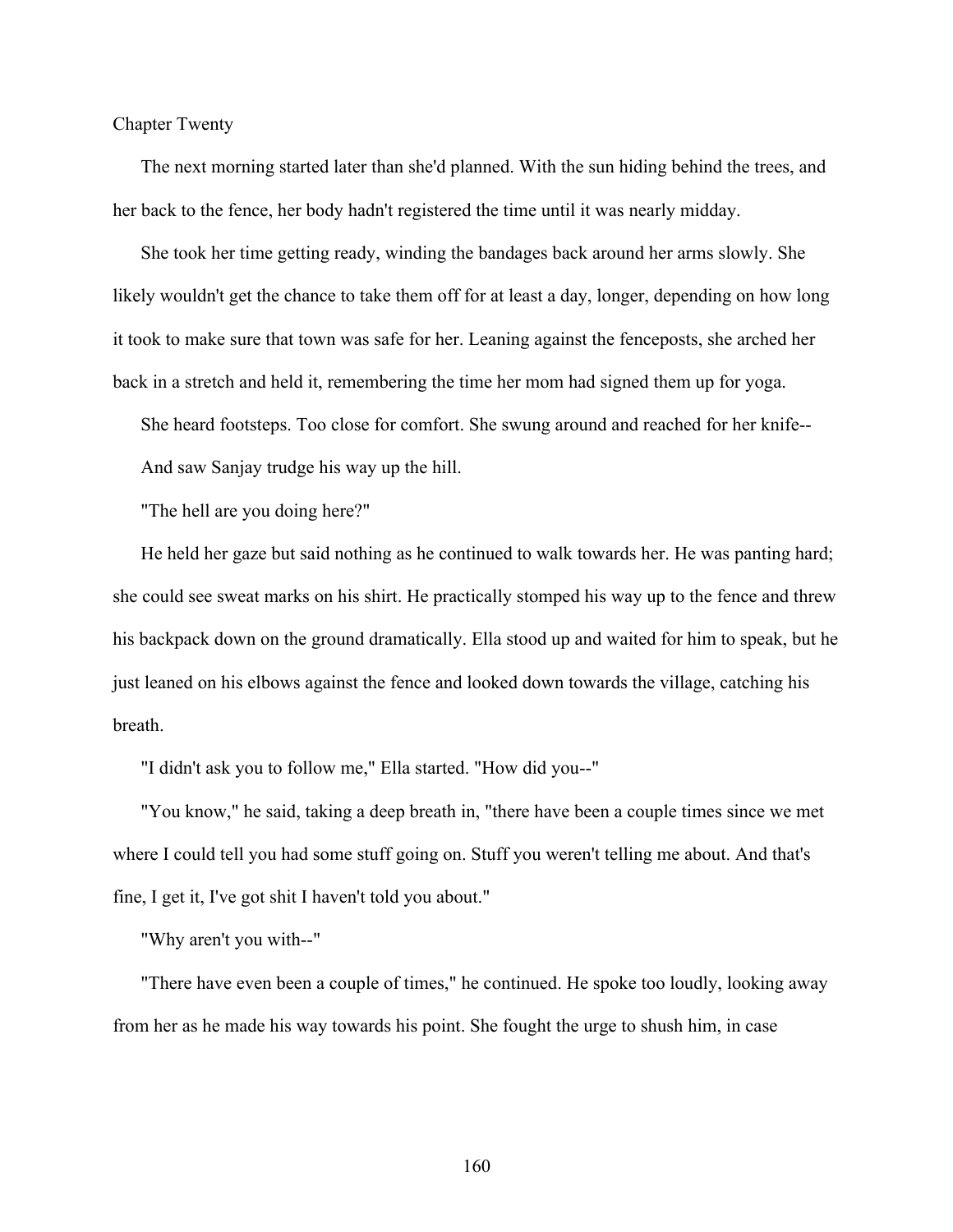something heard. "A couple of times where I thought to myself, this girl had to have gone through some really tough stuff to think *that* was the way to go."

"Can you please just tell me what you're--"

"But now I'm starting to think I gave you too much credit. See, the only way I can describe the idea of striking out on your own, into territory you're not familiar with--don't know how many Zacks around, don't know if there are any drifters, any camps full of all those people you keep saying are waiting for a chance to do any number of awful shit to you--and *actively* walking away from safety and security because someone hurt your feelings? The only word that I think can accurately describe the shit you're trying to pull right now--"

"--I went by myself on purpose, I'm not pulling anything--"

"Wait, I remembered it!" He put a hand to his head, fingers splayed dramatically as he mimed feeling faint. "Stupid! That's the right word! Right on the tip of my tongue, it was!"

"Will you shut up? Someone's gonna hear you."

"Is that someone you? Or would that be too much to ask?"

She knelt and grabbed her backpack, staying parallel to the fence as she walked away from him. "You know, most people would take sneaking away in the dead of night to be a hint that they don't want to be followed. You ever think of that?"

"What, should I prefer that you storm away at noon? You could have at least stolen the crossbow. You're not gonna survive on box cutters forever.""

"I don't need this," she muttered. "I didn't need this. I could have stayed at Burt's, holed myself up in his basement, would have been totally safe--"

"Burt had everything he needed, and he still killed himself. Is that what you'd call an ideal living situation?"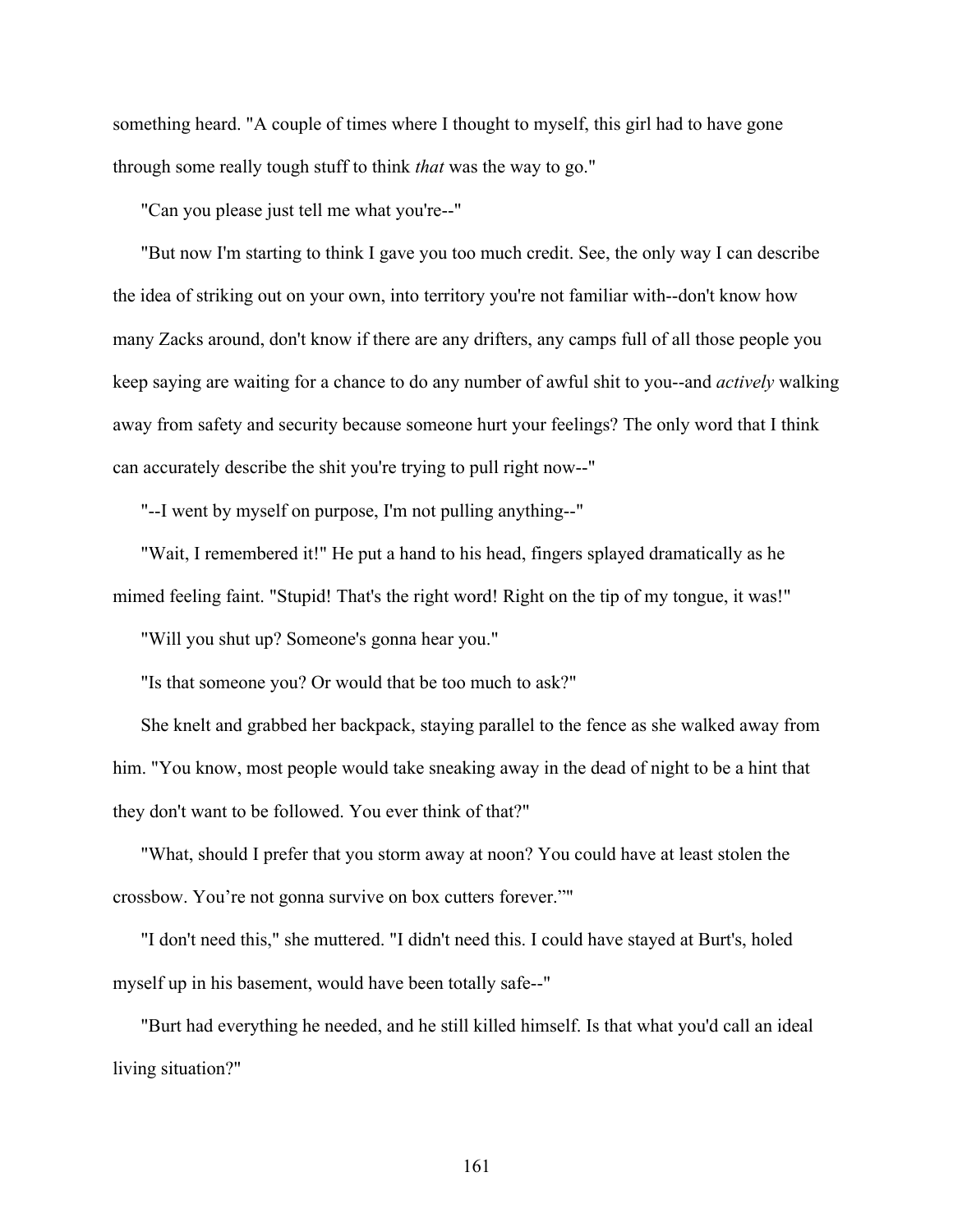"Well I would have at least had the option to decide for myself. You took that away from me when you lied about the cabin."

"Do you take any accountability for yourself? Like, ever? Or can you not fit that in your backpack?"

"You don't get to put this all on me. Yes, I lied to you. That was shitty, and I know that." "You knew it, and you did it anyway."

"Yeah, I did."

"What is it with you and your need to be the fucking knight in shining armor? Why should what happens to me matter to you at all?"

He gave a hollow laugh and wiped his face with a hand. She noticed his fingers were shaking. "If you really can't understand why I'd do that, maybe you are better off on your own." "What are you talking about?"

"I'm talking about my humanity, Ella. Basic fucking human decency. Why should I care about you? How about the fact that I don't like being alone in this world? How about the fact that before I found you, everybody around me was dying?"

"Everybody everywhere has been dying, Sanjay. For ten months. I lost everybody too—" "And how many of them did you have to kill, huh?"

"It's not a contest. I only had one, and when I lost her, I knew I wouldn't survive it if I tried again."

"Well you didn't win just because you've been hiding from the world. And you may not care what this is doing to you, where you're gonna end up because of it, but I do, okay? If you were so set on trying not to matter, then you should have tried harder to get rid of me." He wiped at his brow with his shirt.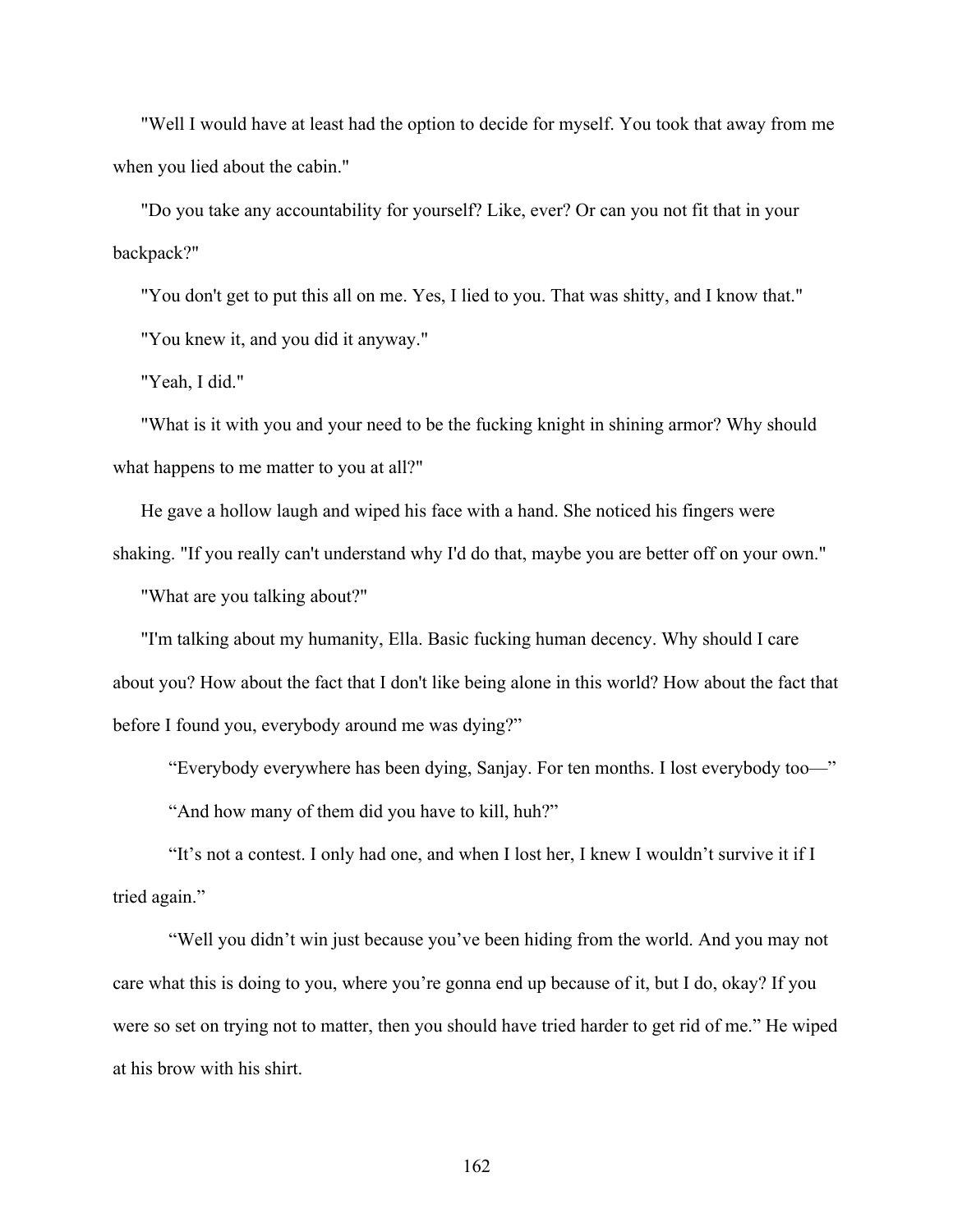Ella took a step towards him. "Sanjay, are you okay?" Dread bloomed in her stomach. She couldn't remember the last time she'd seen him winded, other than just after the Crossroads.

He wouldn't meet her gaze as he stared out over the field. He swallowed hard, gripping the wooden beam tightly with one hand. "What do you mean?"

Adrenaline made her head feel too light, like she was about to float away. "When did it happen?"

He finally met her gaze, eyes glassy. "When did what happen?" The heat had gone out of his voice as he followed her movements.

She crossed the distance between them and grabbed for his arm, trying to push up his sleeve. "Stop lying to me." She heard the tremor in her voice, and cleared her throat as if that would keep her from thinking *no, no, please no.*

He placed a hand on hers, stilling her movement. She looked up at him, tried to guess where the bite was before she demanded answers again. How could this have happened? Was it back at the arcade? Or had he really gone and gotten himself killed in the day that she'd been away from his side?

He sighed. "It's not what you think," he said. "I'm not infected."

She didn't breathe, didn't release her grip on his sleeve.

He let go of her and took a step back, leaning on his left leg. He'd found a pair of cargo pants at some point on their journey, olive-colored with streaks of white paint across the legs. He reached over to his right side and pulled the zipper at his thigh halfway open.

The cut he'd gotten at the Crossroads was wrapped in one of his homemade bandages that had formerly been a white shirt. Dull red and yellow stained the material, following the line of the wound. He pulled the top of the gauze down just enough to reveal the edge of the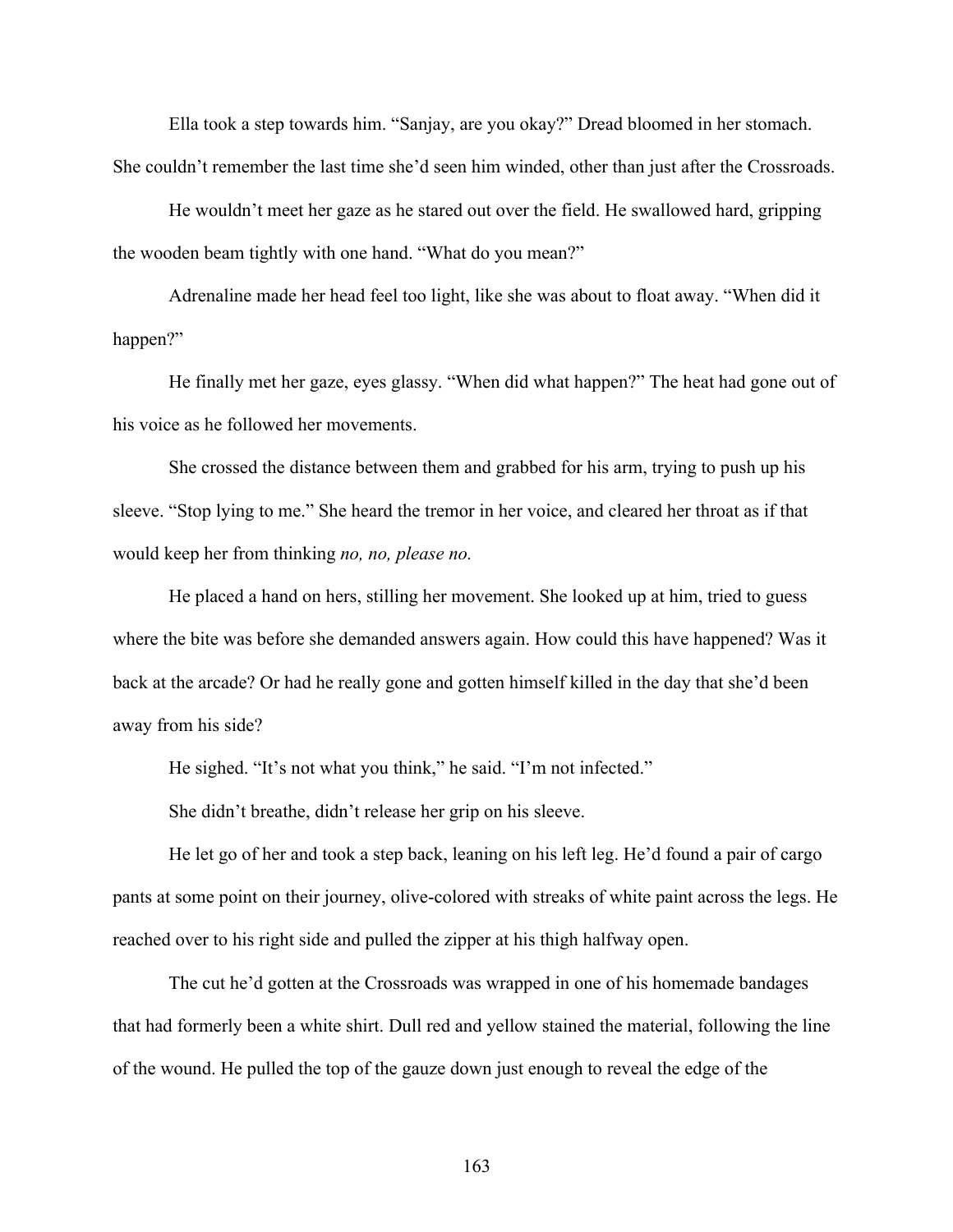wound—she could see how his skin swelled at the site—and thin, snaking red lines that raced up his leg, disappearing under the fabric of his boxer briefs.

She let out a breath and fought the urge to fall to her knees. Fear and relief crashed through her as she realized that he wasn't going to turn. She turned away from him, so he couldn't see her fight to keep unwanted tears from falling. "You keep lying to me," she said.

"I'm sorry. I didn't mean to make you think—"

"Why didn't you say anything sooner?" She leaned on the fencepost as she remembered that first day. He'd said something about the cut, and she'd shouted him down. Guilt shoved its way into her, along with everything else.

"I didn't think it was going to get that bad," he said. She felt the beam shudder as he settled his weight on it next to her. "I put some of Burt's vodka on it, that night at the arcade. I couldn't find anything else at his place."

She shook her head. "Not surprising."

"I didn't know if it would help. When it started to get infected, I hoped it would just hurt for a while and clean itself out. Kept it under wraps, made sure it wasn't exposed to the air, just in case." He hesitated before adding, "I was worried at first that if you knew, you'd ditch me. I didn't want to be dead weight. And then, as time went on, I didn't want to make you worry. We'd get to the Barracks, they'd patch me up. It'd be like it never happened."

She put her head in her hands. She recognized the red lines, not from sight, but from her mom's lectures. "Sepsis is deadly serious, honey. Treat every cut and scrape the same," she'd say, stethoscope dangling from her neck as she'd pace the living room floor. She'd still have momentum from a busy shift and would walk around for a while saying whatever was on her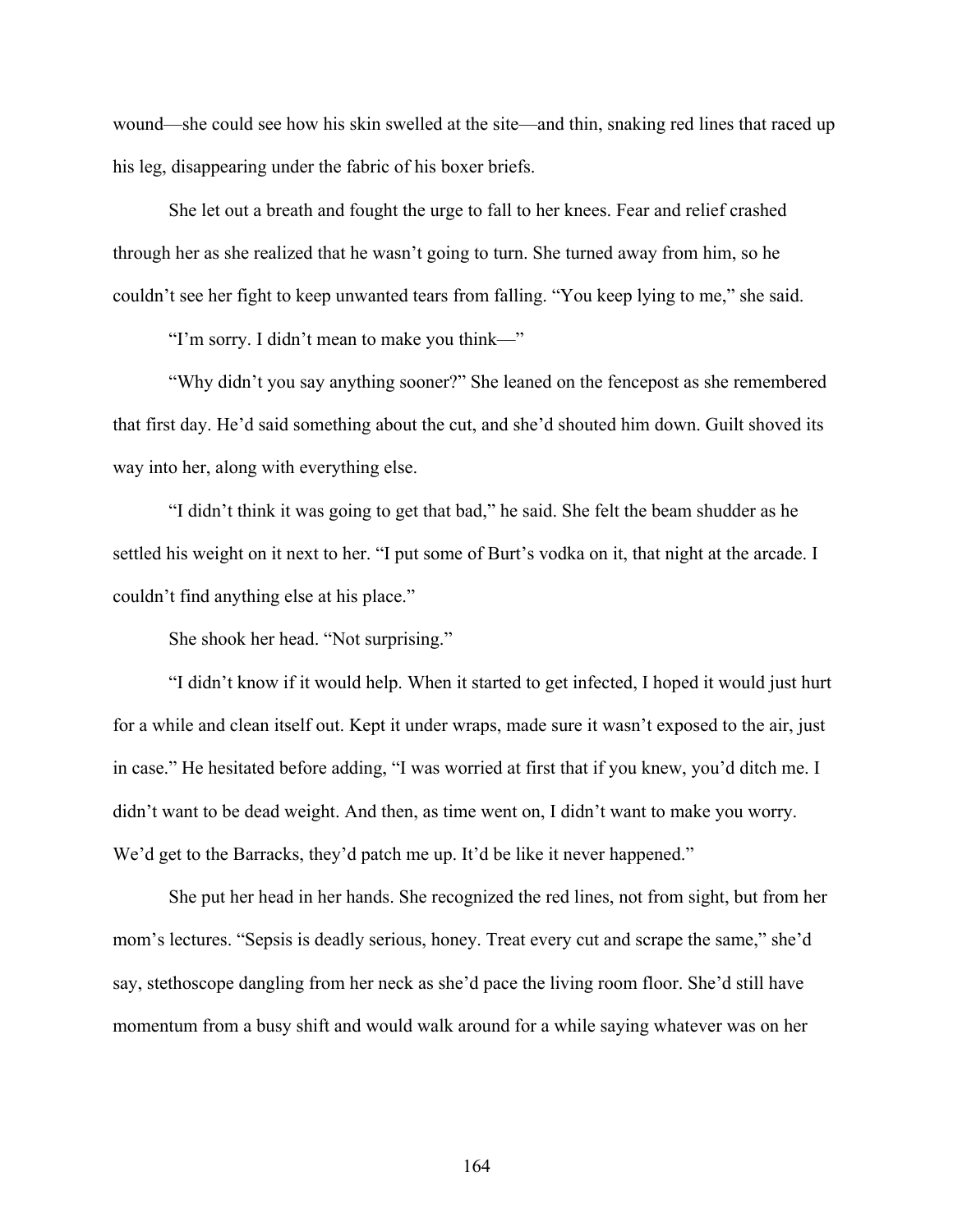mind, until she'd go upstairs and collapse on her bed. "Don't go around panicking and cutting your arm off, but don't let carelessness be the thing that takes you down."

Ella straightened and looked at Sanjay. Her emotions were still roiling around inside her. Added to that was a kind of helplessness. She felt trapped, in the same way when she'd been pinned down by the infected outside of the arcade. She could stomach letting go of Sanjay when it had been her choice, when she knew that he was only absent from her life because she'd willed it so. But he'd gone and gotten his blood poisoned, and now she could feel the tether connecting them together, the one that they'd been weaving together. Despite her best efforts, she now realized that she would not be able to walk away from him. The possibility of his death loomed over his shoulder, promising to wipe her out if she continued to stand so close. Here she stood, safety from the deluge within her reach, but all she could will herself to do was brace against the wave.

The hospital was too far. He had a day or two before fatigue overtook him. He already looked worse off than he had the other day. He must have been downplaying his symptoms the whole time, claiming he'd eaten food that had sat too long in its packaging. She realized that he probably hadn't rested since following her. His timing suggested he'd followed her as soon as he'd realized she was gone.

She wiped her face with her sleeve. "If we walk quickly, we can make it to the Barracks in a few days." She wished she'd been angry enough to be petty and steal their car. "They'll have antibiotics, fluids. You'll be okay." She looked him over. Now that she was facing him, she realized he was leaning on the fence for support, as though it was an effort to hold himself upright.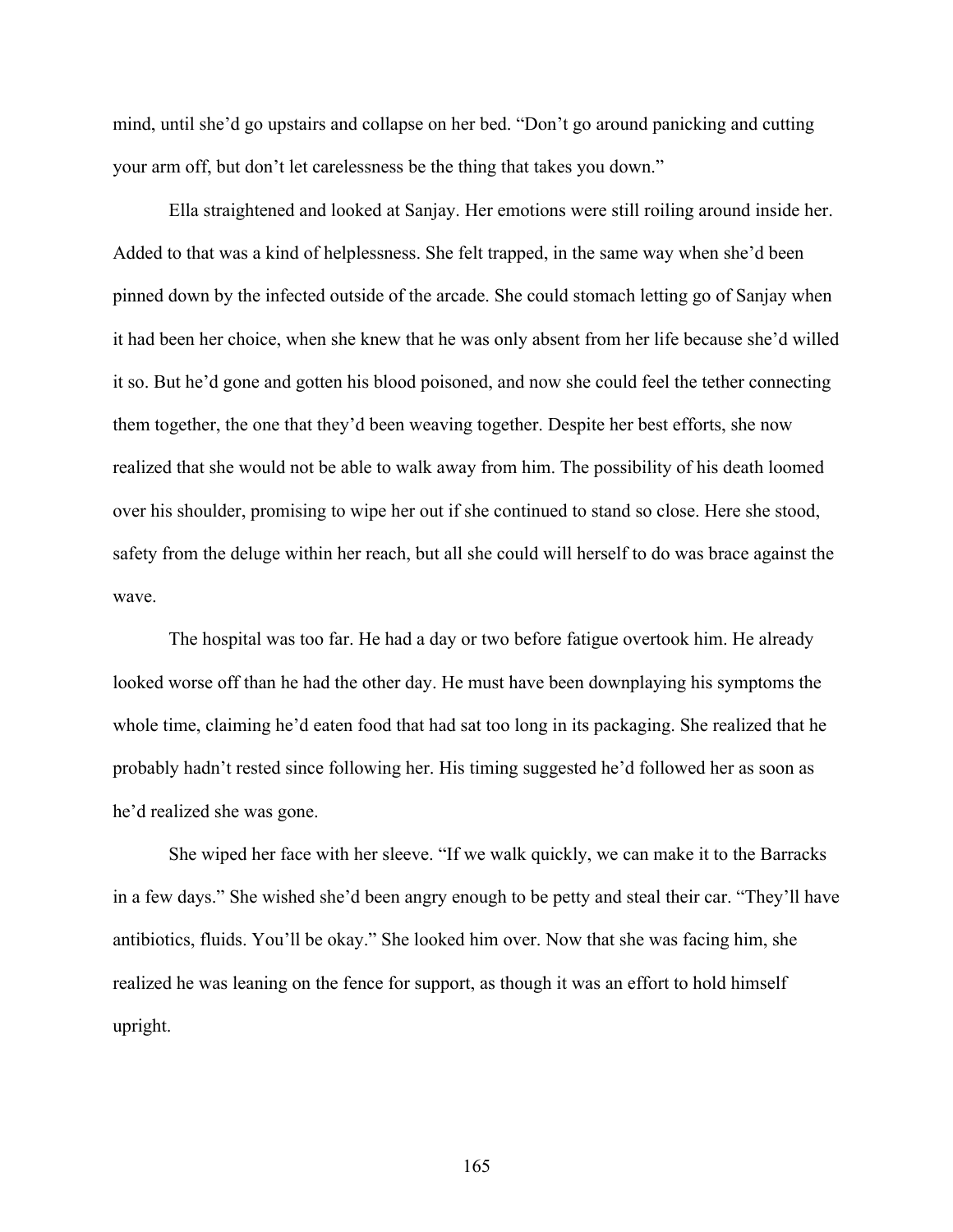He blinked a few times. "They didn't leave yet. Orla and the others are still at the store, waiting for us."

"Oh." She shoved her hands in her pockets, embarrassment taking over. "Waiting for you, you mean."

She saw him tense as his frustration with her returned. "I didn't have to ask them to wait. They offered it up themselves."

"What, all of them?"

He made a face. "Shaun was pissed about it." She wasn't surprised. "They said they'd come with, but I knew you'd just hide if you saw them coming or would do something equally as irrational."

"You should have let them do it. You look terrible."

His laugh turned into a breathless cough. She took a step forward, but he held out a hand. "I'm fine," he said once he caught his breath.

"You're not contagious, either," she said, stepping closer. "You should have just gone if you're this sick. You can't afford to waste your time on me."

Sanjay looked her in the eye as he said, "at the very least, this should tell you that I'm not just looking to you for survival." He pulled her into a hug. She resisted at first, out of habit, but he didn't let go.

She wrapped her arms around his torso, her head buried in his shoulder. She could feel the heat coming off of him, the fever pushing through his clothes, and squeezed her arms harder. She forced herself to ignore everything she was feeling—the guilt, the fear, the knowledge that she would have no one to blame but herself if this killed him—and allowed herself to exist in this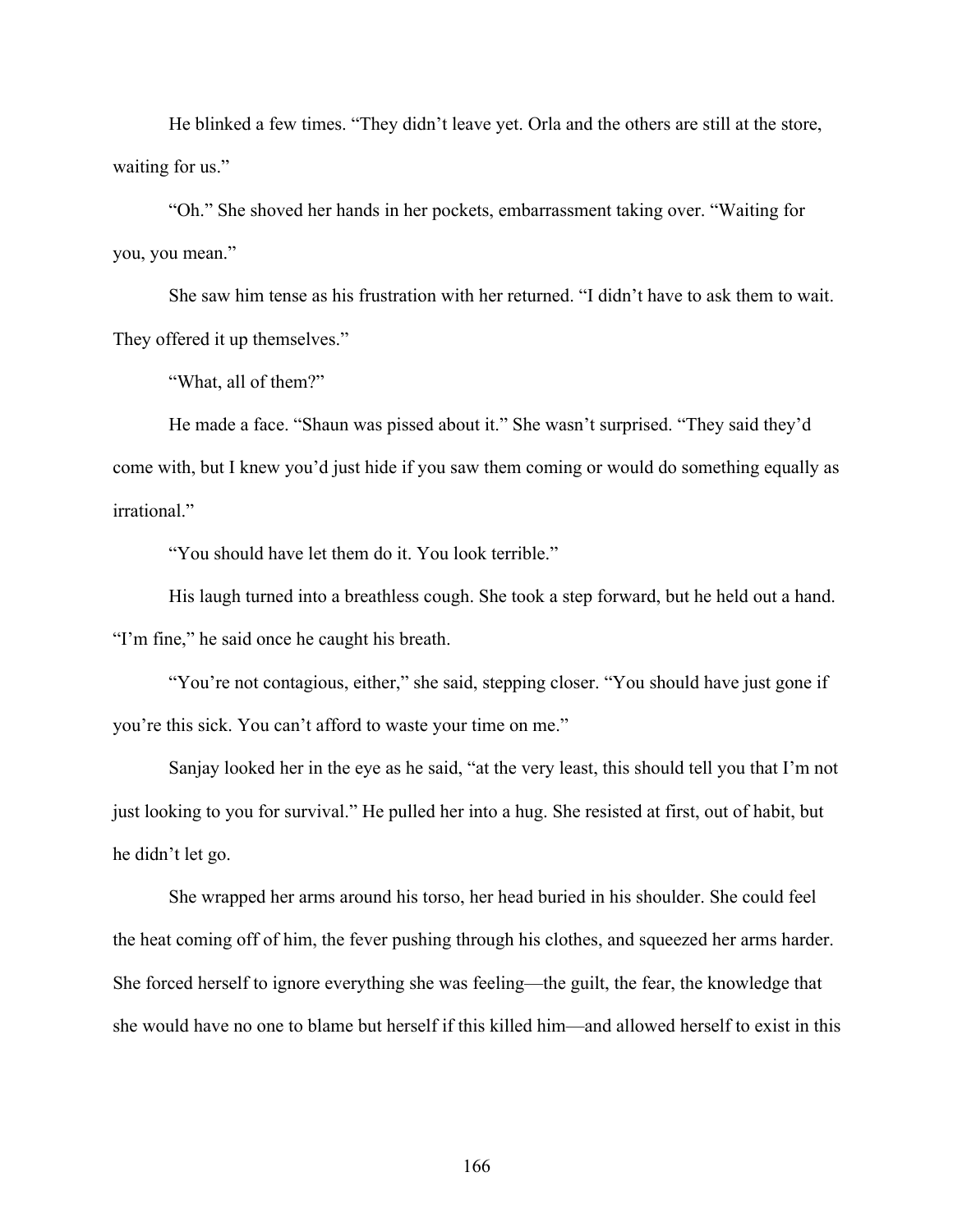moment. He was alive right now. She was there right now. They still had time to fix this, and if that meant following him to the Barracks, she'd do it.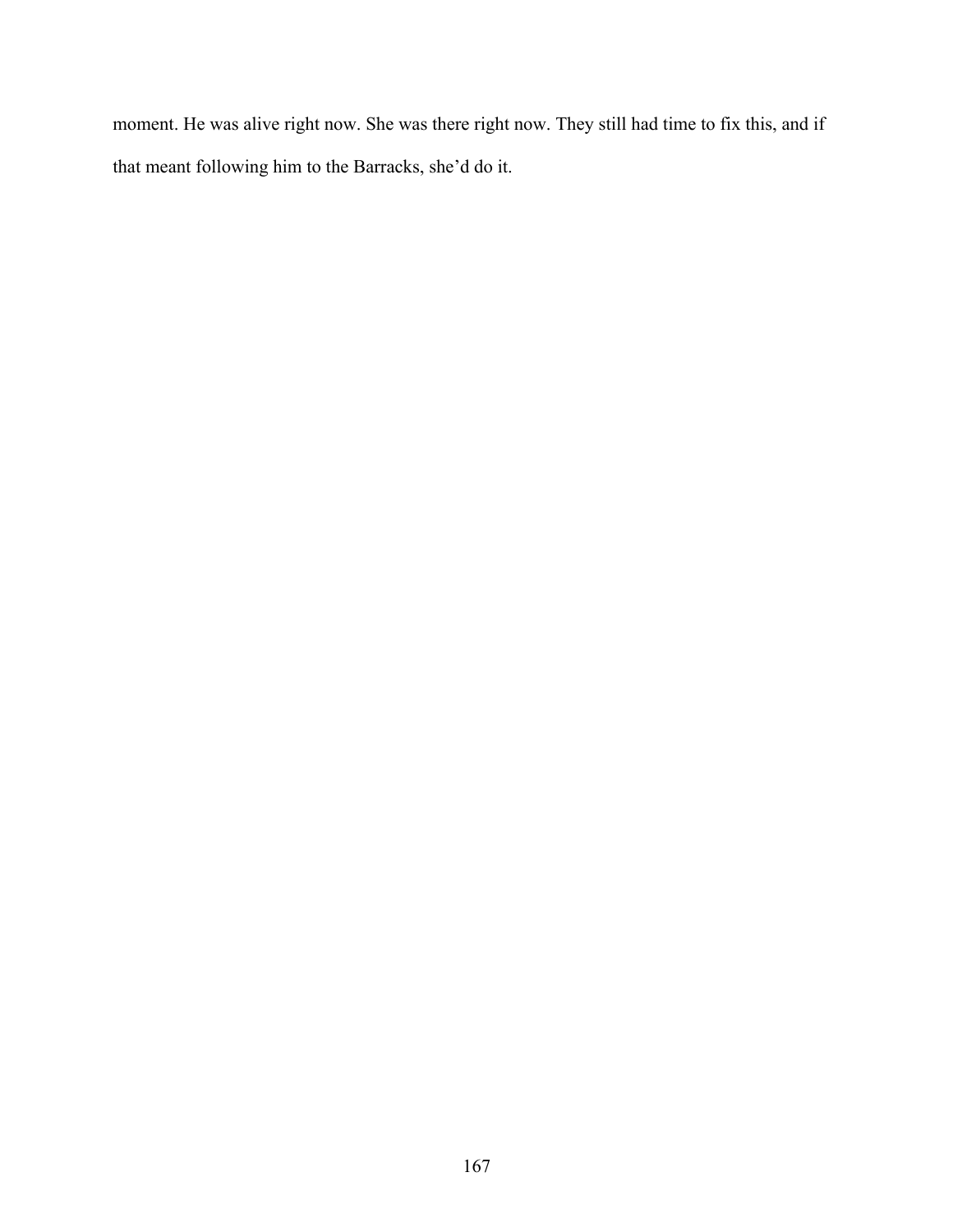Chapter Twenty-One

The walk back took twice as long. Sanjay tried to convince Ella that he could keep pace. The third time he said so, she sat down on the ground and waited until he realized she wasn't two steps behind him before standing up again.

She could tell he was hurting bad by the time they were upon the outlet strip by the way he wasn't hiding the fact that he was limping. When the store's scorched exterior came into view, Ella slowed. Orla stood by the Jeep; Ella could make out her hair from this distance.

"You okay?" Sanjay bumped her shoulder with his own.

She turned and face him. "I should be asking you that." He'd gotten worse over the last two days. He'd refused to let her carry his backpack, but the crossbow was slung over her shoulder, the weight of it throwing him off more than once. His face was pale, the warmth leeched from his skin. She'd noticed his hands shaking a few times, though he was quick to stuff them in his pockets when he caught her looking.

"I'll be fine; stop worrying about me." He took a step forward, and she followed close behind.

"You walk for a day on a bad leg by yourself, tell me you're dying, and you expect me to stop worrying?"

"You're right," he said between breaths. "That is stupid. Who would go off on their own like that?"

Orla looked up from what she was doing, straightening as they walked over to her.

"Glad to see you're both in one piece," she said with a smirk.

"Yeah," Ella said lamely. "Sorry about that."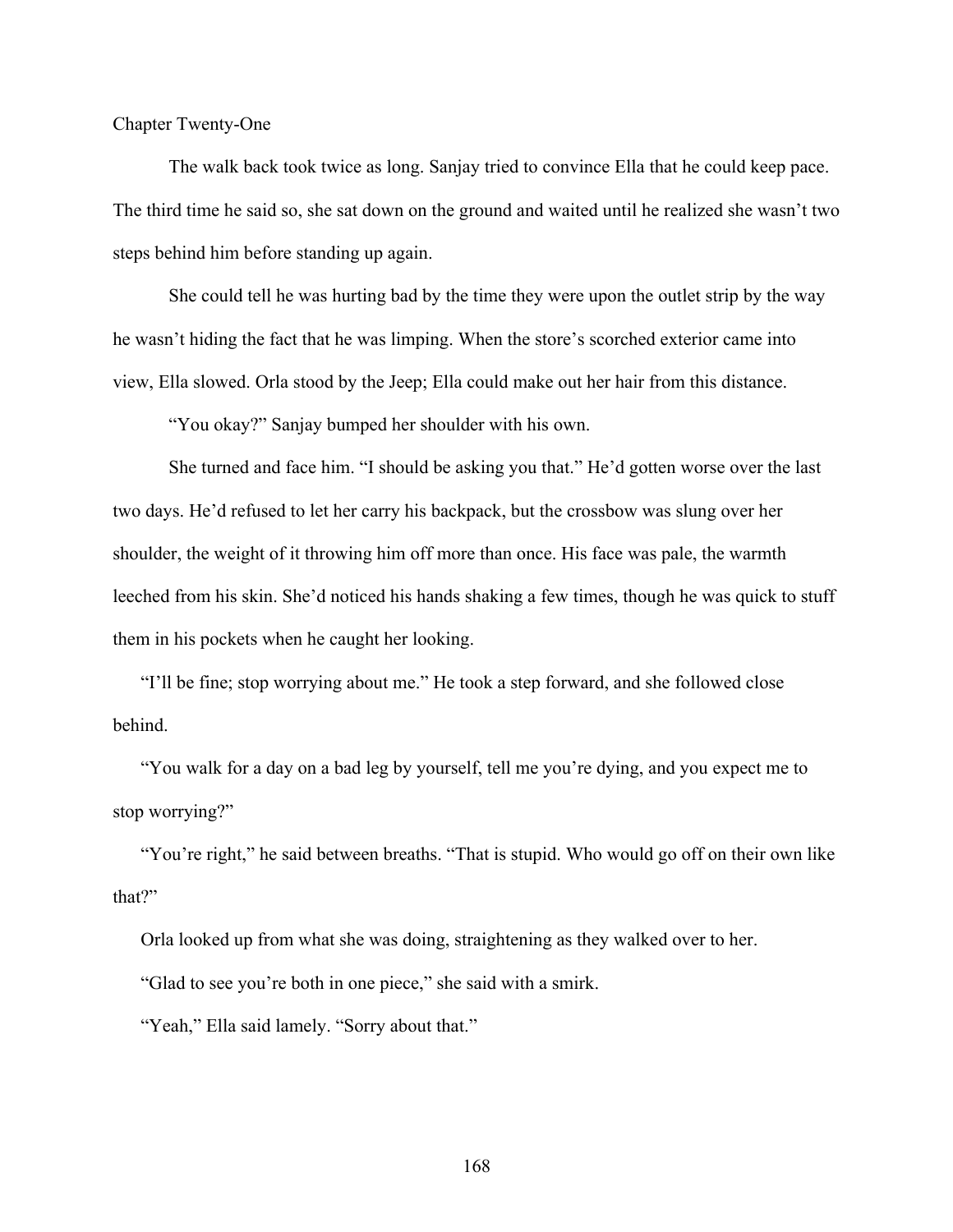Orla shook her head, then turned to look at Sanjay. Ella saw the moment she realized something was off as the grin slid from her face, her eyes widening slightly. "You didn't—"

"He's not," Ella said quickly. "But we need to get going as soon as we can. He's got an infected wound from a while ago."

"And you didn't tell anyone?" Her voiced rose in pitch. She started to dig in the box she had on a seat in the Jeep, looking for something. "Go inside. I'll get Bailey. You shouldn't be moving around if you can help it."

They made their way through the open doors and through the aisles. Sanjay began to lean on Ella, and she forced herself to match pace with him, fighting the urge to grab him around the waist and haul him back to the breakroom.

Someone came down the ladder to the roof just as Ella opened the door. "What's going on," Shaun called. Ella ignored him as she led Sanjay over to the couches and let him settle himself on the couch.

"Go ahead and unzip your pants leg. I'm pretty sure there's some rubbing alcohol in one of these drawers."

"She's getting me to take my pants off," he said to the ceiling. "And in a compromised condition, no less."

"Please don't pretend to be delirious," she said, fighting a smile at his joke. "I need to be able to tell the real thing apart from you being a smartass."

"Shouldn't fevers make you hot?" he said.

"You're cold?" He nodded. "Give me a second." She tossed her backpack onto the opposite futon and began digging for the hand warmers she knew were in there.

She heard the door creak open. There was a gasp, then a click.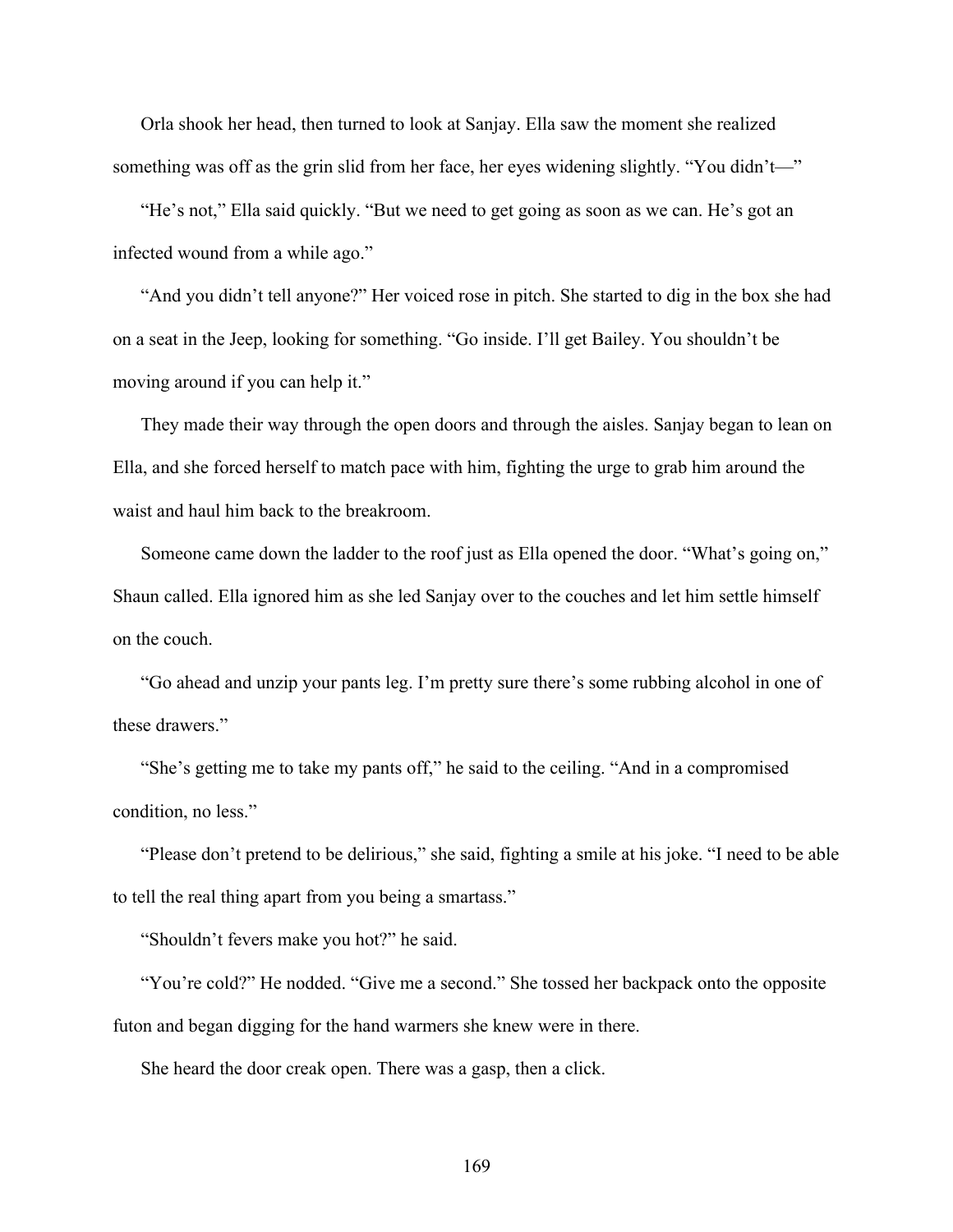"What the fuck is that?" Ella looked up at the sound of Shaun's voice. His face was tight, eyes wide, as he stood in the doorway. He had both hands on his pistol as he trained it on Sanjay. "The hell is wrong with you, son?"

Ella pulled her hunting knife from the sheath on her thigh and stood upright, putting herself between Sanjay and the gun. "Put that down right now," she ordered.

"What the hell is he doing in here lookin' like that?" He took a step closer, and she held out her knife.

"He's not infected."

"Bullshit. I fucking know what that look is, I've seen enough of them to know." He leaned his head and said, "how long you been hiding your bite from us, huh?"

She heard the rustle of fabric behind her. "You can see for yourself Shaun," Sanjay said, his voice low and even. "It's a cut from a piece of glass. I'm not bitten, I promise you."

"He's not bitten!" Ella's voice was decidedly less even as she tried to put Shaun's

attention back on her. "Jesus Christ, can't you tell the difference between teeth marks and a cut?"

"You sayin' a cut never got infected with other shit before?"

She fought the urge to keep shouting at him. "He's had that cut under wraps since he got it." Technically a lie, but if it got him to lower his gun, she'd say whatever she had to. "You think I would have stuck with him if I thought I was in any danger?"

Shaun looked pointedly at the gun in his hand. "Looks that way to me, sweetheart." Her temper rose again. "Put the safety back on that gun before I cut your hand off." "Think you can move that fast?"

Orla and Bailey appeared in the doorway. Orla stood between them and Shaun, her arms raised. "What are you doing, Shaun?"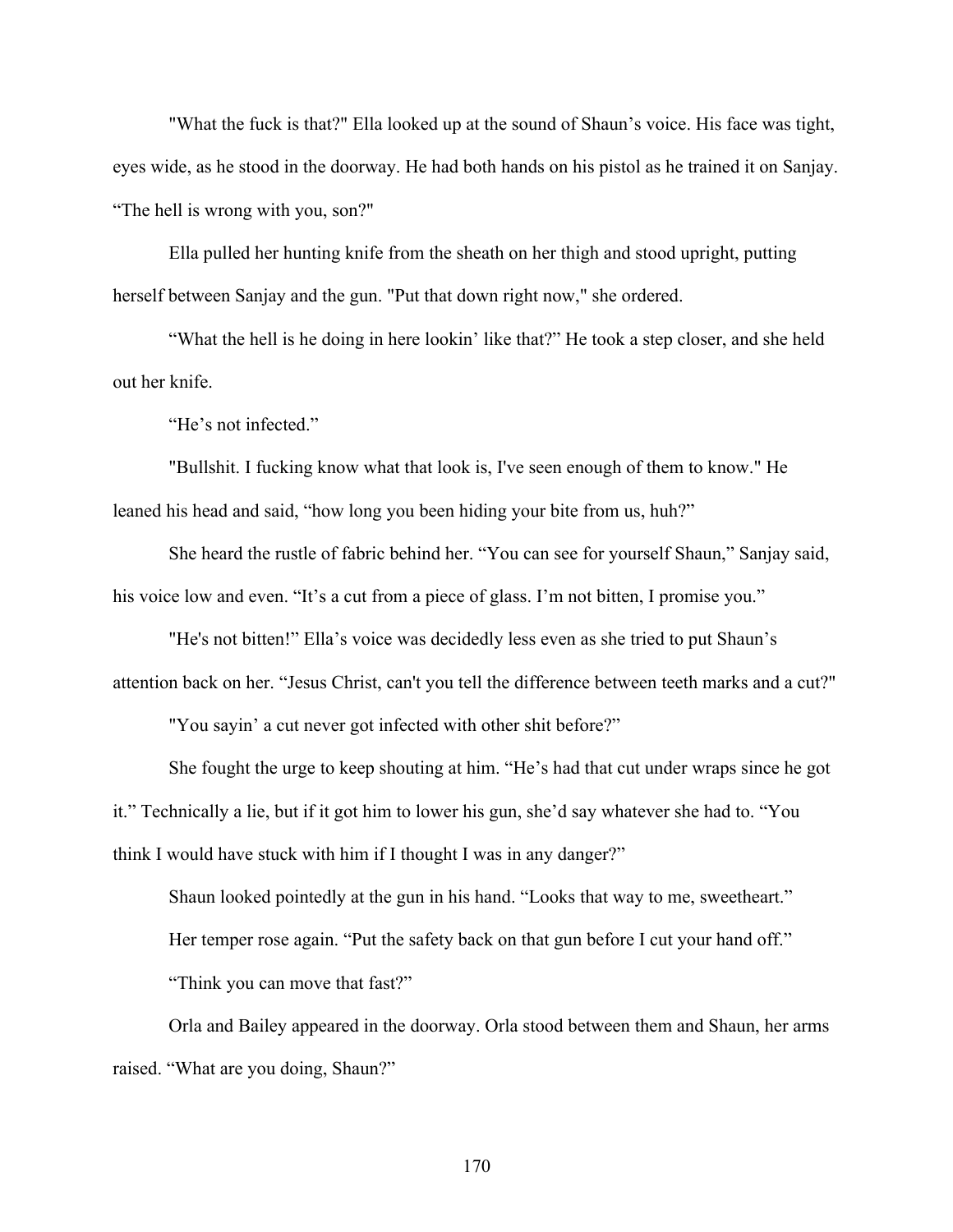"Take a look for yourself," he demanded. He waved the gun at her. "He's turning as we speak!"

"Is he exhibiting any significant symptoms of infection, Shaun?" Bailey came around and started towards Sanjay. Ella fought the urge to keep them in her sight as they disappeared from view. "Did you see a bite mark? Do you know how long he's had a fever?

"I don't need to check some goddamn list, I've been doing this my whole damn life!"

"The fuck are you talking about, Shaun," asked Bailey.

"Dogs with rabies are the same. They just seem under the weather, do all the shit they do when they're feeling rough. They cuddle up to you, give you the eyes. I worked for Animal Control for thirty years, I know what a dead thing looks like when it's still walking around."

"Okay, you know what?" Orla pointed a finger at Shaun. "We're gonna do this right. Go outside and put that gun away. Bailey's gonna examine him, confirm that he's not gonna Flatline, and then we'll go from there."

"What the hell does that mean?" Ella looked at Orla and fixed her with a warning glare.

Orla gave a miniscule shake of her head. "You and me, Shaun. We still gotta finish loading up the car anyway." She walked towards him, waving him towards the hallway. He kept his eyes trained on Ella, who stared him down until the door closed between them

"Jesus," Bailey muttered. "Um, okay." They walked over to Sanjay and crouched near him. "When did you hurt yourself?"

Ella sat there as Bailey asked Sanjay a litany of questions. She offered up knowledge where she could, explaining her mom had been a nurse when Bailey gave a curious look. When Bailey finished, they walked over to the kitchen counter with a sheet of paper Ella had torn from her sketchbook and a pen, making notes.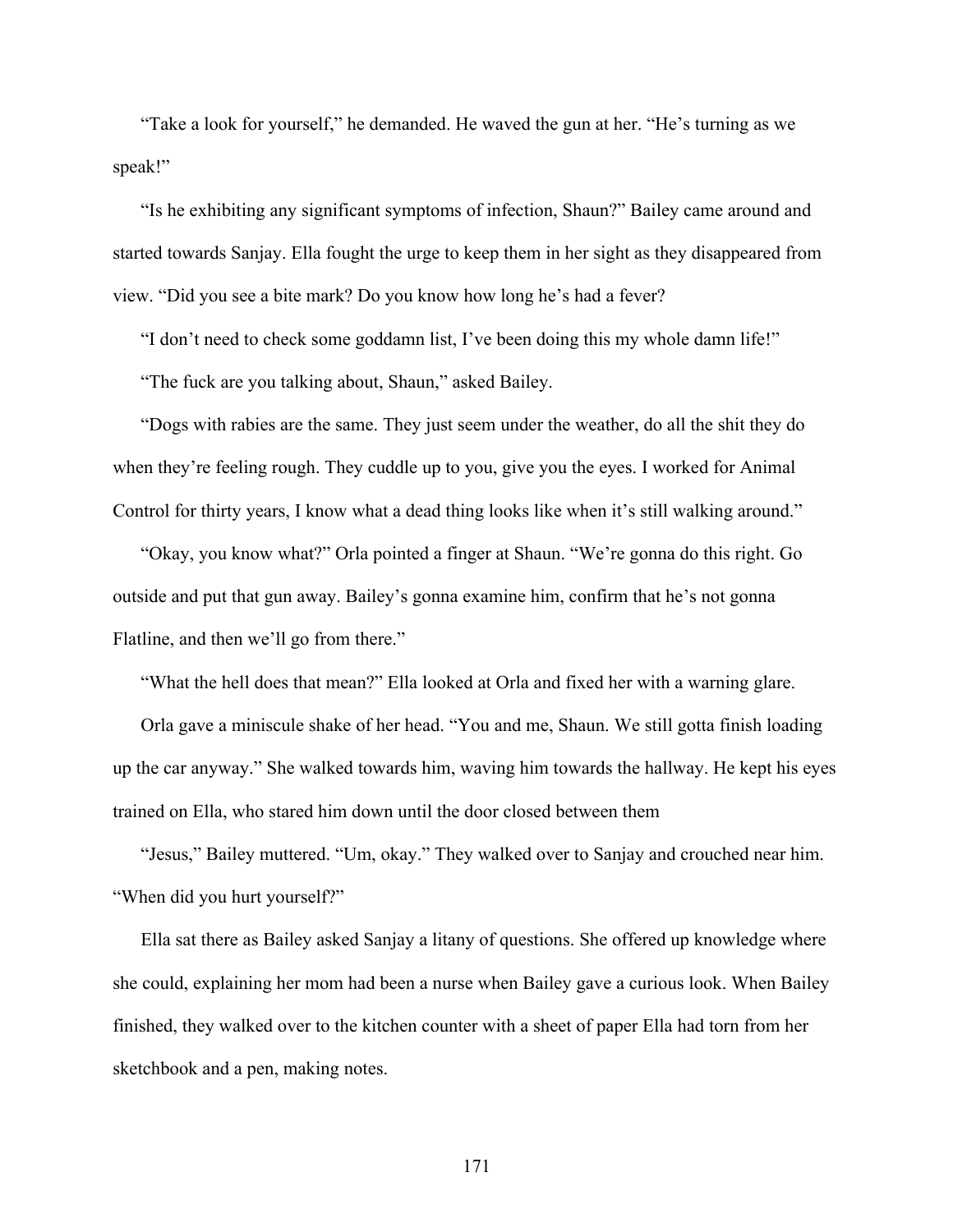She stepped aside so Bailey could continue to look him over. Orla walked back in then, and Ella walked over to her. "Well?"

Orla hesitated before she met Ella's gaze. "I kind of fucked up."

"What do you mean?"

"I walked with him to the Jeep, and he grabbed the keys out of my hand. He's out there right now, and says we either leave without Sanjay now…"

"Or what? Kill us both right now?"

"He said something about waiting for the inevitable."

"Hey," Sanjay said from his spot on the couch. "You can tell him he doesn't get dibs to pull the plug. That's Ella's job."

Ella turned to glare at him. "You're the only one who thinks that's funny."

"I'm only half-joking," he said.

"Well, I reject that offer, so shut up about it." She turned back to Orla. "What's to stop him from just driving away?"

"Protocol," she said. "If he rolls up with an intact vehicle and all of that shit we hauled, nobody's going to believe we got tagged by Flatliners. He's not much of a liar, and there's a whole debriefing process once we come back. Besides all that, we've got friends back there who'd kick his ass all over camp before forcing him to drive them out to confirm his story." Ella opened her mouth to say they should keep eyes on him to be sure, but Orla ignored her and looked down towards Bailey. "Well?"

"Ella's right," Bailey said. "The wound wasn't treated how it should have been. I'm surprised he's only just started to show symptoms this severe."

"But he's not Flatlining?"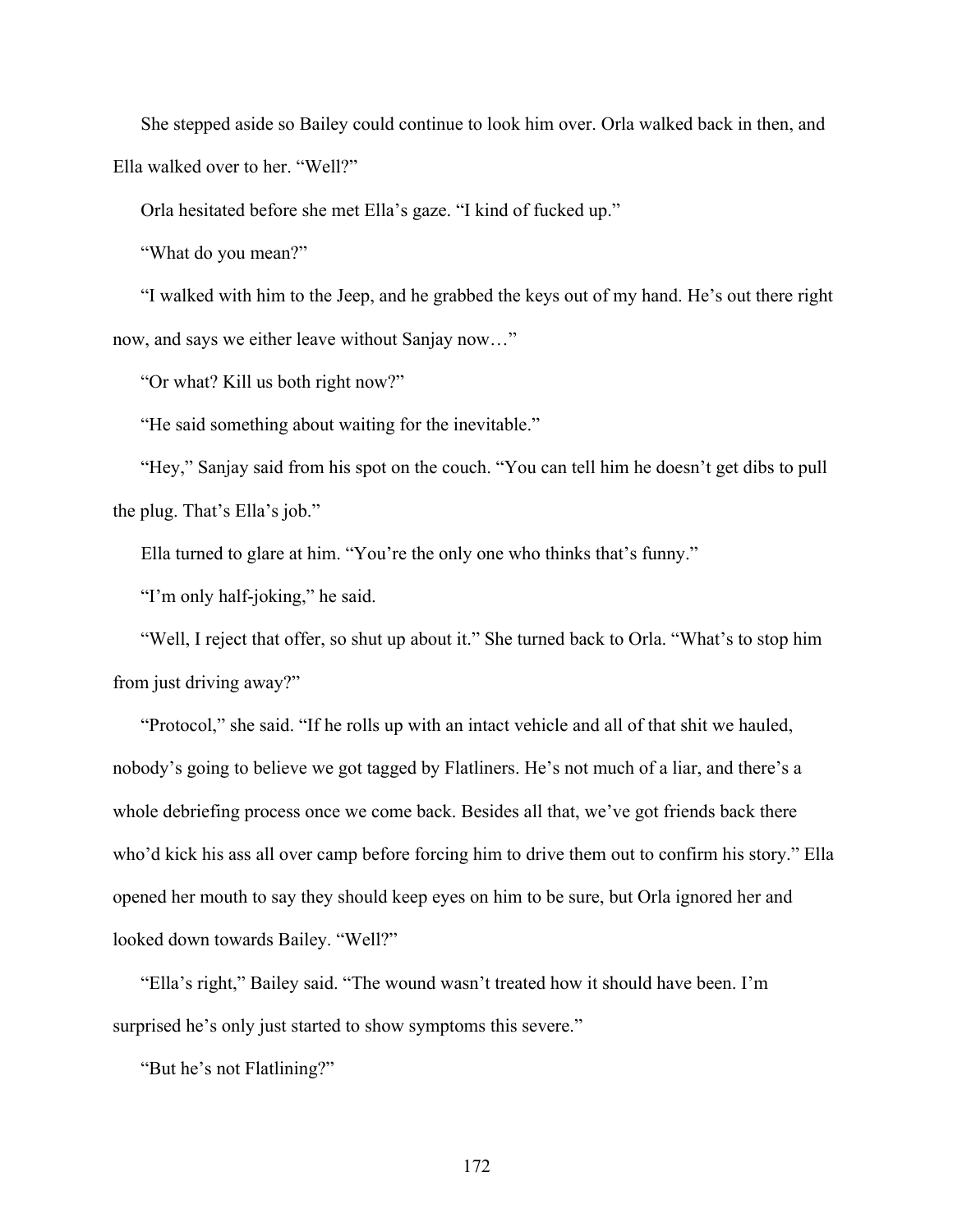Ella turned back to Orla. "What did I just get done telling you?" Orla didn't acknowledge her as she waited for Bailey to speak.

"He's fine," they said. "Well, you know what I mean. Infection sites on victims typically have strange discoloration. There's redness, sure, but the skin also has a blue tinge to it, like a bruise. The immune system is sort of hacked by the virus, told not to try and fight the infection, so the tissue starts to die more rapidly. But you can feel the heat coming off of the cut. His body's definitely trying to fight this thing."

"Which is why his whole circulation system winds up compromised," Ella added. "The heart keeps moving new blood through his system, but it takes the infection back into itself and the rest of the body."

"Shit," Orla whispered. "Can we do anything?"

"Not here, definitely." Bailey stood and pocketed the sheet of paper. "He needs an IV drip, at the very least. Not to mention some kind of antibiotics, as well as something to slow the rate of the spread. He might even need a blood transfusion." Bailey and Orla shared a look that Ella couldn't translate. "We could use caffeine pills in the meantime, but it'll only buy us a little bit more time."

Ella bit her lip. Reluctantly, she asked, "how much time do we have right now?"

Bailey held their hands out helplessly. "Enough to get back. Hope nothing has happened since we left, that nobody has any serious problems going on at the Barracks."

"What does that mean?" Sanjay sat up straight and put his feet on the floor.

Bailey and Orla shared another look. "There's a chance," Orla started, "that they could turn you away."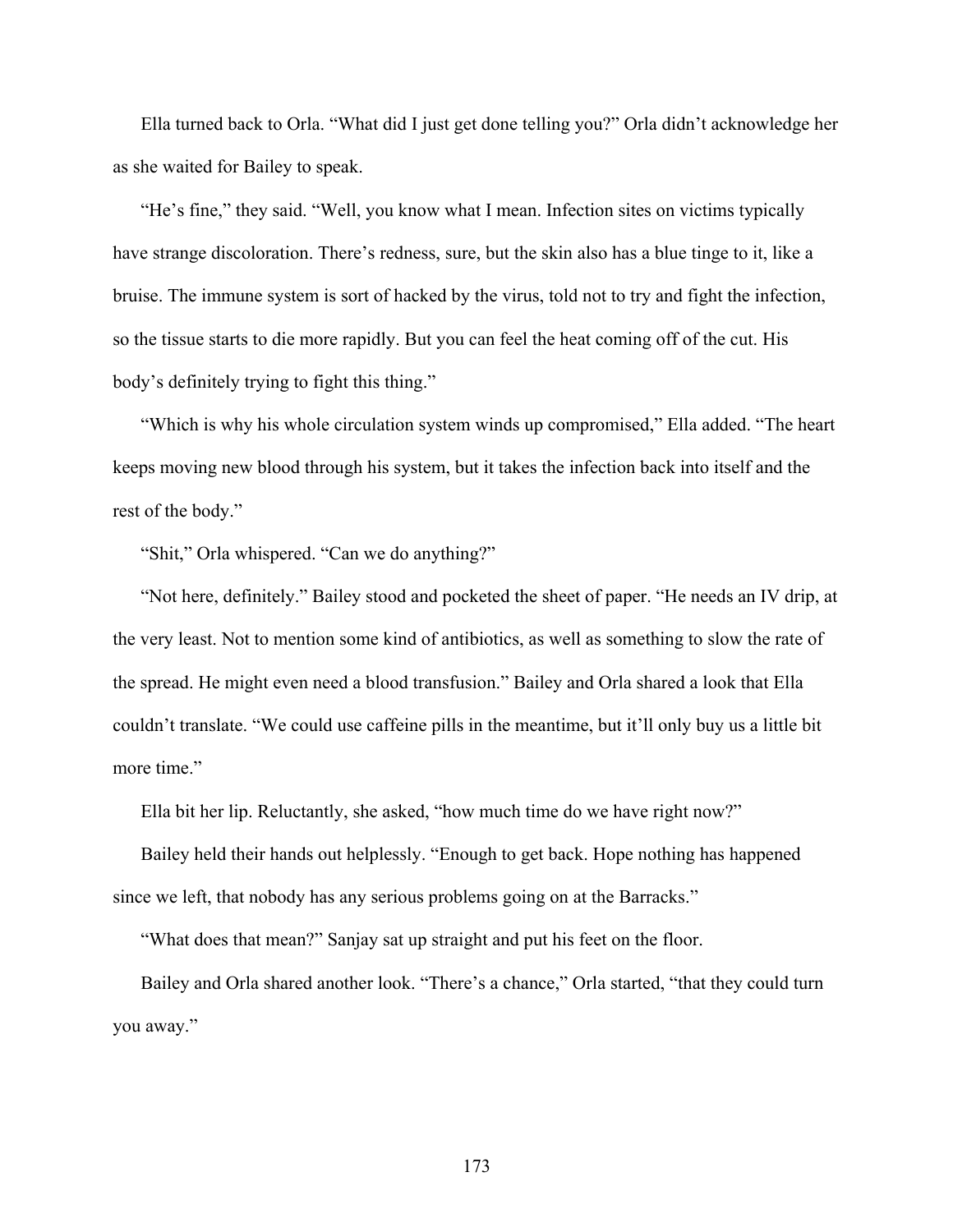The silence at her statement felt thick, the humming of the lights above the only thing to cut through it. Ella stood, staring at the two of them, waiting for an explanation.

"I'm gonna see if I can talk down Shaun," Orla said, adding "let's leave as soon as it gets light," before leaving the room. Ella moved to Sanjay and grabbed his wrist to look at his watch. Somehow it was after seven p.m.

Sanjay shifted his weight in his seat. "It makes sense," he said.

"No," Ella shot back, "it doesn't. So please, explain it to me like I'm an idiot."

Bailey took off their beanie and turned it over in their hands. "The Barracks has stood for as long as it has because it is built on a foundation of rules that are never broken. It was first erected by the military, and sort of still is, but it's evolved as time has proved that some of the old rules don't serve a purpose anymore."

## "Okay, so?"

They sighed. "Look, we came out here to find any supplies that we could add to the Barracks' stores. We're not the only ones, either; every two weeks, they assign teams and send them out in multiple directions. We came this way, but another went west, another went south. Those stores are always being replenished as a result, but they are also constantly being used up, since we can only bring back so much. People are always getting sick, getting hurt, because everything has to be done by hand now, and so there's a greater chance for someone to hurt themselves doing the simplest things. And there are people who were sick before everything happened, too, and if we don't find a way to work around the lack of access to aid, people are going to die. And that can't happen; that's the Barracks' entire purpose."

"Can you please just say what you're trying to say?"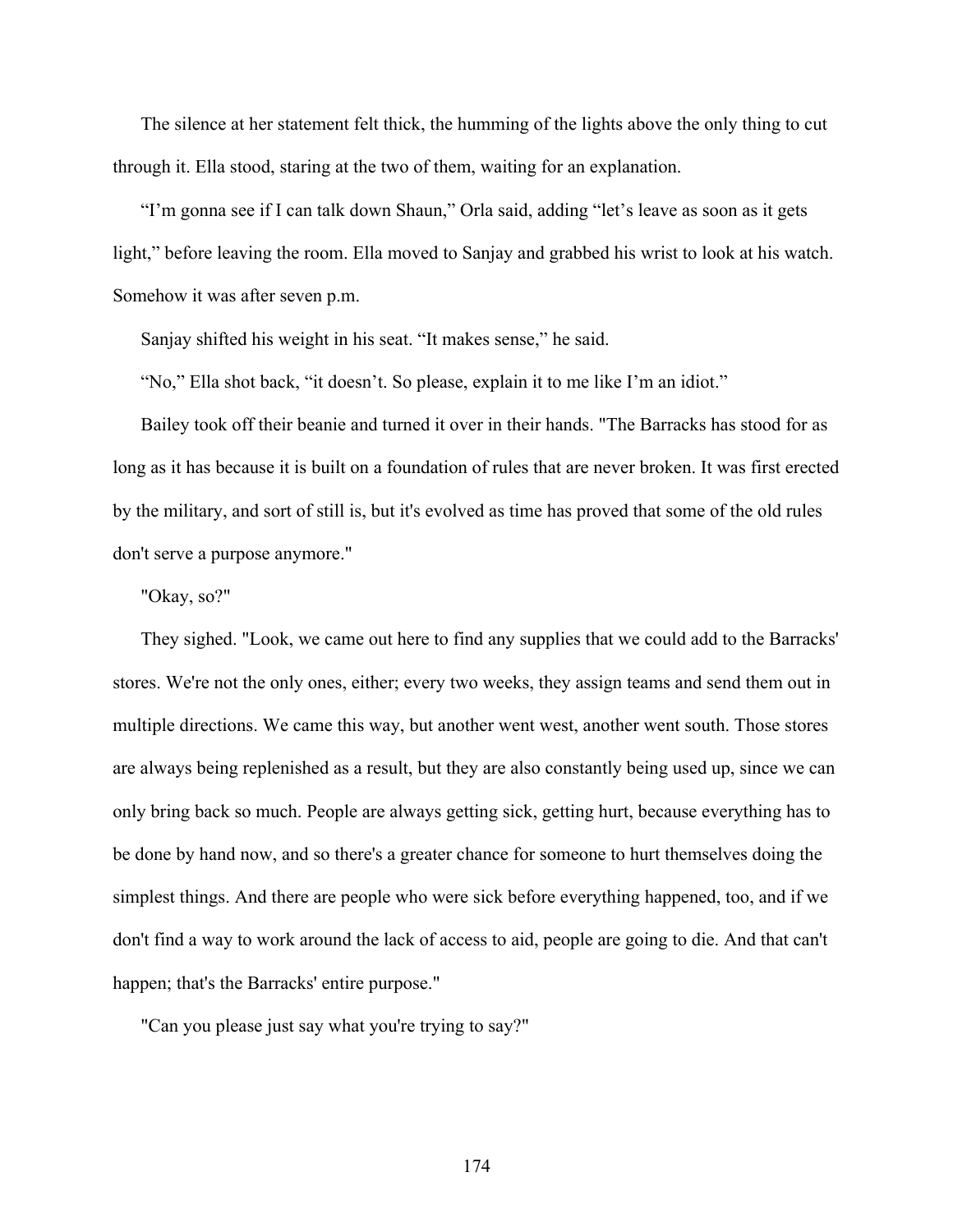Bailey nodded sheepishly. "The Barracks more or less runs on a triage mentality. If you're bleeding out, we can help. If you're vomiting your guts up, if you've got an existing issue, then they do what they can to step in. But smaller things are disregarded. If you have a fever, there's a forty-eight-hour mandatory waiting period to see if it'll resolve itself before you can make a request for a physician to examine you."

"Sanjay doesn't have a fever, his own blood is killing him."

"And the type of materials he needs are rarely found on supply runs. You helped me sort out what we found, so you know it's true. They have a finite supply of the kind of stuff you'd find in a hospital, and they are stingy as fuck with it." Bailey folded their arms across their chest, avoiding Ella's gaze. "And Sanjay is an outsider." They didn't say it with any malice, but the word had thorns. *Outsider. Deadweight. Expendable.* "It doesn't mean they'll turn him away on sight, but if someone we already know needs it, they'll have priority. If that's the case, the best you can expect is they'll help you stay comfortable."

"What, like fucking hospice care?" Ella wanted to punch something. She wanted to go out and find a band of infected and just start swinging wildly.

They shrugged. "I didn't say it was right. Point of fact, I hate it."

"But?"

Their chin trembled. "But," they said slowly, voice thickening, "this whole…event? It's made it impossible to always choose right over necessary." Orla sat on the couch next to where Bailey stood and squeezed her hand. "We can't afford to listen to our humanity. This virus, or parasite, whatever it is, has turned our humanity against us, in more ways than one. The ones who get bit, they're forced to live out an imitation of what their lives once were, in service of this disease fighting to breed and thrive. And those who aren't, are forced to choose who deserves to live,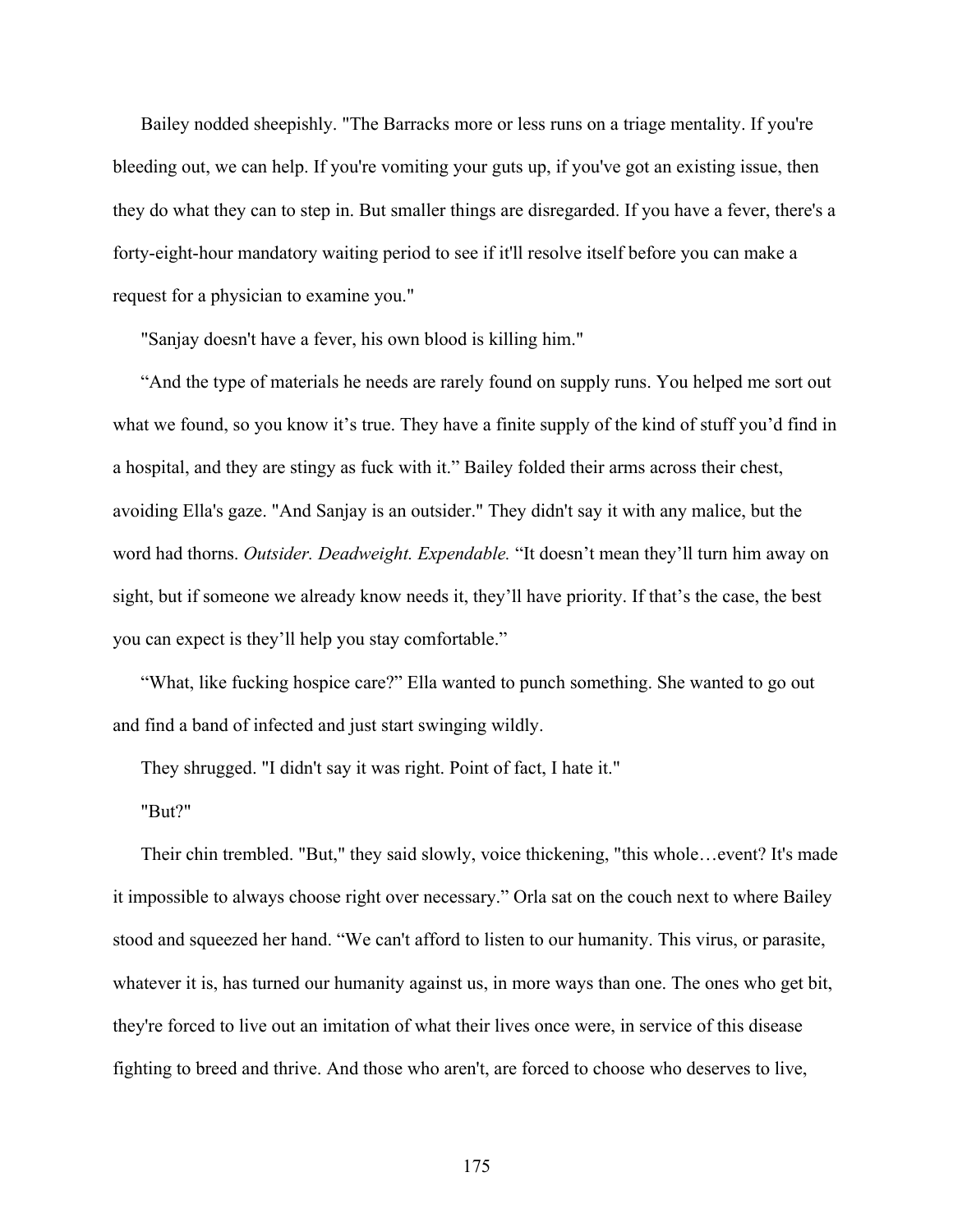who we can afford to help." They wiped a tear away. "I remember watching a video where there was this old woman who fell down between a subway car and the platform, and everybody there got together and *pushed* on the train to get her free. When things became dangerous, when people got in trouble, we had the ability to change the outcome. We decided, maybe not all of the time, but people typically wanted to do what helped people the most. And now, we don't get to make that choice. Unless things work out and you're lucky enough for that to be the only option at your disposal, the leaders, the ones giving the orders, don't even blink twice about assigning priority to someone over someone else, and for reasons that shouldn't matter."

"But they do," Ella muttered.

Bailey nodded. "They do." She pinched the bridge of her nose. "We can try. I'm not saying they won't help. I just know that a lot of people think the Barracks is sanctuary, like it was never touched by the virus. It's just what we have left."

Ella nodded, looking at the ground.

After Bailey left to give them some space, Ella couldn't sit still. She went from pacing the room, to sitting on the couch, to laying down, to pacing again.

"You might be giving me motion sickness," Sanjay said. "Though that could be just me."

"What about the hospital?"

Sanjay looked up at her. "What are you talking about?"

"Arcadia Methodist. My mom's hospital. You weren't wrong, that time you talked about going there."

"You said it looked like the place had been raided."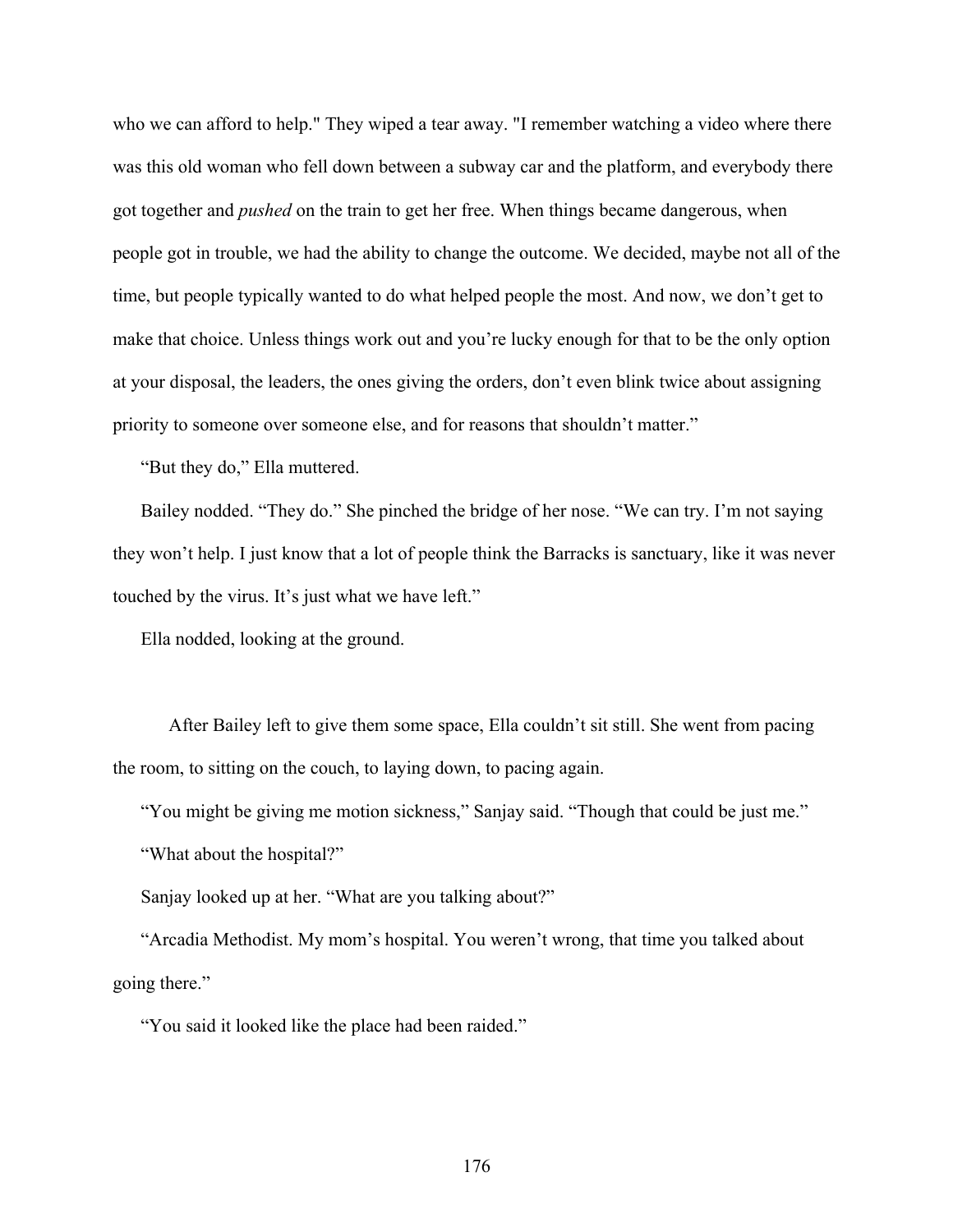"Yeah, but I didn't get past the first floor. What if there's antibiotics up there? Probably stronger stuff, probably with longer shelf lives than the stuff they've found on their runs."

"You said yourself it's too far away. You'd have to drive there."

"You've never seen me drive. I'd be back before the day was done." She could hear the desperation in her voice, wished she could conceal her thoughts as well as he apparently could.

Sanjay gave a shake of his head, his shoulders shuddering. "I don't think we can try for both options. We have to pick one and roll with it. Driving to the Barracks is safer. There's no risk of Zacks, and if they did show up, there'd be more of us to deal with it. If you got stuck up there, and couldn't make it back out, you'd be fucked, and we'd be stranded."

She wanted to argue that they'd all go to the hospital, and half of them could just wait in the car, but it sounded ridiculous without even leaving her head. "I hate this."

"I know fatalism is kind of your thing," he quipped, "but given that I'm the sick one, could be a little more optimistic so I don't have to try as hard to be?"

She met his gaze. His hair was stuck to his sweaty forehead. They'd redressed the cut, and now he sported a bright yellow strip of cotton around his thigh. She could only just start to see where fluid was beginning to seep through, but it was definitely darker in one spot. "I'm not gonna let you die, Sanjay. Not while I haven't gotten the chance to make up for running off."

"Well, if that's the motivation you need, I certainly won't complain." He grabbed the water bottle on the armrest above his head and unscrewed the cap slowly before taking a sip.

"You saw how long it took me to get used to you," she said with a grin. She held out her hand, which he took after putting the cap back on the bottle. She gave it a squeeze. "You can't leave me with three strangers on my own. I won't know what to do with myself."

"You were fine the other night," he said, squeezing back.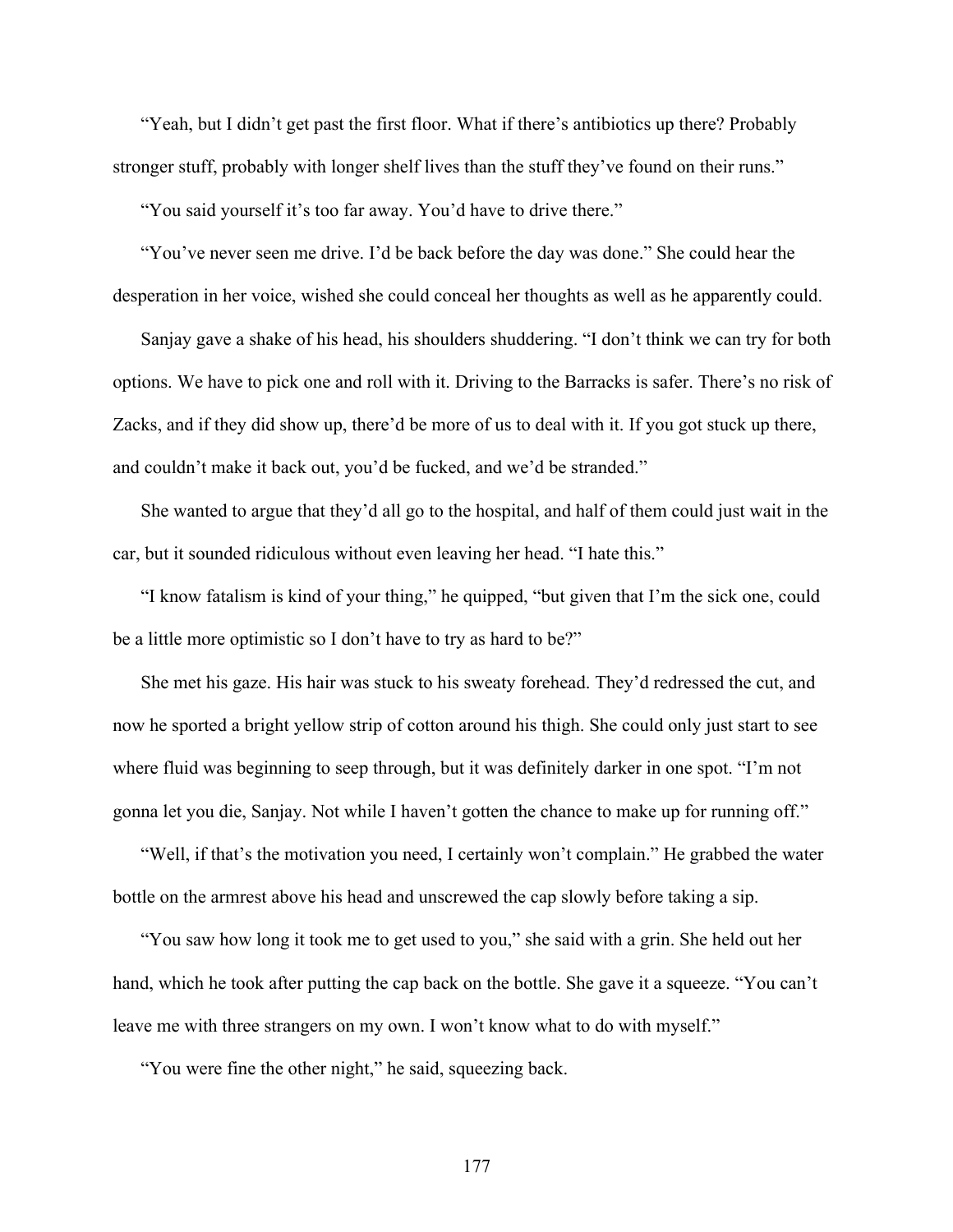"I guess." She didn't explain that she wouldn't have gone up if he hadn't pushed her to. If she hadn't known he'd be there to fall back on. His presence made things easier, made them worth reaching out for.

He cleared his throat. "Now we just have to worry about Shaun holding us up in the morning."

"You let me worry about Shaun," she said.

He glared at her. "I know that face. You don't need to kick his ass to get him to calm down, Ella."

"You sure about that?"

"Let the others talk to him tonight. They all know each other; I don't think there's a lot of love lost between them, but at the very least they can probably talk him down from doing something stupid more easily than if you point that knife at him."

"Fine," she said. He relaxed in his seat, arms crossed over his stomach.

She couldn't let him die. She wouldn't, no matter what.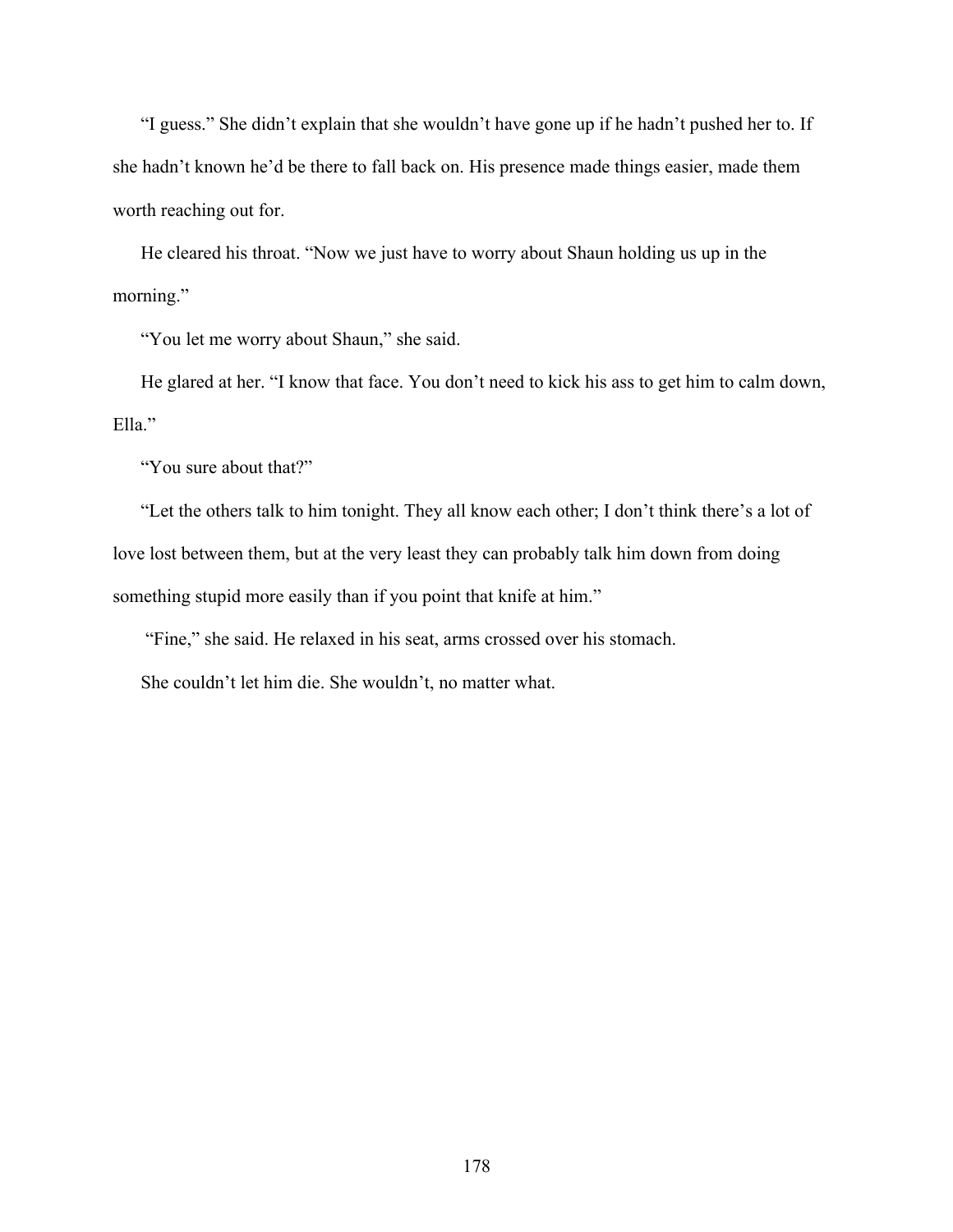Chapter Twenty-Two

She turned the fluorescents off when she caught Sanjay covering his eyes with his hand. She plugged in the Christmas lights, though. She didn't want to be blind to anything that happened, especially if he got worse.

"You're surprisingly good at this whole caring business," Sanjay joked. His voice was scratchy. Ella pulled another water bottle from the shrink-wrapped pack and unscrewed the top.

"Can I tell you something?" He took the bottle from her and putting it to his lips. She took a clean one of his T-shirt bandages and walked over to the sink to soak it in cold water.

She shook her head as she walked back into his line of sight, setting the fabric on his forehead. "I'm not doing any kind of deathbed confessions, all right? So, unless you want to tell me you blew up the arcade because you wanted to set off a grenade for the hell of it, then I don't care."

"It's neither of those things. You asked me something a while ago, and I didn't give you an answer."

"What? When?"

"Back when we first met. You asked me why I call the infected Zacks. I didn't tell you why, but I don't think you noticed."

She shook her head. "I didn't really care. I just thought you were weird." She sat on the edge of the bed and patted the back of his hand. "For the record, I was right."

He gave a heavy sigh. Ella could feel her nerves building, but she forced herself not to show it.

"I told you I had two siblings." He reached for his backpack, and she hoisted it onto the mattress for him. She waited, watching as he searched in the front pocket for something.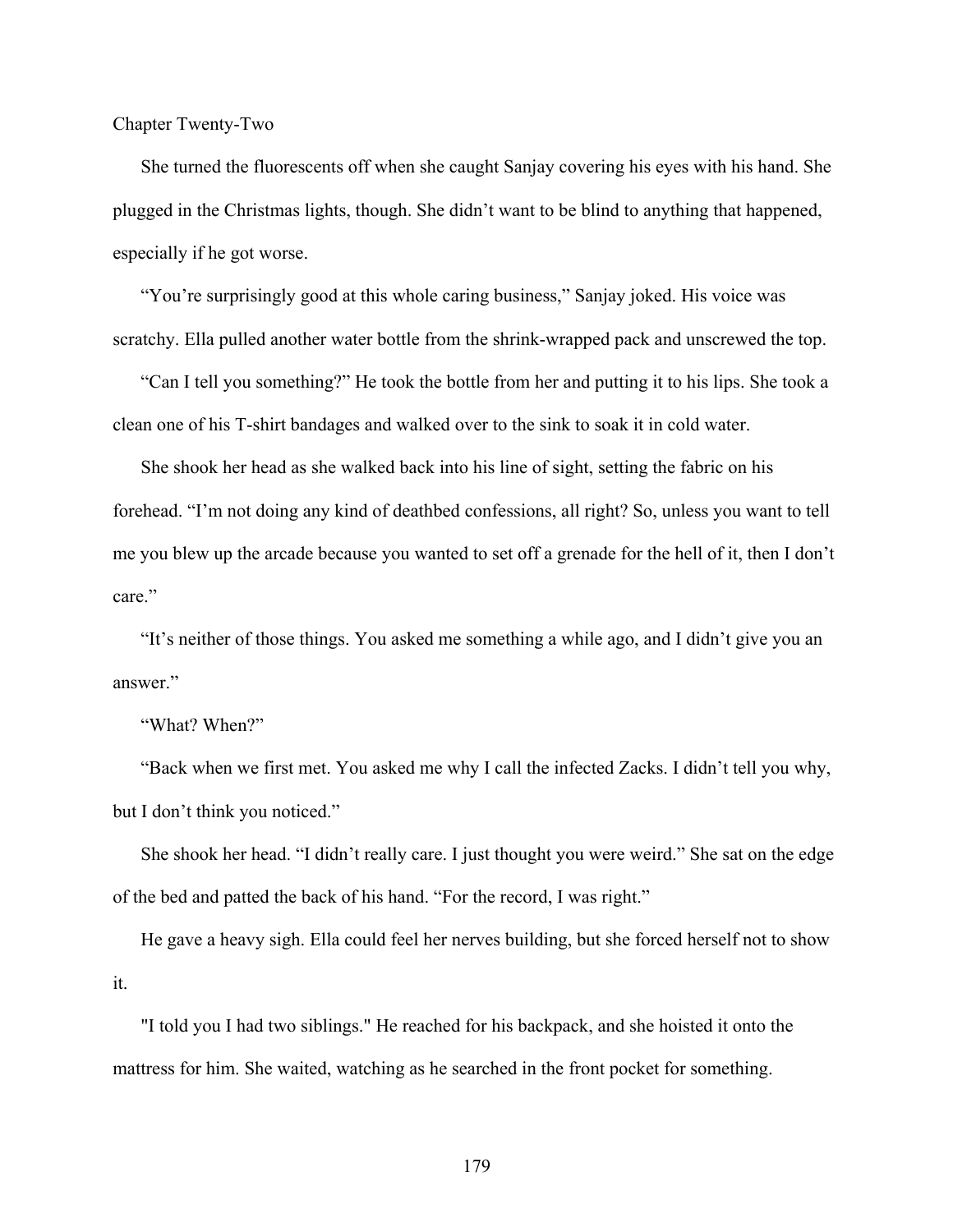He pulled out a single photo. It was in terrible shape. The fold down the center was close to breaking apart, the corners had long since lost their edges. He flipped it around so she could see.

Sanjay from before had even more hair than he did now, it seemed. He stood against a brick wall, his eyes nearly obscured by his hair. He was wearing the same yellow shirt as the two kids standing to his side, with a big red circle that read "Thing 1" in the center. The boy standing next to him was at shoulder height. Sandy blond hair and a smile that showed off blue braces. The girl hit his shoulder, with tan skin and pin-straight black hair that hit her waist. The boy's shirt said, "Thing 2," the girl's "Thing 3."

"You were happy," was all she could think to say. She looked up at Sanjay.

The sadness in his eyes was fathoms deep. Without a word, he took the photo from her and turned it around.

Blue ink, a mom-like handwriting. *Sanjay, Zachary, and Alma (16/12/8), first day of school in Meridian County.*

Ella read the inscription again. She looked at Sanjay. He sat taller in the bed, his hand palm up on the mattress. She put the photo in his hand, her fingers resting lightly on his.

"Dad went to help a neighbor. Mrs. Hennessy. She always told me to call her Theresa. 'Mrs. And Mrs. Hennessy sounds ridiculous,' she'd say. 'Just call us Theresa and Annabel.'" His smile faded. "She got bit. I know that now, but at the time all I knew was that she was sick and acting weird. You remember how scared people were. The news kept saying the same shit, the government wasn't moving fast enough or explaining what they knew. No one understood the virus, and all they knew was that it was spread through contact. Annabel didn't want to risk going out in public to a doctor, and she was scared Theresa was going to hurt herself, so Dad went over." He stopped and took a deep breath. "I heard my parents talk about it through the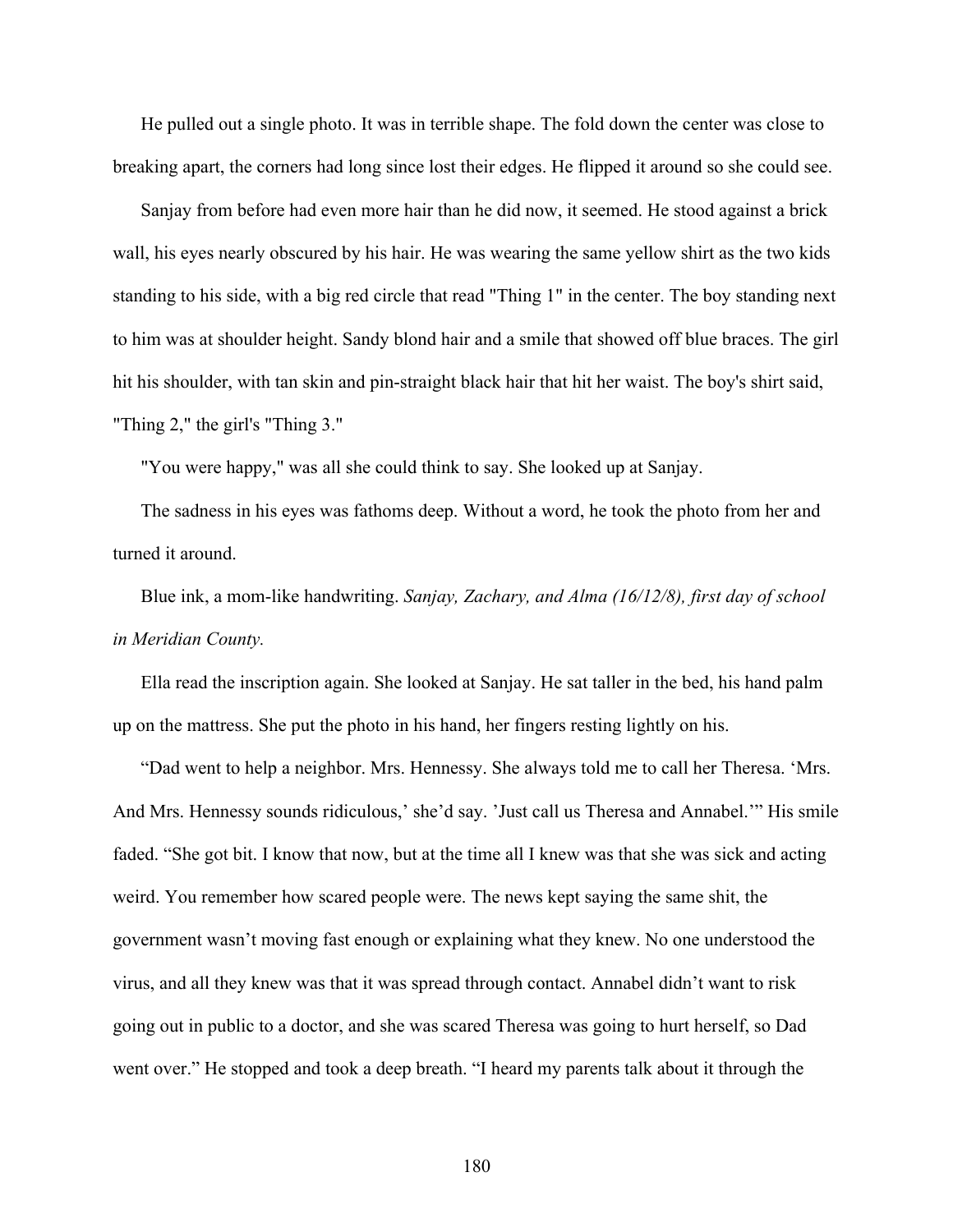bedroom door. She bit him, got out of the room, and ran off. I don't know what happened to Annabel. Dad ran back to the house, holding his wrist." His expression changed, as if he was seeing something Ella couldn't. "It looked so strange. Just wrong, my brain couldn't comprehend it."

"Dad went to the doctor. The doctor gave him a rabies shot, which didn't make sense to me, and then some random antibiotics. They didn't have any answers, so they were just throwing prescriptions at people, hoping something would stick." Ella nodded, remembering the weeks leading up to it all. Her mom wouldn't let Ella hug her, would put her scrubs in a vacuum-sealed bag before taking really long showers. They ate a lot of microwave dinners then; her mom didn't want to have them both eating from containers they were both using. She remembered the circles under her mom's eyes, the way she seemed small and defeated when she'd come home. They couldn't even hang out like they normally would, because her mom would need all the sleep she could get before going back in.

"He didn't get better. His fever spiked, he said his hand went numb. We called the doctor to follow up—tried to, that is. Phone lines were choked, we just got voicemail. Mom didn't want us going near Dad. She and him holed up in their bedroom. I could hear him moaning in pain. Some nights it was so bad, I'd take the kids downstairs and camp out in the living room. Play Disney movies, turn the volume up all the way."

He paused and looked down at his hands, palms clasped as if in prayer. Ella leaned forward and unwound his hands from each other, threading her fingers through his.

"One night, I came home from work to find Mom loading up the car. Zack and Alma were buckled in. Zack was crying. Alma was just staring into the distance. I asked Mom what was wrong."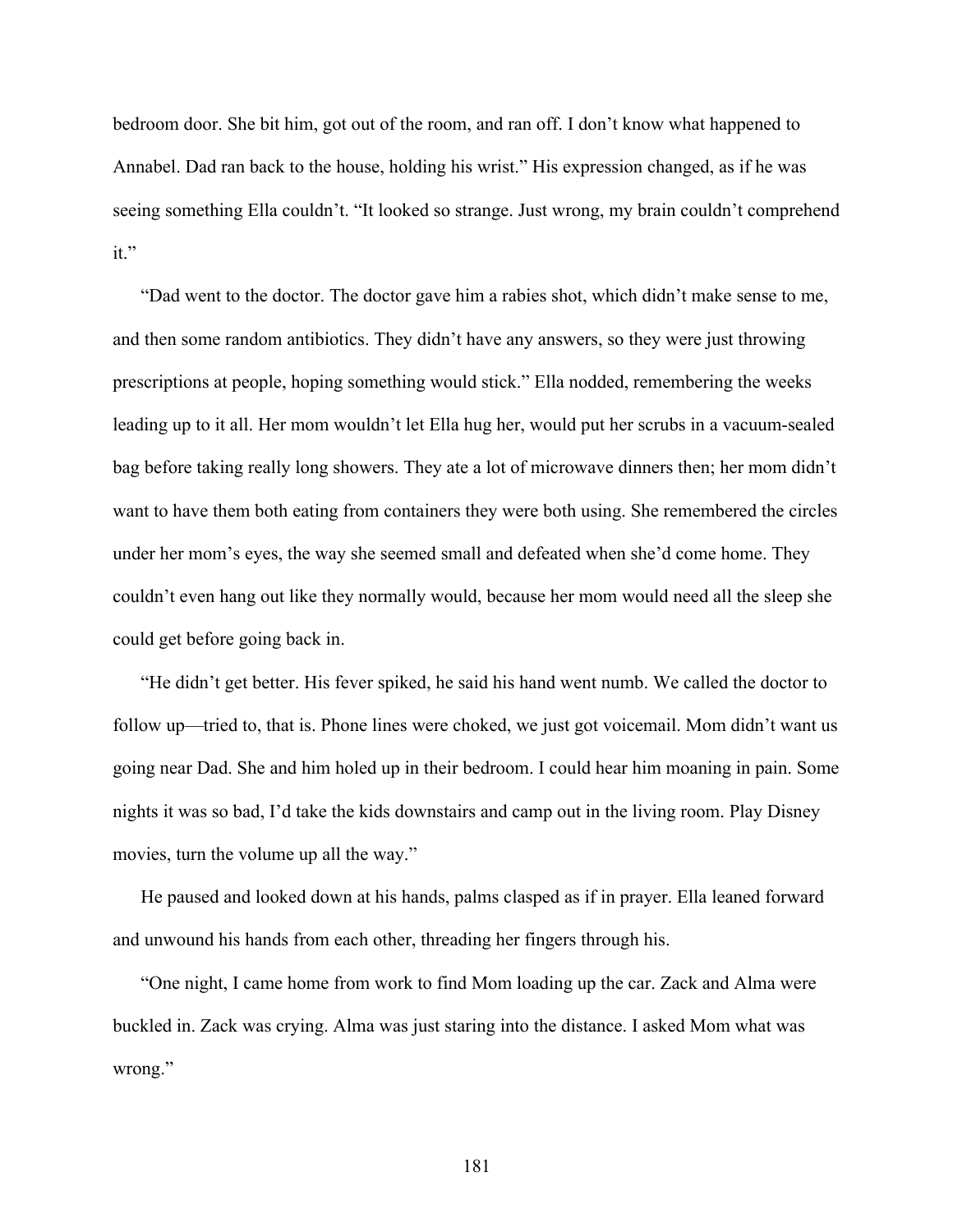"Your father. He attacked us, the way he said Theresa did. He tried to grab Zack.' She wouldn't look at me, just kept grabbing suitcases and loading them into the back of the car. Her hands were shaking. 'He chased him down the stairs, so I grabbed the gun out of the nightstand.' And then she told me I had to take them to the cabin, I had to get them away from there. And then she…"

He closed his eyes, ran his free hand through his hair. Ella looked down at her shoes and waited.

"She showed me where he'd bitten her. She refused to come with us. I grabbed her arms while I was arguing with her, and she shoved me away so hard I nearly fell down. She said that he'd bitten near a vein, and she was scared it wouldn't take her as long as it had taken Dad to lose himself." There was a pause. "The last time I saw her was in the rearview mirror; she was standing in the doorway. The kitchen light was on, and it turned her into just a silhouette."

Ella didn't want to say it, but she knew it was better to rip the Band-Aid. The pain in his expression was too familiar to her, and she wanted this story to end for his sake, as well as for hers. "Why do you call them Zacks?"

Sanjay wiped his nose and caught her gaze. "Alma was bitten first. I was gassing up the car, and I'd let them out so they could stretch their legs. There were others around, and she was so small. I still don't get how it didn't go for anyone else before it came for her. But I heard her scream, and I saw the man leaning down over her, and the next thing I knew he was down on the ground, and I was holding a hammer. I know it came from the car, but I don't remember grabbing it. I patched her up, and we drove off."

"I lied to her. Told her he wasn't sick; when everything happened with Dad, Mom said neither of them saw anything, and she shut the bedroom door so they wouldn't see Dad's body. I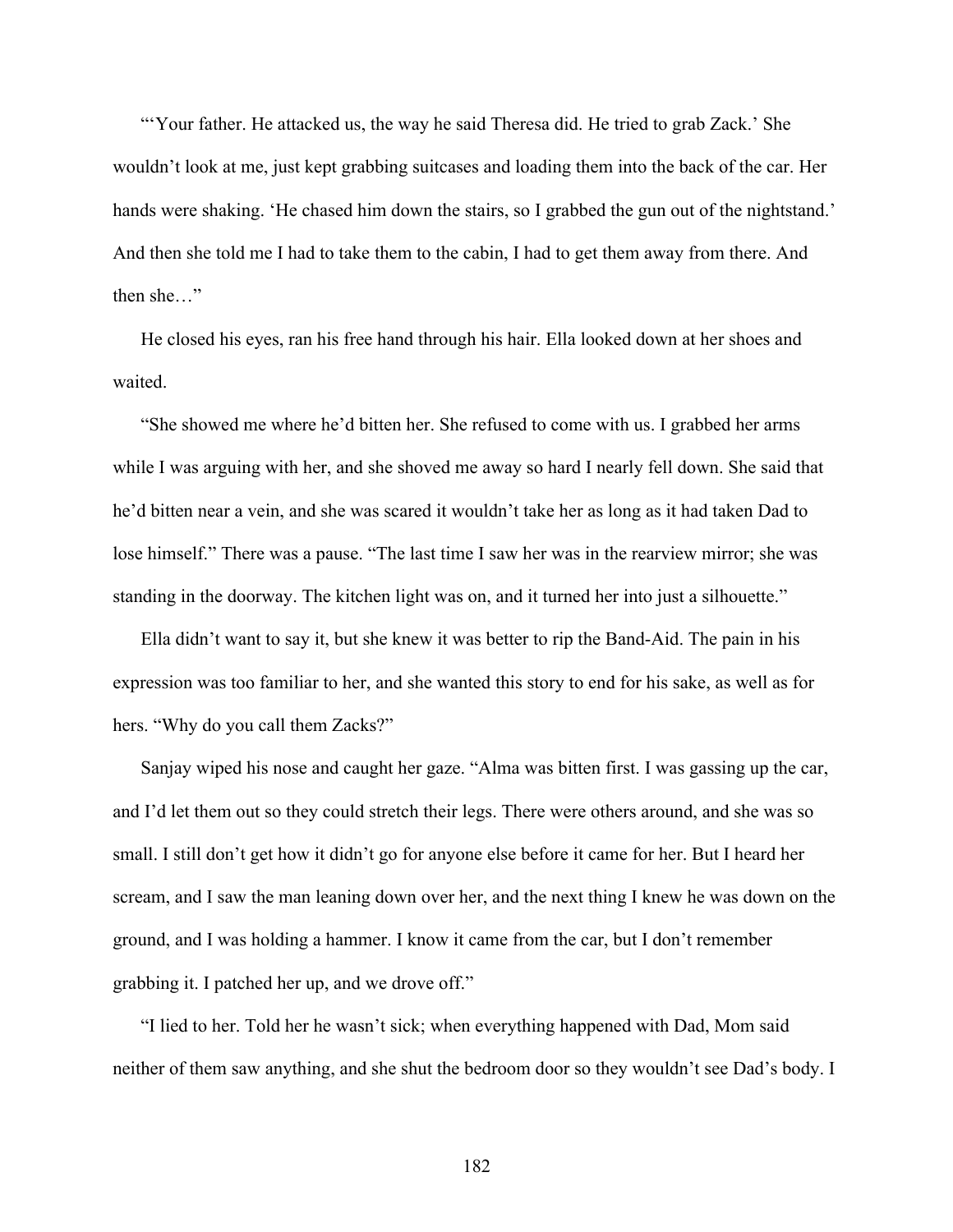sterilized the wound, wrapped it up in gauze, and told her not to touch it. I was still telling myself the two weren't related. He was just a junkie or something, and he was dead, so it didn't mean anything now."

"It took longer than it should have to get to the cabin. They shut down the highway about twenty miles before we would have made it, so I ditched the car and we went on foot. Left the suitcases, just their kiddie backpacks and the hiking one Mom had packed. We camped out that night—no fire, just laid down once they got tired—and made it around nine the next morning."

He'd started crying. Ella watched the tears fall; he didn't bother to wipe them away. His voice kept the same even tone, and for a split-second Ella was thinking how she envied him for it; she hated the way her voice sounded when she cried.

"At some point, Zack tripped and fell into a bush with thorns on it. I pulled him out, and he was all scratched up, bleeding all over the place. He started crying—everything caught up to him, he was barely eleven years old—and Alma, she went over to hug him. She told him everything was gonna be okay, and then she gave him a kiss on one of the deeper cuts on his arm. 'I kissed it better like Mama,' she said."

Ella tensed. "Fuck," she whispered.

He just shook his head. "I didn't even think anything of it when it happened; we were so close to the house, and I was trying so hard not to look at the bandage on her shoulder, but it made a bump underneath her shirt and jacket."

He wiped at his face, taking the strip of cloth off his forehead. "They both turned a few days later. Same day, actually; I don't know why he turned at the same time, she kissed his cut a while after she'd been hurt." He looked at her, and the expression on his face broke Ella's heart. "I don't…I don't think I can—"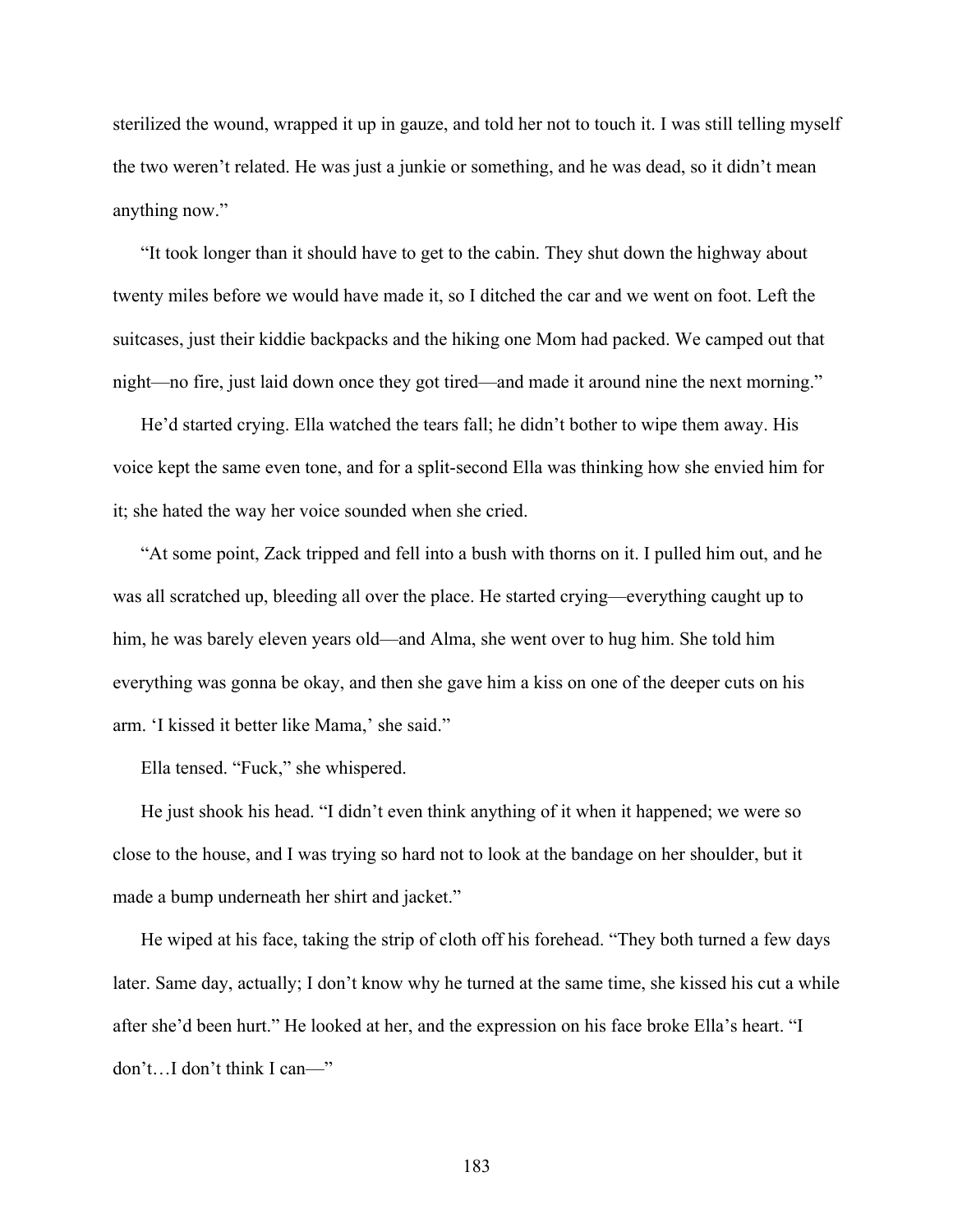She squeezed his hand twice. "Don't worry," she said. "It doesn't matter." He started to protest, but she cut him off. "Shut up, you know what I mean." She reached into her backpack and pulled out a wrinkled pack of tissues, handed it to him.

"Thanks."

She busied herself by unpacking and repacking her bag, her back turned to him.

When she was done, he cleared his throat. "I failed them," he said. She turned back to face him. "I was supposed to keep them safe, but I was too scared. I didn't want to face what was happening, that everything was connected. It didn't matter that it was happening everywhere. They had no idea what was happening, they didn't even know that our parents were gone."

Ella played with the strap in her hands. "You were just a kid, too. Hell, we're still technically kids."

"That shouldn't have mattered."

"You know they aren't a hive mind, right? Sanjay, your siblings didn't turn into monsters. They were sick, like the other infected, but that didn't make them stop being the brother and sister you loved. If you keep forcing yourself to associate them with the ones we run from, the ones we shot from the window…" she looked down at her hands, afraid to say the wrong thing. "It's not the way to remember them. It won't work like you think it will."

He shrugged helplessly. "I don't have anything else. This picture's practically dissolving. Everything is either rotting at home or burned with them." He gripped the pack of tissues in his hand. "I know I'm going to forget their faces. Their voices. It's all already starting to slip away. Even Eli's face is fuzzy sometimes, like I'm looking at him underwater." He reached for her hand, gripped it tightly. "I can't keep doing this, Ella."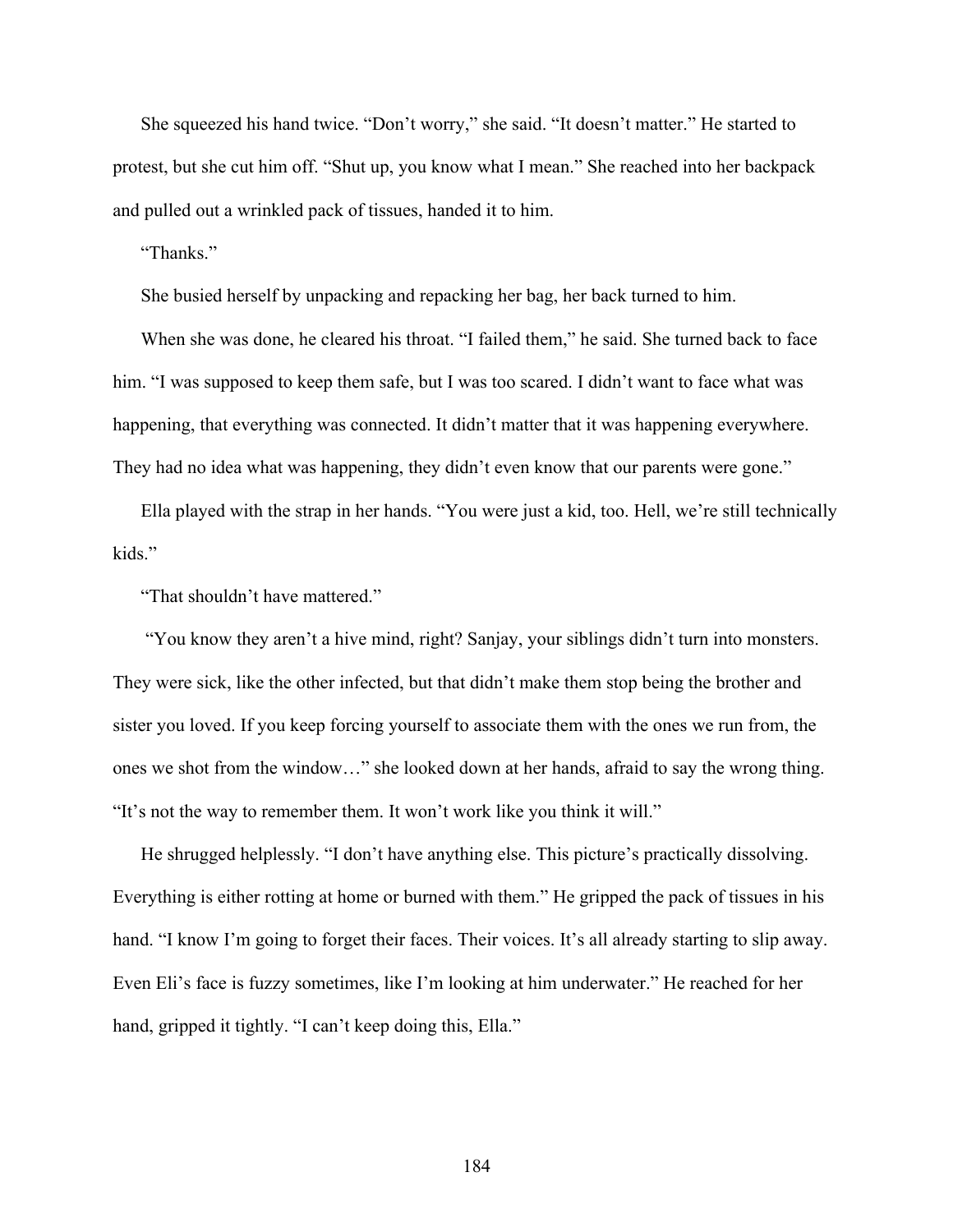She turned her body so that she was fully sitting on the bed and facing him, crossing her legs on the duvet. She didn't say anything as he covered his face with the bandana.

"I know what it's like to fuck up," she said. "I really do. And to do it in a way where you can't take it back, and it doesn't matter what you meant to do or how you couldn't have known beforehand that you were going to fuck up." She tried to find the words, even as she felt herself starting to cry. "It sits with you, and it feels like it's the only thing that this world can't hurt, like it's gonna follow you around forever."

"So, what do you do?"

"Well if you're me, you get used to it being around, since no one else is, and it starts calling the shots, and it takes a guy with some impulse control problems and a few near-death experiences to shake you out of it." She smiled weakly, but he didn't return it.

"And what if you're me?"

She paused, and before she could start convincing herself not to, she reached for her backpack and pulled it up onto the bed. She let go of his hand as she unzipped it and shoved aside a few things. She was becoming a hoarder just like him.

She pulled out her sketchbook and flipped it open. He leaned forward for a better view.

She showed a few of the ones from Before. Stuff she'd done for school, stuff she'd done for herself. She showed him the one of the break room, and he started to smile.

"Wasn't enough to be smarter than me; you had to go and have talent, too?"

"I'm trying to make a point here, stop deflecting."

"Your bedside manner is awful."

She sighed, and after a brief moment, she grabbed most of the blank pages and flipped to a spot near the end of the notebook.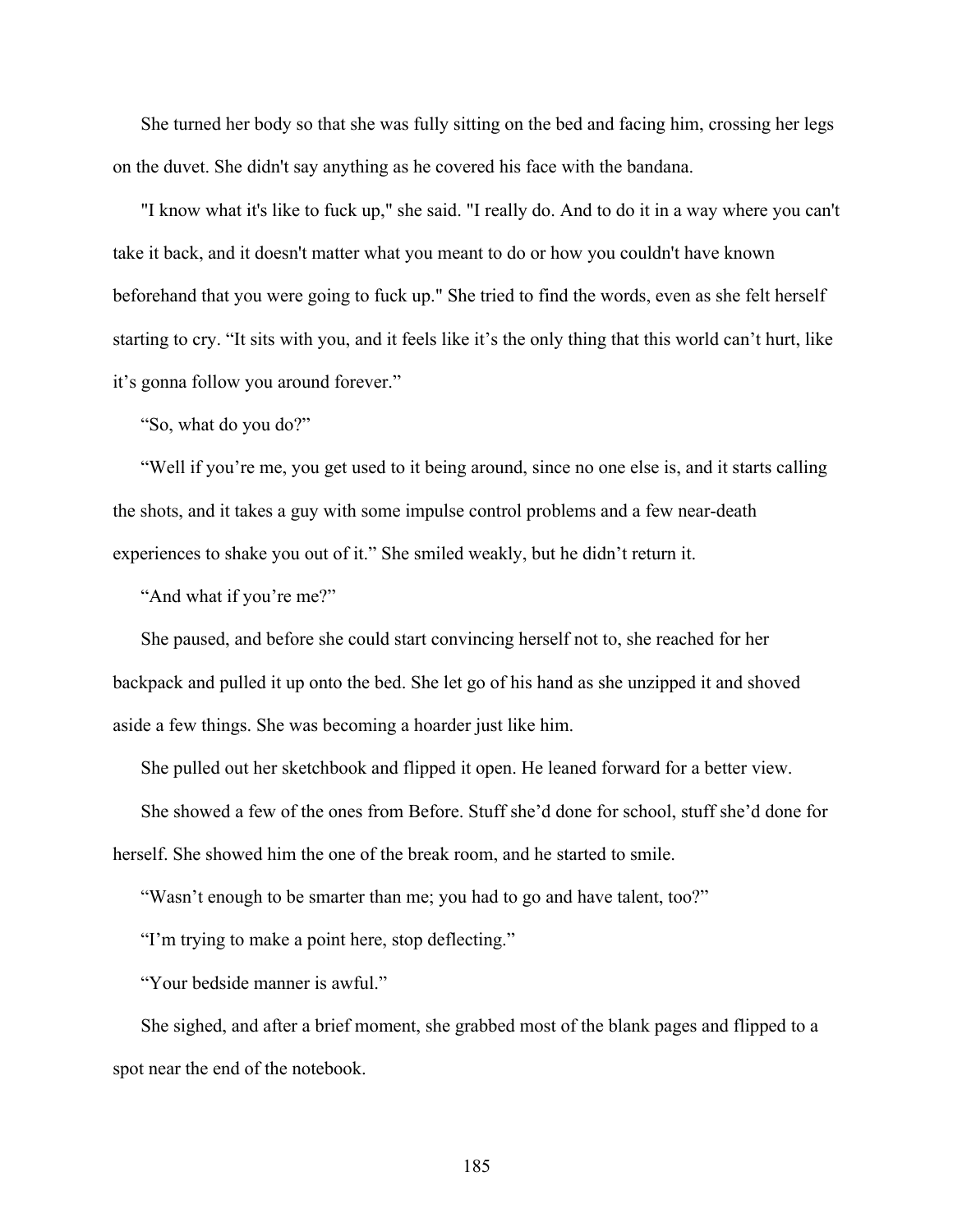Sanjay's smile faded. She let him take it from her as he studied the page.

About a dozen photos of Ella's life looked back at the two of them. The photos and the pages were layered in clear packing tape, to keep them from getting wet or yellowing with time. It had held up pretty well, all things considered.

Six-year old Ella gave a giant, toothless grin at the camera, a stack of pancakes in front of her. Ella's mom wore a dress-up feather boa and a cowboy hat, Ella standing next to her with a tiara on her head. Spartacus lounged in a sunbeam blazing through the patio door.

Ella and her mom stood next to each other, the Lincoln Memorial behind them. Her father's arm around her shoulder was still there, but she had cut him away after he'd left. Ella and her mom posed, Ella's acceptance letter from NYU in their hands.

Ella wiped her face as the tears began to fall in earnest. She didn't want to damage the photos.

"You can't bring them back. None of it—the people, the way things were, the way our futures were supposed to turn out—is ever coming back. And we can't grip it so tightly that we stop moving. You were right about that."

"So, then what do I do?"

"You bring them with you. You remember what matters, that you loved them, that they loved you. That they would want you to remember the parts that made you happy to be their brother and their son. You remember them by remembering them, and you tell me about them, so I can remember them for you when you need me to."

"I told you how I killed them." He looked down at the pictures, lost in thought.

"Then tell me something else about them. I didn't get to have siblings, so I feel like I'm owed a few stories about what that's like." She pointed a finger at him.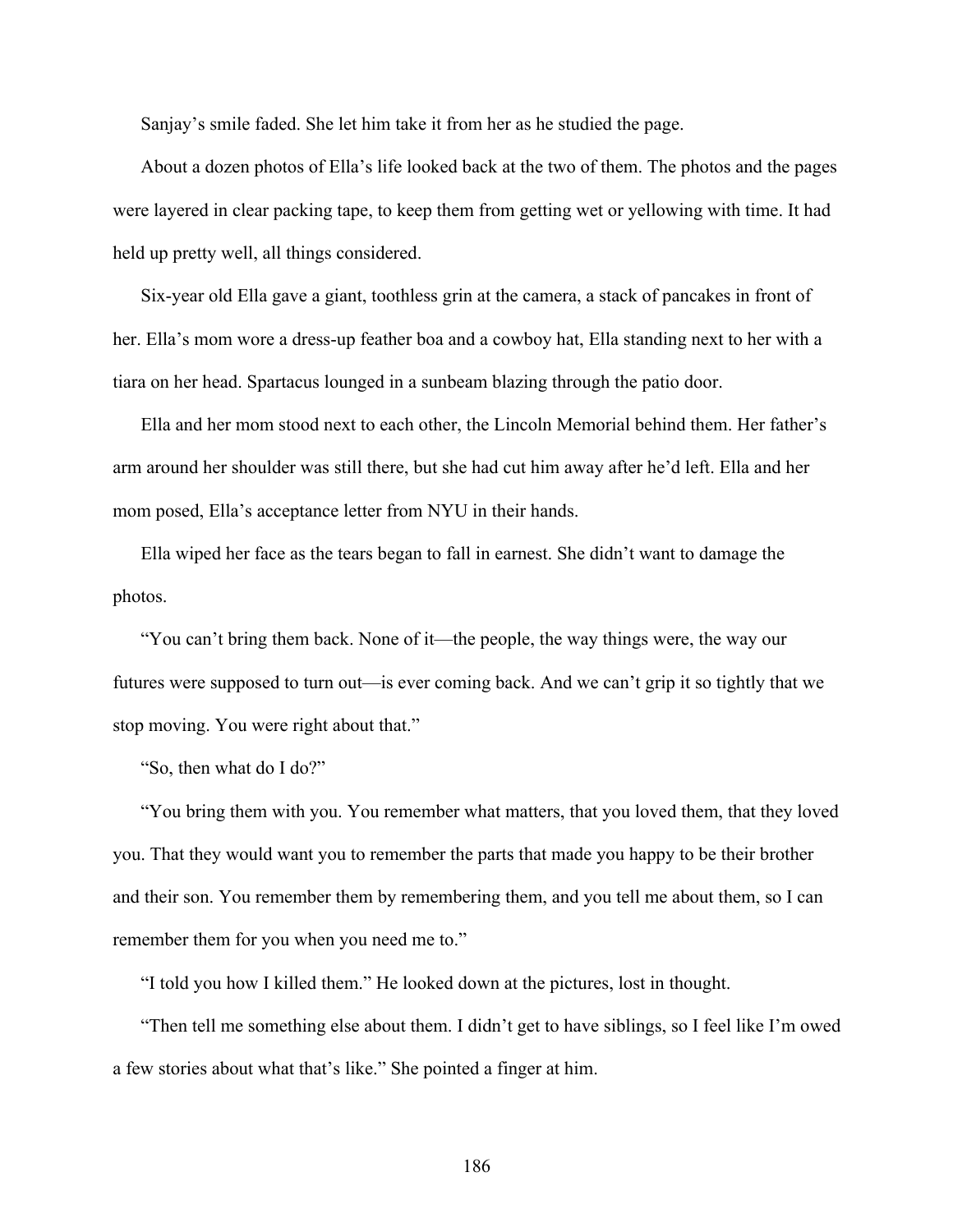"Like what?"

She shrugged. "Did they have any random hobbies? Knowing you, there's no way they didn't."

"Um…" he wiped tears from his eyes. He was better at talking through them than she was, she thought with some jealousy. "Alma wanted to be a space alien, I think."

"She sounds like a perfectly weird little girl. I remember I wanted to be a lizard at that age." He laughed, and this time it sounded genuine; lighter, like he wasn't having to push it past anything else. "And Zack had it in his head that he was going to write comic books when he grew up. He snuck *Watchmen* into the house and hid it under his pillow, and Dad found it when he was being the tooth fairy one night." He smiled wider at the memory. "He wrote a note from the tooth fairy, saying that reading books your parents didn't like meant your teeth would fall out faster, but you'd get less money every time."

She sat there and listened to him tell her about his family. When he got tired, or when his fever had him shaking, she'd take over and talk about life after her dad left, how the air became lighter once it was just the two of them. How her mom became lighter, even when she had to work longer hours to make up the difference. How watching her mom go back to school and get her nursing license had taught her that she'd never have an excuse to give up on anything ever again.

They traded stories until Sanjay exhausted himself. She put her towel on top of his own, pulling the two of them up to his chin.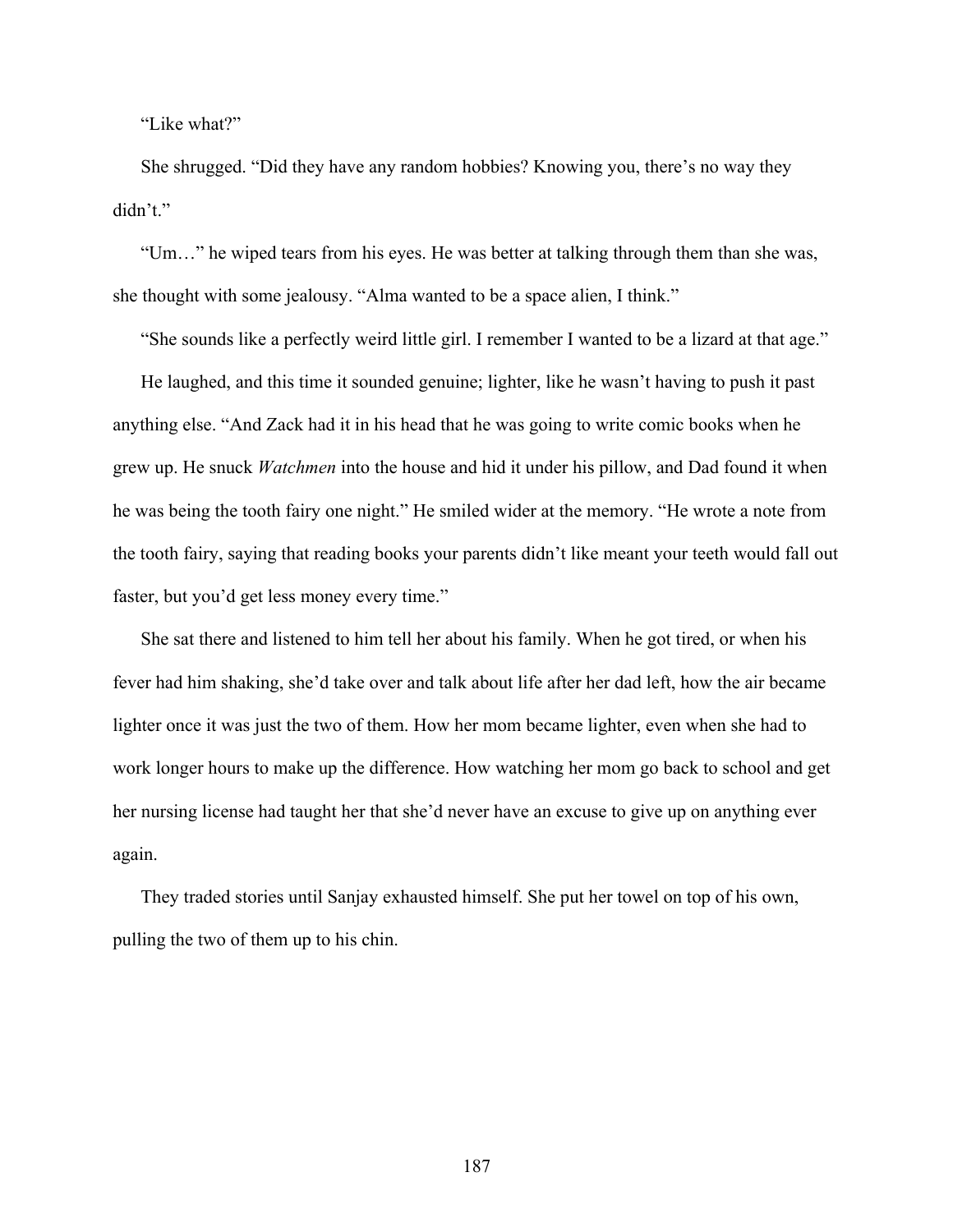Chapter Twenty-Three

There was a knock at the door. Ella stood and grabbed her hatchet off the coffee table, sliding it into a belt loop.

She cracked the door open. Shaun stood there, glaring down at her. "Got a minute?" he asked.

"You've got a tenth of that to get away from this door."

He sighed and looked down at his feet. "I'm not gonna hurt nobody. I just wanna talk, explain myself. Apologize, even." He moved to the right, disappearing from view.

Ella looked back at Sanjay's sleeping form. He'd curled in on himself, the towels slipping down to his waist. She didn't know what to do. She knew, though, that as long as she could see Shaun, that Sanjay was safe. She'd do whatever was necessary to keep it that way.

Shaun was waiting at the opening of the hallway for her. "Come on," he said in a low growl. He motioned for her to follow him with the hand that was holding his flask. Her stomach tightened as she watched him shuffle unsteadily through the aisles. The Jeep remained where it had been before, though she didn't see the keys anywhere.

He turned left and rounded the corner. She followed him as he made his way down the narrow alley formed by the building that was halfway burned down, open on the far side as well as the way they'd come from. She pulled a small headlamp out of her pocket and turned it on, angling it towards the ground.

She could see the blue tarp just behind him. The tarp was empty, but some of the blood remained.

"Weren't you supposed to burn that?" she said flatly. "You could at least try to clean off the blood if you're going to reuse it."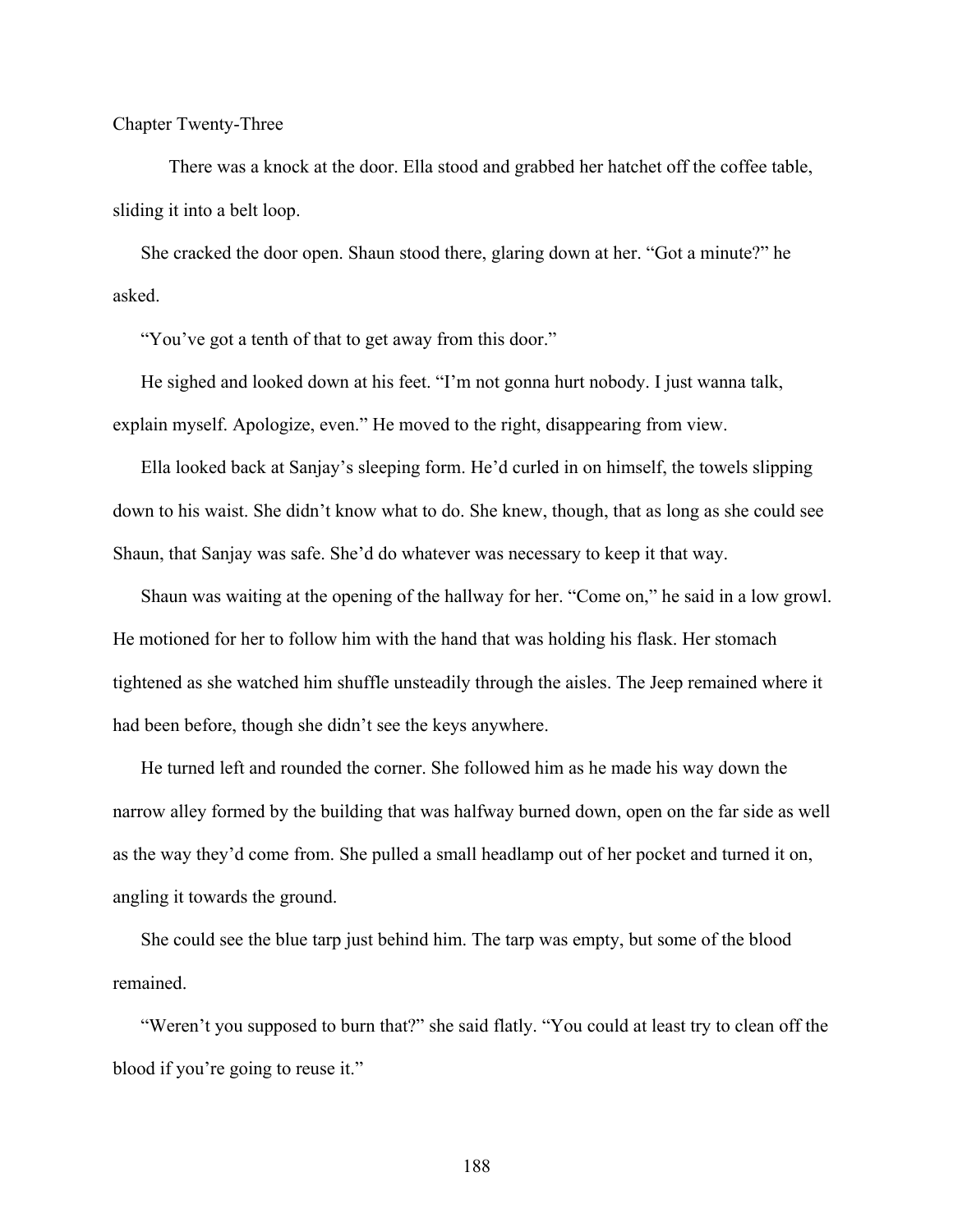"You know," he said as she drew closer to him, "I had a granddaughter your age, long time ago. 'Fore all this bullshit went down."

"So did a lot of people."

He grunted out a laugh. "I suppose that's true. Her parents, my daughter and her husband bet he's dead, he was a coward—didn't like me drinkin' round her, but I always reined it in. Never had too much, never used foul language around her. Wasn't enough, I guess."

"What do you want, Shaun?"

"Point is," he said, "as much as it hurt for them to say they weren't comin' around anymore, I'm glad it all turned out the way it did. I dunno where they are these days, if they're still around. And I find most days I don't really care. Y'see," he turned to fully face her. She could smell the booze coming out of his flask and on his breath. If he was lucid now, he wouldn't be for long. "The lesson they taught me was hard, but necessary; you can't let sentiment get in the way of practicality."

"How's that?"

"Well, think about it. They made the call, but we were still family. Amelia loved her granddaddy, and we never argued in front of her. I suspect what they did broke her heart, and they had to look at her face and know that they caused that hurt. That was their cross to bear, but it was for a reason they thought was right. It doesn't matter if the decisions hurt, or if they make people hate you." He pulled at his beard, his gaze vacant. "Because the name of this game is outlasting the fucking Flatliners. And sometimes, that means making hard calls when no one else will."

"You're not going near him," she said. She put one hand on the blunt edge of the hatchet, thumb hooked in her front pocket.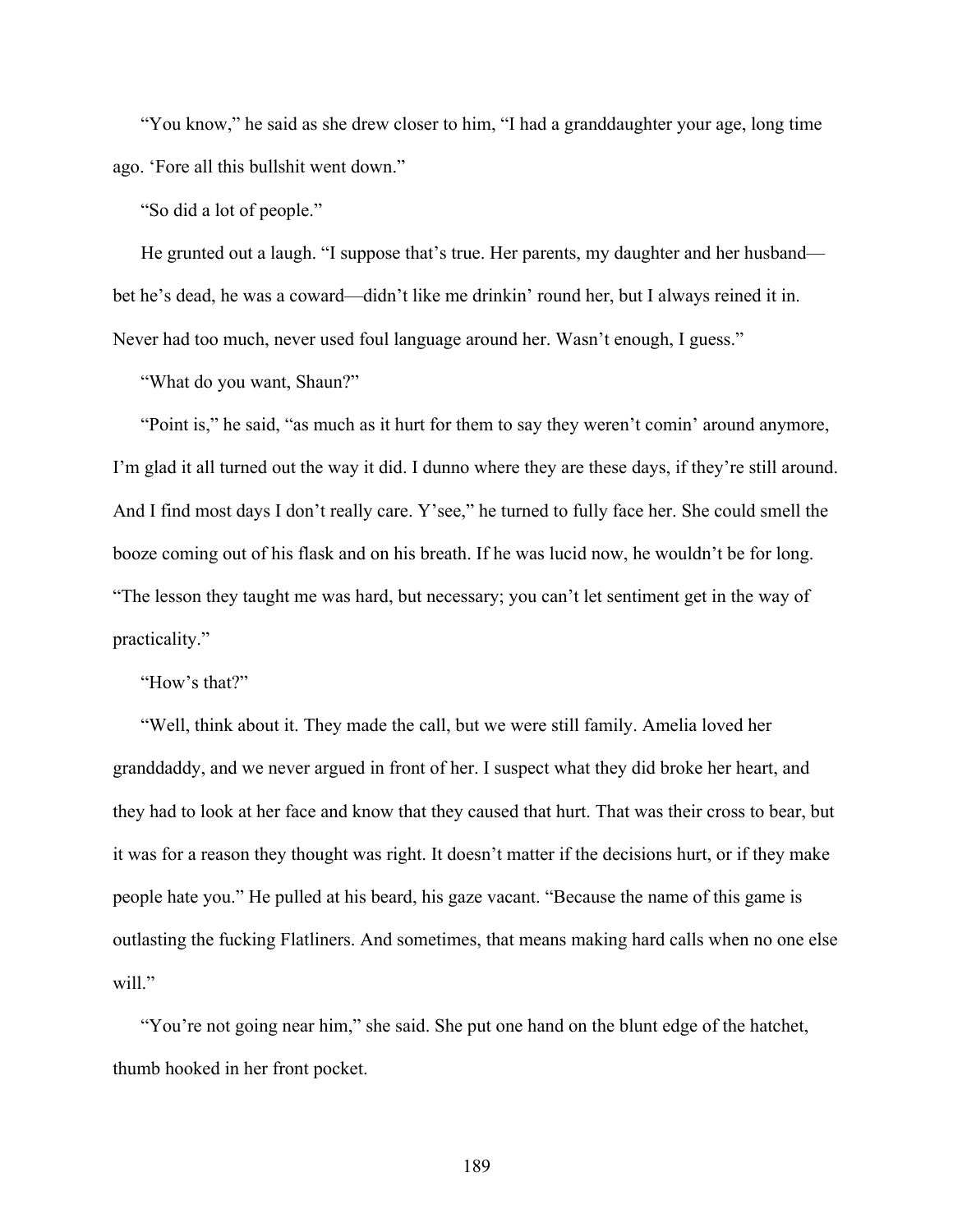He looked down at her hand, looked back up at her, and chuckled. "I can do that too. Watch." He reached across his torso with his free hand, letting it rest on his pistol in the shoulder holster he wore between his shirt and jacket. He flicked open the snap that lay against the grip. "Doesn't mean nothin', though. All your posturing ain't worth much, sweetheart."

"It's only posturing if you don't mean it."

He nodded. "Okay, fair." He pulled out the gun and began to raise his hand.

She hit the wrist of the hand holding his flask and knocked it out of his hand, dropping the headlamp and letting it fall. He looked reflexively, and she did the same to his other wrist, but then grabbed it and twisted hard. He cried out in pain, and finally let go. She twisted the gun around in her hand and shoved him back until he was pressed against the brick wall, gun pointed at his brow. Her right arm gripped her latest box knife, forearm up against his chest.

"You could just let me walk away," he said as she scanned the ground for something to tie his hands with. The light was angled away from them, throwing them both into shadow, but she was close enough that she could see the snarling grin on his face. "I'm not going to waste my time and energy trying to kill your little sidekick. I'd rather get clear of this death trap and carve my own path."

"You mean that literally, don't you?"

"Does that really bother you?" He nodded in the direction of the grocery store. "Be straight with me. If it wasn't him, just some other poor fucker who didn't know how to keep out of trouble, what would you do? People didn't wise up just 'cause the world ended." His words began to slur. Ella flinched as a fleck of spit hit her cheek. "People don't pay attention to what's happenin' unless it affected them. World was already shit before; it was just easier to ignore when you could afford to look the other way. They weren't worth the gas bills they paid to drive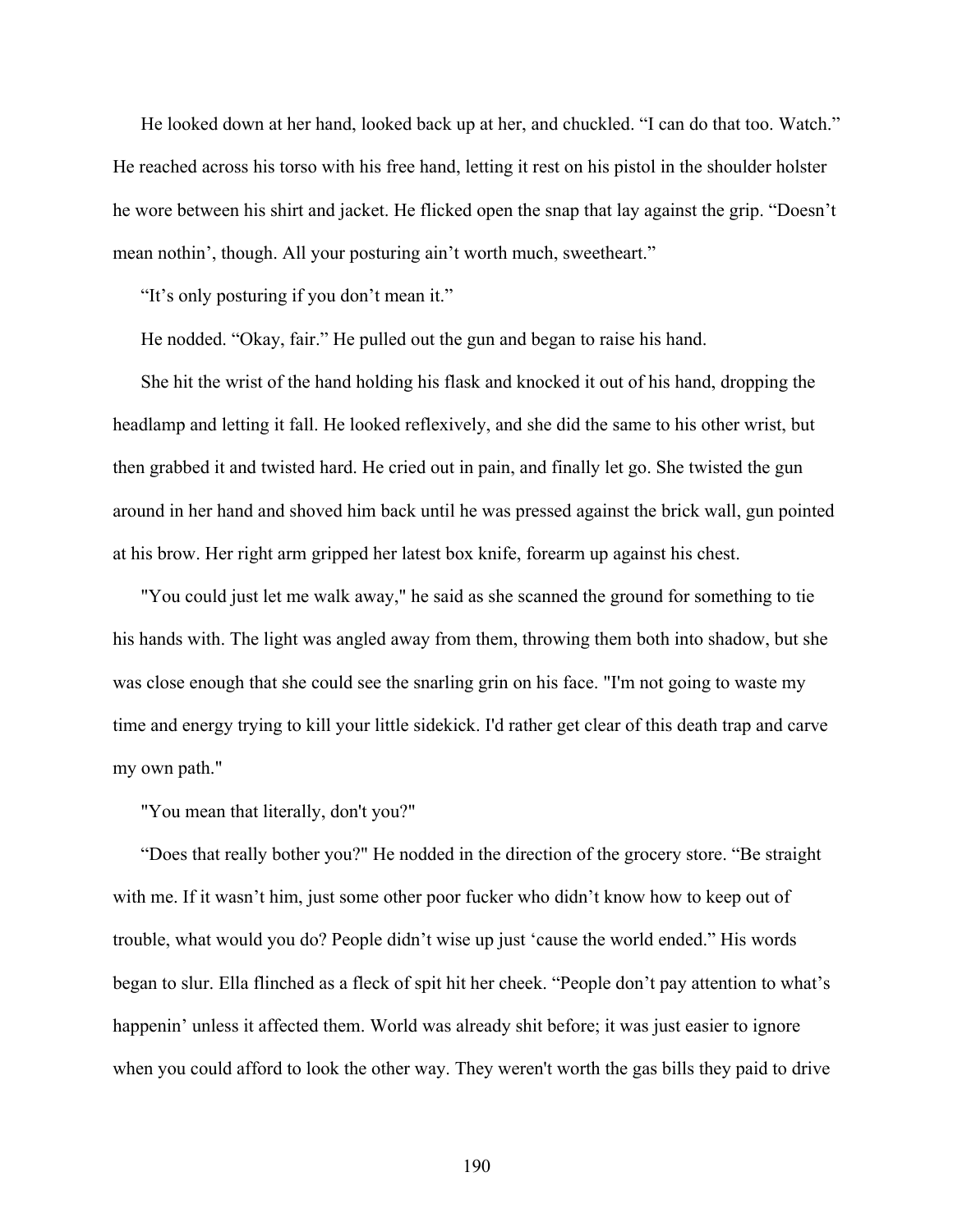around in their cars, to go to jobs that contributed nothing to the world, while men and women died so they could stay free. They pissed their pants and ran screaming the second things got tough, and now we're about to die because they couldn't clean up their own messes. You want to explain to me why they deserve an ounce of kindness?"

"I never killed someone that was still breathing. You don't wanna help people, you're just adding bodies to the other side." She felt him push against her arm, and she dug her heels in to keep him pinned. "We're just trying to survive, same as you. I'm not trying to pull something past you."

"But you're judging me. Every one of you little bitches has had their eye on me this whole time, when I've been the one keeping those two from falling into the void."

"You are not the single person holding back the end of the world," she said. "No one on this earth experienced anything that could have made them more prepared for this than you or me."

"And now your fucking boyfriend's stupidity is what's gonna kill me, in the end."

"He got a cut, running for his life. How is that stupidity?"

"His stupidity was trusting you to be better than you are. What would he say right now if he saw you pointing that thing at me, huh? I bet he'd tell you to let me go, huh? Proved him wrong, you did; he walked a whole damn day on his own to get you back, only for you to turn around and show that people don't change their stripes."

Ella felt something in her unfasten. She thought of her father, of the man who'd beaten on her car window. Any number of people who'd made her feel small, made her feel like she was destined to fuck up. Everyone who ever gave her mom a look for not being able to hold on to her man, thinking *she must have done something*, *why else would he leave her?*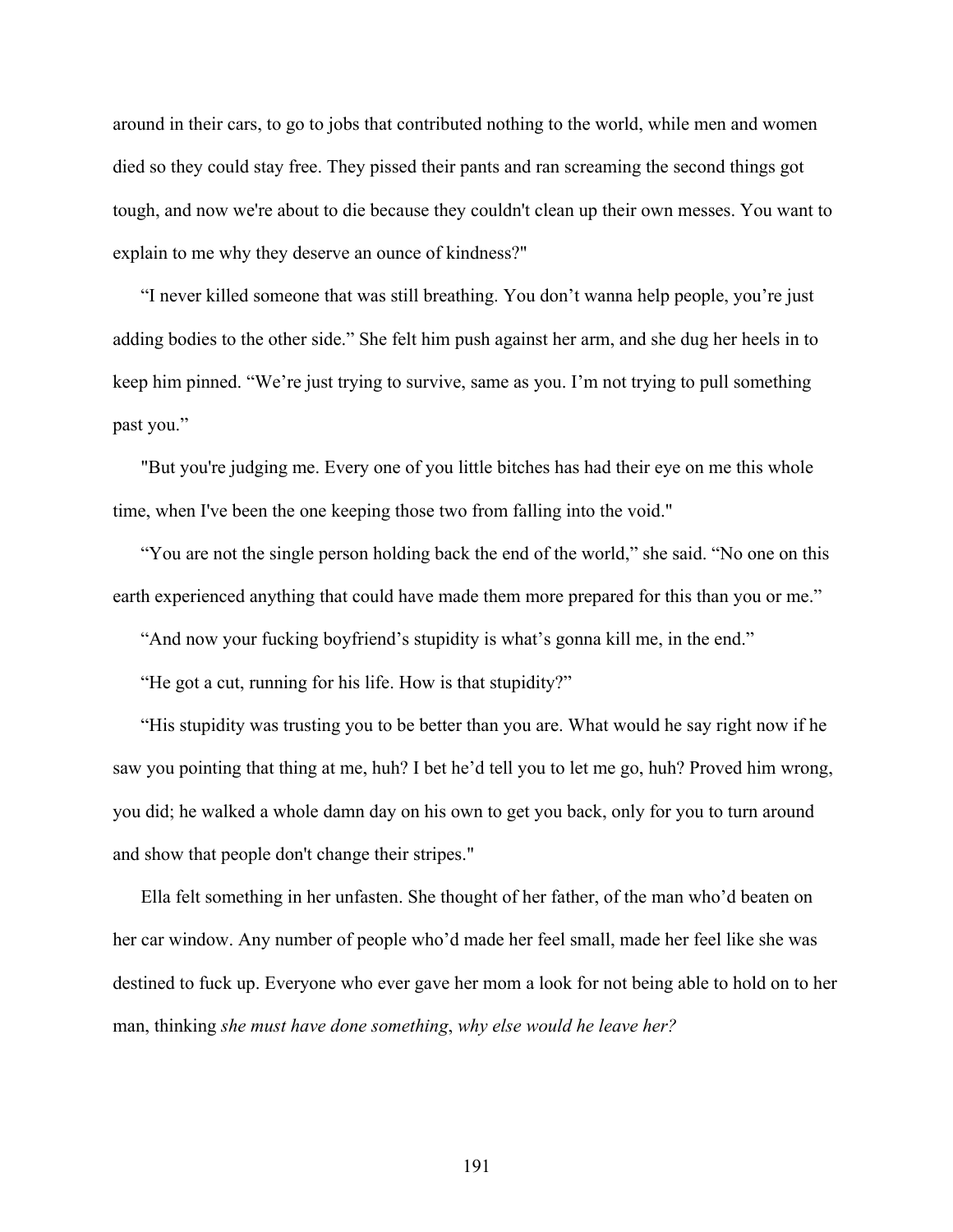Every infected person who had come at her teeth first. They were all in the ground, turned to dust. And she was standing on two feet.

"Maybe he would." She tightened her grip. "But he's not here."

He moved to knock her hand, but she'd been waiting for it. She slammed the butt of the gun into his temple, and when he began to recoil from the blow, she let the gun fall to the ground. With her now empty hand, she grabbed him by the hair, and she drove the box knife in her other hand into his throat.

He struggled, and she could feel her grip loosening. Warm blood gushed out onto her right hand. She remembered doing this same thing to an infected and realized that she'd gotten used to blood feeling cold when it spilled. She fought the urge to pull her hand back in disgust as Shaun's life spilled out onto her.

She held him tight against her chest, as though she were hugging a friend, using all her strength to pin him there with her body weight as she pulled the knife back and stabbed him again. He tried to yell, but all that came out was a liquid gurgle as he struggled to breathe. She looked up at the sky, the stars clustered in their millions, the view unobscured by light or clouds. She counted the stars as she felt him grow weak, felt his legs begin to slow their kicking. His sounds of struggle began to quiet, sounded less emphatic. She kept counting for twenty seconds after he'd stopped moving altogether, and the blood began to slow. She recoiled as if he'd burned her, and he slumped to the ground.

Ella's whole body shook with adrenaline. Her right hand was black, and she could feel where it had sprayed across her chest. She looked down at Shaun, half-expecting to see a bite mark across his face.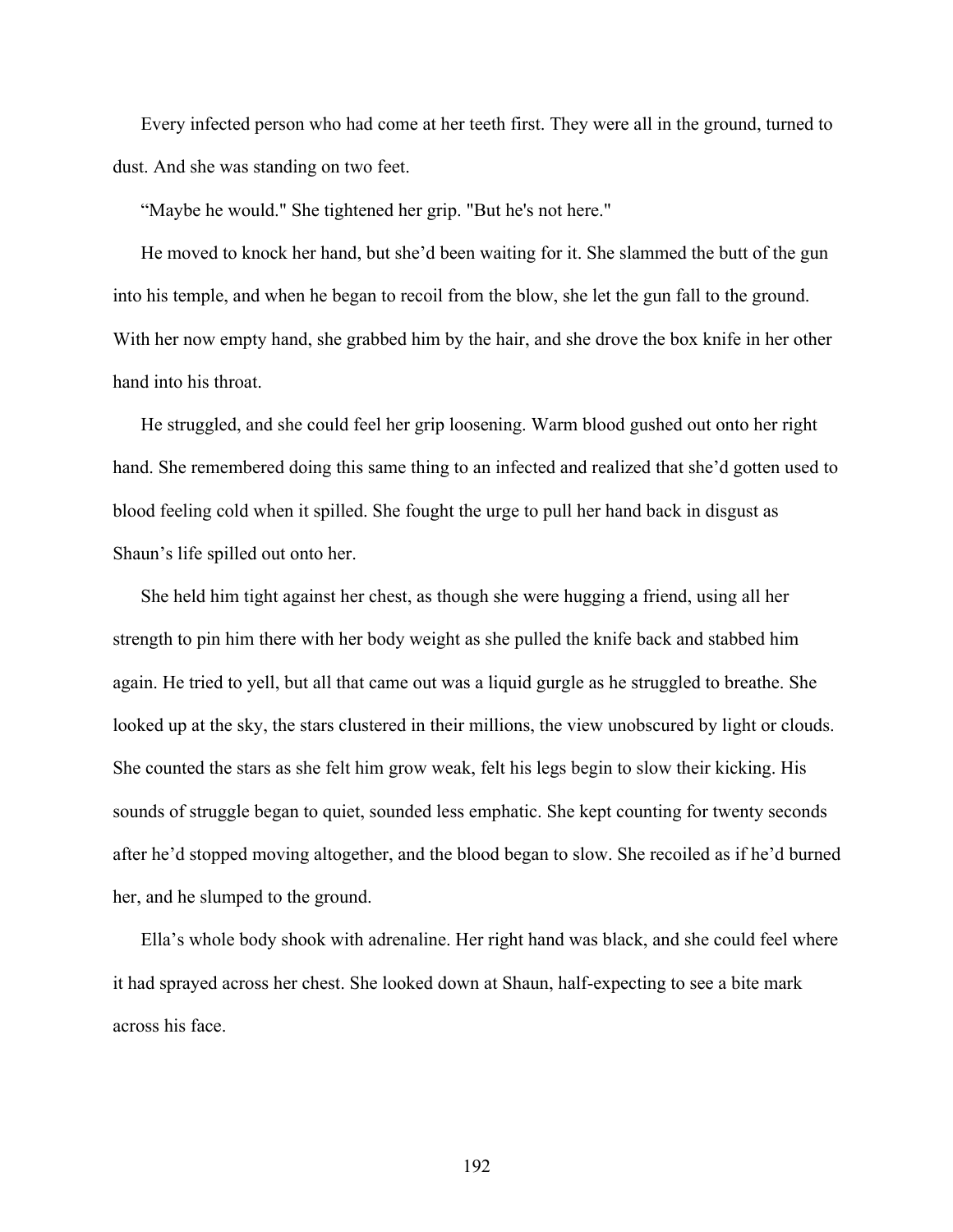She stared down at his body, his face frozen in an expression of surprise that no longer made sense. She let go of the box knife; it was still embedded in his neck. She stepped back and turned away from him.

She could feel herself wanting to break down. She hadn't needed to do that. She could have fought him off; hell, if she'd wanted to kill him, she could have done it with a few hard shoves; the brick wall would have done the rest of the work for her, taken some of the blame.

She waited for the guilt to come, the wave to crash over her and cause her to self-destruct. She'd just done something savage. It shouldn't have felt different. She'd always thought that her complicated feelings towards the infected meant something, meant that she could separate her choices based in survival from everything else that made her *her*. That she was still a human, and not just because she was breathing.

He would have killed Sanjay, she told herself. Maybe not with his own hands—Orla had mentioned something about him waiting—but he would have stood in the way of Sanjay's only shot at recovering. He'd been afraid, and maybe that was a good thing. Maybe he was right to suspect an infected body, even if it wasn't from a bite. She knew nothing about the virus, beyond what happened afterward. She didn't know how it worked, why they didn't decompose like normal, how they actually became infected from it. It very well might have been airborne. But it might not have been. Ella had been on her own, with only Burt and the occasional necessary encounter with the strangers that were making their pilgrimage to what counted for civilization in this strange new world, for almost a year now. She had only ever seen infection from bites. But she'd been on her own for so long. For too long, she now realized. And now that she had found something, someone, worth relinquishing the assurances of solitude, she remembered with painful clarity how it had felt to lose that the first time.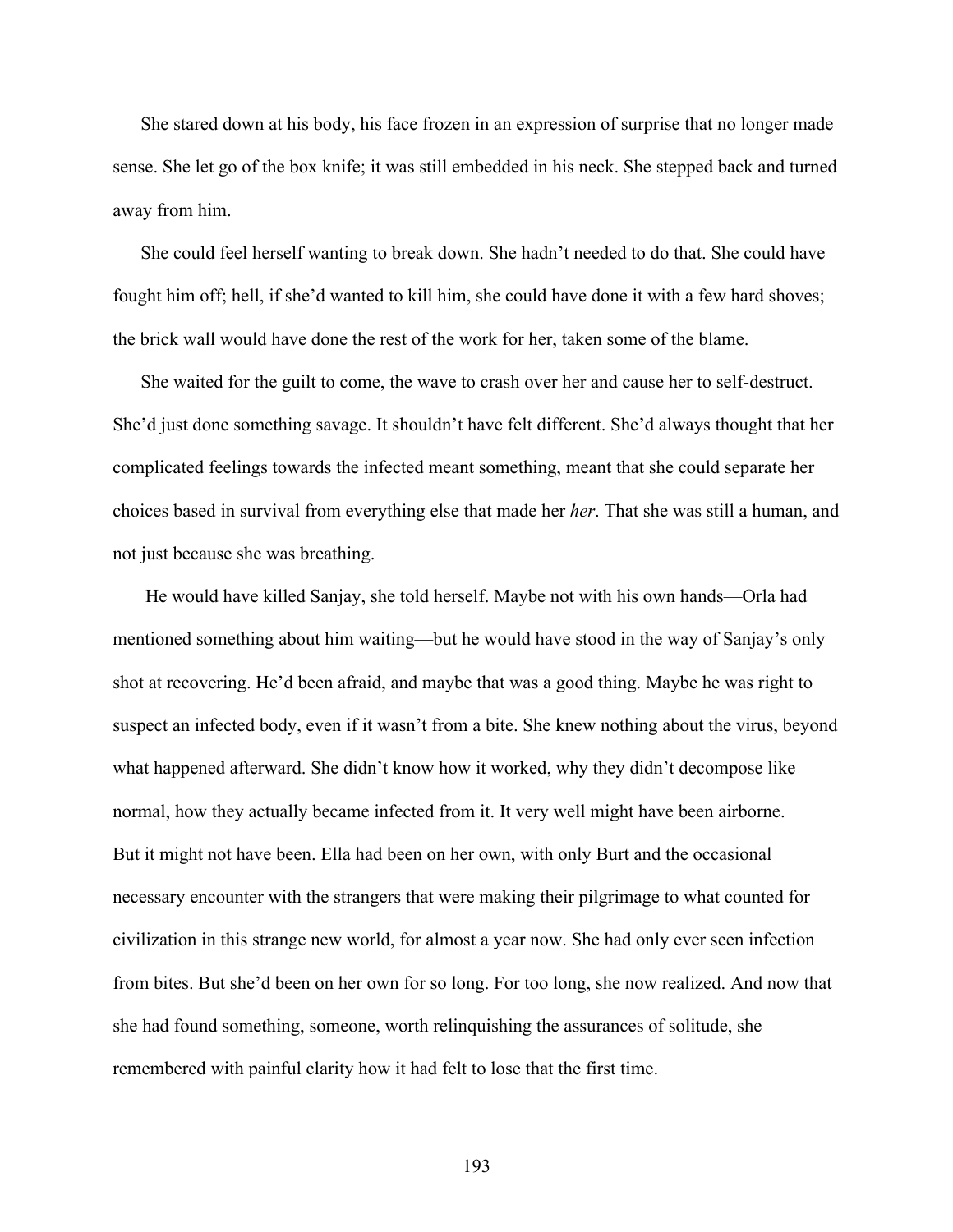She wasn't losing anyone again. She'd already done too much to keep that from happening. If she failed him, if Sanjay died from this wound, she wasn't sure what would be left of her when she unraveled.

She felt calm return to her senses, felt her breathing deepen. She turned back and looked at the body.

She had a sudden thought and fished in his jeans pockets until she felt metal and plastic, pulling out the set of keys to the Jeep. She took hold of Shaun by the wrists and dragged him until he lay on top of the tarp. She couldn't burn him, though the paranoid voice told her he could still come back as something else. The light would be too bright in general, and she didn't want the smell to wake up Orla or Bailey. If they were asleep on the roof, like she assumed, it was a wonder that they hadn't heard anything already.

Looking down the alley, she noticed a dull blue door leading into the burned building. She walked over and gave the handle a tug. It resisted, then swung open with a low whine. She couldn't make out any details, but after a minute of waiting, nothing came out to face her.

They'd have questions in the morning. Ella had no answers, besides the truth. Would they let her continue on with them, if they found out? Would Sanjay?

What mattered was that they would all be able to make that choice for themselves. Shaun would have burned through all of them, if he'd thought it was the right choice. She'd worry about that in the morning. She walked back over to the tarp. Wrapping it around the body, she began to drag it up the small set of stairs.

\*\*\*

The store felt too quiet as she crept back in. It had taken at least thirty minutes to pull Shaun into the other building, which she'd realized upon entering had once been a Chinese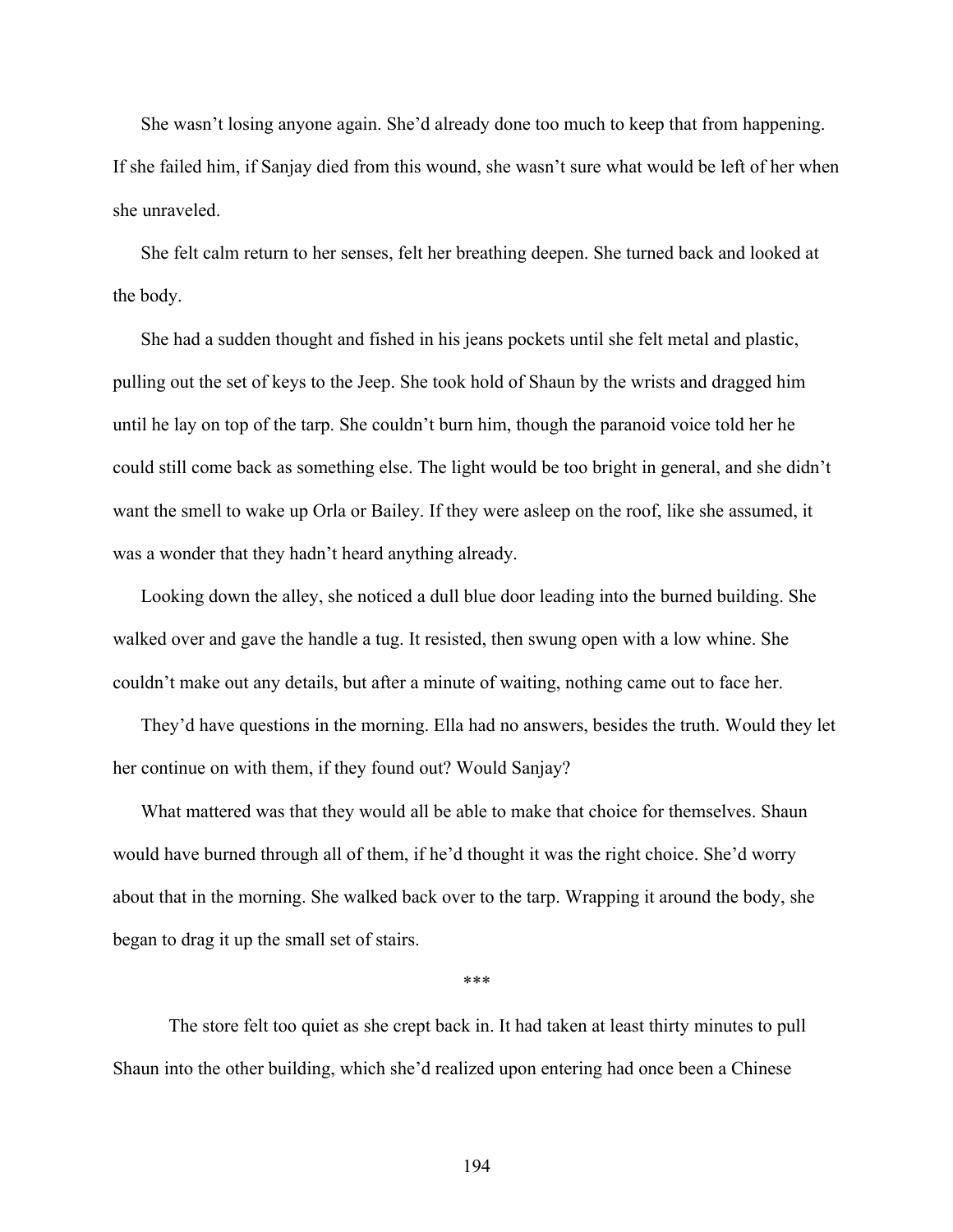restaurant. She'd put his wrapped body next to a pile of blackened rubble that had likely been a dining set, but it had been impossible to make out details with no light. The keys, she'd set down on the hood of the car. No one was around to steal them, anyway.

She was sweaty and bloody, but she told herself to ignore it all as she made her way down the aisles and silently opened the door to the breakroom.

The soft hum of the lights greeted her as she closed the door behind her. She hadn't been gone very long; she doubted anyone had messed with the timer since she had, so they'd stay on for a while. She grabbed a water bottle from the case and walked over to the sink. Undoing her wrist guard and unwrapping her arm bandages, she ran some of the water over her bloodstained hand and armor. There was an abandoned bottle of dish soap by the faucet, the cap sealed over with dried soap. She drizzled it over her forearm and scrubbed furiously, using her shirtsleeve as a washcloth. She scrubbed and rinsed at the bandages and the plastic until the water bottle was empty. She hoped it had been enough, but in the warm red glow of the light, she couldn't tell at all. She'd have to find out in the morning.

Trying her hardest to stay quiet, she toed off her boots and laid her weapons on the floor, as close to the edge of her futon as she could without disturbing Sanjay's own couch. She looked him over, trying to assess if his condition had changed.

His eyes were closed, brow slightly furrowed from whatever he was dreaming of. She watched his back move up and down as he breathed, counting the seconds in between.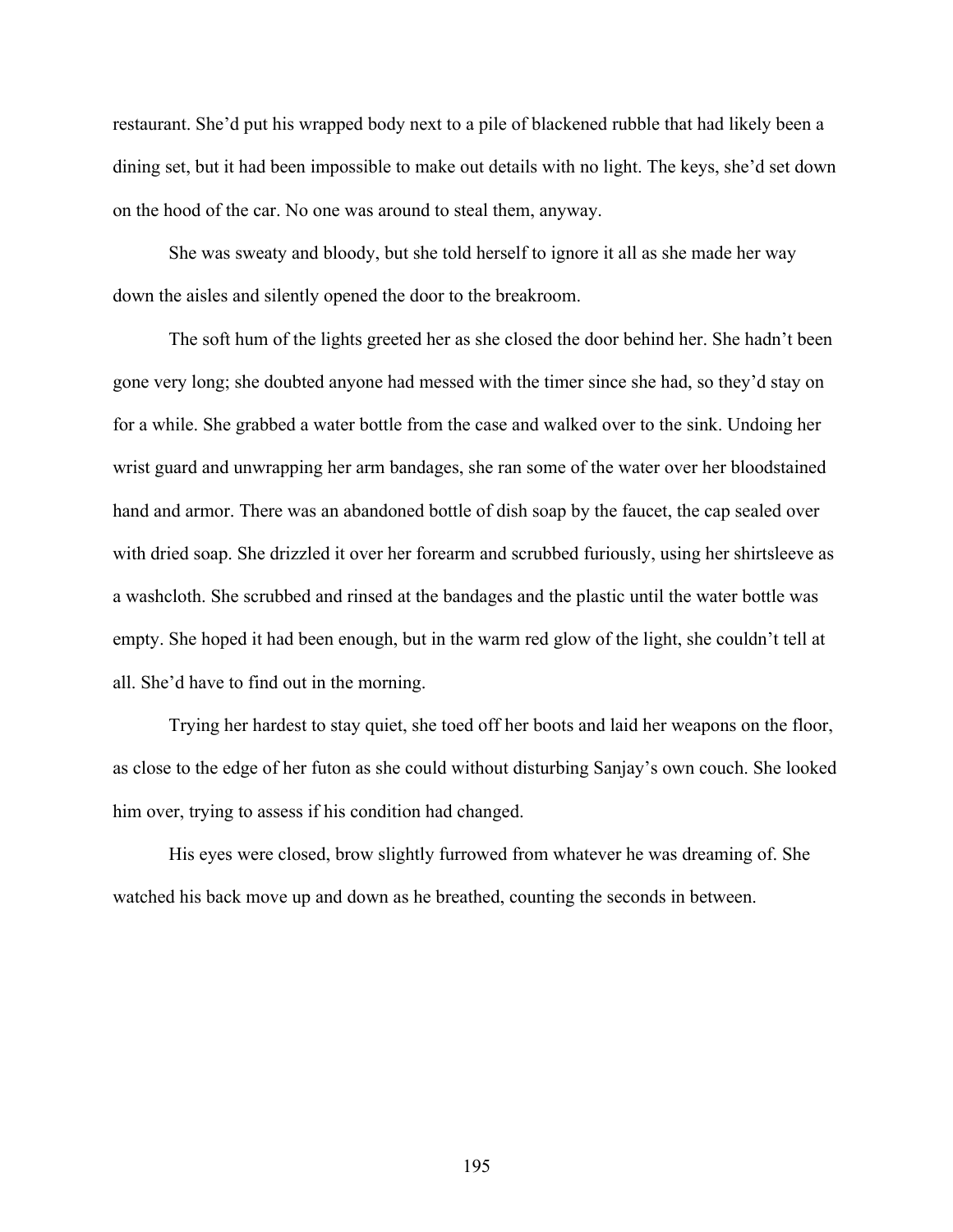## Chapter Twenty-Four

Sanjay's watch went off at six thirty the next morning. Ella woke to pitch darkness. Scrambling over the armrest, she opened the door to let in the dull morning light that just barely reached them and turned to look at Sanjay.

He began to stir from the sound of the door. "Ella?" His voice was deep from sleep, his eyes only just starting to open.

"How are you feeling?" She walked back over and felt his forehead. He felt warmer than he had before, but she could feel the tremor in his body from where she touched him.

"Tired," he mumbled. "Just gotta wake up." He slowly rose to a sitting position, wiping the sleep from his eyes. "Get my blood pumping, you know." He looked up at Ella and smiled at her unamused expression. "Too soon?"

Ella fought the urge to have him lie back down. They needed to move as soon as the others were ready. She didn't want to waste another second.

There was a knock on the open door. "Hey," Orla whispered into the room. "Got a sec?"

Ella stood and followed Orla into the hallway. She could hear footsteps above them; Bailey, she assumed. There weren't any other options to guess from.

"We ready to go?" Ella asked.

Orla nodded her head. "Just about. Have you been up for very long?"

"I woke up right before you came in."

"Okay, well…" she looked down at her feet, ran a hand over her face. When she looked up again, Ella knew what she'd say next. "Did anything happen last night? The two of us fell asleep, and when I woke up, Shaun was gone. All his stuff is still here, or most of it."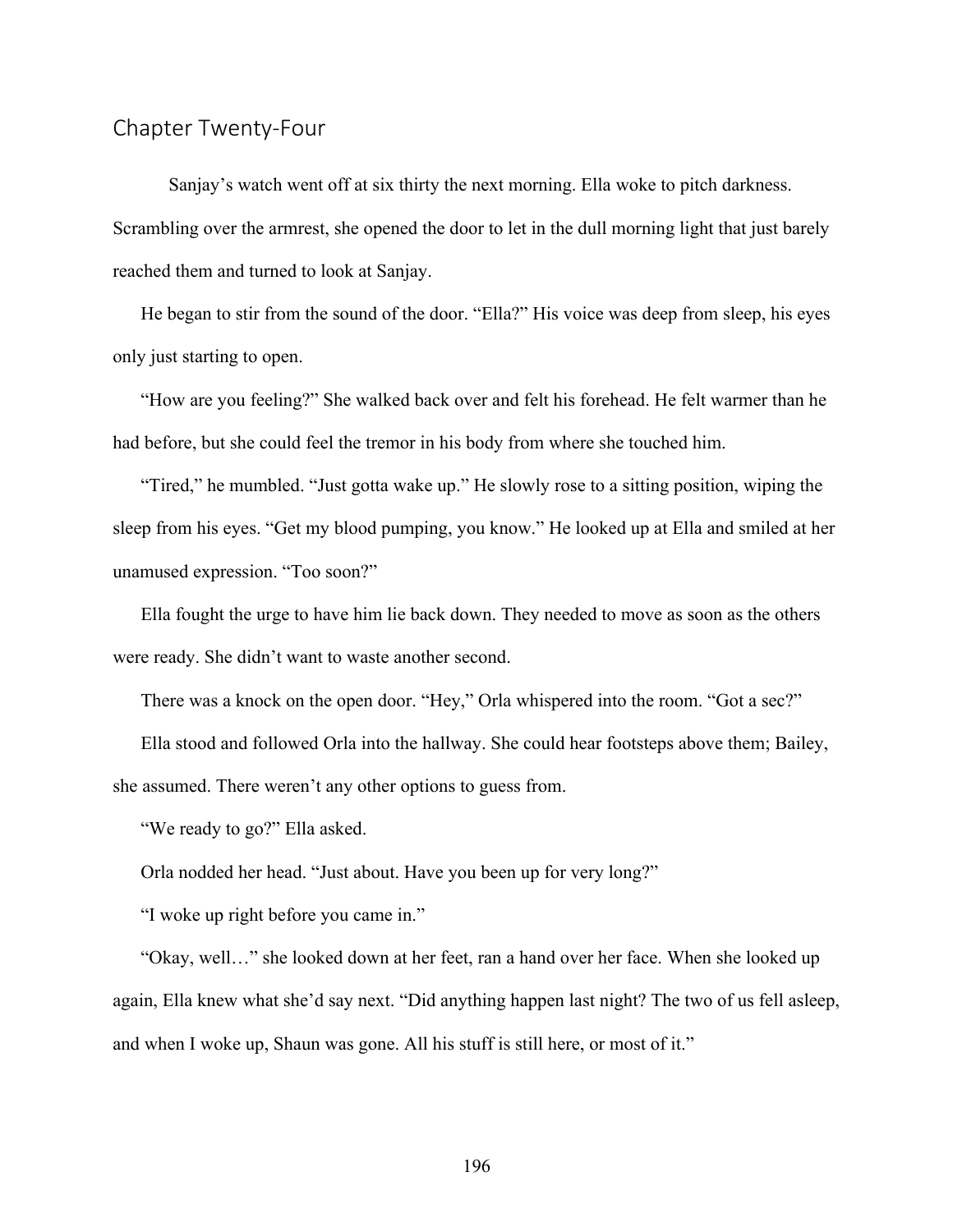Ella breathed in deep, crossed her arms. "We had an argument; more like a discussion, I guess. There wasn't any shouting or anything."

Orla raised an eyebrow, her expression solemn as she listened.

"He said he wasn't going to change his mind, and I more or less said the same thing. And then he…left, I guess." She gave a small shrug. "I didn't see him after that."

Orla said nothing, holding Ella's gaze. Ella could see Orla was biting the inside of her cheek and fought the urge to look away, the urge to consider what she did as something she would take back if she could. She straightened to her full height and stared back, waiting for Orla's response.

After a long moment, Orla closed her eyes and let out a long sigh. "Here." She handed Ella a small green bottle. "Caffeine pills, like we talked about. Let's go. Sanjay doesn't have any time to waste." Ella nodded and moved to the side, letting Orla pass her into the main storefront.

When she walked back into the room and flipped the switch, Sanjay was slowly putting on a clean shirt. She waited until he'd finished changing before handing him the pills and a bottle of water. "Two for now, I think," she said. He nodded without looking up and fumbled with the cap for a moment before screwing it off the bottle.

It was a tight squeeze fitting into the Jeep, even with one less person. They had brought an assortment of differently sized plastic containers. Ella noticed one in the trunk space that had "Christmas" written on each side in faded black Sharpie; that one held dry foods like bags of dried beans and boxes of instant mac n cheese.

Orla sat in the driver's seat, Bailey in the passenger. Ella sat behind Orla's seat, her feet resting on top of the tub filled with the medicine she'd sorted through with Bailey. A box of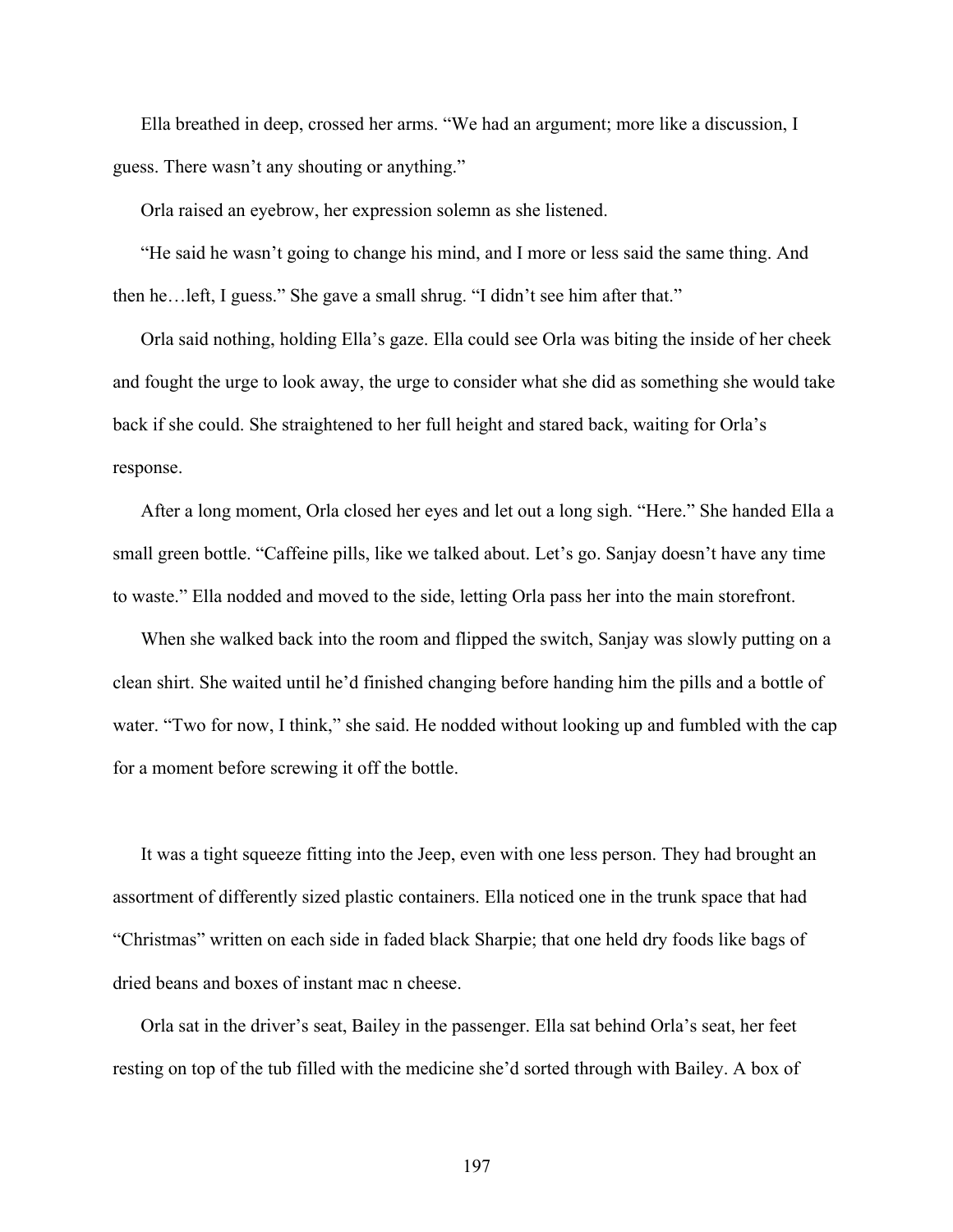differently sized books sat between her and Sanjay, who had his head leaned up against the window. He was already halfway back to falling asleep. Every time Ella looked over at him, she felt a new spike of fear that they were wasting time.

Orla spoke quietly to Bailey in the front. Ella couldn't make out what they were saying but caught a few of the sideways glances Bailey gave her.

"Hey, Ella." She turned and looked at Sanjay. "When's the last time you were in a moving car?" He gave her a halfhearted grin.

She gave one back. "It's been a minute." She patted him on the shoulder, trying to ignore the heat she thought she could practically see coming off of him in waves as he leaned his head back on the headrest and closed his eyes.

"Okay, let's do this," Orla said. She turned the key in the ignition. The Jeep gave a low groan before turning over. The whole car shuddered hard, vibrations skittering up Ella's arm where she laid it against the door.

"If this breaks down before we get there," Bailey said to Orla, "I won't be surprised."

"It'll get there," Orla said reassuringly. They pulled out of the parking lot in a wide circle, cutting through the grass to land on the highway before speeding up suddenly.

Ella watched the trees blur past them, the sunlight slowly warming them to their true colors. She had the sudden urge to look for her mom in the driver's seat. Once she'd gotten her license, the only time she wasn't in the driver's seat was if her mom was driving them somewhere for one of her rare Saturdays off. Ella had always been partial to their visits to a nearby lake.

They sped down the highway, covering more distance than she and Sanjay had made together on any given day of their journey here. She wondered how close everything still was; could they have made it to Barret Pines in an hour? The thought of the last few weeks of her life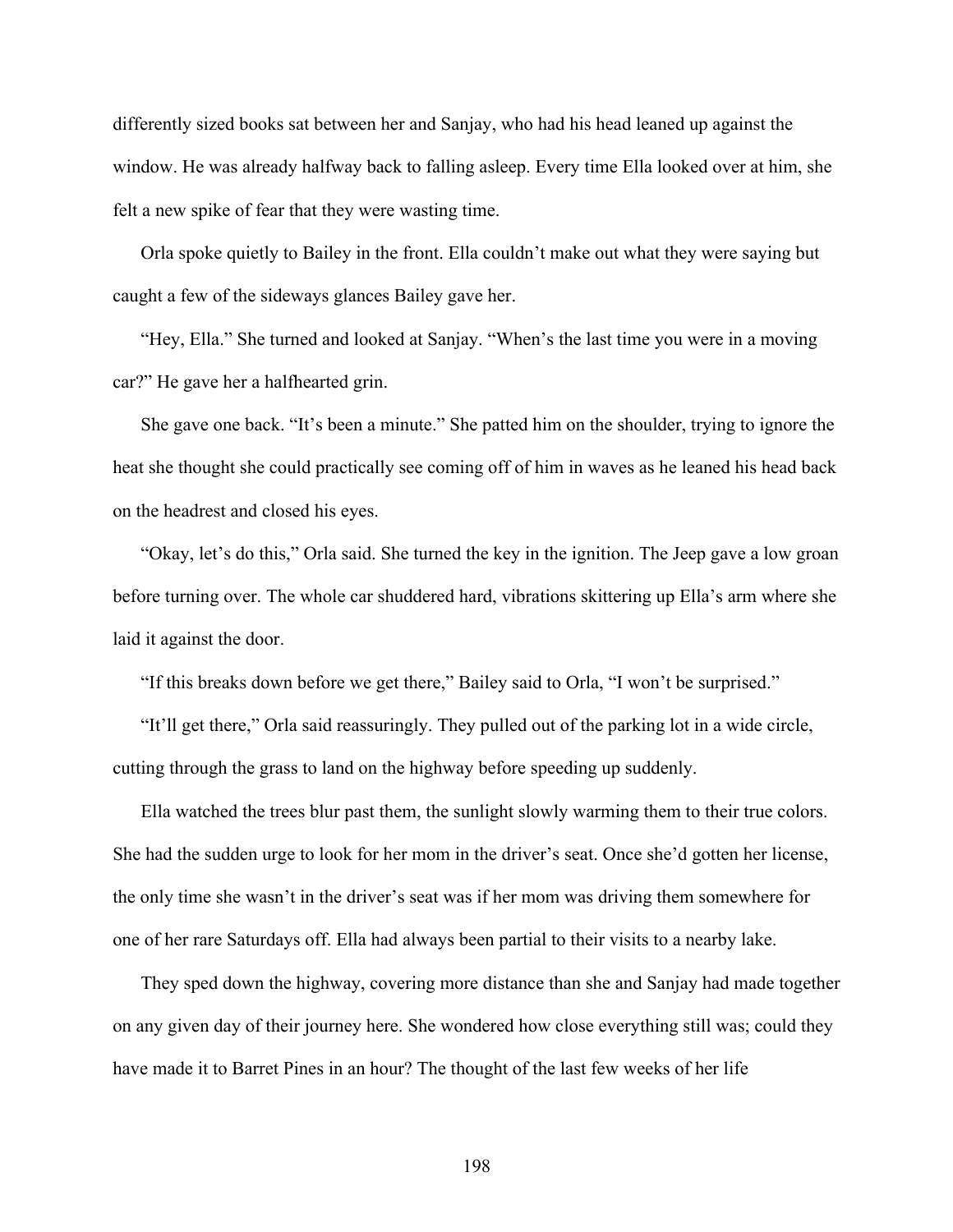compressed into only a few moments was hard for her to envision. She decided to just let herself keep looking out the window.

She knew they weren't just going to let her walk into the Barracks like nothing had happened. She remembered them talking about debriefing, about verifying if someone went missing during a supply run. Could she convince them to lie for her, at least until they had someone look at Sanjay? Would she even have to? There hadn't been much love lost between them and Shaun, from the looks of it. She wondered if he had many friends on the other side of the barricades.

"There's this, uh, old electronics store back where we were," Ella said loudly enough for them to hear over the engine's rumble. "Guy I used to know was a big scavenger. I could come with you next time you're out on a run, show you where it is."

"Didn't we burn it down?" Sanjay chimed in, his eyes still closed.

"I don't think so." He made an affirming noise.

Bailey looked to the back, then looked out their own window. "Sounds like a lucky break," they said. Ella could sense nothing from the tone of their voice. "Might be a while, though, before we head back out. Depends on what everyone else found."

Ella nodded, though no one could see it. She looked out the window again. A shape streaked past her vision. After a while, there was another. Then two more. People, standing upright, walking along the sides of the highway. She looked ahead, and could see three figures coming into view, dead center of the pavement. "Are those--?"

Orla swerved, but managed to hit one of the people with the driver's side of the car. Ella gasped, question at her lips, when she realized. "Are they—"